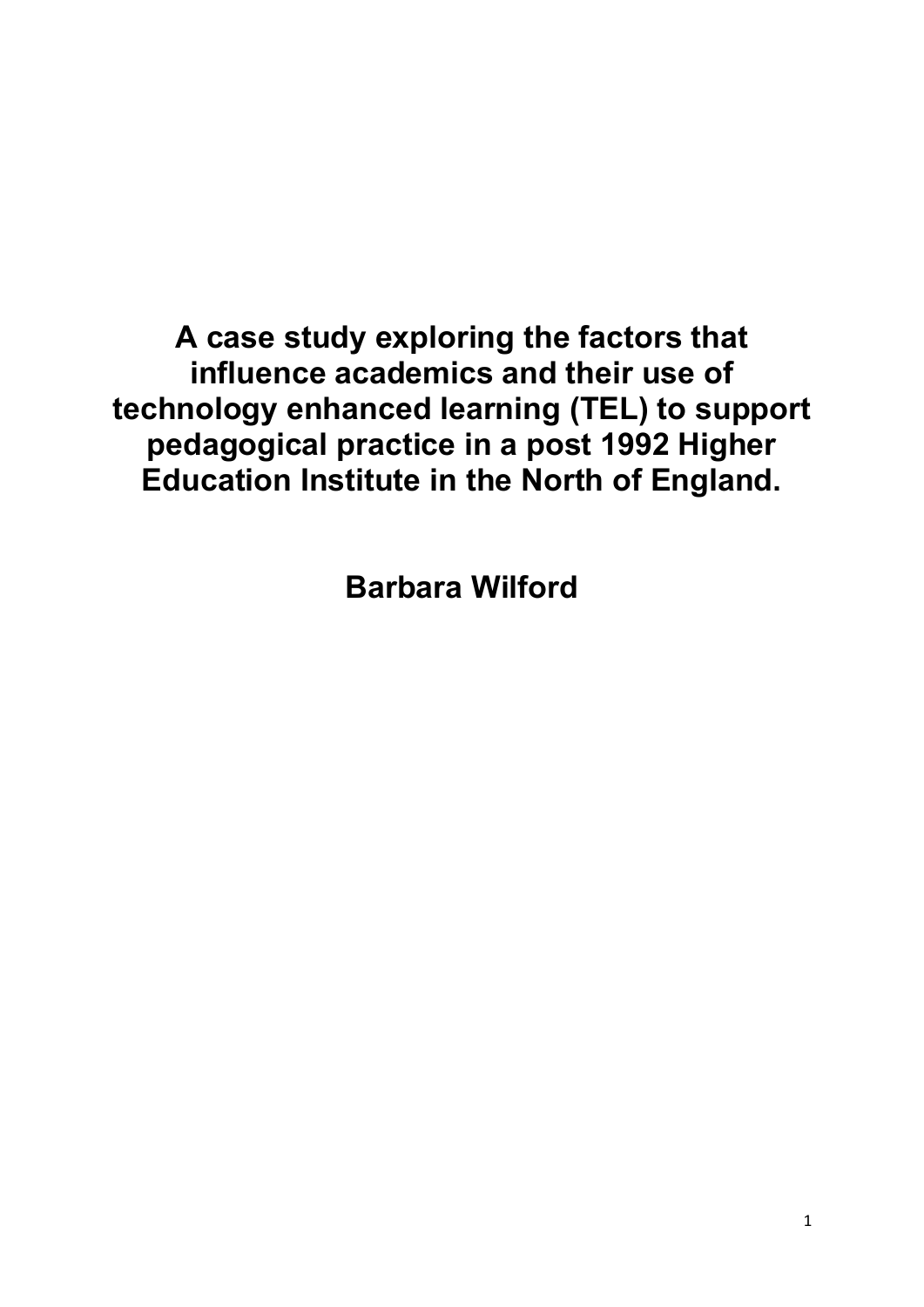## **ABSTRACT**

Higher education and health policy is driving a digital agenda. Reference is made to the need for the workforce to have well developed digital skills to enable them to compete in a global market (Chatterton and Rebbeck 2015, Conservative party manifesto 2017, Ingleby 2015). To achieve this aim there is an expectation that TEL (Technology Enabled Learning) activities are embedded within the students' learning experience to support their digital development.

There is limited published research that focuses on academics' experiences of integrating TEL into their pedagogy and their professional development needs. Within this interpretive phenomenological case study, I aim to contribute to the body of knowledge that outlines the factors which influence academics' use of TEL in their pedagogy. The research is based on semi-structured interviews and an analysis of the use of a VLE (Virtual Learning Environment) in health and social care.

The findings reveal that although policy-makers talk about TEL in its entirety, the integration of TEL in pedagogy is altogether more complex. A range of interconnecting, professional, personal and social factors are evident, which influence academics' engagement with TEL. I also argue that the current provision of CPD (Continuing Professional Development) does not appear to meet the pedagogical and professional development needs of these academics. Professional development which focuses on TEL, currently does not take into account the complex factors influencing its delivery.

The study has implications for the provision of professional development, which needs to be tailored to individual needs. I argue that CPD needs to support academics' understanding and integration of TEL within their pedagogy, by facilitating the time and space to engage with CPD activities. The wider implications of the research include the need for greater clarity and guidance in policies about TEL.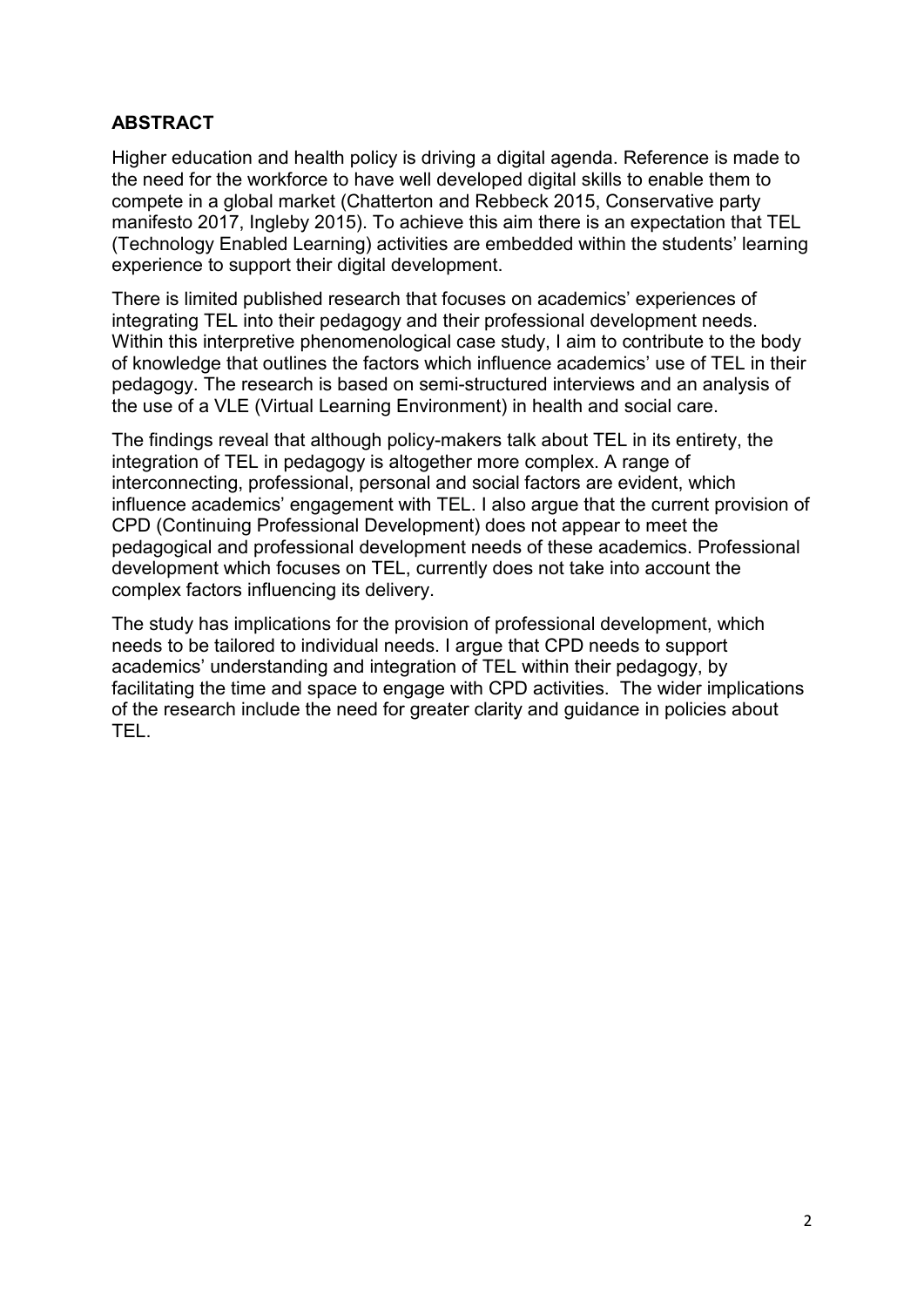# **ACKNOWLEDGEMENTS**

Grateful thanks are given to all the participants in the study, for their frank opinions and valuable insights into their practice and their thinking. I also thank my supervisory team, Dr Ewan Ingleby and Dr Clive Hedges, for their unstinting faith in me and their encouragement.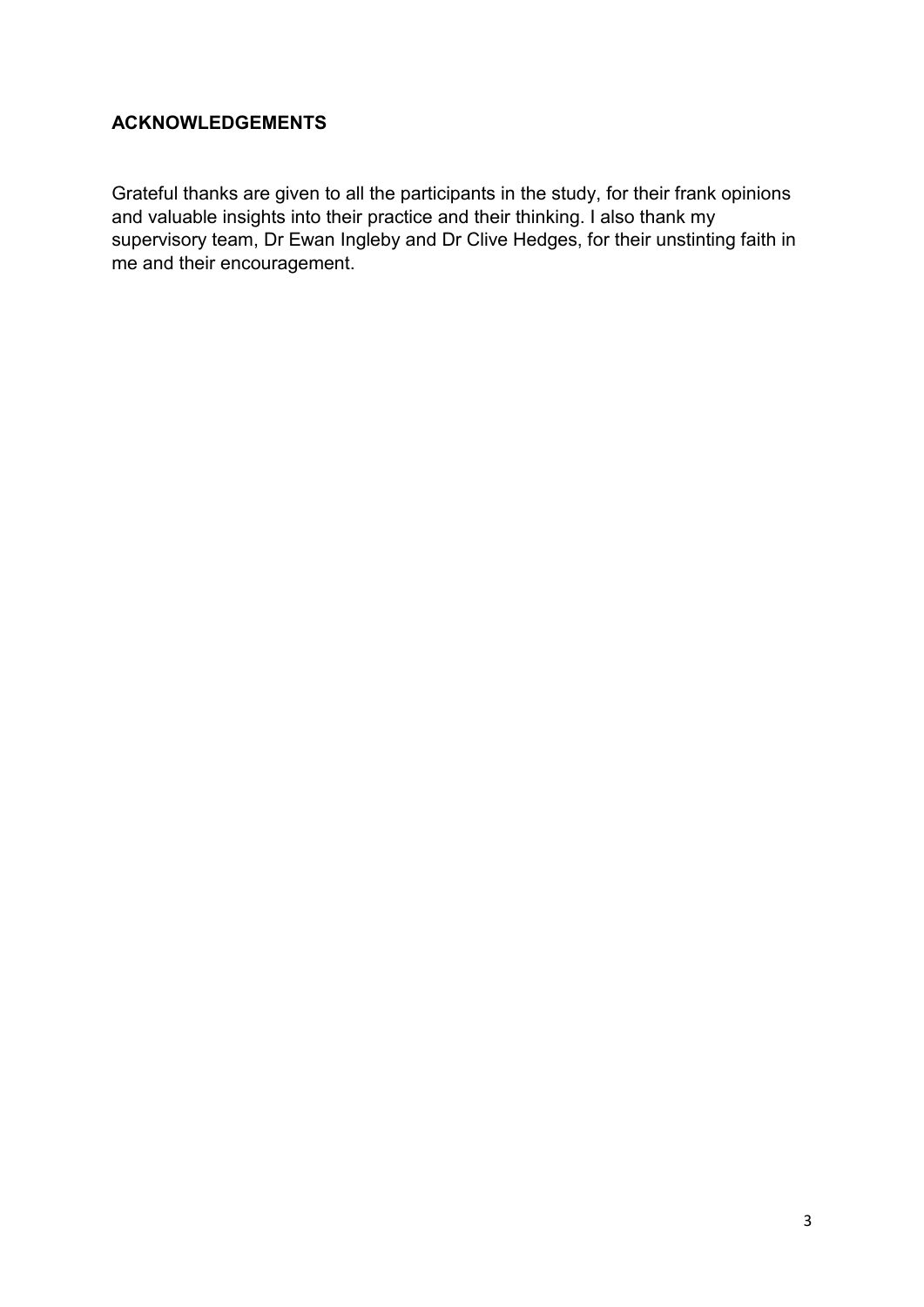## **CONTENTS**

| $\overline{2}$<br><b>ABSTRACT</b><br>3<br><b>ACKNOWLEDGEMENT</b><br><b>CONTENTS</b><br>$\overline{4}$<br>8<br>List of tables.<br><b>ACRONYMS</b><br>9<br><b>CHAPTER 1 INTRODUCTION</b><br>11<br>11<br>1.1 Introduction.<br>15<br>1.2 Terminology.<br>15<br>1.2.1 Technology Enabled Learning.<br>16<br>1.2.2 Pedagogy.<br>1.2.3 Professional development and continuing professional<br>16<br>development.<br>1.3 The national context.<br>16<br>18<br>1.4 The local context.<br>1.4.1 The macro-context: the wider university.<br>19<br>1.4.2 The meso-context: the faculty structure.<br>20<br>1.4.3 The micro-context: subject specific teams and<br>21<br>operations.<br>1.5 The academic workforce.<br>21<br>$\overline{22}$<br>1.6 My background.<br>1.7 Aims of the study.<br>23<br>1.8 Organisation of the thesis.<br>24<br><b>CHAPTER 2 LITERATURE REVIEW</b><br>26<br>2.1 Technology enabled learning (TEL).<br>27<br>2.1.1 The Political agenda in education and health and<br>27<br>social care.<br>2.1.2 Technology enhanced or enabled learning?<br>30<br>2.1.3 The Virtual Learning Environment.<br>31 |
|-----------------------------------------------------------------------------------------------------------------------------------------------------------------------------------------------------------------------------------------------------------------------------------------------------------------------------------------------------------------------------------------------------------------------------------------------------------------------------------------------------------------------------------------------------------------------------------------------------------------------------------------------------------------------------------------------------------------------------------------------------------------------------------------------------------------------------------------------------------------------------------------------------------------------------------------------------------------------------------------------------------------------------------------------------------------------------------------------------------------------|
|                                                                                                                                                                                                                                                                                                                                                                                                                                                                                                                                                                                                                                                                                                                                                                                                                                                                                                                                                                                                                                                                                                                       |
|                                                                                                                                                                                                                                                                                                                                                                                                                                                                                                                                                                                                                                                                                                                                                                                                                                                                                                                                                                                                                                                                                                                       |
|                                                                                                                                                                                                                                                                                                                                                                                                                                                                                                                                                                                                                                                                                                                                                                                                                                                                                                                                                                                                                                                                                                                       |
|                                                                                                                                                                                                                                                                                                                                                                                                                                                                                                                                                                                                                                                                                                                                                                                                                                                                                                                                                                                                                                                                                                                       |
|                                                                                                                                                                                                                                                                                                                                                                                                                                                                                                                                                                                                                                                                                                                                                                                                                                                                                                                                                                                                                                                                                                                       |
|                                                                                                                                                                                                                                                                                                                                                                                                                                                                                                                                                                                                                                                                                                                                                                                                                                                                                                                                                                                                                                                                                                                       |
|                                                                                                                                                                                                                                                                                                                                                                                                                                                                                                                                                                                                                                                                                                                                                                                                                                                                                                                                                                                                                                                                                                                       |
|                                                                                                                                                                                                                                                                                                                                                                                                                                                                                                                                                                                                                                                                                                                                                                                                                                                                                                                                                                                                                                                                                                                       |
|                                                                                                                                                                                                                                                                                                                                                                                                                                                                                                                                                                                                                                                                                                                                                                                                                                                                                                                                                                                                                                                                                                                       |
|                                                                                                                                                                                                                                                                                                                                                                                                                                                                                                                                                                                                                                                                                                                                                                                                                                                                                                                                                                                                                                                                                                                       |
|                                                                                                                                                                                                                                                                                                                                                                                                                                                                                                                                                                                                                                                                                                                                                                                                                                                                                                                                                                                                                                                                                                                       |
|                                                                                                                                                                                                                                                                                                                                                                                                                                                                                                                                                                                                                                                                                                                                                                                                                                                                                                                                                                                                                                                                                                                       |
|                                                                                                                                                                                                                                                                                                                                                                                                                                                                                                                                                                                                                                                                                                                                                                                                                                                                                                                                                                                                                                                                                                                       |
|                                                                                                                                                                                                                                                                                                                                                                                                                                                                                                                                                                                                                                                                                                                                                                                                                                                                                                                                                                                                                                                                                                                       |
|                                                                                                                                                                                                                                                                                                                                                                                                                                                                                                                                                                                                                                                                                                                                                                                                                                                                                                                                                                                                                                                                                                                       |
|                                                                                                                                                                                                                                                                                                                                                                                                                                                                                                                                                                                                                                                                                                                                                                                                                                                                                                                                                                                                                                                                                                                       |
|                                                                                                                                                                                                                                                                                                                                                                                                                                                                                                                                                                                                                                                                                                                                                                                                                                                                                                                                                                                                                                                                                                                       |
|                                                                                                                                                                                                                                                                                                                                                                                                                                                                                                                                                                                                                                                                                                                                                                                                                                                                                                                                                                                                                                                                                                                       |
|                                                                                                                                                                                                                                                                                                                                                                                                                                                                                                                                                                                                                                                                                                                                                                                                                                                                                                                                                                                                                                                                                                                       |
|                                                                                                                                                                                                                                                                                                                                                                                                                                                                                                                                                                                                                                                                                                                                                                                                                                                                                                                                                                                                                                                                                                                       |
|                                                                                                                                                                                                                                                                                                                                                                                                                                                                                                                                                                                                                                                                                                                                                                                                                                                                                                                                                                                                                                                                                                                       |
|                                                                                                                                                                                                                                                                                                                                                                                                                                                                                                                                                                                                                                                                                                                                                                                                                                                                                                                                                                                                                                                                                                                       |
|                                                                                                                                                                                                                                                                                                                                                                                                                                                                                                                                                                                                                                                                                                                                                                                                                                                                                                                                                                                                                                                                                                                       |
|                                                                                                                                                                                                                                                                                                                                                                                                                                                                                                                                                                                                                                                                                                                                                                                                                                                                                                                                                                                                                                                                                                                       |
|                                                                                                                                                                                                                                                                                                                                                                                                                                                                                                                                                                                                                                                                                                                                                                                                                                                                                                                                                                                                                                                                                                                       |
|                                                                                                                                                                                                                                                                                                                                                                                                                                                                                                                                                                                                                                                                                                                                                                                                                                                                                                                                                                                                                                                                                                                       |
|                                                                                                                                                                                                                                                                                                                                                                                                                                                                                                                                                                                                                                                                                                                                                                                                                                                                                                                                                                                                                                                                                                                       |
|                                                                                                                                                                                                                                                                                                                                                                                                                                                                                                                                                                                                                                                                                                                                                                                                                                                                                                                                                                                                                                                                                                                       |
| 32<br>2.1.4 Pedagogy with technology.                                                                                                                                                                                                                                                                                                                                                                                                                                                                                                                                                                                                                                                                                                                                                                                                                                                                                                                                                                                                                                                                                 |
| 36<br>2.2 Professional development in higher education.                                                                                                                                                                                                                                                                                                                                                                                                                                                                                                                                                                                                                                                                                                                                                                                                                                                                                                                                                                                                                                                               |
| 37<br>2.2.1 Professional development.                                                                                                                                                                                                                                                                                                                                                                                                                                                                                                                                                                                                                                                                                                                                                                                                                                                                                                                                                                                                                                                                                 |
| 2.2.2 The context of professional development in Higher<br>39<br>Education.                                                                                                                                                                                                                                                                                                                                                                                                                                                                                                                                                                                                                                                                                                                                                                                                                                                                                                                                                                                                                                           |
| 2.2.3 Models of professional development.<br>42                                                                                                                                                                                                                                                                                                                                                                                                                                                                                                                                                                                                                                                                                                                                                                                                                                                                                                                                                                                                                                                                       |
| 2.2.4 Challenges to professional development in Higher<br>46                                                                                                                                                                                                                                                                                                                                                                                                                                                                                                                                                                                                                                                                                                                                                                                                                                                                                                                                                                                                                                                          |
| education.                                                                                                                                                                                                                                                                                                                                                                                                                                                                                                                                                                                                                                                                                                                                                                                                                                                                                                                                                                                                                                                                                                            |
| 2.3 Socio-cultural theory.<br>50                                                                                                                                                                                                                                                                                                                                                                                                                                                                                                                                                                                                                                                                                                                                                                                                                                                                                                                                                                                                                                                                                      |
| 2.4 Conclusion.<br>54                                                                                                                                                                                                                                                                                                                                                                                                                                                                                                                                                                                                                                                                                                                                                                                                                                                                                                                                                                                                                                                                                                 |
| 2.5 The relevance to this study.<br>56                                                                                                                                                                                                                                                                                                                                                                                                                                                                                                                                                                                                                                                                                                                                                                                                                                                                                                                                                                                                                                                                                |
| <b>CHAPTER 3 METHODOLOGY AND METHODS</b><br>57                                                                                                                                                                                                                                                                                                                                                                                                                                                                                                                                                                                                                                                                                                                                                                                                                                                                                                                                                                                                                                                                        |
| 57<br>3.1 Introduction.                                                                                                                                                                                                                                                                                                                                                                                                                                                                                                                                                                                                                                                                                                                                                                                                                                                                                                                                                                                                                                                                                               |
| 60<br>3.2 Interpretive research approaches.                                                                                                                                                                                                                                                                                                                                                                                                                                                                                                                                                                                                                                                                                                                                                                                                                                                                                                                                                                                                                                                                           |
| 61<br>3.2.1 Grounded Theory.                                                                                                                                                                                                                                                                                                                                                                                                                                                                                                                                                                                                                                                                                                                                                                                                                                                                                                                                                                                                                                                                                          |
| 62<br>3.2.2 Ethnography.                                                                                                                                                                                                                                                                                                                                                                                                                                                                                                                                                                                                                                                                                                                                                                                                                                                                                                                                                                                                                                                                                              |
| 3.2.3 Phenomenology.<br>64                                                                                                                                                                                                                                                                                                                                                                                                                                                                                                                                                                                                                                                                                                                                                                                                                                                                                                                                                                                                                                                                                            |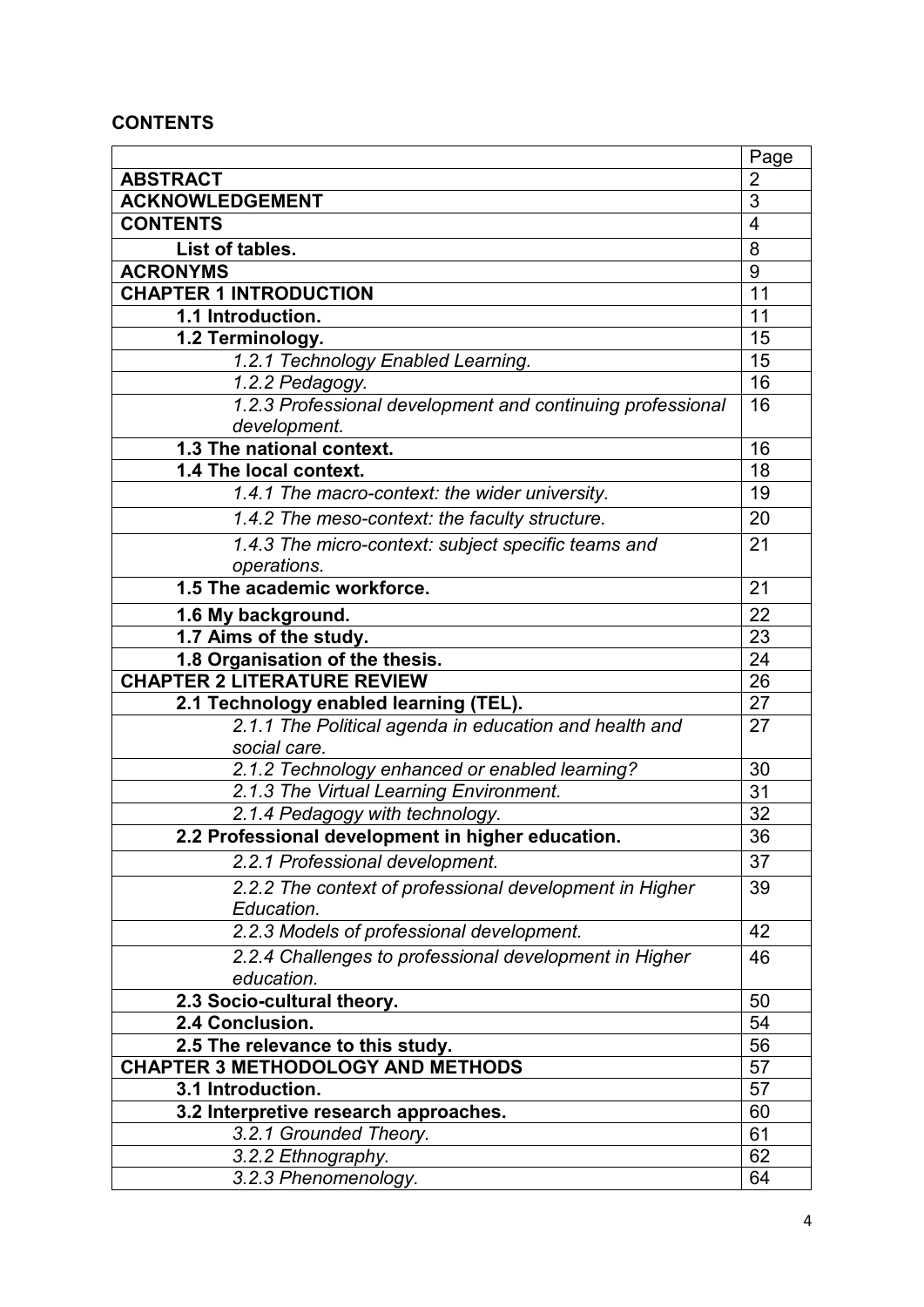| 3.3 Case study research.                                                                      | 65  |
|-----------------------------------------------------------------------------------------------|-----|
| 3.4 Thematic analysis.                                                                        | 70  |
| 3.5 Research questions.                                                                       | 72  |
| 3.6 Methods.                                                                                  | 73  |
| 3.6.1 Semi-structured Interviews.                                                             | 73  |
| 3.6.2 Analysis of the VLE module sites.                                                       | 74  |
| 3.6.3 Exploration of the context.                                                             | 75  |
| 3.7 Ethical considerations.                                                                   | 76  |
| 3.7.1 Consent and confidentiality.                                                            | 77  |
| 3.7.2 Insider research                                                                        | 78  |
| 3.7.3 Reflexivity.                                                                            | 79  |
| 3.8 Ensuring the trustworthiness of the study.                                                | 80  |
| 3.9 Development of the data collection tool.                                                  | 82  |
| 3.10 Recruitment.                                                                             | 82  |
| 3.11 Data collection.                                                                         | 84  |
| 3.11.1 The process of data collection.                                                        | 84  |
| 3.11.2 Transcription of the data.                                                             | 86  |
| 3.12 Data analysis.                                                                           | 87  |
| 3.12.1 NVivo 10.                                                                              | 87  |
| 3.12.2 Thematic analysis.                                                                     | 87  |
| 3.12.3 Constant comparison.                                                                   | 90  |
| 3.12.4 Analysis of the VLE sites.                                                             | 90  |
| 3.13 Conclusion.                                                                              | 92  |
|                                                                                               |     |
| <b>CHAPTER 4 DATA PRESENTATION</b>                                                            | 93  |
| 4.1 The participants, definitions of TEL and its perceived<br>benefits.                       | 93  |
| 4.1.1 Participant descriptions of what TEL means to them.                                     | 95  |
| 4.1.2 Perceived benefits of TEL on the student experience.                                    | 97  |
| 4.2 Major theme 1- professional factors in determining the use                                | 100 |
| of TEL in academics' pedagogical practice.                                                    |     |
| 4.2.1 The diversity of learners.                                                              | 100 |
| 4.2.2 The academics working lives – the context of their<br>pedagogical practice.             | 104 |
| 4.2.2.a The wider university.                                                                 | 104 |
| 4.2.2.b The faculty.                                                                          | 108 |
| 4.2.2.c The subject team.                                                                     | 110 |
| 4.2.3 Pedagogical practices.                                                                  | 111 |
| 4.2.4 Thoughts on TEL.                                                                        | 116 |
| 4.2.5 Constraints to using TEL in their pedagogical practice.                                 | 120 |
| 4.3 Major theme 2 - personal factors in determining the use of                                | 123 |
| TEL in academic pedagogical practice.                                                         |     |
| 4.3.1 Professional histories and exposure to technologies in<br>their professional practices. | 123 |
| 4.3.2 Explaining why they chose to work in HE.                                                | 126 |
| 4.3.3 Talking about IT.                                                                       | 128 |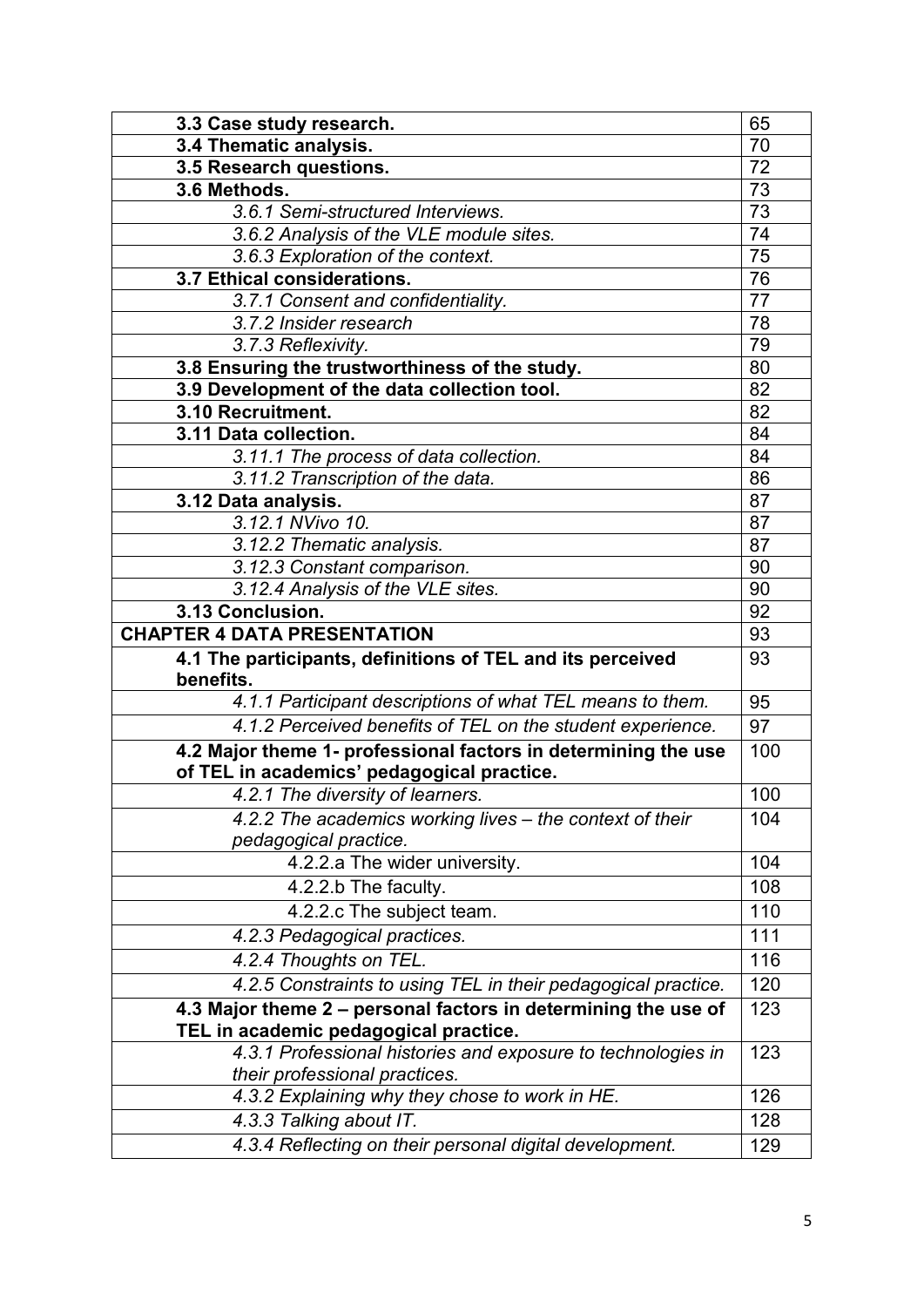| 4.3.5 Health concerns about using digital technologies in                                           | 133 |
|-----------------------------------------------------------------------------------------------------|-----|
| their everyday work.                                                                                |     |
| 4.4 Major theme 3 - Social factors determining the use of TEL<br>in academics pedagogical practice. | 134 |
| 4.4.1 Working together with colleagues.                                                             | 134 |
| 4.4.2 Support from family and friends.                                                              | 136 |
| 4.4.3 Socialisation to TEL through workshops.                                                       | 137 |
| 4.5 Professional development.                                                                       | 137 |
| 4.5.1 Post graduate Certificate in Learning and Teaching in                                         | 138 |
| Higher Education (PgCLTHE).                                                                         |     |
| 4.5.2 Reflecting on their pedagogy.                                                                 | 139 |
| 4.5.3 Professional development.                                                                     | 140 |
| 4.5.4 Barriers to Professional Development.                                                         | 144 |
| 4.6 Analysis of the VLE module sites.                                                               | 146 |
| 4.6.1 Appearance/Presentation.                                                                      | 147 |
| 4.6.2 Organisation.                                                                                 | 148 |
| 4.6.3 Communication.                                                                                | 151 |
| 4.6.4 Construction.                                                                                 | 153 |
| <b>CHAPTER 5 DISCUSSION</b>                                                                         | 156 |
| 5.1 Introduction.                                                                                   | 156 |
| 5.2 Understandings of TEL and recognition of the need for                                           | 160 |
| digital development.                                                                                |     |
| 5.3 Challenges of integrating TEL to a diverse group of                                             | 162 |
| learners.                                                                                           |     |
| 5.4 The complex factors that impact on academics' use of TEL.                                       | 163 |
|                                                                                                     |     |
| 5.5 The VLE and its role in TEL.                                                                    | 171 |
| 5.6 Professional development.                                                                       | 173 |
| 5.6.1 Challenges to professional development.                                                       | 178 |
| 5.7 Dissemination and current thinking.                                                             | 181 |
| <b>CHAPTER 6 SUMMARY AND CONCLUSIONS</b>                                                            | 182 |
| 6.1 Summary of the study.                                                                           | 182 |
| 6.2 Implications of the study.                                                                      | 186 |
| 6.3 Methodological review.                                                                          | 191 |
| 6.3.1 Limitations of the study.                                                                     | 193 |
| 6.3.2 Research quality.                                                                             | 194 |
| 6.4 Potential areas for further research.                                                           | 195 |
| 6.5 Concluding remarks.                                                                             | 196 |
| <b>REFERENCES</b>                                                                                   | 198 |
| <b>Appendix 1 Threshold Quality Standard.</b>                                                       | 215 |
| Appendix 2 Participant information sheet.                                                           | 220 |
| Appendix 3 Participant consent form.                                                                | 223 |
| Appendix 4 Blog posts.                                                                              | 224 |
| Appendix 5 Participant invitation emails.                                                           | 231 |
| Appendix 6 Semi-structured interview template.                                                      | 232 |
| Appendix 7 Interview summary example.                                                               | 234 |
| Appendix 8 Professional and subject backgrounds of the<br>participants.                             | 235 |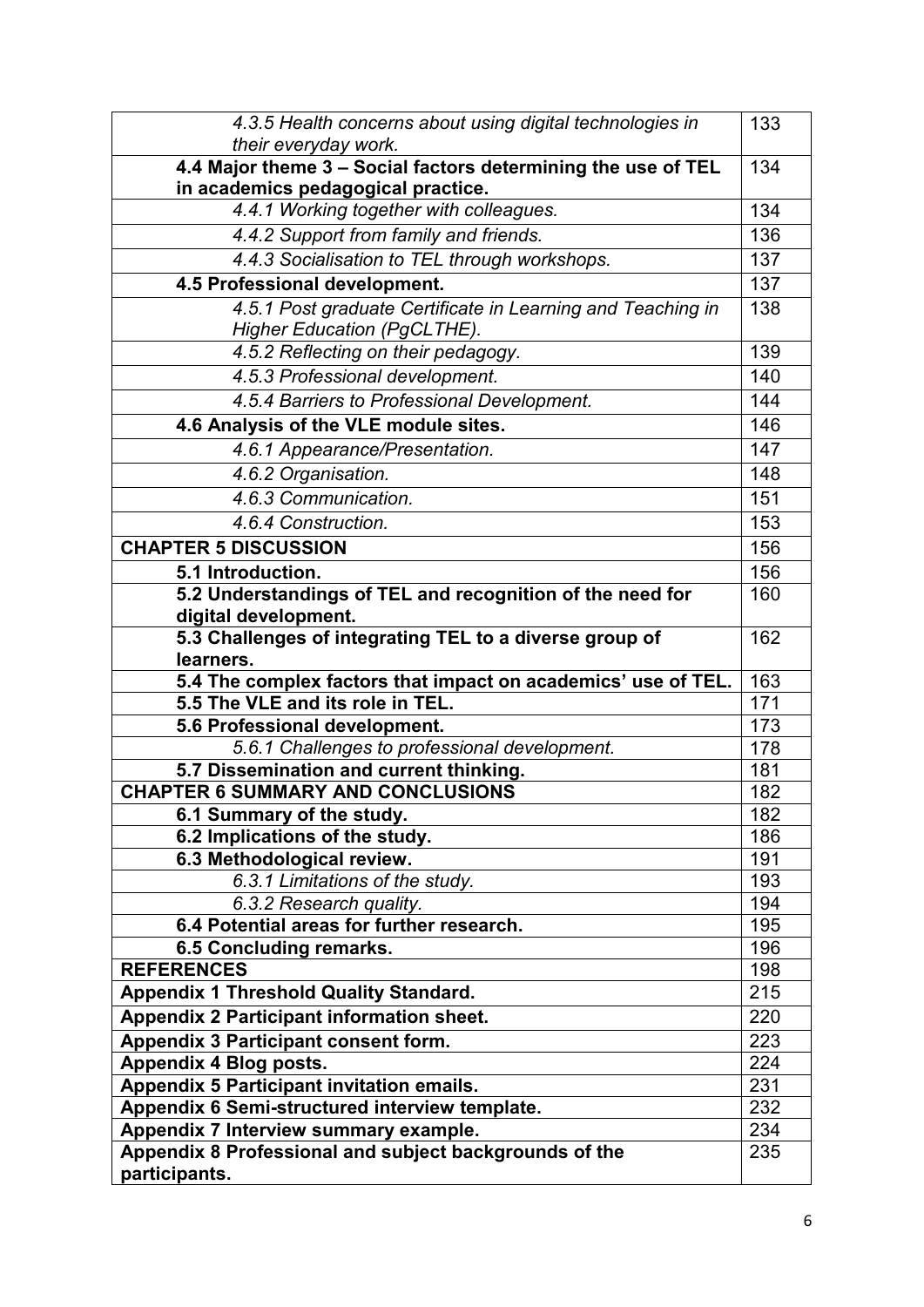| <b>Appendix 9 Interview times.</b>                              | 236 |
|-----------------------------------------------------------------|-----|
| Appendix 10 Interview transcription example.                    | 237 |
| Appendix 11 VLE data.                                           | 255 |
| Appendix 12 Dissemination of work; including selected examples. | 259 |
| Appendix 13 Current thinking about TEL and professional         |     |
| development.                                                    |     |
|                                                                 |     |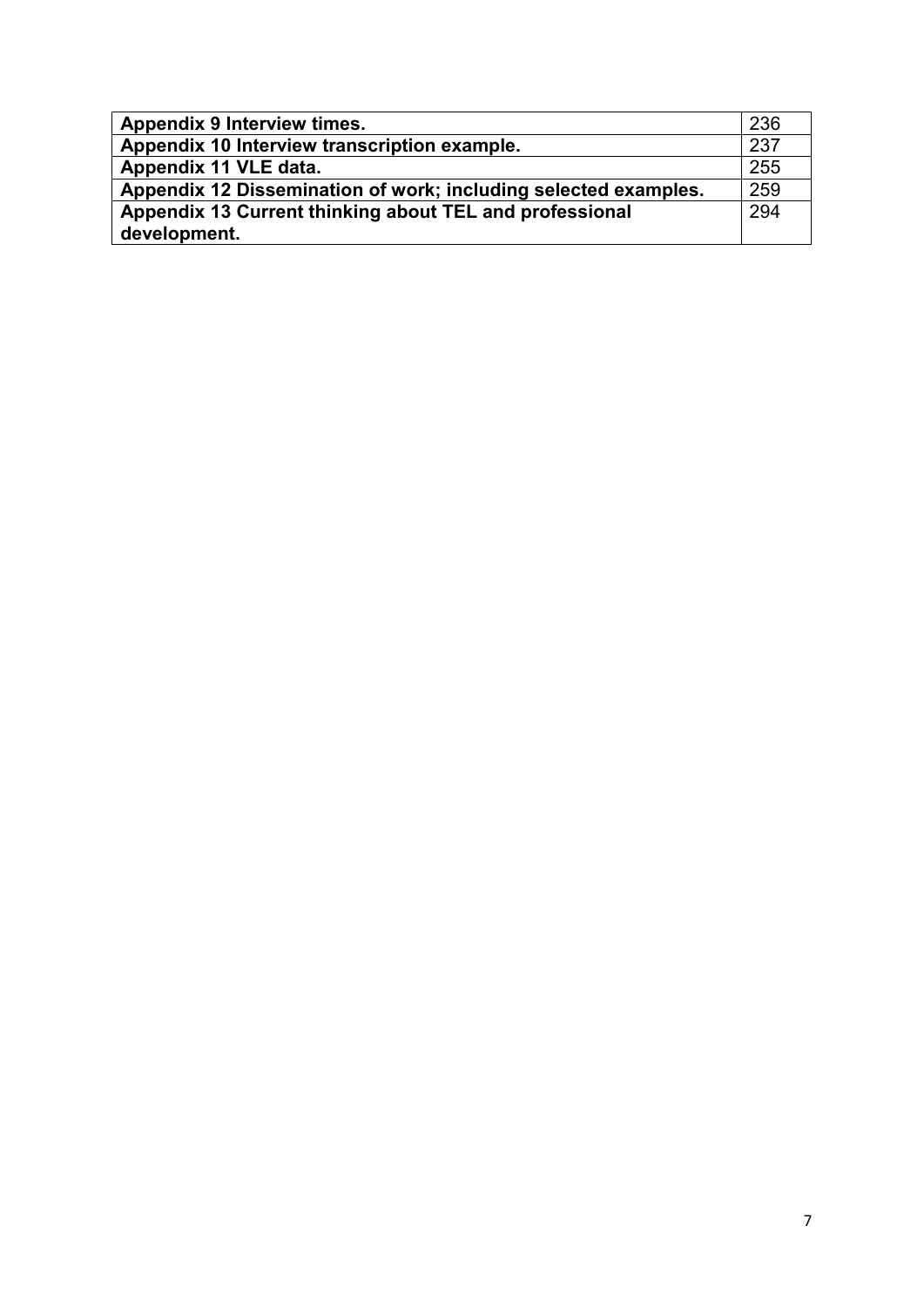# **List of tables.**

| <b>Table</b>          | <b>Title</b>                                                                                                  | Page            |
|-----------------------|---------------------------------------------------------------------------------------------------------------|-----------------|
| number                |                                                                                                               |                 |
| Table 1               | Spectrum of CPD Model - Kennedy (2005).                                                                       | 44              |
| Table 2               | A detailed explanation of the models of PD - (Kennedy<br>2005).                                               | 45              |
| Table 3               | Trowler's first socio-cultural theory proposition.                                                            | 52              |
| Table 4               | Trowler's second socio-cultural theory proposition.                                                           | $\overline{52}$ |
| Table 5               | Trowler's third socio-cultural theory proposition.                                                            | 53              |
| Table 6               | Trowler's fourth socio-cultural theory proposition.                                                           | 53              |
| Table 7               | Trowler's fifth socio-cultural theory proposition.                                                            | 53              |
| Table 8               | Trowler's sixth socio-cultural theory proposition.                                                            | $\overline{54}$ |
| Table 9               | Inclusion and exclusion criteria for the interview sample.                                                    | $\overline{84}$ |
| Table 10              | Framework of the process of thematic analysis (Fereday<br>and Muir-Cochrane 2006).                            | 88              |
| Table $\overline{11}$ | Number of VLE active module sites utilises in the academic<br>year 2014-15.                                   | 92              |
| Table 12              | List of professions and subject specialisms of the<br>participants.                                           | 94              |
| Table 13              | Age categories of the participants.                                                                           | 94              |
| Table 14              | The number of modules reviewed at each academic level.                                                        | 146             |
| Table 15              | TQS minimum requirements and enhancements relating to<br>presentation criteria for a VLE module presentation. | 147             |
| Table 16              | Menu bar modification.                                                                                        | 148             |
| Table 17              | Use of banner feature.                                                                                        | 148             |
| Table18               | TQS minimum requirements and enhancements relating to<br>organisation criteria for a VLE module.              | 149             |
| Table 19              | Availability of assessment details.                                                                           | 150             |
| Table 20              | Availability of on-line submission feature.                                                                   | 150             |
| Table 21              | Availability of reading lists, Lib guide and web link features.                                               | 151             |
| Table 22              | TQS minimum requirements and enhancements relating to<br>communication criteria for a VLE module.             | 152             |
| Table 23              | Availability of communication features in module sites.                                                       | 152             |
| Table 24              | TQS minimum requirements and enhancements relating to<br>construction criteria for a VLE module.              | 153             |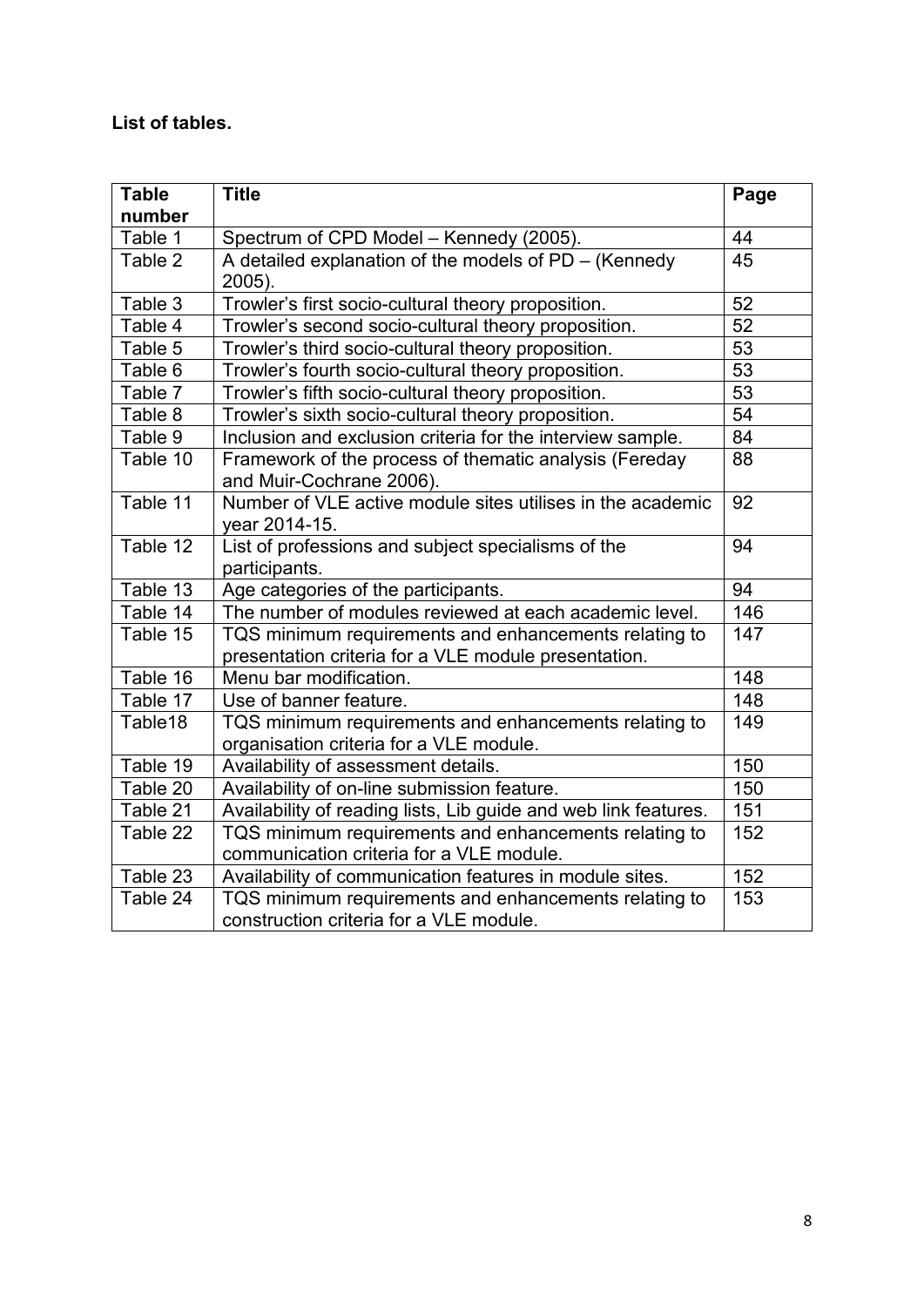# **ACRONYMS**

| <b>BDA</b>   | <b>British Dental Association</b>                  |
|--------------|----------------------------------------------------|
| <b>CPD</b>   | <b>Continuing Professional Development</b>         |
| <b>DfEE</b>  | Department for Education and Employment            |
| <b>DBIS</b>  | Department for Business, Innovation and Skills     |
| <b>DH</b>    | Department of Health                               |
| <b>GDC</b>   | <b>General Dental Council</b>                      |
| <b>HCPC</b>  | <b>Health and Care Professions Council</b>         |
| HE           | <b>Higher Education</b>                            |
| <b>HEA</b>   | <b>Higher Education Academy</b>                    |
| <b>HEFCE</b> | <b>Higher Education Funding Council England</b>    |
| <b>HEI</b>   | <b>Higher Education Institutions</b>               |
| <b>HSCIC</b> | <b>Health and Social Care Information Centre</b>   |
| <b>ICT</b>   | Information and Communications Technology          |
| IR.          | <b>Insider Researcher</b>                          |
| <b>IRAS</b>  | <b>Integrated Research Application System</b>      |
| IT           | <b>Information Technology</b>                      |
| <b>JISC</b>  | Joint Information Systems Committee                |
| <b>LMS</b>   | Learning Management System                         |
| <b>MA</b>    | Master of Arts                                     |
| <b>NCET</b>  | <b>National Council for Educational Technology</b> |
| <b>NSF</b>   | <b>National Service Framework</b>                  |
| <b>NMC</b>   | Nursing and Midwifery council                      |
| <b>NQF</b>   | <b>National Qualifications Framework</b>           |
| <b>PBL</b>   | <b>Problem Based Learning</b>                      |
| <b>PC</b>    | <b>Personal Computer</b>                           |
| PD.          | <b>Professional Development</b>                    |
| QAA          | <b>Quality Assurance Agency</b>                    |
| <b>SHA</b>   | <b>Strategic Health Authorities</b>                |
| <b>SPSS</b>  | <b>Statistical Package for the Social Sciences</b> |
| <b>SoR</b>   | Society of Radiographers                           |
| TEF          | <b>Teaching Excellence Framework</b>               |
| <b>TEL</b>   | <b>Technology Enabled Learning</b>                 |
| <b>TQS</b>   | <b>Threshold Quality Standard</b>                  |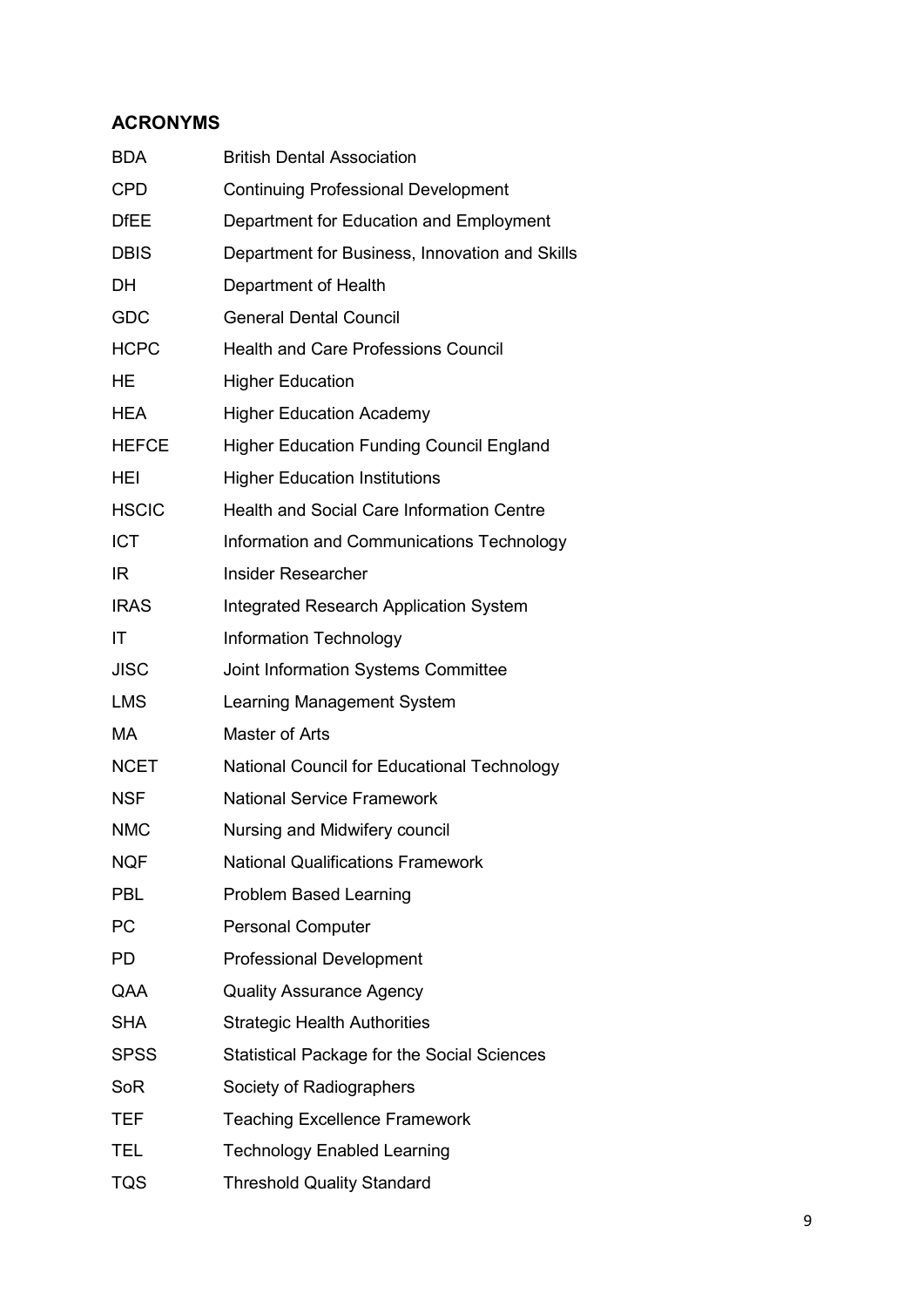- UCISA Universities and Colleges Information Systems Association
- UoO University of Oxford
- VLE Virtual Learning Environment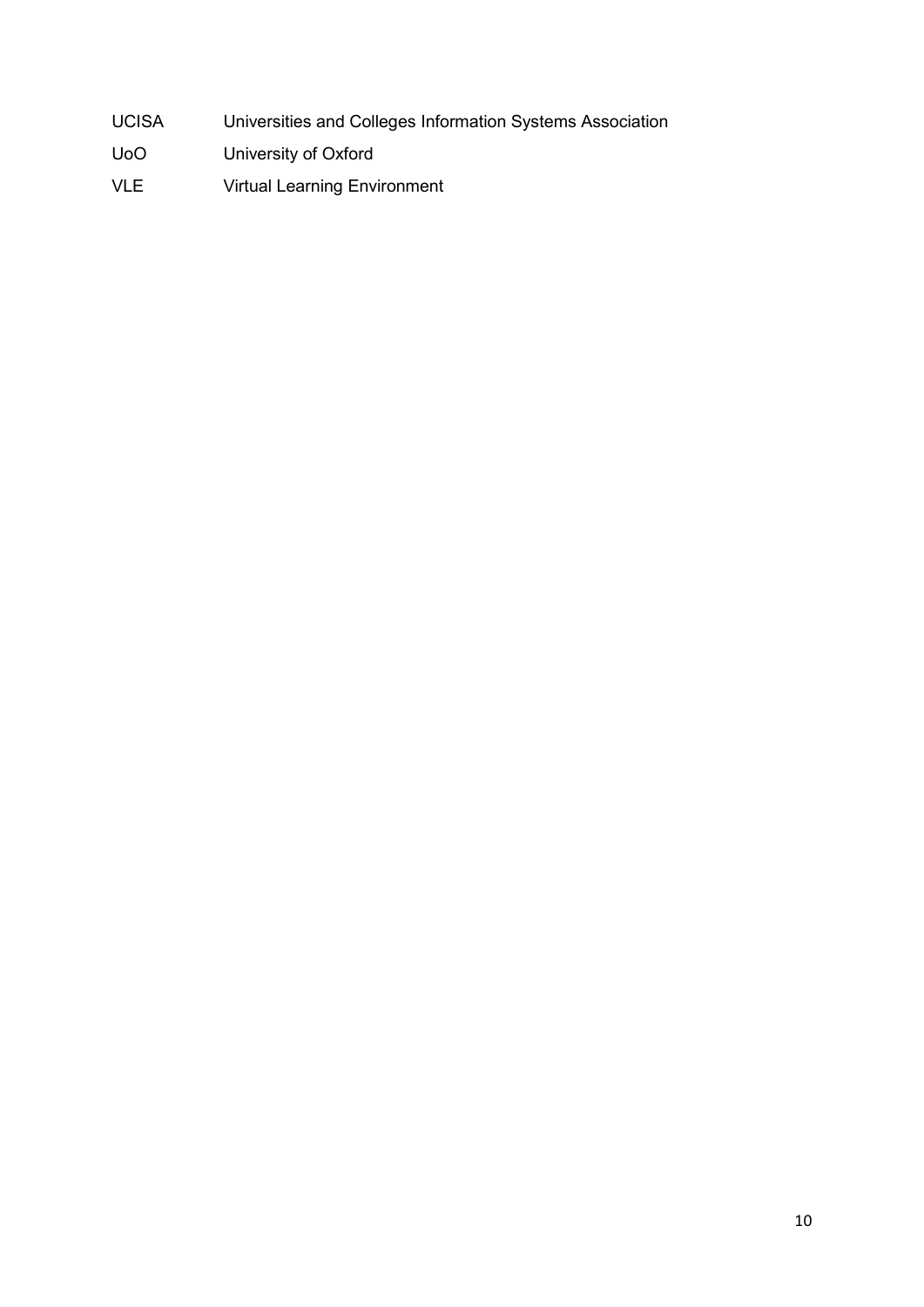## **CHAPTER 1 INTRODUCTION**

This research study arises from my experience as an academic working in Higher Education (HE). My career commenced in a discipline specific subject group, but latterly moved to a broader learning and teaching position with specific responsibility for the development of e-learning within the faculty. The research utilises a case study approach to explore academics' experiences of engagement with technology-enabled learning (TEL) in their pedagogical practices. The academics operating in this research are driven by health and social care and higher education agendas; both of which advocate the use of technology, with a drive focusing on the use of digital technologies. I present a complex picture of working practice and professional development that highlights the key factors influencing these academics' engagement with TEL.

This chapter introduces the concept of technology enabled learning and how it is being used in health and social care education in a post 1992 Higher Education establishment. The content sets the scene for health and social care educational requirements in a turbulent political landscape. I introduce myself by explaining my background and ontological approach before outlining the reasons for selecting a case study approach. In this first chapter, key concepts are introduced in my overview of the research.

## **1.1 Introduction.**

This research explores the complex range of personal, social and professional factors that influence selected practitioners' pedagogy with technology in a post 1992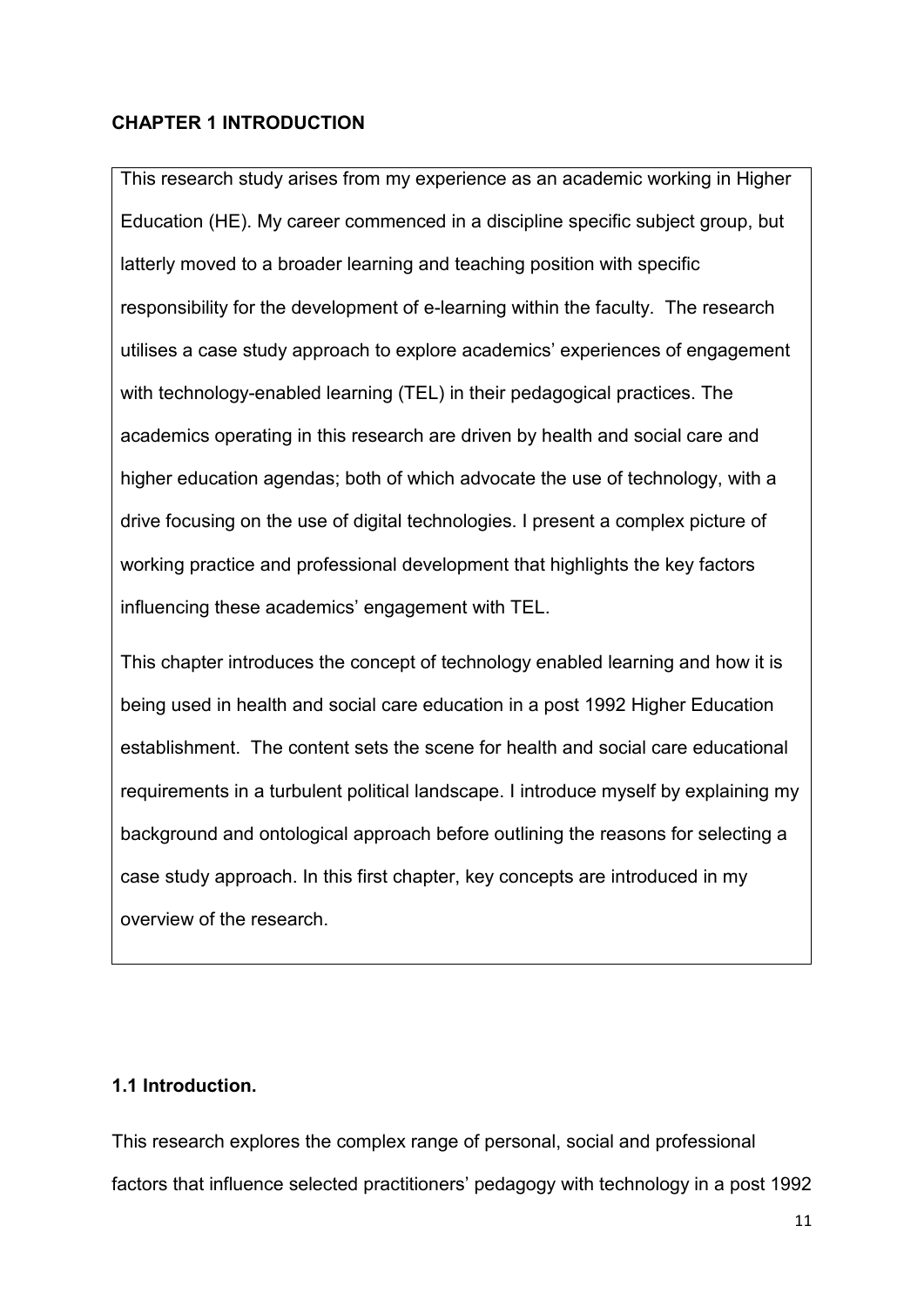Higher Education Institution (HEI). I reflect on the challenges for professional development when technology is used for pedagogy. The practice and experiences of using technology-enabled learning (TEL) has changed over recent years (HEFCE 2005a, HEFCE 2009b, JISC 2014) and my awareness of these changes has heightened since I began my role as a faculty e-learning coordinator. My initial observations suggested to me that there were across the faculty both confident innovators and early adopters of TEL; academics who take pedagogical risks and challenge themselves and their students, and others that appear to be more reticent in using TEL, citing time, curricular constraints, and a lack of knowledge as barriers to engaging with TEL in their pedagogy. These initial reflections shaped my interest in this area of pedagogy. This research gives an insight into the experiences and use of TEL in the pedagogical practice of 23 academic members of staff working across a range of health and social care disciplines. The topic is of interest to academics who use TEL in their everyday practice and those who support the professional development of academics and their pedagogical practice.

Digital technologies pervade our everyday lives and many students have an expectation that their learning will be supported by the latest technologies that will enable them to access resources and facilitate their learning anywhere, anytime, anyplace (Suki and Suki 2011). Recent government policy agendas refer to the need for the workforce to have well developed digital skills to enable them to compete in a global market (Chatterton and Rebbeck 2015, DH 2012). The pre-election Conservative Party Manifesto (2015) made 17 references to 'technology'. 'Technology' is usually referred to in favourable terms and this was reiterated in the 2017 manifesto with a focus on the prosperity that a digital economy can bring. Technology is equated with 'jobs and enterprise, getting people into work and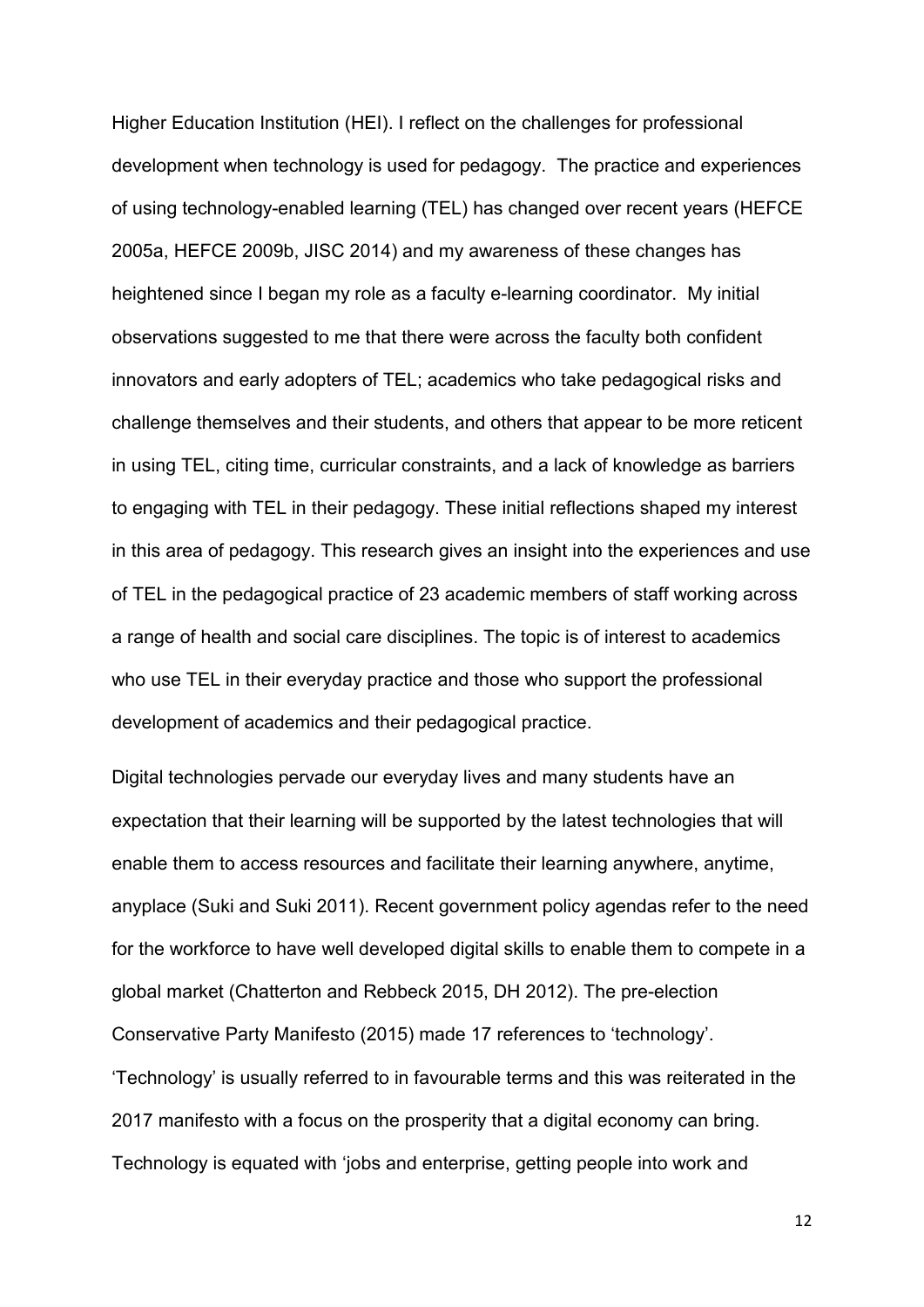boosting apprenticeships' (Ingleby 2015). Nevertheless, it must be acknowledged that students do not enter HE with the same level of digital skills and competencies (Beetham *et al.* 2013). In addition, it is evident too that academics demonstrate a wide spectrum of ability (Schneckenberg 2009) regarding integrating TEL into pedagogical practice. The consideration of how we support the professional development of both students and academics has become an important aspect of academic life (Beetham and White 2013, HEFCE 2009a, Schneckenberg 2009).

The challenges for professional development in education that are identified by Harland and Kinder (2014) and Macfarlane and Cartmel (2012) are revealed by the participants in this research sample. I argue that pedagogical technology skills need to be met through professional development, based on research, to provide evidence based practice (Leask and Younie 2013). Those teaching students with technology in higher education need professional development that takes into consideration the personal, social and professional factors influencing their pedagogy.

Much of the wider discourse focuses on the impact of TEL on students and their learning, their attributes, practices, skills and access, with fewer studies focusing on staff and how they may develop their skills and practice. Franklin (2012) recognises that learners are often ahead of educators and this may undermine the established systems and may challenge currently accepted student-lecturer dynamics. This study seeks to contribute to the body of knowledge of TEL in pedagogical practice, exploring academic acceptance, motivation and competency, and building on the work undertaken by Bennett (2012).

This thesis makes an original contribution to knowledge by exploring the perspectives of health and social care academics, providing new insights into their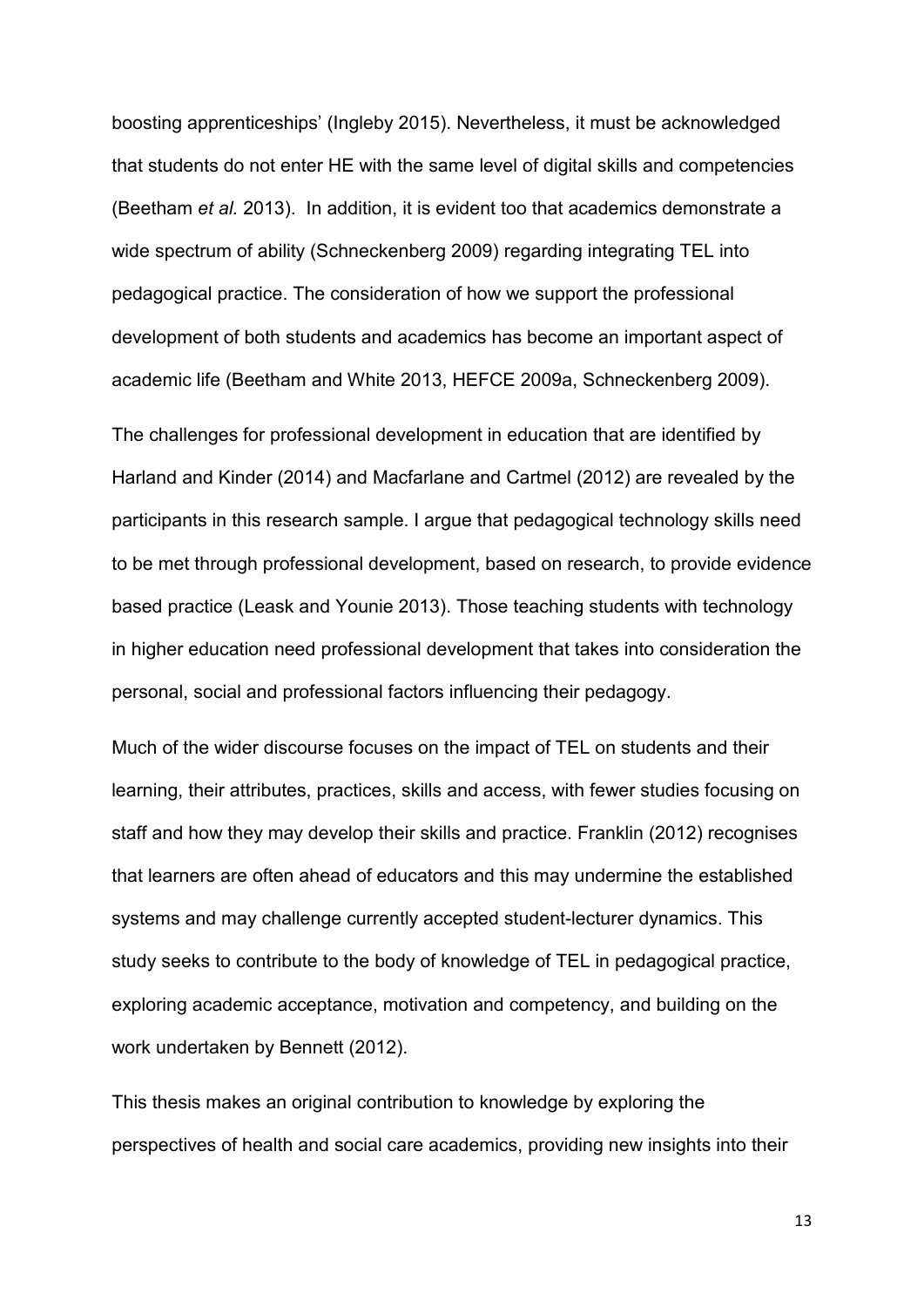engagement with technologies, their pedagogical practice, their perception of their digital literacy and their professional development needs. Through exploring the narratives of the research population, the use of TEL is explored and the findings reveal how the academics in the study come to work as they do by exploring their experiences of applying TEL to pedagogy.

The literature exploring academic experiences and the application of technology in pedagogical practice in HE is limited. Bennett's (2012) doctoral thesis explores the pedagogical practices of academics by focusing specifically on the application of web 2.0 technologies. The research concludes that early adopters have similar characteristics and are mainly driven by understanding the radical pedagogical possibilities of using TEL. Although Attwell and Hughes (2010) undertook a literature review to explore pedagogical approaches to using technology for learning in initial teaching training there are no specific studies on academics who work within the fields of health and social care. Mishra and Koehler (2006) explore the interrelationships that exist between technology and pedagogy and my research also explores the context in which the academics operate and the potential implications for their professional development. Using the lens of socio-cultural theory to explore the experiences of these academics, I have developed a reflexive approach in analysing pedagogical practice (Morrison 2012) and the associated implications for professional development. The stories that are told by the research participants portray a complex picture in which many factors govern the use of TEL in pedagogical practice.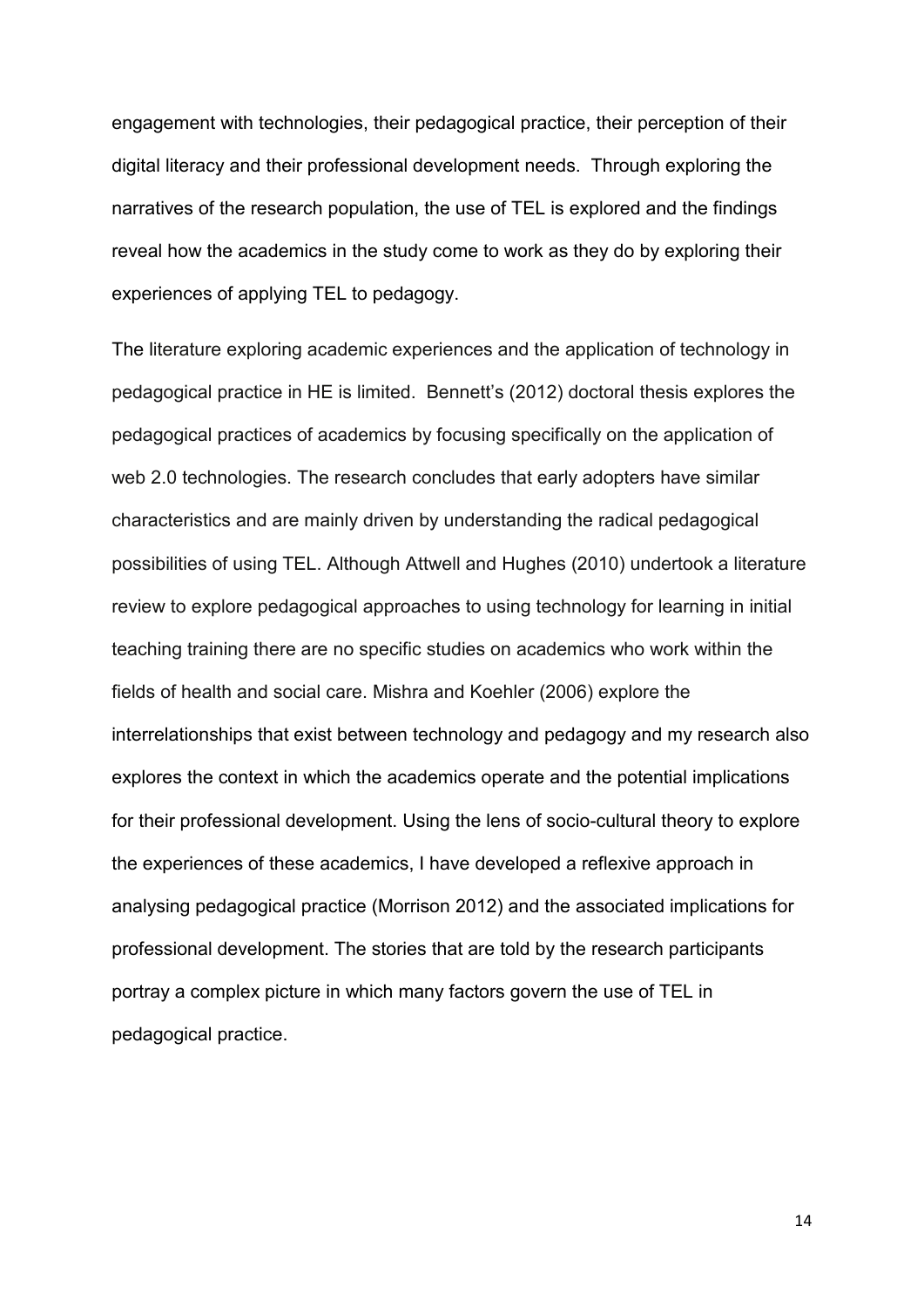## **1.2 Terminology.**

## *1.2.1 Technology Enabled Learning.*

The terms used to express the digital agenda are contested and there is no universally agreed definition of technology enabled learning, or whether, for example, "enhanced" or "enabled" should be used as the key descriptor. For the purpose of this research the following definition of technology-enabled learning (TEL) as defined by the Kirkwood and Price (2014), is used

"*Technology enabled learning refers to the application of information and communication technologies to teaching and learning."* 

However, 'enhancing learning and teaching through the use of technology' is the term employed by the Higher Education Funding Council for England (HEFCE) in their revised e-learning strategy (2009b). Though HEFCE are not clear about what exactly enhancement means, the document does identify three levels of potential benefits that TEL might bring (HEFCE 2009b):

- Efficiency existing processes carried out in a more cost-effective, timeeffective, sustainable or scalable manner.
- Enhancement improving existing processes and the outcomes (I argue that this is vague).
- Transformation radical, positive change in existing processes or introducing new processes.

Noticeably all the above are characteristics that would need experimental data to convincingly evidence, something that is notoriously difficult to come by in educational research.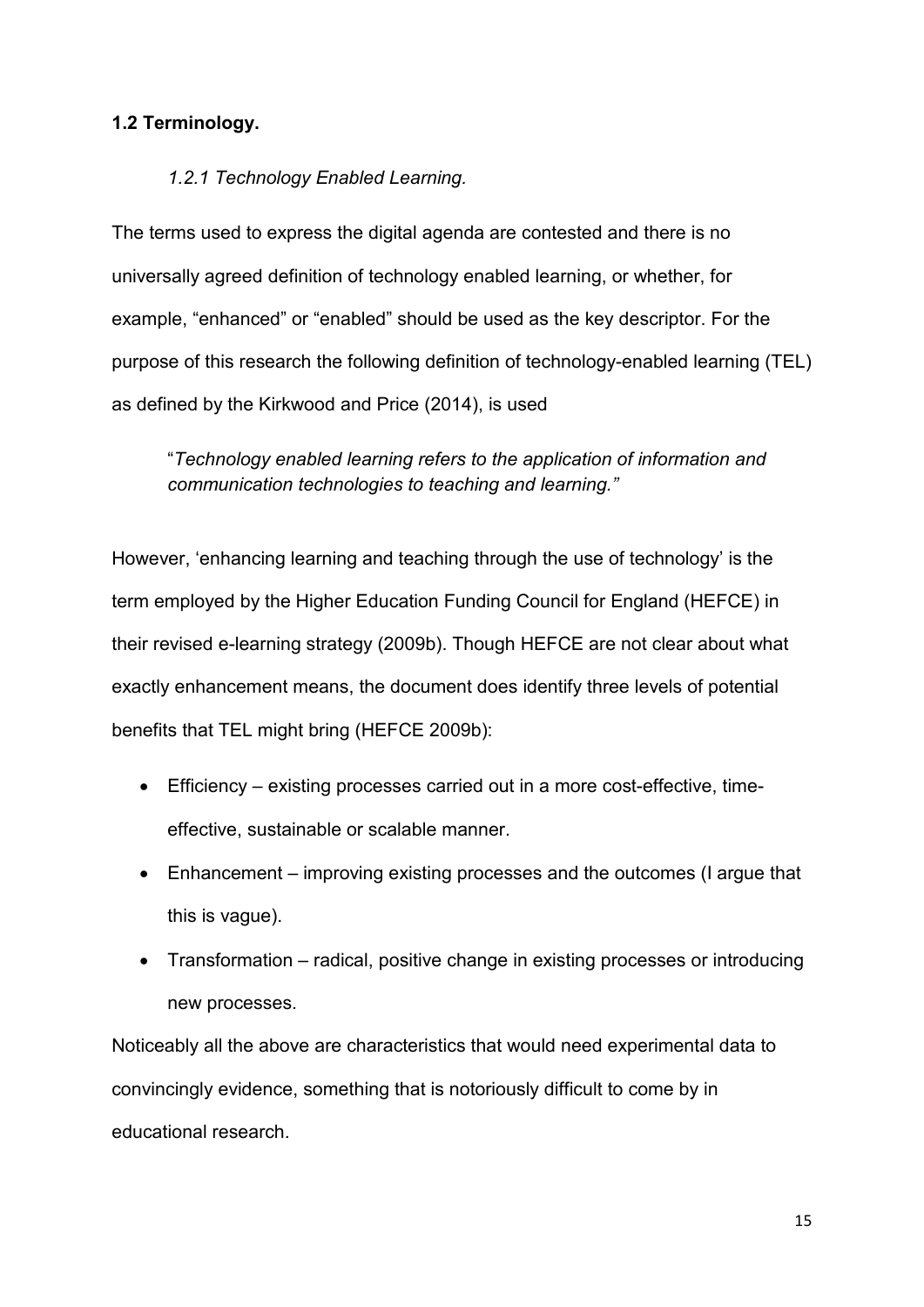### *1.2.2. Pedagogy.*

For this thesis, the term pedagogy is used. The Collins English dictionary defines pedagogy as the

*"the principles, practice or profession of teaching"* 

*1.2.3 Professional development and continuing professional development.*  Professional development and continuing professional development are often used interchangeably in the literature. The focus of this research is on the professional development of pedagogy as opposed to considering the academics' continuing professional development required to maintain professional registration.

## **1.3 The national context.**

Academics and learners are immersed in a digital revolution pervading education and health and social care (DH 2011, DH 2012, UCISA 2012, UCISA 2014, UCISA 2016). I argue that the ubiquitous use of information and communication technologies (ICT) in everyday life, and the increased emphasis on the use of TEL in pedagogical practice (DH 2011, UCISA, 2012, UCISA 2014, UCISA 2016) is destabilising the educational fields in which these academics are working. It is considered that core competencies for HE students in the 21<sup>st</sup> Century are digital literacy and the ability to use technology effectively (JISC 2014). Learners are expected to develop the capability and digital skills to engage with contemporary information technologies, devices, and digital practices and apply them to many different learning contexts and academics are expected to facilitate the development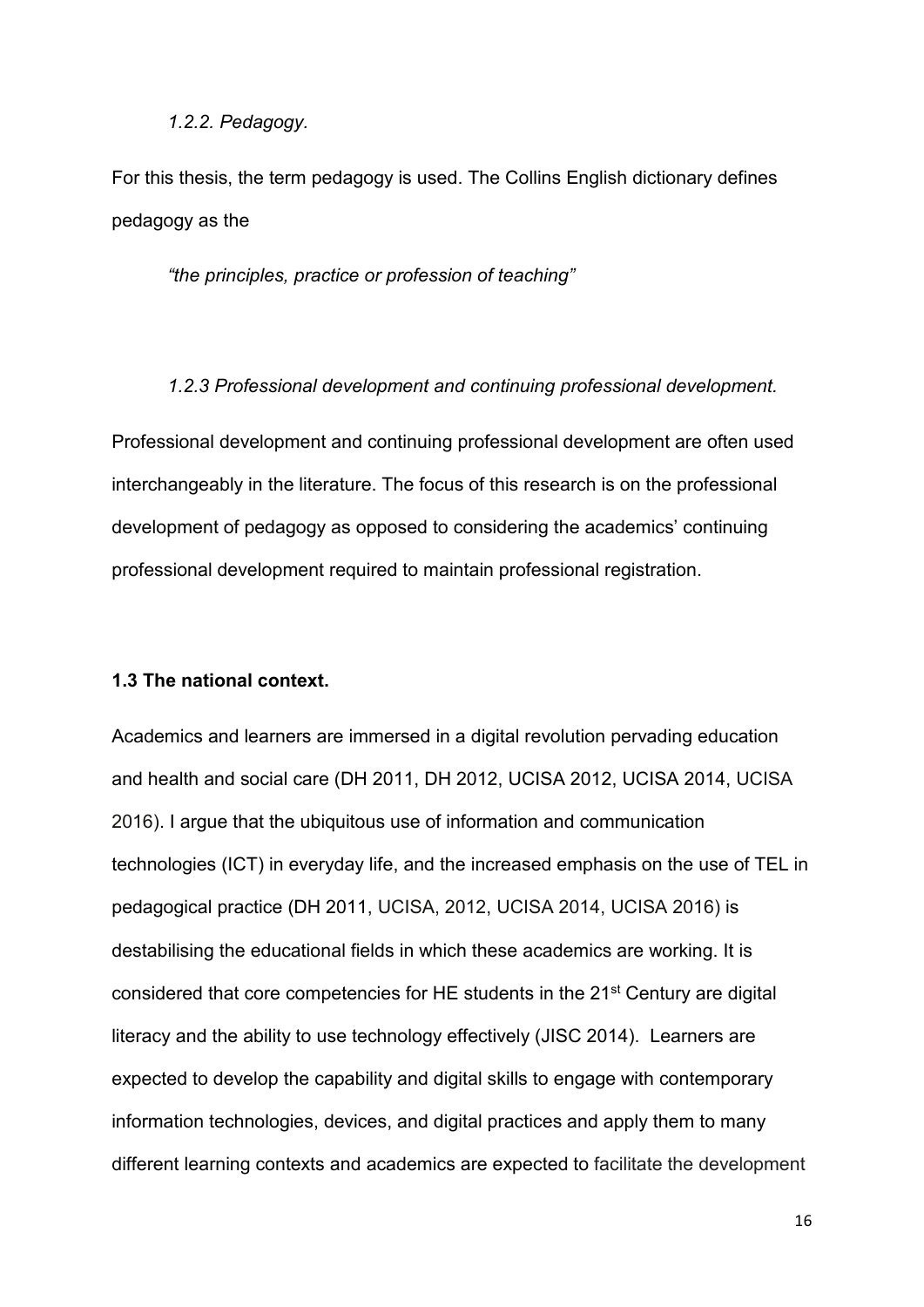of these ICT competencies and skills. There is a growing interest in how academics are using TEL in their professional practice and the development of effective professional development has become an important area of interest (Bers 2008, Yelland and Kilderry 2010).

The way academics engage with TEL is influenced by the conventions of ICT use in both social and professional contexts. In consequence, the application of technology to pedagogical practice is shaped by diverse factors that include the language of ICT, the wider political agenda, the professional and subject specialisms and the organisation in which academics' work (UCISA 2016). As an insider researcher, I saw meaningful pedagogical engagement with TEL by some lecturers and not others, yet external drivers are present that require students to develop the digital literacy skills that are necessary to work in today's health and social care professions (Chatterton and Rebbeck 2015). The focus of the research is on the beliefs, experience and background of the academics that enables or encourages (or disables and discourages) them to use TEL in their pedagogical practice.

Higher education has not been backward in recognising the potential of information technologies in education, HEFCE, published its e-learning strategy in 2005b; updated in 2009b, to enable HEIs to accept technological changes and prioritise their technology related investment. HEFCE's 2009 strategy for e-learning accentuates the strategic thinking on TEL by emphasising the need to embed the use of technology in teaching, learning and assessment. The recognition of the transformative potential of technology, suggests that it can enhance the quality of a student's learning and an academic's teaching. It is argued that one of the key reasons why technology should be used to support learning is because this helps to meet student expectations by improving access to learning for students who are 'off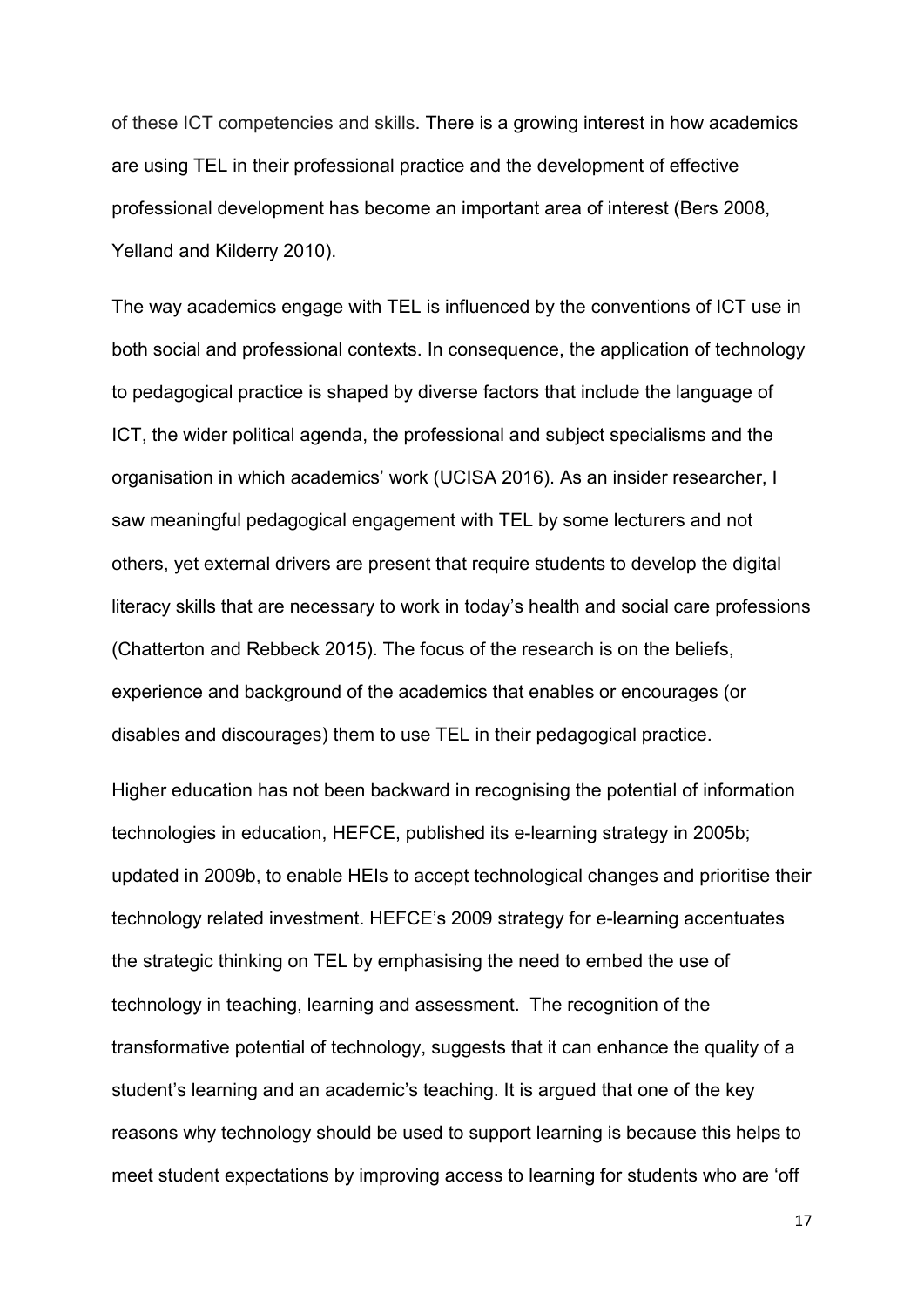campus' (UCISA 2012, UCISA 2014, UCISA 2016). Additional drivers that are influencing the health and social care sectors can be seen specifically with patient care. The Information Strategy (DH, 2012), for example, aims to harness information and new technologies in order to achieve higher quality care and improve outcomes for patients and service users.

The government's aim of positioning the UK at the front of TEL internationally and to continue to build a 'knowledge based economy' is another significant driver. Students are already using technology to engage with learning (HEFCE 2009a) and it can be argued that the wider digital agenda has gained acceptance by pervading much of everyday life. The imperative is to supposedly equip graduates with the skills that are needed to work in technological contexts.

### **1.4 The local context.**

The setting for the research is a post 1992 HEI in the North East of England. The complexity of this post 92 institution is revealed in the diversity of learners, many of whom are local and generally non-traditional entrants. By non-traditional I mean students who are mature and have non-standard entry qualifications. The research is based on the experiences of a sample of higher education lecturers in England who have taught in universities in England since 2000 (n=23). The research sample has been selected purposively. The sixteen women and seven men in the research sample apply technology to their pedagogy when they teach on nursing, midwifery, and social work degree programmes. The greater number of women in the research sample mirrors what Parker-Rees and Leeson (2004) refer to as 'the overwhelmingly female' (p128) workforce in professions that are allied to medicine 'in the UK and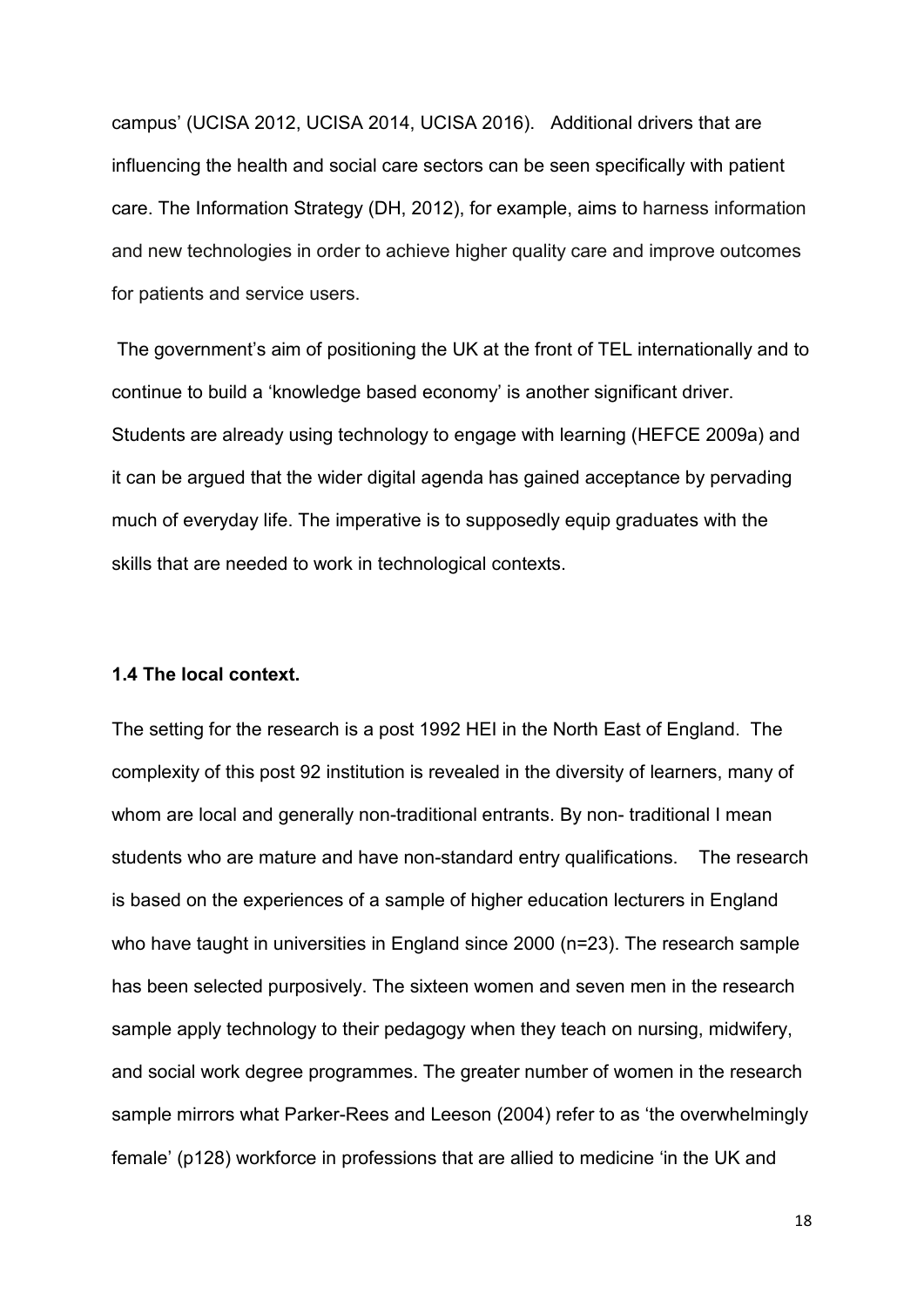beyond'. The age of the research participants varies from 25 to 62 years, so this captures a full range of early, mid and later career academics. The vocational nature of the degrees that the research sample work on (nursing, midwifery and social work) was selected as the lead researcher is knowledgeable about this area of higher education and this provided subject expertise within my qualitative research process (Thomas 2011). The academic tutors are associated with the English post 92 university sector that is characterised by academic programmes that are practical in that they equip students with vocational skills for professions such as those allied to medicine (Abbas *et al*. 2012).

### *1.4.1 The macro context: the wider university.*

The university supports five faculties (at the time of data collection). The health and social care faculty is one of the largest, with high staffing levels (due to professional regulatory requirements), and large student numbers. The wider university academic structure for undergraduate programmes consists of year-long modules of multiples of 20 credits commencing in October and completed in May. All the faculties provide a range of foundation degrees, post graduate and Doctoral programmes.

There is a central department for 'learning development' which supports individual and programme teams in curriculum design and lesson planning as well as using technology to support learning. The department has several learning technologists and web developers. The ICT infrastructure of the wider university is supported centrally and this provides help for both students and staff. Each member of staff is allocated their own personal computer (PC), with subject leads and principal lecturers being allocated personal mobile devices. The software provided on each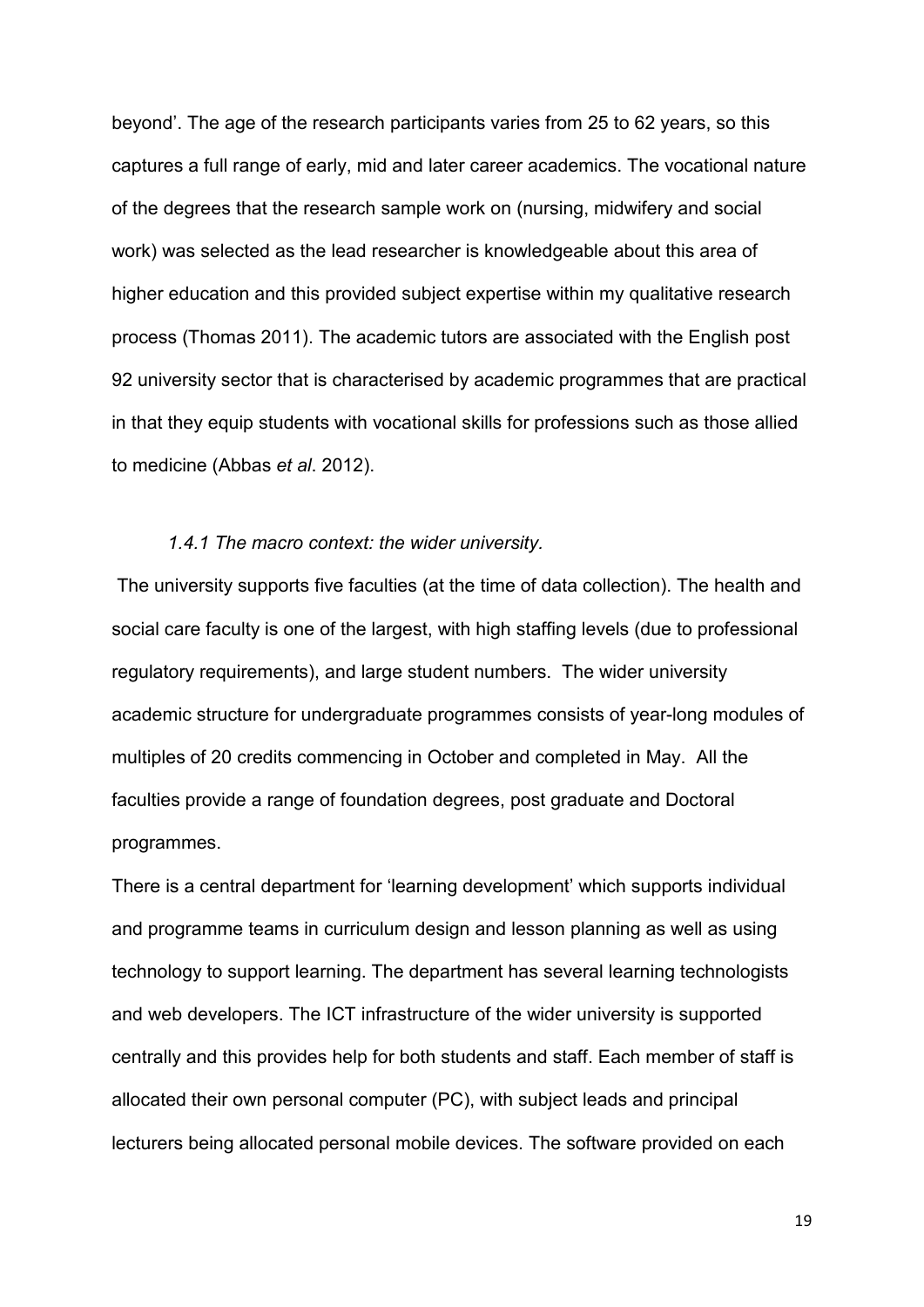PC is managed centrally with a range of standard software applications applied to each PC (antivirus, Microsoft Office, Virtual Learning Environment, several other software applications such as Statistical Package for the Social Sciences [SPSS] and NVivo 10 are available on request). In addition, discipline specific software applications are installed and provided on request.

Staff development is aligned to the wider university and faculty performance indicators. Individuals have a performance review each year where achievements, output and professional development is discussed. The university provides all its staff with the opportunity to undertake a post-graduate certificate in learning and teaching in higher education, as well as Master of Arts (MA) and Doctoral programmes in Education (EdD). Alongside this support there is the provision of learning and teaching workshops as well as academic leadership development.

## *1.4.2 The meso context: the faculty structure.*

The faculty is managed by a senior management team consisting of a Dean of Faculty and six Assistant Deans, who have specific portfolios. There are approximately 240 academic staff, divided into eleven subject teams. Each team includes discipline specific academics who are supported by additional subject specialists. The faculty supports approximately fourteen thousand full, part-time and overseas students. Health Education England is responsible for health care education and training and currently commissions pre-registration programmes.

These professional programmes are delivered at both undergraduate and Master's levels (M). The successful completion of these programmes can lead to eligibility for registration with a range of professional regulatory bodies. Pre-registration student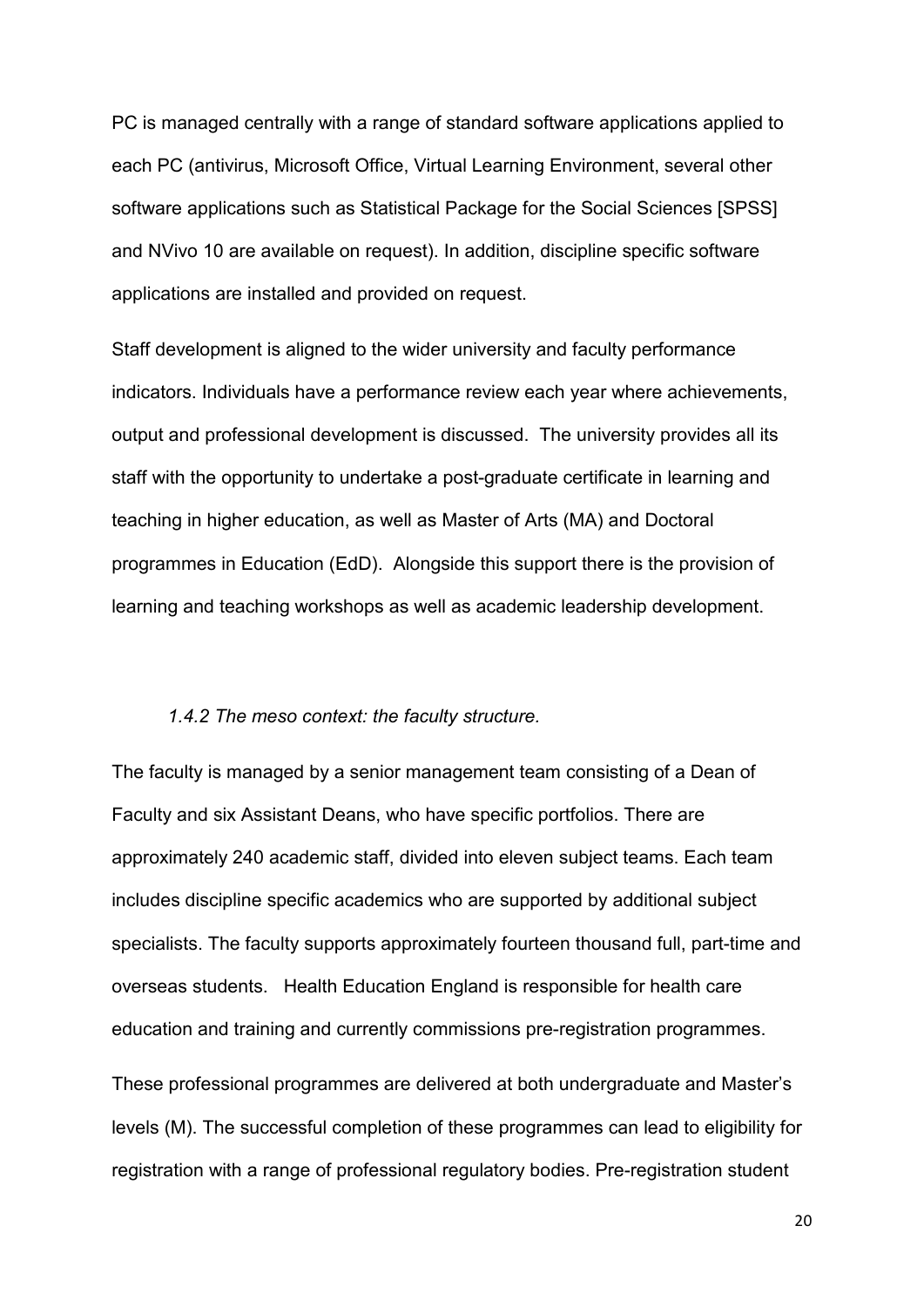intakes occur twice a year, in the Autumn and in January. Most of the programmes extend beyond the standard year due to the inclusion of practice placements. Postgraduate programmes traditionally commence in September, but short courses and foundation degree programmes can commence at any time of the year. Some of the postgraduate programmes are required to meet the criteria of the professional regulatory bodies whereas other postgraduate programmes are profession specific and this supports the professional development of the health and social care practitioners.

#### 1.4.3. *The micro context: subject specific teams and operations.*

The number of academics in each subject team varies, as does the portfolio of programmes that are being delivered. Much of the delivery occurs at the main campus and in addition there is block delivery, distance learning and flying faculty (academics travelling to a distant/remote site, often overseas, to deliver programmes) provision. Academics may work in small teams or lead modules on their own or contribute to modules that are delivered by ten or twelve academics. As well as supporting professional theory, academics support practice based learning and undertake several placement visits throughout the academic year.

## **1.5 The academic workforce.**

The landscape in which the academics operate is changing with significant increases in student numbers in the last decade (Fry *et al*. 2015). The professional regulatory bodies require that the programmes that lead to eligibility for professional registration are delivered by appropriately qualified academic staff. The academics delivering the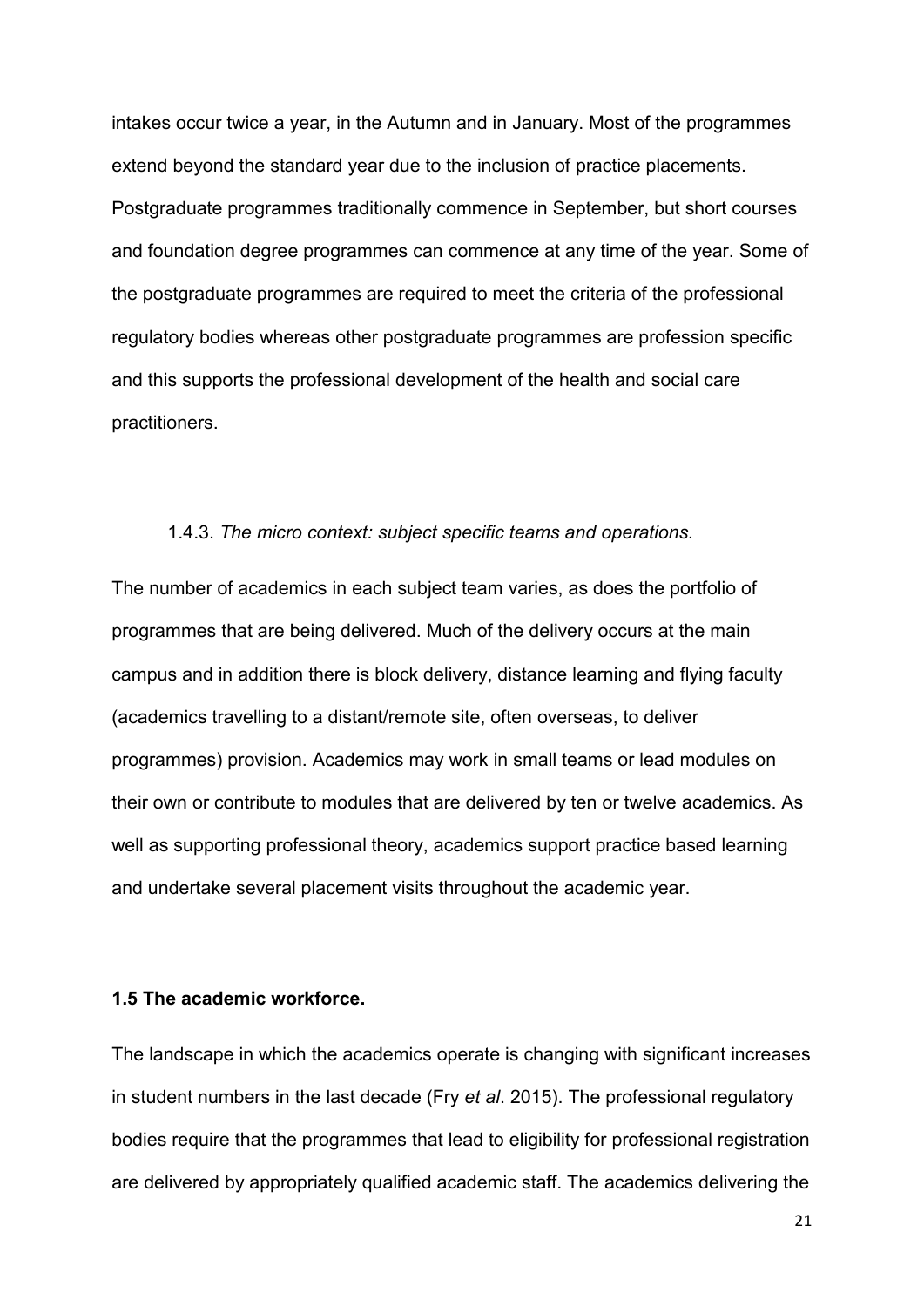programmes are either registered health care professionals or relevant subject specialists and they are required to engage in continuing professional development to maintain their registration (HCPC 2012, NMC 2015). These academics operate in a complex environment delivering programmes on campus and at outreach settings from National Qualifications Framework (NQF) levels 4 to 8. The staff have multifaceted roles which may include being a programme leader, a module leader, a module team member, a researcher, a personal tutor, an academic tutor, an external examiner, a committee member and an administrator.

## **1.6 My background.**

I qualified as a diagnostic radiographer in 1978 and I worked in the National Health Service and the private sector for a period of 20 years. Throughout this period, I worked closely with students developing their clinical skills and competencies. In 1998, I moved into higher education, working with a team delivering Diagnostic Radiography pre-registration programmes at undergraduate and 'M' levels. It was during this period that I started to incorporate the use of digital technologies in my pedagogy, specifically the use of technology to enable and support learning whilst students were undertaking their practice placements in a range of clinical settings. From my early academic career, I was engaged with the university Virtual Learning Environment (VLE) and other software packages, exploring how these tools might be integrated into my own pedagogical practice for the benefit of the students. The student experiences of using the VLE, and how this supports learners whilst on practice placement, was the focus of my previous research which was disseminated locally, nationally and internationally. I became a University Teaching Fellow in 2009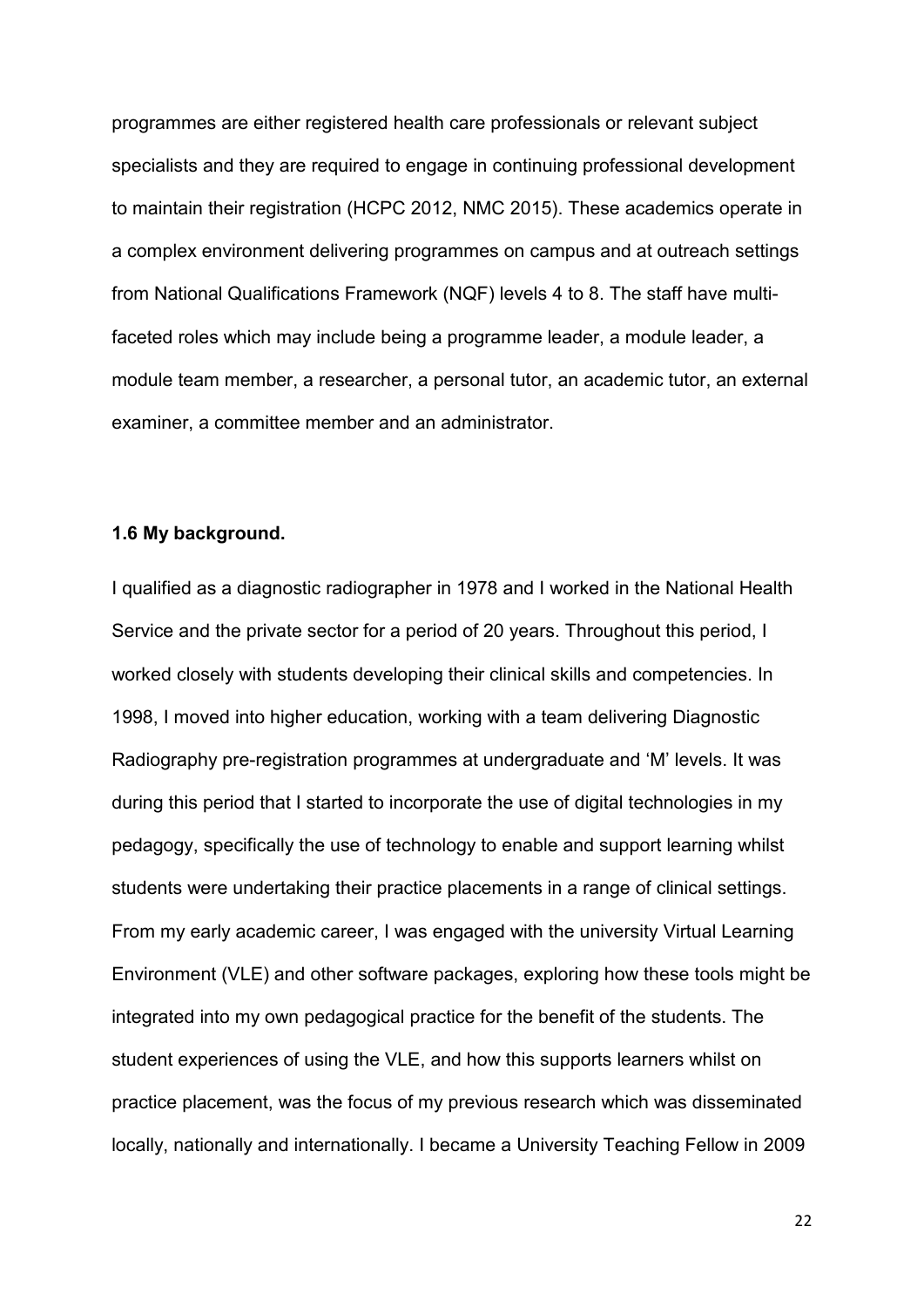and the portfolio supporting my application was based around the use of digital technologies to support the students learning and their experience. I am a Senior Fellow of the Higher Education Academy.

In 2011, I was appointed as E-Leaning coordinator in the Health and Social care faculty. The portfolio attached to this role included support for curricula design, which considered the integration of digital skills and competencies, staff development, the use of technologies to enable learning and the introduction of a range of digital projects across the faculty that supported the student experience.

### **1.7 Aims of the study.**

The focus of the thesis is the experience of academics using digital technology in their pedagogical practice, how they come to work as they do as HE practitioners, by exploring their reflections on experience. My research has employed thematic analysis using a priori codes and the lens of socio-cultural theory (Trowler 2008) and Kennedy's (2005) professional development framework. The work of Trowler (2008) has provided a complementary insight into the context in which practitioners operate and the work of Kennedy (2005) has been utilised to assist in analysing the intrinsic motivation and attitudes of the research population.

The general aim of the research is to critically assess the use of TEL in the pedagogical practice of health and social care academics.

The study objectives are to:

• Explore the factors that determine academics engagement with TEL in their pedagogical practice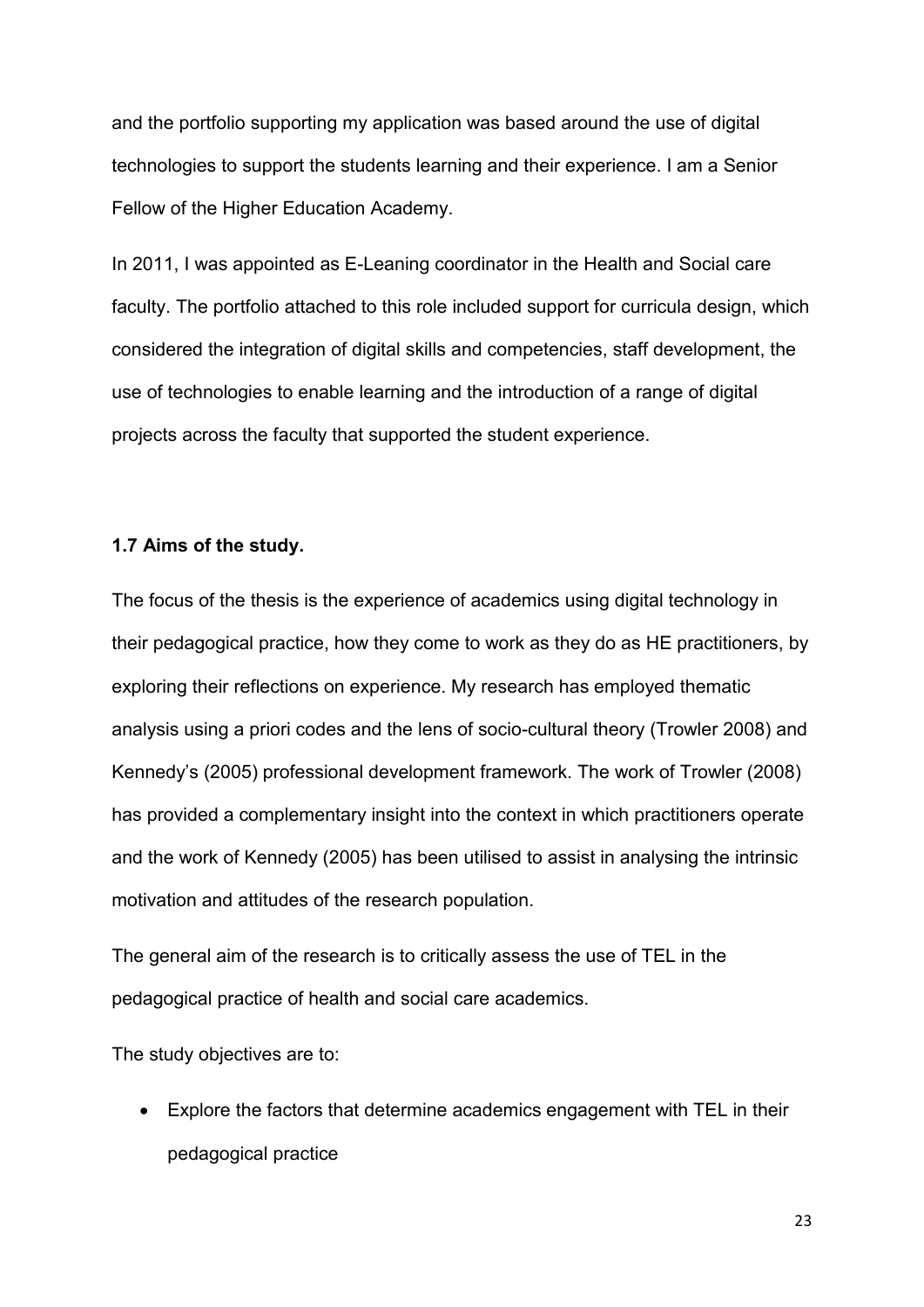- Examine how the characteristics of academics influence their use of TEL in their pedagogical practice.
- Critically examine the micro, meso and macro context in which the academics operate.
- Explore to what extent the responses confirm what is known about academic integration of TEL in their pedagogic practice.

• Generate original findings and theorise underpinning relations in the data. The originality of the research rests in the use of case study methodology to investigate the use of technology in the pedagogical practice of health and social care lecturers in a post 1992 HEI.

## **1.8 Organisation of the thesis.**

The study starts with an exploration of the literature that exists on TEL. I also reflect on professional development and pedagogical practice. Theoretical perspectives are explored as I outline how my initial thoughts on applying the work of Vygotsky's socio-cultural theory moved toward the application of Trowler's socio-cultural theory and its application in assessing cultures and change in higher education. The methodology chapter explores the use of 'case study' as a methodology (O'Leary 2014, Sarantakos 2013) and I investigate this contemporary phenomenon within its real-life context by using multiple sources of evidence. The approach adopted evolves from the naturalist and constructivist traditions, which recognise the need to map and explain patterns in the world (Moses and Knutsen 2012). This approach has been selected because I am attempting to explain research contexts (Hartley 2004, Newby 2010).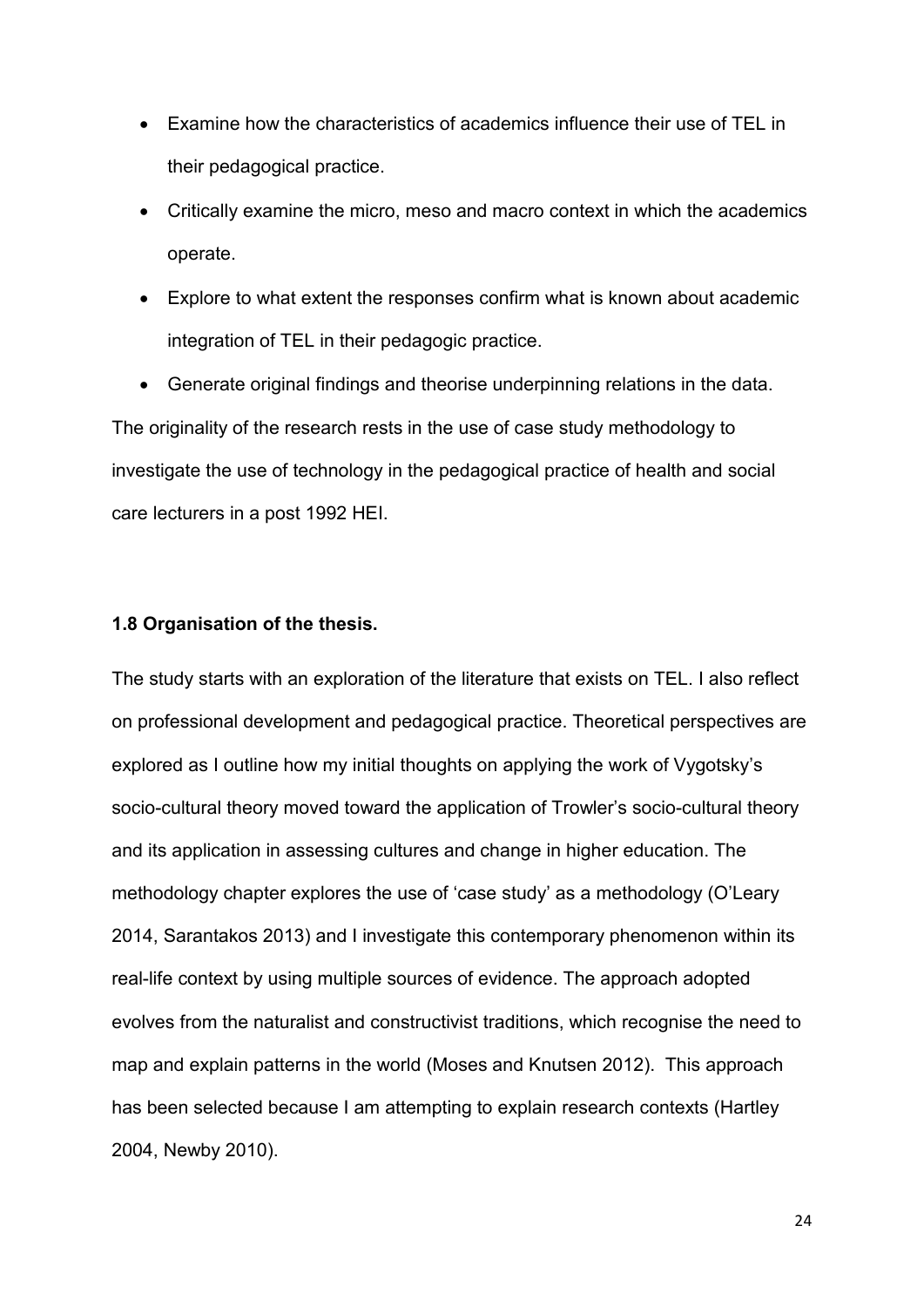The study does not manipulate the behaviour of the participants; however, the context impacts on academics' engagement with TEL in their pedagogical practice. This methodology is concerned with the complexity and particular nature of a case and the setting is part of the focus (Bryman 2012). It is an opportunity to investigate the interactions of events, human relationships and other factors in a unique instance (Cohen *et al*. 2011). The research provides an in-depth exposition of the features of this case study by exploring what is happening. The data presented in chapter 4 reveals the narratives of the research participants and presents key themes. The thesis presents these research findings and relates these findings to the literature discussed in the earlier chapters. The final chapter links my findings to the research questions and summarises the conclusions drawn from the data. I suggest key implications for individuals and the wider higher education sector and I end by reflecting on the strengths and weaknesses of the study.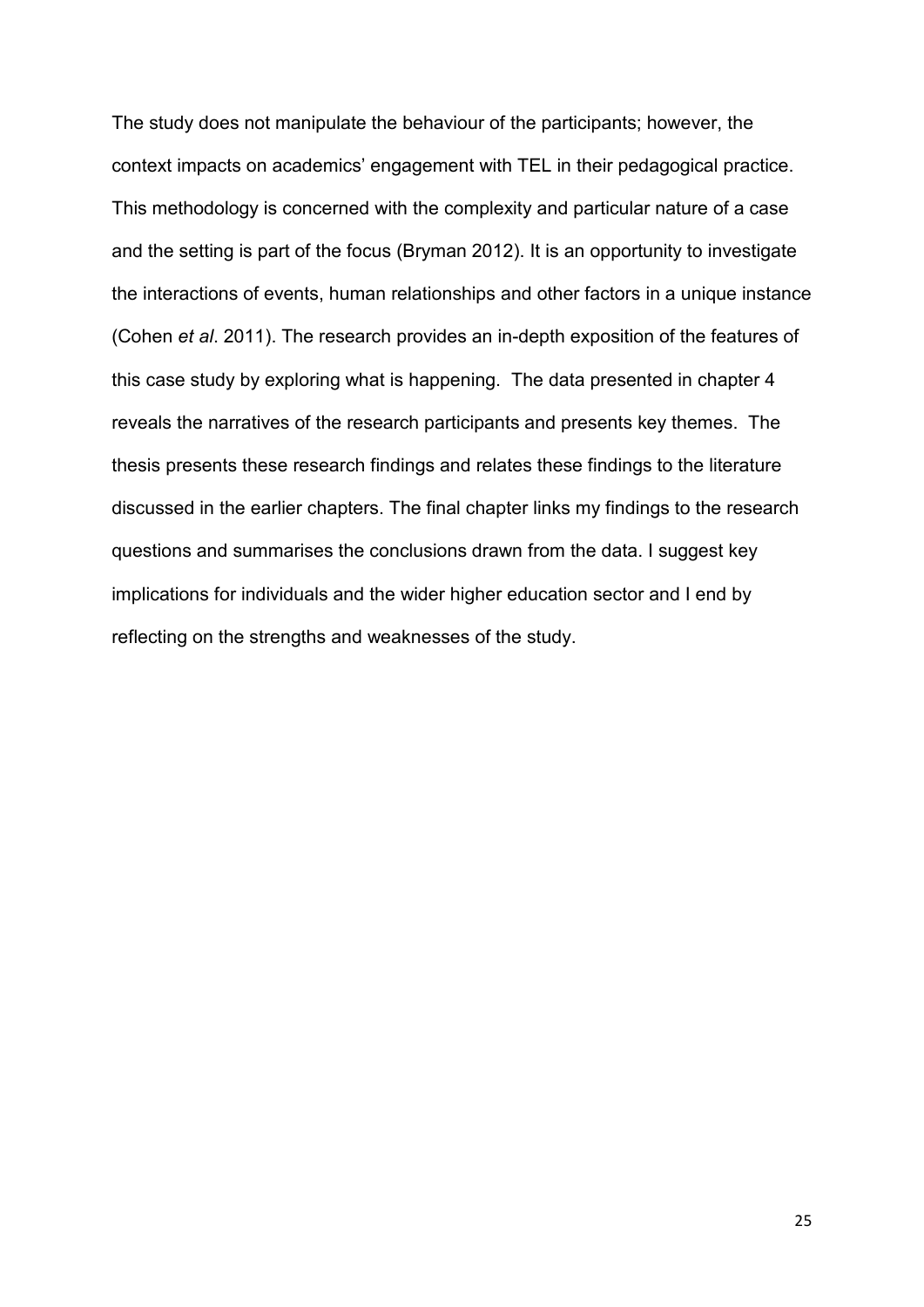## **CHAPTER 2 LITERATURE REVIEW**

This chapter comprises three parts. In the first section technology enabled learning (TEL) is considered starting with the current political context in which the academics are operating, alongside a discussion relating to the term TEL. A number of critical issues relating to TEL are considered (the political influences of the use of TEL and the requirements of the development of digital capabilities to operate in an increasingly digitised health and social care environment). The use of technology in pedagogy is discussed and the challenges of TEL are considered.

The understanding of the context in which the academics are operating can help us to make sense of the professional development needs of academics and the challenges that they are experiencing. I explore a range of models of professional development and their effectiveness is discussed by proposing a lens through which the participants' approach to PD is analysed. At the end of the chapter, I reflect on the perceived constraints to PD.

The complex nature of the intertwining of pedagogy, technology and professional development presents a challenge for professional development. I argue that a better understanding of the wider context, in other words, the department and subdepartmental influences on learning and teaching for PD is required. This has resulted in the application of Trowler's (2008) socio-cultural understanding of teaching learning and assessment to the thesis by considering 'the social' as opposed to 'the individual context' to enable an awareness of both structure and agency.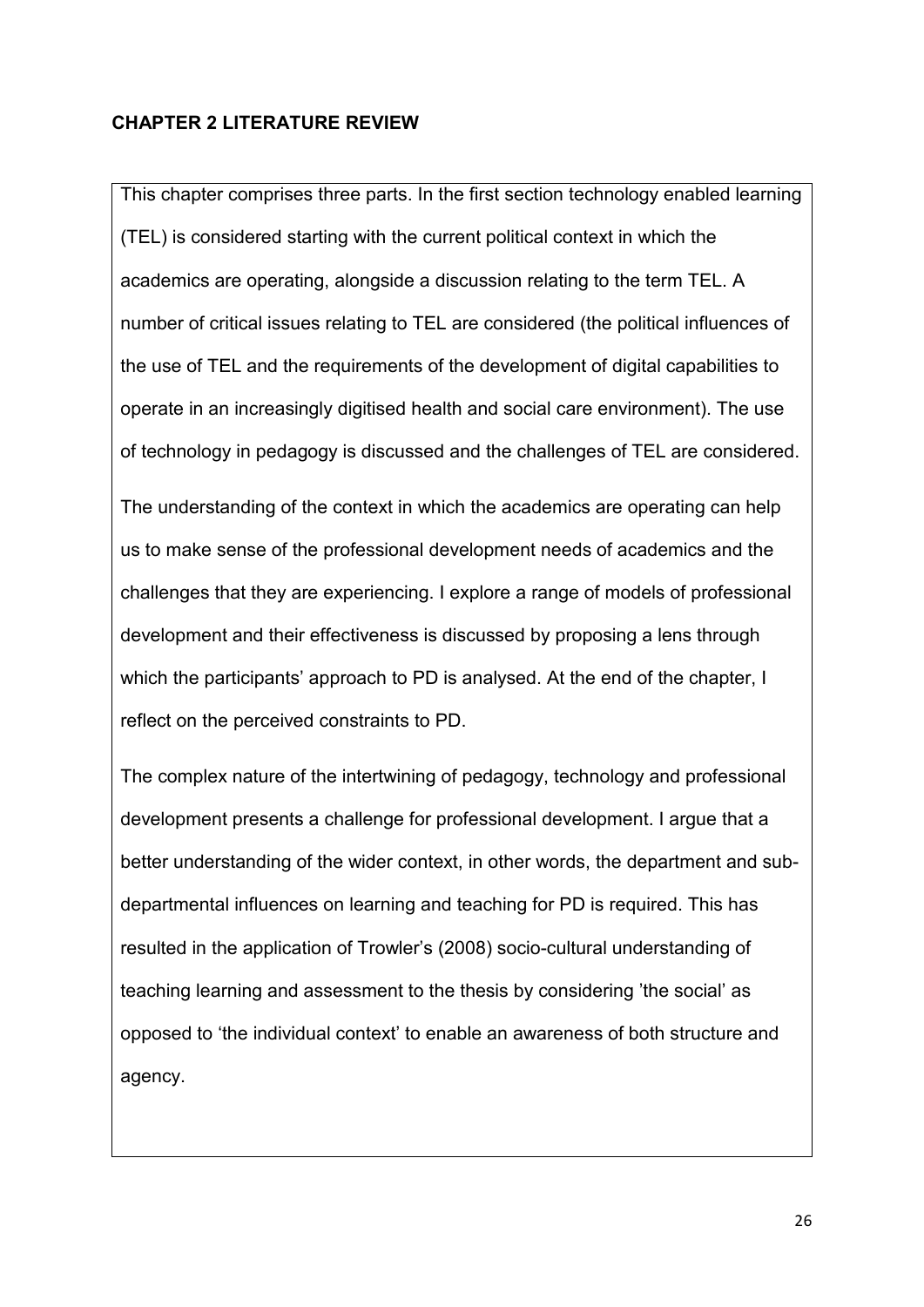#### **2.1 Technology enabled learning (TEL).**

The ubiquitous use of information technologies and mobile devices has pervaded many aspects of our lives and appears to be readily accepted socially, as it is argued that a mobile phone is considered to be a necessary device for living (Suki and Suki 2011). Positioning the UK at the front of TEL internationally, and to continue to build a knowledge based economy is a government aim (HEFCE 2009a). HE has not been backward in recognising the potential of information technologies in education. HEFCE (2005b) published its e-learning strategy; updated in 2009a, to technology enhanced learning, enabling Higher Education Institutions (HEIs) to accept technological changes and prioritise their technology related investment. Imbued in these documents is a framework focusing on pedagogy, curriculum design and development, encouraging enhancement of learning, teaching and assessment through the use of TEL (HEFCE 2005a, HEFCE 2009b).

*2.1.1 The Political agenda in educational and health and social care.*  This research is framed by the policy landscape of TEL in England. The current Conservative government's commitment to technology in pedagogy is evident. 'World class public services' are equated with 'technology' (Conservative Party Manifesto 2017, 4). The research is carried out at a time when 'for the sake of our economy, and our society, we need to harness the power of fast-changing technology' (Conservative Party Manifesto 2017, 7). This makes the research highly relevant to the pedagogy that is occurring In Higher Education in England currently. There have been years of continuous support for applying technology to pedagogy, Jones (1980, 33, cited in Ingleby 2016) draws attention to the 30 years of sustained government investment in educational technology that occurred from 1950-1980 in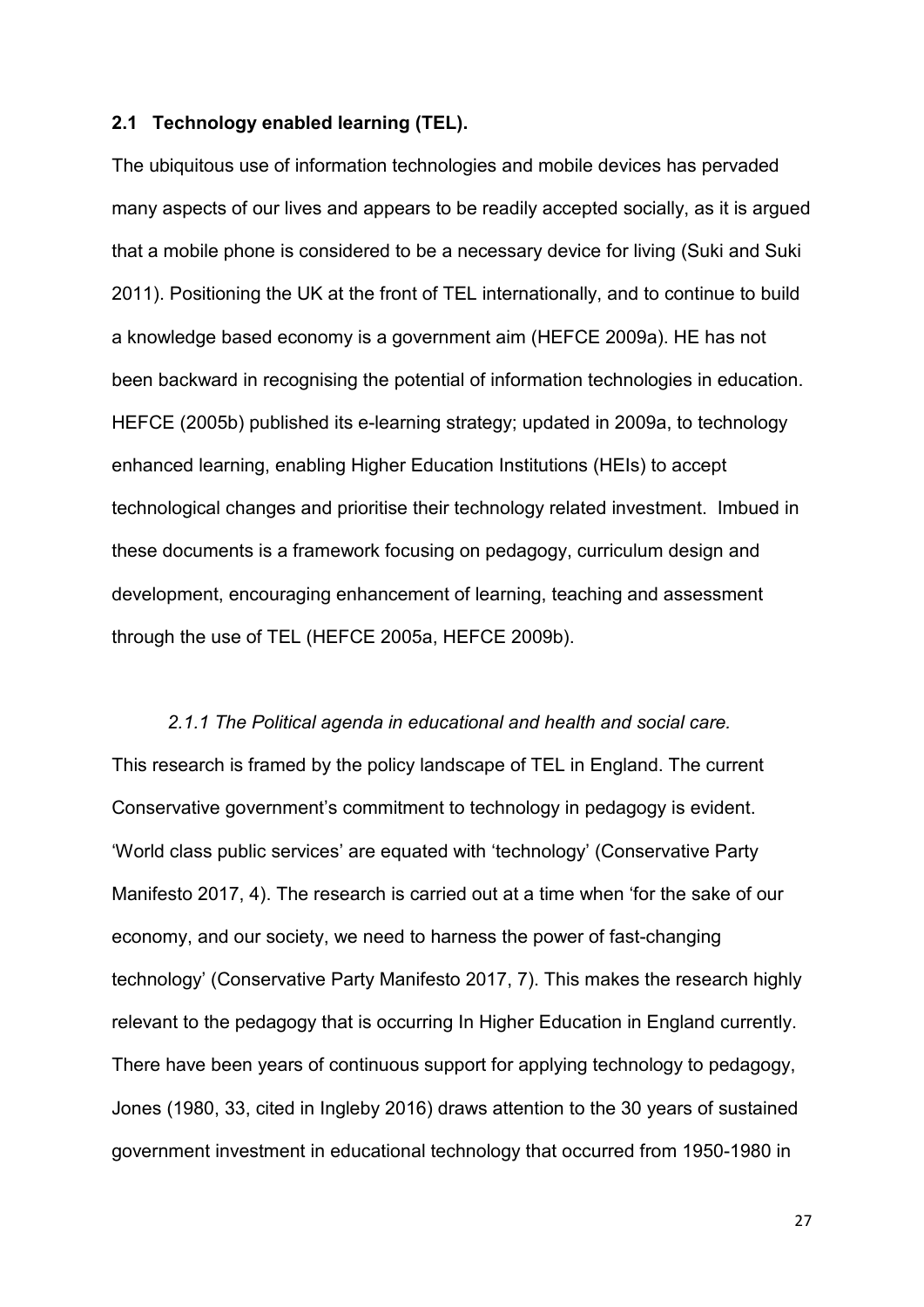England. This development of TEL in this country continued through the Conservative administrations from 1979 onwards. The Conservative administrations in England from 1979-1997 provided a consistent series of policies to increase the use of technology within the education sector. The importance of TEL is evident through establishment of the *National Council for Educational Technology* by the end of the 1980s. Despite some fluctuations in policy approaches, there has been consistent support for using technology in pedagogy in England (Wild and King 1999, cited in Ingleby 2016). The work of the Conservative administrations in supporting TEL was further developed by the New Labour administrations from 1997-2010. In David Blunkett's 'Greenwich speech', technology is referred to as a 'seismic' component of globalisation' (DfEE 2000). The New Labour administrations in the UK developed sustained educationally focused programmes aimed at developing the application of technology to pedagogy (Ingleby 2016, Selwyn 2011). The digital agenda in the health and social care sector has also gained momentum over the past decade, The Information and Technology for Better Care Strategy (HSCIC 2015), which builds on The Information Strategy (DH 2012), emphasises the need to use technology, data and information to support better care for patients, carers and users of services (HSCIC 2015). Patient information, patient data, the use of apps and technology to support care are becoming the norm in health and social care practice, and this is the environment in which current students are undertaking their practice placements. The publication 'A Framework for Technology Enabled learning' (DH 2011) sets out a clear agenda to ensure that the workforce has the necessary skills and capabilities to ensure safe and effective patient and client care. The framework highlights the need to use simulation, e-learning and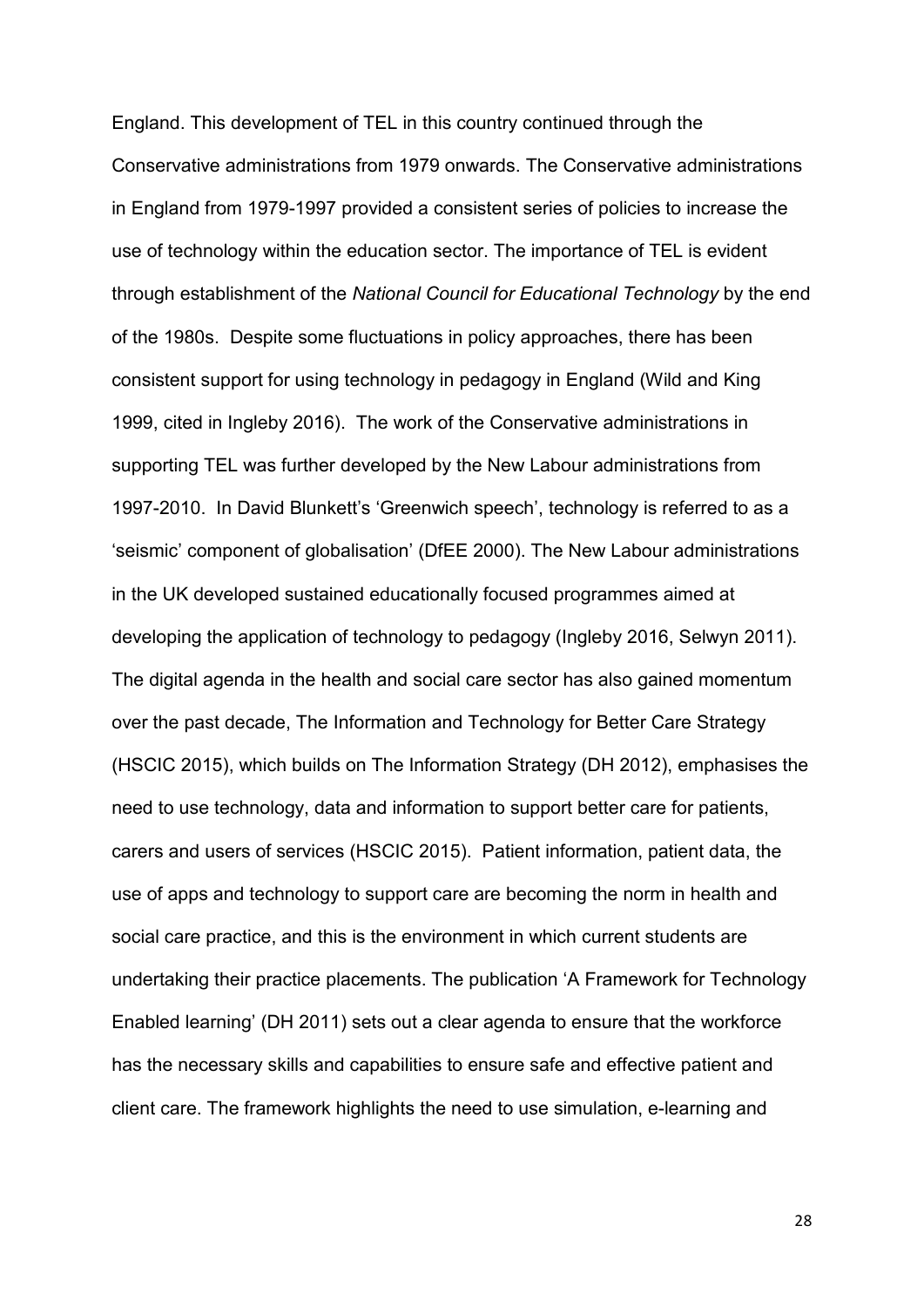portable media to support their learning experiences. As Laurillard (2008) highlights, as the workplace diversifies graduates need to refine their high-level skills for

*"information-handling, independent learning, critical thinking, reflective innovation, project management, resource modelling, knowledge management, communication, networking, interpersonal negotiation, design, creativity, time management, and enterprise, and they need ICT skills to support all these." (2008, 525).* 

Curricula should reflect the changes in practice and provide opportunities for students to explore the challenges and benefits of increasing technology in care as well as exposure to digital skills development (Bartholomew 2011). The challenge that has emerged from these policies appears to be meeting the professional development needs of the practitioners who are applying technology to pedagogy. According to the University of Oxford's (2015) report 'International Trends in Higher Education', technology is becoming increasingly central to education worldwide and central to the processes of learning and teaching. The importance of IT (Information Technology) is highlighted; suggesting that as we move towards knowledge based information and economies, IT is a key driver for both economic and social development. The report goes on to emphasise the need for students to be able to demonstrate fluent IT skills to prepare them for the global job markets (JISC 2014, UoO 2015). It has become an integral component of campus life, implicitly in how information is shared and explicitly in influencing traditional campus based learning with the VLE (Virtual Learning Environment), flipped classroom approaches and blended learning activities that are now part of the classroom lexicon (UoO 2015). With the expectation that the use of digital technologies will be utilised in the delivery of programmes in HE, the current reference is to utilise the term TEL and I argue that this needs further exploration.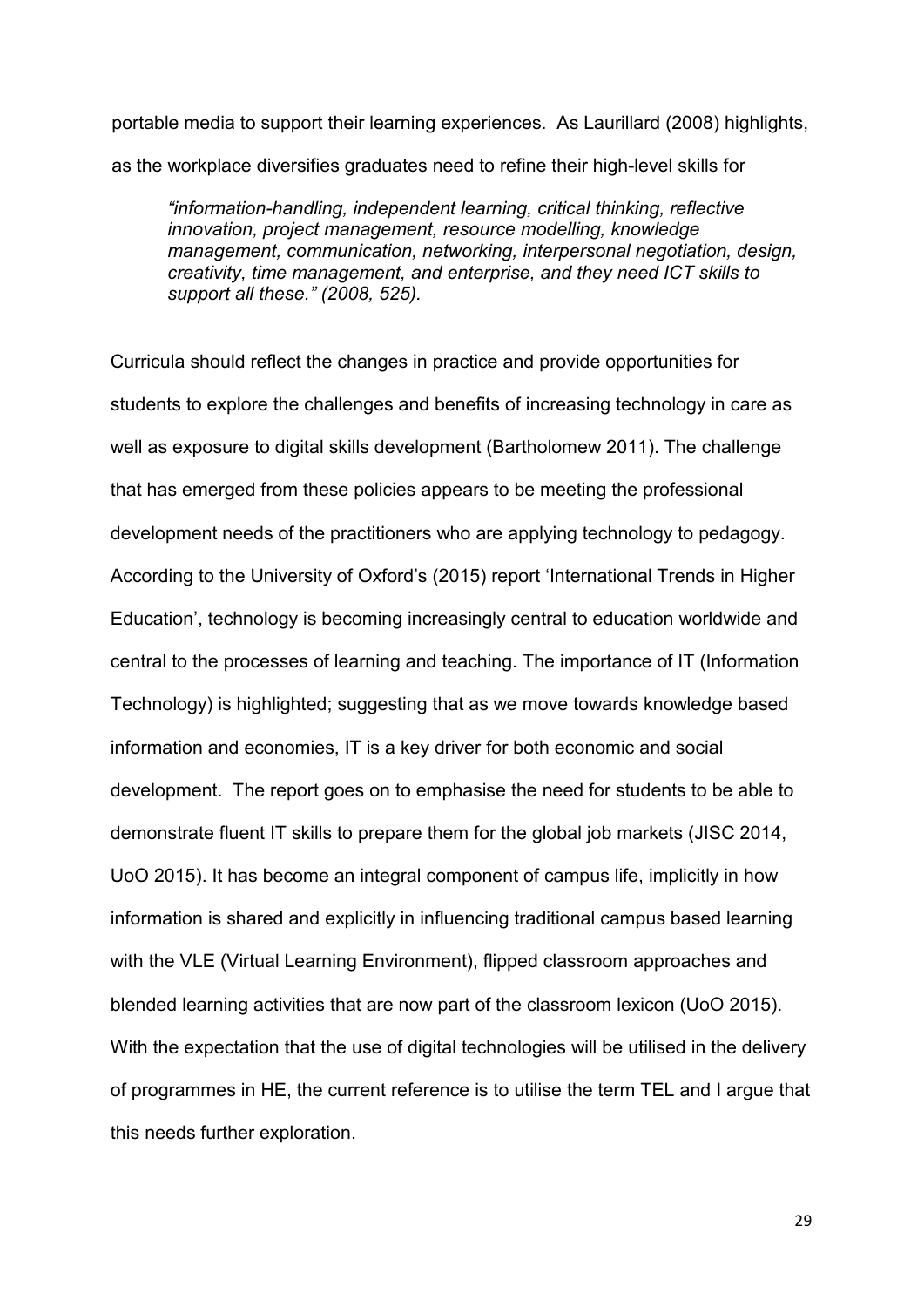### *2.1.2 Technology enhanced or enabled learning?*

The term TEL (Technology Enhanced Learning) has been widely accepted in the UK and Europe for the interface between technology and HE and has taken the place of other terminologies such as 'e-learning', 'learning technology' and 'computer-based learning' (Bayne 2015). The term TEL refers to the application of information and communication technologies to teaching and learning (Price and Kirkwood 2014), and is regarded in general as preferable because of the emphasis that is placed on "enhanced learning" through technology (Guri-Rosenblit and Gros 2011). The term "enhancement" is important because of its association with increasing and improving quality. However, the body of literature debating the application of TEL, and the policy documents, have given scant attention to the terminology of TEL and it has been readily integrated into the pedagogical lexicon with little consideration of the complex interplay of the social, technological and educational changes. An explicit definition of what is understood by the term is rare (Kirkwood and Price 2014, Bayne 2015). It can be argued that the term implies a value judgement and there is an assumption that technologies can enhance learning (Kirkwood and Price 2014). In their 2014 paper Price and Kirkwood analysed interventions involving technology for teaching and learning and identified those that replicated existing teaching practices (n9), those which supplemented existing teaching practices (n23) and those that transformed the learning experience (n15). Price and Kirkwood (2014) explore the complexity of the term 'enhancement' in pedagogical practices. The authors identify a range of perceived enhancements which include increased flexibility, improved retention, improved engagement, more favourable perceptions or attitudes, improvements in assessment scores, deeper learning, greater critical awareness and improved students' interactions in online discussion. They highlight how the term is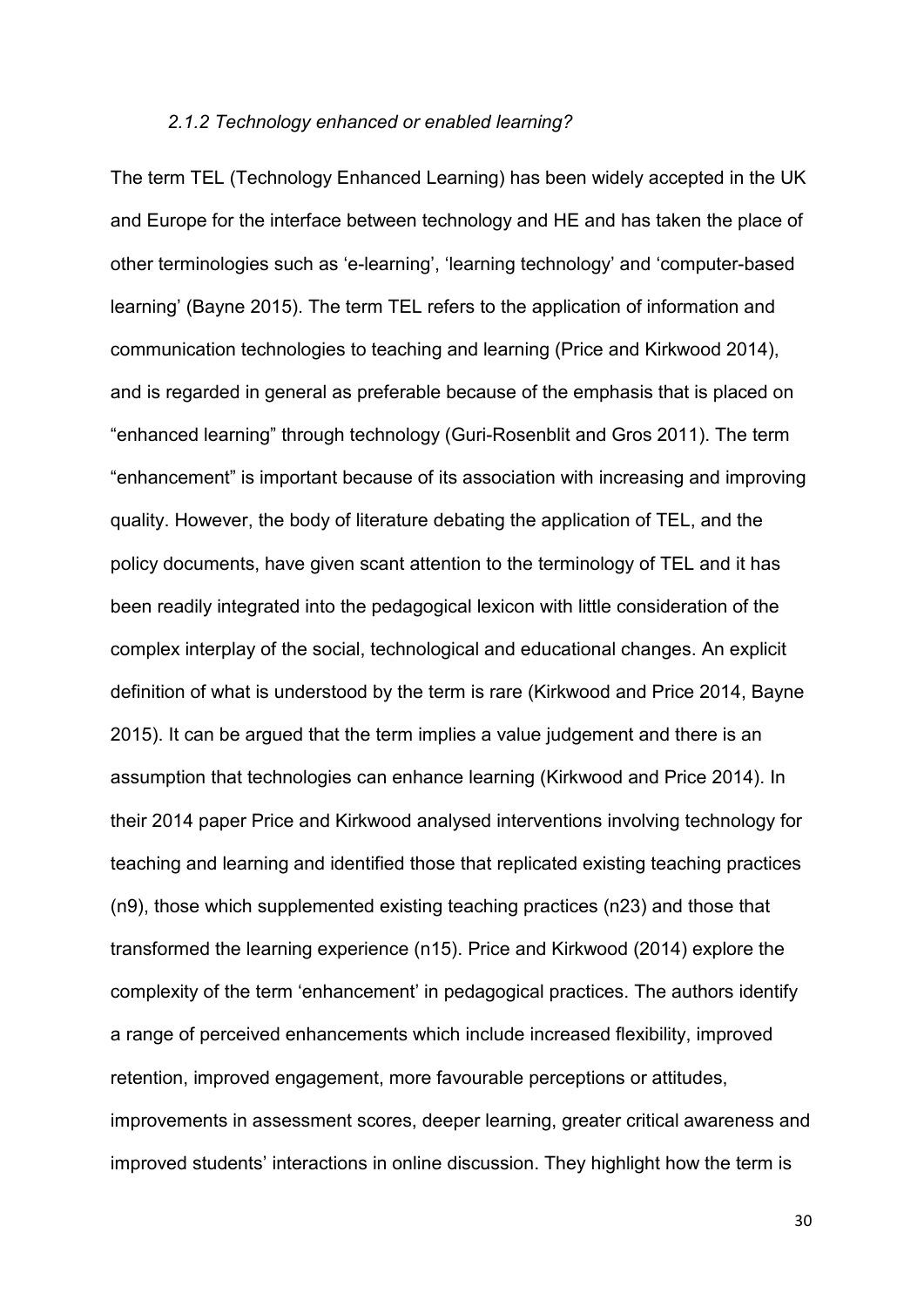used without consideration of the nature of the TEL intervention and Bayne (2015, 5) advocates that "we need to be more careful with, and more critical of, the terminology we adopt to describe and determine the field". Consequently, the boarder term technology enabled learning has been adopted in this thesis, as a more inclusive term that includes those pedagogical practices which replicate, supplement and transform learning.

#### *2.1.3 The Virtual Learning Environment.*

The virtual learning environment or learning management system (LMS) have been part of the universities architecture for the past 15-20 years, they are in 95% of UK Universities (Alharbi and Drew 2014). The term VLE is used as the preferred term adopted by the case study organisation. Though these systems vary from manufacturer to manufacturer they all provide similar tools which include; access control, performance management, communication facilities, assessment activities, study schedules and the provision of learning content (Alharbi and Drew 2014). Literature relating to lecturer use of the VLE is limited (Katsifili 2010) and focuses on numbers of lecturers using VLE's primarily for programme administration (Griffiths and Graham 2009 and West *et al*. 2007). The literature goes on to suggest access to learning materials accounts for the greatest usage of the VLE. The provision of learning materials can lead to a more passive teacher centred approach to learning as JISC (2007) and West *et al*. (2007) indicate. Another predominant feature, utilised extensively, is 'announcements' and with its associated production of emails, this makes sending information to the students via this mechanism relatively straightforward (West *et al*. 2007).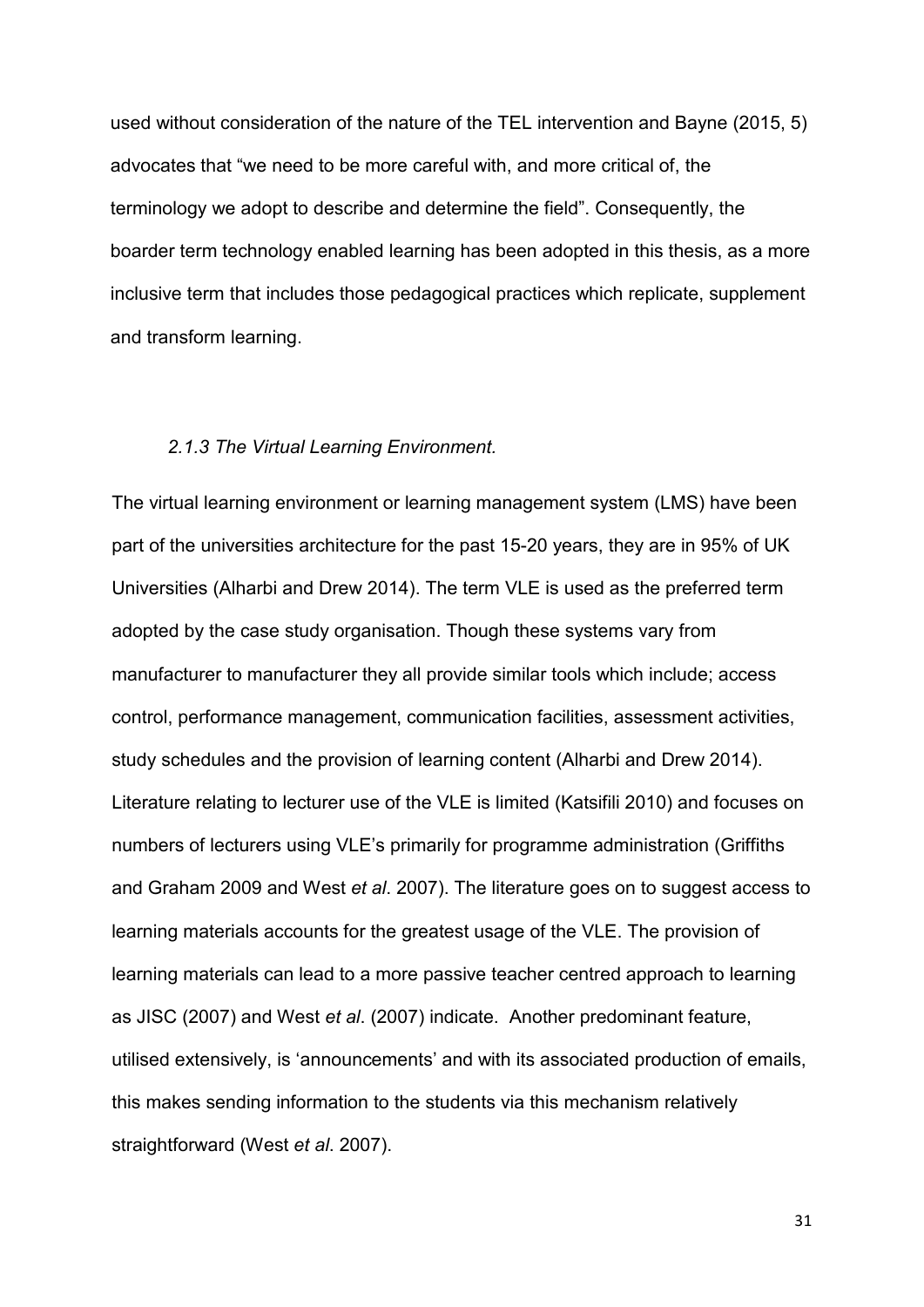### *2.1.4 Pedagogy with technology.*

This research is informed by literature about pedagogy with technology (Bayne 2015, Bennett 2012, Bers 2008, Cignan and Davis 2008, Conole and Dyke 2004, Donnelly and O'Rourke 2007, Gordon 2014, Guri-Rosenblit and Gros 2011, Plowman and Stephen 2005, Yelland and Kilderry 2010). Complex issues associated with pedagogy and technology in education have been revealed in this body of literature. In today's learning context, digital technologies are ubiquitous, particularly mobile technologies, which have the capability to provide curricula that are contextualised, personalised and unrestricted by spatial and temporal restraints and are generally regarded as an essential element of education quality (Crompton *et al*. 2016, Habib and Johannesen 2014). However, despite the availability of new technologies and recognition among some of the potential for TEL, this is not widely embedded (King and Boyatt 2014). Although there is interest in applying technology to pedagogy, there is little helpful guidance from the policymakers in England as to how this can be achieved. When applying technology to pedagogy the literature reveals that pedagogical processes need to be considered if learning and teaching in this area is to be successful (Bers 2008, Goldberg *et al*. 2003, Yelland and Kilberry 2010). For academics to subsume effective TEL in pedagogical practice they need to commence with an analysis of what it takes to learn (Laurillard 2008). It is advocated by Laurillard (2008) that without this understanding of pedagogy, the future of learning and teaching will tend to be driven by what the technology makes possible, rather than what learners need. Over many years the concept of what it takes to learn has been widely discussed and this has become the common thread shared by learning theorists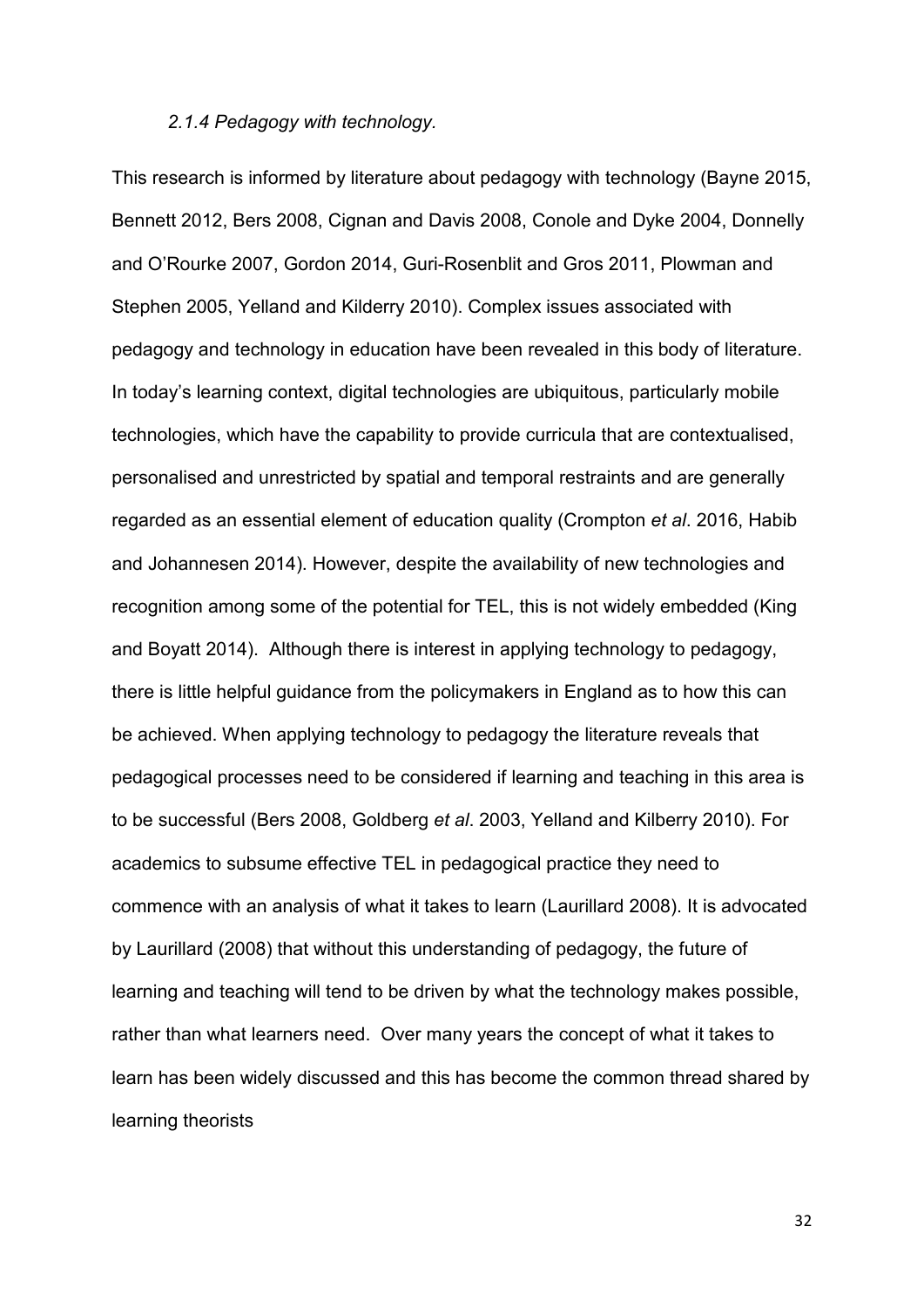*"From John Dewey onwards, through Piaget, Vygotsky, Freire, Bruner, Papert, Marton, Lave, it is argued that learning is active. Therefore, the role of the teacher is not to transmit knowledge to a passive recipient, but to structure the learner's engagement with the knowledge, practising the high-level cognitive skills that enable them to make that knowledge their own…. The collective analysis of what it takes to learn, sees learning not as something that happens to the learner, but as an activity they do." Lauillard (2008, 527)* 

This should be the starting point for any academic considering embedding or using TEL to support the students learning experience. There is a broad spectrum of technologies used in pedagogical practice, and these digital technologies have many capabilities (Crompton *et al*. 2016). This does not mean however, that they will be used effectively in learning and teaching environments, as their use and integration into practice require development and support to be successful. Moreover, there is a lack of robust research into TEL and this can affect the uptake of TEL by academics, as many TEL projects are small scale and context specific (Kirkwood and Price (2014). The limited use of evidence to support pedagogical change is identified in Kirkwood and Price's research (2014, 561), highlighting

## *"a possible dissonance between beliefs and intentions in their use of technology for learning and teaching."*

Technology will continue to provide new and different opportunities for teaching and learning, but as Laurillard (2008) highlights, HE will find it challenging to keep up with the changes in technologies. As technology has developed it has afforded opportunities to learn complex and difficult entities in ways that are more engaging and supportive than the traditional transmission 'model' of teaching, but the focus should be on how the technology can support that learning rather than the technology leading the pedagogy (Laurillard 2008). In addition, teachers' pedagogical beliefs are critical to technology integration according to Ertmer (2005). Ertmer (2005, 28) defines teachers' beliefs as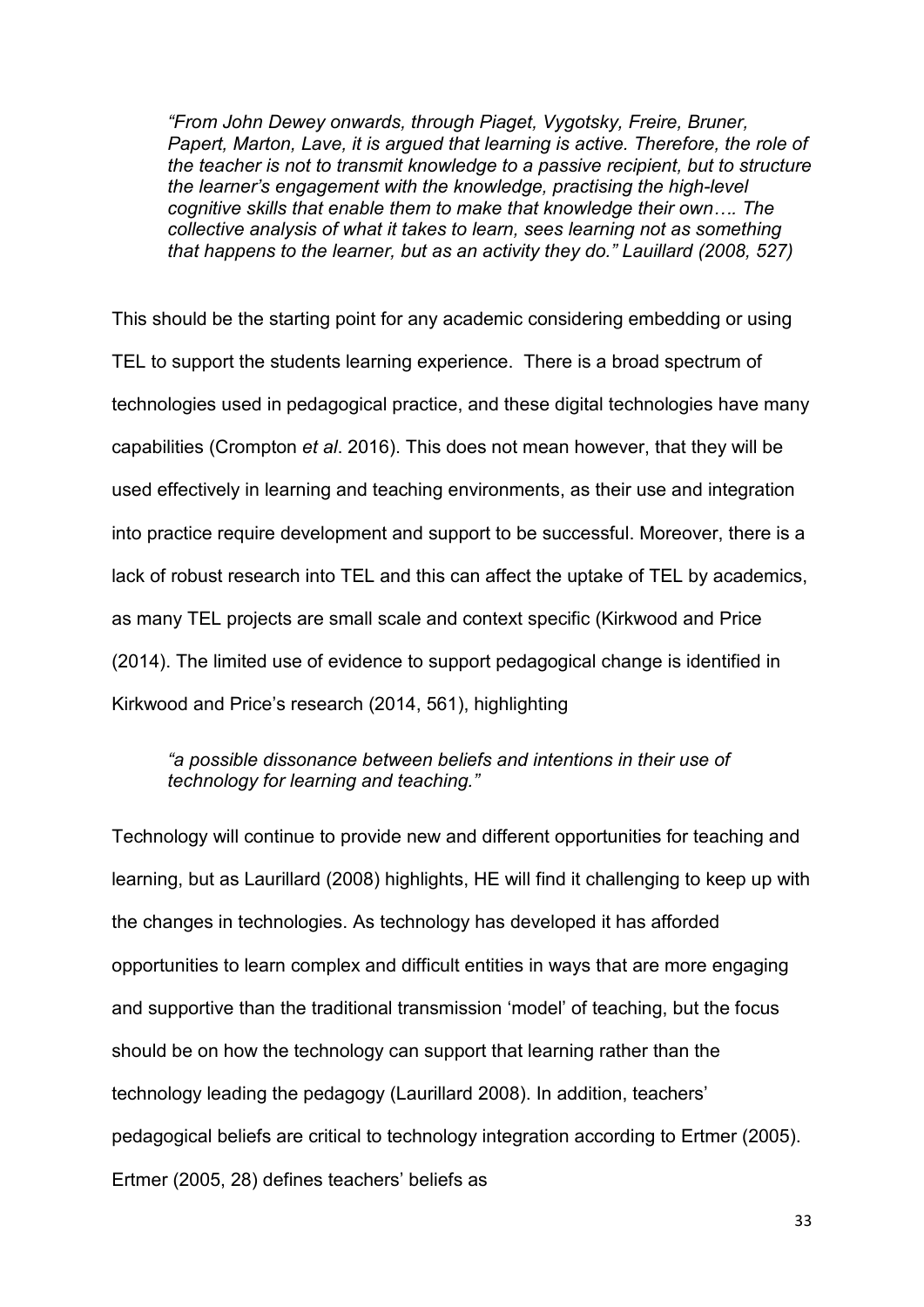*"teachers' educational beliefs about teaching and learning…and the beliefs they have about how technology enables them to translate those beliefs into classroom practice"* 

The characteristics of individual lecturers or teachers and the perception of environmental factors are key to the integration of technology into their practice (Inan and Lowther 2010). Inan and Lowther (2010) reveal how the working environment has a strong influence on teachers' computer proficiency as well their belief in and readiness for technology integration. The inclusion of technology in pedagogy should be purposeful for deep learning to occur (Yelland and Kilderry 2010). This notion of applying technology to pedagogy in creative and profound ways is recommended by Bers (2008), and King and Boyatt (2014) also argue that technology should be used in supportive ways during pedagogy in Higher Education. Bers (2008), Goldberg *et al*. (2003), and Yelland and Kilderry (2010), question the educational benefits of using TEL (Ingleby 2015). This links to the work of Drotner (2008), who explores how dominant discourses about technology combine with the educators' personal and professional backgrounds in influencing pedagogical practices. This literature suggests that a complex range of factors influence the application of technology to pedagogy (Drotner 2008, Ingleby 2015, Inan and Lowther 2009, Tummons *et al*. 2016). Not least, the effect of the organisational infrastructure on the integration of TEL in pedagogy, (King and Boyatt 2014), highlights the need for a supportive infrastructure which provides direction and guidance as well as sufficient resources and time to develop and subsume TEL into pedagogical practice. However, there may be competing tensions between individuals and the wider organisations they are working in and this may mitigate against the TEL agenda (Schneckenberg 2009). Other factors influencing the institutional drive towards increased engagement with TEL include 'student satisfaction' and 'student expectations' (Herckis *et al*. 2017,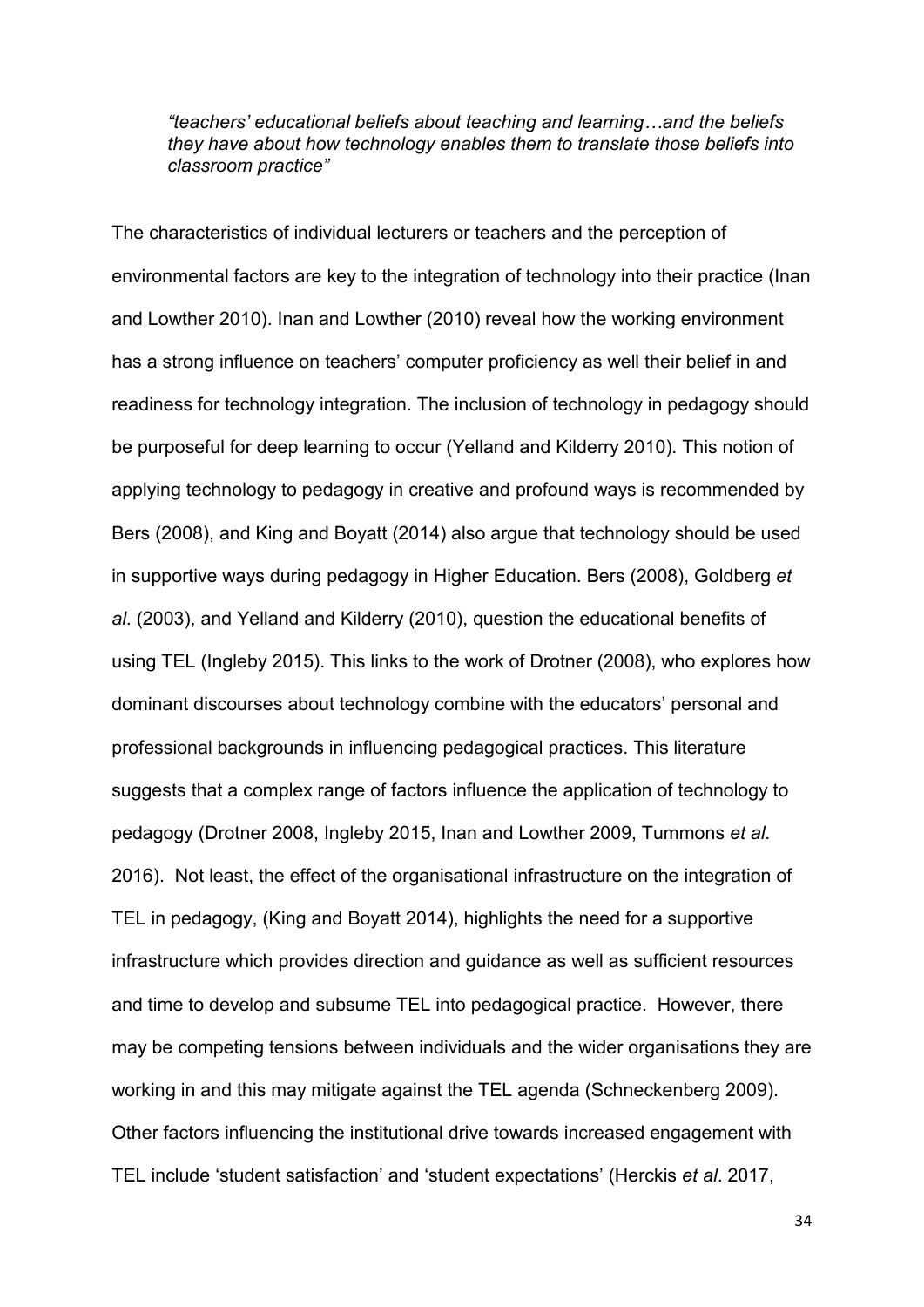King and Boyatt 2014). Students anticipate access to resources anytime, anywhere and they are increasingly reducing their use of hard copy resources (King and Boyatt 2014).

*"Web 2.0 also encourages significantly more interaction between users, a feature that many theorists argue is vital in e-learning. Interaction encourages deeper and more active learning engagement, builds communities of learning, and enables feedback from tutors to students". Boulos and Wheeler (2007, 4).*

This move towards a more collaborative pedagogy requires the integration of web 2.0 tools into practice and challenges the learning and teaching thinking of academics (Archambault *et al*. 2010). How academics apply and integrate TEL can have a negative impact on students, if they use practices that are perceived as old fashioned (Crompton *et al*. 2016). However, the perception of students' confidence in the use of digital tools is varied, they too need support to develop the skills needed to engage effectively with the opportunities that TEL affords (King and Boyatt 2014). Technology ought to be used in ways that enable and enhance the wider pedagogy that is taking place if teaching and learning with technology is to be successful (Laurillard 2008). This is echoed by Baran and Correia (2014), and King and Boyatt (2014) who focus their discussion of professional development around the requirements for on-line learning, emphasising the need to move away from technology centred development in isolation. This argument reinforces the need to integrate technology and pedagogy in order to facilitate creative learning. However, equally important to the individual development of the lecturer is the need to provide a supportive environment at teaching, community and organisational levels (Baran and Correia 2014). How academics go about developing the necessary knowledge and skills to effectively subsume TEL in their practices is considered during the next section of the chapter.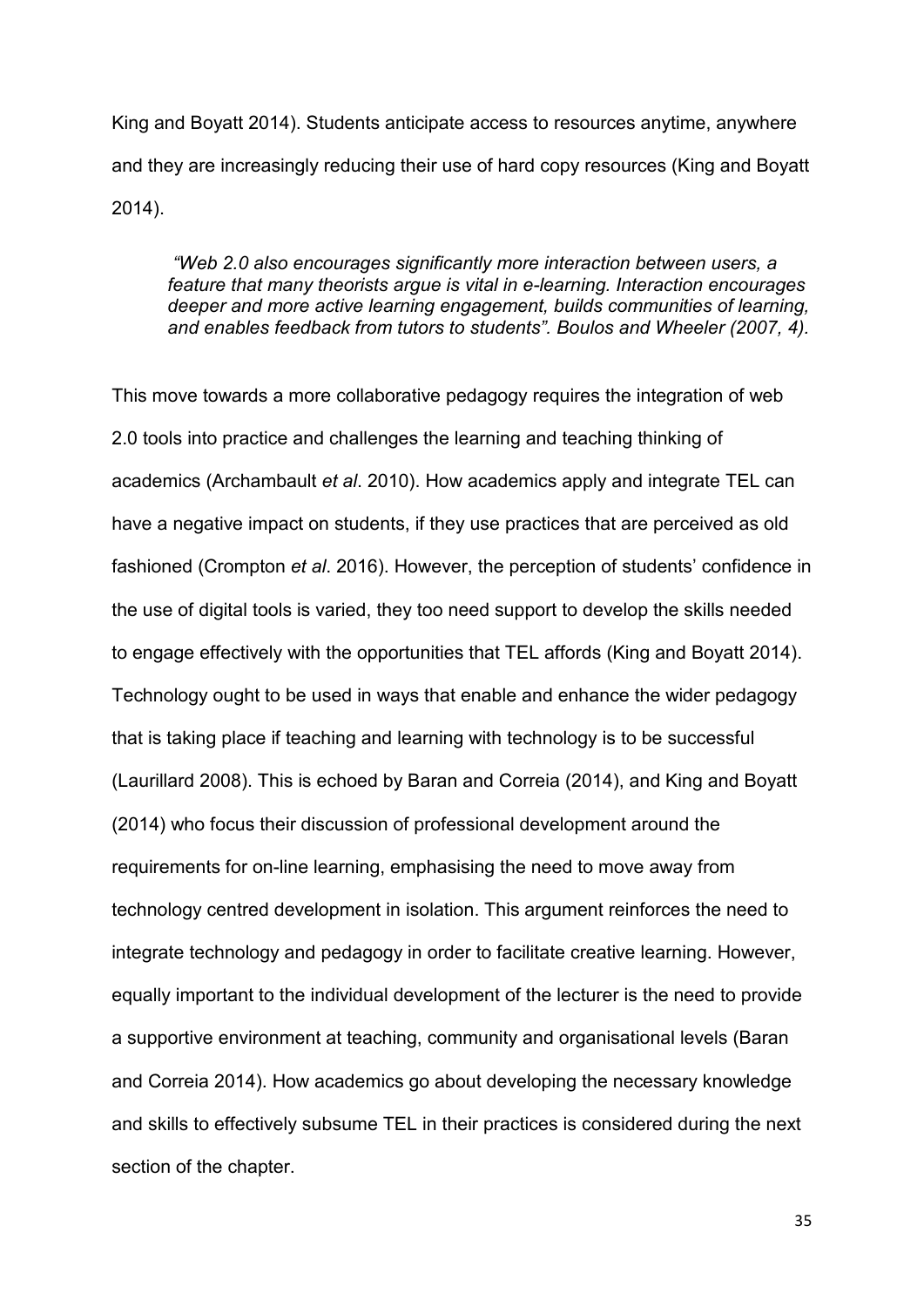## **2.2 Professional development in Higher Education.**

In this thesis, professional development (PD) refers to academic engagement with professional development of learning and teaching practice as opposed to professional development in the field of health and social care. The terms professional development, teacher professional development, scholarship of teaching and learning and continuing professional development are often used interchangeably in the literature with no clear differentiation between the terms (Cameron and Woods 2016, D'Andrea and Gosling 2005, Pedrosa de Jesus and Da Silva Lopes 2012). Professional development (PD) is the preferred term used in this study. The body of literature relating to learning and teaching professional development includes early years, primary, secondary and tertiary education (Archambault 2010, Baran and Correia 2014, Brooks and Gibson 2012, Crawford 2010, Dogan *et al*. 2016, Kennedy 2005, Fraser *et al*. 2007, Gomez *et al*. 2015, Ingleby 2015, Knight *et al*. 2006). A significant proportion of professional development research and discussion focuses on the early years, primary and secondary sectors of education (D'Andrea *et al*. 2005, Dogan 2016, Drago-Severson 2012, Elliott 2006, Kennedy 2015, Mitchell 2013, Pitsoe and Maila 2012) with a smaller body of research relating to professional development in HE (Crawford 2010, Kreber 2002, King and Boyatt 2014, Knight *et al*. 2006). This literature review includes research undertaken in the compulsory sector of education as well as the tertiary sector, as all sectors of education are informed by a number of related pedagogical theories (Laurillard 2008). The research on PD that has been undertaken in compulsory education has also been reviewed to gain insights into the similarities and differences in the professional development of educators (Kennedy 2005, 2011, 2015, Fraser *et al*. 2007). Subsumed in the discussion is the reference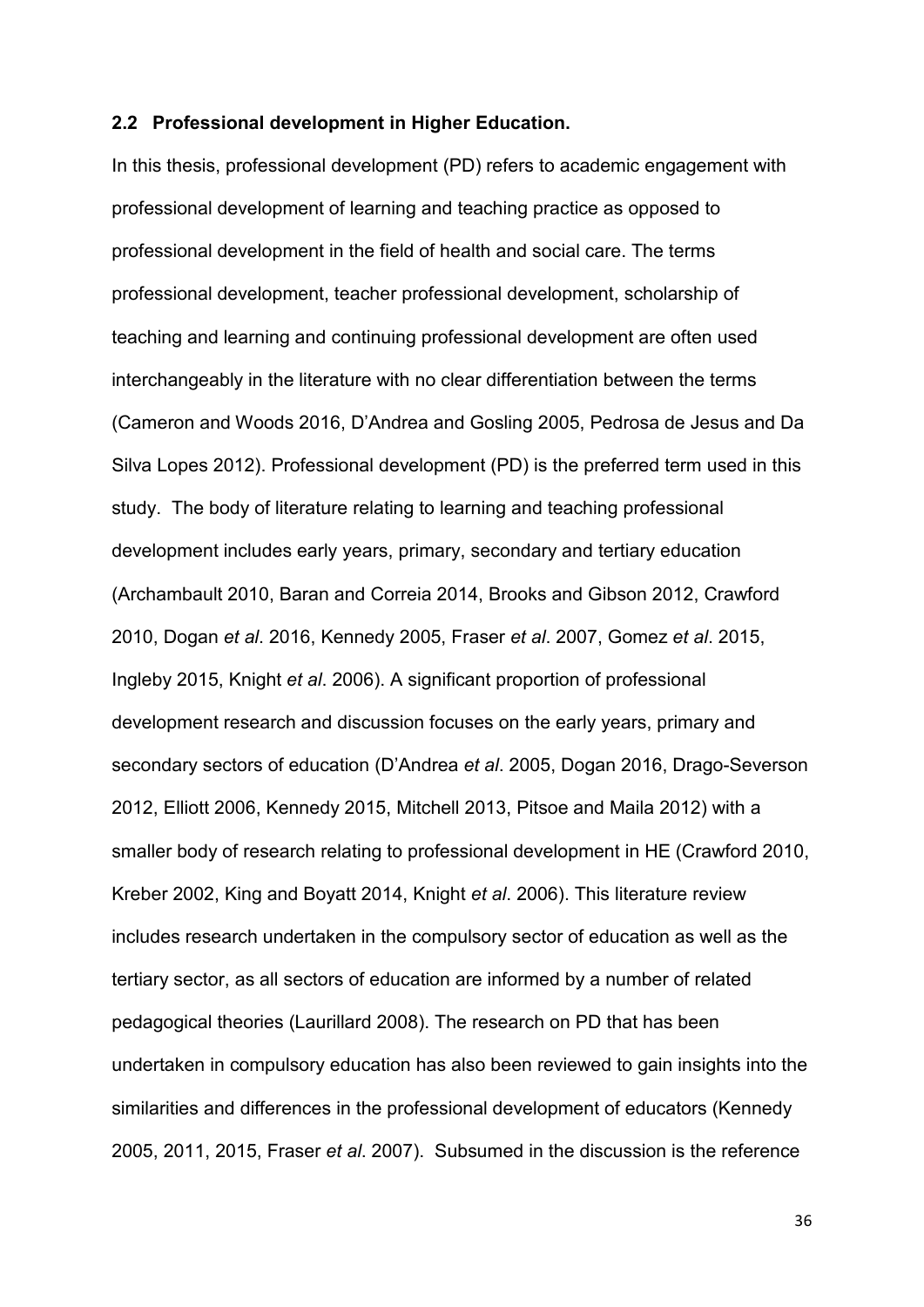to the policy drivers and key performance indicators that are relevant to the tertiary sector.

# *2.2.1 Professional development.*

The literature emphasises the need for PD to continue beyond the initial pedagogical training and compulsory in-service training and it should continue in different contexts and at different times (Cameron and Woods 2016, Fraser *et al.* 2007, Kennedy 2014, Stevenson *et al*. 2016). There is a clear indication from the HEA (2011, 5) that members should evidence what is referred to as:

*"successful engagement in continuing professional development in relation to teaching, learning, assessment and, where appropriate, related professional practices".*

It is argued that the process of continuous professional learning and development is an essential component of any profession (Hadley *et al*. 2015), and in the education sector there are benefits for both the learner and educator (Elliott 2006, Snell *et al*. 2013). The purpose of professional development is to bring the practicing professional into contact with new knowledge and ideas (Eraut 1994) and OECD (2009) describes professional pedagogical training and development as those activities that:

*"develop an individual's skill, knowledge and expertise and other characteristics as a teacher".* 

PD can be described as a process:

*"whereby an individual acquires or chances skills, knowledge and /or attitudes for improved practice" Mitchell (2013, 290).*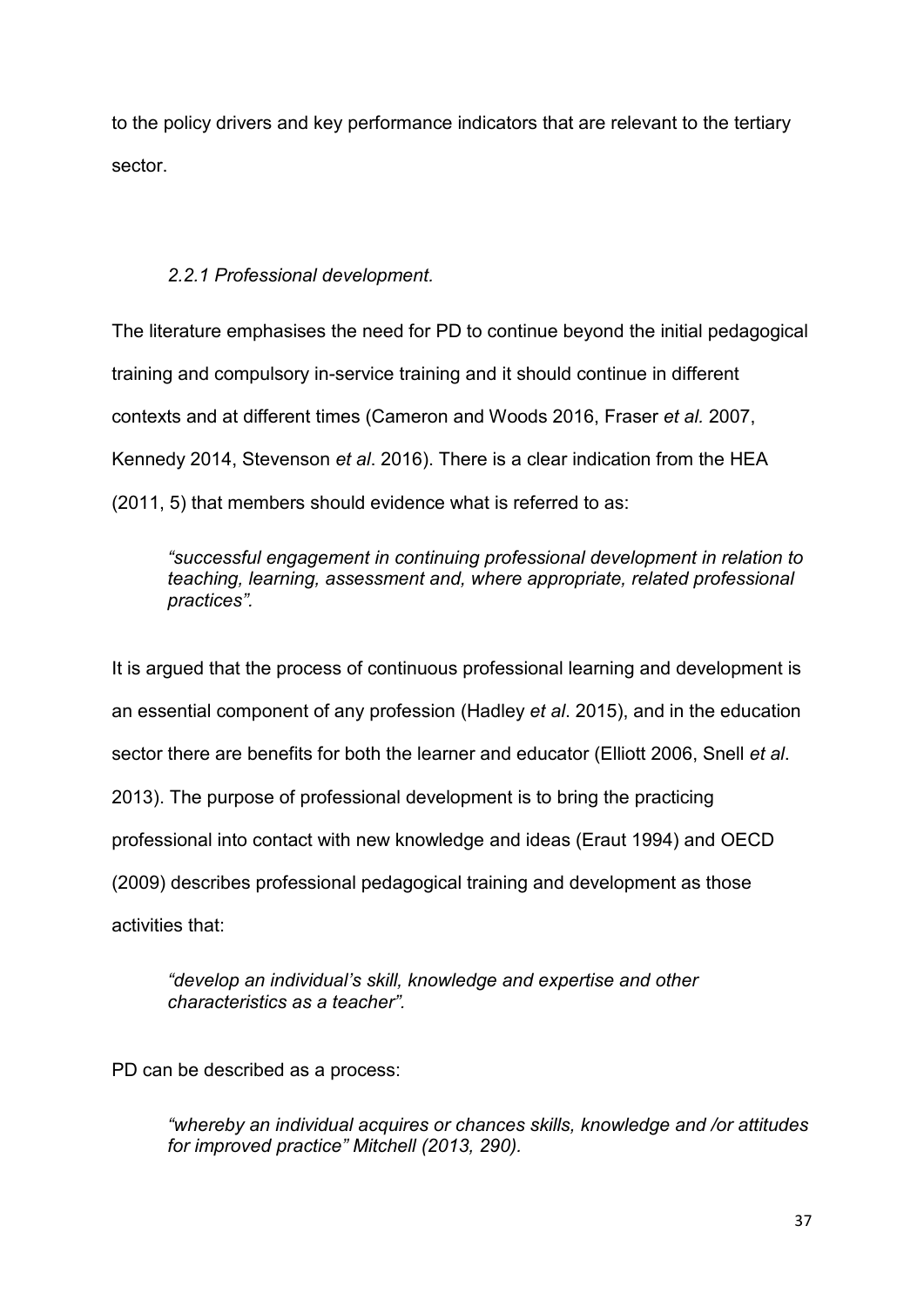Throughout their HE careers, academics are expected to pursue academic growth, described as an activity which promotes university teachers' knowledge relating to learning, assessment and feedback practices and should include the use of TEL (Pedrosa de Jesus *et al*. 2017, Wilson and Berne 1999). This implies both the agency of the educator in their professional development and the need for the learning they provide to be responsive to change (Stevenson *et al*. 2016). Academics changing their pedagogical practices to embed or include the use of TEL, need to give thought to their own learning and development needs to facilitate these changes. Skills development requires practice informed by critical reflection and theory, as experience on its own does not guarantee teaching quality, nor the emergence of a professional approach to teaching, and through this process, alternative approaches and personal development can be considered (Beaty 1998). This systematic approach to learning involving reflection, conceptualisation and planning enables learning from experience, and consequently a new experience will be informed by learning from the past and from the experience of others (Beaty 1998). It is argued that individual investment in PD is essential in enhancing credibility, job security and employment prospects (MacKay 2017a). In addition, there is a need to acknowledge the economic reasons for PD at individual, organisational and societal levels (Mackay 2017a, 141). Mackay (2017a) goes on to discuss how individuals need to invest in their PD to "enhance job satisfaction, professionalism and job security". At the organisational level, there is an expectation that academics demonstrate evidence of proactive PD and at a wider societal level, society needs to see adults continually learning to equip themselves with the skills to meet the changing work place requirements. The way in which academics acquire these skills can be formal or informal, with conscious critical reflective inquiry into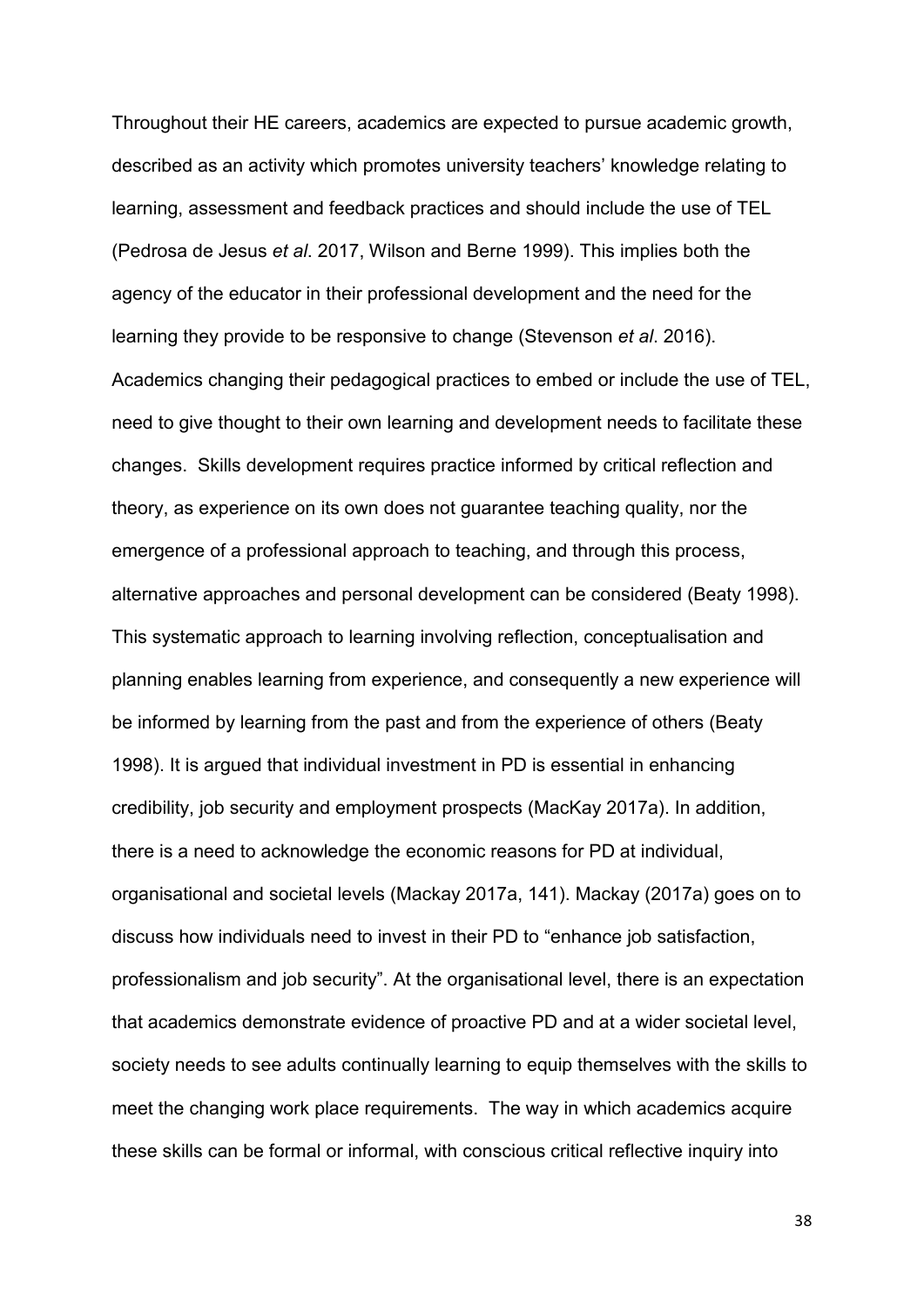teaching and learning, promoting the important interests of students (Kreber 2002). Teaching scholarship involves both the systematic study of teaching and learning, but also the sharing and review of that work (McKinney 2006).

#### *2.2.2 The context of professional development in Higher Education.*

The current climate for professional development for academics participating in this study is complex. Each of the participants in the case study institution are required, on employment, to provide evidence of a teaching certificate or are required to undertake a post-graduate certificate in learning and teaching in higher education programme. This leads to registration with the Higher Education Academy (HEA). The HEA is a national body championing teaching excellence; working with individuals and HEIs in supporting student success and teaching through continuing professional development. Their focus is on improving approaches to teaching and individual teaching practice, to work with academic staff to motivate and keep developing their pedagogic knowledge and careers (HEA 2017). In addition, these academics must meet the professional regulatory requirements of their respective regulatory bodies, namely the Health and Care Professions Council (HCPC) Nursing and Midwifery council (NMC) and General Dental Council (GDC). The health and social care professionals need to maintain their inclusion on their respective professional registers to teach in that discipline. They are required to evidence the continuing professional development (CPD) relevant to their role. This premise enables practitioners to undertake development in their specific area of expertise and is congruent with their role (HCPC 2017). In consequence, this facilitates both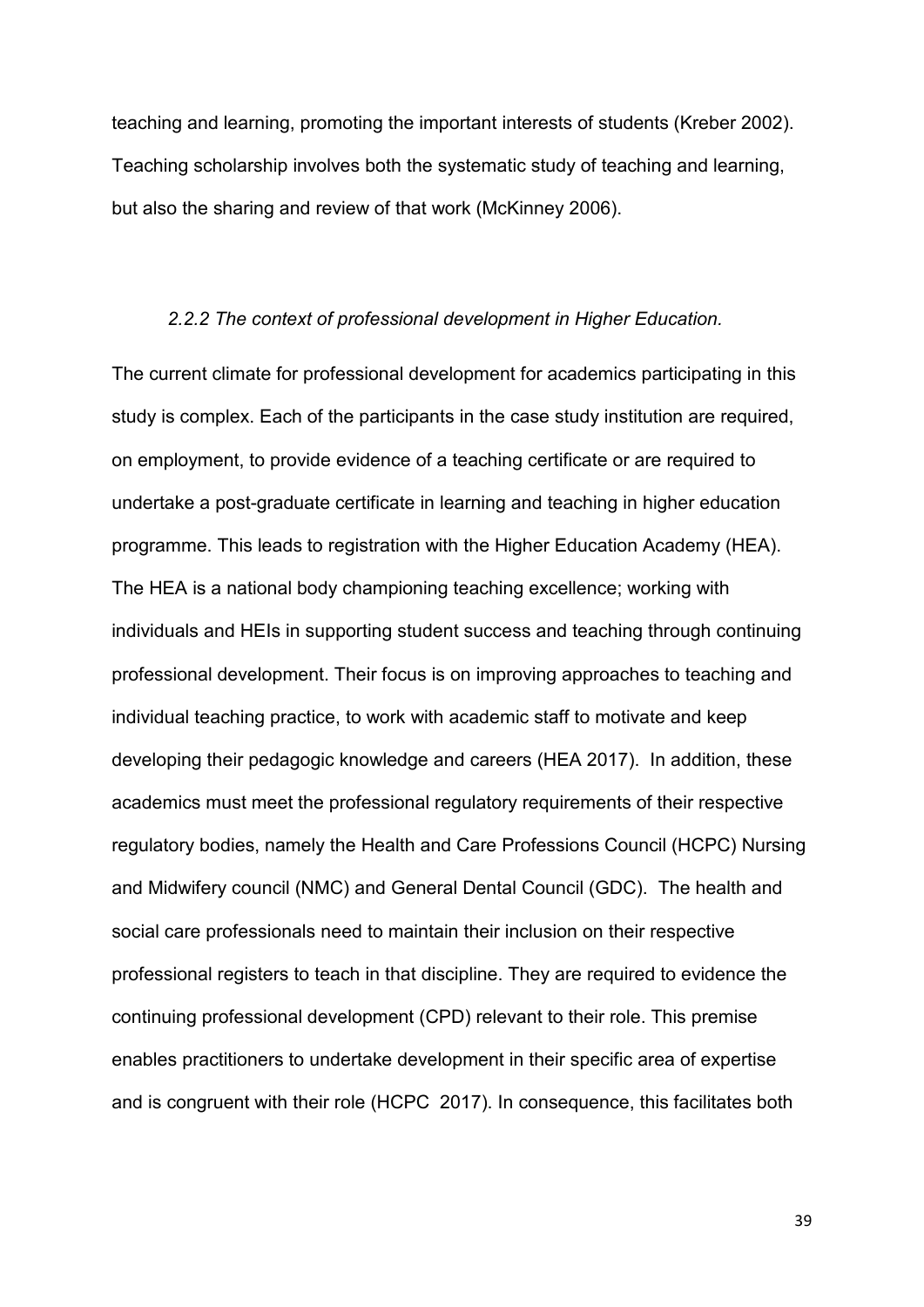the development in their professional field and ensures credibility as subject knowledge specialists.

In recent times, there has been an increase in the programmes which seek to professionalise the practice of being a university lecturer. This moves away from a previous occurrence of academics learning to teach 'on the job' by drawing on their own higher educational experiences (Knight *et al*. 2006). In 2010, The Browne Review (DBIS 2010), focused on the development of academics' learning and teaching practices, with a requirement being made for universities to acknowledge formally that their academics are in possession of a teaching qualification. A series of pedagogical professional development programmes are present in universities that are designed to develop pedagogy, support students' learning, and develop awareness of academic assessment and feedback (Turner *et al*. 2016). The content of these professional development programmes tends to deal with generic pedagogical issues common to all subjects, but there is a growing interest in discipline specific teaching practice in HE (Wood *et al*. 2011). Implicit in the move towards a professional qualification in learning and teaching is the assumption that aligning academics' knowledge of learning and teaching to the UK Professional Standards Framework (HEA 2011) will enhance the quality of teaching and learning, though this assumption is contentious (Turner *et al*. 2016). It is generally assumed that effective teaching contributes to effective learning (Wood *et al*. 2011). As teaching and learning has become more politicised in recent years with changes in funding and the diversification of the student population (Gibbs 2010), enhancing teaching quality has become a priority for many universities (Teras 2016). It can be argued that the introduction of the TEF (Teaching Excellence Framework) by the Department for Education in 2016, and updated in 2017 to "teaching excellence and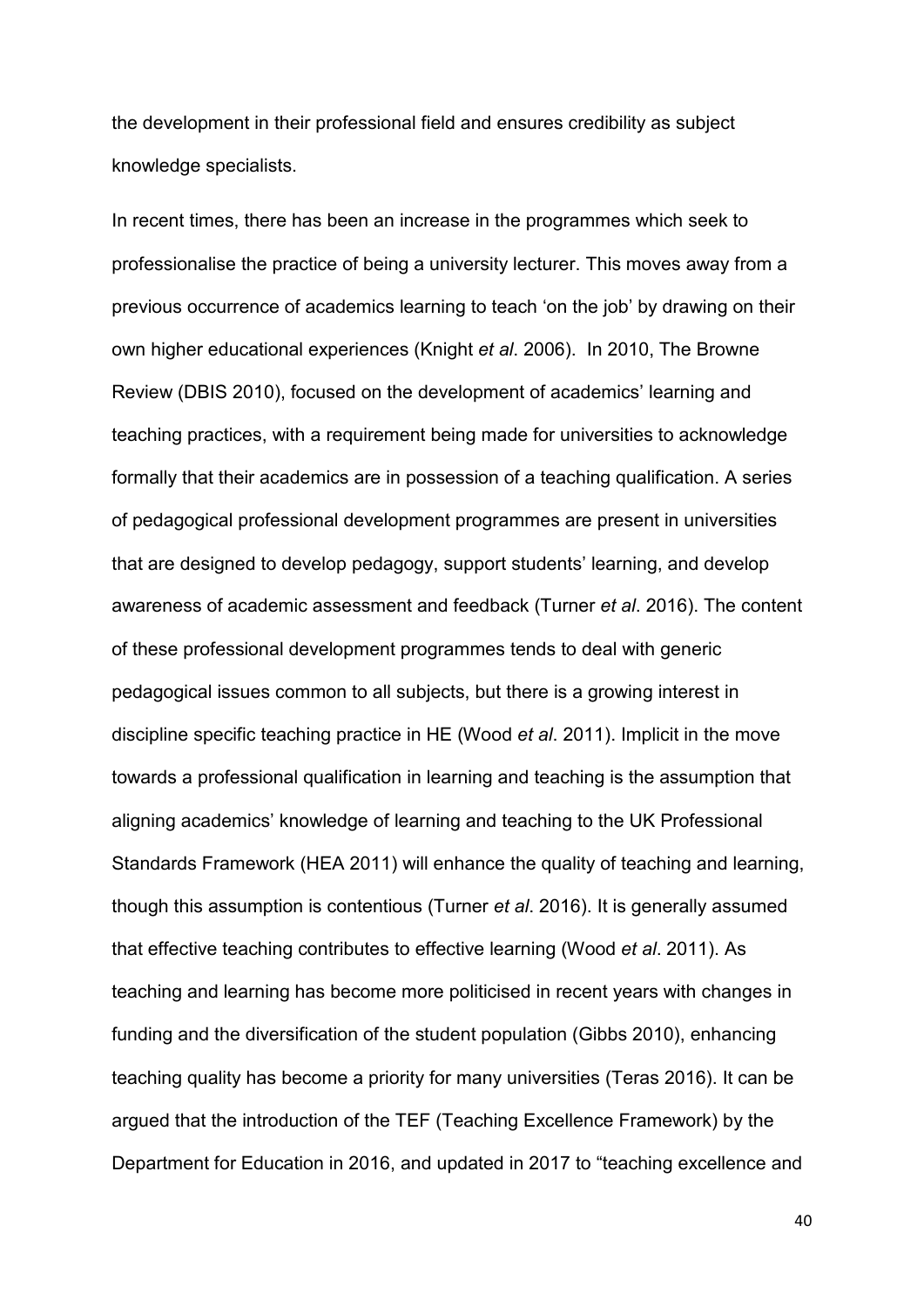student outcomes framework" adds to the professional development tensions of academics in universities. The TEF aims to recognise and reward excellence in teaching, with the associated aims of helping student choice and meeting the needs of employers, business, industry and the professions. The TEF operates alongside the QAA (Quality Assurance Agency), and its purpose is to incentivise excellent teaching. Though the TEF refers to teaching quality and cites a range of pedagogies and effective course design, it pays little, if no heed, to the need for staff development in the field of pedagogy to achieve the aims of the TEF. In addition, the professional regulatory bodies' emphasis is primarily on fitness to practice in the registrants' discipline areas, and the focus is not necessarily placed on learning and teaching practices.

Nonetheless, Seldon (2017) argues that the TEF will do more than any single step in history to change the landscape of teaching in British universities. It is argued that good teaching cannot be assumed to simply happen of its own accord, and an emphasis is placed on training staff to develop the skills that are necessary for quality tutorials, seminars, lectures and research supervision. Seldon (2017) challenges Vice Chancellors in universities to think about the lack of emphasis that has been placed on the development of learning and teaching. With greater emphasis being placed on student recruitment and retention, there is a shifting of the focus towards students engaging in active learning (Teras 2016). This includes the application of TEL to support student learning, and in the case of Health and Social care students, support for the growing need for digital competence to operate in today's NHS. Professional development is taking place in an environment where there is great change and the role of the university teacher is changing with the introduction of education technology and the emergence of online courses.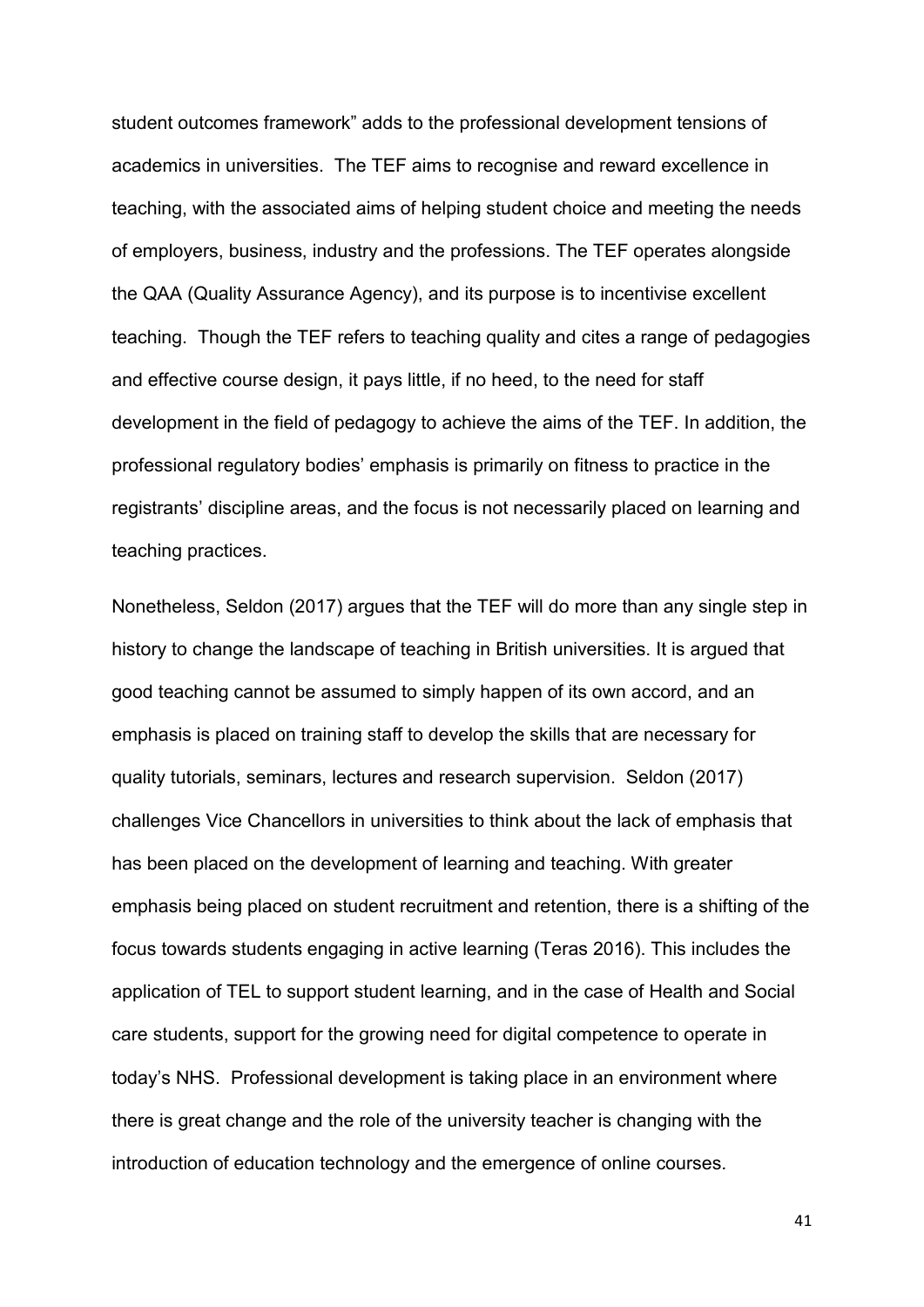Academics are undertaking their pedagogical professional development in a context where teaching is not the only role, but where there are several other responsibilities such as research, managerial and administrative responsibilities. University academics are operating in environments that are characterised by complex and competing challenges as the role of an academic evolves alongside budgetary constraints and drivers. However, the tendency remains to give a priority to disciplinary research that does not always link directly to teaching practices (Trigwell and Shale 2004).

#### *2.2.3 Models of professional development.*

The debates and tensions over the scope and form of PD continues, as teachers and academics are expected to perform to new and changing standards of pedagogy (Margolis *et al*. 2017), alongside being expected to make changes to their teaching practice throughout their careers (Lofthouse and Thomas 2017). Effective leadership is required to support PD, by leading teaching from the front and emphasising that pedagogical excellence requires a supportive culture of PD from within universities (Seldon 2017). There is a need for organisations to adopt a strategic approach to ensure the improvement of teaching and learning practices and to support the professional development of educators who are at different stages of their careers (Hadley 2012). All HEI's should run their own initial teacher training programmes, with regular refresher courses (Seldon 2017). In the UK successful inservice Post Graduate Certificates in academic practice have become an expected standard of successful academic probation (Weller 2009). One of the critical success factors for professional development is the existence of a supportive pedagogical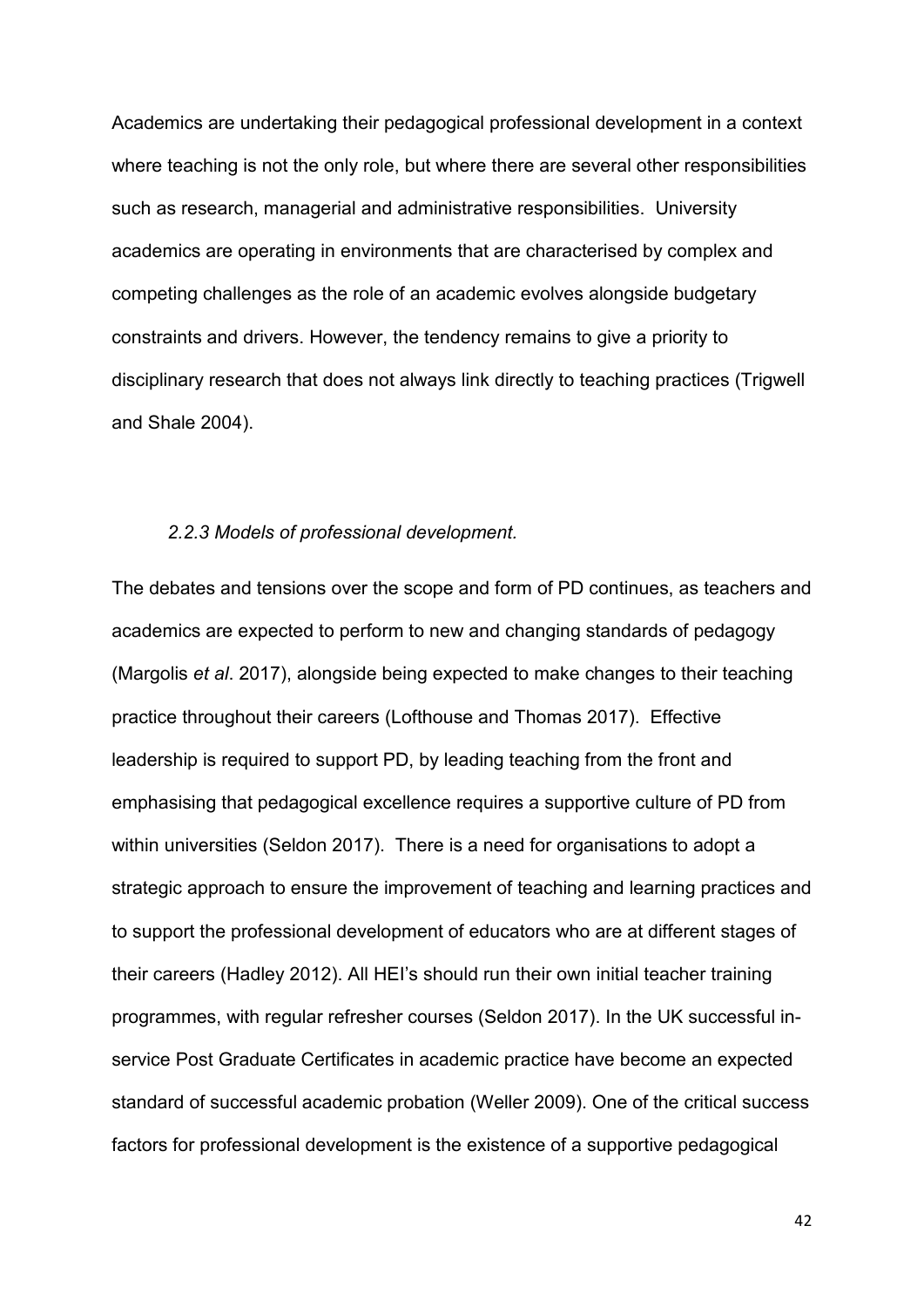environment (Crawford 2010). Eraut (2007) argues that contextual factors influence learning and that this affects the commitment and motivation of the 'learner' and the 'teacher'. For an academic to become effective in their pedagogical practice, as well as in their other academic roles, transformative PD is essential. A range of supportive opportunities are necessary to facilitate the needs of individuals so that pedagogical learning can be related to individual contexts and subject specialisms (Dobbs *et al*. 2017).

Both the organisation and individual have responsibilities within the remit of PD, the former to facilitate this initial training and the latter to proactively engage in their own development. However, it is argued that mid-career academics are less likely to participate in teacher related PD activities, as pedagogical PD is a complex area (Weller 2009). To be effective, PD needs to be ongoing and sustained to ensure changes in practice and to overcome and change longstanding beliefs (Dobbs *et al*. 2017). Though teachers report they most frequently attend workshops and conferences (Dobbs *et al*. 2017), professional development activities can be structured and organised in several different ways and for a number of different reasons (Kennedy 2005, Kennedy and Clinton 2009). However, identifying the most appropriate models for facilitation of PD is a challenge (Stevenson *et al*. 2016). The body of literature presents a wide range of different models of PD. Dogan *et al*. (2016) identify job embeddedness, developing teacher leaders (Killion and Kennedy 2012), reviewing learning and teaching strategies, coaching (Kennedy 2005, Mackay 2017b) and collaborative change as models of PD. Traditional forms of professional development for teachers are however, being challenged (Dobbs *et al*. 2017, Webster-Wright 2009). It is argued that there may be the provision of superficial content that can seem disconnected from learning and teaching, which therefore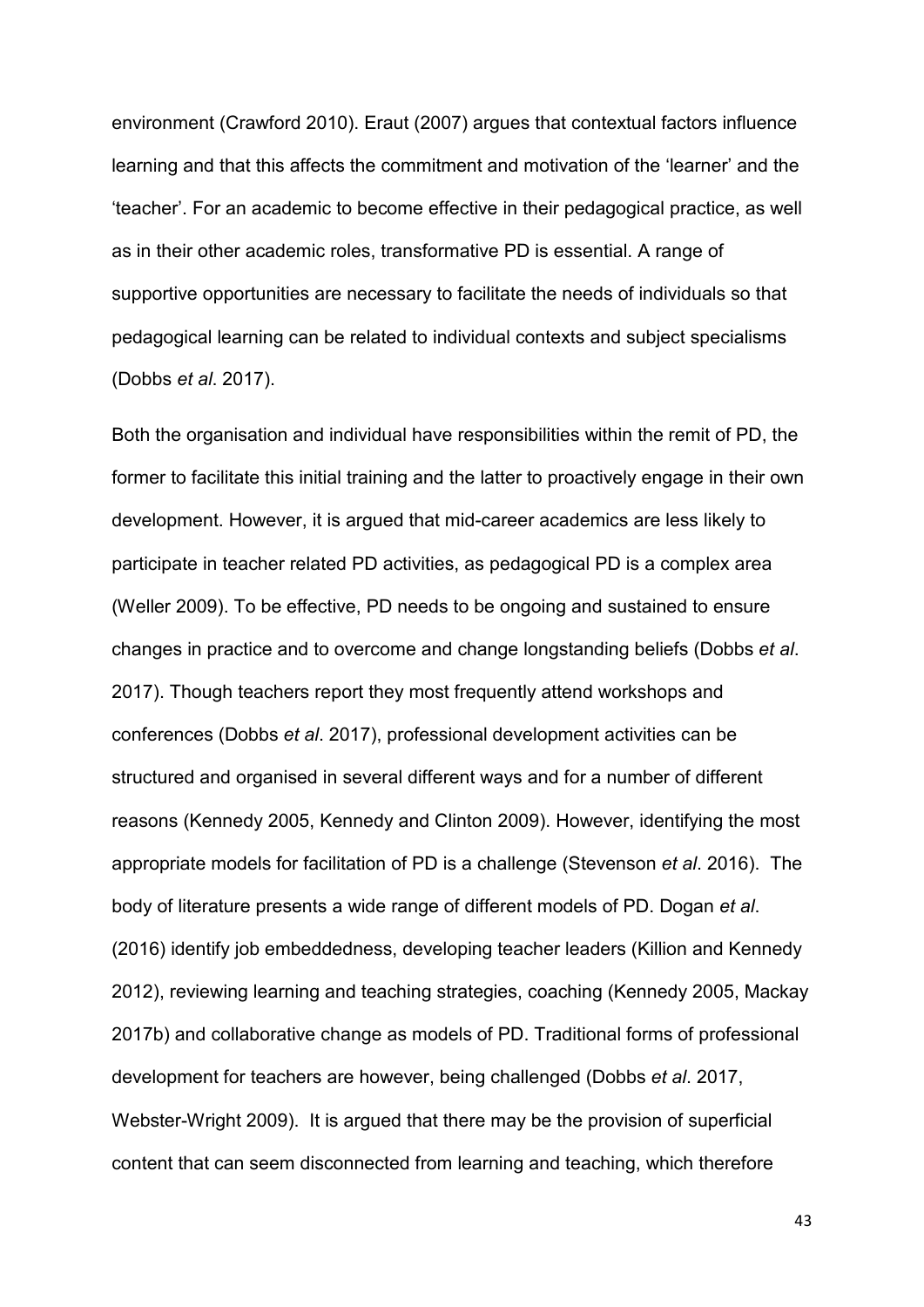results in ineffective PD (Harris and Jones 2010). This can result in a lack of the transformation and reflection that is necessary for change and Teras (2016) argues that teachers' attitudes may remain the same. Teras (2016) cites Mezirow (1997, 261) who claims that

*"transformative learning involves promoting critical awareness of one's and other's assumptions, practice in recognising frames of reference and multiple perspectives and effective participation in discourse".*

Dobbs *et al*. (2017) advocate the need for a reform orientated approach to PD in which long term improvement projects can change perspectives, as well as enabling institutional change so that individuals feel less isolated. Alongside reflecting on models of PD, it is also important to enable opportunities for informal learning (Kennedy 2011). Turner (2006, 308) argues this informal learning can be "implicit, intuitive and incidental".

In 2005 Kennedy presented a framework of PD that identifies nine typical models of CPD: see Table 1.

| Models of CPD                                                                         | Purpose of model |                                                     |
|---------------------------------------------------------------------------------------|------------------|-----------------------------------------------------|
| <b>Training models</b><br>Award bearing models<br>Deficit model<br>Cascade model      | Transmission     | Increasing capacity for<br>professional<br>autonomy |
| Competency/standards model<br>Coaching/mentoring model<br>Community of practice model | Transitional     |                                                     |
| Action research model                                                                 | Transformative   |                                                     |
| Transformative model                                                                  |                  |                                                     |

**Table 1: Spectrum of CPD Model, Kennedy (2005).** 

The amplification of Kennedy's (2005) work results in a significant awareness of the models of PD that are generally available to us. In Table 2 an explanation of the models of PD is presented.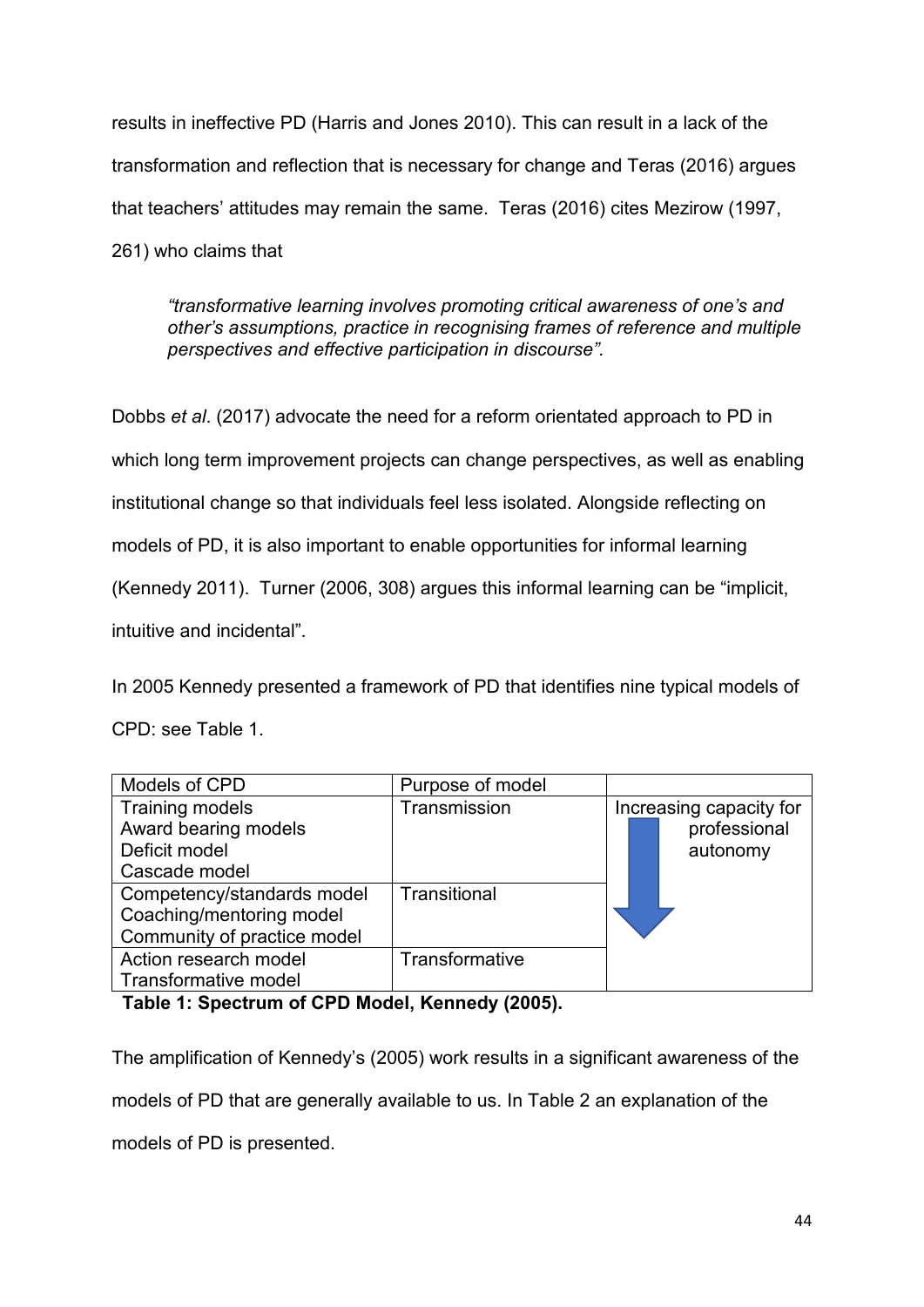**1.Training** - Professional development activity frequently consists of short workshops in which the participant is taught a skill or activity. These are often undertaken on a regular basis that enables the participant to demonstrate competence. They are often used for the delivery of new knowledge by an expert in that field. This type of training is frequently use in the Health and Social Care sector as well as in Higher Education, and according to Kennedy (2005) it appears to be the most frequently provided in teacher development too. However, Kennedy (2005) points out that some of these activities fail to make connections to the context, thus diminishing its effectiveness and this use of standardised education and training activities overshadows the need for academics to ascertain their own professional development desires and needs (Kennedy 2005).

**2. Award bearing** - As highlighted earlier in this chapter section 2.1.2, academics new to Higher Education, in England, are generally expected to undertake a Post-Graduate Certificate in Learning and Teaching leading to eligibility to apply for membership of the HEA. The general consensus is that a professional qualification equates to good quality and professional teaching practices and provides an element of quality assurance and continuity (Kennedy 2005).

**3. Deficit** - Professional development is designed specifically to address a perceived deficit (Kennedy 2005). This model of professional development relies on performance management which requires an evaluation of an individual's performance and subsequent change in their practice, ameliorating perceived weaknesses in individual performance. However, this model is not without its critics as notions of competence differ among individuals (Rhodes and Beneicke 2002).

**4. Cascade** - This model of professional development requires an individual or team of individuals to attend the development event and then disseminate the information to colleagues. The drawback of this model is that it is frequently skills and sometimes knowledge which is passed on, with very little attention paid to values (Solomon and Tresman 1999).

**5. Competence / Standards-based** - these are externally imposed forms of accountability and inspection and can be used to scaffold professional development and to provide a common language. However, as Kennedy (2005) argues, the imposition of standards may potentially narrow conceptions of teaching thereby rendering it unnecessary to undertake PD unless it is stipulated by the standards.

**6. Coaching/mentoring** - this involves one to one relationships between academics and is designed to support PD. This can vary from the novice and expert relationship to the collegiate peer relationships. The former facilitates the initiation of a new academic into their role and the latter is more concerned with engagement in discussion and debate about the individual's PD. The initial mentoring process is an integral aspect of the induction process in the case study institution, however it can only be effective if participants engage and the mentors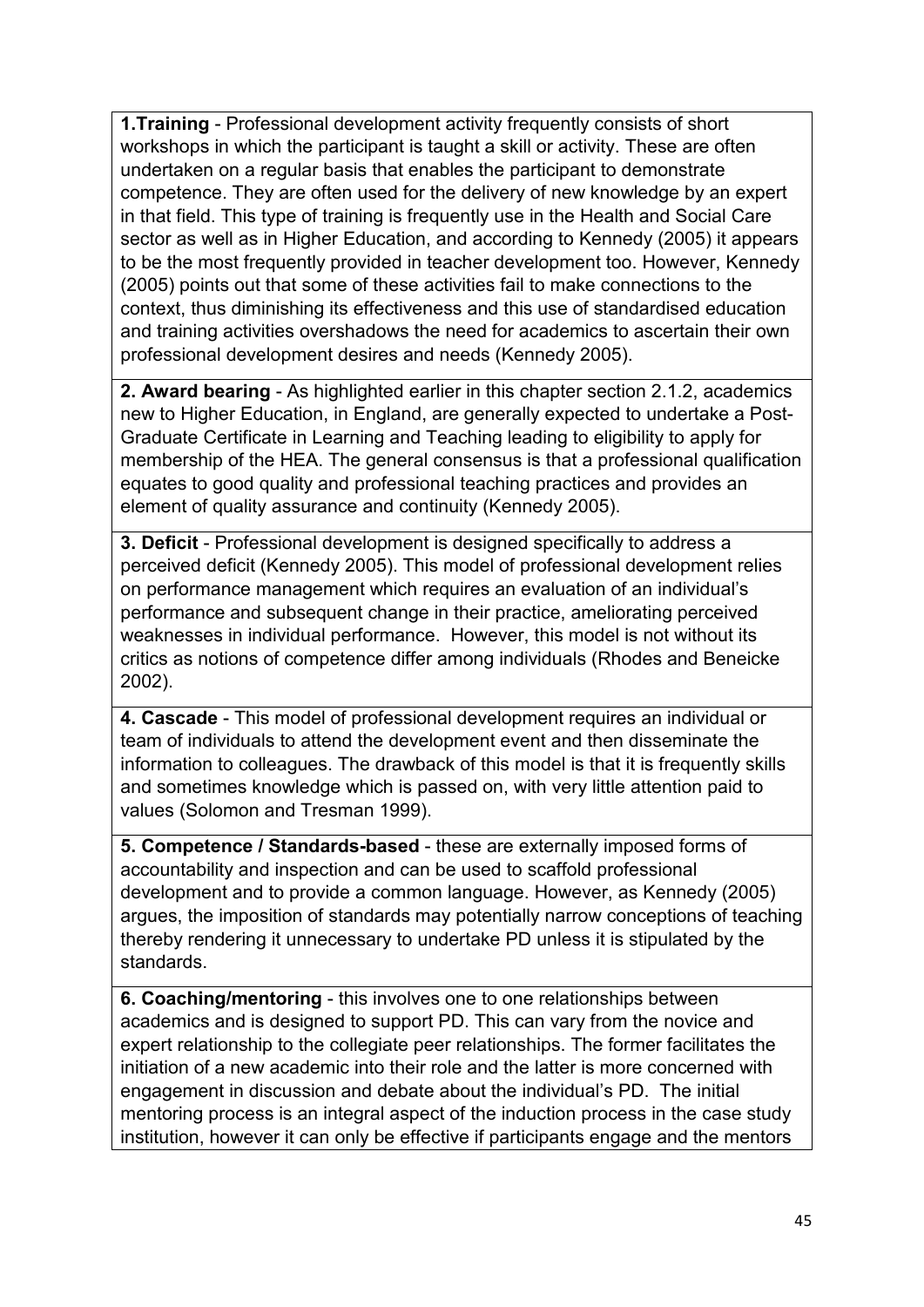are effective. This model of PD can, depend on the nature of the relationship if it is to enable transformative PD (Kennedy 2005).

**7. Community of practice** - based on Wenger's social theory of learning this PD model involves more than two people usually, in which learning and development evolves from the community and its interactions, and these interactions can be active or passive. The collective knowledge of individuals contributes to the learning of the participants (Wenger 1998).

**8. Action research** - the individual or community of practitioners enables changes with the aim to improve the practice, thus empowering the individual practitioners and limiting the dependence on externally produced research. This model of PD can facilitate critical reflection on practice.

**9. Transformative** - this form of PD involves a range of processes and conditions, and draws on other models of PD. Its central premise is that the combination of practices and conditions support a transformative agenda (Kennedy 2005). This model of PD recognises that different conditions are required for change and transformation to professional practice.

## **Table 2: A detailed explanation of the models of PD described by Kennedy (2005).**

This framework is employed to analyse the academics' learning and teaching PD.

The use of this framework enables the researcher to critique the participants' PD in

the field of TEL to gain insights into how the participants actualise their learning and

its effectiveness in changing their pedagogical practices. Further information on how

this model has been applied to the data is also detailed in the methodology chapter.

# *2.2.4 Challenges to professional development in Higher Education.*

Professional development is an integral part of every academic's life, but there are also competing priorities, which include development in their discipline area, wider academic development, pedagogical development and the maintenance of professional registration. There are many challenges to PD for academics, not least the range of models of PD discussed previously and their perceived effectiveness.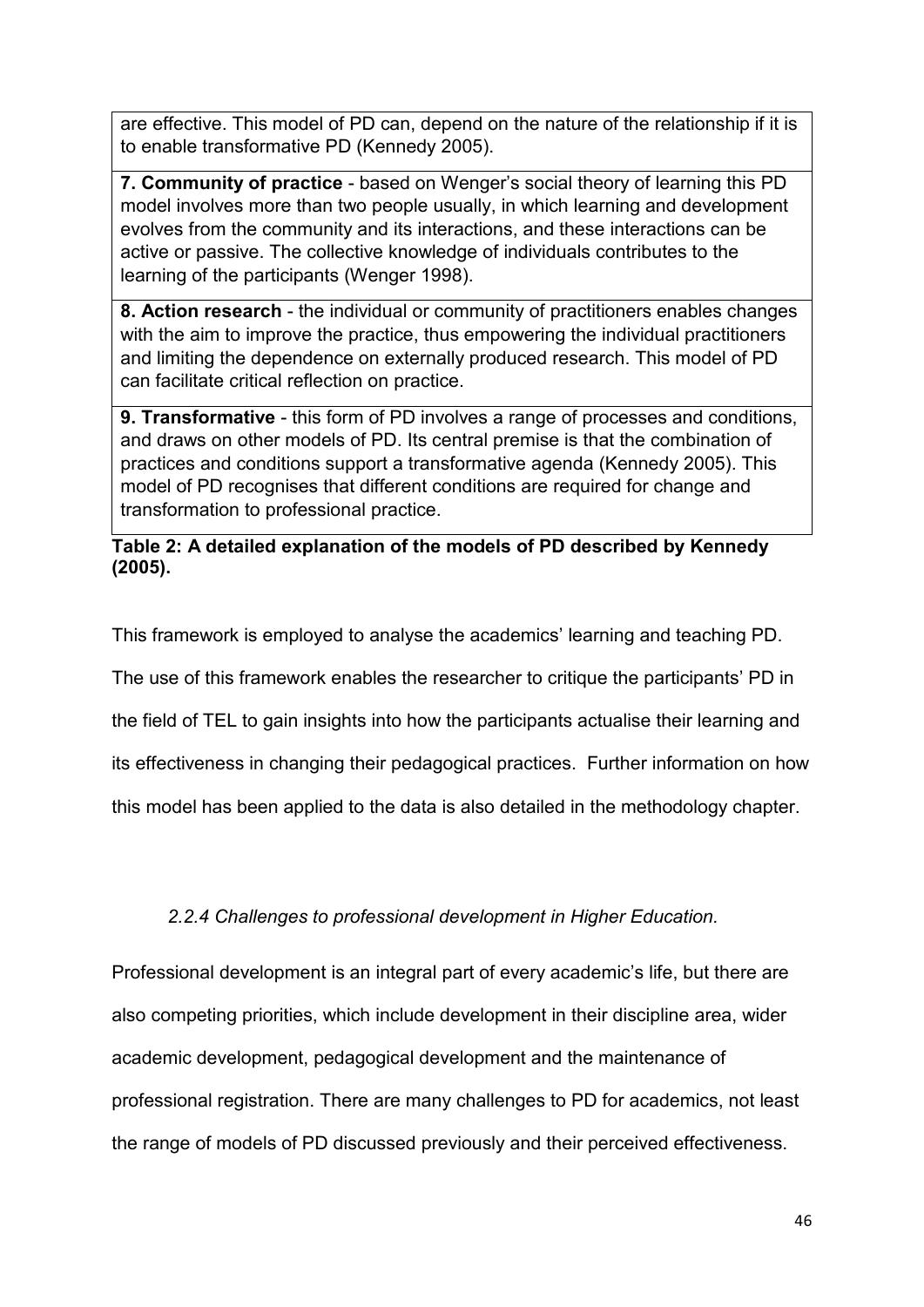Currently PD often appears fragmented and disconnected from the recurring problems of improving practice, in which case, the benefits of that particular PD may be elusive or meaningless to academics (Dogan *et al*. 2016). This argument is supported by Drago-Severson (2012) who contests that PD activities which do not consider how the participants, undertaking PD, make sense of their experiences, are not as effective as they could be. Effective PD should provide teachers with support over a sustained period (Lawless and Pellergrino 2007), however this is often not provided (Margolis *et al*. 2017), due to lack of funding for sufficient release of time, together with structure and policy related changes, which are also seen to impede PD (Margolis *et al*. 2017). Educators talk about feeling overwhelmed by workload and the inclusion of PD in their working lives has been cited as adding to teacher stress (Margolis *et al*. 2017, Stoll *et al*. 2003). It is likely that academics see the demands of pedagogical PD as adding to their already complex professional lives. However, it is often difficult for academic development to take place due to teachers' resistance to change (Bamber 2008). It is argued that change is challenging and the comfort gained from existing habits tends to outweigh the discomfort of new practices (Dobbs 2017). As Herckis *et al*. (2017) highlight in their research, the failure to embrace new teaching techniques is not just about feeling embarrassed (Matthews 2017), it is more to do with a range of factors that are present behind the resistance to change. These factors can include the institutional barriers that are encountered by academics who are adopting evidence based practices in pedagogy, particularly when technology is involved. Strategic direction to support the organisational infrastructure and staff development are important factors in institutions in adopting TEL (King and Boyatt 2014), and further organisational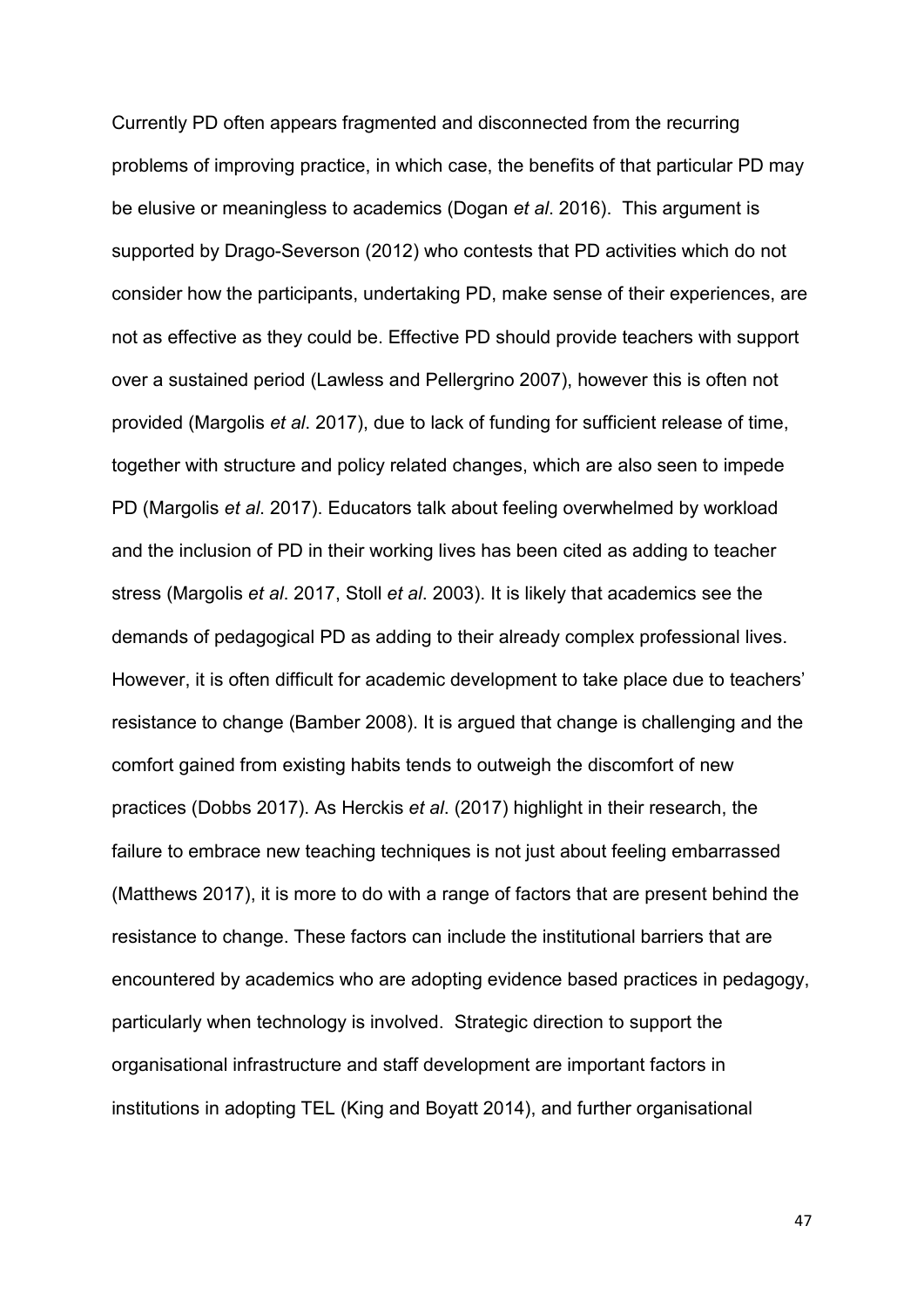infrastructure may be required to facilitate the widespread adoption of TEL (Santagata and Bray 2016).

One of the main barriers to the effective use of TEL in an individual's pedagogy is the lack of training in this area (Cheon *et al*. 2012, Crow *et al*. 2010). There can, however, be a tendency to look at the actual technology as opposed to reflecting on how technology can be used in a particular context (Mishra and Koehler 2006). It is clear that professional development opportunities to assist academics in developing their ability to utilise technology to support pedagogy is important, but this requires ongoing guidance and support (King and Boyatt 2014). Other competing priorities may take precedence over the adoption of TEL activities as articulated by Harris *et al*. (2009, 402):

*"typical approaches to technology-related professional development are based on the assumptions that it may be enough to just expose teachers to particular educational technologies and possible curriculum-based uses of those tools and resources. Approaches that teach only skills (technology or otherwise) are insufficient. Learning about technology is different than learning what to do with it instructionally."* 

However, without effective digital skills themselves, academics will be unable to capitalise on the benefits of digital tools (Mishra & Koehler, 2006). The extent to which they are exposed to digital technologies, rather than whether they were brought up exposed to these technologies appears to have a bearing on whether they engage with these technologies (Brown and Czerniewicz 2010, Hargittai 2010, Margaryan *et al*. 2011, Prensky 2001a). Prensky (2001a and b) coined the term 'digital native' to describe a Net generation born between 1980 and 1994, and proposed that those exposed to digital technologies, throughout their lives, instinctively know how to use them, can apply them appropriately, thereby exhibiting inherent capability. Prensky (2001a and b) describes digital immigrants, on the other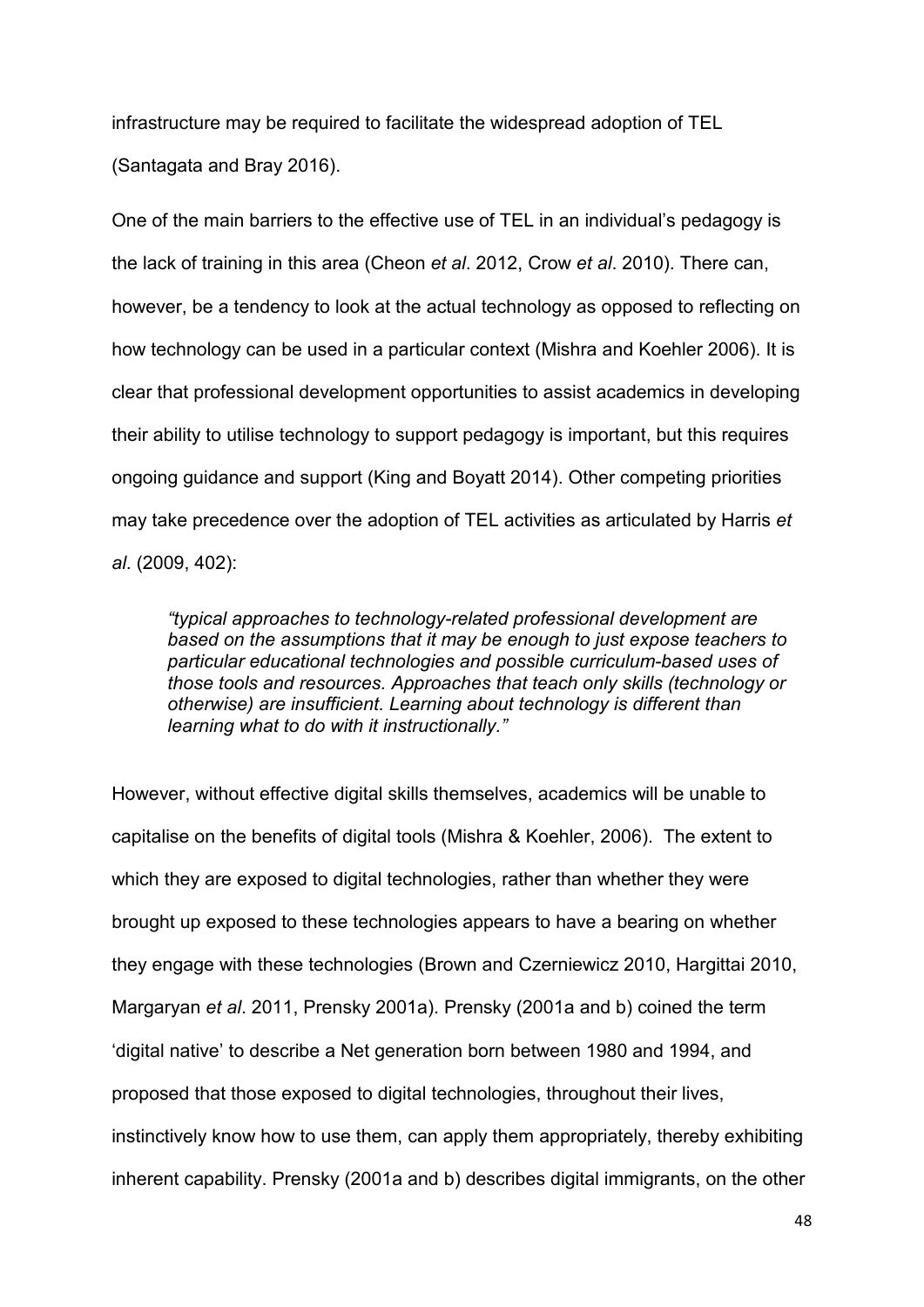hand, as those exposed to technologies later in their lives, as having to learn the digital language and therefore not being digitally fluent. However, the native/ immigrant debate is contested as there is no empirical basis to this widely accepted assertion and it is argued that the focus should be on how, why and when people started using computers (Brown and Czerniewicz 2010, Margaryan *et al.* 2011). Jones *et al.* (2010) argue that variations exist within and between age groups, illustrating that age is less important than exposure to technology, as the key limitation to capability is brevity of access and not knowing how to use technology (Waycott *et al.* 2010). Margaryan *et al.* (2011) and Bennett *et al.* (2008) conclude that there is a complex relationship between age, socioeconomic status and the extent of technology use (Hargittai 2010). A significant minority of the Net age do not have sophisticated skills, and greater influences appear to be based on the subject area and the extent of technology use within the degree programme (Suki and Suki 2011). The barriers to developing the digital skills necessary to engage with TEL are complex. Facilitating access and exposure to technology does not automatically increase perceived digital abilities, there needs to be a readiness to change and rectify any digital deficits, to facilitate engagement with TEL. Educators need to see the potential that engagement with TEL can afford and be willing to engage with new technologies and embrace change in their practices.

Advances in technology have provided a wide range of professional development opportunities for professional preparation and development (Gomez *et al*. 2015). For example, social networking affords a positive impact on both academics and their students (Archambault *et al.* 2010). The work of Howland and Wedman (2004) reveals that it is important to have an awareness of what technology can offer to learning and Owen (2017) highlights the importance of using online communities of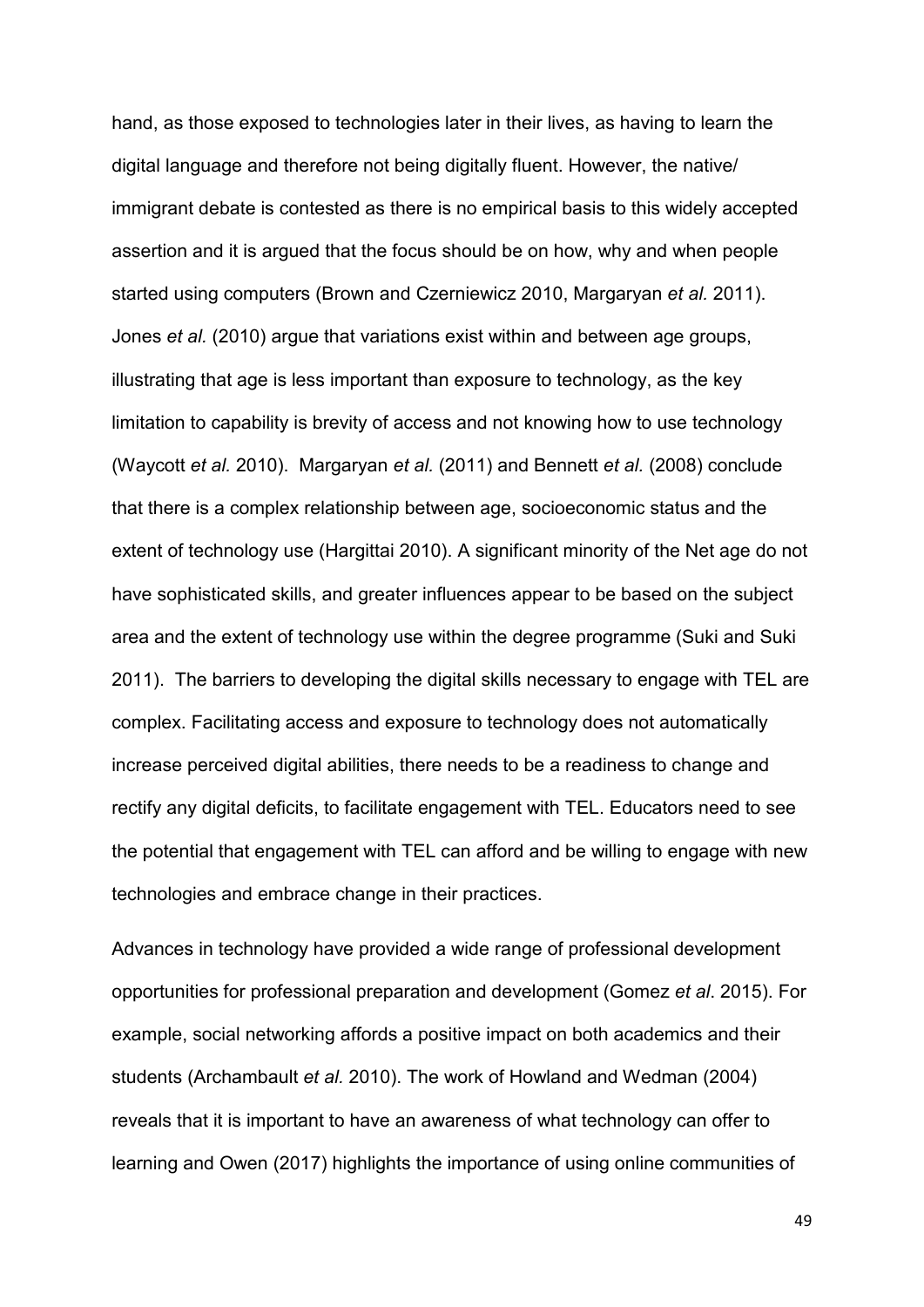practice as an avenue to enable academics to participate in conversations around learning and teaching. It is argued that this approach to pedagogy has been very effective in the Health and Social Care sector through the development of a range of discussion forums (Brooks and Gibson 2012). The evolution of technology, therefore, does offer the potential for changes in pedagogical practice (Marshall 2014). However, the potential benefits of embracing TEL to support PD are hindered if the digital competencies of academics are insufficient to enable access.

#### **2.3 Socio-cultural theory.**

To fully appreciate how effective PD can be facilitated to support and sustain effective TEL practices, an exploration of the agency of the academics within the structural constraints of HE and their professional regulatory requirements is considered. The lens of Trowler's (2008) adoption of socio-cultural theory is used to gain understanding of learning teaching and assessment. As practitioners working in the complex organisation of a University, academics are members of several communities, but the faculty and subject teams are usually the most significant as this is the place of the locus of cultural enactment (Knight and Trowler 2000). This has a profound influence on academics' ways of working.

Scott and Palincsar (2013) argue that much of the original sociocultural theory is associated with the work of Lev Vygotsky. In his writings Vygotsky explains how individual mental functioning is related to cultural, institutional and historical contexts (Scott and Palincsar 2013). Through the process of social interaction, learners acquire new strategies and knowledge of the world and culture. Scott and Palincsar (2013) draw on the work of Wertsch (1991) to argue that Vygotsky is correct to draw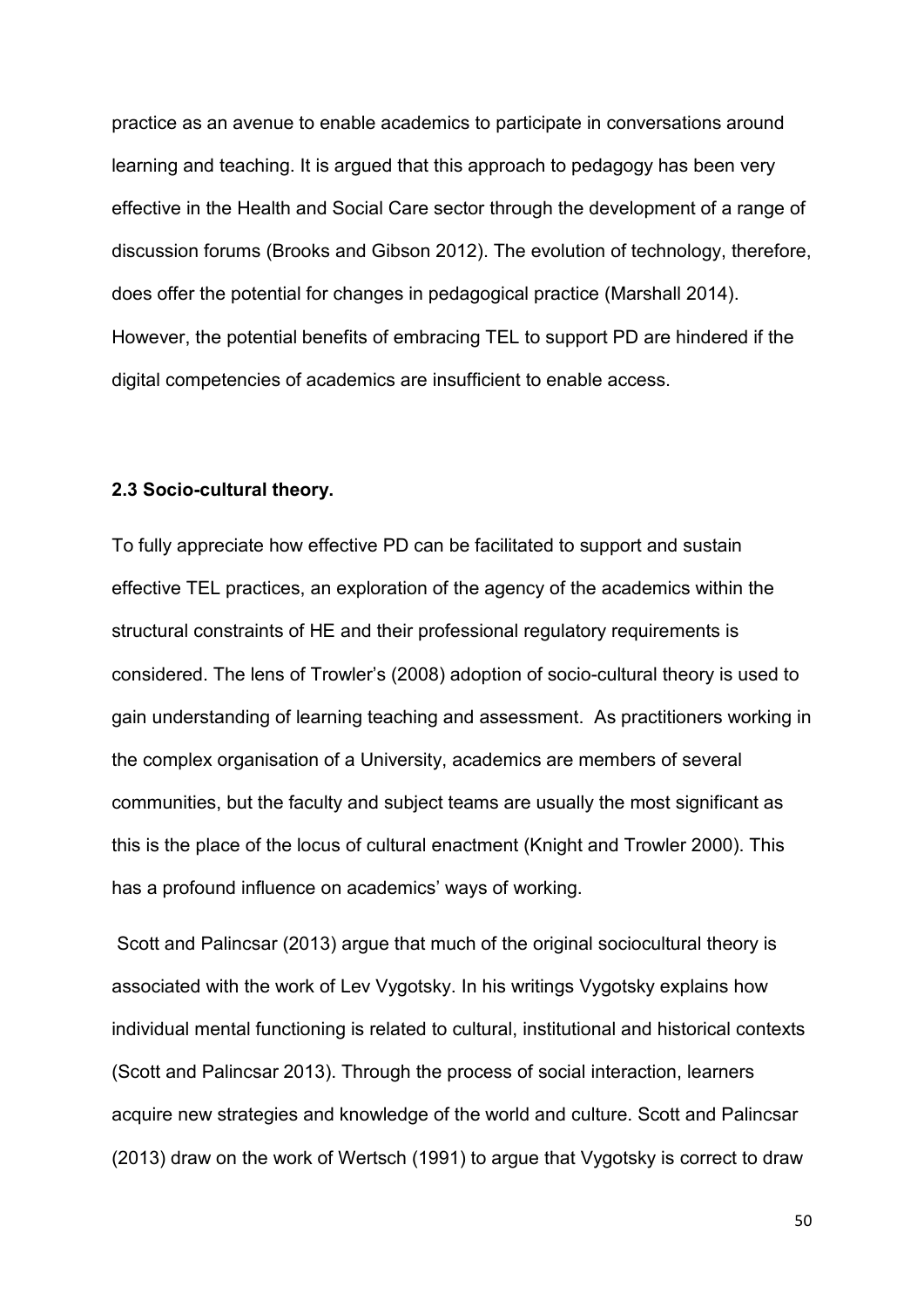attention to the importance of individual and social processes in human development. Wertsch (1991) argues that socio-cultural theory provides a helpful understanding of individuals and contexts,

*"A sociocultural theorist, when interpreting a learning situation, might attend to the broader social system in which the learning is happening and will draw interpretations about an individual's thinking and development based on his or her participation in culturally organized activities." (Cobb, 1994 cited in Scott and Palincsar 2013).*

The premise of socio-cultural theory is that what might be 'true' in one place may not be true in another context. The 'place' has a direct impact on the actions, inactions, learning and development of individuals operating in that context. Eraut (2000) argues that if we are to understand a situation, we need to understand the situation from two perspectives. The first is the situation itself; its history, how the situation is located in its wider context and the ongoing interactions in the local environment. In conjunction, Eraut (2000) goes on to reiterate the significance of the context on the learning of individuals,

*"from a situational perspective knowledge is already present in established activities and cultural norms and imported through contributions of new participants. From an individual perspective, some of the knowledge is resituated in the new setting and integrated with other knowledge acquired through participation. According to the magnitude of the impact of the 'visit' their knowledge can be described as being expanded, modified or even transformed." Eraut 2000 131-132*

In this thesis, I apply Trowler's (2008) lens of sociocultural theory by considering the boarder social system in which change, pedagogical and TEL learning and development is happening. Trowler's (2008) approach suggests there is a need to look at learning and teaching in HE from a perspective that is different to disciplines like psychology, which may focus on the individual as a central focus of the academic analysis. In consequence, Trowler (2008) argues that individuals may be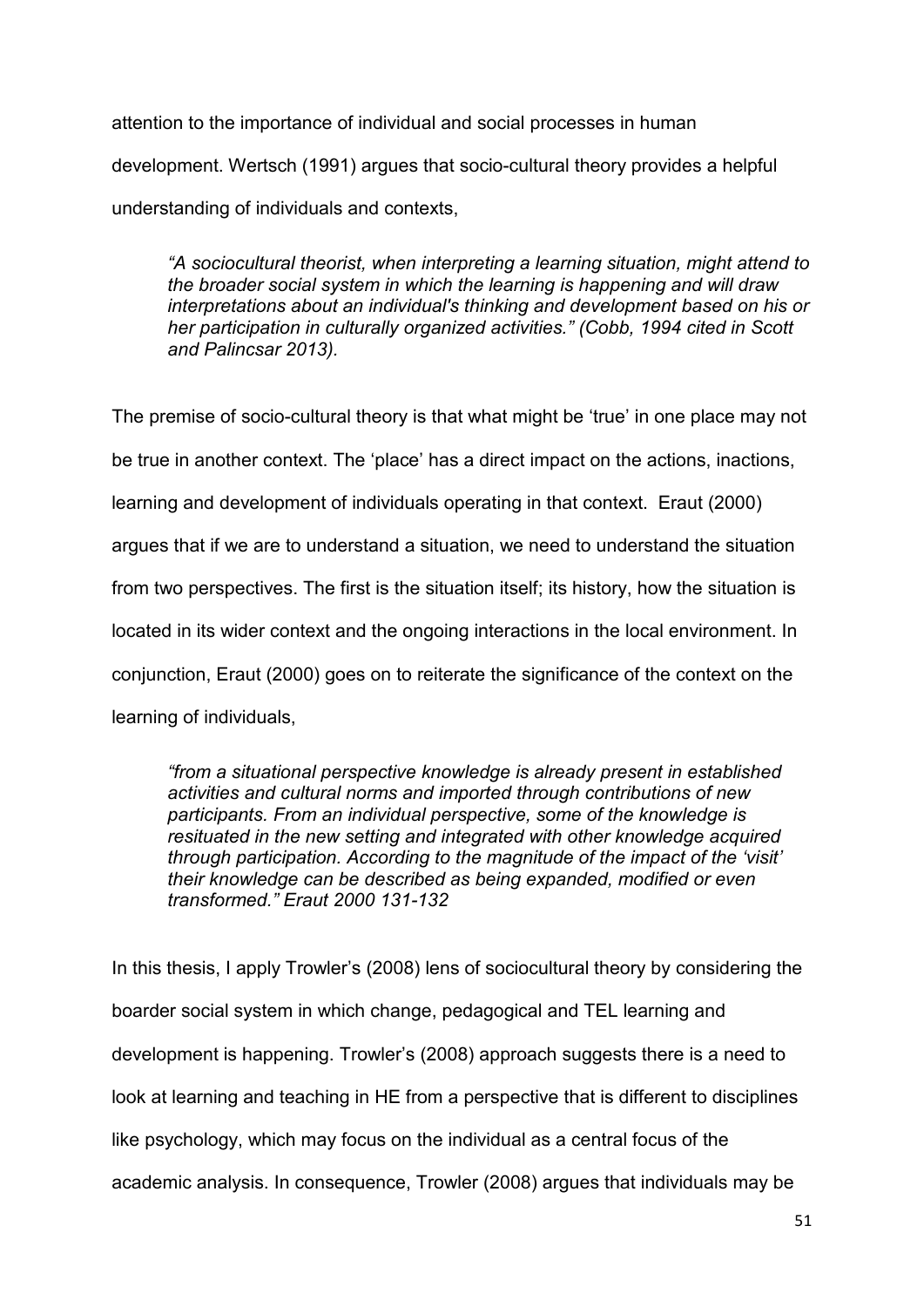seen out of context as the institutional or organisational influences on that individual are hidden.

In this research context, the wider higher education agenda, the university, the department and the subject group teams in which the individual is operating are important. Interpretations of an individual's thinking and development are considered, by reflecting on that individual's participation in the culture of the organisation and the activities in which they engage. To utilise this lens Trowler (2008) sets out a number of propositions.

1. As workgroups engage in common projects over the medium to long term they develop sets of ways of behaving (recurrent practices), ways of understanding their world (taken for granted knowledge), and ideas about what is good and bad (values). P17

## **Table 3: Trowler's first social cultural theory proposition.**

In other words, where there is common engagement, such as in modular teaching,

subject team work, department work and wider university work, individuals are

involved in the social construction of the reality in which they operate. The individuals

are continually weaving the fabric of their working practices, changing and

developing, drawing on past practice and subsuming new knowledge and evolving.

Trowler (2008) cites Bowker and Star (1999) in developing this argument about

shared professional practices.

2. This states that interaction with objects (artefacts, tools, technologies, devices) is socially mediated.

### **Table 4: Trowler's second social cultural theory proposition.**

It is the objects themselves, policy drivers, curricula guidance, professional regulation and digital technologies that "influence the nature of social reality in significant ways, while their use is at the same time socially conditioned" (Trowler 2008, 17). The nature of the artefacts and how they are operationalised in the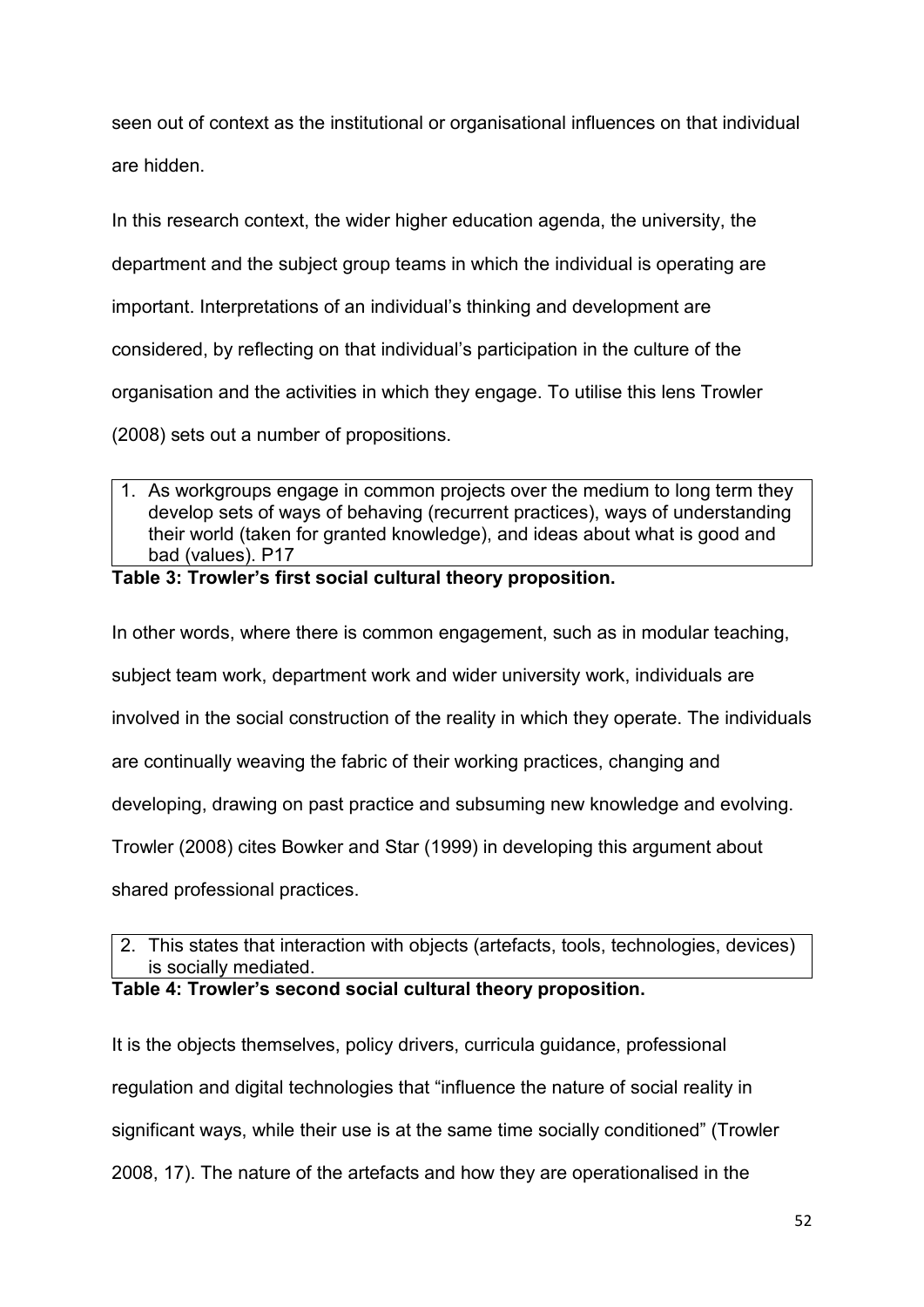individual's specific context, their own views and past experiences have particular

meaning and significance to the individual who profiles their use.

# 3. This third proposition is that workgroups develop sets of discursive repertoires, which both express social realities and operate to constrain and delimit them. P 17

# **Table 5: Trowler's third social cultural theory proposition.**

Trowler (2008, 17) expresses this as "the production of text in discourse and the

construction of reality work side by side, mirroring the operation of structure and

agency in social interaction". The subject and module teams create their own way of

working within the confines of the faculty, university and wider political context in

which they operate. The discourses are influenced by the people working in that

team, their pasts and their current thinking and practices.

4. Workgroups develop unique ways of using the tools available to them and a context specific understanding of aspects of projects.. P 17

# **Table 6: Trowler's fourth social cultural theory proposition.**

As module and subject teams work together in the day-to-day delivery of curricula

and on specific projects, they operate in ways that are original and they develop

understandings that are unique to them. This occurs as a result of the construction

and negotiation of knowledge and meaning as it is applied to tasks. As this is a

group process the intertwining of relationships needs to be considered.

5. In this proposition Trowler states that individual identities or subjectivities are similarly mediated and conditioned by social contexts. Our conditions of self are partly the product of social contexts and social contexts and social relations within the institutions we inhabit. P 17

**Table 7: Trowler's fifth social cultural theory proposition.** 

The identities of academics working in this context are mediated not only by their

subject teams, but by their health and social care professional backgrounds.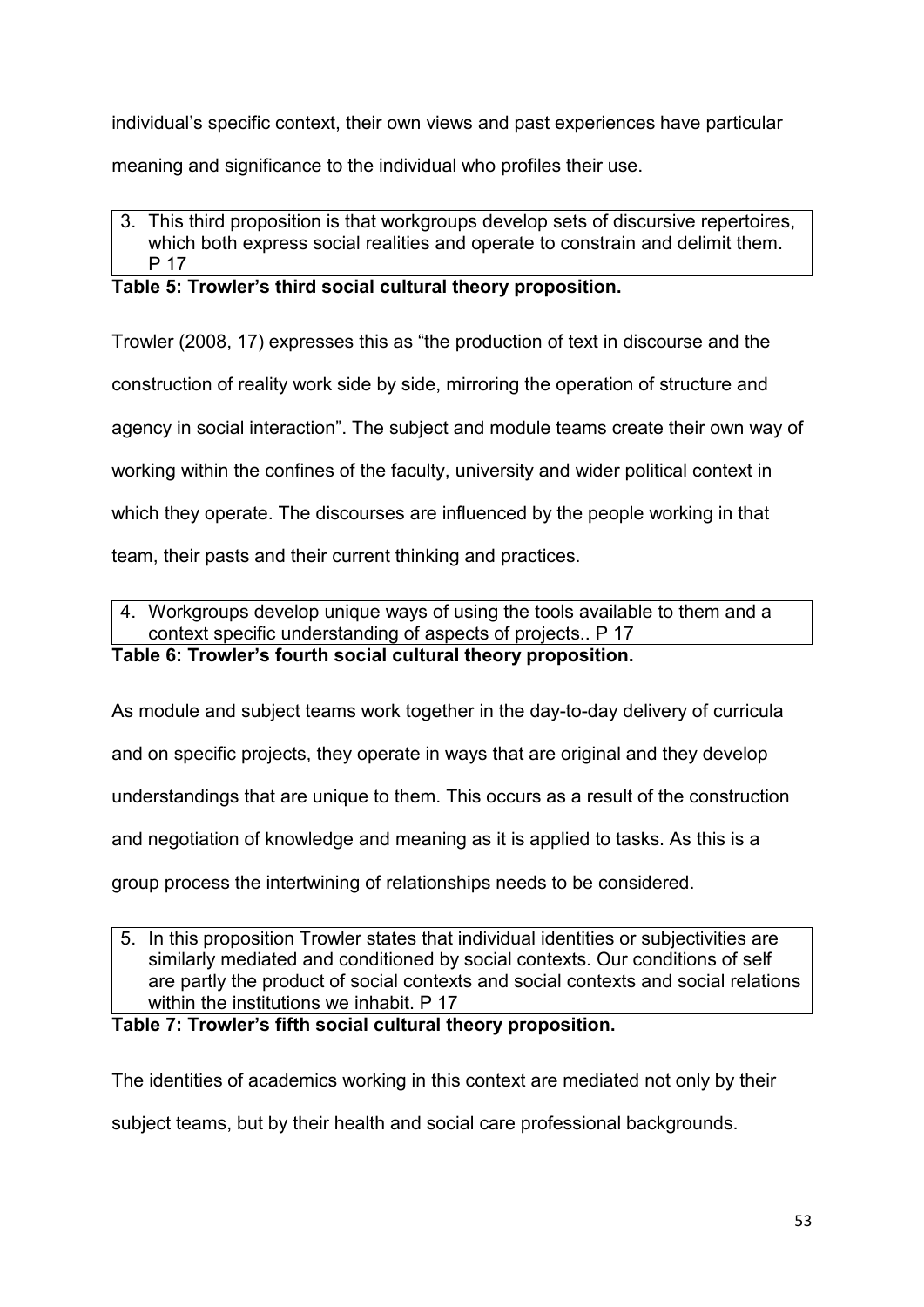6. The significance of historical background, or narratives about the past constructed by participants, have very significant influences on the social life in the present. P18

## **Table 8: Trowler's sixth social cultural theory proposition.**

The historical experiences from the research participants' professional working practices in health and social care are influencing the way they are practicing their current pedagogy. By looking at learning and teaching practices from a social perspective and applying the lens of socio-cultural theory, I am able to see the impact of both structure and agency in the everyday lives of academics. This theoretical approach offers a way of exploring how individuals exhibit agency as individuals alongside operating as members of groups.

### **2.4 Conclusion.**

In the first section of this literature review, the development of TEL in pedagogy is outlined by highlighting the centrality of the digital development to students in all sectors of education by successive government agendas. The chapter has then outlined the nature of TEL. The term enhanced in the acronym TEL has been explored and as Price and Kirkwood (2014) argue, when TEL is incorporated into pedagogy it can appear to replicate traditional teaching methods (Laurillard 2008). I have argued that if there is to be an effective implementation of TEL there is need for appropriate PD to support the skills development and knowledge acquisition of academics. In the second section of the literature review, I have reflected on the nature of professional development. This section of the chapter draws on a range of empirical sources to argue that education is in a constant state of flux, with policy changes and student expectations, driving change in the sector. There is a move toward greater use of digital technologies and TEL as students' expectations of learning present new challenges for academics. To meet these changes, academics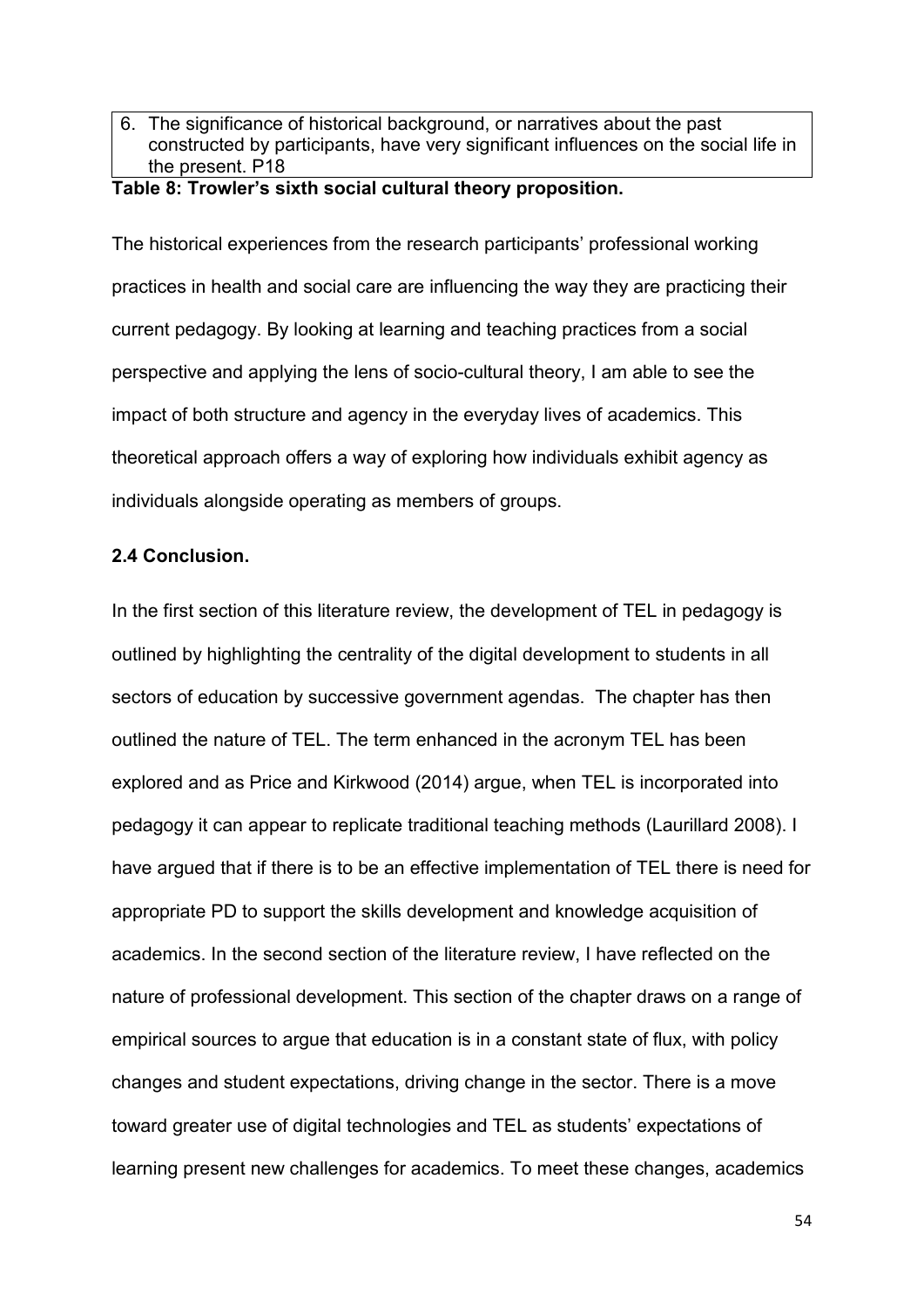need to ensure that they have the knowledge and skills to meet these new demands through the process of PD. Professional development is considered to be an integral part of being an academic and there is an expectation it will occur over time (Cameron and Woods 2016, Fraser *et al.* 2007, Stevenson *et al.* 2016). To ensure the effective use of TEL in their professional practice, academics need to give thought to their own developmental needs. The nature of professional development implies both the agency of the educator in their professional development and the need for the learning to be responsive to change (Stevenson *et al.* 2016). There is, however, evidence of academics' resistance to change, as change is challenging (Bamber 2008, Dobbs 2017). There are also institutional barriers to change, such as the technology infrastructure, the readiness for the institution to change and inadequate staff development in the area of TEL (Cheon *et al*. 2012, Crow *et al*. 2010, King and Boyatt 2014). This process of professional development can take many forms, as illustrated by Kennedy (2005). However, the predominance of PD still appears to be the use of short courses, workshops and conferences whereas the more meaningful transformative approaches require greater effort, time and resources.

To facilitate the exploration of the PD needs of academics, Trowler's (2008) application of socio-cultural theory, as a way of understanding of teaching learning and assessment, has been considered. Derived from Vygotsky's socio-cultural theory, Trowler (2008) presents a number of propositions to facilitate the exploration of academics working in the department of health and social, by giving an insight into their histories, current practices and structures. I have argued that this theoretical approach is helpful in understanding the role of structure and agency in negotiating PD in TEL.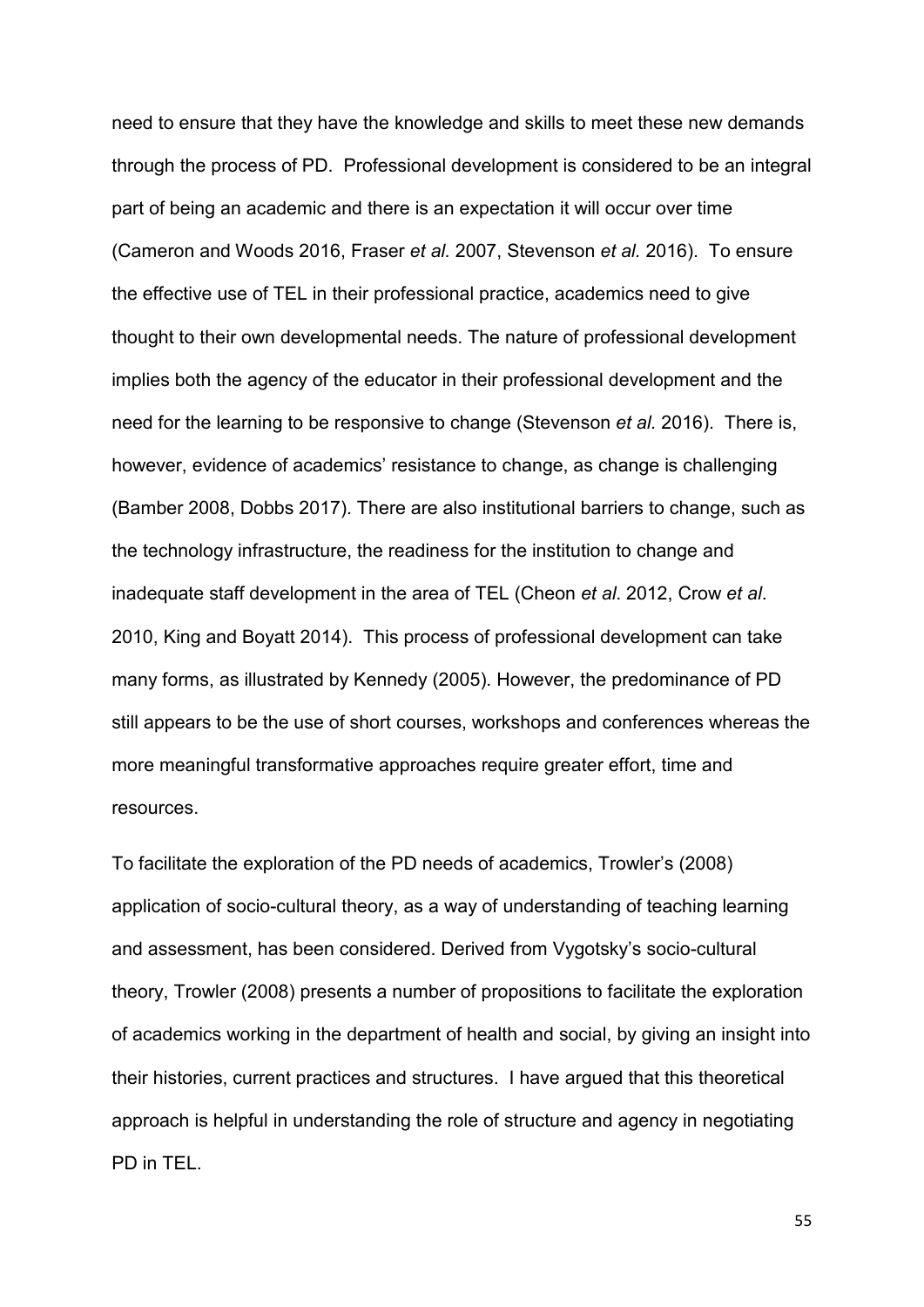#### **2.5 The relevance of this study.**

Consecutive recent governments have highlighted the need for the development of digital skills for all those in education, in order to ensure that they have the necessary skills for today's workplace. Technology enabled learning has been highlighted as a significant opportunity to facilitate digital skills development and to provide different ways of learning for students, using digital tools to collaborate, communicate and create. My interest lies in the academics supporting the tertiary sector of education and specifically those working with health and social care students. The curricula for health and social care programmes is governed by the QAA (Quality Assurance Agency) benchmarks and the professions' regulatory bodies. This curriculum is delivered in a complex context of academic study and practice placements. My area of research focuses on how academics go about integrating the use TEL in their pedagogy and how their professional development needs operate on their practice. This reflection is based on the theoretical lens of Trowler's (2008) socio-cultural theory. In the next chapter I explain my methodological thinking and present my research questions.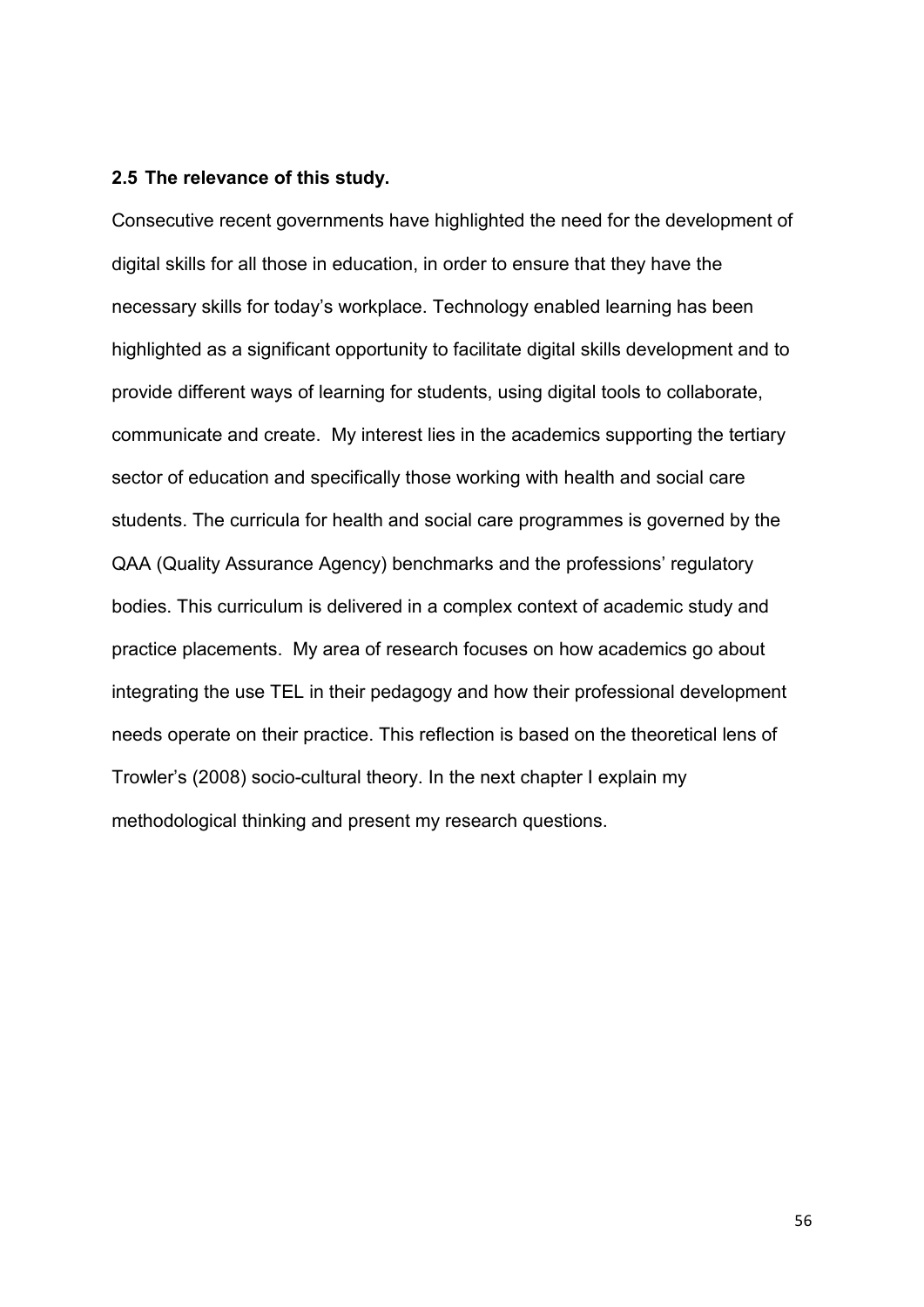# **CHAPTER 3 METHODOLOGY AND METHODS**

In chapter 1, I outlined that I am interested in understanding why some academics and not others use TEL in their pedagogical practice. Generating a case study in educational research is a helpful way of exploring the "how and why" of academic practice. In my case study I have reflected on how my research sample experience professional development. In this chapter I set out the qualitative case study approach used and justify the methods selected by showing how they provide an effective approach to answering my main research questions. I discuss the use of narrative interviews and the analysis of the Virtual Learning Environment module sites within my study. I also outline how the data was collected and discuss the iterative process of analysis used to generate the explanatory themes that form the basis of the findings. In the chapter, I also show how the ethical considerations of the study have been identified and addressed.

# **3.1 Introduction.**

My professional background (Diagnostic Radiography) is dominated by ontological assumptions that are associated with naturalist approaches to research. These positivist empirical approaches to knowledge creation are prevalent within the Diagnostic Radiography literature. Within 'realist ontology' there is an assumption of empiricist epistemology founded on quantitative methodology (Murphy and Yielder 2010). The application of interpretive approaches to research within the body of radiography literature is present and thus my research approach has been informed by these texts (Murphy 2001, Murphy 2009, Murphy and Yielder 2010, Munn and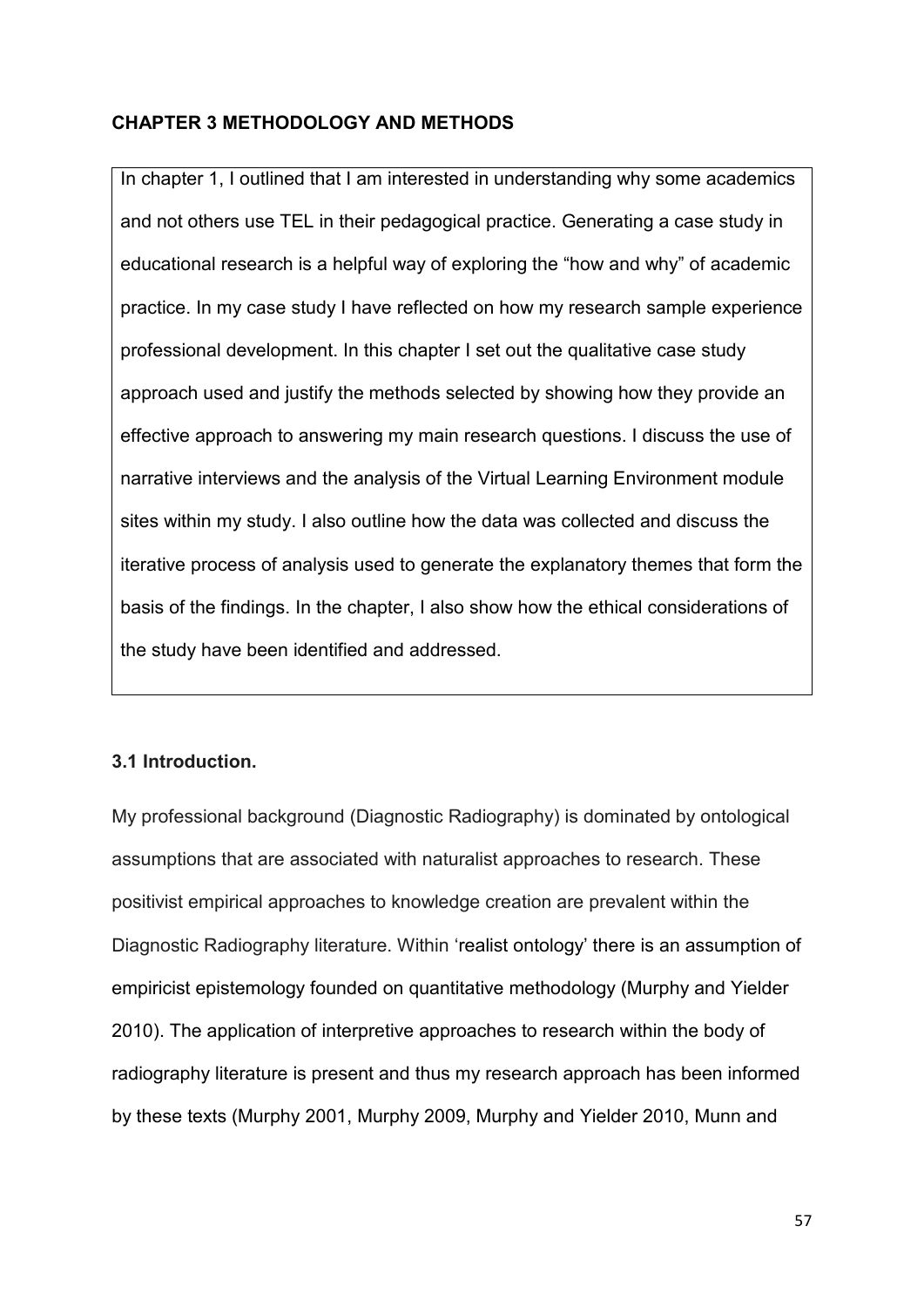Jordon 2011). Nonetheless, within the field of healthcare, the emphasis is frequently placed on Evidence-Based Practice (EBP) defined as,

*"the conscientious, explicit and judicious use of current best evidence in making decisions about the care of the individual patient. It means integrating individual clinical expertise with the best available external clinical evidence from systematic research." (Sackett 1996).*

Sackett and Haynes (2002) go on to argue that the best research evidence is usually found in studies that can demonstrate the application of a sound methodology, with attention being paid to ensuring a scientific basis to the research process (Evans 2003). As Roberts *et al*. (2006) emphasise "the hallmark of science is the pursuit of truth and limitation of error". This positivist approach utilises experimentation in which quantitatively measured variables are manipulated to identify the relationships that exist within sets of data (Hammersley and Atkinson 2007). Control is exercised over the variables and it is argued that causal relationships can only be cited if this is the case. Within healthcare, the evaluation of research findings is often ranked, with an emphasis being placed on the effectiveness of treatments and interventions (Evans 2003). Randomised Controlled Trails (RCT) are viewed as providing the best level of evidence. This classic research design establishes two groups, an experimental group and a control group and the participants are randomly allocated to these groups. The experimental group has a health case intervention applied, the independent variable, and a control group is established to which nothing is done. Both groups have the same criteria of age and gender, for example. The dependent variable, the patient's condition, is measured before and after the experimental manipulation. Following the random assignment to the experimental and control groups, the researchers are confident that the only difference between the two groups is due to the intervention. RCT's are also used in education, with the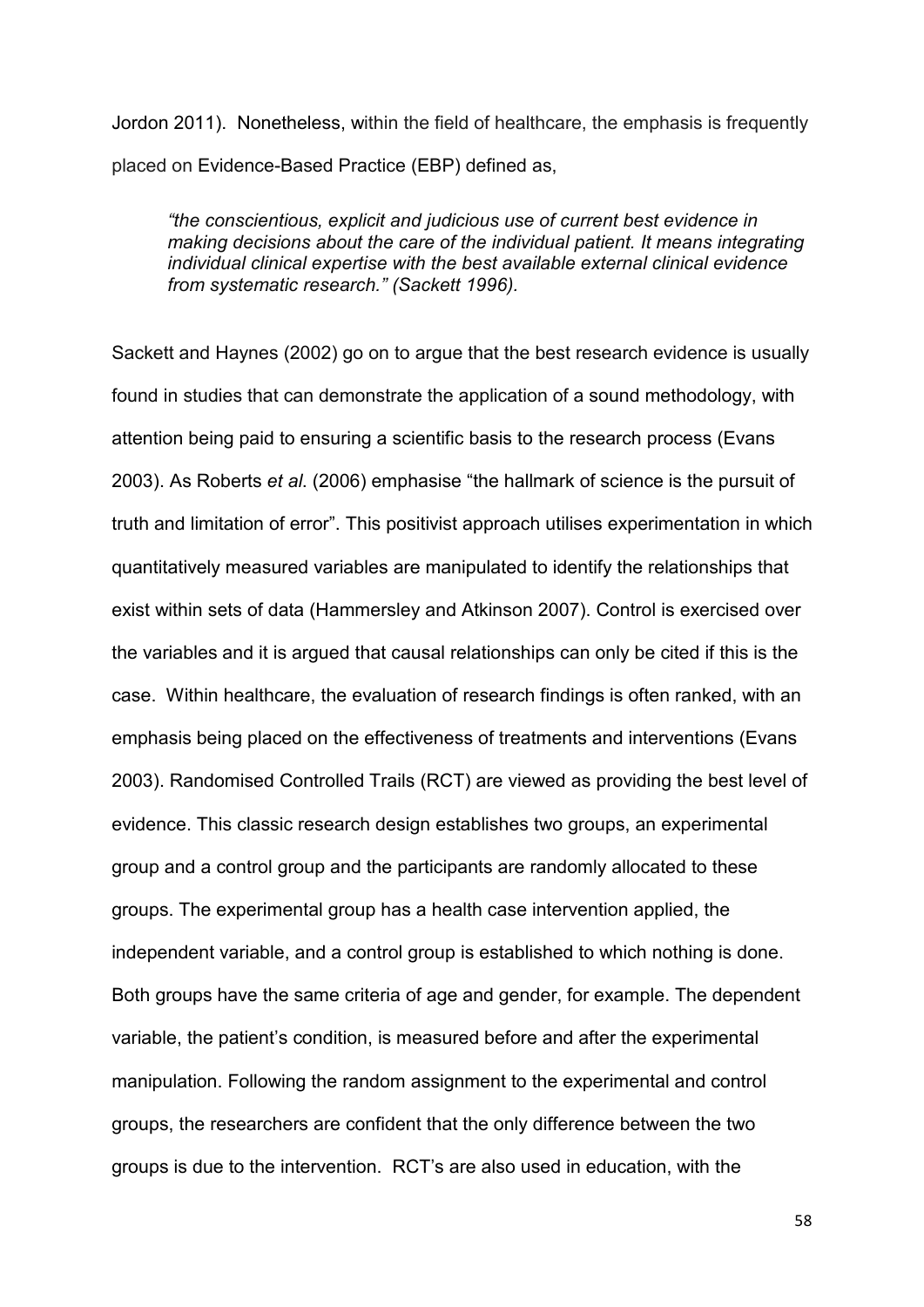allocation of participants, often students, to control and experimental groups. The researchers apply pedagogical interventions and students' outcomes are measured before and after the interventions. However, the scientific approach is not necessarily as refined as its methodological image suggests, due to complex, material, social and intellectual conditions that enable some forms of scientific enquiry to appear transparent and others obscure (Feyerabend 2010). On the other hand, qualitative research does not follow the positivist model of research, as positivist approaches do not consider the feelings and experiences of patients, carers and practitioners. This exploration of perceptions is at the centre of interpretive methodological approaches.

On reflection, I argue that an objective reductionist approach to this study, would not capture the complexity of the application of TEL to pedagogy in higher education. A positivist approach assumes that there is a causal relationship existing between the variables that are under investigation (Bowling 2014). If, however, we attempt to objectify the experiences of academics engaging with TEL in their pedagogical practice, we can lose the opportunity to explore the multiplicity of experiences and relationships that individual academics have with TEL.

In contrast to positivism, a constructivist ontology asserts that social phenomena and their meanings are a consequence of the social action that is undertaken by social actors. This implies that social phenomena are in a state of flux, changing and being revised regularly (Bryman 2012). As Moses and Knutson (2012) suggest, in the field of social science, it is not the patterns of nature that are of interest but the patterns that are of our own making. As Charmaz (2006) argues,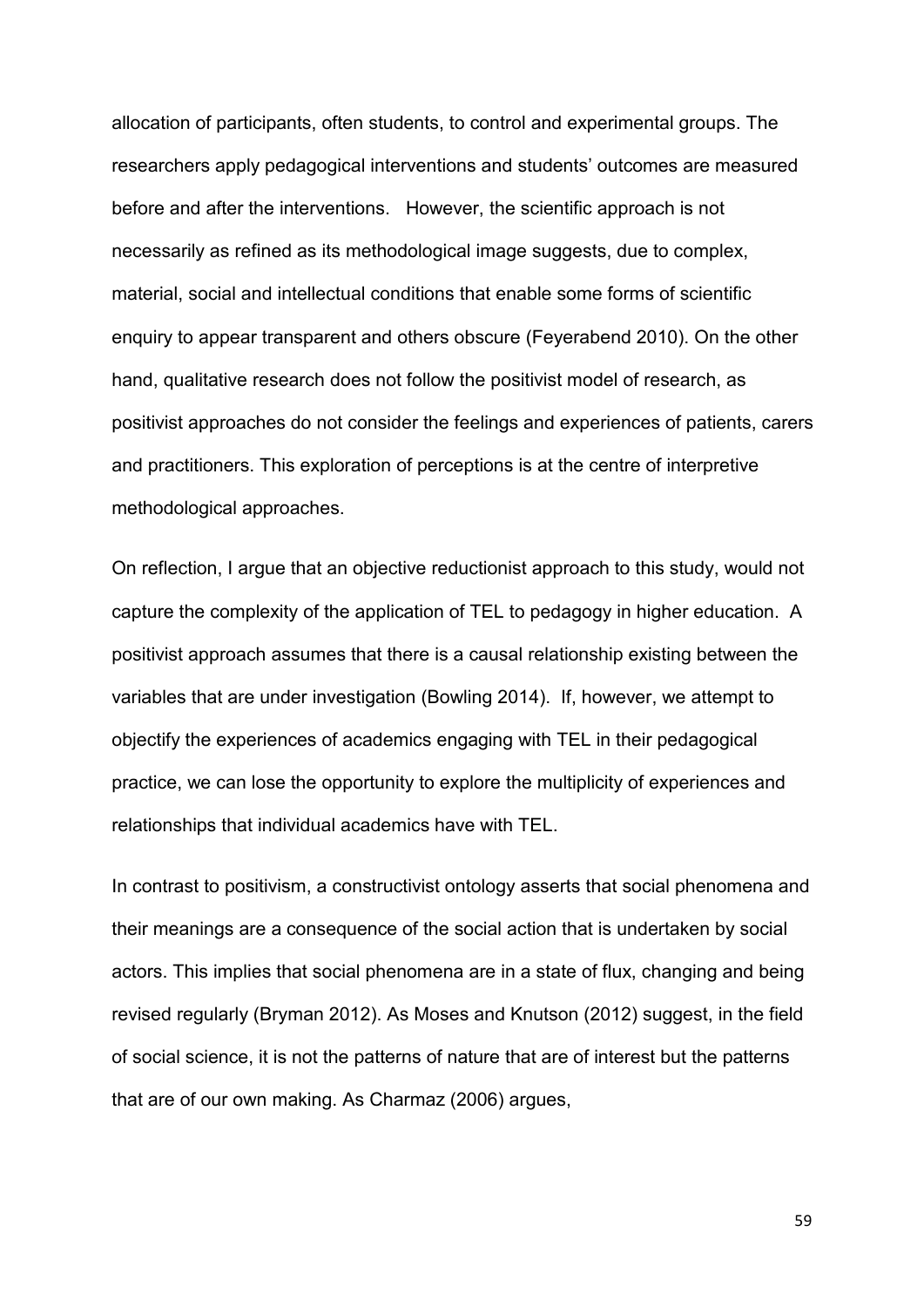*"constructivism assumes that the meaning of experiences and events are constructed by individuals and therefore people construct the realities in which they participate."* 

My professional role within the Faculty, in which this study is based, was as a learning and teaching lead and the focus of my portfolio was on technology enabled learning. I was conscious of individuals and subject group teams who were actively using technology to support students in their learning and their pedagogical practice. However, I also became aware of other academic staff who were resistant to applying technology to pedagogical practice. Some of my colleagues appeared selfconfident and positive about the benefits of applying technology to pedagogy whilst others expressed negative views about this area and often actively avoided engaging with its use.

With a more recent emphasis being placed on developing the digital competence of students (JISC 2014, Murray and Perez 2014) and the increased use of digital technologies to support health and social care delivery (DH 2011, DH 2012), I was intrigued to explore this diverse approach to engaging with and using technology to enable teaching and learning. In my research approach, the subjects' experiences became central to my enquiry. I based my research approach on an interpretive philosophy as I considered this appropriate for exploring the experiences of the academics who were teaching the health and social care students. The next section of this chapter considers interpretive research approaches.

#### **3.2 Interpretive research approaches.**

Even within the same cultural milieu it is expected that there will be a wide range of perspectives on any aspect of practice because of differing interactions between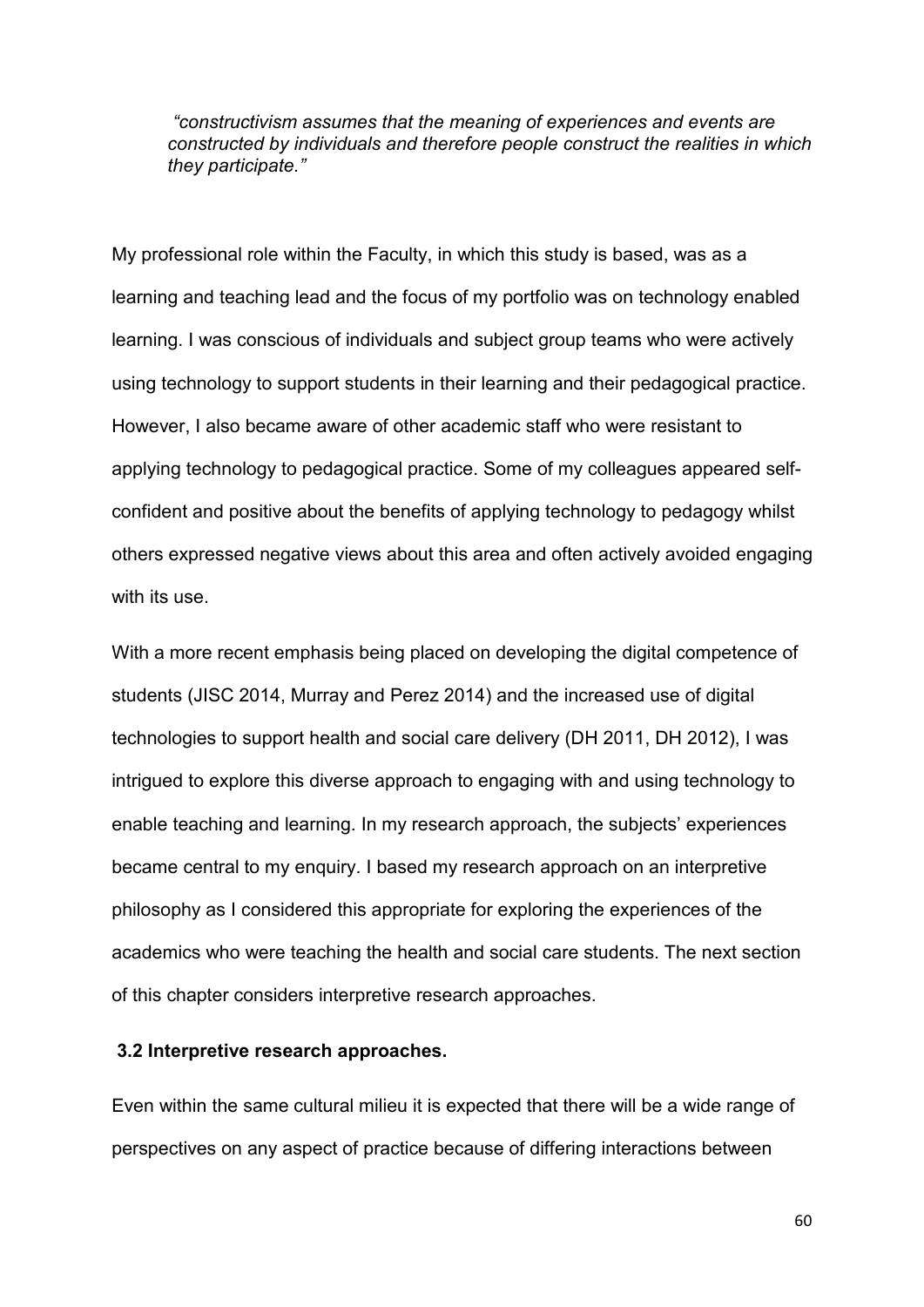individuals and their social and contextual environments (Moses and Knutson 2012). Schwandt (2007) describes the interpretivist perspective of social action as being the ability of the inquirer to understand the meanings that constitute the action of the individual and this is dependent on the context and the intentions of the individual. I considered several research models for my study. These included grounded theory, ethnography, and phenomenology. I finally selected a case study approach that is informed by phenomenology and the next section of the chapter summarises the characteristics of the models of research I considered in my emerging ontology ahead of an explanation for why I selected a phenomenological case study approach.

### *3.2.1 Grounded theory.*

Grounded theory was developed in the 1960's by Glaser and Strauss (1967) and further developed by Strauss (1987), Corbin and Strauss (1990) and Corbin and Strauss (2008). The model of research is highly influential in health research (Newby 2010). It is inductive in its approach as the premise is that theory should be derived from the data collected and the subsequent analysis (Newby 2010). It is argued that theories should emerge or be grounded in the data (Flick 2014). Theoretical sampling is a fundamental aspect of grounded theory, it is the process of data collection for the generation of theory, the collection, coding and analysis of data occurs concurrently. Data analysis influences the collection of subsequent data and this data collection is controlled by the emerging theory. This is an ongoing process rather than a single stage of the research process. Sampling is determined by the theory development rather than the use of a purposive sample size. 'Theoretical saturation' is a key aspect of the grounded theory process, and in analysing the data,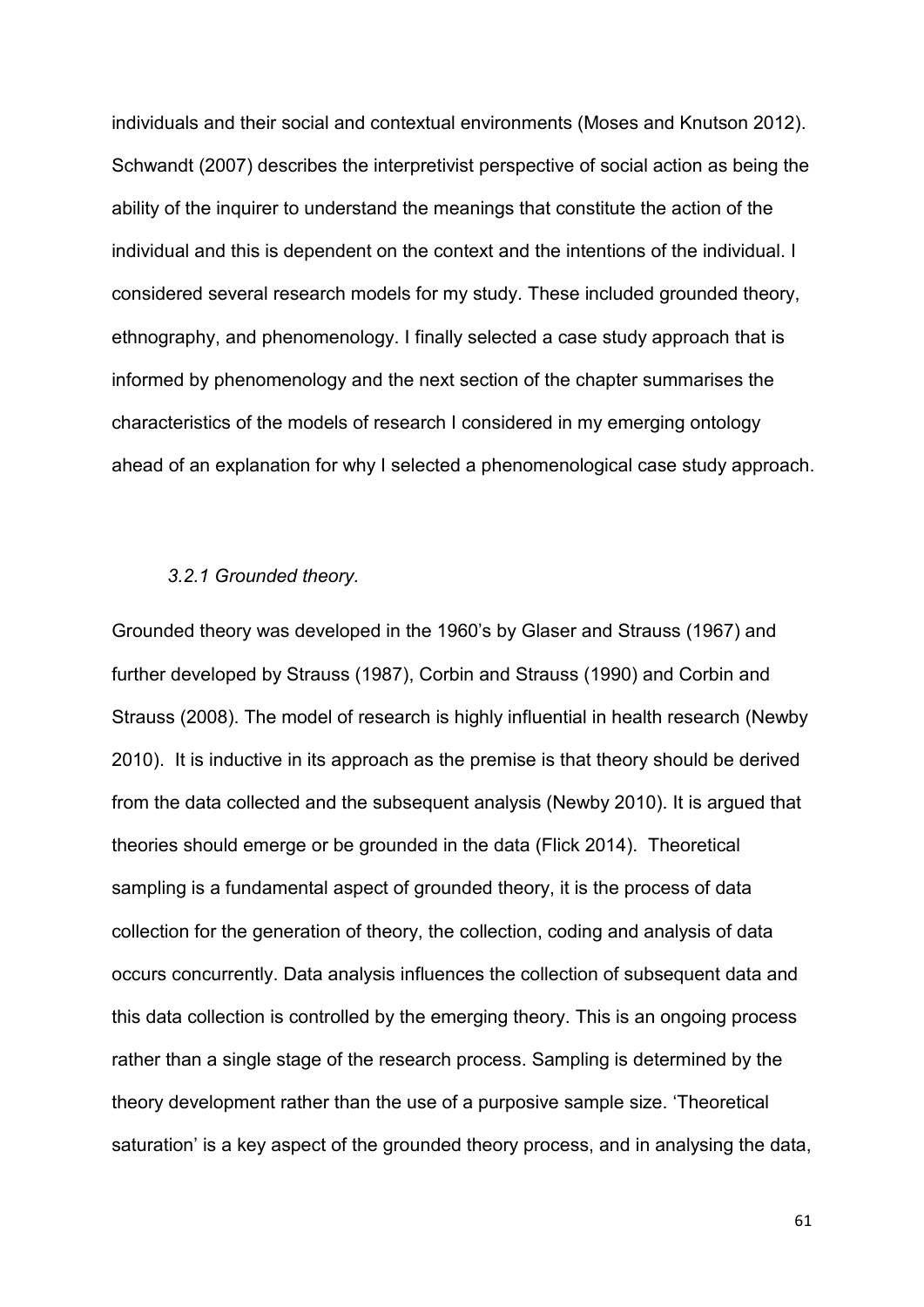researchers need to adopt an 'open' approach. Theory is not the starting point of this research approach, as instead the emergence of theory at the end of the research process is the ultimate goal. It is argued that the emergent theory can be further tested through subsequent research (Newby 2010). Grounded theory is not without criticism, it is questionable whether the research results in theory, but rather provides a rigorous approach to 'concept' or 'categories generation' (Bryman 2012). Whether or not researchers can exclude their knowledge and understanding of existing theory whilst undertaking data collection and analysis into consideration, is also a moot point. Today it is generally accepted that when grounded research is conducted, researchers are sensitive to existing concepts in their field (Bryman 2012).

My research process is one that is evolving and developing, and the exclusion of grounded theory as an approach to this study became clear to me. To gain ethical approval, as a researcher, I needed to 'spell out' in detail the possible implications of the planned investigation and this contradicts the very nature of grounded theory. It can be argued that the time restrictions of this research have also compromised a genuine grounded theory analysis.

#### *3.2.2 Ethnography.*

Ethnography is well established as a method in educational research (Newby 2010) and appears in several forms (Sarantakos 2013). It is often thought of as being both a methodology and the written output of research (Bryman 2012). In an educational context it can be used, for example, to write about the culture of an environment and the relationships within it, leading to the identification of structures and processes (Newby 2010). The ethnographic research process consists of assembling material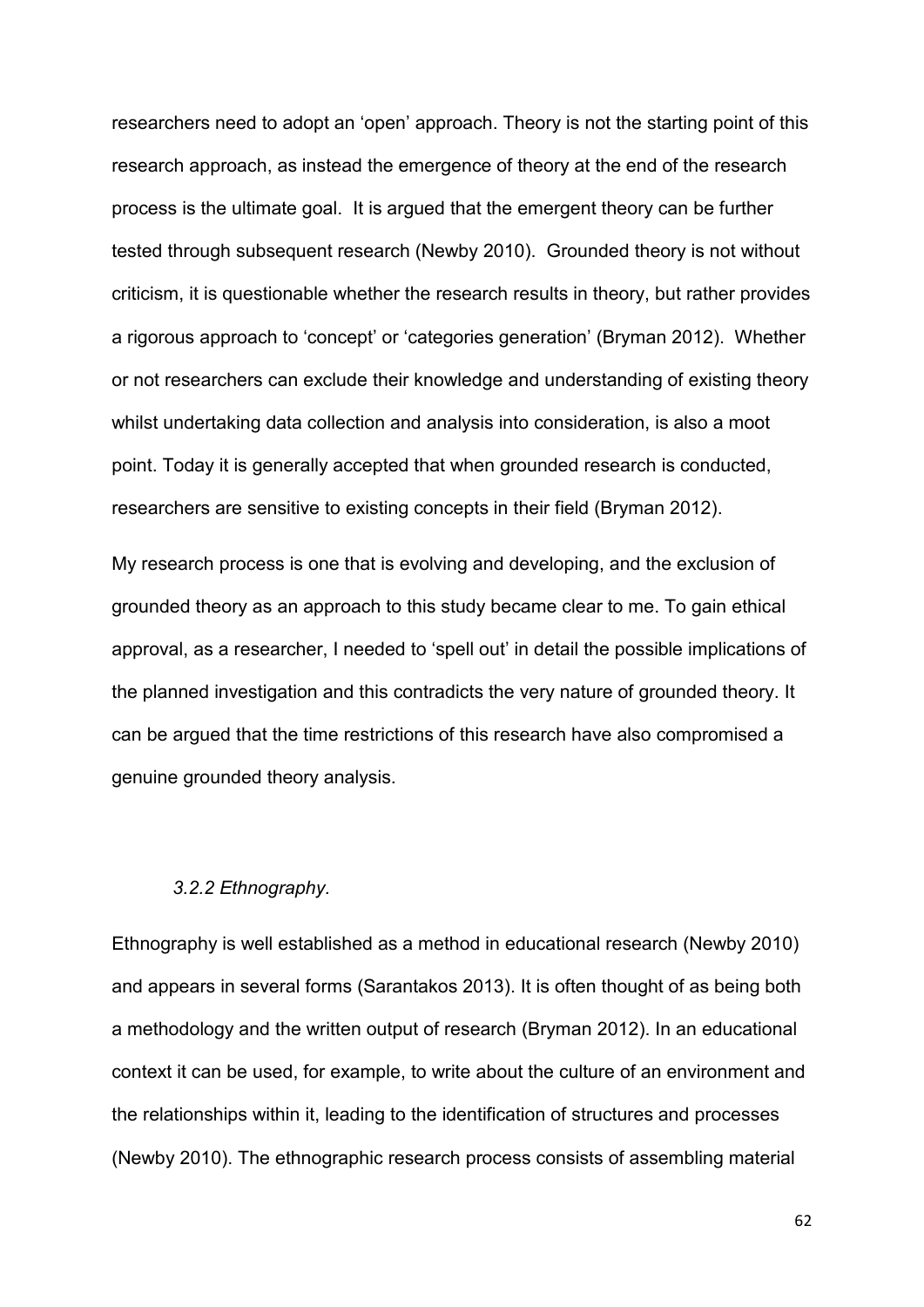that can be used to identify themes followed by the categorisation of the data by the researcher. The evidence is used to create an interpretation of the social world (Newby 2010). Ethnography comes from the Greek words for 'people' and 'writing' (Newby 2010) and was pioneered by Gerhard Muller in the middle of the  $18<sup>th</sup>$ Century. It developed as social anthropological research whereby researchers gained access to social groups by spending considerable amounts of time in the field, observing, either overtly or covertly, and noting their cultural practices (Sarantakos 2013). The objective is not to change behaviour but to act as an observer of that behaviour (Newby 2010), through being mindful of the potential Hawthorne effect (also referred to as the observer effect), where individuals modify or improve an aspect of their behaviour in response to their awareness of being observed. Ethnography does not have a fixed meaning (Hammersley and Atkinson 2007) and the researcher is immersed in the research process by observing behaviour and asking questions to the research participants (Bryman 2012). Bryman (2012) argues that ethnography became the preferred term for 'participant observation' around the 1970s as participant observation seemed to imply just observation, however both ethnographers and participant observers gather more data than just their observations, through interviews and the exploration of documents. Ethnography is taken to mean a research process where the researcher is:

- "immersed in a social setting for a period of time,
- makes regular observations,
- listens to and engages in conversations,
- interviews informants,
- collects documents about the group,
- develops an understanding about the culture of the group,
- writes a detailed account of the setting."

Bryman (2012 p432)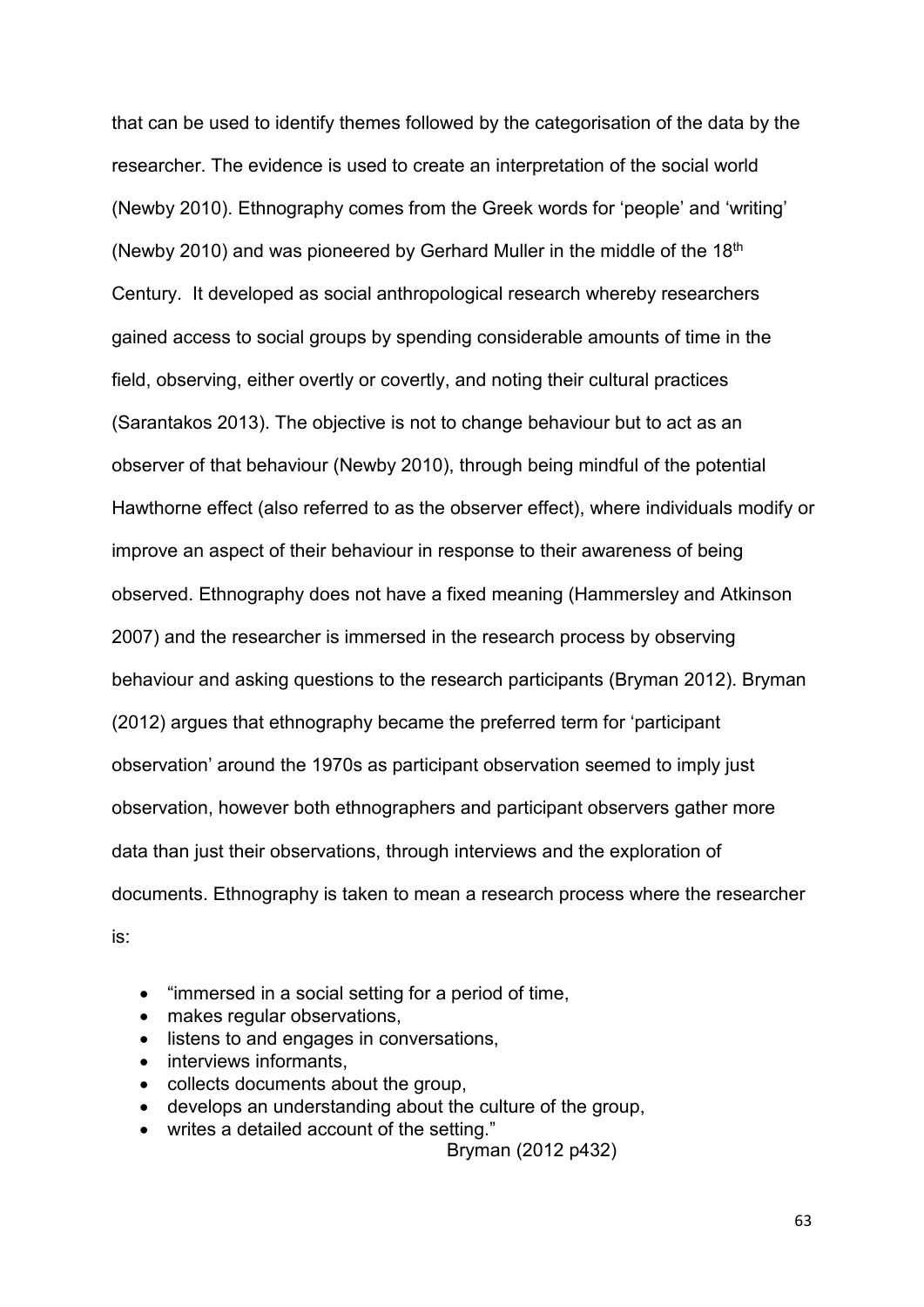Ethnography can be a complicated research process according to Bryman (2012) due to the traditional longevity of ethnographic studies and the subsequent publication of data. The time commitment within traditional ethnographic studies, is typically intense even when the research process is conducted over shorter periods of time (Zickar and Carter 2010, Van Maanen 2010). Although I am a part of the research setting and I have listened to and participated in conversations, from which the research process is derived, I have not been a participant observer specifically collecting data relating to the culture and practices of the use of TEL in the pedagogical practices of my peers. Though this approach could have been adopted, it requires an extended period immersed in the research setting, the time frame being inhibited by the duration of my studies. In addition, I felt an ethnographic approach could be considered too intrusive as I needed to be mindful of the relationships with my research participants in order to generate trust. A conflict of interest was also key in my decision to exclude an ethnographic study, in which the focus is observation of what is happening in a specific context at a given time. My role is to influence the use of TEL in pedagogical practice and make changes to the overall learning and teaching approaches and I think this would have influenced the impartial nature of the research.

#### *3.2.3 Phenomenology.*

This research approach, introduced in the 1930's, is attributed to Alfred Schutz (1899-1959) who was heavily influenced by Weber as well as Edmund Husserl (Howitt and Cramer 2014). This research approach accepts that the experiences of the individual are central to the enquiry and it focuses on the need to understand the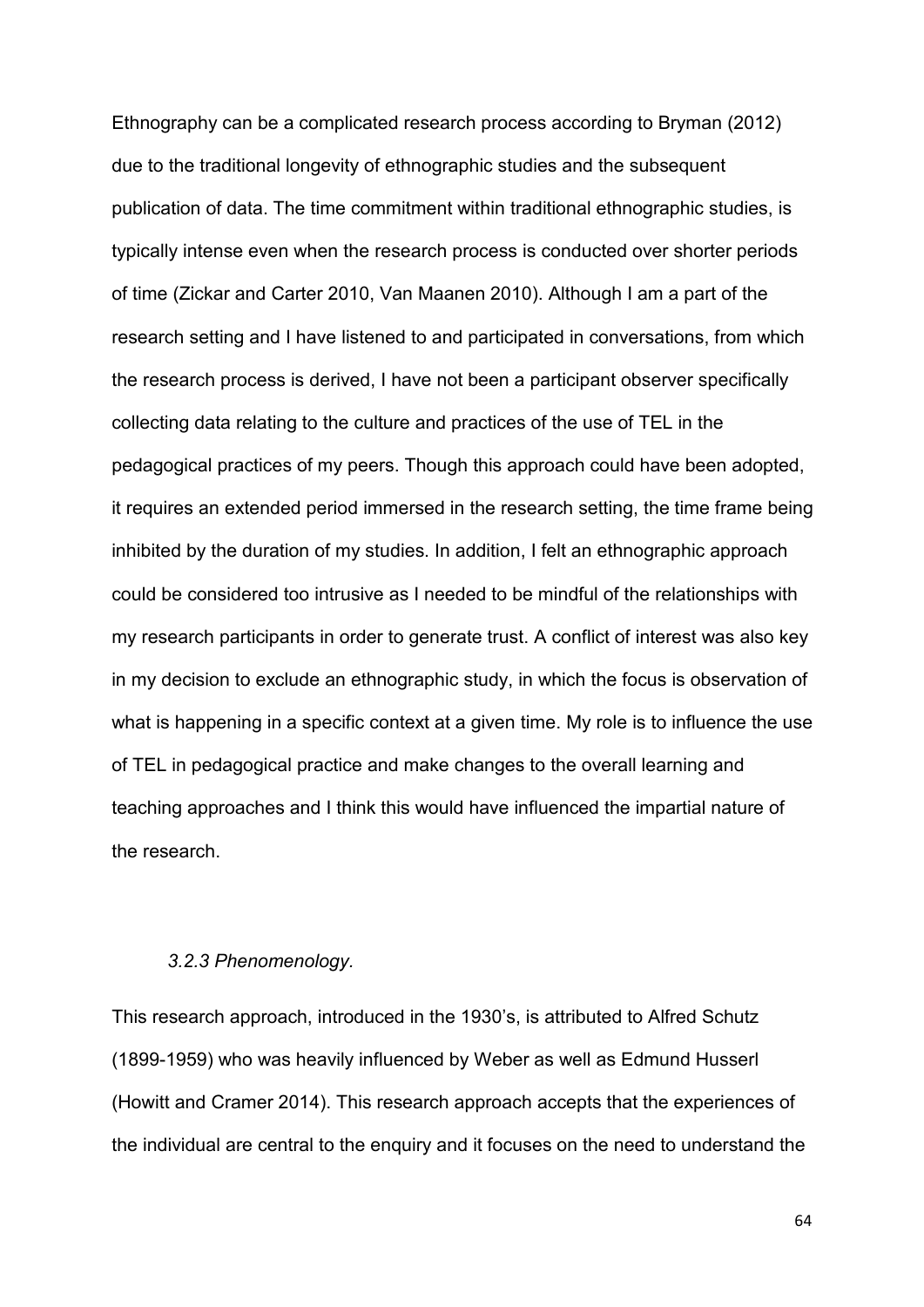meaning of the individuals' behaviour (Bogdan and Taylor 1975 cited in Bryman 2012). Phenomenology underpins several interpretive approaches including grounded theory and narrative approaches to research:

*"Phenomenology is one of the main intellectual traditions; it is a philosophy concerned with the question of how individuals make sense of the world around them." Bryman (2012, p.30)* 

A phenomenological approach sets out to create an understanding of particular social phenomena, from the perceptions of a group of individuals and their interpretations of their world (O'Leary 2014). This research approach entails an exploration of the understandings that exist of the environmental context (Newby 2010). In this approach, the researcher explores these 'phenomena' primarily through speech and text to access what the subject is experiencing and how they make meaning of this experience (Newby 2010). In consequence, as my research study is exploring the perceptions of my research participants about TEL, I have adopted a phenomenological approach in the design of my case study.

#### **3.3 Case study research.**

After due consideration of several research paradigms, I decided that a case study methodology, informed by an interpretivist/phenomenological paradigm (Sarantakos 2013) was the most appropriate ontology to capture academics' experiences of TEL. This research approach provides me with the opportunity to explore academics' histories, their understanding of TEL and their current practices in the context in which they operate. Its purpose is to generate an in-depth understanding of a specific topic to generate knowledge or inform policy development or professional practice (Thomas 2011).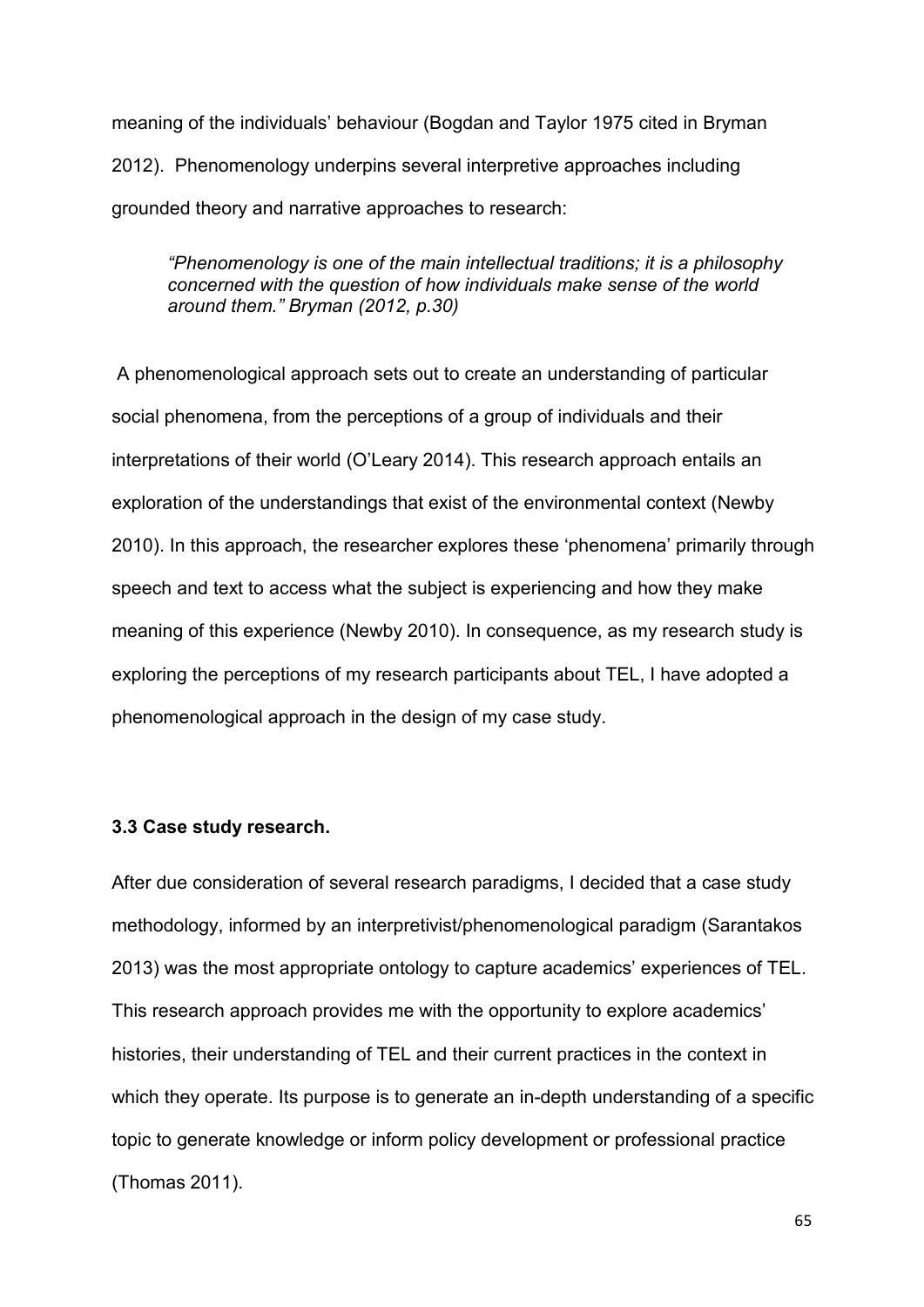This case study has two parts, in other words, 'the subject' (the academics within the health and social care faculty) and an analytical frame or 'object '(Thomas 2011), (the analysis of the academic use of TEL within pedagogical practice). The case study explores the how and why of what has happened (Thomas 2011). Case study research is a valid methodological approach (O'Leary 2014; Sarantakos 2013), which investigates a contemporary phenomenon within its real-life context using multiple sources of evidence. The research approach explores how and why things happen by enabling an investigation of contextual realities (Anderson 1998). This research approach enables an exploration of a contemporary phenomenon in depth and detail (Yin 2009). As Lauckner *et al.* (2012, 13) argue:

*"it is appropriate for examining a contemporary phenomenon within its real-life context, especially when the boundaries between the phenomenon and context are not clearly evident."* 

The focus is a socially constructed environment that affords the opportunity to appreciate the different meanings that people place on their experiences with social phenomena (Baharein Mohd Noor 2008). In addition, a case study provides the opportunity to explore in more detail, the use of the Virtual Learning Environment (VLE) and the tools embedded within that environment. A detailed description of the faculty, wider university and the health and social care professional context in which the research participants operate is also central to capturing a holistic picture of the participants' realities.

This methodological approach enables a rich description of the context and it involves individuals and seeks to understand their perception of key events (Cohen *et al*. 2011). The research approach allows for a holistic view of phenomena and is useful in capturing emergent properties (Gummerson 1991, cited in Baharein Mohd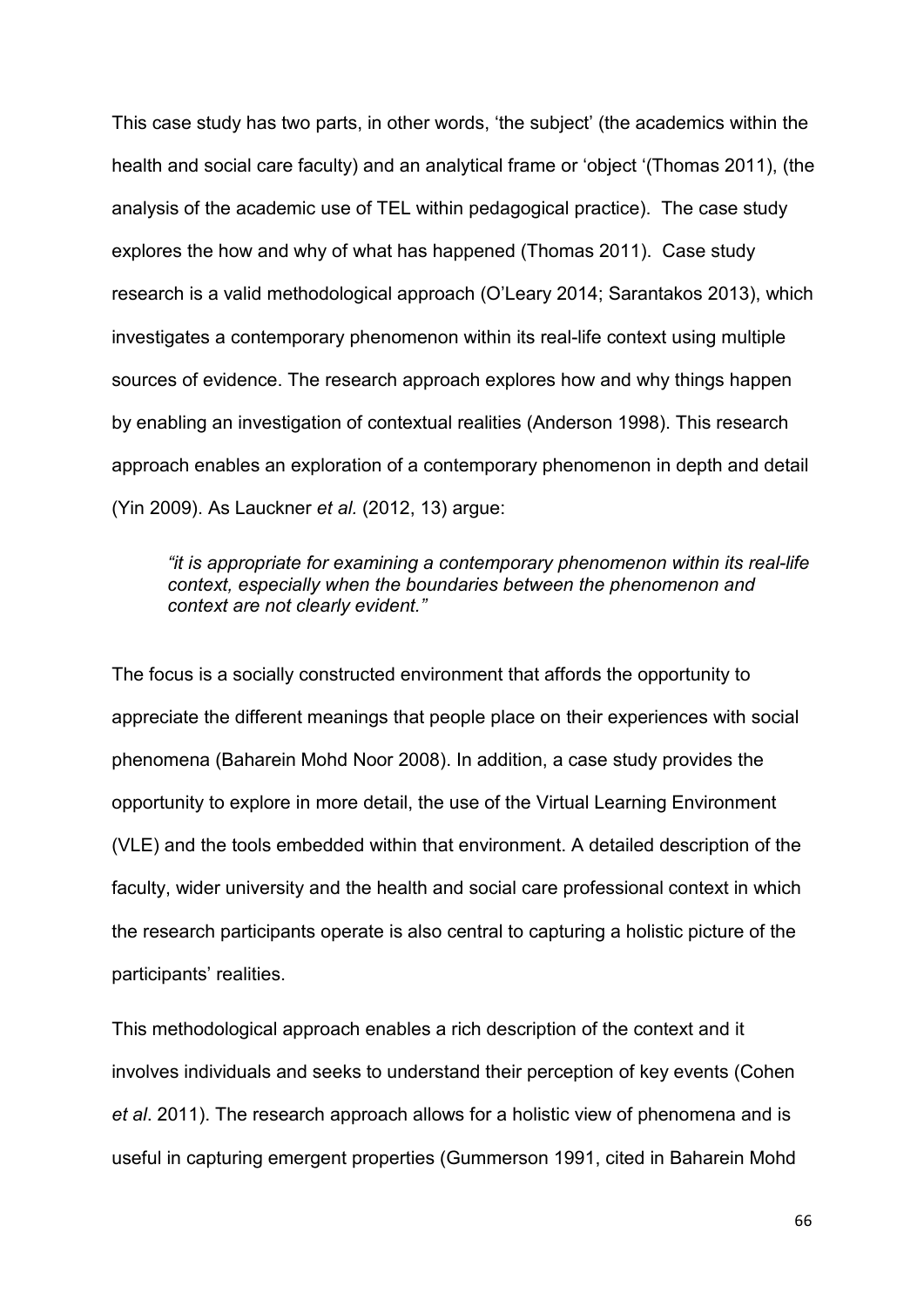Noor 2008). This research approach is often used in educational contexts (Moses and Knutsen 2012) exemplified in the work of Bennett (2012), Lauckner *et al.* (2012), Cameron and Campbell (2013) and Vissak (2010) and adopts two main forms that are described as being didactical and analytical. The 'analytical' content within a case study refers to theory that interprets 'didactical' (or spoken) accounts of the research topic that is under consideration. The analysis is informed by *a priori* themes derived from the literature and socio-cultural theory. This approach is used in this study.

A 'case', or area of interest, is selected because it is 'typical' of the area that is under investigation (Newby 2010). Hartley (2004) argues that case study research is about understanding the context in which particular social processes are taking place. As Sarantakos (2013) says, a case study approach enables the exploration of complex situations. The context in which this research was conducted is complex; a large busy faculty, providing a wide range of diverse professional programmes, which do not follow the traditional academic year. In addition, a case study approach enables the gathering of data from a range of perspectives and sources. Baxter and Jack (2008, 545) discuss when a case study should be employed, citing Yin (2003) and arguing that it is appropriate to use this research approach when:

*"(a) The focus of the study is to answer "how" and "why" questions; (b) manipulation of the behaviour of those involved in the study cannot be undertaken;* 

*(c) the contextual conditions of the study are important because they are relevant to the phenomena that are under study."* 

These criteria align with the aims and objectives of this study. I want to find out why some academics use technology in their pedagogical practice and others do not. I am also exploring how TEL is incorporated within pedagogical practice. There is no intention to manipulate the behaviour of the participants. By using the lens of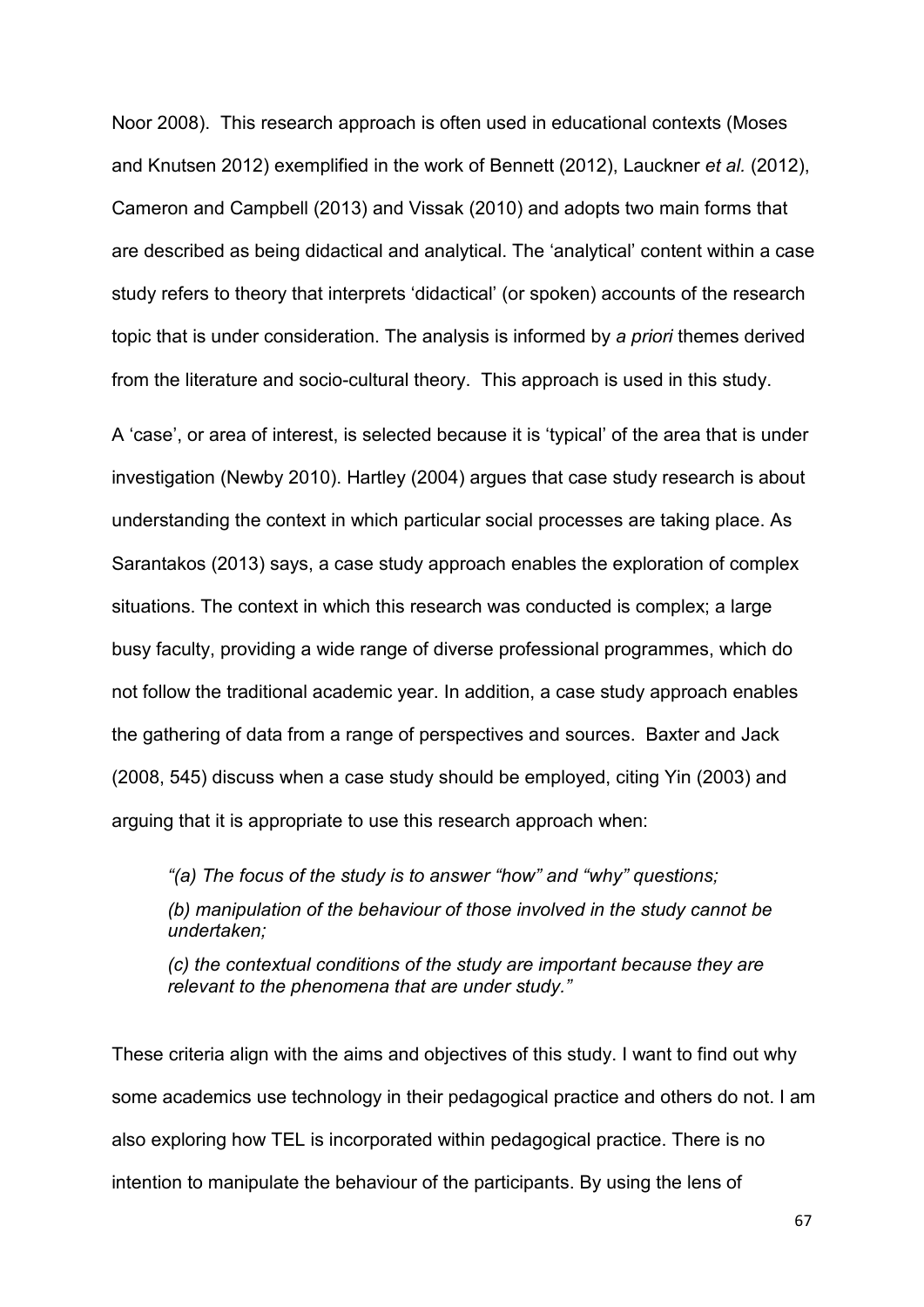sociocultural theory (Trowler 2008), the context in which the academics operate may be explored in detail in order to help in ascertaining whether the context has an impact on academics' engagement with TEL in their pedagogical practice.

This methodology is concerned with the complexity and nature of a case study and the setting is part of the research focus (Bryman 2012). The research process provides me with an opportunity to investigate the occurrence of events, human relationships and other factors in a unique instance (Cohen *et al.* 2011). The research will provide an in-depth exposition of the features of this case study, by finding out what is going on and exploring why TEL is happening in the way that it is. This methodology allows for an in-depth and socially constructed understanding, capturing the essence of what is happening and why, as opposed to being in any way reductionist (Cohen *et al*. 2011). The methodology provides opportunities to establish understanding in order to appreciate the organisational culture of the context (Newby 2010). The research setting enables discrete boundaries to be drawn around the case (Cohen *et al.* 2011) and this method provides a means of exploring how and why academics use TEL in their practice by focusing on their direct and variable life experiences and current practices. The research process encourages familiarity and close contact with informants, in this instance, my peers. Flick (2014) suggests that a case study generally adopts purposive sampling, narrative interview, phenomenology and analytical data analysis. Bryman (2012) argues that a typical form of case study is via phenomenology and qualitative interviews.

Lauckner *et al.* (2012, 5) argue that:

*"case studies explicitly seek out the multiple perspectives of those involved in the case, aiming to gather collectively agreed upon diverse notions of what occurred"*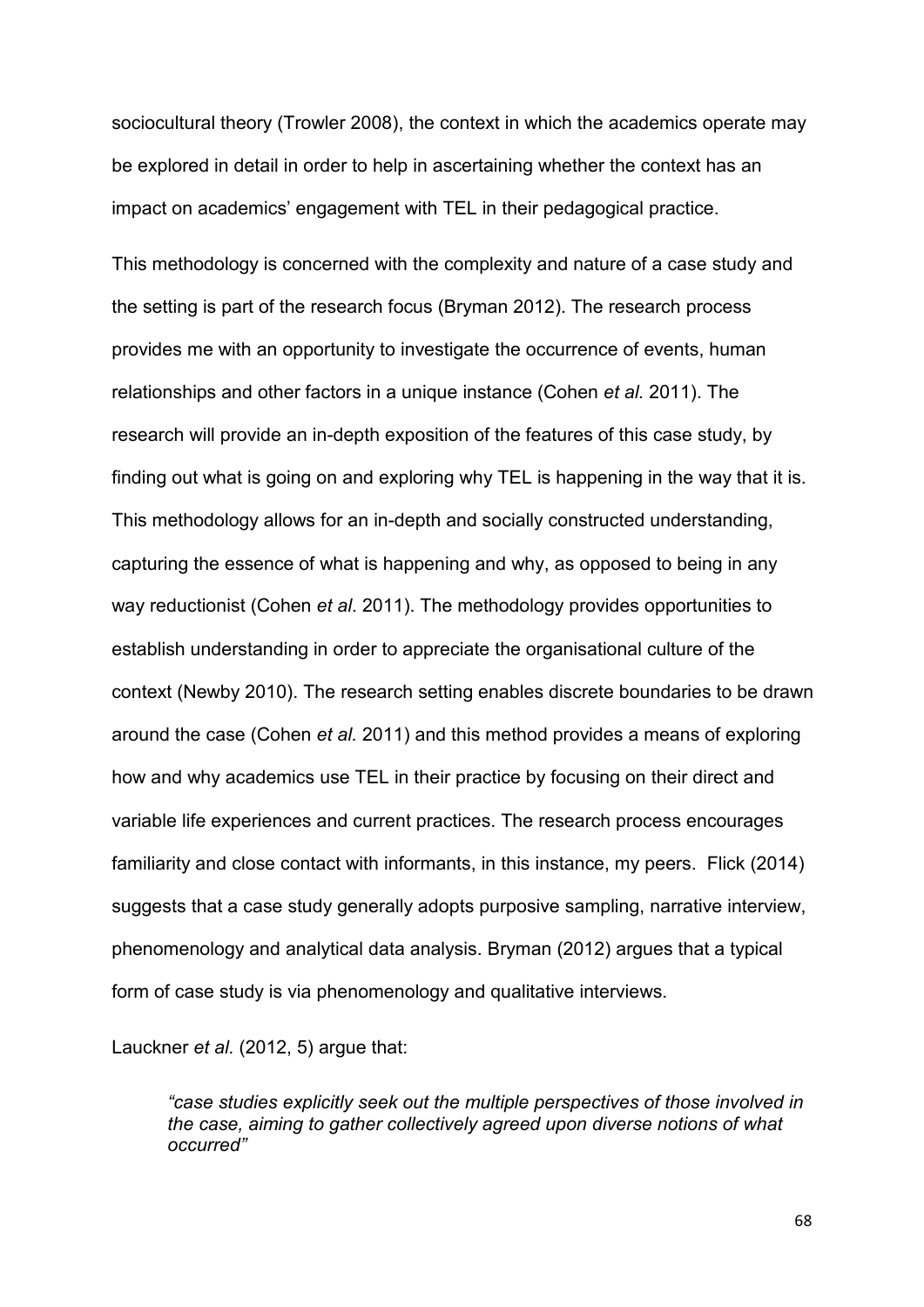In choosing a case study methodology I will be contributing to the critical debate surrounding its use. Case studies should not be treated as unproblematic and case studies are not without their critics (Tight 2010, Stevenson, 2004). There is lack of agreement on what is a case study. In research textbooks case studies are frequently listed as a methodology, a method and an approach (Dillon and Reid 2004). However, in educational research, this is one of the most widely referred to approaches and it is a reliable and respectable procedure of social analysis (Cohen *et al*. 2011). Kyburz-Grager (2004) argues that there is a tendency to use case study research to describe a complex situation and draw conclusions that lack rigour. Blaze-Corcoran *et al*. (2004) reviewed a number of case studies and argue that one of the main criticisms of case studies is the lack of theorizing about the methodology or lack of evidence of an understanding about the methodology. However, they argue that even when case studies do not problematize practice, they still have transformative potential. Blaze-Corcoran *et al*. (2004) also argue that although many studies can adopt an introspective case study approach, focusing on one defined context or activity or group, still enables transferability through rich description which enables the reader to ascertain the transferability of the research. I argue that although this methodology has been used in education settings, its use in the field of health and social care education is limited and that this study will, therefore, contribute to widening the scope of case study research through my work.

#### **3.4 Thematic analysis.**

Qualitative approaches to research are diverse, complex and nuanced (Holloway and Todres 2003) and they are characterised by having a range of analytical approaches. Analysis is roughly divided into two main camps, those tied to an epistemological or theoretical position, for example, conversation analysis or interpretive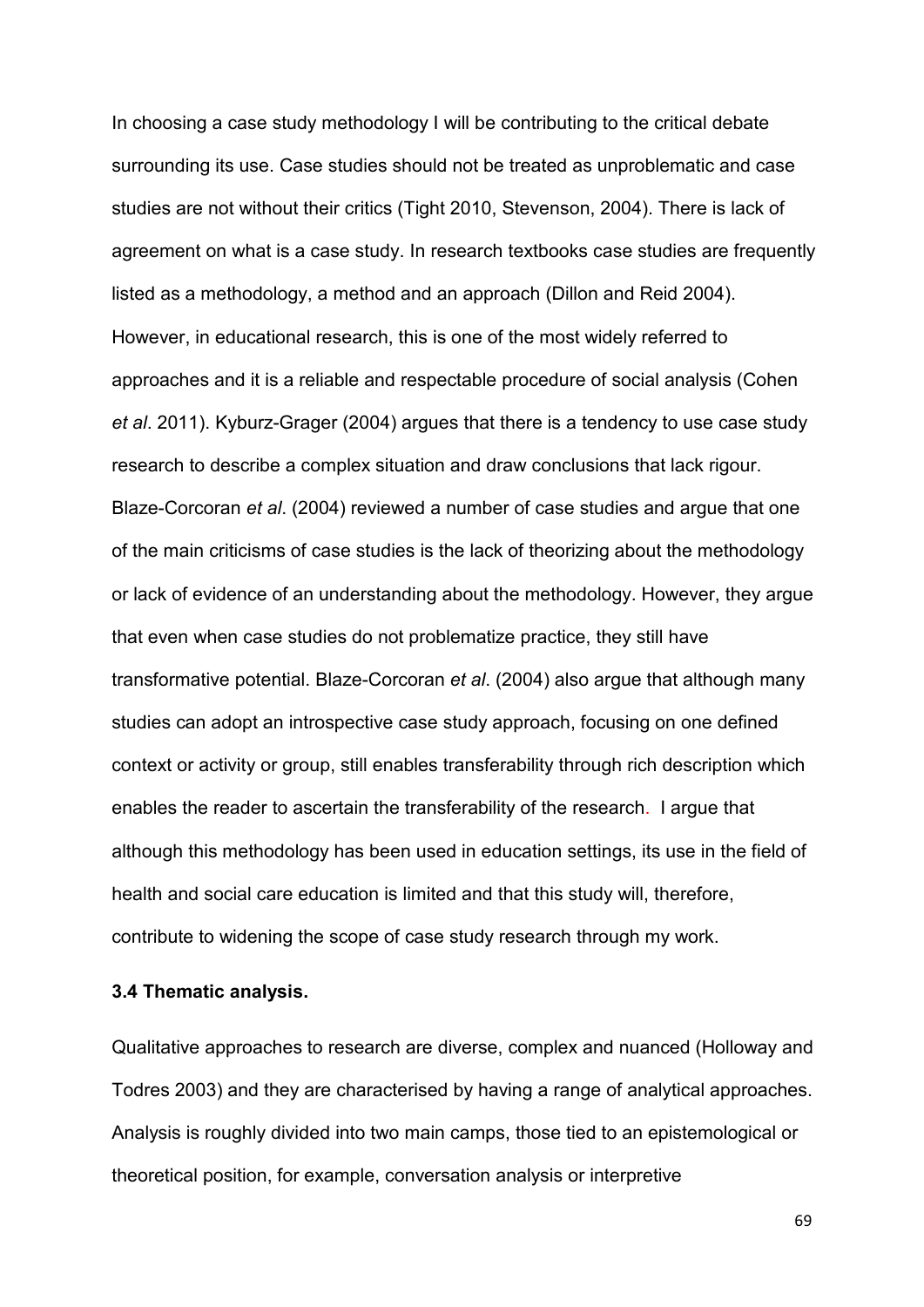phenomenological analysis, and other methods of analysis that are essentially supposedly independent of theory and can be applied across a range of theoretical approaches. It is argued that thematic analysis lies within the second approach (Braun and Clarke 2006). In this research, a set of *a priori* themes informed by the literature review and Trowler's (2008) sociocultural theory have been applied to the thematic analysis. In this section of the chapter, I give a rationale for adopting this approach and consider the benefits and challenges of its application.

Braun and Clarke (2006) argue that thematic analysis can be seen as a fundamental method for inductive analysis, though it has often been poorly defined, rarely acknowledged and yet widely used. It is argued that there is no clear agreement about what thematic analysis is or how you go about doing it. The benefits of adopting thematic analysis rest in its flexibility (Boyatzis 1998, Ryan and Bernard 2000). This provides a flexible and useful research tool which can provide a rich and detailed, yet complex account of data. It is a method for identifying and analysing and reporting themes within data. It is a way of describing my data set in rich detail, however it is a minimally organised approach.

Though thematic analysis is widely used, one of the challenges of its use is that there is no clear agreement as to how to undertake this analysis (Tuckett 2005). Another potential challenge in adopting this approach is that insufficient detail is given to the reporting process and detail of the analysis (Braun and Clarke 2006). Thematic analysis can be thought of as having several approaches; an inductive approach where the themes are strongly linked to the data themselves via accounts that outline the experiences of the participants (Braun and Clarke 2006). Alternatively, there are constructionist methods which examine the ways in which events, realities, meanings and experiences are operating within social groups (Taylor and Usshers 2001). This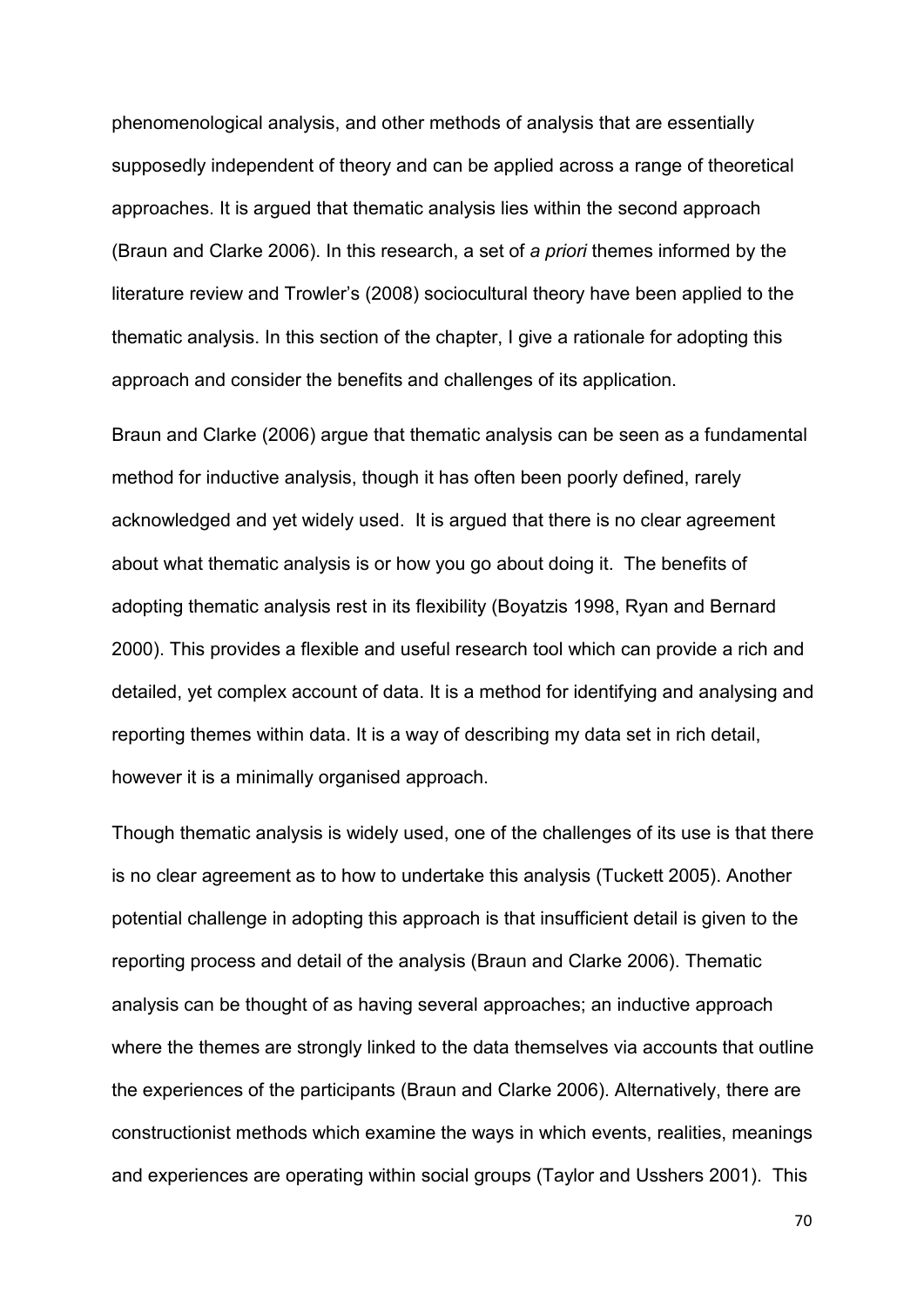constructionist perspective acknowledges that the meaning and experience of the participants is socially reproduced so thematic analysis theorises about the socicultural context and structural conditions within the social group (Taylor and Usshers (2001).

To ameliorate the potential issue of under-reporting of the process and to ensure indepth analysis, a hybrid approach of thematic analysis described by Fereday and Muir-Cochrane (2006) has been employed. This approach incorporates a data driven inductive research approach as described by Boyatsiz (1998) and a deductive *a priori* template of codes (a research approach outlined by Harding 2013). This methodological strategy complements the research questions and provides the opportunity to present an objective viewpoint of academics' experiences of using TEL through identifying the factors which may impact on the experiences of the research participants.

As the researcher, I play an active role in the identification of patterns in the data and selecting what is interesting, in other words, themes reside in my thinking about the data (Ely *et al*. 1997). Using my background knowledge and understanding of the research context, I have selected key research themes (Newby 2010). This methodological approach affords me the flexibility to generate my own research themes that emerge from the data. The deductive element, where *a priori* codes are used, is informed by literature and the lens of socio-cultural theory (Trowler 2008). Interviews, and focus groups have been analysed using template analysis by a number of researchers (Bassey and Melluish 2012; Ray 2009, Kenny and Briner 2010, Howard *et al*. 2008). Template analysis is a style of thematic analysis that employs a degree of structure in the process of data analysis (King 2012). An initial template is applied using these *a priori* codes and this deductive approach reflects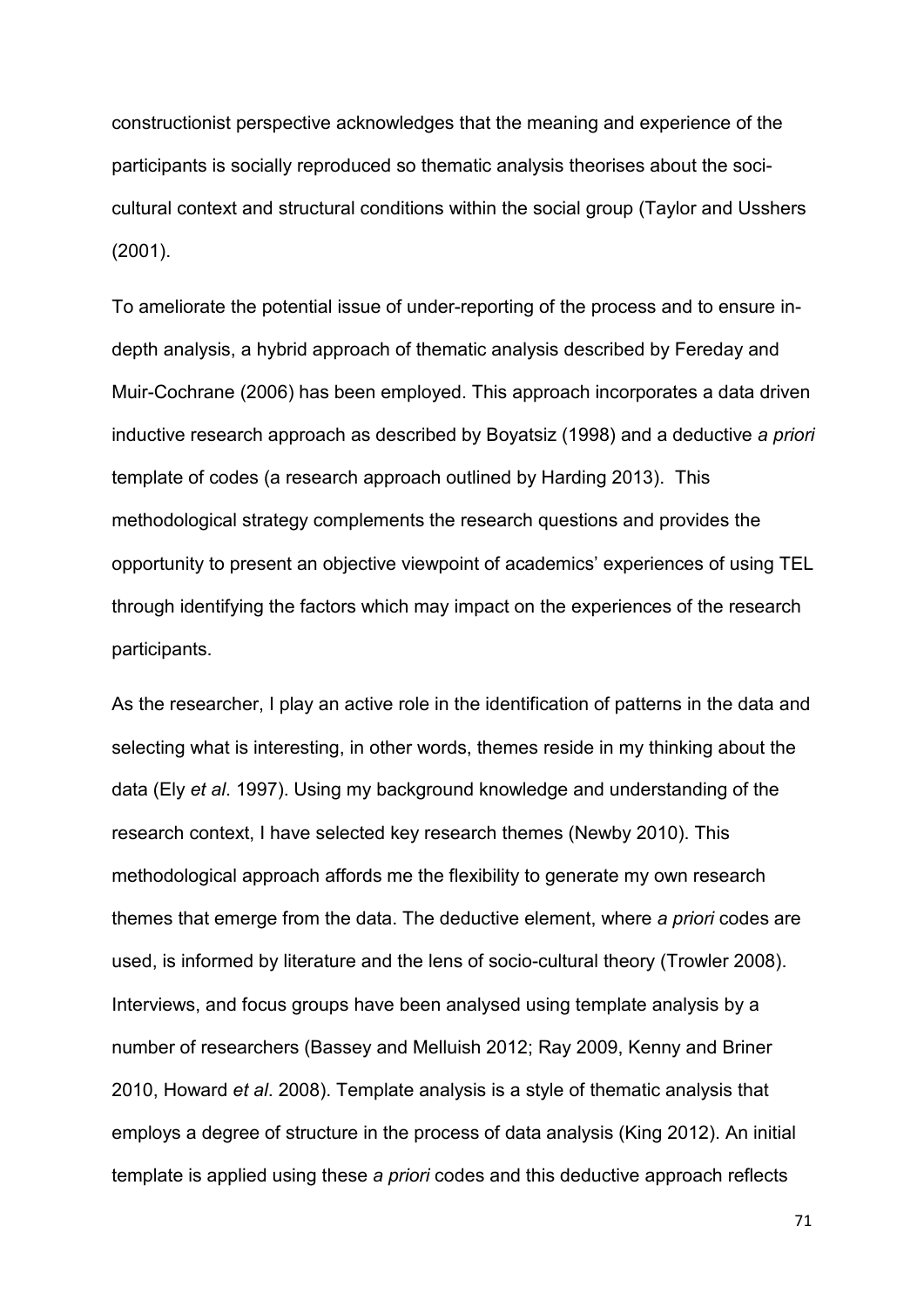categories of interest that are derived from the literature or theory. During review, any additional coding that emerges is incorporated in the template revised and reapplied. It is a technique rather than a methodology, which can be used from varying philosophical positions and it lends itself to be applied from contextual constructivist positions where a broadly phenomenological approach is employed (King 2012).

# **3.5 Research questions.**

The overall aims of the study are to:

- Explore factors that determine academics' engagement with TEL in their pedagogical practice.
- Examine how the characteristics of academics influence their use of TEL in their pedagogical practice.
- Critically examine the micro, meso and macro context in which academics operate.
- Explore to what extent the responses confirm what is known about academic integration of TEL in their pedagogical practice.
- Generate original findings and theorise underpinning relations in the data.

### The research questions are

- What factors influence individuals use of TEL in their pedagogical practice?
- Why do academics choose to use TEL in their pedagogical practice (or not as the case may be)?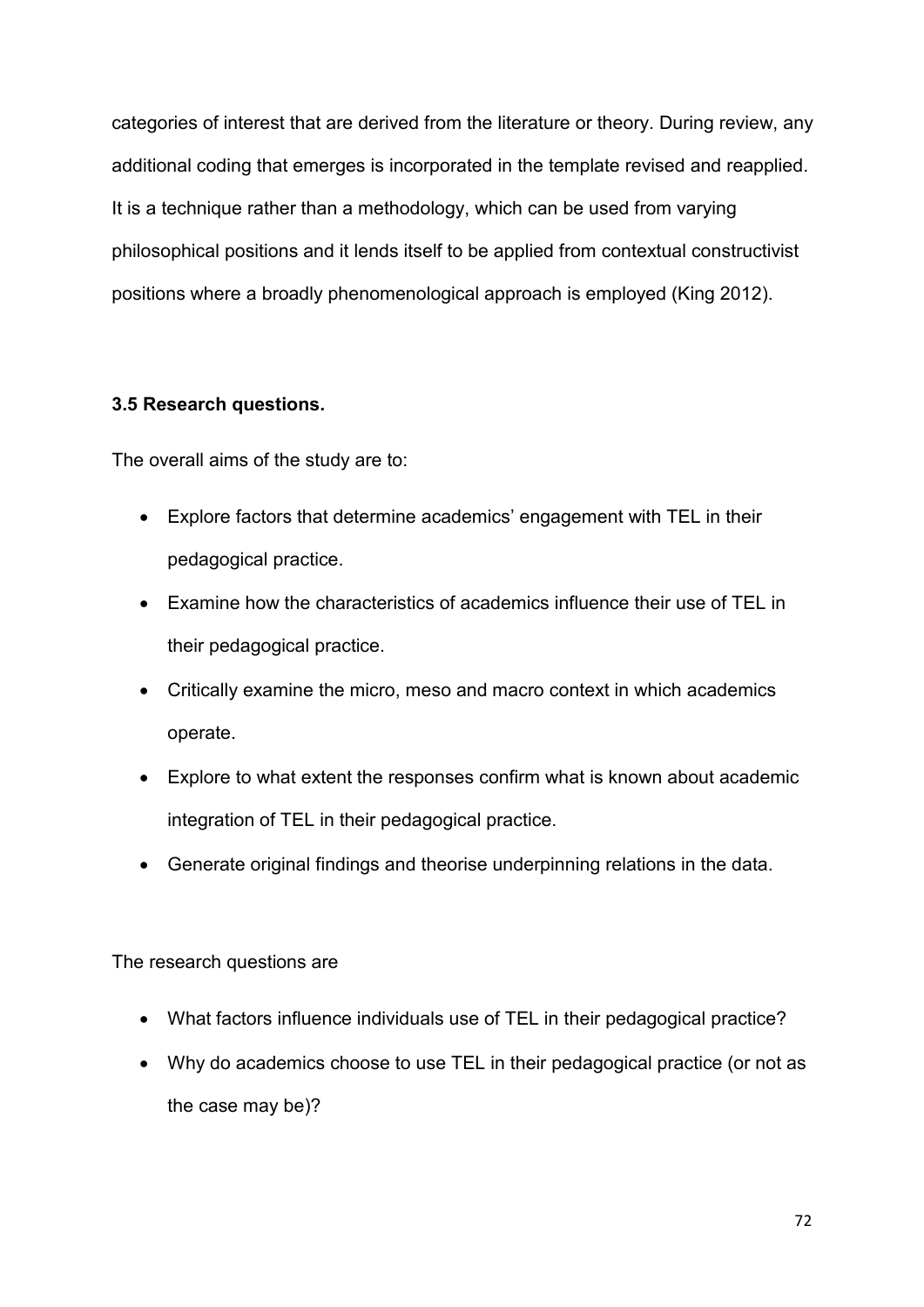• How do academics go about learning the skills required to use TEL in their pedagogical practice?

#### **3.6 Methods.**

The data collection adopted two strategies. The primary source of data emerged during semi-structured interviews alongside the analysis of a selection of VLE sites.

## *3.6.1 Semi-structured interviews.*

The interview is the most widely used method in qualitative research (Bryman 2012), and the narrative approach is a way of communicating personal experiences (Flick 2014). A semi structured style of interview was employed as it is flexible and questions are presented in a general form, but also provide opportunities to ask further or additional questions. This has allowed the interviewees to explore and express what is important to them. The narrative interview enabled the participants to

*"reflect their thinking processes, cultural patterns and determinants that guide their life choices" (Sarantakos 2013: 290),* 

enabling the participants to express how they regard their situation from their own point of view (Cohen *et al.* 2011). This approach enabled an exploration of the motivations for the use of TEL. The research approach facilitated the extraction of personal stories by exploring how the academics have made decisions (Hennink *et al.* 2011). An interview guide was used and this ensured the questions were asked of all participants. This acted as an 'aid' memoire', as conversation could meander and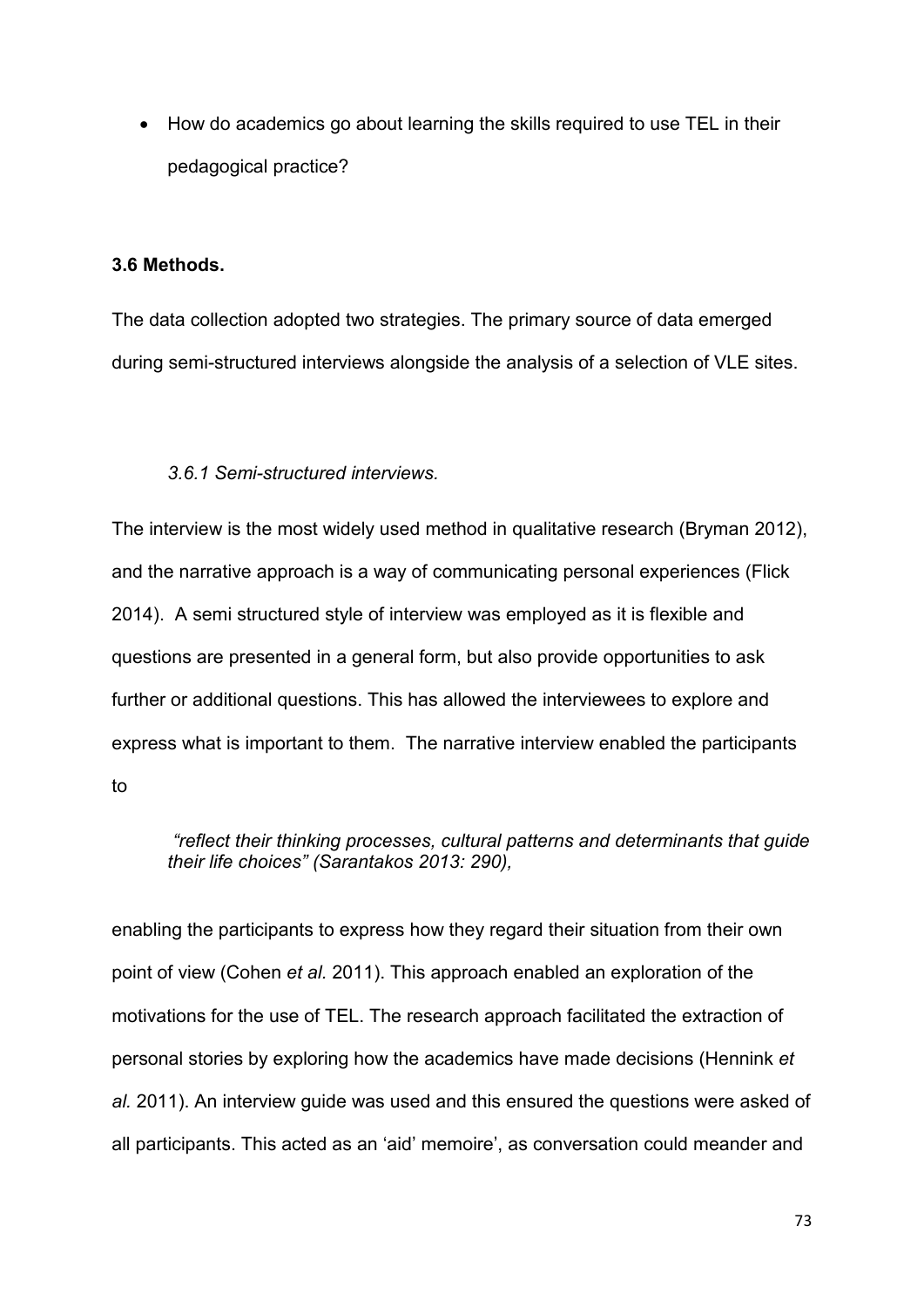the interview guide enabled the participants to say what they thought was relevant, alongside enabling me to ask the questions I was interested in (Cohen *et al.* 2011). The interview focused on constructing meaning together with the interviewees, with them very much in the leading role. This is achieved using loosely structured open questions, probing around their use of language, their experiences and factors they perceived influenced their use of TEL.

#### *3.6.2 Analysis of VLE module sites.*

An analysis of the University virtual learning environment (VLE) was undertaken. The VLE has been supported by the university more than 15 years. It supports a range of tools that facilitate communication, such as blogs, discussion boards, twitter feeds, email, and chat functions; assessment and grading tools; media library for video and audio files as well as the facility to integrate into other wider university software, such as student records. The VLE allocates sites for each module delivered across the academic year. The purpose of this was to ascertain to what extent the VLE tools were employed by academics to support student learning. The University has a set of quality standards which aim to ensure the setting and maintenance of academic standards, the quality of students' learning opportunities and continuous enhancement. These quality processes are mapped to the Quality Assurance Agency's (QAA) UK Quality code for Higher education and other relevant external reference points, such as professional bodies. The university applies a number of threshold quality standards, these are detailed processes relating to specific aspects of the students' learning experience, the standards set out the minimum good practice for on-line support and delivery of all modules. The modules were reviewed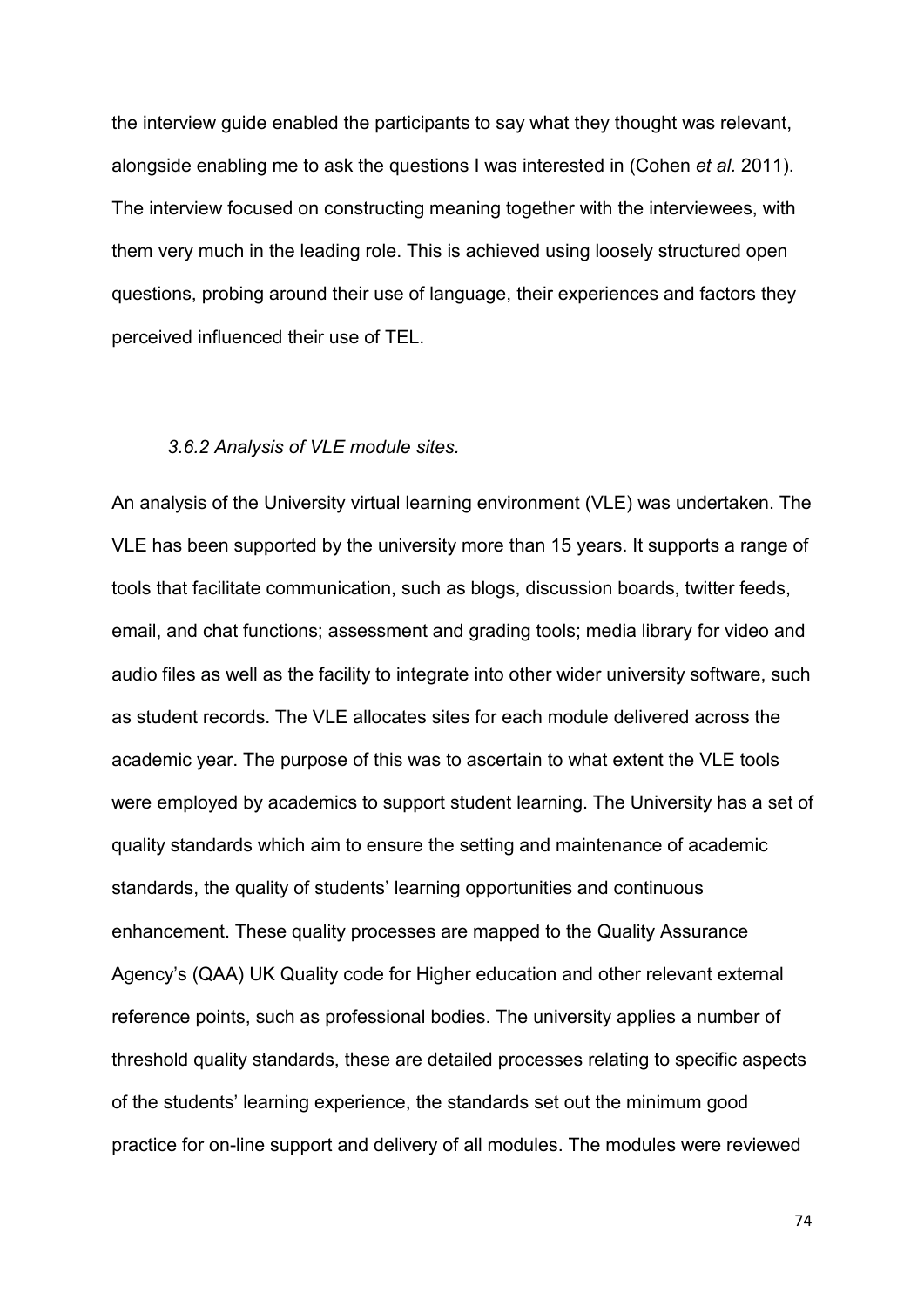using the University Threshold Quality standard template (TQS) (Appendix 1) for electronic module sites.

The data collection was carried out in spring 2016. The module sites selected were from the previous academic year 2014-5 to ensure an accurate evaluation as no further changes would be made to the sites. All the module sites were still available to students enrolled on existing programmes and stand-alone modules. At the beginning of each academic year, each module planned to be delivered in the academic year, is allocated a module site and is assigned to the module leader. Students studying the individual modules are automatically allocated to the module site once they have enrolled on their programme or standalone module. Each of these VLE module sites are allocated a module code.

In addition to the individual module sites, VLE support sites are generated. These sites are used generally for whole programmes whereby all the students across each of the year of study are enrolled on the site. The programme leader is generally allocated responsibility for the site and all the programme team are generally attached to the site and can access the VLE site resources.

## *3.6.3 Exploration of the context.*

The context in which the academics operate is a key element of the case study. A description of the operational organisation of the faculty in which these academics operate is given in chapter 1 and referred to throughout the text. The academics' sphere of influence is not limited to the academics' settings; their curricula and academic practice is influenced by professional regulatory bodies and the changing needs of the National Health Service. By providing this detailed description of the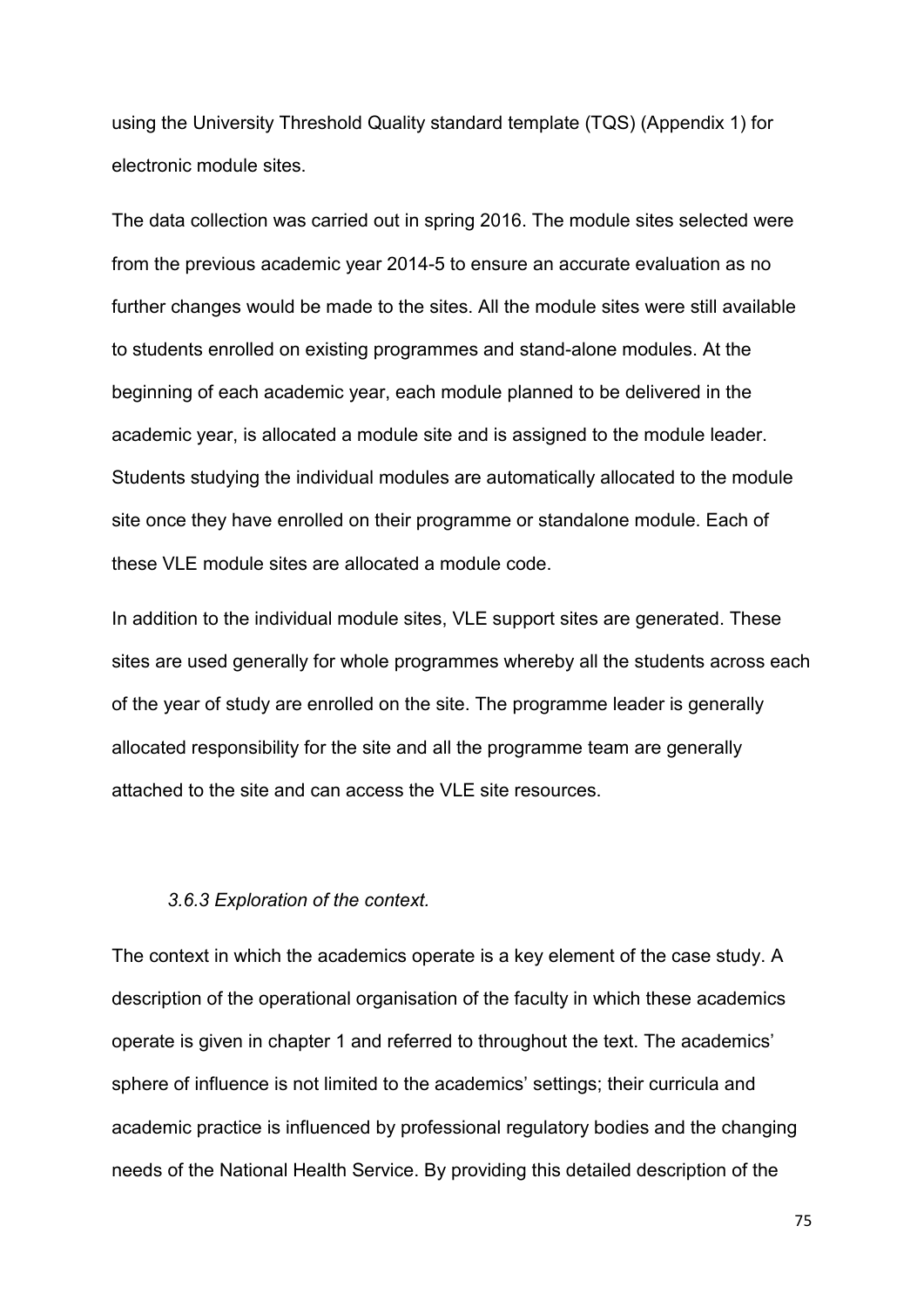context (Newby 2010) in which these lecturers operate; I have explored the interaction between the individual and the institution within my research study.

#### **3.7 Ethical considerations.**

Ethical issues associated with research need to be considered. Ethical principles from the British Educational Research Association (BERA) 2011, my professional code of conduct (SoR 2013) and regulatory body standards of conduct performance and ethics (HCPC 2012) inform the conduct of this research. I have a moral responsibility to ensure a rigorous approach to research; the study maintains trustworthiness and complies with research governance (Teesside University 2014). The issue of power was a consideration, I may be perceived as an expert in this field by the participants, seeking to catch them out, similar to the issues Bryan and Burstow (2018) comment on. The very essence of the interview process raises awareness of the topic and sufficient time needs to be available for discussion (Bryan and Burstow 2018). The study should be of some benefit; for the wider academic community and recognise the past work that has inspired and influenced it, I have specifically built on work carried out by Bennett (2012) and Attwell and Hughes (2010). For the organisation and faculty there is the potential for the work to influence strategy and give insight into how staff work and use TEL in this context. For the participants there is the opportunity for their voices to be heard. For myself there are internal motivations, a higher qualification and better understanding of motivations for behaviour and how people make decisions about adopting TEL in their practice.

Prior to the study commencing, permission was sought from the Dean of Faculty and the Assistant Dean (AD) Research. In line with the faculty research strategy at the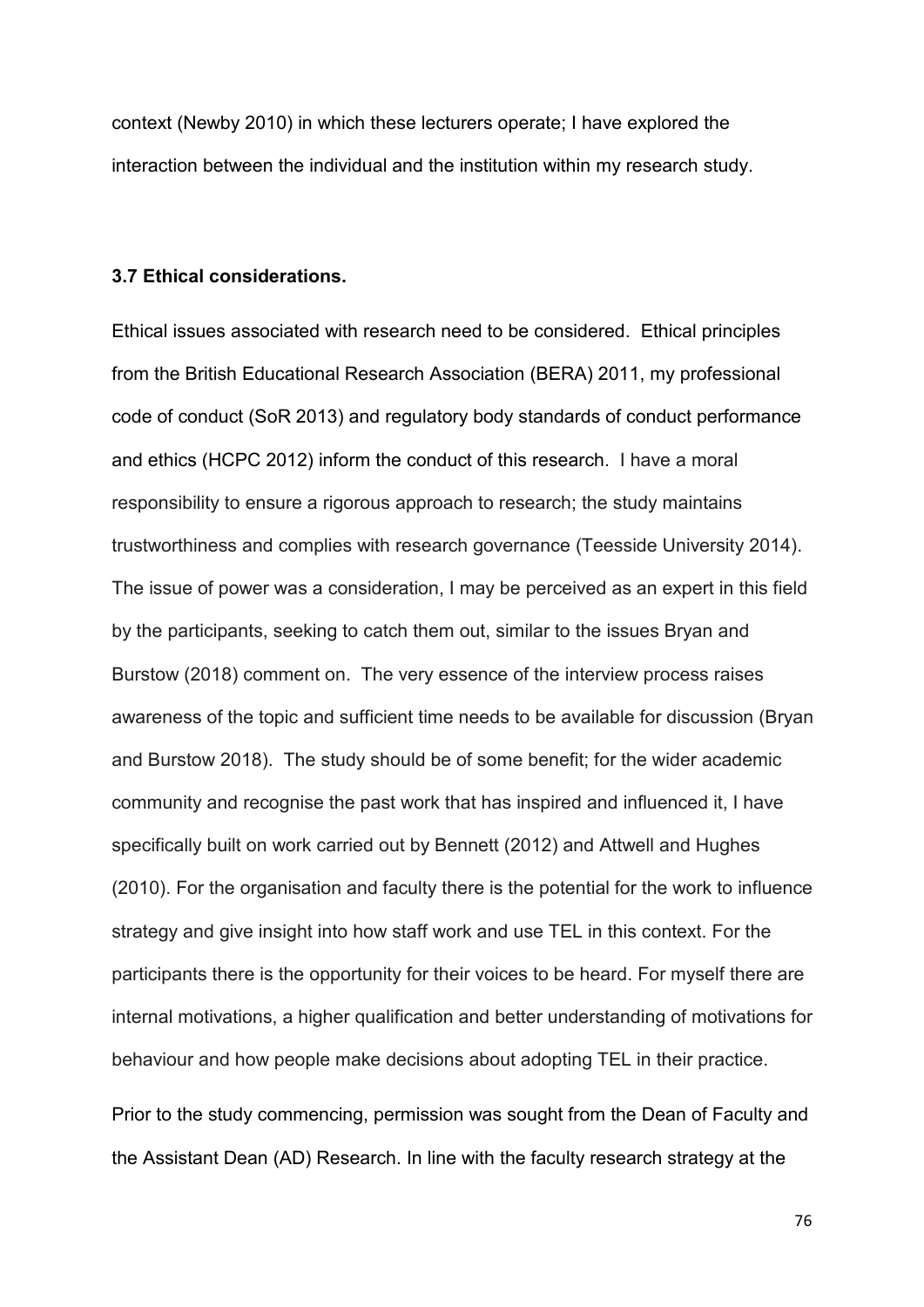time, the AD Research needed to be informed of any independent research to ensure it did not compromise or interfere with any research the research institute was conducting.

Ethical approval was sought through the ethics committee of the Faculty in which I am studying. The ethics application ensured that any potential risks were minimised and appropriate information was sent to the potential participants to enable them to make an informed decision as to whether to participate. A copy of the ethical approval was sent to the chair of the ethics committee of the faculty I work in to inform them of the study and the nature of the data collection.

## *3.7.1 Consent and confidentiality.*

Each of the research participants was given a pseudonym following the recommendations of the research ethics panel. To ensure the anonymity of the research sample. In the participant information sheet and consent form (Appendix 2 and 3) it was stated that the information disclosed would be treated confidentially and the participants were advised that If anything unexpected was disclosed or discovered during the research process they would be kept informed. Throughout the research process, I ensured that the voices of the participants appeared in ways that were appropriate so that the integrity of the institution was not compromised.

#### *3.7.2 Insider researcher.*

My position within the faculty and as a researcher was considered during the research process. Mercer (2007) argues that educational research based in the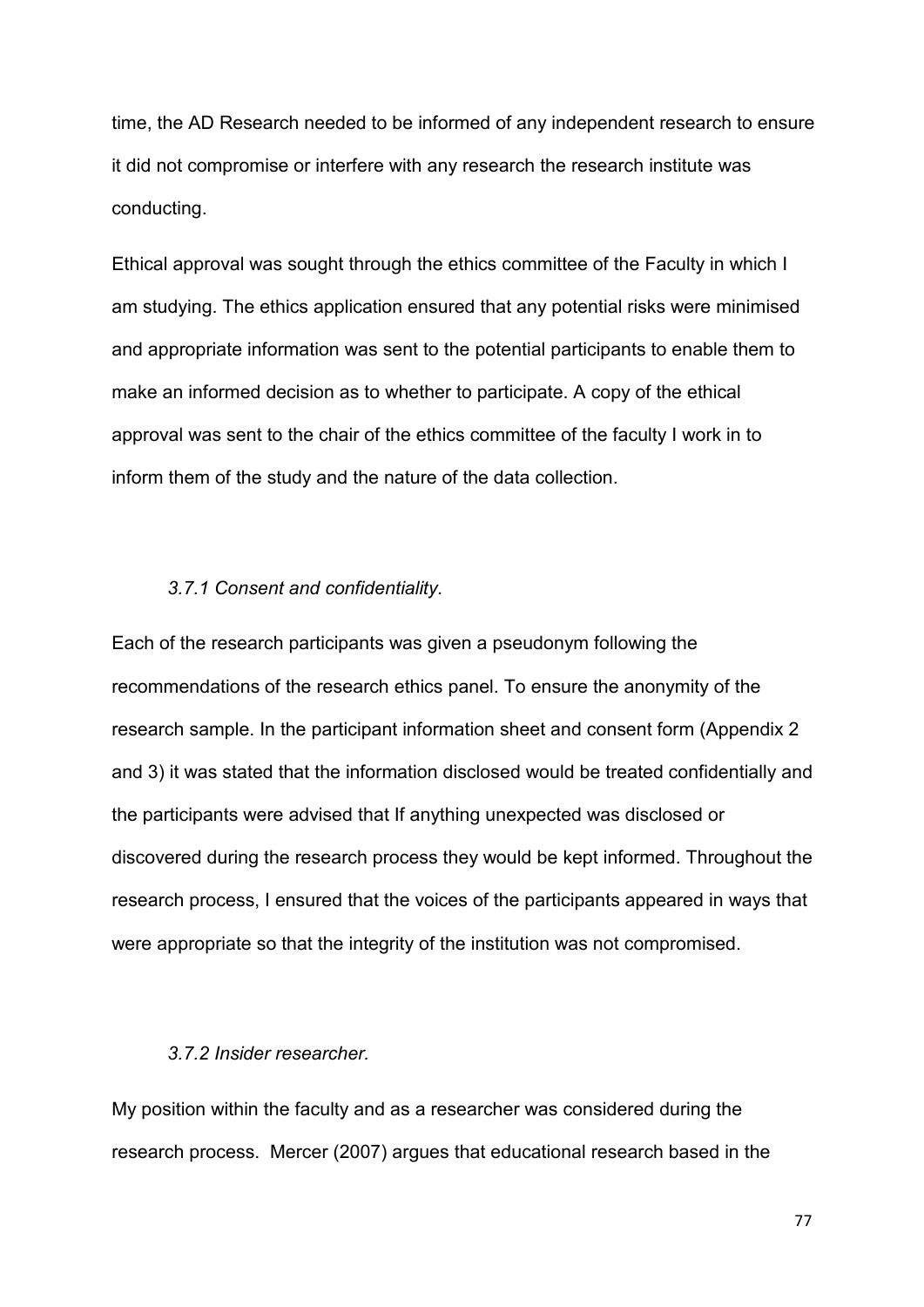practitioners' place of work poses particular research challenges. My position as an academic health care professional and learning and teaching leader, with a role that encourages academic engagement with TEL is central to the focus of the research. Workman (2007) suggests the insider researcher (IR) has privileged organisational knowledge and access to information, which can aid the understanding of the context, but also provides challenges in relationships with potential participants, and consequently there is the potential for bias or a lack of objectivity. It is argued that there are pragmatic advantages in being an IR (Charmaz 2006). A rapport with the participants already exists and, as such, there is no need to 'acclimatise' to the research context. This facilitated access and insight into the language of pedagogy and health and social care practice. By virtue of my experience in both clinical and academic settings I have knowledge of the rich background of my research study.

To the research, I have brought:

a) A general understanding of higher education academic learning and teaching practice.

b) Unique insight in to how the subject teams operate within the faculty.

c) A wider perspective of the overall faculty and university learning and teaching strategy.

d) Experience of using TEL in my own practice and faculty responsibility for e learning.

This unique position enabled me to detect participants' behaviours and perceptions as well as an identification of unusual and unfamiliar circumstances (Charmaz 2006). I argue that insider knowledge is overtly positive as it enables the generation of rich knowledge about the research context.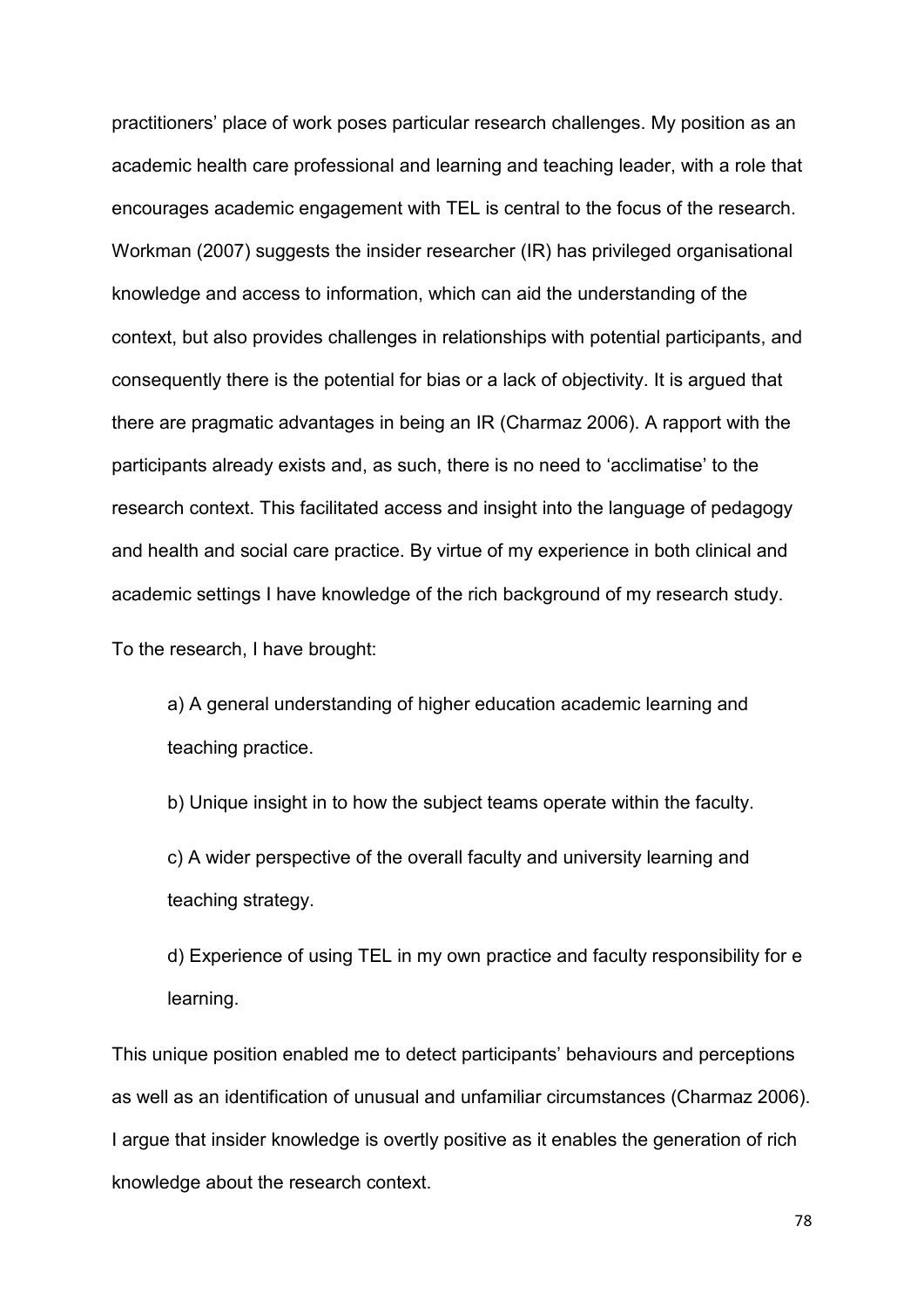#### *3.7.3 Reflexivity.*

Reflexivity in research involves a reflection on self, process and representation, with critical examination of the power relations within the research context (Sultana 2007). The debate has moved away from minimising subjectivity to thinking about reflexivity, thereby acknowledging the researcher's own knowledge of the subject area and the wider world (Drotins 2002, Finlay and Gough 2003, Sultana 2007). I acknowledge that I have interpreted the data in a particular way by using the language that is associated with health and social care and TEL (Drotins 2002). The situated nature of the research that I have conducted requires a thoughtful self-aware analysis of the inter-dynamics between myself as the researcher, my position within the organisation and the interviewees (Finlay and Gough 2003). As Flick (2014) argues, the subjectivity of the researcher is a key part of the research process. Acknowledgment of the views I have developed of the data and the research process are influenced by my social position and my position at the time of data collection within the organisation. May and Perry (2014) argue that being reflexive requires an examination of the nature of the research process in personal and reflective ways. McCabe and Holmes (2009), Le Gallais (2008) and Forbes (2008) argue that reflexivity in research provides the researcher with the opportunity to think differently about research projects. The research process can be transformative but it is also important to reflect on the nature and function of power within research relationships (McCabe and Holmes 2009). A reflexive approach is essential if we are to ensure that the dynamics between the research subjects and the data that is gathered and the theories that are employed work in positive ways (Finlay and Gough 2003, Sultana 2007). Being reflexive can strengthen the commitment to conduct quality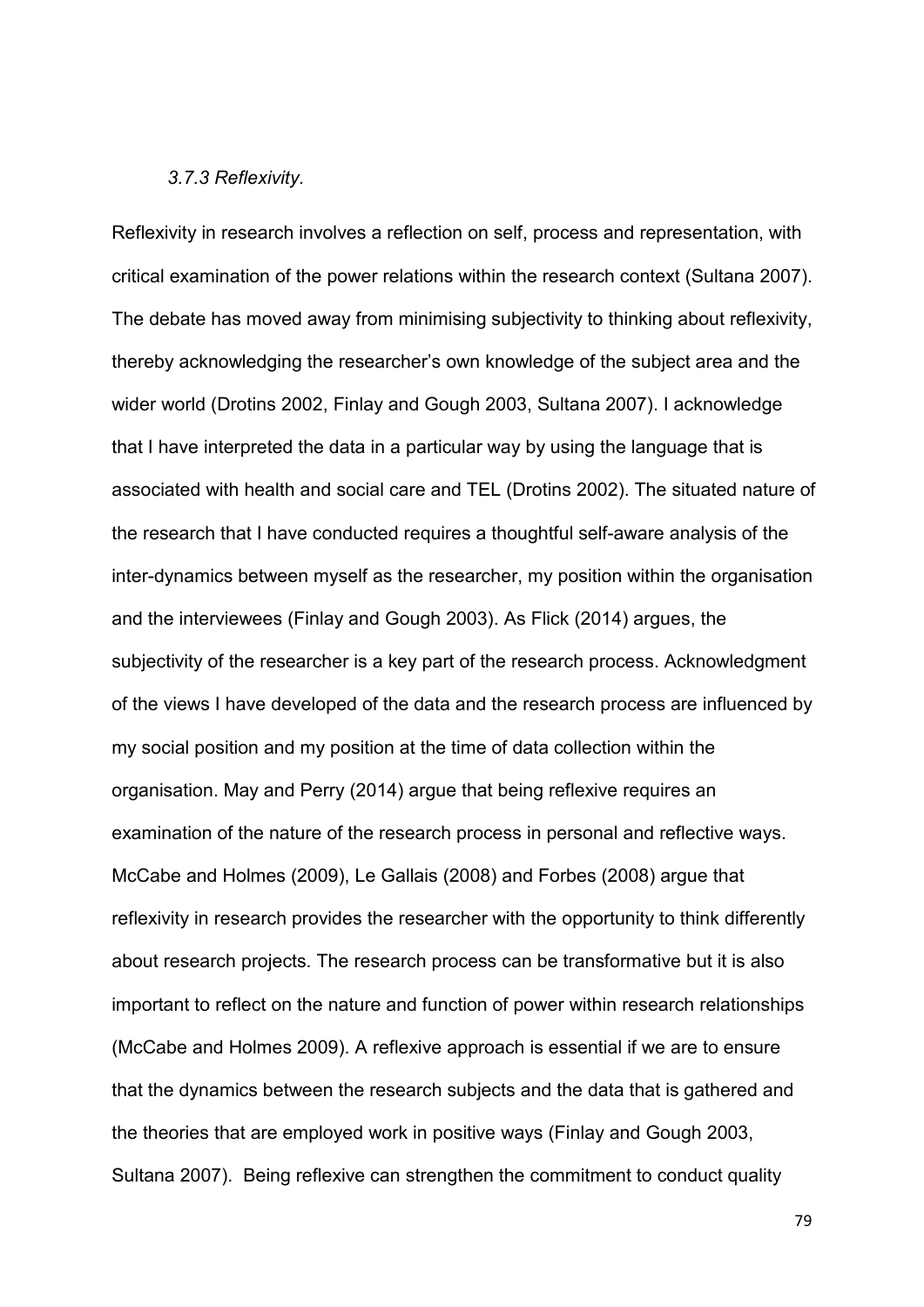research that evidence good relationships of mutual respect. Through the adoption of a reflexive approach to this research project, I have acknowledged my own positionality and recognised how I am affected by my own position as a multifaceted practitioner and the power relations that are associated with these roles. I acknowledge and recognise what I can and cannot do in relation to the faculty, wider organisation and the context of institutional, social and political realities. The issue of the trustworthiness of the study has also been considered by reflecting on the work of Weber (1949 cited in May and Perry 2014). In developing the research process, I have published research blog accounts that reflect on my thoughts, my progress and my research focus (Appendix 4).

#### **3.8 Ensuring the trustworthiness of the study.**

Within any research process, it is important to make sure that errors are limited and that rigour, validity and reliability is applied to the research processes. However, the use of these terms in qualitative research is questionable (Murphy and Yielder 2010). Within qualitative research, the notion of rigour is approached in two main ways (Merriam 1995). There is an acceptance of the traditional views of validity and reliability alongside developing an awareness of trustworthiness (Murphy and Yielder 2010). There are four elements to addressing rigour in qualitative research (Murphy and Yielder 2010, Newby 2010). The transferability (external validity) of this study is determined by the thick description of the setting as appropriate to a case study methodology. Unlike research undertaken in the positivist paradigm, I am not seeking to generalise from the research findings. By providing a thick description of the setting and participants I am enabling others to judge the transferability of my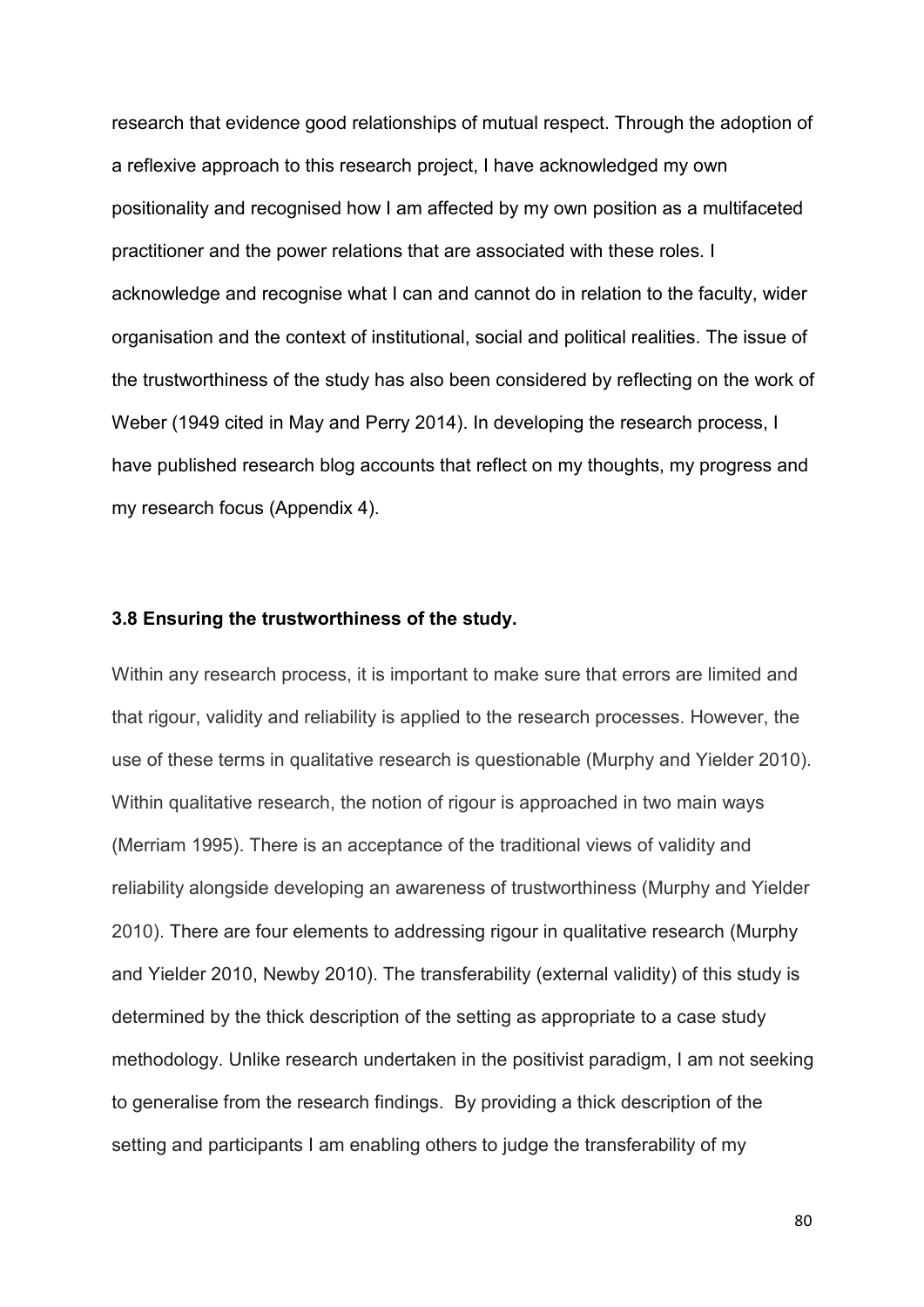research process (Tuckett 2005). The credibility (internal validity) of my research is bolstered through the process of reading, re-reading and listening to the interviews of my research participants, so that there is an appropriate representation of my respondents' views and my representation of them. This is an integral aspect of the reflexive process as I am exploring meaning within my research process and ensuring that there is a counterbalance in the power that I exert as a researcher and as a member of the faculty. This intra subjective reflection has assisted in developing mutual meanings within the research relationship (Finlay and Gough 2003). Credibility is further enhanced by prolonged engagement in the setting (by virtue of my position) and through the research interviews. The presentation of findings to other audiences has also helped in defining my area of research focus (a conference presentation at the International Professional Development Association conference 2016 and three research seminars within my University). Openness to challenge has been strived for through a reflexive stance within the research process. The establishment of an inter-subjective research perspective has been central to establishing trustworthiness (Murphy and Yielder 2010). An online blog was used throughout the research process and I had regular meetings with my supervisory team to further a reflexive stance. The use of an interview schedule and Threshold Quality Standard (TQS) tool were employed to increase the dependability (or reliability) of the data and the research process was supported with an analysis based on a clear audit trail. This provided my research process with 'dependability' (Koch 2006).

## **3.9 Development of the data collection tool.**

Initial interviews were conducted with two participants to enable the development of the interview schedule (O'Leary 2014). These participants were purposively selected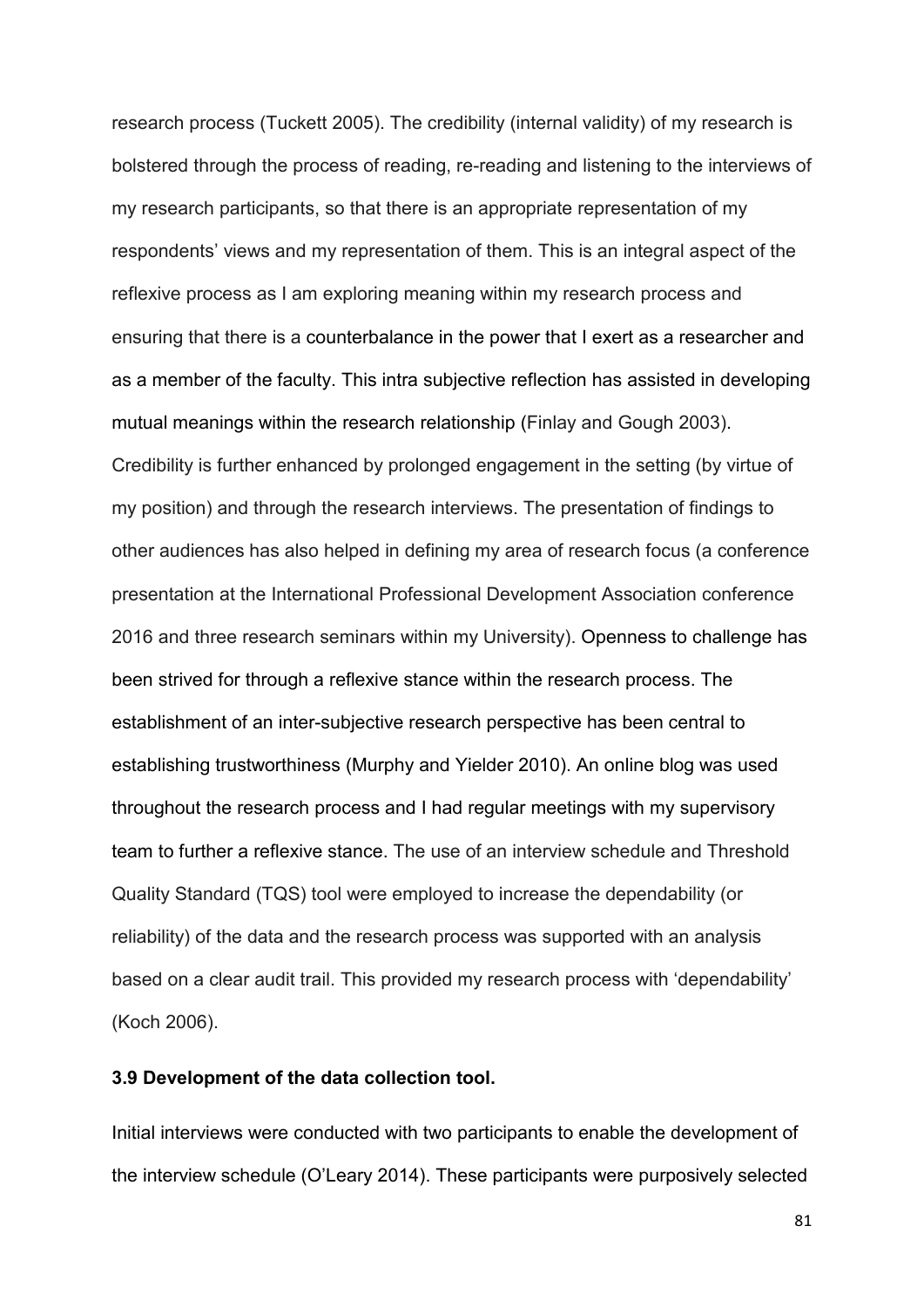as I knew both and both had shown an interest in using TEL in their pedagogical practice. One had extensive research experience in a positivist paradigm, the other had less research experience, but was within the interpretive paradigm. At the commencement of the interviews, the purpose and aims of the study were explained. The participants were asked to read and sign a consent form. Following the interviews and their initial transcription, I gathered feedback about the interview process and the questions that had been asked. The participants commented on the relaxed interview approach, and neither thought any changes needed to be made to the interview structure as it enabled the gathering of their substantial views and opinions about TEL. This data was included in the final analysis.

#### **3.10 Recruitment.**

In general, qualitative research approaches adopt a non-probability form of sampling and purposive sampling is typical of case study methodology (Bryman 2012, Hood 2007). In this study, the appropriateness of the research sample was considered (O'Leary 2014). The sample of participants provided reflections into their experiences of using TEL in their pedagogical practice. The sample was drawn from the School of Health and Social Care and the participants were all able to answer the interview questions. All the sample were introduced to the research process via an email (Appendix 5) and a participant information sheet (Appendix 2) inviting them to contact me if they were interested in participating in the study. Initially 36 participants responded to the request. Of these, nine said they would participate, but would prefer to be held in reserve as they had a number of other professional commitments. A further 27 agreed to be interviewed. Of these, two respondents consented to participate in the pilot study and give verbal feedback on the clarity of the questions in the interview. Interviews were scheduled for the remaining 25 but four participants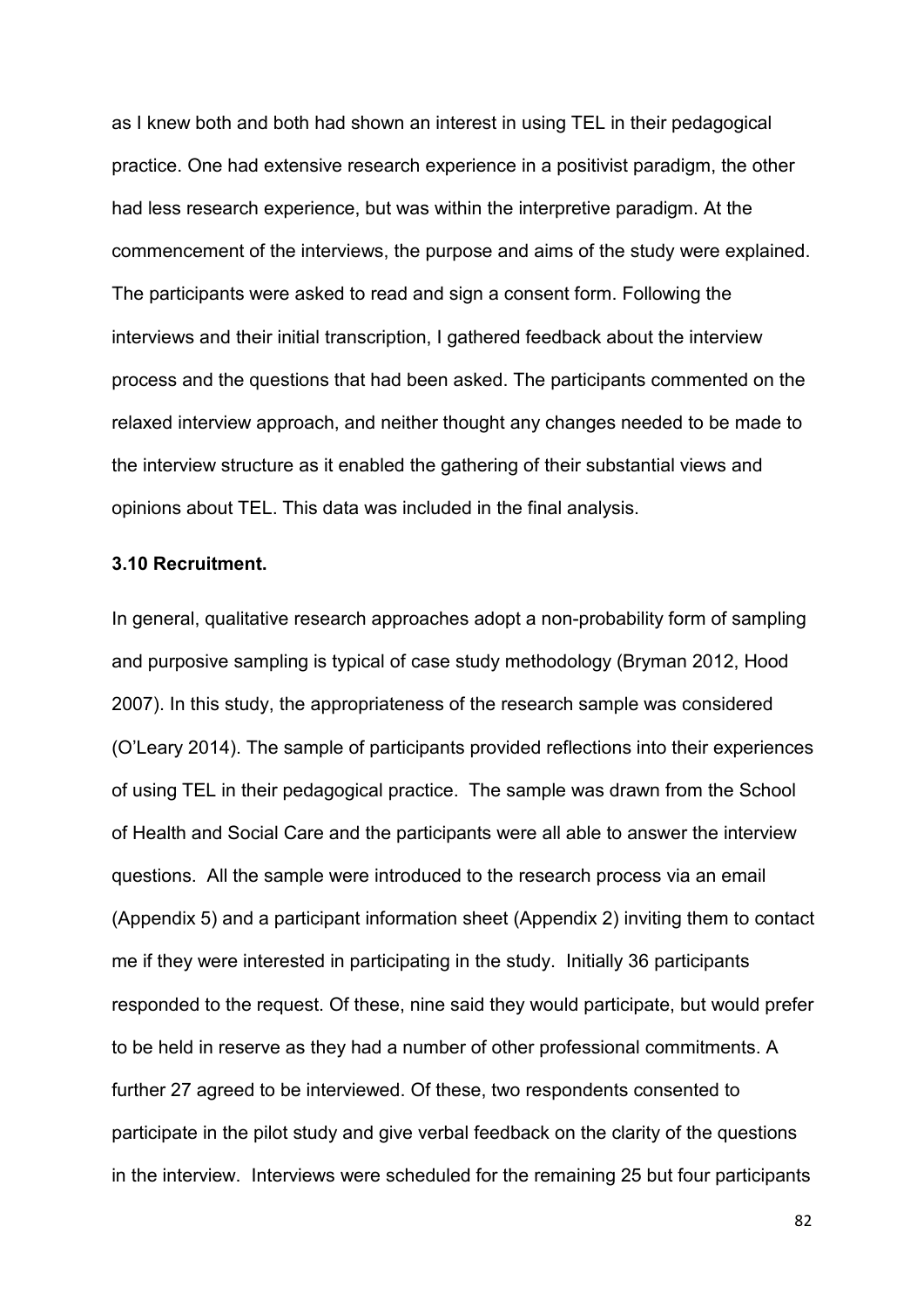subsequently withdrew. This resulted in a further 21 interviews occurring at mutually convenient times. All the interviews were conducted in private tutorial rooms located in the school buildings, to minimise the disruption to the participants. There is much debate regarding the ideal numbers of participants for a qualitative study. Bryman (2012) cites Warren (2002) who suggests between 20 and 30. Gerson and Horowitz (2002) argue that if the research sample is less than 60 participants, the study cannot generate convincing conclusions. Mason (2002) recommends having between one and 95 participants, the mean number of participants being 31 and the median 28. There was no consensus among the authors about the appropriate numbers of interviews to conduct and the rationale for the numbers of participants presented by the authors also differed, leaving me confused and unsettled. Therefore, for practical reasons 2 participants were recruited for the data collection development tool and a further 21 were interviewed following advice from my experienced supervisory team of educational researchers. I argue that this number is large enough to give thick description (Geertz 1973), but not too big to give data overload (Saraktokas 2013). The participant criteria for inclusion in the study is presented in Table 9, as well as the exclusion criteria.

| <b>Participant Inclusion criteria</b>                        | <b>Participant exclusion criteria</b> |
|--------------------------------------------------------------|---------------------------------------|
| Health or social care professional or<br>subject specialist. | Senior management responsibility      |
| Has teaching commitment as part of                           | No teaching commitment as part of     |
| their role.                                                  | their role.                           |
| Has experience of using technology in                        | Primary role is research rather than  |
| their pedagogical practice.                                  | teaching.                             |

**Table 9: Inclusion and exclusion criteria for the interview sample.** 

# **3.11 Data collection.**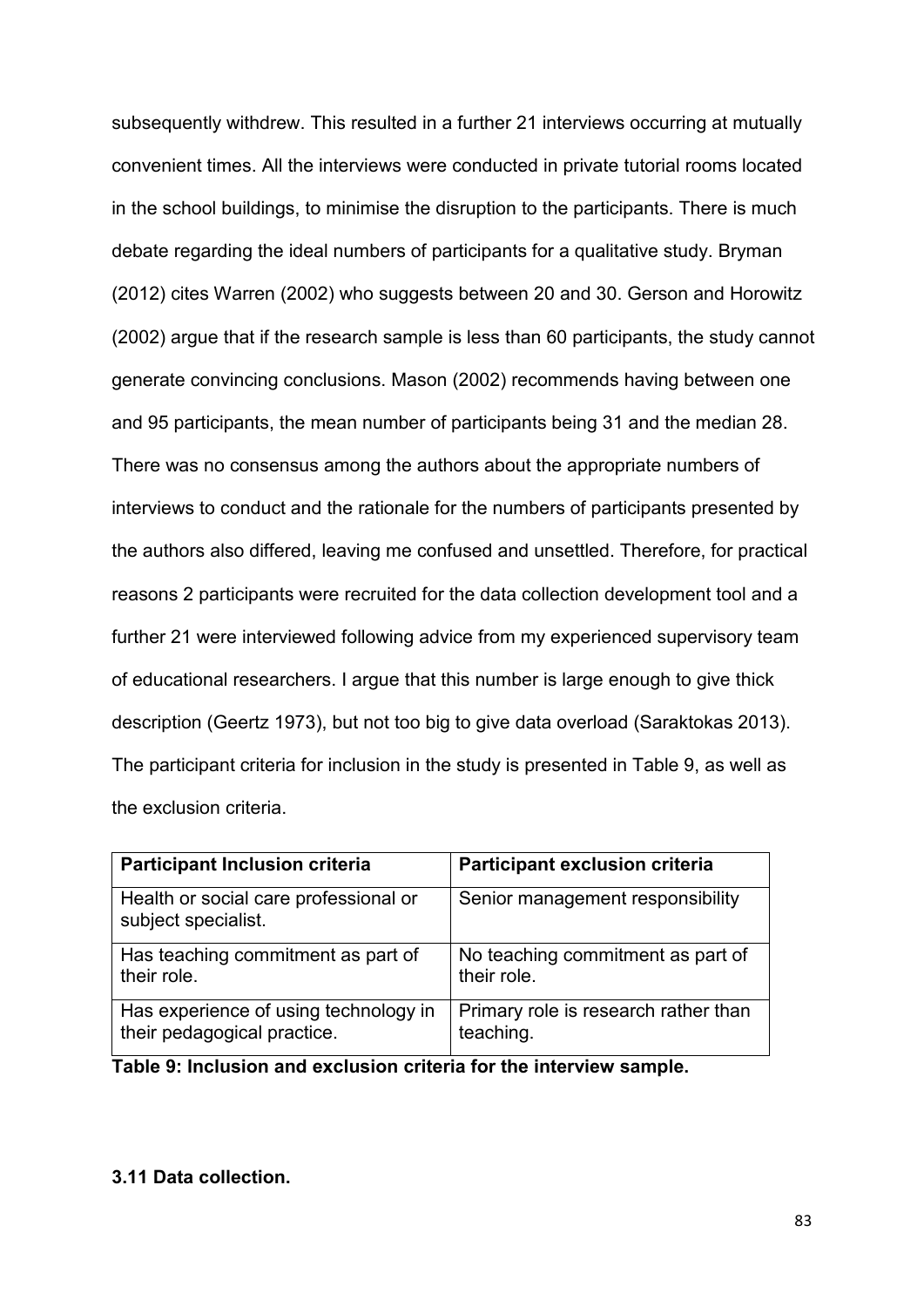The data was collected over a period of 12 months upon obtaining ethical approval. The interviews were conducted over a period of five months, commencing with the pilot studies in February and the remaining interviews were conducted over the next four months (the final interview was conducted in June 2015). The VLE data collection commenced in January 2016 and was completed in March 2016.

#### *3.11.1 The process of data collection.*

Each of the interviews was digitally recorded using a password protected iPad and an MP3 player, which were kept in a locked room following each interview. Once the recording was checked the MP3 file was downloaded to a password protected computer and the file deleted from the MP3 player. At the beginning of each of the interviews I welcomed the interviewee and thanked them for agreeing to participate and ascertained they had read the information sheet that had been sent to them, providing a further copy if necessary. Each of the participants was asked to read and sign a consent form (Appendix 3). Using a semi-structured interview template (Appendix 6), the interviews commenced with demographic questions and I then asked the participants to tell me about their careers prior to working in HE and what had motivated them to move from the clinical sector to education. Where I felt, further clarification was required I asked the participants to explain in more detail to facilitate my understanding of their clinical and academic practice. The flow of the interviews enabled good discussions about the research area and when the participants reflected on their pedagogical practice I asked how they facilitated the students learning. The interviews explored the context of the participants' professional practice by reflecting on how TEL supported the students' learning. In addition, I explored how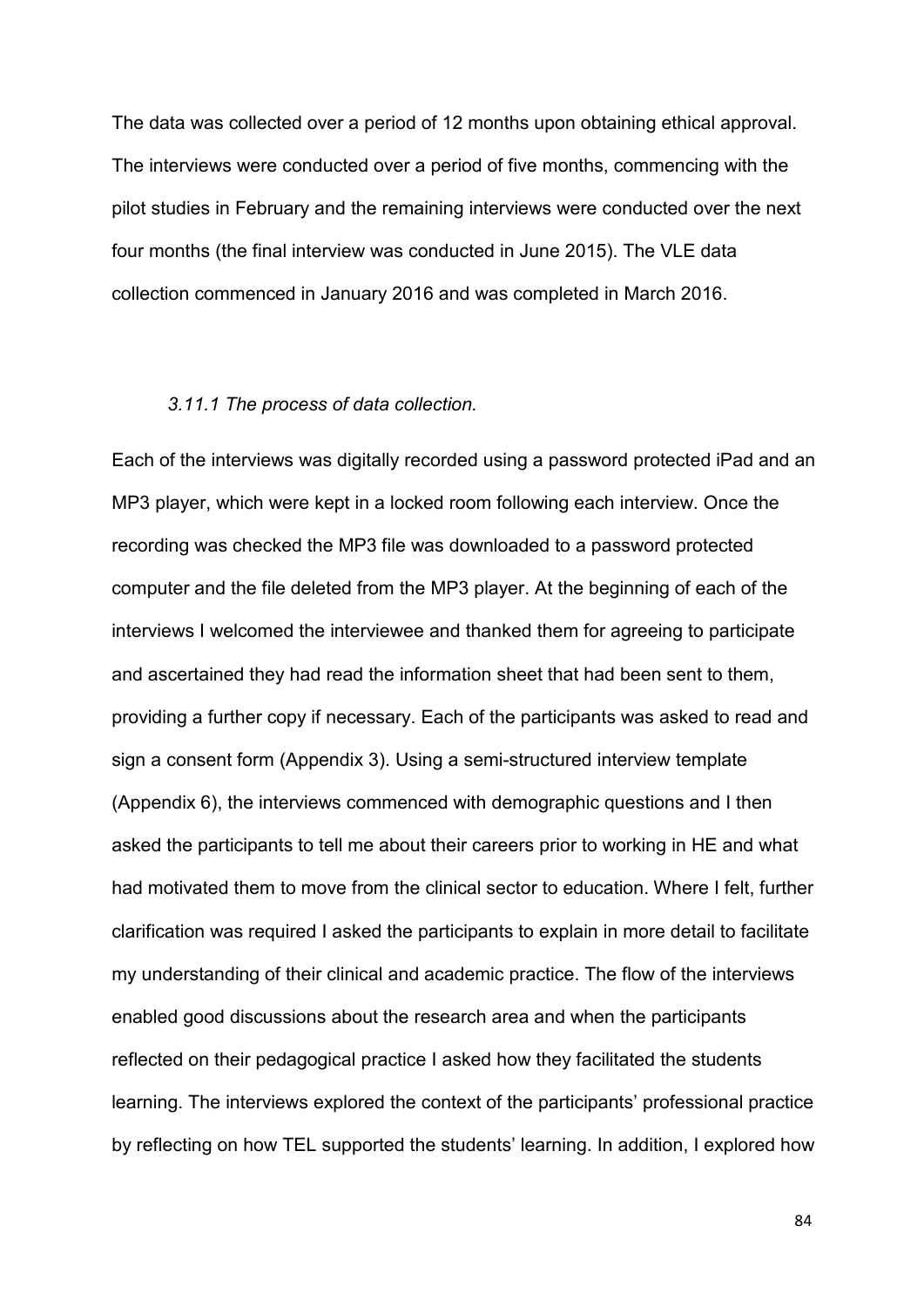the professional background of the participants influenced their pedagogical practice. Some, though not all of the participants, commented on the digital competence of the students they interacted with. Each of the participants was asked if they used technology within their pedagogical practice, some giving details of the tools and techniques which they employed. The participants were asked to comment on their digital competence and how they went about developing these skills. The participants were asked about the focus of personal and professional development and how they went about this development. As the sequence of interviews progressed I listened to the interviews and reflected on the way the interviews had been conducted. Consequently, adjustments to the questions were made and included questions regarding their perceived opinion of the students' digital skills and additional emphasis was placed on the exploration of their professional development. In some of the initial interviews I noticed some engagement in conversation about the topics under discussion and my opinion was solicited. In later interviews a conscious decision to avoid engagement in debate was made as I did not want to potentially influence any responses. Throughout the interviews I positively reinforced the participants' responses, I considered whether this could influence responses and attempted to adopt a more active listening approach which reduced the positive reinforcement.

## *3.11.2 Transcription of the data.*

Analysis of the data needs to be critical, reflexive and iterative. Though initially my preference was to consider transcription myself, a professional transcriber was employed and the data was presented in full. The transcriber was not associated with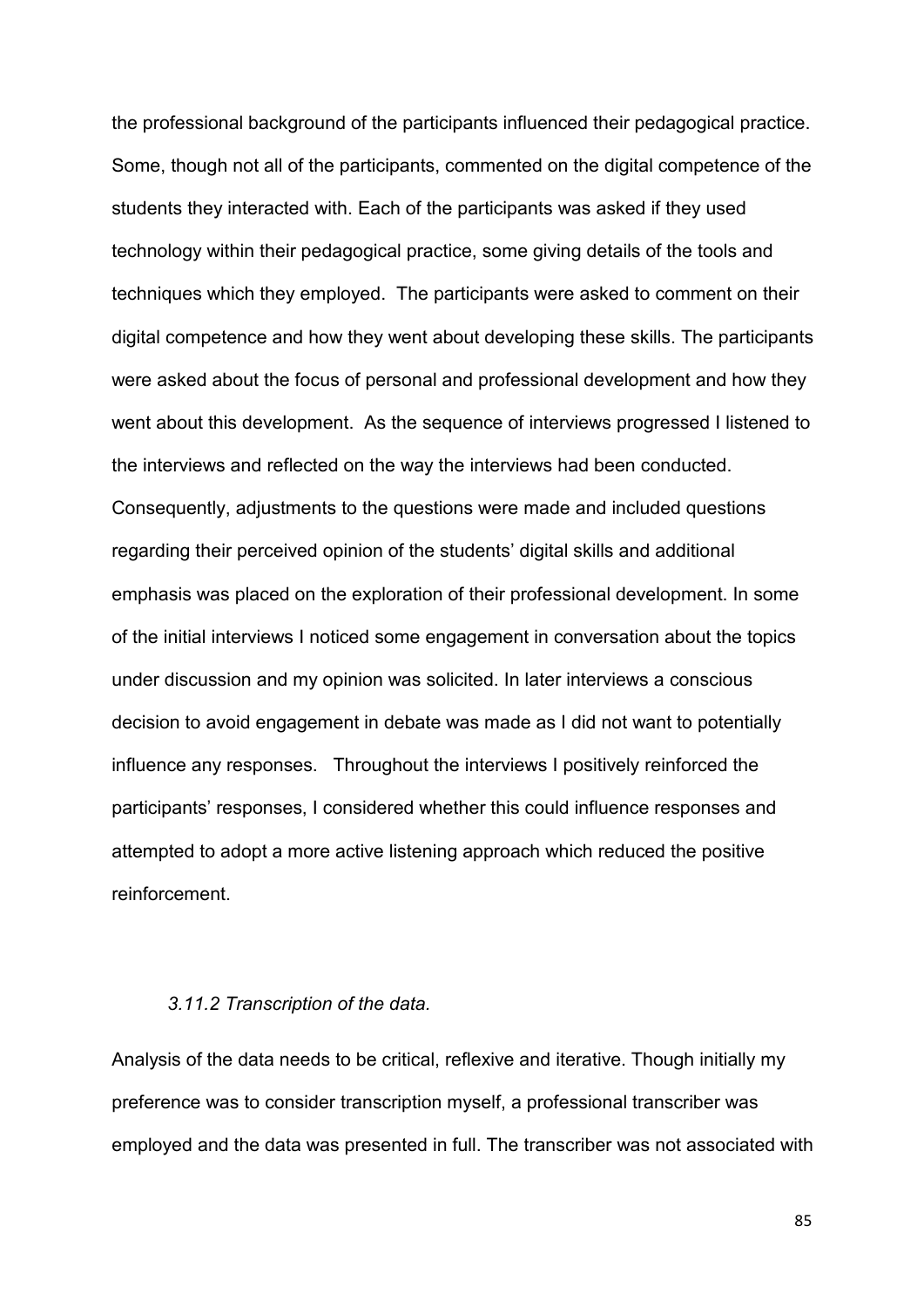the university and did not, to my knowledge, know any of the participants. The transcriber was made aware of the potentially sensitive nature of the data and the need for confidentiality. The files were transferred to the transcriber using an encrypted file. The file was transferred via the university secure e-document transfer system. Each audio file sent had a unique password. The audio file and passwords for the file were sent separately.

The professional transcribed the interviews fully and this included all the nuances of the conversations, (the' ums and errs', the laughter, coughing, the talking over each other, pauses and external sounds, such as fire alarms and sirens, which I have termed interview "background noise"). At the end of each transcription there were notes that reiterated any points in the transcript where the transcriber could not identify a part of the conversation. When each completed transcription was returned, the audio file was listened to once more and the transcription was checked for accuracy. Notes were then considered and amendments were made where necessary. The presence of "background noise" in the transcription made the analysis difficult and this interrupted the essence of what the participants were saying. This was a problem when coding the data in the qualitative data analysis tool NVivo 10 and subsequently reviewing the codes and the data allocated to those codes. The original transcriptions were kept as virgin copies with the digital audio files and a subsequent transcription was made. The omission of the background noise gave greater clarity to what the participants were saying and this was helpful in developing the study's published outputs.

#### **3.12 Data analysis.**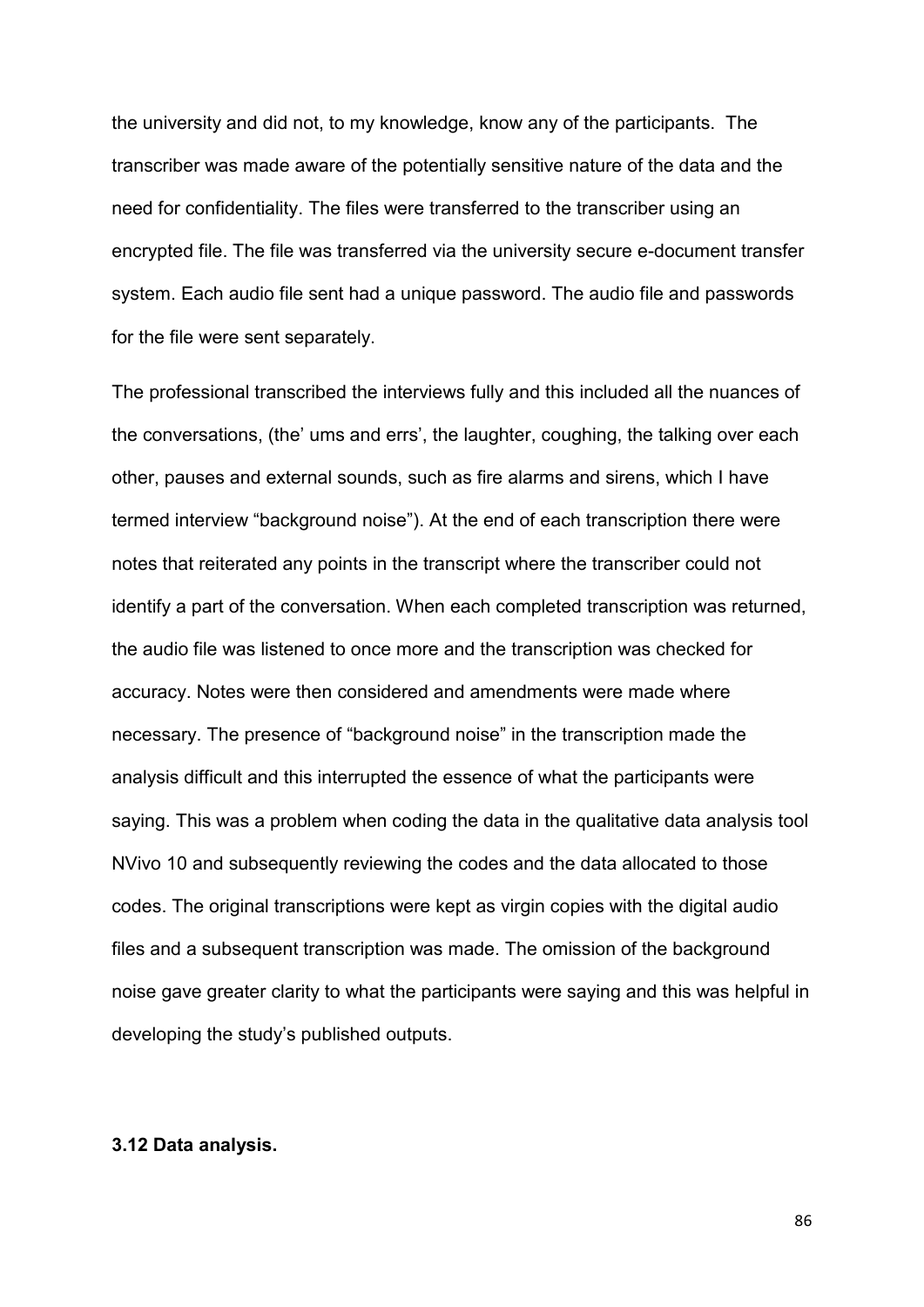Qualitative data analysis is based on interpreting linguistic and/or visual material in order to generate key research themes (Flick 2014).

# *3.12.1 NVivo 10.*

The use of qualitative data analysis tools is widespread and the tools enable coding, indexing, mapping enumeration, exploration and comparison, (O'Leary 2014). NVivo 10 software is essentially an organisational support mechanism for data analysis (Gibbs 2013, Tummons 2014) that makes the construction of codes relatively easy, and it allows for the comparison of data throughout the data analysis process. NVivo 10 facilitates the retrieval of material in order to develop similar themes by sophisticated text searching. This can help in supporting the dependability of the study.

# *3.12.2 Thematic analysis.*

The process of data analysis followed a framework developed by Fereday and Muir-Cochrane (2006) seen in Table 10.

a) Summarising and identifying initial codes. b) Developing the initial codes. c) Testing the reliability of codes. d) Applying template of codes and additional coding. e) Connecting codes and identifying themes. f) Corroborating and legitimising coded themes.

**Table 10: Framework of the process of thematic analysis (Fereday and Muir-Cochrane 2006).**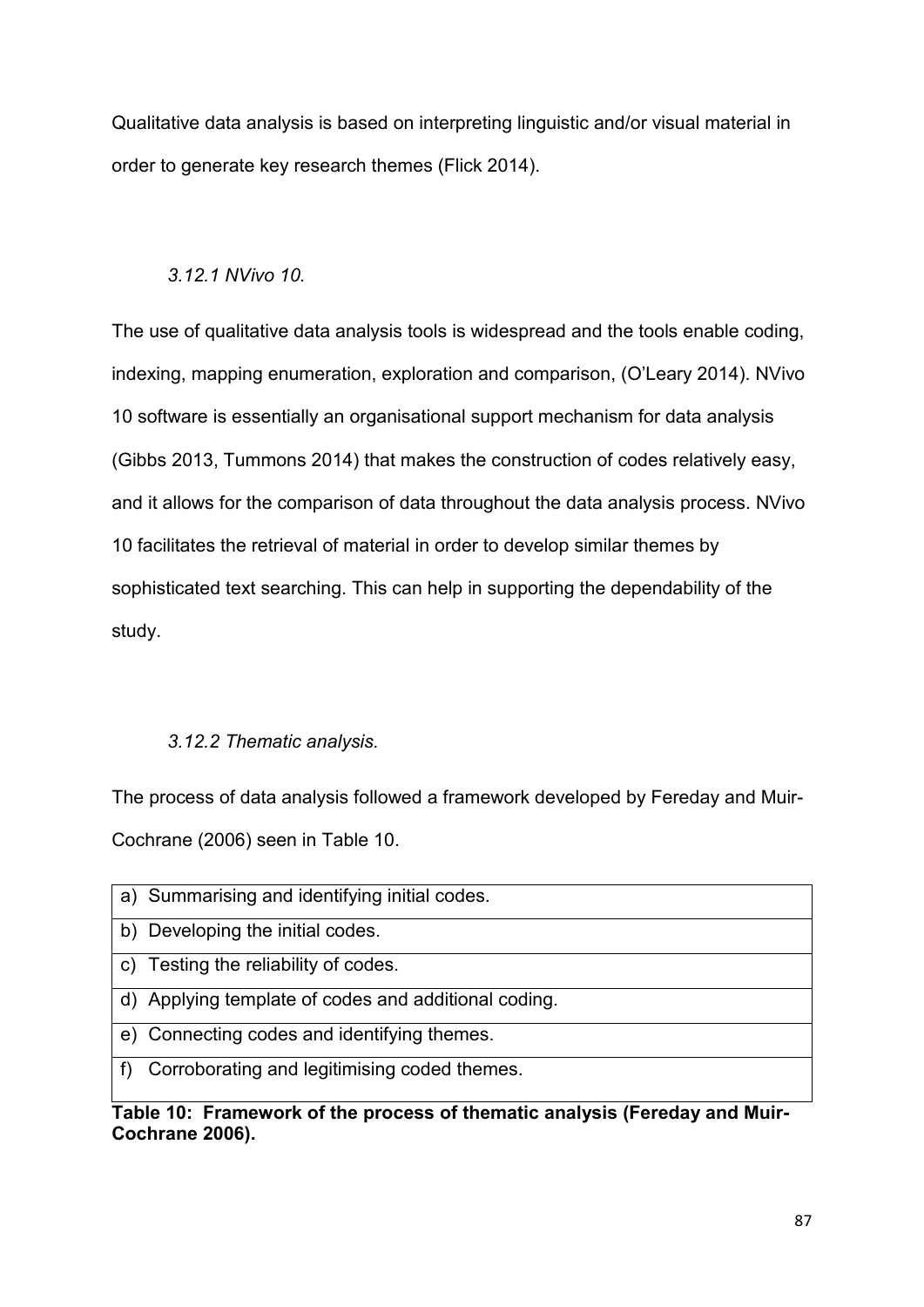a) Summarising and identifying initial themes.

To begin, I read through and listened to the 'raw data'. I used this as a first step to analysing each interview, summarising the transcriptions separately and any key points made by the participants were identified.

b) Developing the code template.

Initially the interview data was carefully read and re-read to aid in the formation of pattern recognition within the data. By reading, re-reading, listening and immersion in the transcriptions, I could ensure that the transcriptions reflected the original data and by undertaking this process this also enhanced the credibility of the research (Harding 2013). The coding involved recognising key pieces of information that could be used to develop research themes ("a good code captures the qualitative richness of the phenomenon" Boyatsiz 1998). These initial codes were developed from the literature, the research questions and interview summaries. The initial coding served as a data management tool for organising segments of similar or related text to assist in interpretations (Crabtree and Miller 1999). A benefit of developing this initial coding template provides evidence for the credibility of the study.

c) Following the initial template.

The initial coding template was tested by myself. It could be argued that ideally this should have been carried out by another researcher, however, as this data set is specifically for the attainment of a doctorate, I did not have access to a paid research assistant. The research template was discussed with my supervisory team and this template was entered into NVivo using nodes for each code. Each interview was reviewed and coded against these initial nodes with additional codes added to this template. Following additions to the template, previous interviews were reviewed to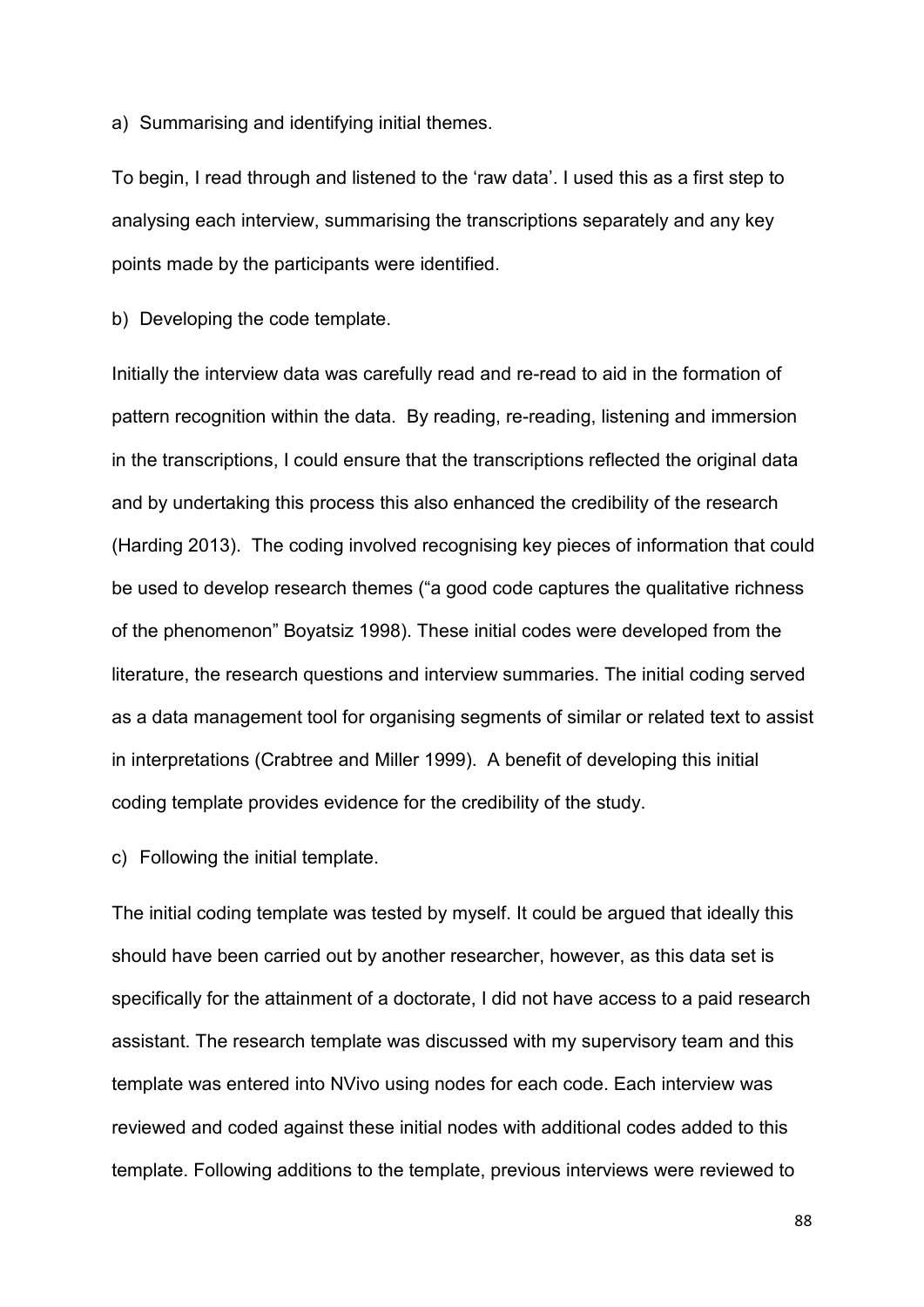ensure that the data was considered for the additional codes. This is an example of the constant comparative process that characterised my study.

d) Applying template of codes and additional coding.

At this point in the research process, the data was reviewed once again this time coding the data using six propositions of socio-cultural theory identified by Trowler (2008). The six propositions were entered as nodes in NVivo 10 and appropriate items from the interview date allocated to the nodes.

e) Connecting codes and identifying themes.

This iterative process involved review of the codes and identification of initial themes. The initial codes allocated to the raw data were then grouped into themes. The data allocated to each code was checked to ensure it fitted with the initial coding and subsequent theme. Those codes that fitted across themes were reviewed to ensure they met the criteria of themes.

f) Corroborating and legitimising coded themes.

Normally this process would involve a group of researchers reviewing the data and coming to consensus regarding the key themes emerging from the data, however as the sole researcher and the nature of this research being for assessment purposes this could not occur. Nevertheless, continuous discussion occurred with my supervisory team, this gave me the opportunity to highlight emerging ideas and themes and facilitated critical reflection of my analysis.

#### *3.12.3 Constant comparison.*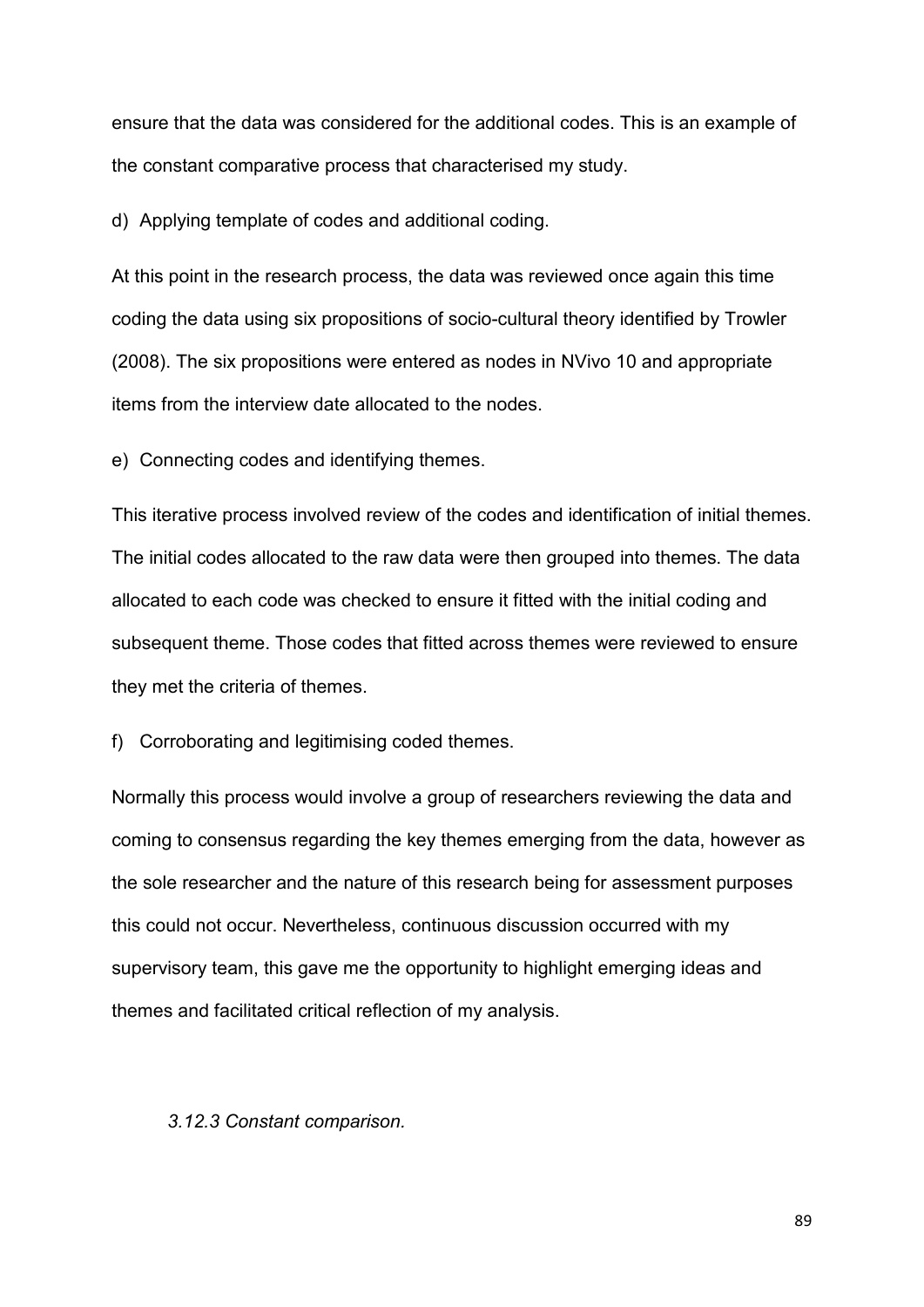My research process was characterised by a constant comparative analysis. The research process enabled data immersion and data analysis, and as anticipated further inductive codes emerged and the template was updated and reapplied to all the interview data. Harding (2013, 75) argues that

*"comparison is the engine through which we can generate insights, by examination of commonality and difference".* 

Staying close to the data from the initial collection to the final analysis also assists in the reflexive process (O'Leary 2014), by keeping in mind the aims, objectives, theoretical underpinning and methodological constraints within the research process.

#### *3.12.4 Analysis of VLE sites.*

As e-learning co-ordinator I have privileged user access to the VLE module sites, which enabled me to review module sites and support sites, ascertaining to what extent these sites were used, mapped against the TQS to interrogate of the use of the VLE tools. These tools included links to generic school facilities such as a placement web site and sickness reporting and academic skills development. It is incumbent on the academic to disable these facilities if they were not relevant to their module. In addition, the VLE supports a number web 2.0 tools such as blogs, discussion boards, pod casting, facilities to embed twitter feeds, links to You Tube and other web sites. I anticipated that an insight into how academics utilise the VLE as a means of supporting students' learning, would increase the understanding of how this aspect of technology is being used in pedagogical practice. Once the module sites had been selected, I facilitated access to each of the sites. The data collected is nominal and each site was assessed using the template criteria. The data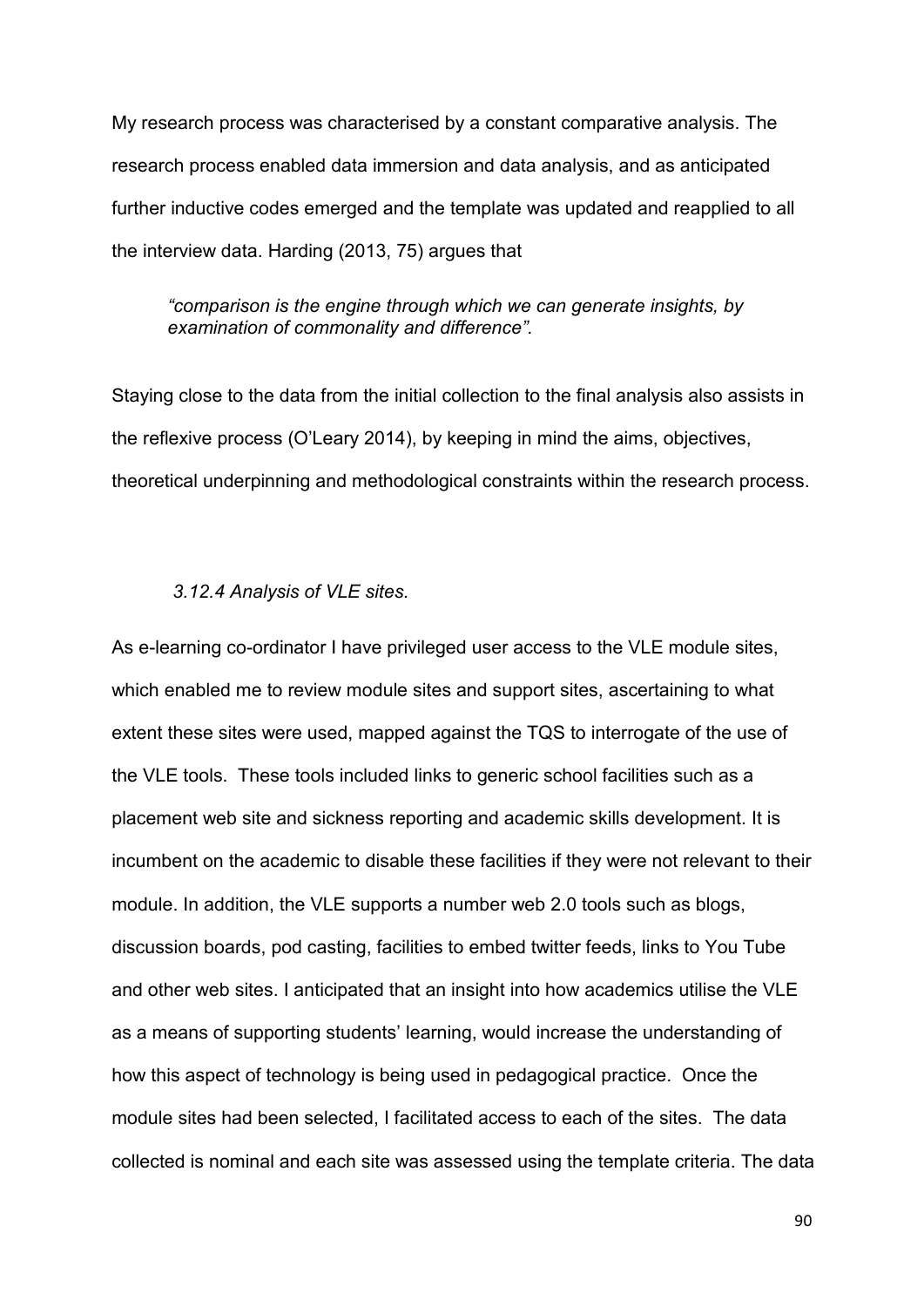categories were either meeting the criteria or not and data was then inserted into an MS Excel spreadsheet. Additional comments were inserted to differentiate between those sites that met the minimum criteria and those that had used the tools extensively.

The total number of module sites in the School of Health and Social Care for the academic year 2014 -15 available to students was 548. The percentage of sites used at each level was ascertained to ensure proportional representation at each level of study that was being selected for review. For practical purposes 10% of the module sites at each level were reviewed. A total of 57 module sites were reviewed. The breakdown of modules sites selected at each level of study is presented in Table 11.

Descriptive statistics were used to analyse the data because the data set was not large enough to develop inferential statistics. There is no attempt to infer or predict any parameters of the population, but to enumerate and organise the data.

| Level   | Numbers of modules active<br>by level for academic year<br>2014-15 | Number of modules at each<br>level selected to review |
|---------|--------------------------------------------------------------------|-------------------------------------------------------|
| Support | 59                                                                 | 8                                                     |
| Level 4 | 97                                                                 | 7                                                     |
| Level 5 | 106                                                                | 11                                                    |
| Level 6 | 157                                                                | 19                                                    |
| Level 7 | 119                                                                | 11                                                    |
| Level 8 | 10                                                                 | 1                                                     |
|         |                                                                    |                                                       |

**Table 11: Number of VLE active module sites utilised in the academic year 2014-15.**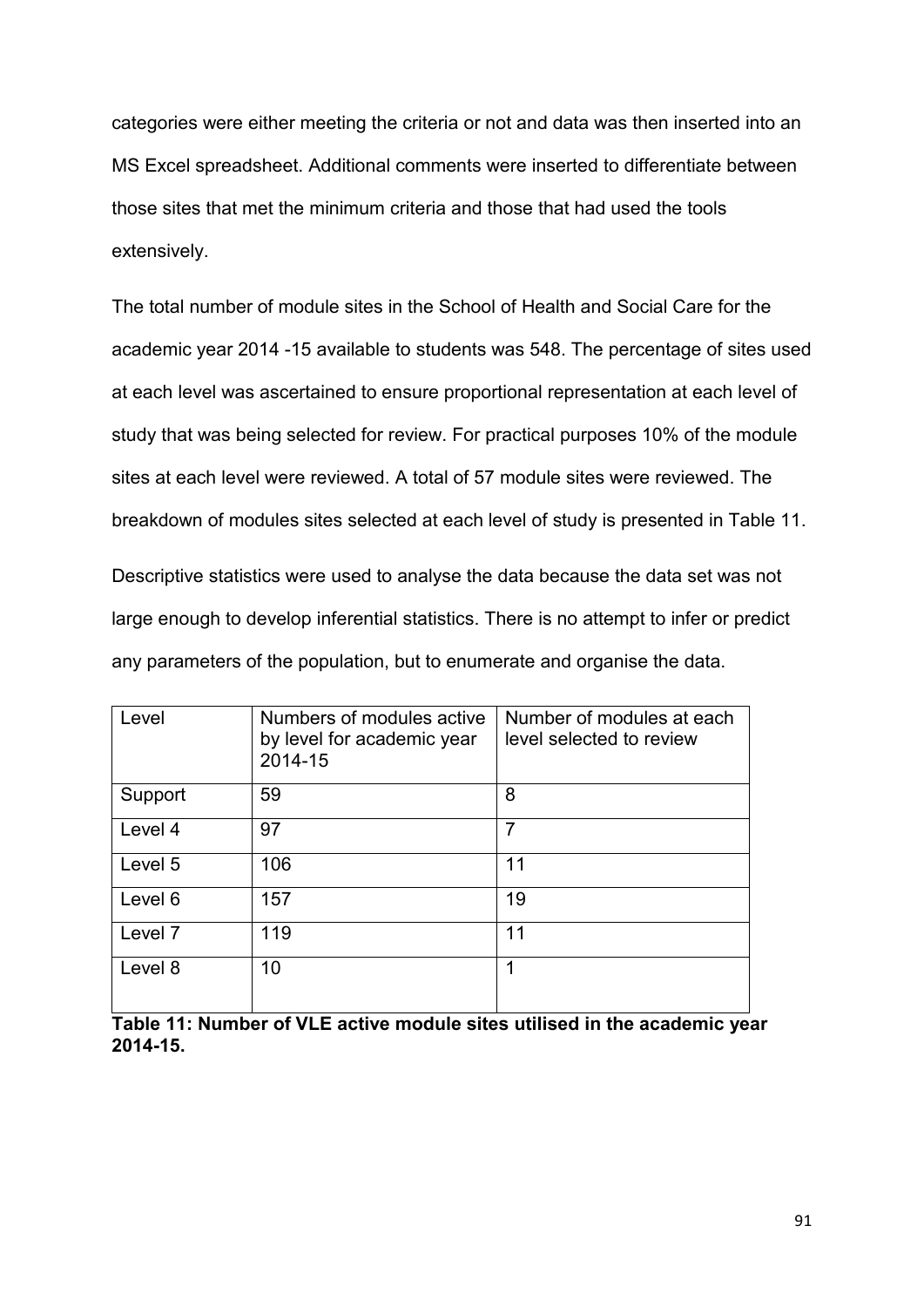#### **3.13 Conclusion.**

This chapter has illustrated how my professional background has influenced my research experiences, and explains how my thinking mas moved from a positivist domain to an inductive approach. In selecting a case study as an appropriate way to explore factors influencing health and social care academics' use of TEL in their pedagogic practice, this inductive approach enabled me to gain insights into academics' histories, pedagogical experiences and their experience of TEL. A combination of interviews and analysis of the VLE was designed to explore the academics' past experiences of using technology, the current context in which they operate and their current experiences of using TEL in their pedagogical practice. The VLE sites were evaluated using the university threshold quality standard to gain insight into the extent to which the VLE was utilised to support pedagogical practices. Data were analysed using an iterative process to develop key themes and subordinate themes. The next chapter presents the interview data presented as key themes and the descriptive data derived from the analysis of the VLE module sites.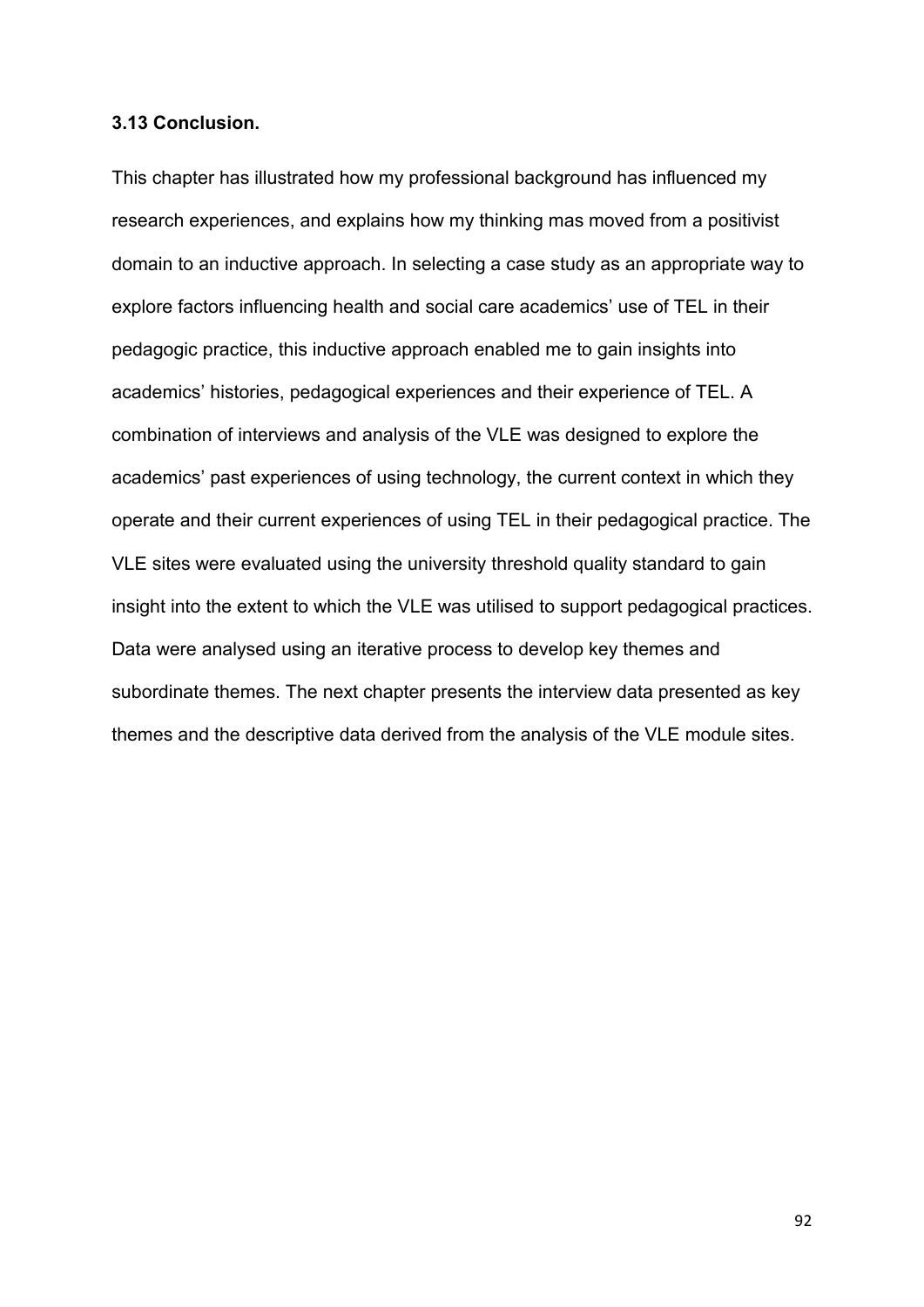# **CHAPTER 4 DATA PRESENTATION**

In the first section of this chapter, demographic data relating to the participants is presented. This data reveals the context and background of the interviewees. The chapter presents interview data from 23 research participants and the three main research themes, (the relationship to TEL of personal/ affective; professional and social factors) that has emerged via thematic analysis is presented. The research participants' experiences of professional development are presented in depth and detail. The chapter also provides data relating to the VLE module sites that have been analysed.

# **4.1 The participants, definitions of TEL and its perceived benefits.**

The 23 participants presented a complex picture of their histories and current practice as lecturers. In this first section of the chapter the demographic data of the participants is presented illustrating a wide range of professions, ages and experiences within the higher education setting. An example of a participant summaries can be found in Appendix 7 and professional and subject backgrounds of the participants. Appendix 8.

The 23 participants are from a range of subject specialisms within the field of health and social care, 19 are registered health and social care professionals, the others teach subject specialisms relating to health and social care. Table 12 indicates the range of professions of the participants.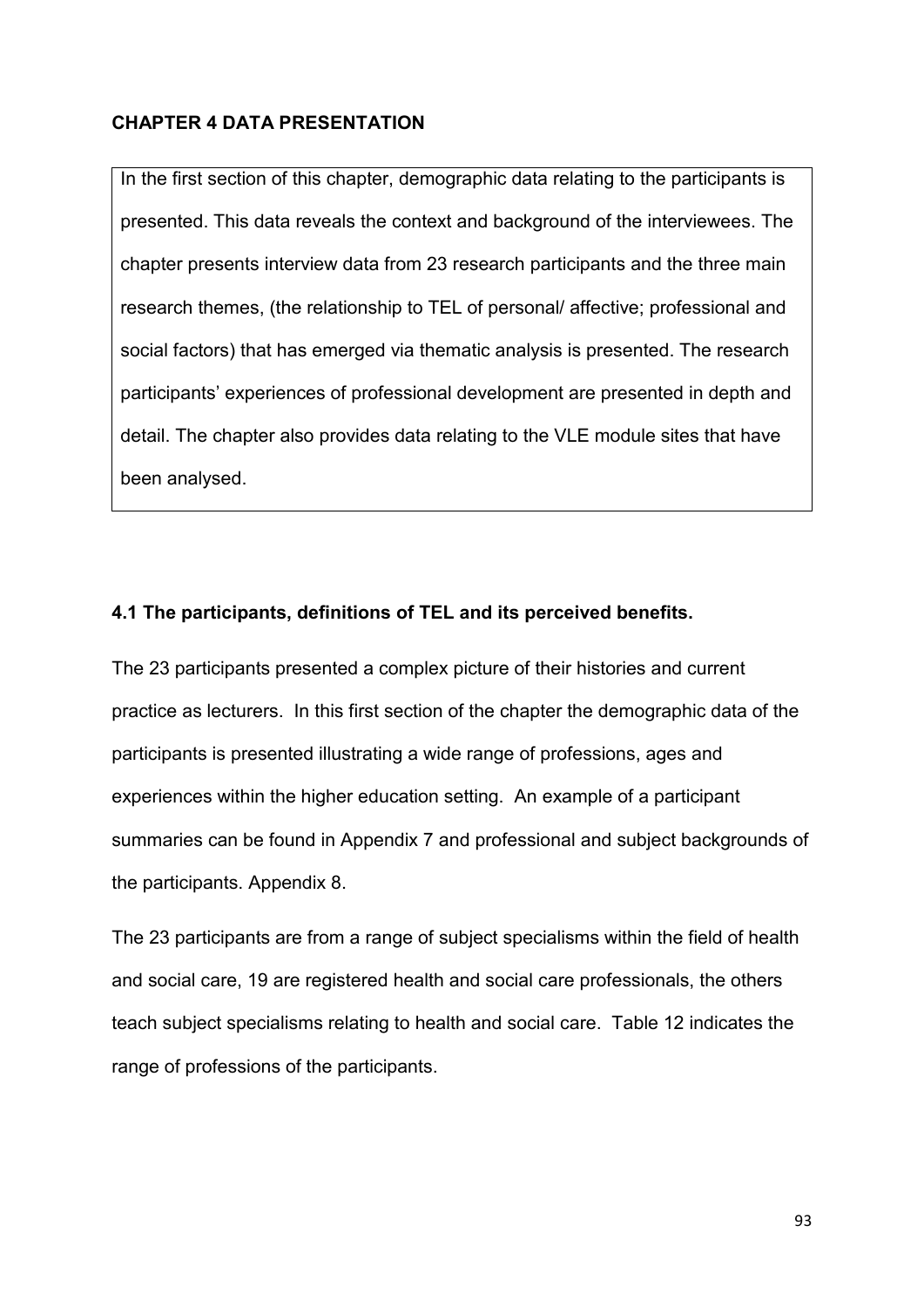| Profession or subject specialism             | <b>Participant numbers</b> |  |  |
|----------------------------------------------|----------------------------|--|--|
| <b>Biomedical scientist</b>                  |                            |  |  |
| Dental therapist                             |                            |  |  |
| Diagnostic radiography                       | 3                          |  |  |
| Nursing - adult                              | 2                          |  |  |
| Nursing - child                              |                            |  |  |
| Nursing - mental health                      | 4                          |  |  |
| Nursing – Specialist Community Public        | 2                          |  |  |
| <b>Health Nursing</b>                        |                            |  |  |
| Physiotherapy                                | 3                          |  |  |
| Social work                                  | 2                          |  |  |
| Health and Social care subject               | 4                          |  |  |
| specialist                                   |                            |  |  |
| Total                                        | 23                         |  |  |
| 天の しょうしょう しょうしょう しょうしょう こうしょう こうしょう しょう<br>. |                            |  |  |

**Table 12: List of professions and subject specialisms.** 

The interviews followed a semi-structured format and the length of discussion ranged from 26-27 minutes for Helen, Michelle and Elizabeth to 55 minutes for Brian and Tristan, with a total interview time of 982 minutes. The mean interview time was 42 minutes. The lengths of individual interview times are available in Appendix 9. An example of a full transcription of an interview is available in Appendix 10. The ages of the participants were collected, with only one participant not disclosing their age group, Table 13.

| Nomenclature        | Age range date of birth | Number of participants |
|---------------------|-------------------------|------------------------|
| Baby boomer         | 1946-1965               | 12                     |
| <b>Generation X</b> | 1966-1976               |                        |
| <b>Generation Y</b> | 1977-1994               |                        |
| None disclosure     |                         |                        |

**Table 13: Age category of participants.** 

First, I will present the academics' definitions of TEL, followed by their perceptions of the benefits of including TEL in the curriculum and its impact on the students learning experience. I argue that these discussions set the scene for the subsequent data presentation; they give insight into their understanding of TEL and why the participants think that TEL is an important feature of the student experience. The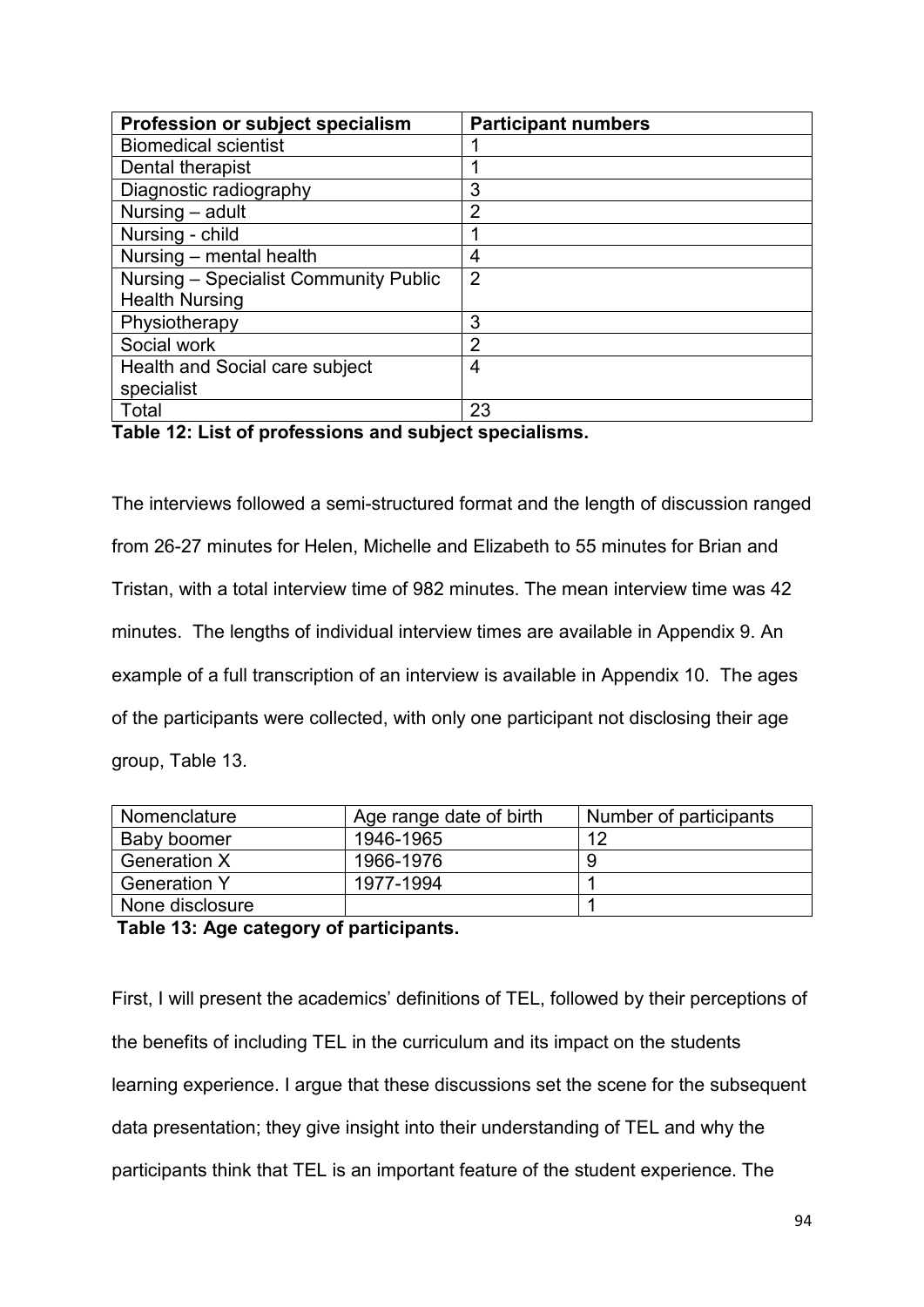research participants acknowledge the need for students to develop digital skills to operate in the field of health and social care and to live in today's world.

# *4.1.1 Participant descriptions of what TEL means to them.*

The explanations of TEL given by the participants are varied, they hesitate in their

articulation of a definition, using examples of digital technologies to assist in their

descriptions, and there was a lack of clarity and uncertainty on occasions. The

participants appear to be clear what TEL means to them, however, rather than giving

a referenced definition, they express subjective interpretations of TEL.

*"I suppose it'll mean different things to different people. For me… the potential for technology to enhance any kind of learning has always been there…technology's about trying to improve that student experience… in terms of being able to try and get complex things over". Tristan.* 

This participant goes on to say:

*"…it's about trying to make that learning more accessible to the students, outside of the normal academic environment…". Tristan.*

Katie includes 'hardware' in her explanation and Martin uses examples of TEL to

explain his definition, whereas Guy includes 'software' and Hero and Tilley allude to

'efficiency',

*"… I think it's being able to use the available technology, like iPads and iPhones and computers and whiteboards, and those kind of things, to try and develop the learning experience in class". Katie.*

*"…it's using the technology to help the student learn... in whatever way that might be… it could be simply listening to an audio cast. It could be looking at video….". Martin.*

*"When I think about technology... I see a broad thing... we can talk about technological devices. We can also talk about new software's...that are coming on board. We can also talk about equipment in classroom...that can also be technology". Guy.*

*"… one of the biggest things… is the efficiency. VLE sites, I can see their value. There's information there, at the touch of a button". Tilley.*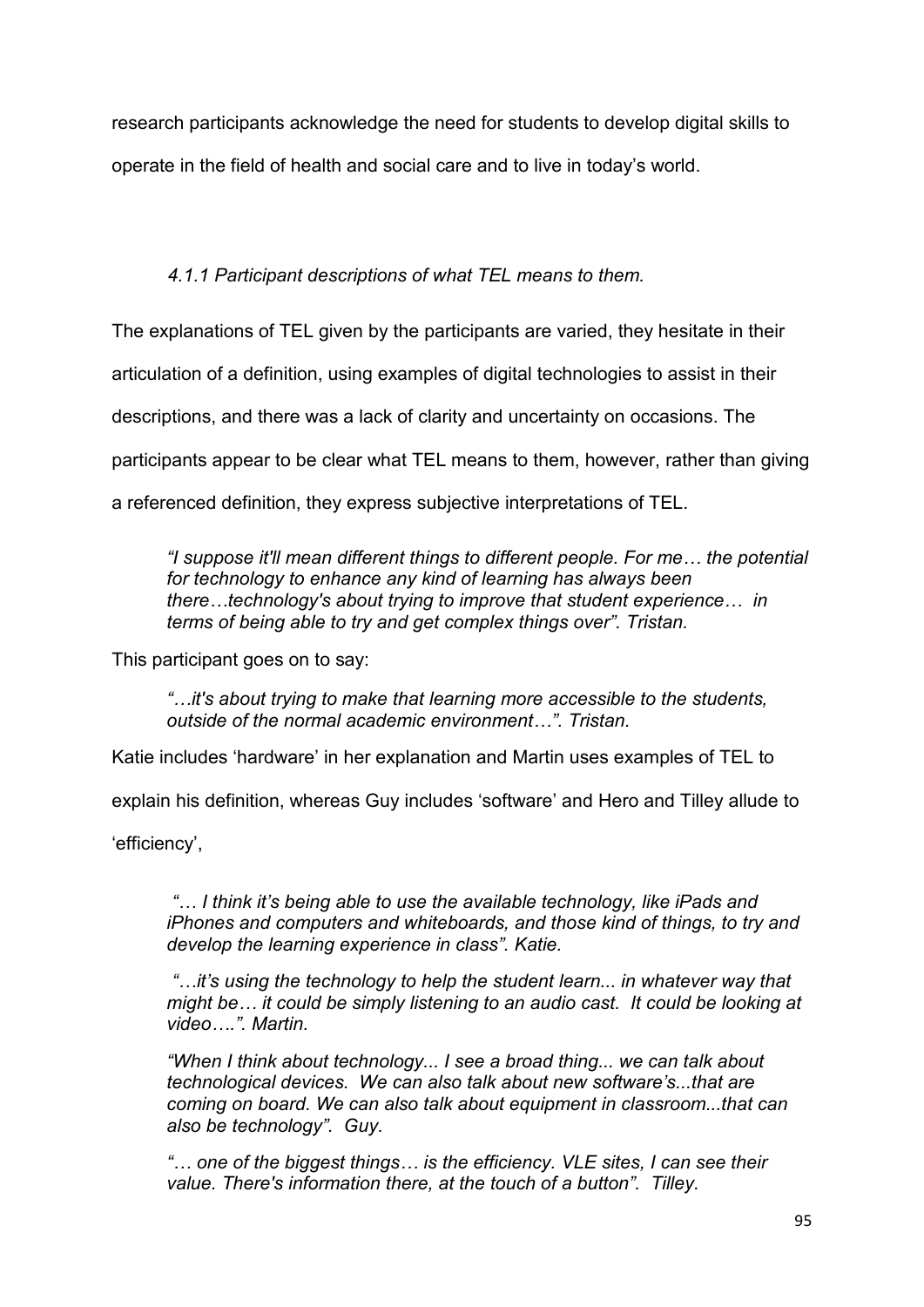*"My interpretation would be, using technology to enhance the experience of the students... to make information more accessible... more usable". Hero.*

Elizabeth and Stephanie, among others, refer to technologies, other than digital, in

their definition of TEL, and Stephanie is not wholly comfortable with giving a

definition and this mirrors the uncertainty of other participants,

*"…when you say "technology ", you think of Gadget Show… electronic things to make things quicker, easier, better… I would tend in teaching, if that term is used, to automatically think about those things". Elizabeth.*

*"TEL – I don't know. It's that thing where you...use some device… something as simple as… maybe not as simple as an iPad. Maybe it's like in our practical classes … using technology that would be in their practice". Stephanie.*

*"I think it probably means to me exactly what it says on the tin – using anything from a smartphone to a video to a blog, social media; anything at all that might enhance the students' journey – that are helping them to achieve their learning outcomes". Sue*.

*"…I think it's a difficult question … I suppose a lot of things that might have come under that umbrella are now so commonplace… I suppose anything that uses electronic media is Technology-Enhanced Learning…". Archie.*

*"I think it's huge... I wouldn't profess to have an in-depth or detailed understanding of it.". Helen.*

It was interesting to note how Verity refers to the academic in her definition of TEL and how the opportunity to engage with TEL can benefit the academic as well as the student,

*"Using technology to enrich the learning experience, for both the academic and the students...". Verity.*

Elsa refers to educational theory when thinking about her definition of TEL,

supporting the notion that technology can be used to support the learning

experience,

*"For me… theories, like the pedagogical theories… they're not changing… the technology is changing… but I think the way they enhance learning is through the student experience; and I think we do live in a digital age". Elsa.*

Jacqx, refers to her responsibilities regarding the embedding of TEL in her practice:

*"… it means to me that you take the opportunity that new technology offers you...to develop the delivery of your learning; to create opportunities for better access… to information and resources, and evidence…". Jacqx.*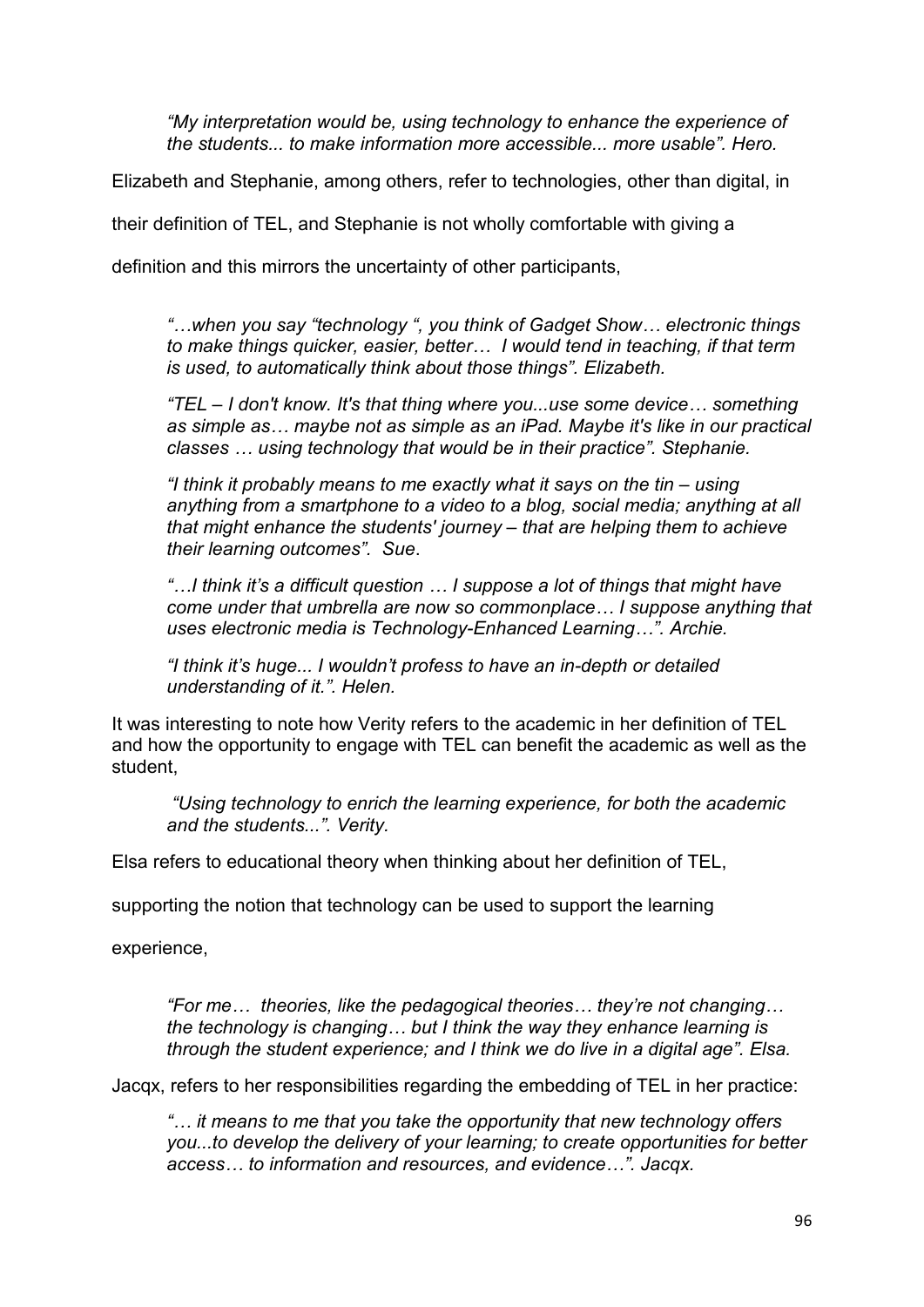But to Jane *"It means – fear! (laughs) Nightmare!"* though she does illustrate some

understanding of TEL and how it is embedded in practice:

*"… using things like phones, and whatever they're called – tablets, and... using those types of things. In addition to the traditional methods, I would think…it has not to replace it... so that learning can be mobile, rather than you should be in the classroom; you can learn anywhere, really. It means things like that". Jane.* 

Jane emphasises her lack of knowledge of much of IT language, software and IT

applications:

*"It means those strange words like Twitter, and tweet, and... wikis; it means all those things to me. But I couldn't say much more than that, 'cos I don't understand them. They're beyond me". Jane.* 

The participants acknowledge there are benefits to including TEL activities in the

curriculum, their thoughts now follow.

*4.1.2 Perceived benefits of TEL on the student experience.*

The participants highlight many benefits of including TEL activities in the curriculum

to support students' digital skills development, preparing them for the world of work.

They talk about changes in their practices, leading the way in the use of digital

technologies, but reiterating the need for students to also take responsibility for their

own development,

*"… we live in a technological age... of course that's important, to move with the times...". Tilley.*

*"They may not always see the benefits initially... I think there's no gain without pain… students coming in who are novices to Higher Education …I think you should be cautious how you introduce technology to people who haven't grown up with it… I think it's the way you go about it". Verity.*

*"I think there are times when it is very effective in terms of time management, because you can do lot so things quickly, you can save a lot of time." Lizzie.*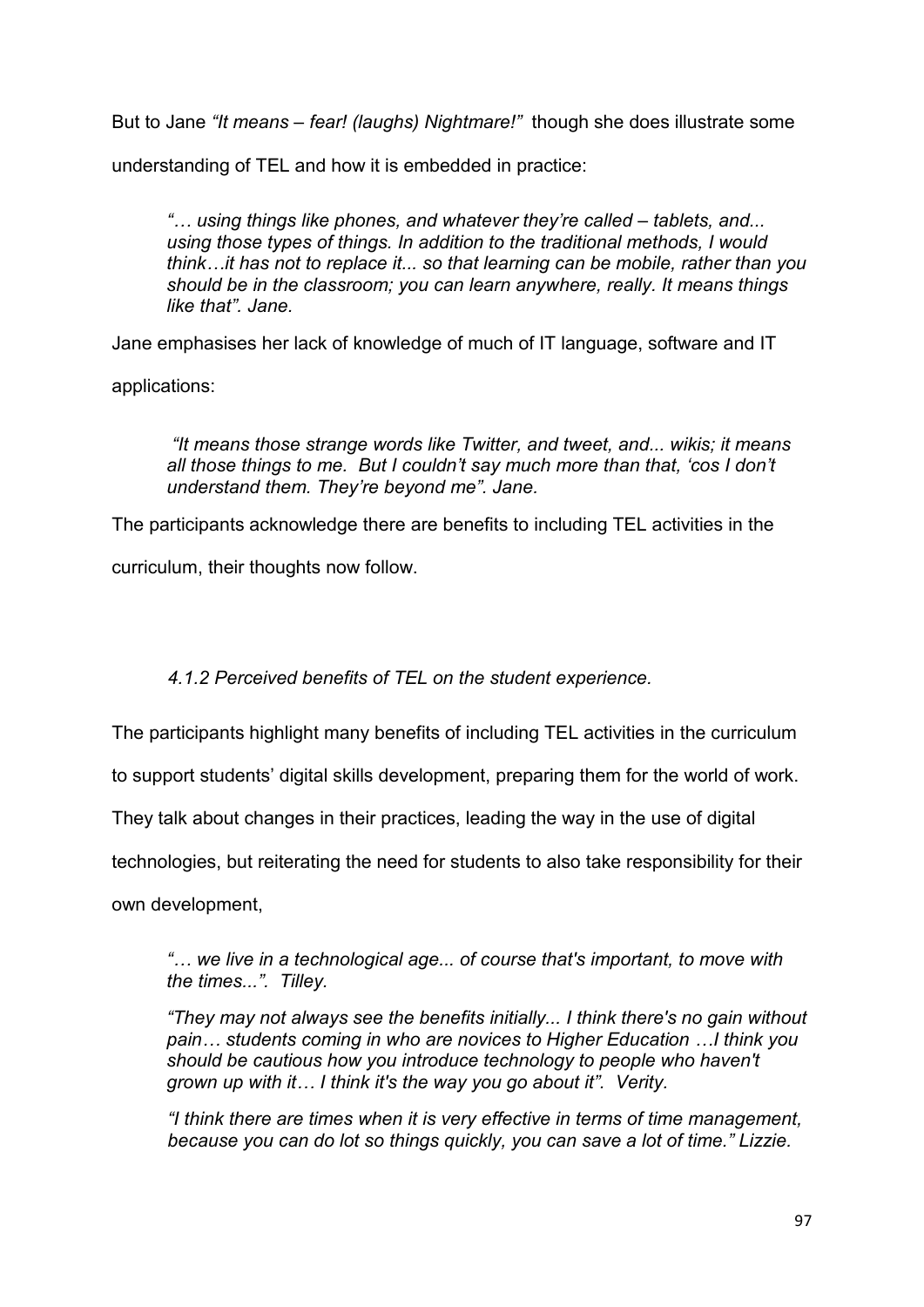Katie and others relate to the changing nature of the clinical setting, where students need to have digital skills and Lizzie reflects on the use of an e-portfolio to enable students to develop their CPD skills,

*"…that's what is happening in clinical practice… telemedicine, telecare … we've got e-observations… they have got to get used to it". Katie.*

*"For (identifies patient group) … its patient's records are on electronic devices now, so it's a key issue… every community (practitioner) has a mobile phone...they all have laptops as well, with a dongle, so they can communicate…check email… type up patients notes". Michelle.*

*"…most of our students are going to work in health and social care… employers want students to have the skills to work in modern society". Elsa.* 

Rachel comments about the conscious change to her pedagogic practice, using

technology to support distance delivery of her programme rather than study blocks;

she is quite clear about the impact on her students learning experience, Elizabeth

and Hero note similar experiences,

*"I think the benefits to them have been a deeper learning experience…instead of … very intensive week blocks, and then … the VLE…it just became a bit fragmented… they didn't get time to reflect on it and think about their own practice; whereas now they do… now … it's not just people across the country, it's people from different countries, they really like that… learning from their experiences… learning from each other". Rachel.*

*"… I think also it's helped in terms of retention… cohort identity, and feeling part of that community, they're more likely to stick with it…."*. *Rachel.*

*"I think it… can engage the students a lot better... using something visual on it as well... creating diagrams and building them up…it can engage them more than just... words on a screen". Hero.*

*"I think it provides flexibility for students...in terms of people's different ways of learning...and the way they like to learn, or spend their time, or interact directly with people or not, so for each individual...". Elizabeth.*

In contrast, Brian sees the inclusion of TEL in his practice as an unintended outcome,

*"… it's not about the skills that they use; they're kind of… an unintended learning objective… (Whereas the actual learning objective he talks about is the manipulation of a profession specific piece of software) …". Brian.* 

The participants also discuss how the integration of TEL facilitates mobile learning,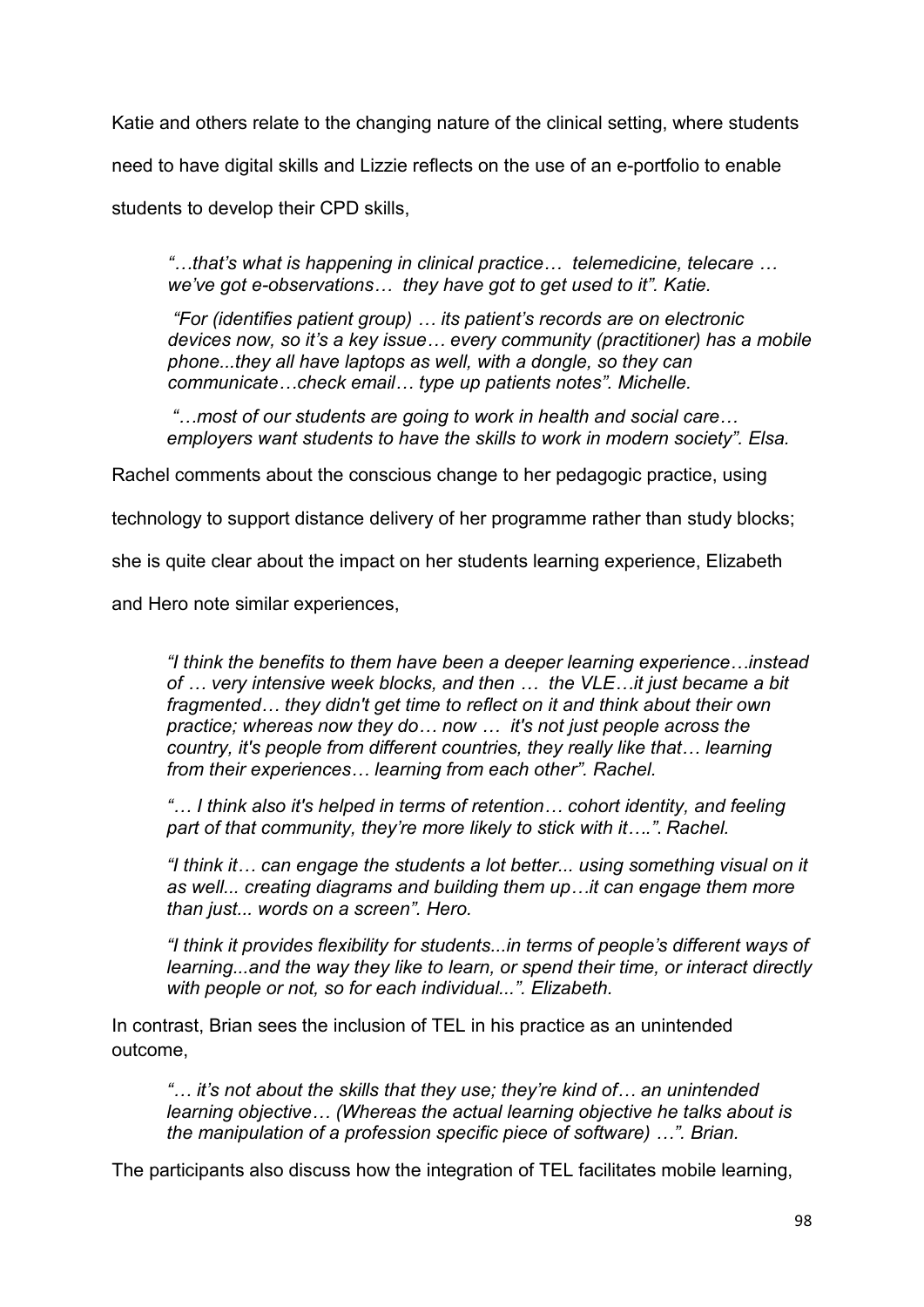*"… the benefit of recording lectures having podcasts … is that students can learn wherever they are… if you are on public transport you can be learning". Archie.*

*"...where things are embedded and they can look at them remotely... or look at them from home". Tilley.* 

*"… people with hugely busy lives, with travel issues...it's a huge advantage. If you're able to learn from your own home, not having to travel…". Elizabeth.* 

Millie, Verity and Tristan talk about leading the way, illustrating through their own

practice the benefits of using digital technologies,

*"It shows that you're willing to engage with new technologies... and keep up to date with things"*. *Millie.*

*"… the students like the result… they like the fact that someone's gone to a lot of effort to do something for them". Tristan.*

*"… the benefits for me, as an academic – sometimes I wonder what those benefits are, because I do think... it takes a lot of preparation". Verity.*

The participants thought students needed to take some responsibility for their own

digital development. Archie and Jacqx find students do not always make the most of

the TEL opportunities. Jane expresses concern for older students, possibly not

recognising the need to expose these students to technologies to develop their

repertoire of skills,

*"… what I have found that a few students will open an account (Twitter), and then they won't do anything with it …". Archie.*

*"… it's very much up to the students… are you going to use it and engage with those things? … the resources are there, are very useful to me as a tutor, to be able to signpost people to them … to integrate them…". Jacqx.*

*"I think the older ones(students) maybe a little bit scared of it like I am… I don't think it's the only way to teach". Jane.*

The three major themes emerging from the data are now presented. Professional, personal/affective and social factors, each of which has a range of subcategories, impacting on academics' engagement with TEL. Starting with professional factors, the interviewees discuss the macro, meso and micro context and how the internal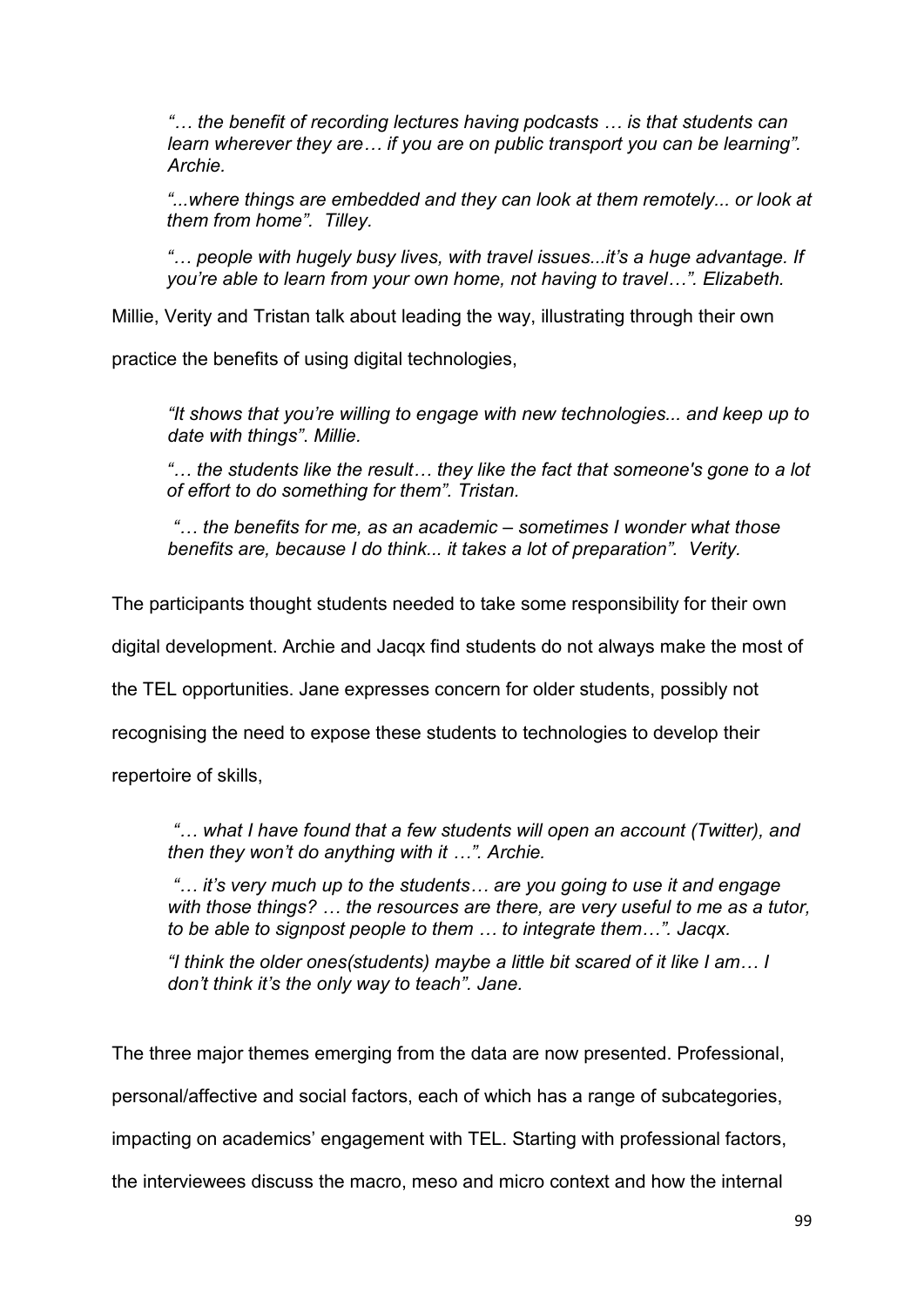and external structures influence the way they practice and engage with TEL. They allude to opportunities and constraints in their pedagogy; considering student numbers, their subject team and their pedagogical preferences.

# **4.2 Major theme 1 - Professional factors in determining the use of TEL in academics pedagogical practice.**

I have called this first major theme 'professional factors and TEL'. The participants' understanding of TEL are determined by their current academic practices. The research participants illustrate how student diversity and complex delivery patterns influence the way they operate from day to day. They discuss the significance of the wider university, faculty and subject team. Their current pedagogical practice presents a multifaceted tapestry of factors as they consider their agency and compliance with programme requirements. They articulate constraints in their ability to integrate TEL in their pedagogy.

# *4.2.1 The diversity of learners.*

The faculty supports approximately fourteen thousand students, predominantly female. There is a strong body of traditional entry students accessing the programmes aged 18 or 19, but there is also a significant number of non-traditional entrants,

*"There's a sense of widening participation in the University… we have a lot of non-traditional students... a lot of our students have… done an Access course, or... come for a Foundation programme". Sue.*

Helen talks about students on her pre-registration programme,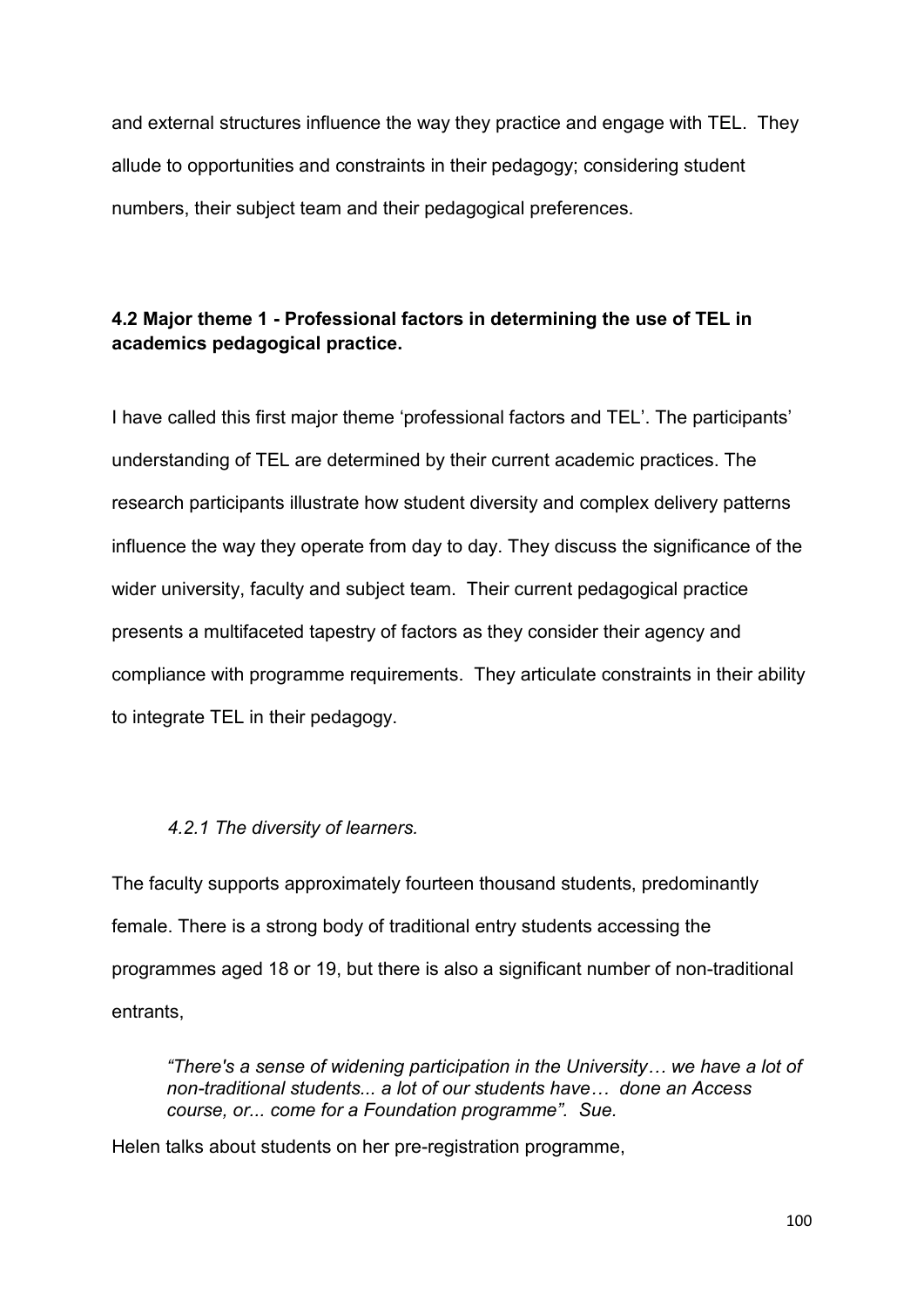*"…most of them start from 18, so a lot of the pre-reg students… come through college… with limited life experience…". Helen.*

A wide portfolio of is provided for CPD. Many of these students have not studied for

many years, are mature, have learning needs, are working fulltime, or are

international and distance learners. These programmes may be theoretical or are

focused on developing additional specialist practice skills,

*"… post-reg, it's a very non-traditional student … there tends to be an older… they're more likely to want to study part-time… and not be conversant with University life". Sue.*

*"The MSc's are all graduates. They're multi-professional... working professionally...within health and social care… they are quite diverse". Lizzie.*

*"…they're actually doing a foundation degree, when they're possibly… late fifties… when they first came into Higher Education at that age... And some them found it quite difficult, and still do". Martin.* 

*"They're all in full-time working jobs as well, and might have families… so there's a lot of extra stuff going on with them... as well as doing postgraduate study". Rachel.* 

Millie, Martin and Verity talk about their students as having diverse skills and abilities

in addition to learning needs. They recognise these students often had poor

compulsory educational experiences,

*"… they've probably not had a particularly good academic experience at school, and a lot them are very mature…". Millie.*

*"… because they've had, perhaps, bad experiences of education in the past, they're quite frightened… when they come to Higher Education". Verity.*

*"Some of the students that we get haven't even turned a computer on… we're expecting them… to be able to word-process documents, use electronic portfolios… it's a major uphill struggle". Martin.*

*"… we have a fair number of students...all needy. A lot of them have got dyslexia". Millie.*

The students' motivation for undertaking study can be varied too,

*"I think the flexibility... is appealing to most of the students... it's the only one that's offered as distance learning, therefore I've chosen it… because I don't want to come into the University*". *Sue.*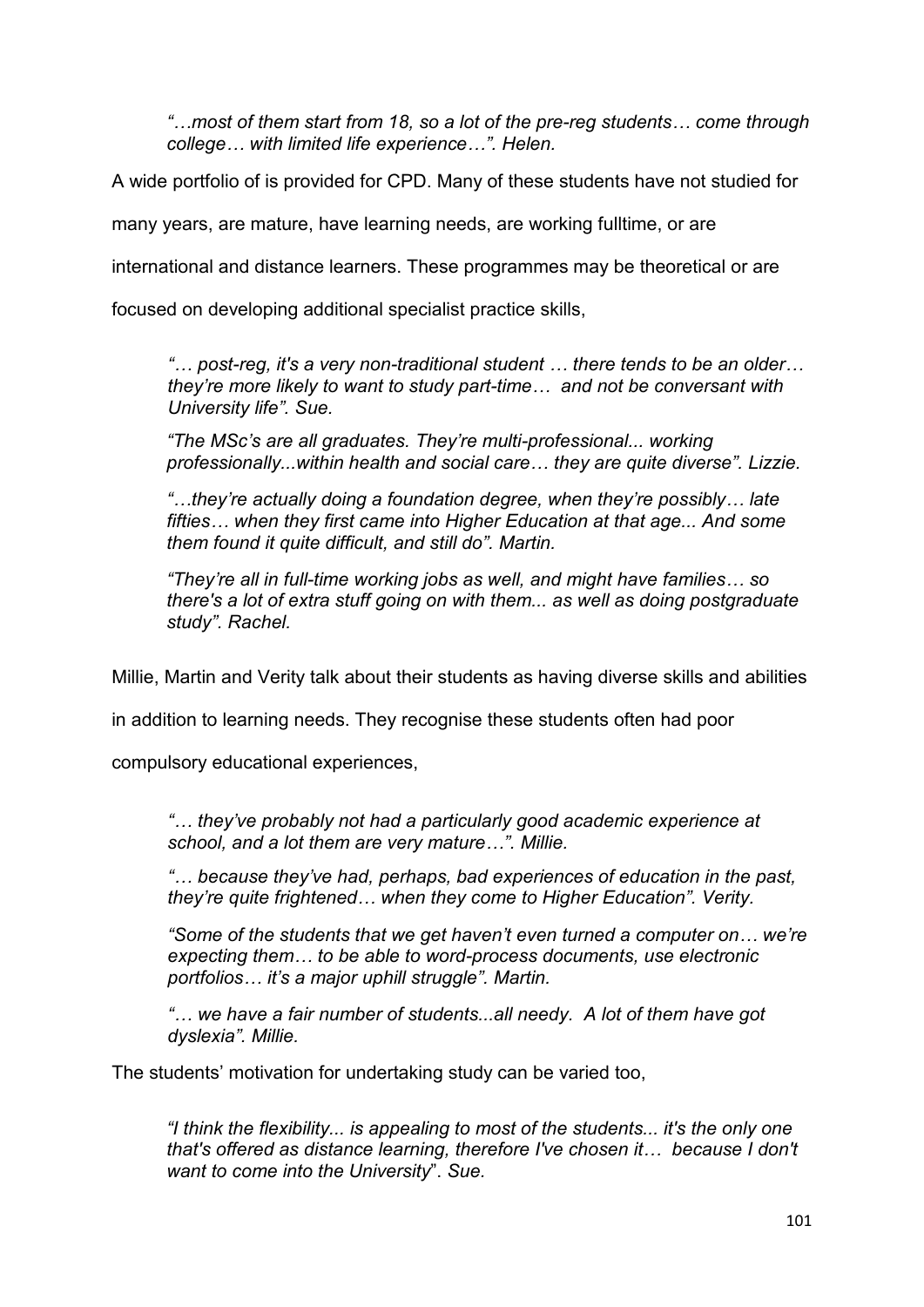*"…they seem varied in their motivation as well, I think, (identifies student group) … I think they can be difficult to engage at a distance. You get students who kind of...badger you all of the time, which I would much rather, then a student who doesn't particularly want… to sort of engage…". Brian.*

The participants also discuss the range of students' digital skills. Martin suggests

the widespread use of mobile technologies as the biggest factor for this change but

acknowledges some students lack confidence. Guy, Katie and Verity also talk about

the digital skills of the younger students,

*"I think the younger group are coming through with more skills now than they've ever had… but I think it's mobile technology that's brought about that change". Martin.*

*"I think the group I'm teaching would actually embrace technology easily". Guy.*

*"… for example, thinking about the age of the learners… the students who I'm trying to attract are… they're not digital natives, they're digital immigrants". Sue.*

*"… the students in the classroom are far more IT competent than I'll ever be...and yet, they don't access the right resources". Katie.*

*"I think the younger students, seem to be savvier with technology... so they seem to grasp it...because it seems to be that they've been educated, or brought up... so it's more familiar to them. The mature students may not... have that skill-set, and that is new to them". Verity.*

The participants recognise the importance of being open minded and acknowledge

the lack of confidence in some students,

*"…I think we, need to guard against the assumption that every student is completely familiar with all these things...and is going to sail through it, 'cos I don't think all of them do. And that includes some who are in the 18 to 21 year-old age bracket as well". James.*

*"I'm sometimes amazed at how un-computer-literate they are…". Archie.*

*"And others… may be a bit older… they're using the technology that's available to them, but they don't feel comfortable, they don't feel confident". Jacqx.*

*"Anecdotally I noticed… 20, 21, being equally as "Well, I don't know how to use it" … as some of the older students. I don't think it's a demographic thing, I think it's more of an exposure thing". Brian.*

They also talk about their responsibility to support the development of digital skills,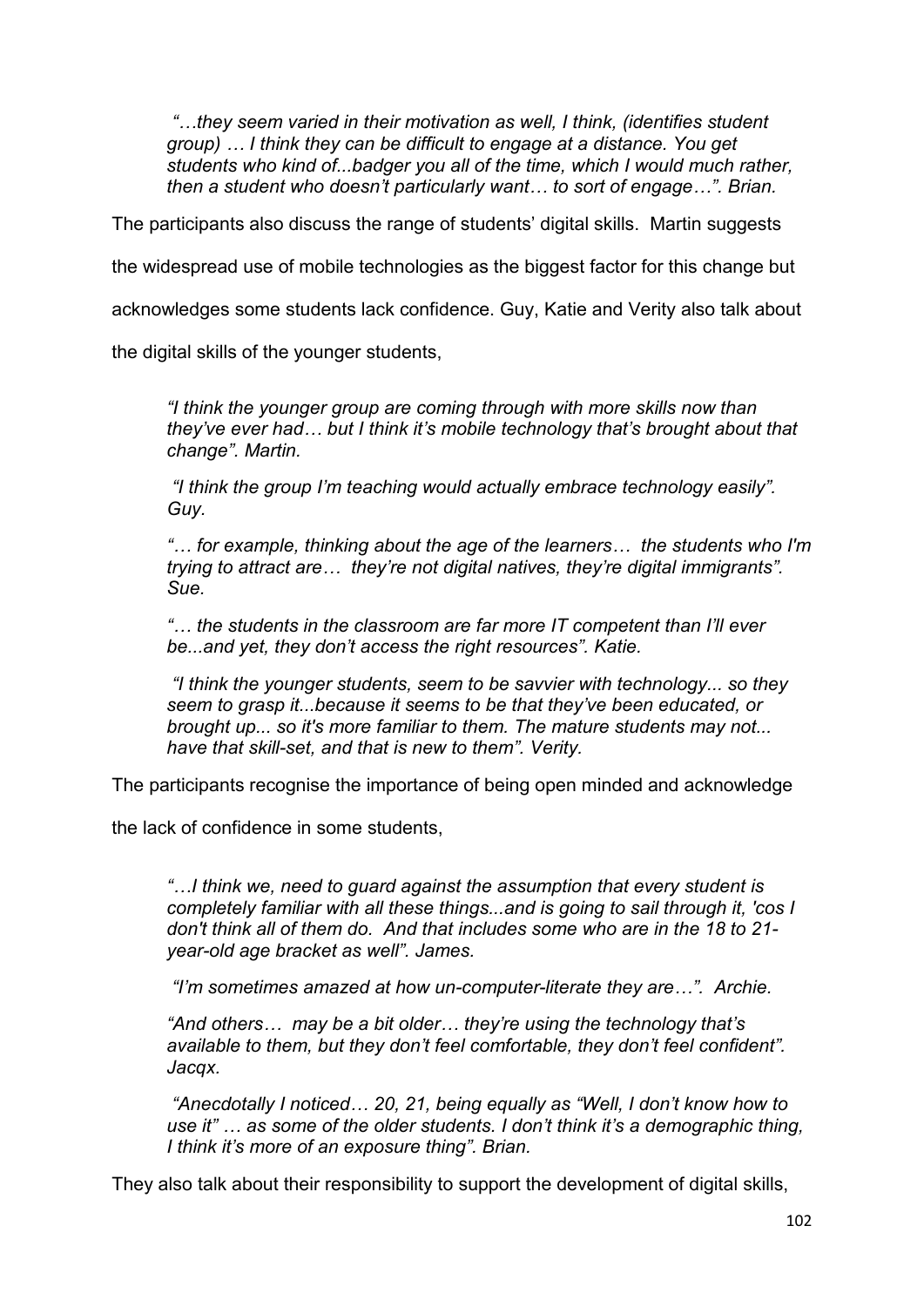*"Life's electronic, isn't it?... we're uploading assignments electronically; we're giving feedback electronically... I think we've got to ensure students have got the skills to deal with that". Elsa.*

*"… people have a lot to learn… there's still some barriers there. I think there's still fear about it. I do still have to do a lot of support with students in that initial phase, even just to make sure that they're online… I've had to support them quite a lot, really, given that they do have a technological background, supposedly". Rachel.*

It is interesting to note criticism of the students by Katie, however at other points in

the discussion she talks about her lack of confidence and inability to learn digital

skills. Deia also illustrates her own knowledge of digital language and skills requires

development,

*"… you know, they don't use the IT as much as they could… it would be quite easy just to go through an IRAS (integrated research application system) application, and highlight… the bits that they want...to relay to the rest of the committee… but they don't do that". Katie.*

*"… it is shortly to have its first chatter session… she's going to show me how to stalk, or whatever you call it. Watch. Quietly. Lurk. Lurk… I'm going to be a lurker. And I think that will be good, because I'm sure the students are probably a lot more advanced in social media... than I am". Deia.*

Inappropriate use of technology in the learning environment is a concern for some.

Katie acknowledges students are on a professional journey and need to learn when

it is appropriate to communicate with family and friends. Lizzie comments about

students accessing Facebook and Twitter, without recognising they may be

accessing professional tweeters,

*"… one of the issues… with smartphones...is if one group finishes a bit earlier... they receive texts very quickly, and then you begin to see them pretending to be tired… then you start to hear noises... "They've gone, they have finished". Guy.*

*"… I can't believe I'm the only person who said this; I do have this issue with, sometimes you wonder if they are actually looking at the learning materials, or whether they're actually Facebooking their friends…". James.*

*"… you introduce this idea that technology should be used in the classroom...and it's welcomed… but the students haven't developed their*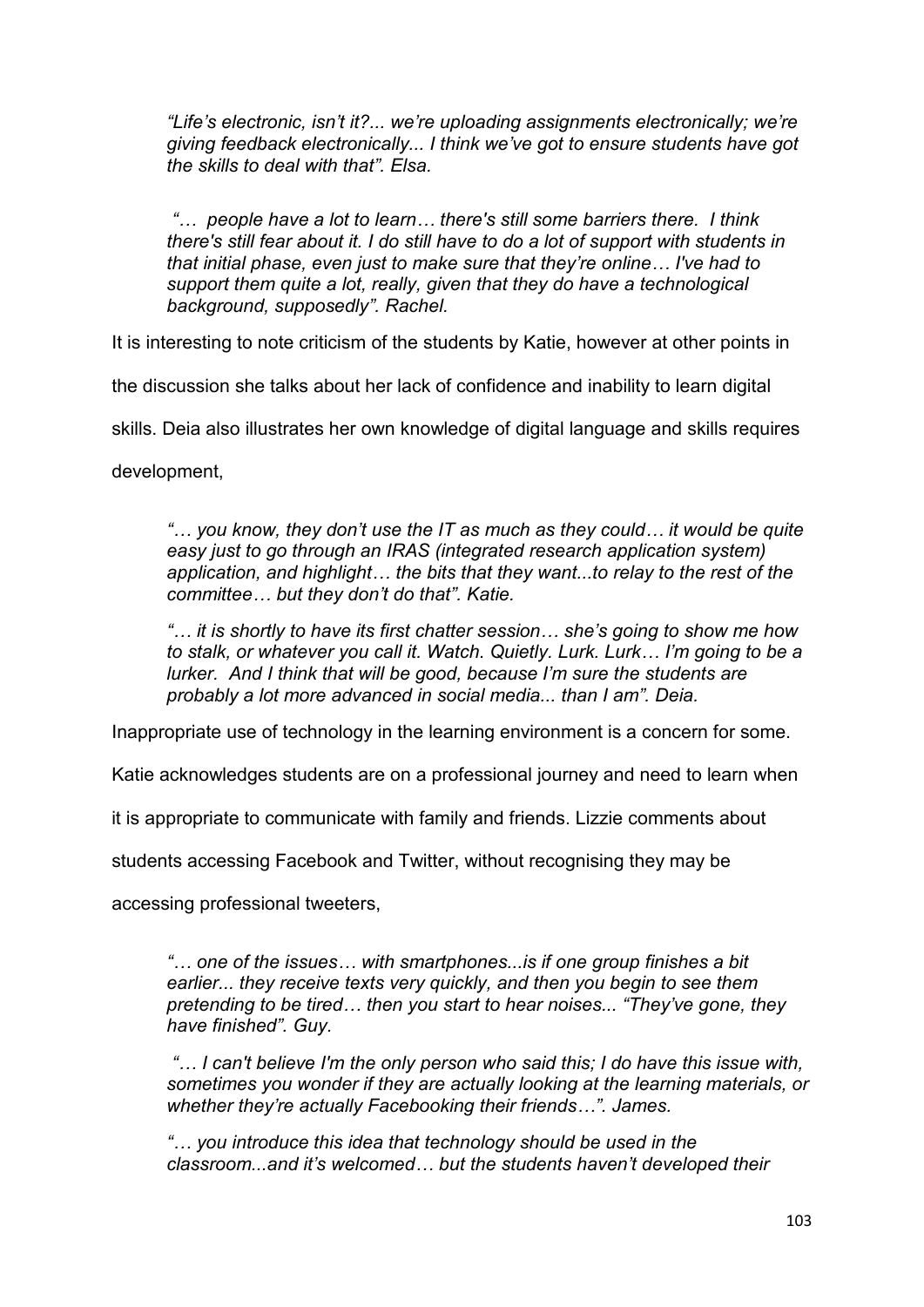*professional identity enough to be able to acknowledge unprofessional use…". Katie.*

*"I don't like it when you notice that they're on Twitter or Facebook, or something". Lizzie.*

Millie and Michelle highlight the setting of ground rules for the use of digital

technologies in the classroom,

*"I trust them… I kind of give them permission to use the devices; and I'm observant within the classroom... so I do know when people are probably not listening, and not listening to each other… and I'll maybe focus a question to them, and say "Oh, so are you looking at that on..." – you know, to make them aware that I want them to use it for purposes of learning". Michelle.* 

*"… we set ground rules, and say, you know, mobiles only to be used for searching... and not for texting…". Millie.*

The operational environment is now considered.

*4.2.2 The academics working lives – the context of their pedagogical practice.* 

These academics operate in a complex setting delivering pre-registration at both degree and postgraduate levels. The programmes do not follow the traditional academic year, often starting early, with additional intakes in January and February. Many programmes extend over the summer, to facilitate the students' practice placement experience. They deliver post registration or postgraduate professional development programmes, which consist of short courses, degrees and Masters programmes and Doctoral studies. They are providing learning opportunities through evening classes, eLearning programmes, distance learning, block delivery, off campus delivery and overseas flying faculty. The participants acknowledge the structure, in which they operate, influences their practice as they talk about the wider organisation, the faculty and their subject teams and how these levels support and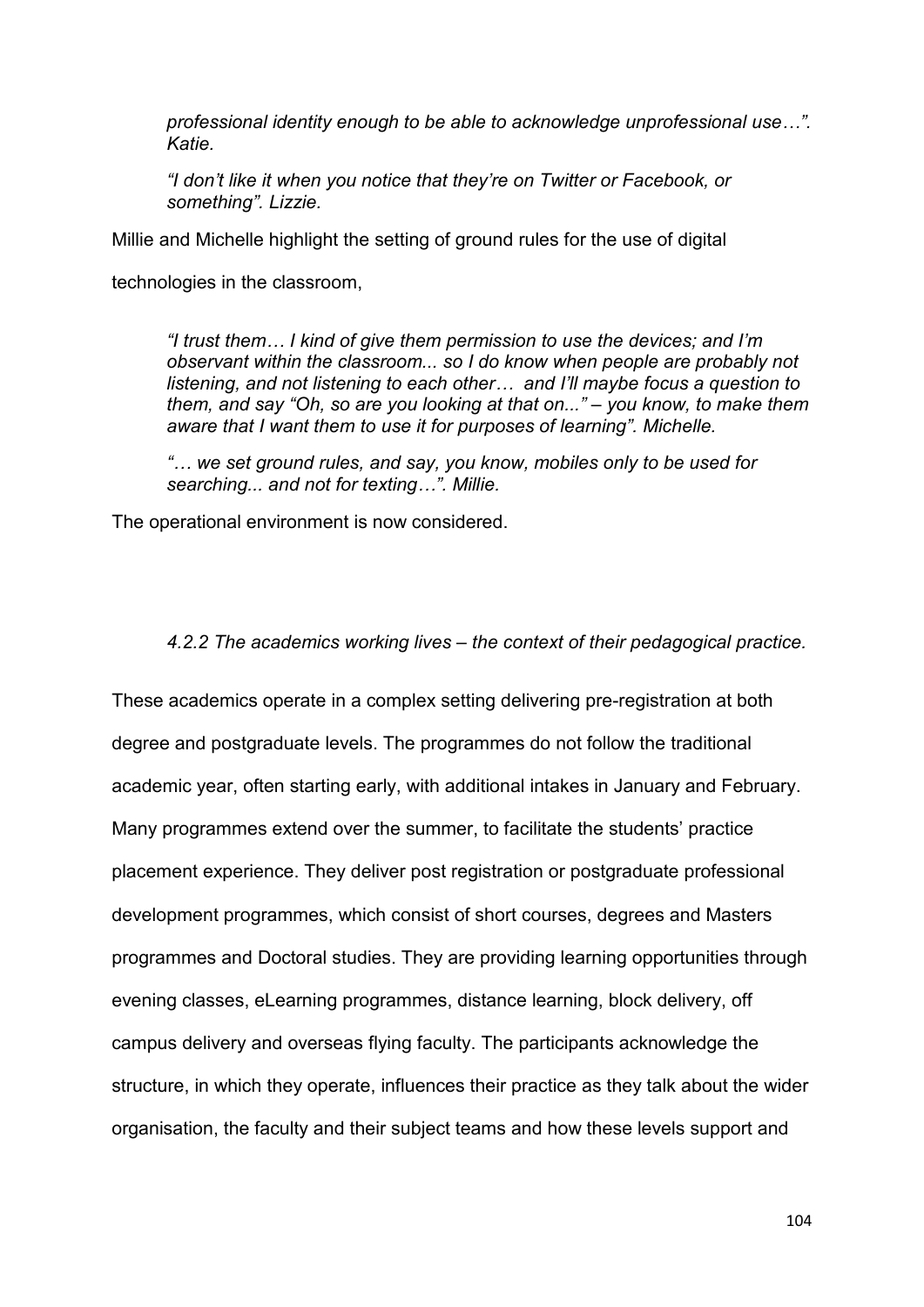hinder their engagement with TEL and the PD opportunities. Initially, I present the research participants' thoughts about the wider organisation.

# 4.2.2.a The wider university.

When the participants talk about the wider organisation and the physical

infrastructure, they highlight the provision of hardware, software and PD

opportunities on one hand, and on the other they talk about the paucity of facilities

and the lack of support. They comment on the opportunities to develop pedagogical,

digital and TEL skills, but conversely, how the constraints of their workload impede

their opportunities. Sue commences her discussion of the wider organisation feeling

that TEL and digital development does, not in her mind, feature strongly in the

organisation agenda,

*"… it doesn't feel like it's a major aim of the institution to move things forward… there are lots of buildings being created, there's lots of investment in classroom spaces. And yet, the technology … I don't have a video on my PC. I only have one screen - I could do with two". Sue.*

Lizzie also talks about the facilities in her office and Stephanie alludes to classroom

accommodation,

*"Maybe I need a stand-up sit-down desk… two screens would be great… you're squashing everything on to one screen… I've just spent 70 quid on some noise-cancelling headphones… I'm in an office of seven people... we do need environments that you can work in... and I feel really strongly about that". Lizzie.*

*"I feel like the hindrance is more about an accommodation issue, of maybe not having enough access to get groups into IT labs to just take them through things, when you'd like to, because of timetabling constraints and rooming constraints". Stephanie.*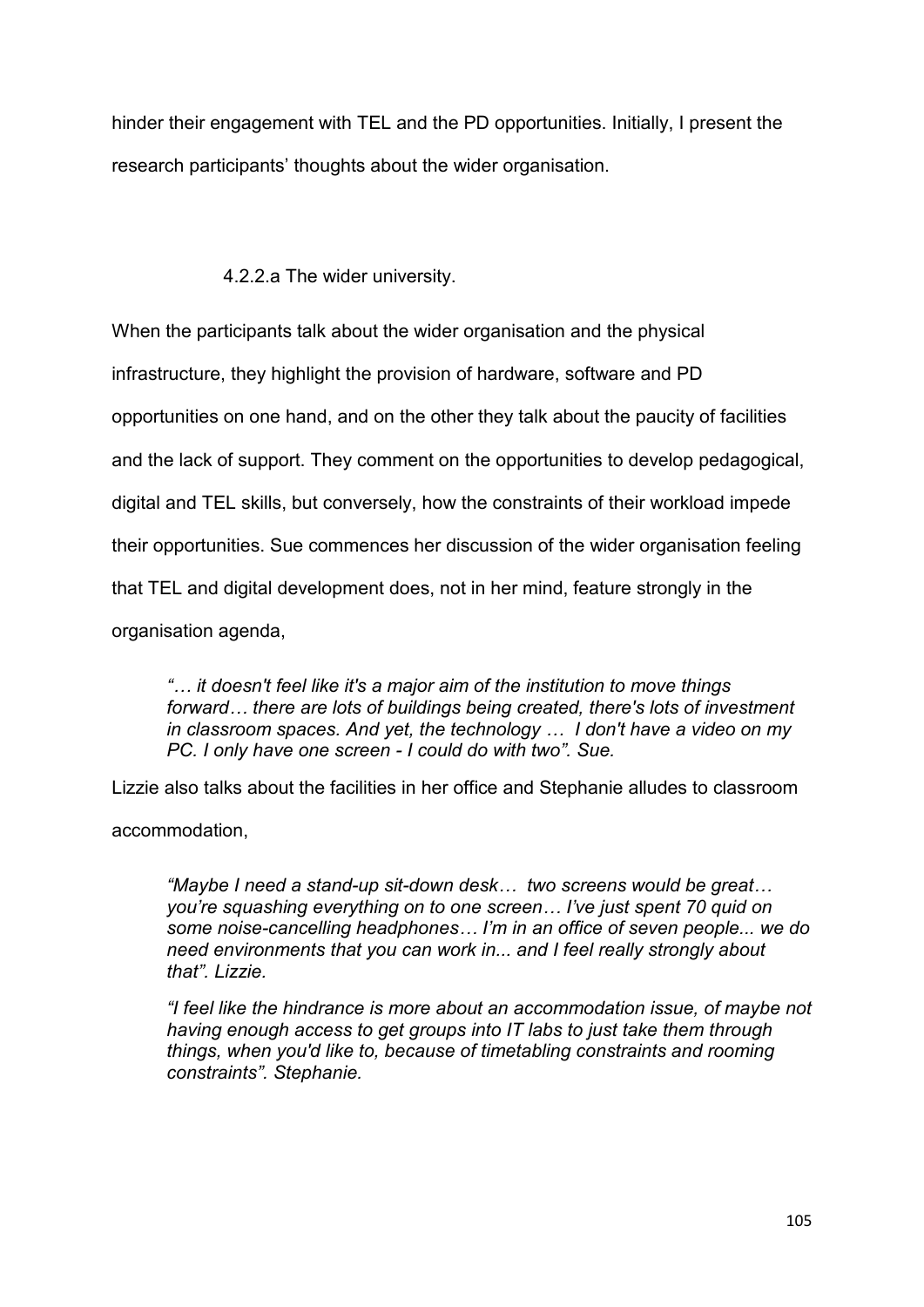Tristan discusses how he is using the wider university facilities to help him develop

his TEL practice, the benefits of access and their constraints, in addition he

highlights how he needs to buy software to enable his TEL development,

*"… the screen casting facilities … are really fantastic… because there's only one of them, getting access to it can be a little bit of issue. But in terms of being able to do, like, video podcasts… you're relying on using your camera, on your machine; not all the machines here have cameras. They don't have proper audio facilities… having somewhere to be able to do it… where you can just pitch up, talk about whatever you want to talk about... and being able to put backgrounds in… We don't have any of that sort of stuff here, so a lot of it I've had to do... off my own bat… and buy my own equipment". Tristan.*

Rachel's experience echoes of that of Tristan, where some facilities are made

available, such as the purchase of software, but no technical support is provided,

"… *the webinar software… I had a very quick induction… also I was doing them from home… out-of-hours, in the sense that, yes, academics work till 9 o'clock, but actually there was no technological support... after 5". Rachel.* 

Sue and Martin have concerns about academic digital development and the future

integration of TEL, indicating the paucity of personal allocated to this task as a

possible pinch point in the future,

*"…if everybody was using the key support people the way I was using them… they would just not be able to cope with that demand… I think that there are pockets of innovation; but I think that if those pockets of innovation are going to spread… the university would need to really think about the support required for that". Sue.*

*"… in terms of technology, we do need a lot of support, and it's not just a case of "Oh, well, get on with it – this is the way it's going." I think we do need environments that you can work in...and do these things in, and I feel really strongly about that". Martin.*

Hero explains her frustrations when she started at the university, simply identifying

the purpose of the range of systems would have made life so much simpler,

*"… when I first came here, it would have been useful to have a crib sheet about the different systems… so that you knew which system you were going in". Hero.*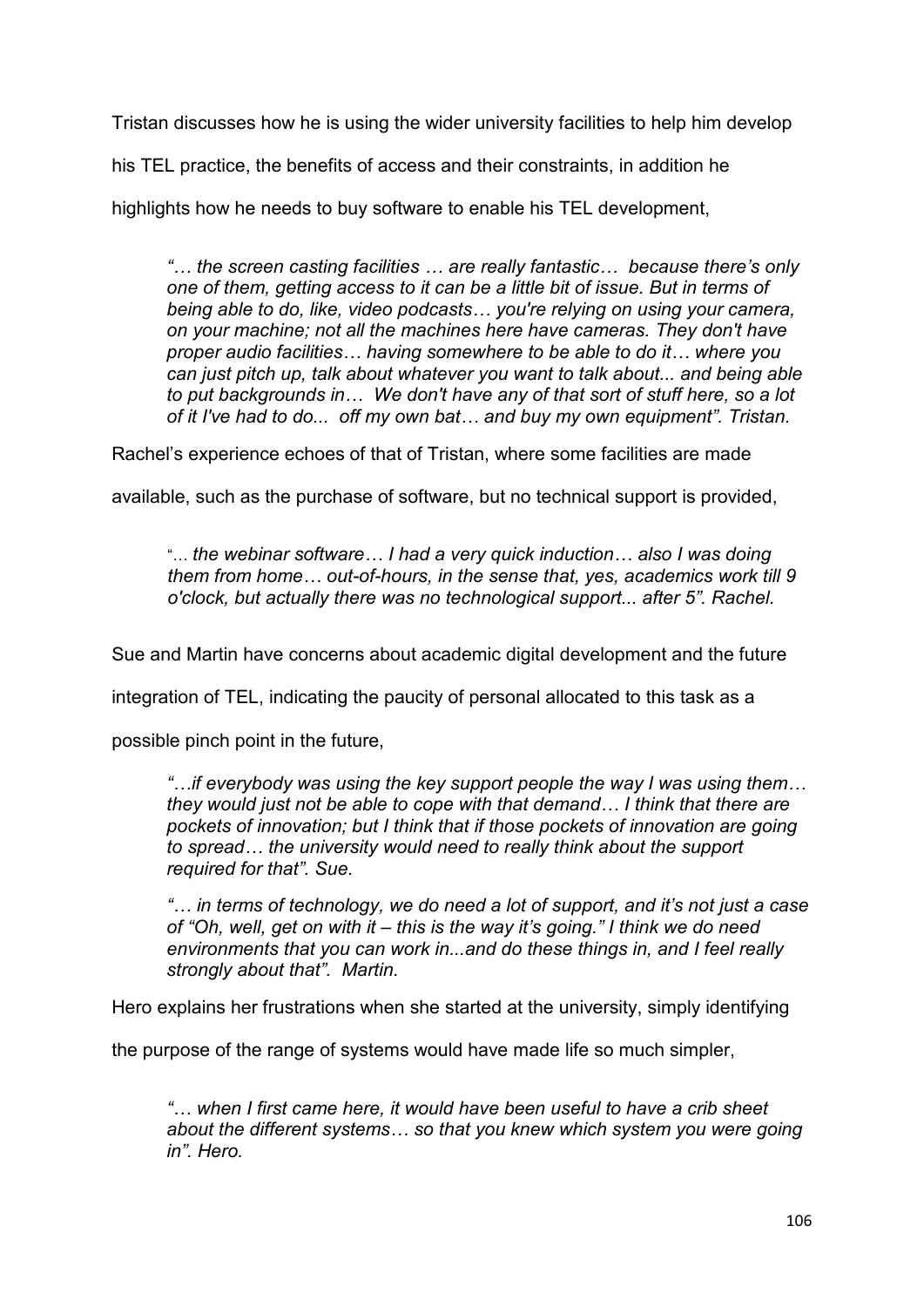The interviewees also identify positive ways in which the university supports their

engagement with TEL,

*"I think they've helped because I've had the freedom to explore… I think a lot of it has had to be in my own time… which I've been prepared to do… I enjoy it…it benefits me, as well as the students and the programme". Rachel.*

*"I've never thought I can't do something, because...the technology or the know-how isn't there. And I think as long as you're pro-active about it...the help and support is there". Elizabeth.*

*"I think what the school and the university is trying to take those individuals, and encourage them to... spread the word, be available... to bring more people on board… it's a very nice, gentle...considered approach ...whether that ultimately is sufficient...to achieve the aspirations and ambitions of what HE needs to do these days...I don't know, maybe a more direct approach. But then personally, I don't know that I would sit very comfortable with that… I don't know whether we are good, bad or indifferent...and where we sit with our contemporaries". Jacqx.*

The wider organisation provides opportunities for digital development but a culture

needs to be generated which facilitates the time to access them,

*"… you see things… saying there's opportunity to do this, to do that, to do the other...and it either came at a time when you're just so busy, you couldn't think about it... then a year later you think "I wish I'd done that now. It would have been really useful". Jane.* 

*"The organisation puts on the workshops, for us to develop, but it doesn't help us find the time to attend the workshops… I think the expectation of the institution, the organisation... is too high, in terms of us trying to keep abreast with technology". Katie.*

*"… there are courses workshops... and things you can go on… we really need to look at cultural practice… changing the culture… giving people time to develop". Elsa.*

Equally, some academics have negative perceptions of the support available to

them,

*"I find that I can't rely on IT, you can't use IT, or it breaks down...or something happens; you've still got to be ready to fill in the gaps, and compensate for the IT deficiencies". Katie.*

Tilley who acknowledges her digital skills are poor, suggests the development provided is insufficient to meet her needs,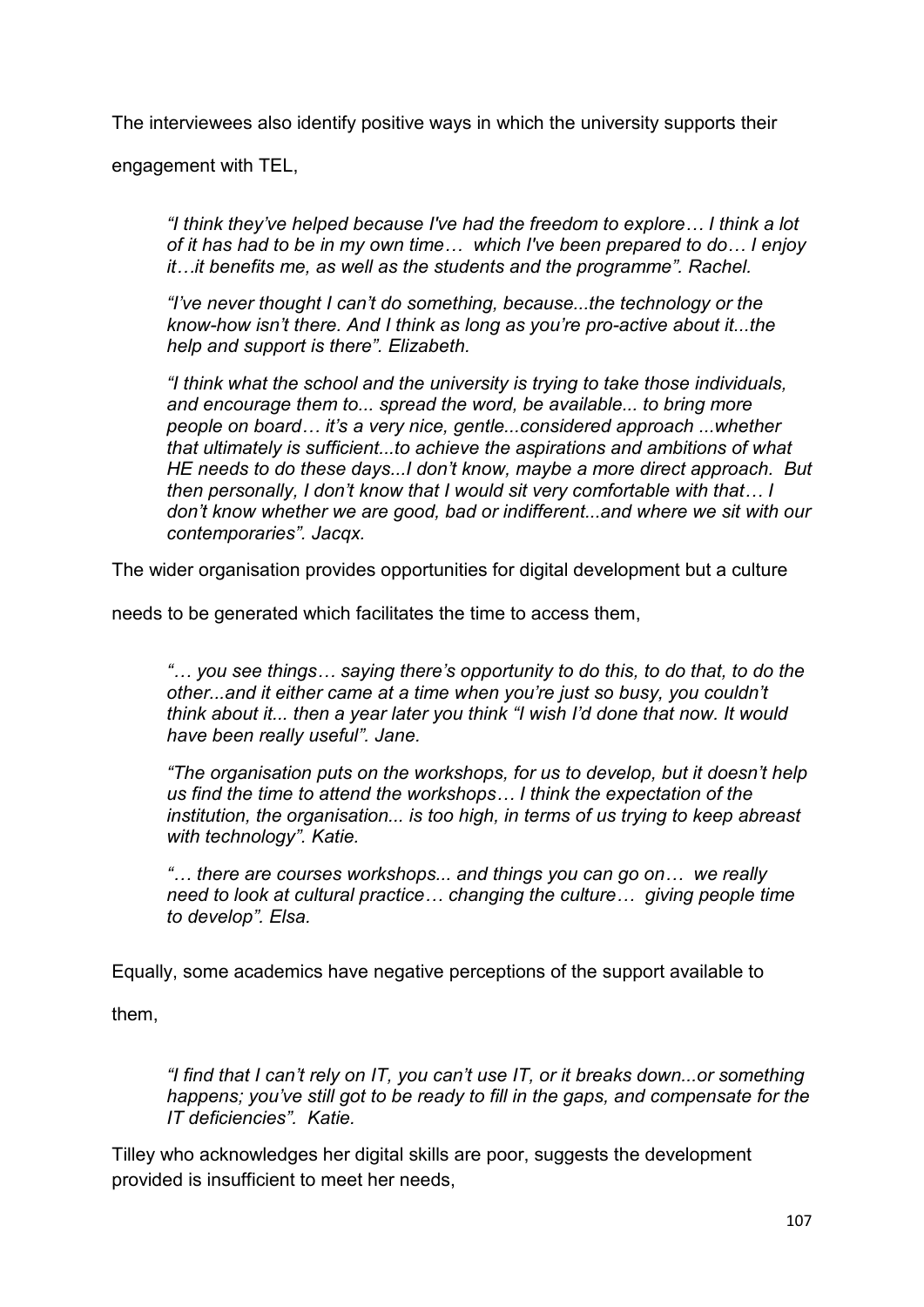*"If I was being honest - and I'm telling you about feelings now... rather than evidence - ... I believe people like me aren't supported". Tilley.*

Next the faculty's role in supporting TEL is considered.

4.2.2.b The faculty.

The interviewees also talk about the role of the faculty and there is a feeling the

faculty is moving forward with the digital agenda with key people leading change,

*"I think that there are key individuals who are really moving things forward very successfully within the school" Sue.*

*"… we've got (identifies key personnel) ... who have a huge role... within the school; and obviously, when I was designing the programme... I met with them… there was a learning technologist I worked with… our own (team) technician, has made sure that, when I have had to use the computers at work, that those are enabled, and will … there's been that kind of support as well...". Rachel.*

*"… the positive effects is the projects … having the iPads in the school was certainly a great thing, and it was nice to be asked... to have that opportunity to go away and explore what the possibilities were. So, with that at school level, I've certainly felt that, overall, we're encouraged." Stephanie.*

*"I've had the opportunity to work on a project... with key people… that opportunity, from an interest… nobody made me do it… so the invitation is there... if people want to get involved". Verity.*

The academics are encouraged to experiment, Tristan and Martin think they have

freedom to operate in a way they feel comfortable,

*"I think I'm in the right kind of environment, to do this sort of stuff… I've never really felt hindered at all… it's probably the best place I've ever worked". Tristan.*

*"I can't think I've been particularly held back, by lack of funding... and by lack of support. I think we do get supported in our ideas, wherever we can, to deliver them. Certainly, people will listen to any innovation that we put*  forward; but again, just because we try to adopt things at an early stage, is it *right for the students? Are we doing the right things to help the students?". Martin.*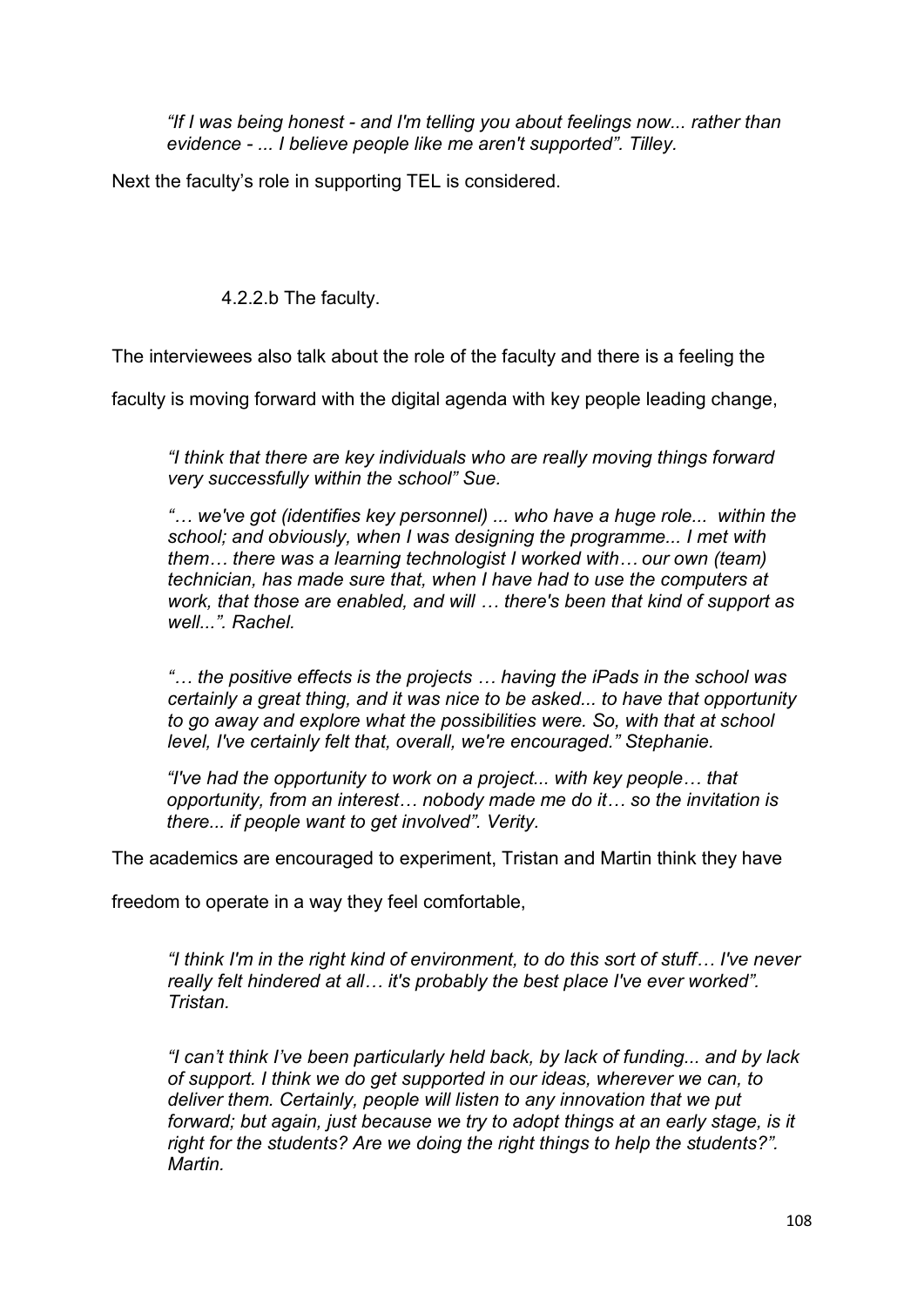Michelle talks about taking a digital leadership role and the benefits to her, however

she is feeling pressure to comply with a faculty initiative which is affecting her health,

*"I think it's supported it in terms of encouraging me to be our team champion, with regards to technology… it's got me working with other people who I probably wouldn't work with previously" Michelle.*

*"The negative now is I'm finding (the faculty) are putting pressure on me in terms of e-submissions... the problems that that's going to cause me personally. Whilst I would love to encourage and support that, I'm struggling*  with it now... and struggling morally as well, because I know that we're going *that way… and I've got a duty to move on with technology... but really, personally I've also got to think of my health as well". Michelle* 

The faculty provides workshops, meetings and journal clubs which the staff are

encouraged to attend, in 'a gentle way', according to Helen,

*"… certainly, I feel nudged (laughs)...gently nudged in that direction… I do come away thinking I need to...get on top of this; I need to be understanding things better...". Helen.*

Hero, experiences difficulties in ascertaining the facilities available to her to support

her practice,

*"… it's about knowing what resources are there... saying "is there any way we can do this?" ...and they said, "yes we've got these resources available... and we can set you up in a room… initially I didn't know those resources were there… maybe that should be part of the induction into the team...about what resources are there… nobody mentions them". Hero.*

Overall the participants felt the faculty was encouraging and supportive in their use

of TEL.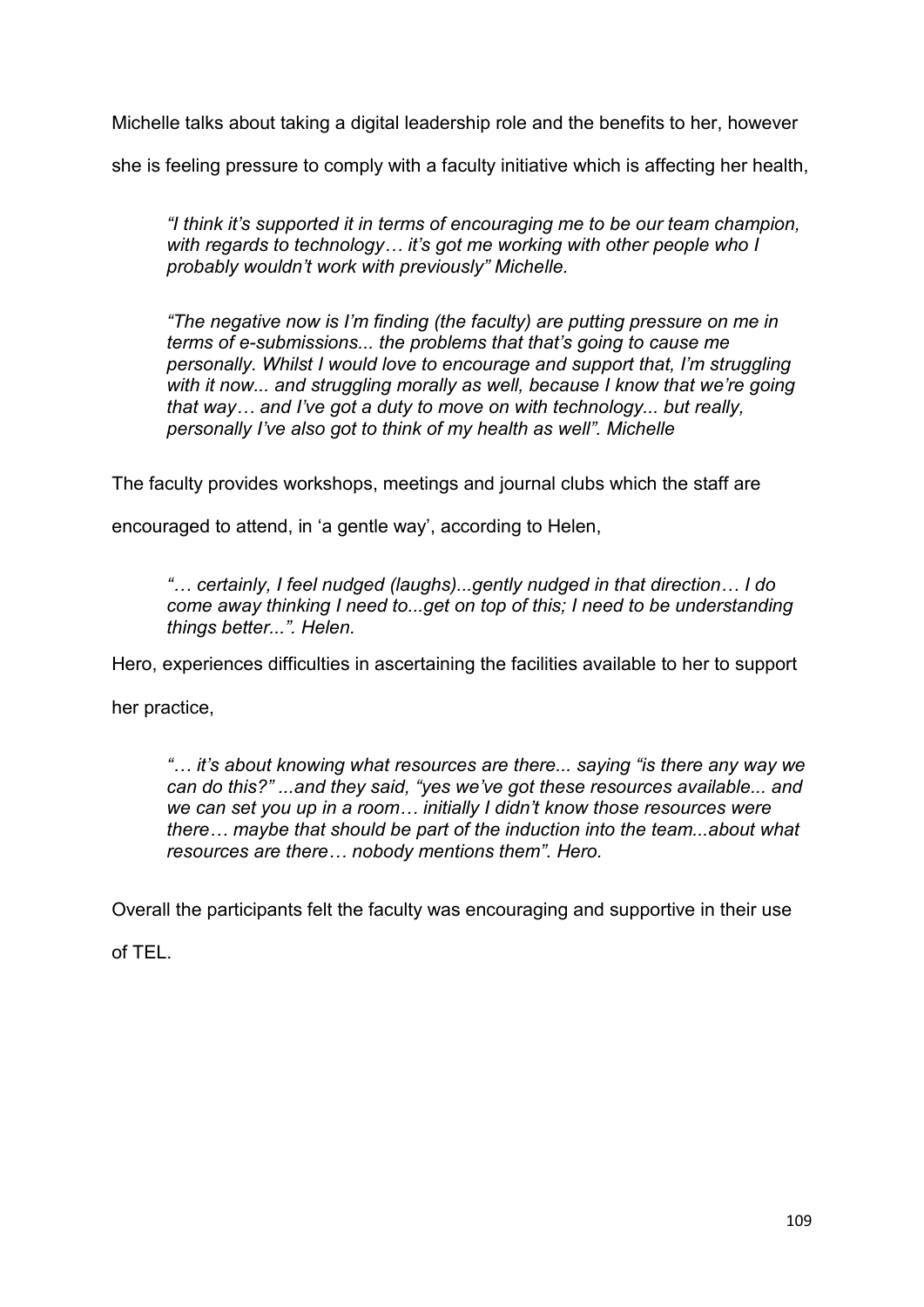4.2.2.c The subject team.

The respondents reflect on a strong network of subject leads, peers and other

colleagues who provide encouragement and support. Brian and Tristan are trusted to

make their own decisions,

*"There was no restriction, definitely… I don't know whether it was due to confidence, I think it was... just do what you like... if you think it's going to work". Brian.* 

*"I think I'm very lucky working in (names subject team) particularly with (names colleague), who is fantastic, probably the best boss I've had, because she just lets you get on what with stuff. As long as the work gets done... then you're free to manage your own time". Tristan.*

Lizzie works across subject groups and her experience suggests there is a

willingness to try new things,

*"I work a lot across – across professions as well… I work with members of other teams within the University… we share practice and bring ideas together… I've never noticed a resistance to using anything". Lizzie.* 

Millie, Michelle and Sue emphasise the supportive nature of their colleagues and

mention the support they provide others.

*"Yes definitely. I think it's because I know I'm capable of doing it on my own anyway … people would probably be grateful that I'm taking that on and they don't have to. It's only when I do something and we start and roll it out, and then they begin to think "Oh, here she goes again!" Michelle.* 

*"… we're very lucky to have a colleague who is IT clued-in… they are great. You know, if ever I need any help... or suggest something, they're there to offer...their help… we are, in the team, I would say, very well supported". Millie.*

*"I think having the freedom to try something, I think having key people, that you can go and talk to about ideas, is very useful." Sue.*

Lizzie considers the motivation and skills of her peers and whether they have the

capacity to engage with TEL activities,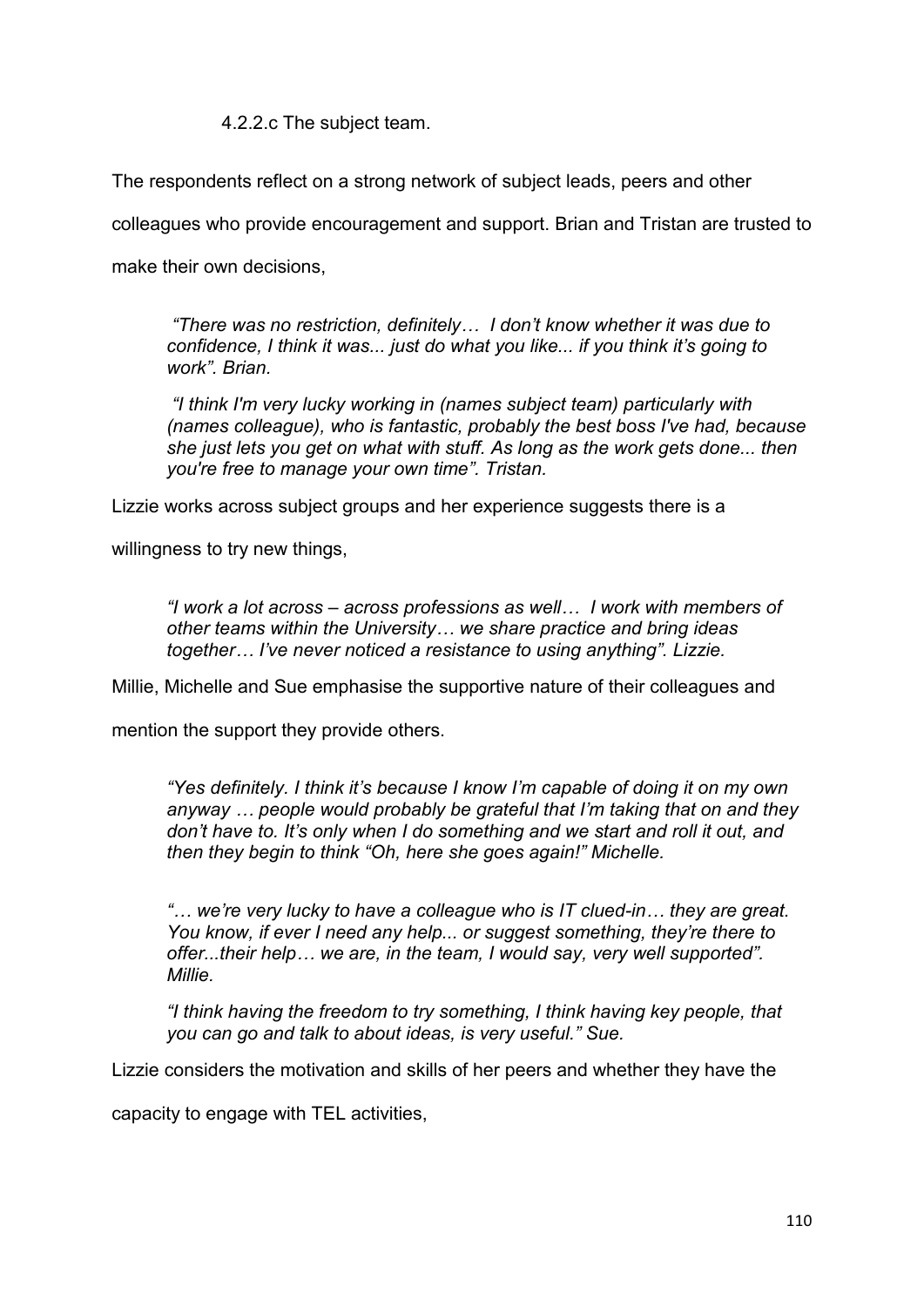*"all individuals are different in terms of their motivation and their desire... to want to look at... technology, but there's enough people in the team who, I think...would be amenable to having discussions and thinking how can we do it differently… I think generally, we have a very open-minded and proactive team… there are some in the team who just don't have the skills… so it's quite a challenge for them. That's not to say they're not open to looking at things differently (laughs)...". Lizzie.*

Jacqx suggests team support would be forthcoming if there was a boarder, collective

outcome that might benefit all, which may imply individual endeavour is not

encouraged,

*"it would probably depend what it was… if it was seen to benefit the team as a whole… or is it just a hobby of the individual concerned? And what it's going to cost". Jacqx.* 

Next, I consider their boarder academic practice and the research participants' pedagogy, exploring their experiences of using digital technologies and integrating TEL into their teaching.

### *4.2.3 Pedagogical practices.*

The academic role is multifaceted as it includes the roles of team leader, programme and module leaders, external examiners, curriculum design, student support, research and learning and teaching. It is in this milieu they engage with their everyday classroom practices. The focus of the interview discussion is the pedagogy of the practitioners. The participants primarily taught within their professional specialism, with some delivering cross discipline subjects. The degree of agency to develop their pedagogy and integrate TEL in their practice was considered. The interviewees talk about their role as module leaders and module team members, acknowledging the university processes and the quality of the student experience. They talk about the limitations of the technologies available, they comment on how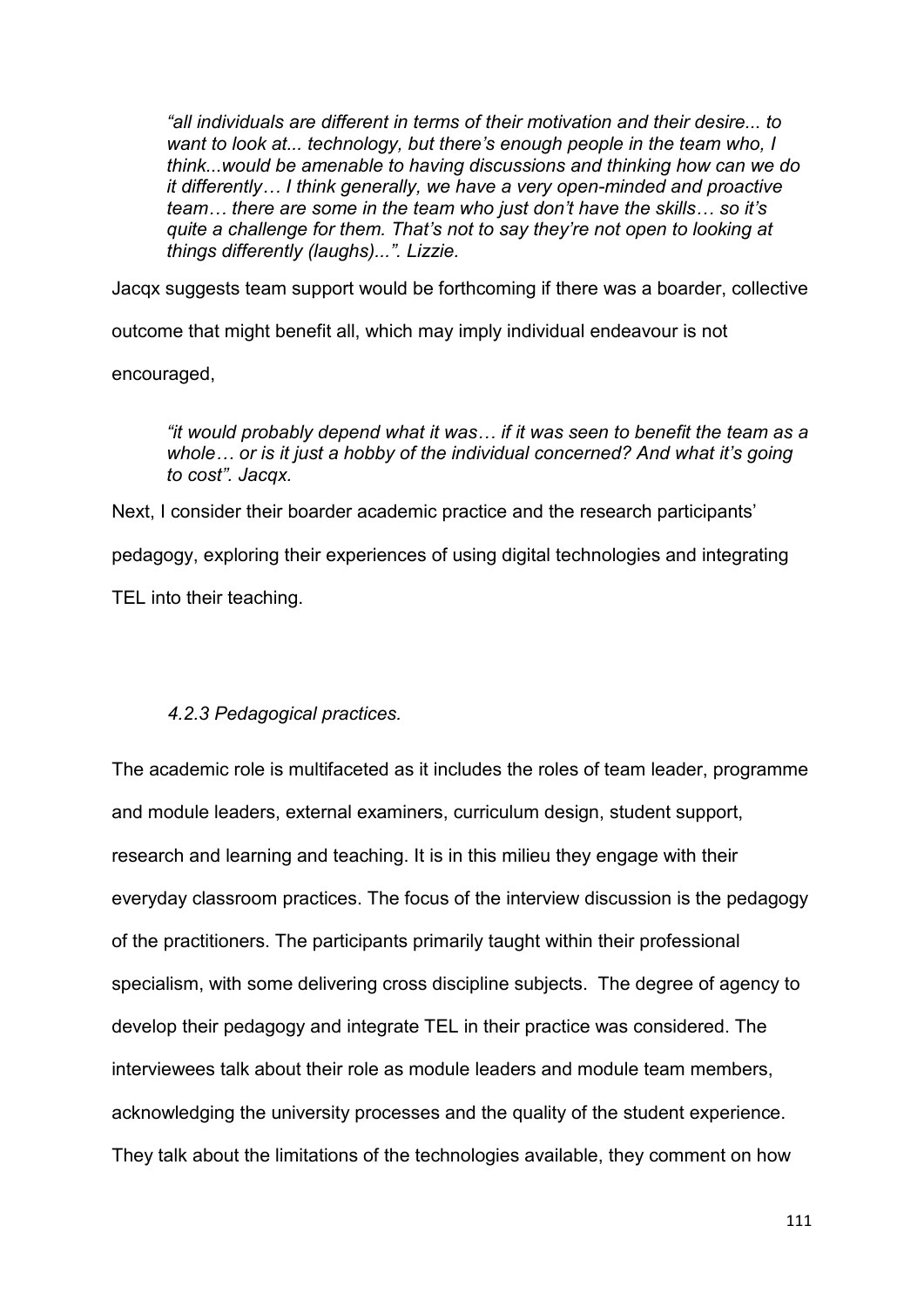they have scope to be creative, can influence their team members or decide to

engage or not engage,

*"I felt like I had that freedom, to sort of think "…right, if I'm going to do a distance learning programme... then I want to do it properly." … it was very much the bigger picture. And I guess I've got the luxury that I'm module leader for stuff, and then I'm the programme leader, so actually I had control of the whole thing". Rachel.*

*"… we tend to have free rein… we deliver modules in a way that is comfortable for us... but hopefully of use to students as well". Martin.*

*"I'm very fortunate… I take it for granted… nobody tells me what I can and can't do, and no-one gives me lesson plans… I do feel I've got absolute freedom to do what I want; you know... within the constraints of what the technology that the university's got has". Stephanie.*

*"I'm a bit of a risk-taker, really...". Michelle.* 

*"… we have the programme outcomes... the module outcomes, and the lesson plans… there is a structure… I do think within the school, and being a module leader, that I have the freedom to be creative in how the students get there". Verity.*

*"I think it has to be a two-way process… I think to some extent, in academia you can be very autonomous...choose what you engage with...and what you don't engage with". Elsa.*

For some who teach large groups of students they are supplied with lesson plans,

but how they achieve the learning outcomes is up to them,

*"… we have the lesson plans… as long as we get the message across... they've all got access to the same amount of resources on Blackboard - ... the method and the way in which you teach it, is really down to you… there is that flexibility there, it's not rigid". Millie.*

*"… because there's a professional body behind the pre-reg programme... a certain number of hours have to be allocated to a certain number of topics… and we have to colour within the lines". Sue.* 

*"It certainly doesn't...develop our autonomy; and through that, if we're disempowered by what we have to teach, and we can't adapt it... and be creative in the classroom with the students, then I don't feel that we are empowering students to have that kind of mind-set…". Katie.*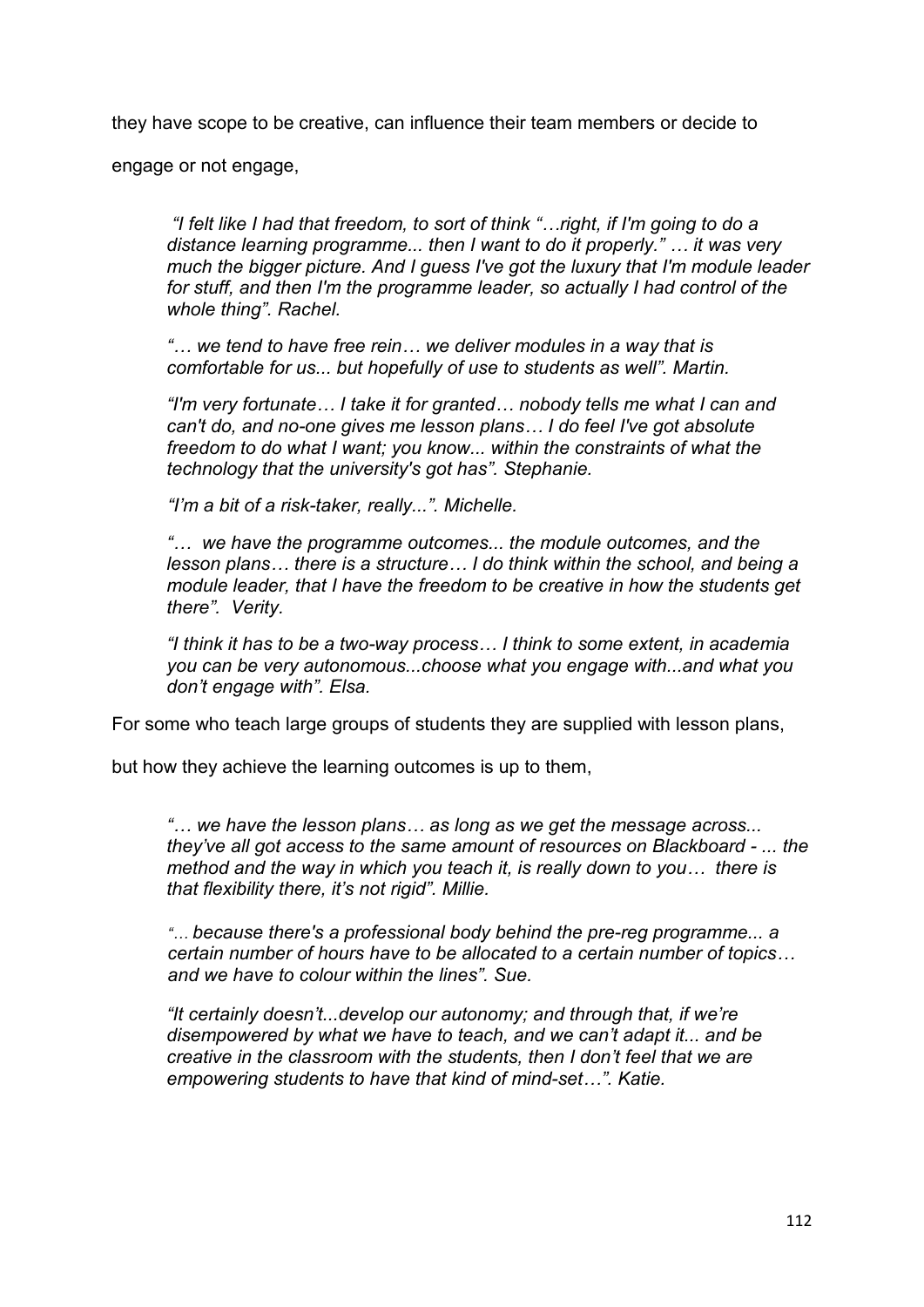Others talked about the need to comply with professional regulatory requirements

and how the external bodies influence the module content and delivery, thus

reducing individual autonomy.

*"… we have lots of people, particularly in healthcare, with lots of agendas ... for us to teach, and get various aspects of those agendas into our work... and courses". Tristan.*

*"… they do have employers… we are supporting the students to come, and our programme is developed in partnership with them… but that doesn't mean you cannot be creative, and flexible, and adaptable and responsive". Verity.*

*"… in the pre-registration courses … you have the requirements to meet those professional bodies… even with those, I do think you can still be creative. I think it is about mind-set, because very often I will hear things like "…well, we can't do that because the (regulatory body) have said." But, if you talk to the (regulatory body), or you really re-look at their requirements...you can do it. You can be creative in, you know, the way that you approach something". Verity.*

Some also considered resources as a barrier to agency and suggest workload, time,

numbers of students and rooms as contributory factors.

*"Your constraints are about how much time you've got to spend on that particular topic...within the context of the module; the rooms that you've got...the number of students. Because what worked with a small number of students won't necessarily...work with a larger number of students ...and you don't have the resources to do it". Deia.* 

*"I suppose, maybe they're my perceived constraints, rather than actual constraints… because I only work two days a week...and I don't have a lot of time for me to embed some of this… social media...or technology more effectively". Elsa.* 

*"… there's pretty tight time constraints… quite often we're doing things very reactively; that we're given a relatively short amount of time to be able to prepare for something". Sue.* 

Lizzie talked about her recent experience of re-approval and the short-sighted views

of the panel,

*"when we were going through re-approval… they (the approval panel) wanted a lot of detail about systems - technology that I was going to be using… I wanted to leave it more open...so that I could move with the times... I wanted*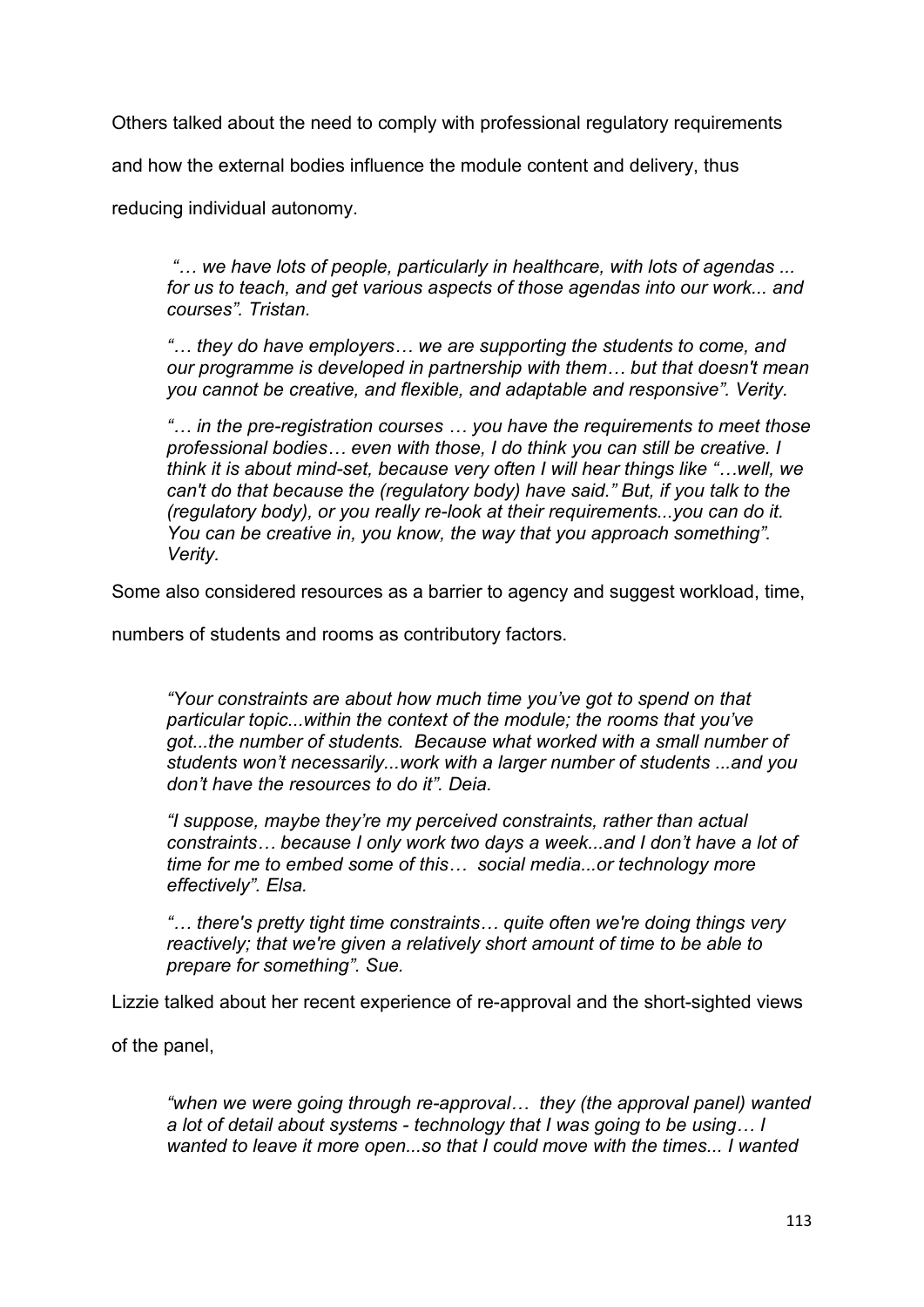*that flexibility… but I kept being pushed to say that I was going to do this, or I was going to do that... and actually name things".* 

The research participants move on to talk about their classroom practice and the

majority adopt an active pedagogy to engage students, to draw on their experiences,

and to enrich the students learning. They talk about the strategies they employ and

models of pedagogy such as experiential learning, flipped classroom, PBL (Problem

Based Learning) and distance learning. Sue alludes to the faculty learning and

teaching strategy and its vision and Verity, Jacqx, Jane and Stephanie articulate the

learning theories which influence their practice and their philosophy of teaching,

*"… having creative students… articulate students and confident students… so we were not just teaching them about the subject matter". Sue.* 

*"I do try and think about...adult learning… about how you make learning enjoyable… I do look at theories. Appreciative Enquiry… my mind-set would*  be, instead of looking for problems with students all the time, it would be trying *to get the best out of students as adult learners… that theory talks about focussing very much on strengths, and not seeing things as problems…". Verity.* 

*"… you're asking me very, very appropriate questions about my pedagogical approach…but I'm struggling to… provide…a sound rationale and justification for why I'm doing what I'm doing, other than it fits me and I'm comfortable with it". Jacqx.*

*"… is it pedagogy, or should we be looking more andragogy, we're dealing with adults. We want them to bring into it their own experiences...their own background…" Jane.*

*"this is the thing I always struggle with… what's my philosophy, what are my values. My philosophy is; it doesn't matter if somebody only learns one thing… that's fine. I can deal with that… it's a hard question for me… it's Gibbs… it's not what we do with them, really, it's what they do. And if we're not making it that they want to go back and find out about it, then we're not really doing our job". Stephanie.* 

Martin and Verity's approaches have a pragmatic element when they consider the

transferability of the students' learning to their place of work,

*"… making it of use to students on a day-to-day level. I don't want to just do something that they can only use in the University. It has to be something that*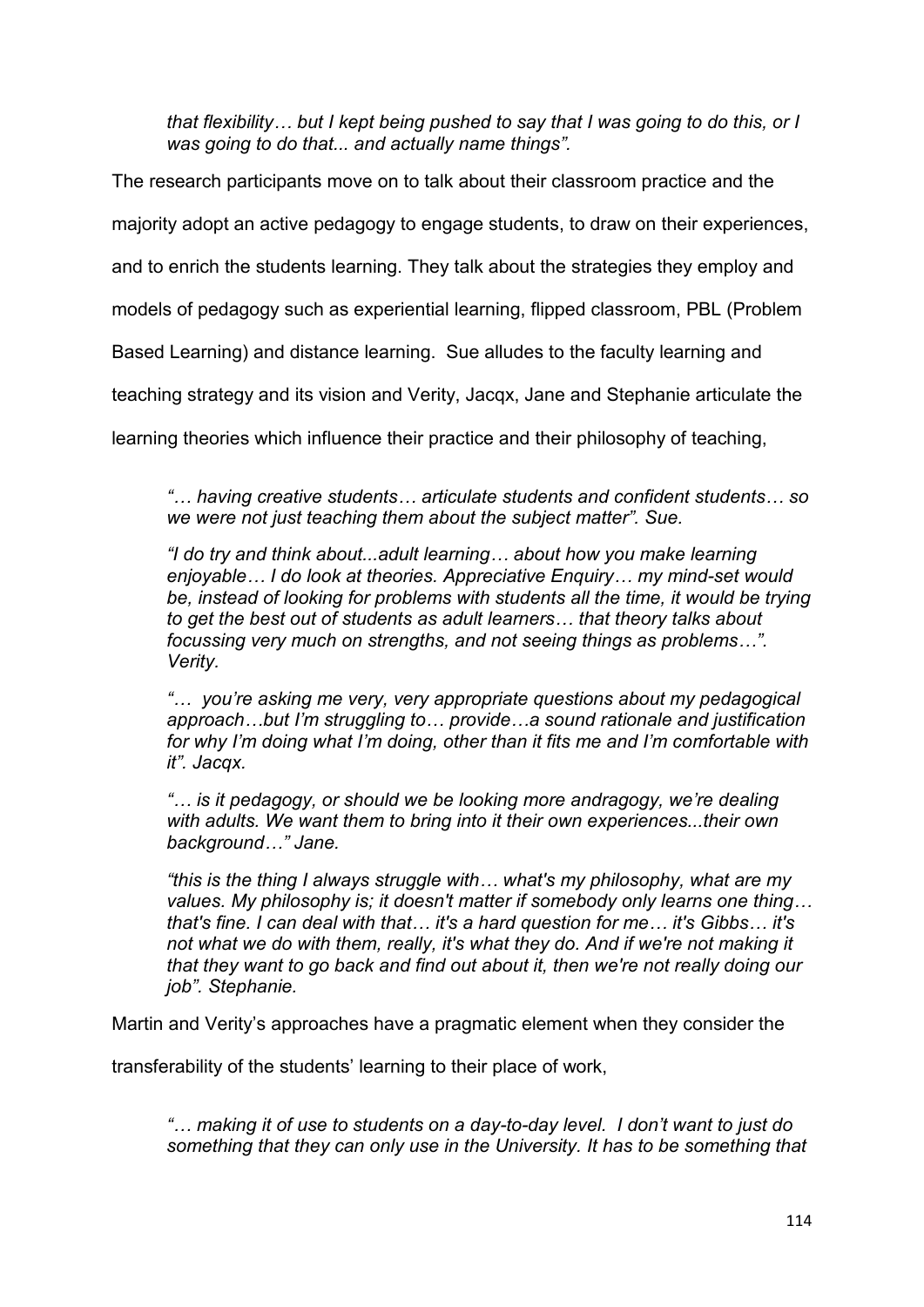*they can use at home; it has to be something that's of use to them in their workplace". Martin.* 

*"… equip them with the necessary skills they need, to link their practice to theory, and theory to practice". Verity.* 

The participants focus on the students, their learning experience and adopting

interactive approaches to their classroom practice by using role play and group work,

and drawing on the students' experiences to help to them construct their own

knowledge. The research participants encourage the students to take responsibility

for their own learning, as Rachel and others illustrate,

*"It's very, student-focussed, it's all about what their experience is". Rachel.* 

*"… I generate a lot of discussion and interaction, so we can draw that experience... those skills out, and get them to share...different perspectives with each other; Jacqx.*

*"… I like to get the students doing things... working in groups… looking at videos… getting them to do a bit of role-play"., Millie.*

*"… I like that sort of teaching where I first throw it to the students.... ask them, and then they contribute.... then from that, I build their understanding, by bringing in my expertise...". Guy.* 

Pedagogical approaches appear to depend on the groups of students who are being

supported, for example, many participants are engaged in distance learning, and

Sue and Rachel are thinking about the student experience when they reflect that,

*"… we try to make things bite-size, so they're not overwhelmed by information". Sue.* 

*"… it's very much centred about them - ... what their needs are… who are they, what are their needs going to be... what extra issues I need to think about". Rachel.* 

Jane, Brain and Jacqx appear to struggle somewhat with the tools available and how

they keep the students engaged when they reflect that,

*" … we do have distance students...and I don't think we're quite up to scratch with what we do there. So that's something… again, it's not knowing what I can do, because I don't know what I don't know". Jane.*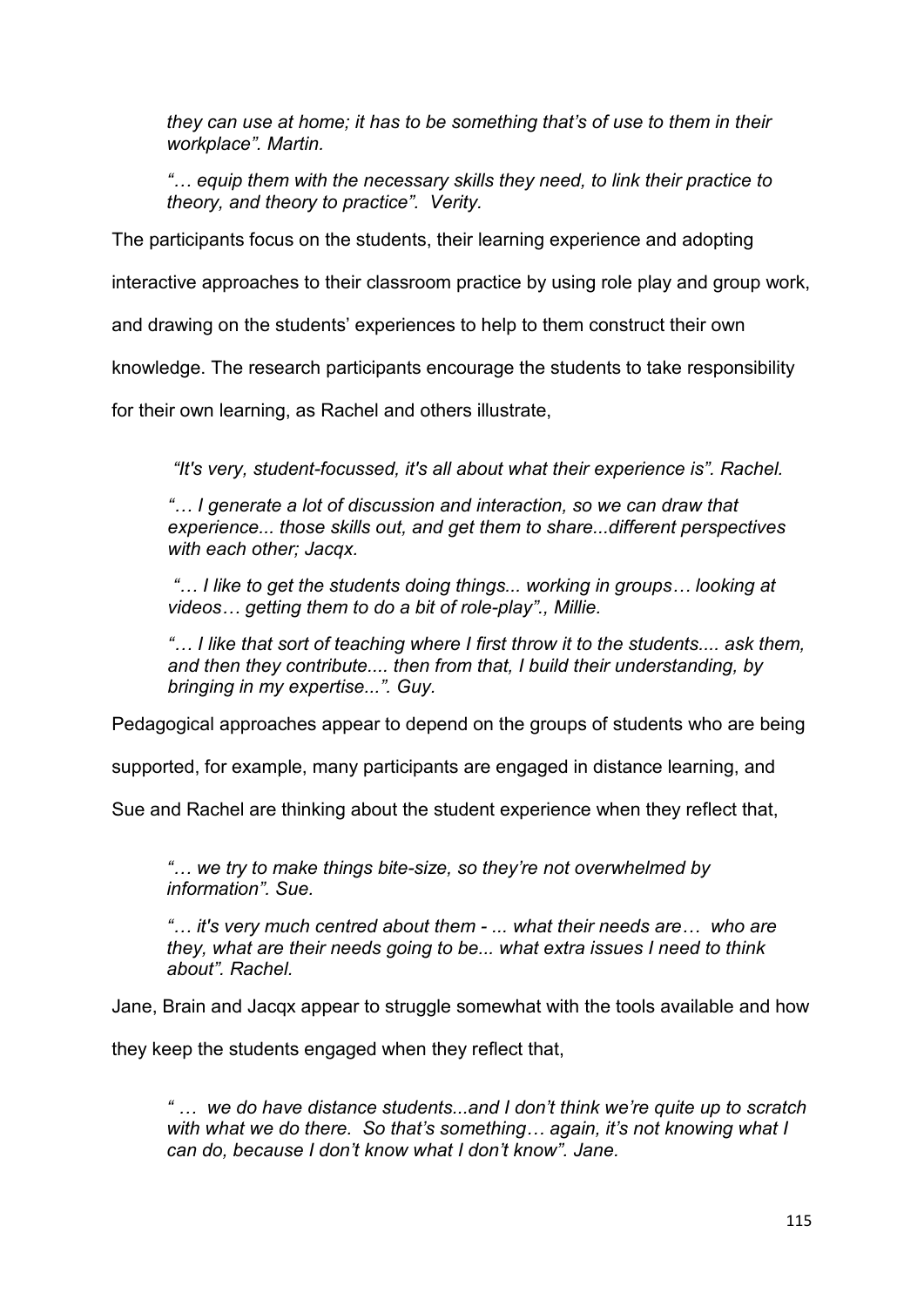*"… it was interesting to do that, and I could really see the potential…in the VLE, and what you could do with it...to support those students; but I don't feel I got to grips with that completely". Jacqx.*

*"… the fact that it is at a distance… and there's a different student-teacher dynamic happening there … they're not as captive an audience… they seem to sort of go back into practice and then forget that they've got other work to do as well". Brian.*

Experiential learning, PBL and flipped classroom learning are also approaches

utilised by these practitioners and they contemplate the interactive nature of these

approaches,

*"… we tend to do a lot of exercises where the students are responsible for advancing the learning". Archie.* 

*"by using that sort of flipped classroom technique… I found that you got a little bit better engagement...prior to the session". Brian.* 

*"… we've got PBL-type stuff… I think, and give them a wide variety of things, rather than them watching a load of stuff". Tristan.*

As the participants talked about their current activities they also consider how

elements of their practice had changed.

## *4.2.4 Thoughts on TEL.*

Here the participants talk about their perceptions of TEL and their aspirations, how it

needs to be relevant, but also recognising how it can enrich the learning experience,

*"I think that we should be building in use of tools, or the software that we use, to support our teaching... thereby the students learning – not just using technology because it's there… only use the technology if it will help and support student learning". Martin.*

*"… whereas I think technology can bring a little bit of variety… that can only enrich… it has to be fitting and relevant…". Verity.* 

*"… we should be using technology to offer more visual material (vodcasts) I'm sure they would prefer to sit and watch a video cast, rather than going to a lecture… they can use the video at any time, any place, anywhere". Archie.*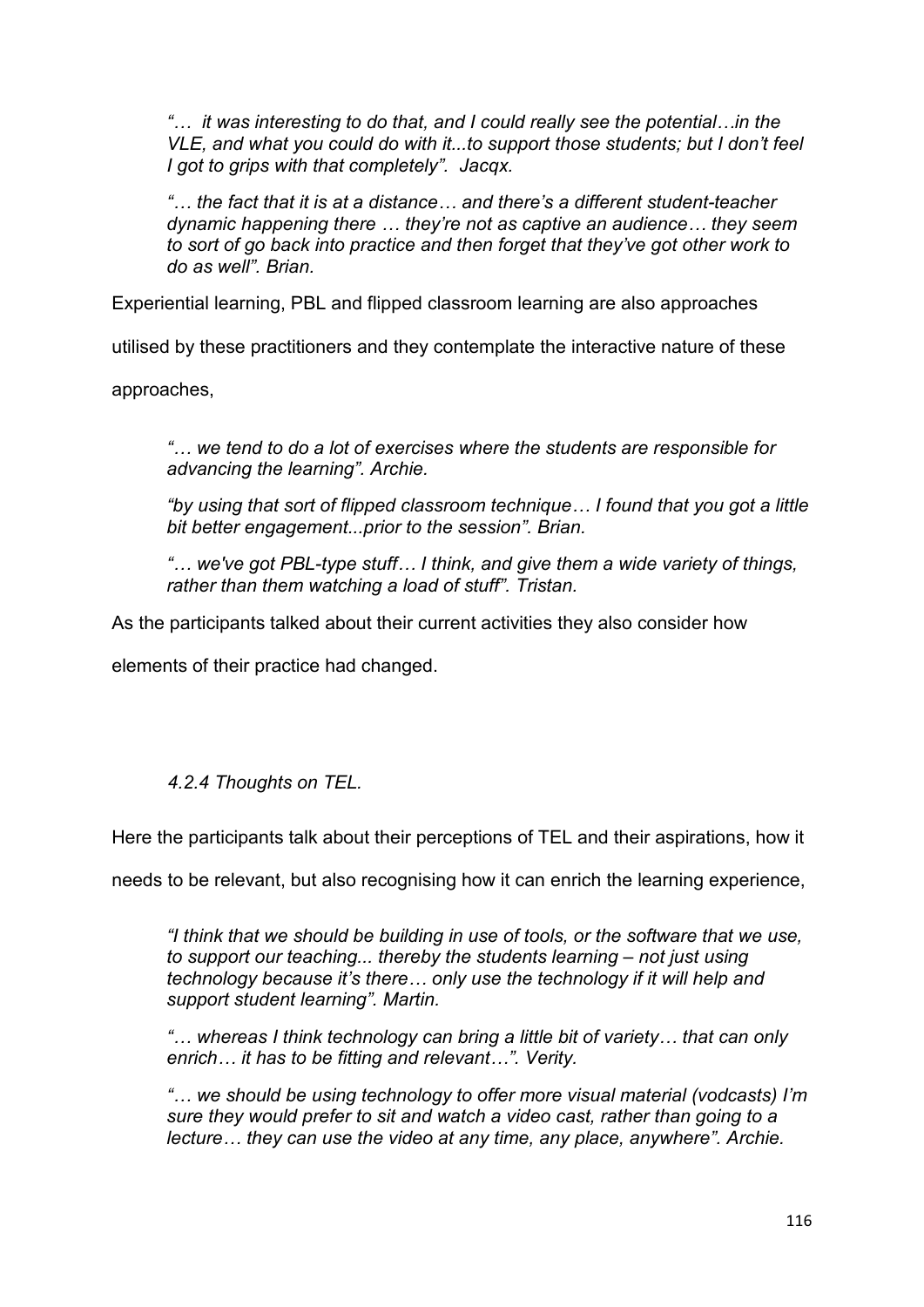*"… sometimes that can be difficult, with challenges of having professional bodies with certain requirements... but those professional bodies, as well, do expect us to be digital conversant… I think that can be used as an excuse… to not try it". Elsa.*

*"I think the adoption of any kind of technology, or Technology Enhanced Learning approach, seems to come down to individual interest...and enthusiasm. And I think that's great…because then you get people who are strong advocates for what they're doing, and can therefore really sell that to other people" Jacqx.*

*"… we're actually going through re-approval now, and we're having curriculum development meetings… people are keen to think differently...to look at different ways of doing things…". Elizabeth.* 

Those participants who had undertaken TEL activities talk about the preparation

required and their successes, the student feedback, as well as the lessons learnt.

Illustrating the complexities of planning, operationalisation and ongoing support to

embed TEL effectively. They talk about the rationale for using TEL, to reflect an

active learning experience or modelling good practice. Those giving examples of

embedding TEL and experiments declared their confidence, competence and

comfort in using digital technologies. Sue and Rachel reflected on their use of

webinars,

*"I ran a couple of sessions… of course, it works much better if you've only got smallish numbers... because managing that group, and answering questions, keeping an eye on the... different areas of the screen is quite challenging... The feedback was very good...". Sue.*

*"I think as a lecturer, we do need to be careful to manage...the expectations of our students... when we're using this kind of technology, that there is a negotiation of what our role is, and how much time we can give to it, because it is time-consuming…". Sue.*

*"… it was about all that interaction that goes on in the classroom, all that makes learning really good and interesting, I wanted to keep… "Well, how do I do that," to what can be a very static learning interface… there are some tools, but they weren't really going to meet that need to the extent that I wanted it…". Rachel.* 

The intended outcomes for Stephanie and Brian when using iPads were not what

they expected. Brian recognises he made assumptions about the students' abilities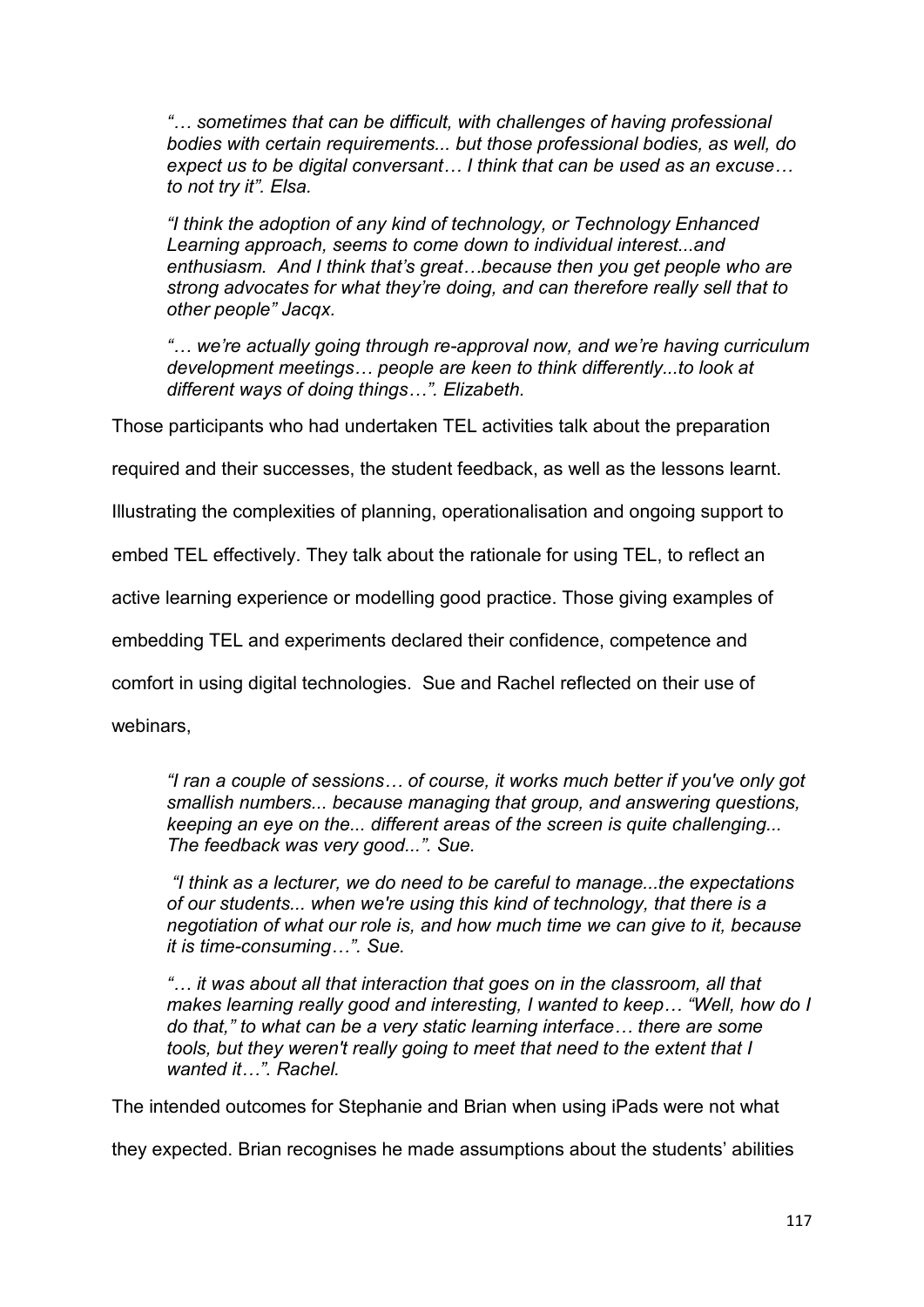to use the hardware provided, whereas Verity did recognise the way TEL is

introduced can influence how the students respond,

*"…I must admit, it did tend to end up being a portal to the outside world, really, or just using them for the students to get information. But when we stopped using them, in class, the students did comment that they missed having them, so I think that I can see that as an advantage". Stephanie.*

*"… what I found difficult when I started using the iPads was… I suppose we have this assumption that "Oh well, iPads are really intuitive; they're dead easy to use… and it'll be great." And you give them to the students, and the ones who don't have a tablet device, or have never used Apple, kind of look at you as if: "What am I supposed to do with this?" … what I found was that the learning started to become about using the iPad, rather than...engaging with the material". Brian.*

*"I think it's the way you introduce the concept of technology... to the students, and support them". Verity.*

Sue saw the benefit of using software tools to help illustrate complex concepts to her

distance learners and Tristan developed vodcasts to support communication with

students whilst they were on placement. He also developed quizzes, but was very

conscious of the need for these learning and support materials to be of good quality,

*"I videoed myself drawing it, with a voice-over, in real time… this abstract concept that they're reading about, which is quite dry, suddenly they can make sense of it". Sue.*

*"I've been in IT… I'm used to being able to pick up things very quickly … why don't I try and look at ways of doing an audio podcast, to try and meet the needs of the students… the first need was, they wanted to see somebody, while they're at placement, so they did not feel isolated". Tristan.*

*"… if I'm going to spend all this effort to try and do a quiz... I may as well put some effort in and try and do it – what I felt was properly... and try and do some quality learning materials". Tristian.*

Others saw the use of TEL as a way to model good practice, especially via the

appropriate use of social media,

*"I've got a Twitter feeds embedded … I suppose it's that thing about modelling behaviours. … I think there's still quite a lot of fear… it's contextually difficult, because of professional identity... and your digital identity… I think if you're modelling the way… if students follow me, or look at, or just follow, my Twitter*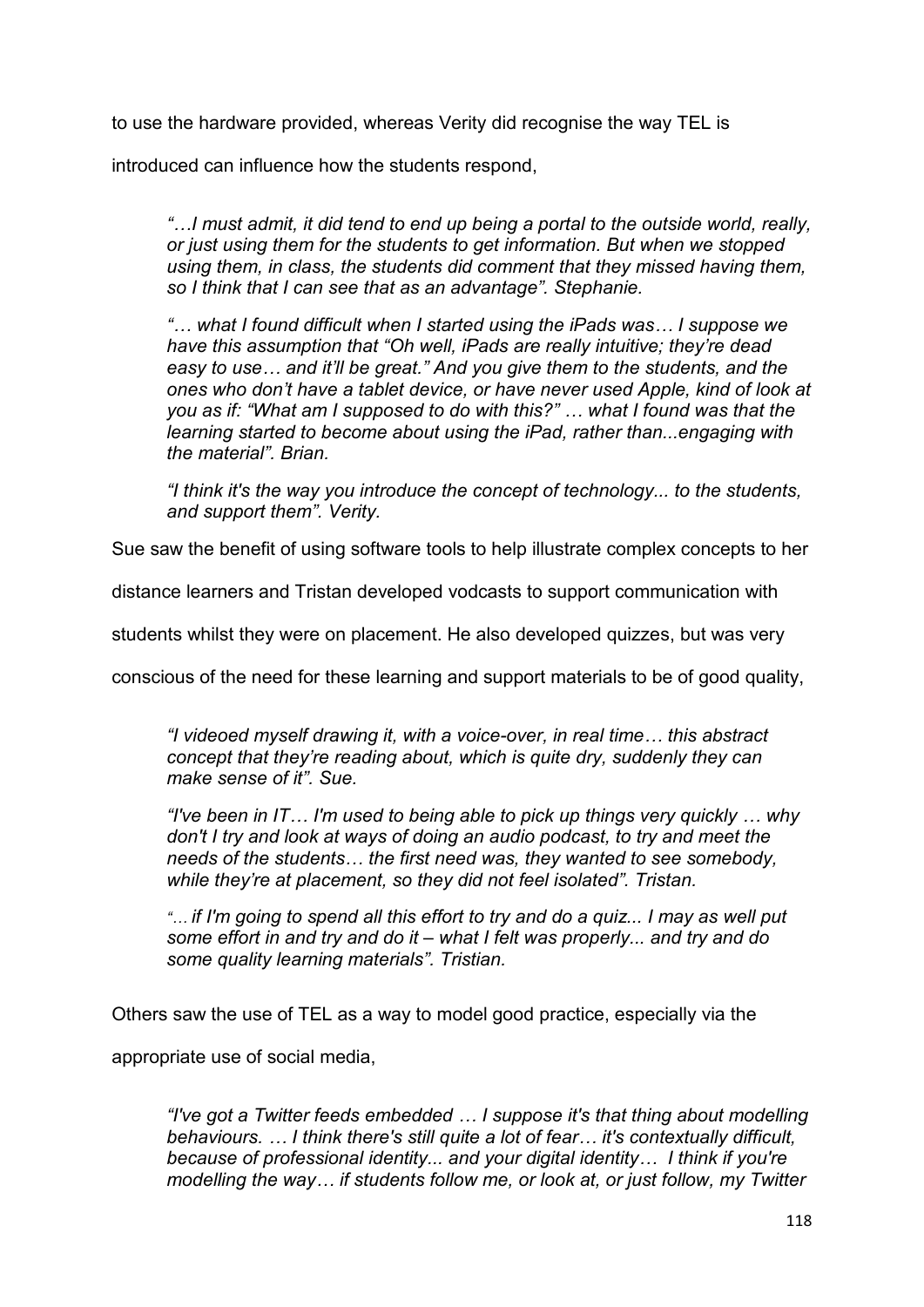*feed … and see that I'm not posting pictures of things that are inappropriate, then that maybe then makes them reflect on what they do, professionally and practically". Stephanie.*

Others utilise software programmes in their teaching activities to develop students'

academic skills. Talking about searching databases,

*"They don't get the way you should input things...and they see it as very difficult". Jane.*

*"Facetime and a Skype now… I can see the purpose…I think it would help clarify a lot of things". Lizzie.*

*"I got them to … use an interactive periodic table of the elements…". Millie.*

However, the students also appear to dictate whether TEL is embedded in some

instances,

*"I've attempted to, but they've not been received so well. Especially because my students are all working people…". Elizabeth.*

Some confess they had little experience of TEL, but they did encourage students to

use smart phones in their lessons, recognising the benefits of easy access to

information and note taking.

*"… we let them bring their own smartphones". James.*

*"I'm quite happy … I don't know that I've actively encouraged it. I don't have a problem with students… bringing in their iPads, or the mobiles, or looking things up". Millie.*

*"… rightly or wrongly – I don't have a problem – they bring their iPads. They use those, so when I'm referring to something… they will look at their iPad... and share it". Helen.*

And those who actively avoid it,

*"No, no. Again, no. And I'm saying this in an emphatic way - emphatically no, 'cos I avoid them. I avoid them". Tilley.* 

Despite the TEL activities alluded to above by the participants, they also identified

some difficulties integrating TEL in their practice as highlighted below.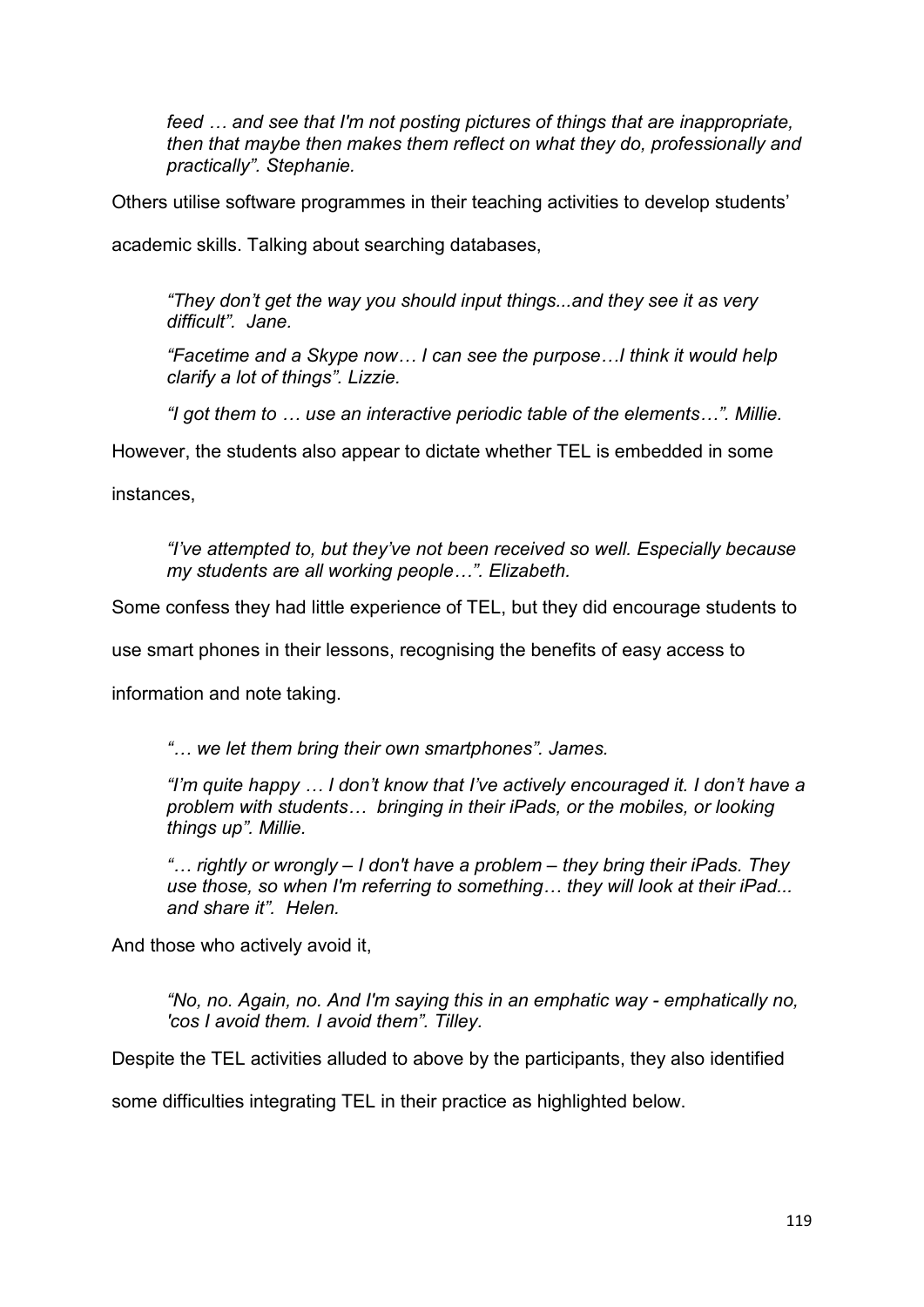*4.2.5 Constraints to using TEL in their pedagogic practice.* 

The participants discussed how they experience challenges to integrating TEL in

their pedagogy, identifying hardware, software and physical infrastructure, as well as

personal and professional factors. Stephanie was working with iPads in her teaching

practice, but highlighted

*"I didn't have my own device, so I couldn't try out … quiz systems and things, so I couldn't try the stuff out, to set tasks up in the time I had". Stephanie.* 

Sue identifies the paucity of facilities to support the whole University, but also the

lack of uptake by academics, commenting,

*"… the technology I used for the webinar, there's one piece of kit, which serves the whole University... in theory that should be booked out for every hour of every day, but now it's not … it doesn't seem right… that this amazing technology is being used by so few people" Sue.* 

On occasions the organisation has introduced technologies in the classroom,

however as Katie's experience illustrates, the lack of induction results in the 'poor

uptake' that is reiterated by Martin,

*"I remember going to be taught how to use a whiteboard, and being given a flashy pen… it is still in my drawer, and it's never been used, and I still wouldn't know one end of a whiteboard from another". Katie.* 

*"… just using expensive technology... for the sake of it? Interactive whiteboards. Expensive things… not used a lot in this University. I don't use them at all now". Martin.*

Martin and Katie also highlight the problems encountered when using technology in

their teaching,

*"I think there are more benefits (of using TEL) for students than academics, how many times have you gone in, and the technology has let you down?" Martin.*

"*sometimes in class, the IT doesn't work*". (Katie is reflecting on embedded links).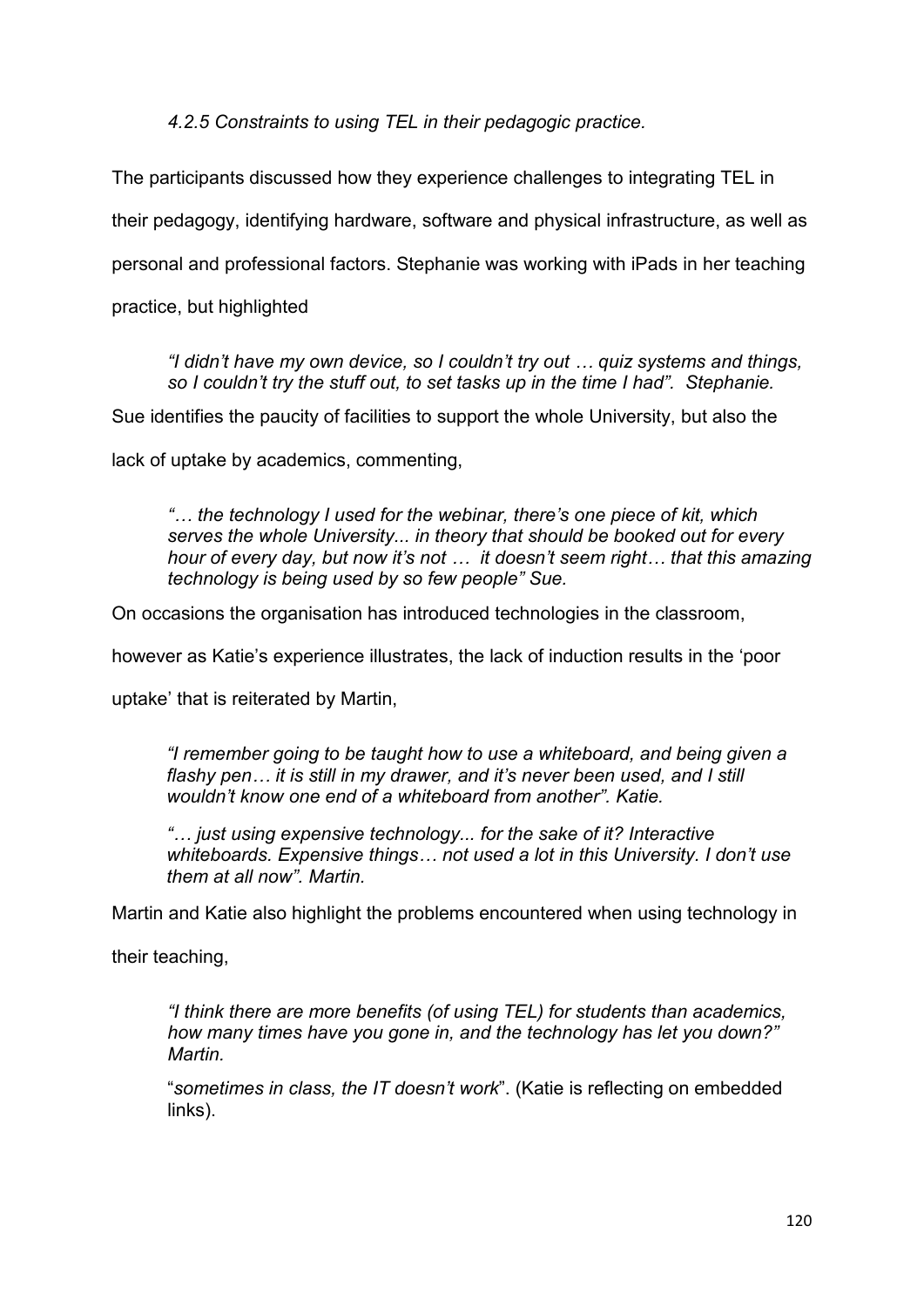Sue, Lizzie and Elsa all talk about the amount of time spent developing materials and they consider how this preparation time is not considered in their workloads by the wider university.

# *"… it can create time consuming jobs…". Lizzie.*

This reflection is given by Sue: (when talking about developing her eLearning and distance learning materials),

*"… it took me a long time to prepare the learning materials, and to … set it up... it's about making sure that that's reflected in our… allocated workload". Sue.* 

Elsa, who works part-time, reiterates the lack of appropriate workload allocation and she also thinks that the university makes inappropriate assumptions about the academics' technology skills.

*"…one of the barriers is timing workloads, but also our confidence and skills… I think there's an assumption that we know how to use the technology; I would say that I use technology all the time". Elsa.* 

Jane on the other hand considers the student experience, drawing on her own

practice of working with a wide range of students studying at undergraduate and post

graduate levels. She considers how their reticence could impede the introduction of

TEL. While acknowledging the oversimplification of her statement, she observes

*"the more mature students… they're not so keen on the VLE, never mind any other things" Jane.*

Martin has worked in education for a long time and recognises students' lack of

confidence,

*"… my experience over the years, is that health professionals, who work with highly complex machinery, think nothing of that...but then sit them in front of something as simple as a personal computer, and, all of their knowledge just seems to go out the window". Martin.*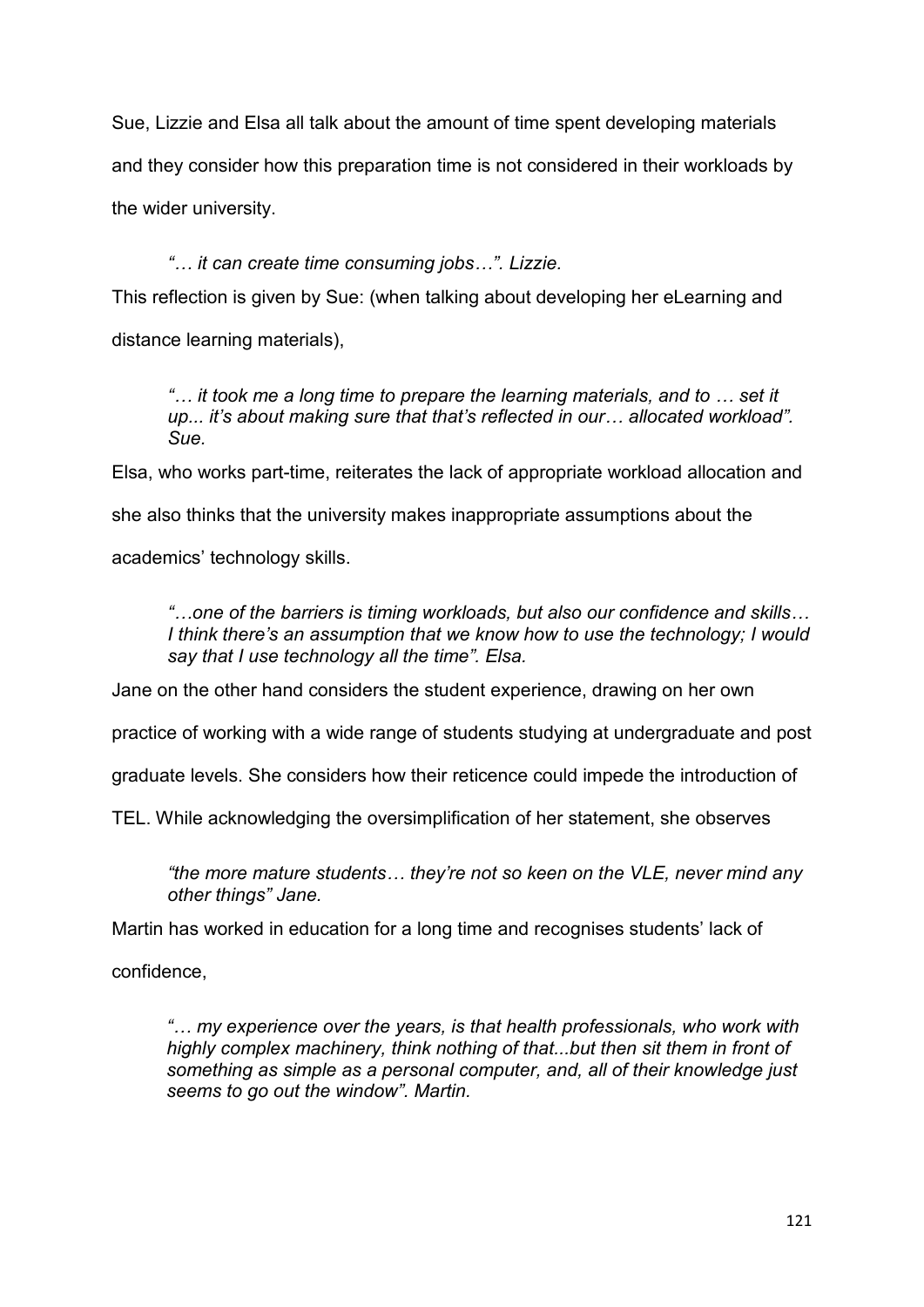Elsa also considers the students, acknowledging the technological skills they bring

with them, in contrast to herself and how she needs more help to build her

confidence.

*"I think… with modern society… you've just got to have those skills… I think certainly the younger generation… are just being brought up with it… its part of their everyday life… whereas I think perhaps for those who weren't … in a compulsory education system where technology was around us … it perhaps takes a little longer, we need more help… we need to build our confidence". Elsa.* 

Katie was quite vociferous in her assertion that TEL can be detrimental to the

students learning,

*"we're getting to the point … where IT is becoming detrimental to learning, because we have students in classrooms, who are just drowned in PowerPoints… they expect to be shovel-fed a PowerPoint… there are six (groups of students) and everybody has the same PowerPoint, because the same delivery has to be made to each of the groups… they use all the same links and all get same activities and exercises; and the students just sit there, and expect to be spoon fed… and it's made them extremely lazy in class". Katie.* 

Helen also talks about having similar constraints in developing her own pedagogy

whilst working with larger student cohorts and being given the "same script to go into

class and deliver the same session", but goes on to suggest that if the use of TEL

was more widespread it would be more readily accepted by her peers,

*"… whether I wanted to be using technology or not … if the other 5 teachers that I'm with don't want to, then I can't influence that … it would only take one person out of that team not to be comfortable, not to want to do it, it probably wouldn't happen. It's got to be more widespread… I think that's a definite constraint… if there is nobody leading the way… maybe it comes down to the module leader... if the module leaders got a passion." Helen*

The next major theme I identify relates to how personal factors influence TEL.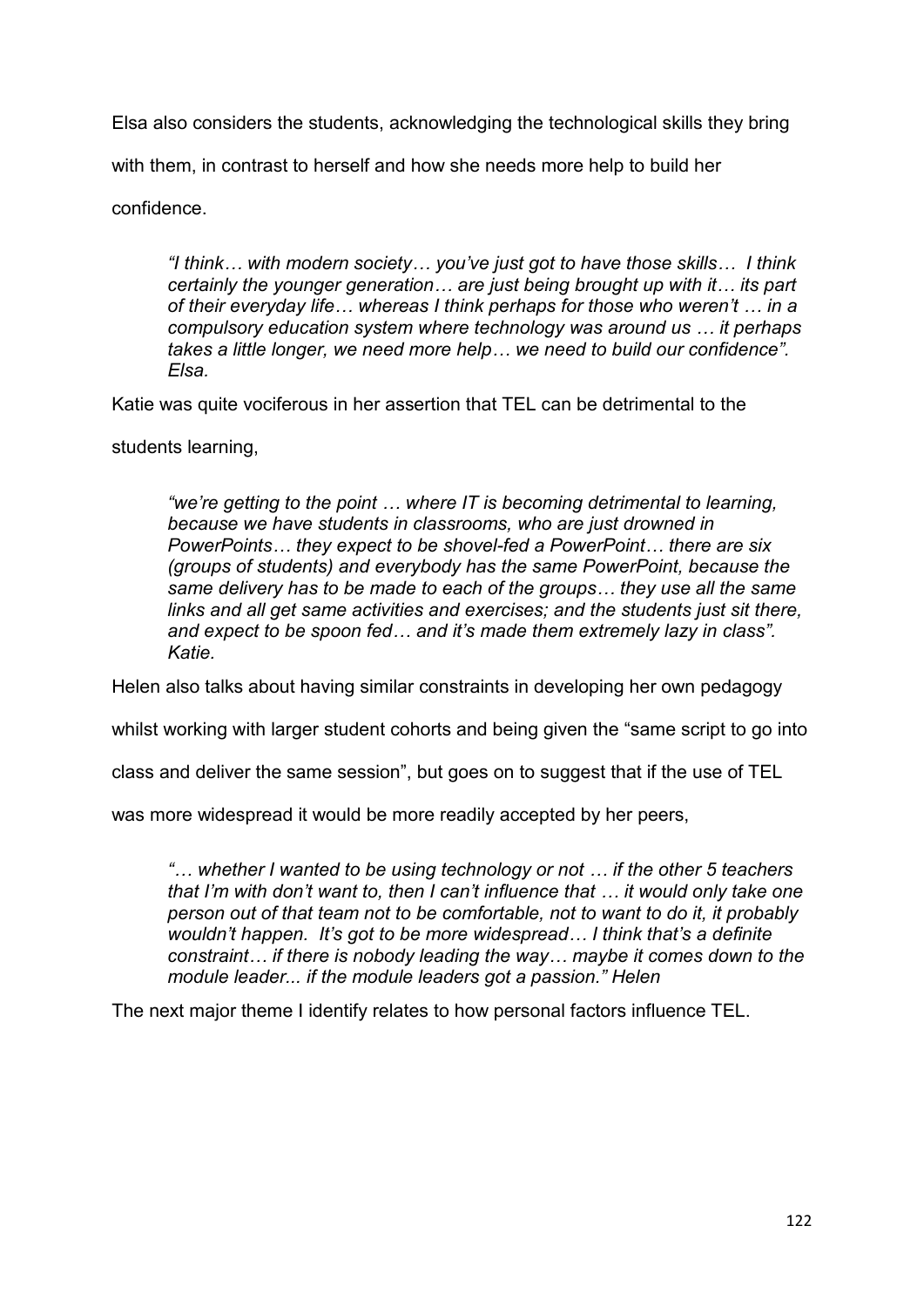## **4.3 Major theme 2 – Personal factors in determining the use of TEL in academic pedagogical practices.**

I have identified a number personal factors as to why people may or may not apply TEL in their pedagogy. The research participants present a rich and complex depiction of their past histories and their experiences of using technologies. They talk about their motivations for working in the HE after successful careers in health and social care. They reflect on their feeling about IT and subsequently their digital development. Personal health was a factor highlighted by two of the participants.

### *4.3.1 Professional histories and exposure to technologies in their professional practices.*

The participants working lives in health and social care revealed a range of roles, undertaken locally, nationally and internationally; working in the community, acute sectors and Strategic Health Authorities (SHAs). Initially their roles were patient/client focused, later they moved into management, leadership and research roles. The time spent in professional practice varied, ranging from 5-6 years to 20 years. Many participants started their careers aged 18, others came into the health and social care sector as second careers or following them taking degrees in other disciplines.

During their health and social care professional practice the participants exposure to technologies was varied, but fell broadly into three groups, those who self-disclosed they used technology extensively in their practice, those whose roles traditionally did not use technology, but who positioned themselves in situations which afforded opportunities to work extensively with digital technologies and those who had no

123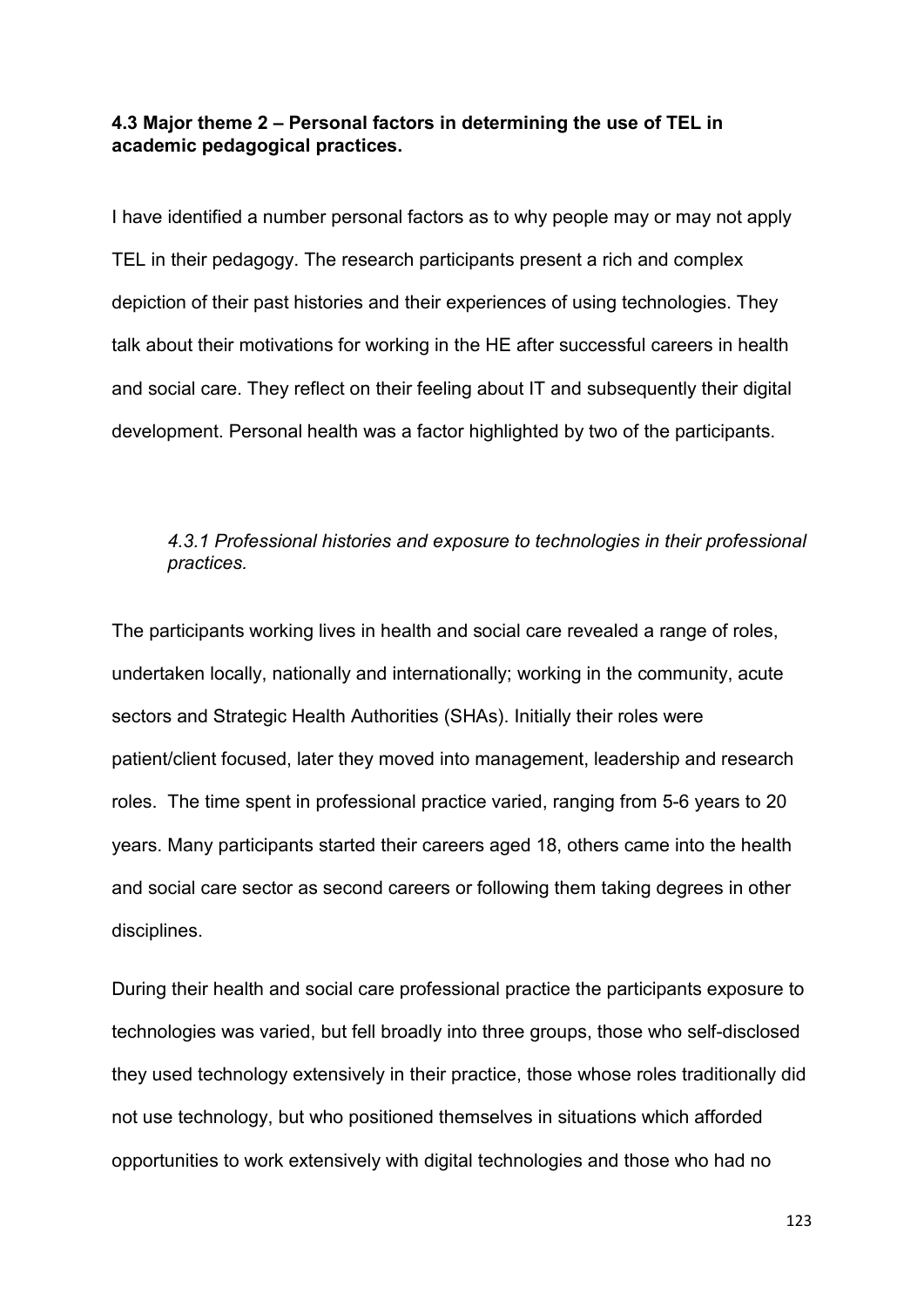exposure. Those academics who declared they had worked with technologies extensively in their practice referred primarily to digital technologies, but not all. Sue talks about the range of technology, but also about her initial anxieties, how she addressed these, becoming desensitised to the changes in technology.

*"it was full of technology… I remember feeling quite anxious about technology … and thinking the only way I'm going to overcome this, is if I go and work in an area where there is a lot of technology… once I did that, I became desensitised to it"*. *Sue.*

Millie, Brian and Rachel come from a technology dominated profession and

Stephanie's background exposes her to a wide range of technologies in her role as a

scientific researcher.

*"… there were so many analysers, and… database interfaces for patient capture of data". Millie.*

*"It's a very key part… it's all computerised…". Rachel.*

*"Well, it's quite a technical role, there's a lot of IT, a lot of different systems, as well as kind of the person-to-person interaction". Brian.*

*"… working in a laboratory setting you have to be technologically aware". Stephanie.*

It can be seen in the later in the data, how these participants demonstrate a

comfortable acceptance of TEL in their pedagogy, experimenting with software and

hardware tools and frequently identifying their own learning needs and taking

responsibility for their own development.

Archie, Michelle, Tilley and Hero's professional practices have not traditionally been

considered as occupations which use technology as part of everyday practice (other

than for record keeping),

*"we had a computer system, for recording client details and information; but it was very much cut off from the rest of the world. It wasn't networked… quite a primitive system in some ways". Archie.*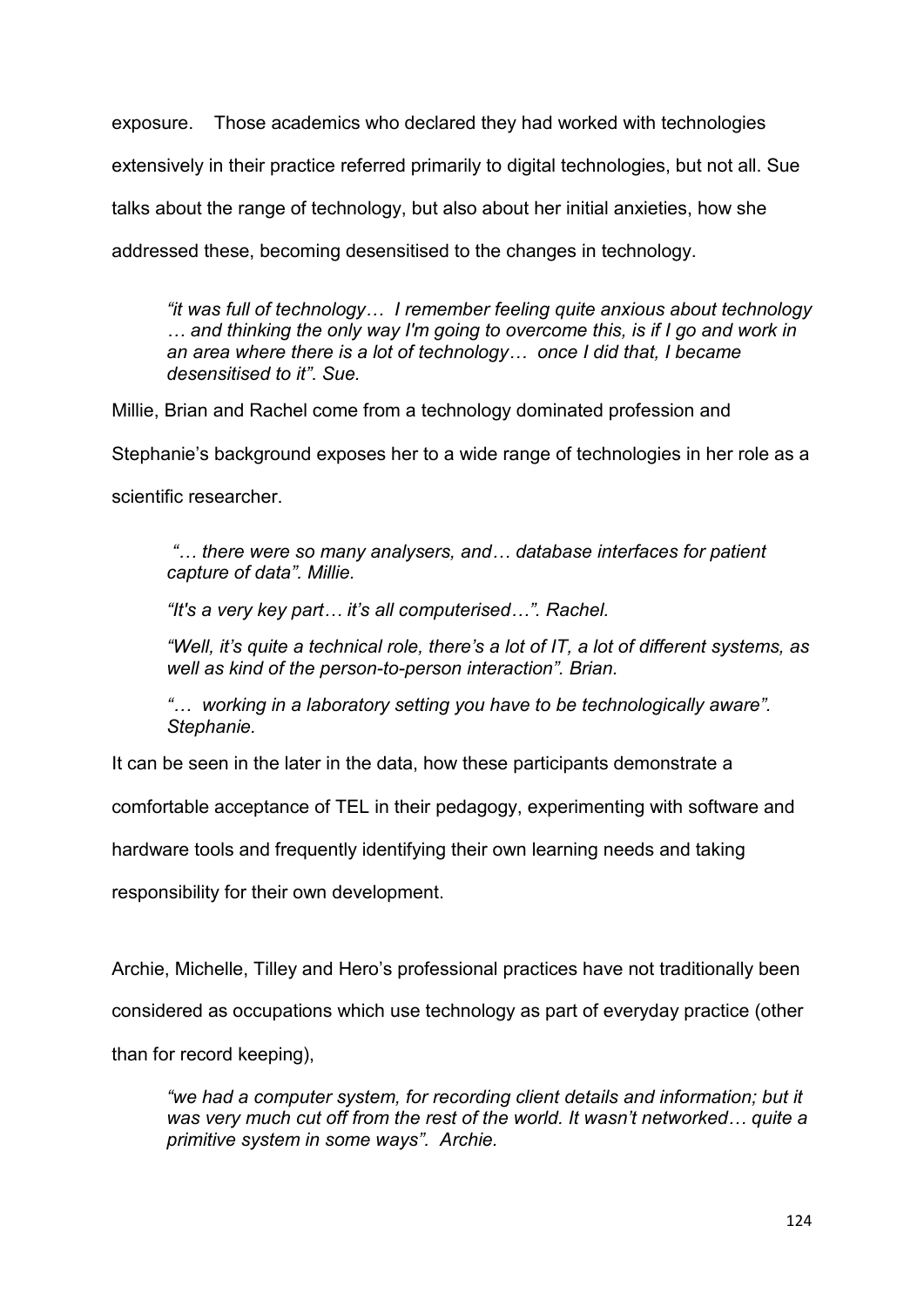Archie goes on to explain how he took opportunities and the consequence of this

engagement, resulted in his more positive attitude towards technology then others in

his profession.

*"I was part of a working group for implementation of a new computer information system…I didn't think I knew very much about computers, but compared with other people in my profession, I was almost… an expert… and was interested in it, you know, kind of set me apart from other people". Archie.*

Michelle, Tilley and Hero put themselves in positions that facilitated access to IT and

enabled them to develop their digital skills.

*"… when I was working with the crisis team, I was working with a few people who were quite technologically aware...and I just – I suppose I got brought into that then". Michelle.*

*"I've done a lot of conference work... international work. But...there wasn't a lot of technology used in the profession…". Tilley.*

*"…I was involved in negotiating access to an information database... I learned a lot there about how databases could be built up, and how you could extract information". Hero.* 

In contrast others reported that when they were in practice there was little or no

exposure to digital technologies.

*"I don't think we used any IT technology at all. Everything was handwritten... we had a software programme… It never worked properly… it's not really a technologically driven profession, to be honest*". *James.*

Lizzie reiterates this experience:

*"…it was very limited… we used computers as a communication mode, to send email…". Verity* 

*"Yes, we were just getting computers...but we didn't input it. We had clerical staff that would input some data". Deia.*

*"There was very little technology, because it just wasn't available, everything was paper based". Elizabeth.*

*"I don't think so particularly at the time; but as I was leaving practice, we were becoming much more aware of technology and how we could use technology to document what we were doing...but also to generate data about what our services were doing". Elsa.*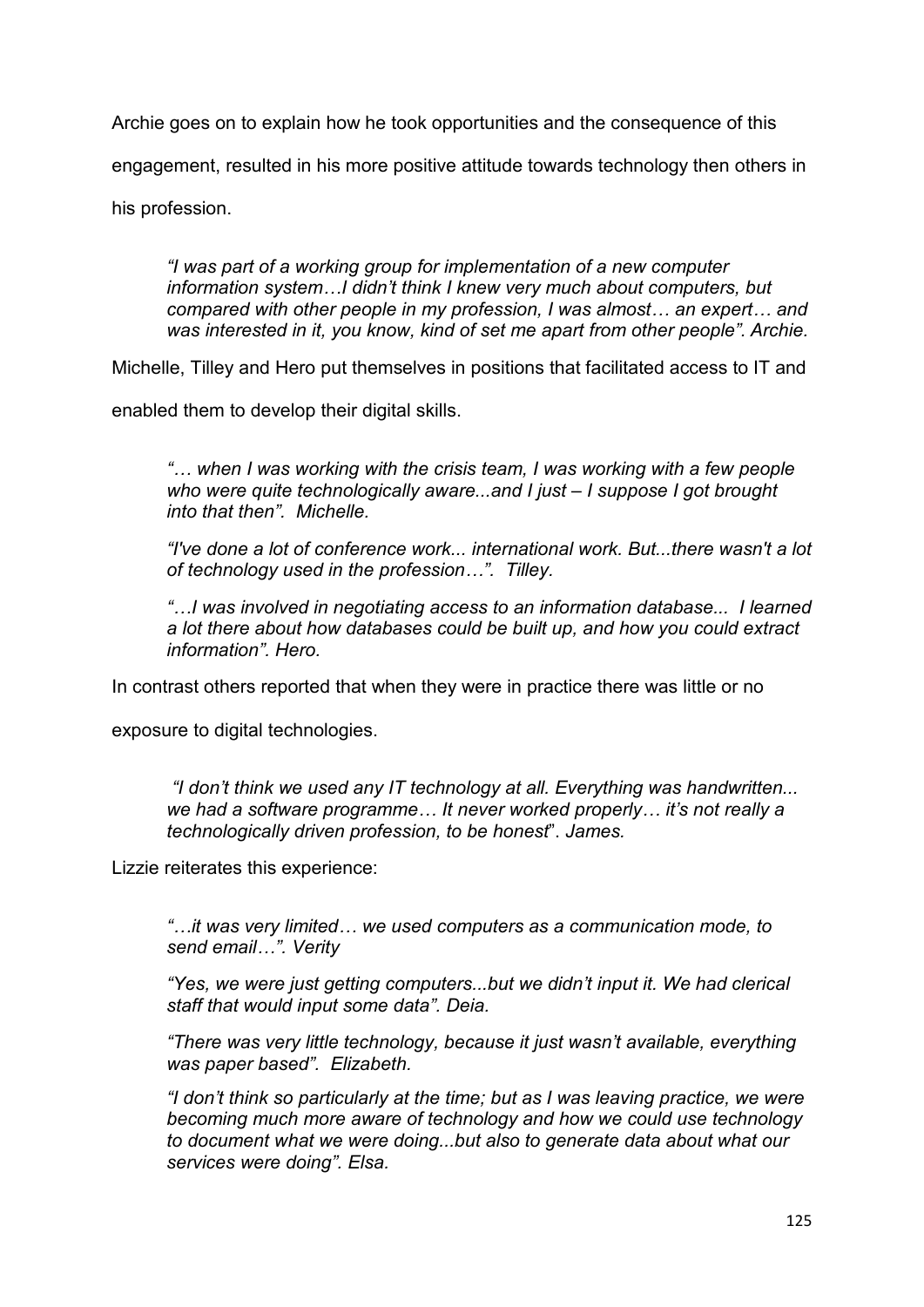*"… I was there when we started using the computer for care plans, but most of the – the documentation and things like that were paper and hand-written, very minimal computerised stuff." Helen.* 

Next. I move to the participants reasons for changing professions and moving into HE.

## *4.3.2 Explaining why they chose to work in HE.*

The participants gave a range of explanations for why they work in HE. For some it

was a very focused career choice and for others it was serendipitous, whilst

circumstances determined the change for others. Working in the education sector

was always on the agenda for Rachel and as she explains, recognising the move

from the clinical to the academic setting was significant, but she extols the

challenges and changes that working in HE brings:

*"I'd always quite fancied teaching… it was always at the back of my mind. I've always wanted to work in a hospital… that had students… to be involved in their learning aspects… I think it just makes it more interesting... keeps you on your toes, and stuff… it's nice to be in that supportive role. The other key decision was that it's a job that's always got challenges. It's not a static job at all… every year has been entirely different, and that's what I like… those different opportunities to get involved in". Rachel.*

*"… it's something I've always...wanted to do at some point. I remember I didn't want to do it too early… (*talking about his first degree*) we were supervised a lot by PhD students, there was no… breadth to them… you could always tell those people that had had more life experience. They were much more interesting as lecturers". Tristan.*

*"I chose to work in HE… although I taught in secondary school… I started to feel...I really wanted to be in the teaching field... within Higher Education, you have the opportunity to do research as well". Guy.*

*"I was a mentor in practice, and supervised mentors… I always thought that I would end up in education… (I) love being around students, I love the whole learning and teaching environment… and thought it might be something I could be good at". Helen.*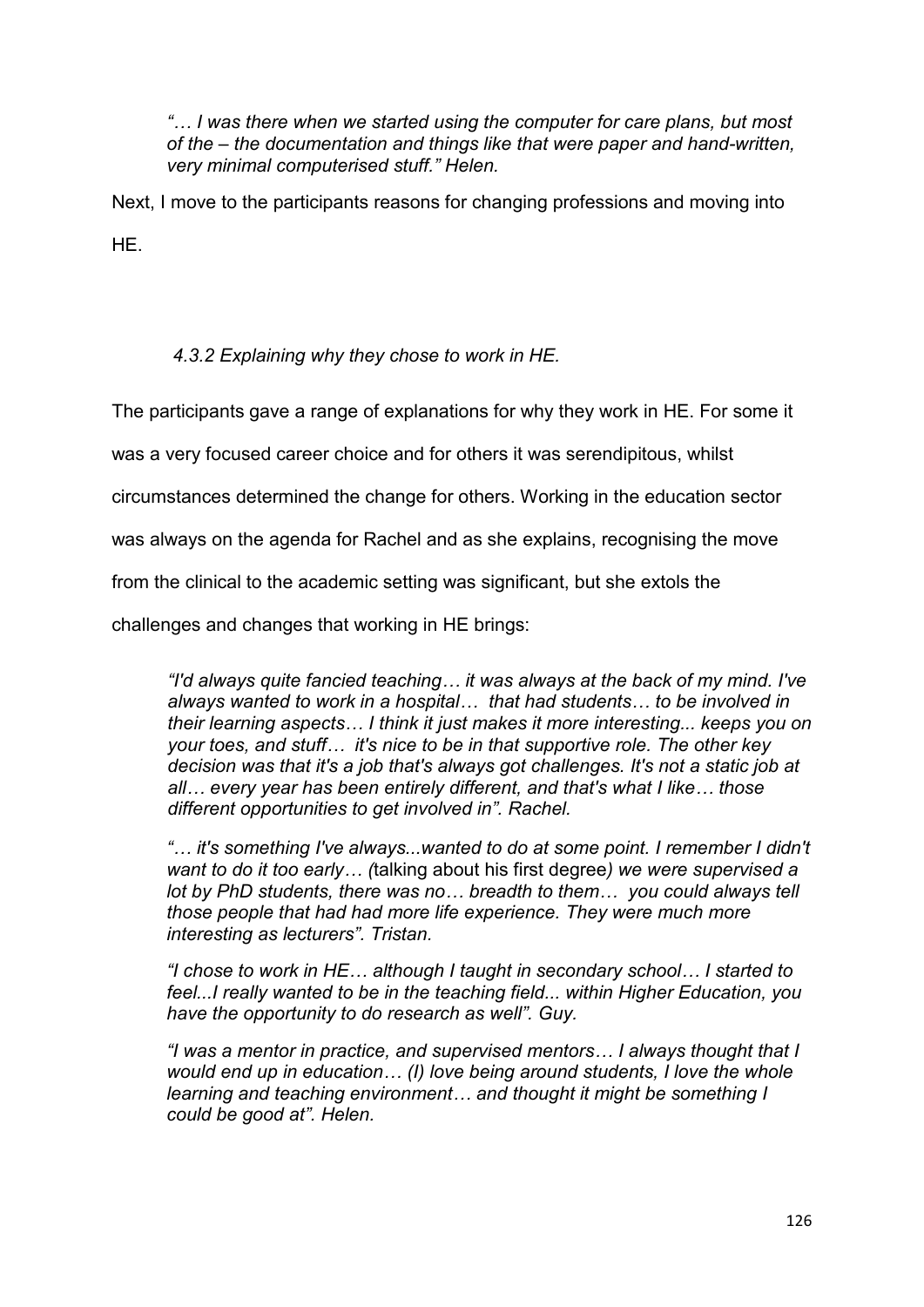Sue explains how from the onset of her career she was immersed in a culture of

supporting students learning in practice and how she reached a point in her career

when she was ready for a new challenge and was proactive in her preparation for a

lecturer's post.

*"there was a really super culture about teaching students… we spent a lot of time developing their competencies, and helping them to understand… that*  followed through, whether it was teaching a patient or teaching a student, it *was an integral part of what I did, and it really felt like a natural progression to move over to teach on a more formal basis". Sue.* 

*"I felt it was a time in my career … I was ready for a new venture. I'd already identified a mentor in the university, who was working as a senior lecturer, I kind of was planning towards it all – quietly…". Sue.* 

Others expressed similar experiences of teaching in their practice roles, enjoying

that role and then making a conscious decision to move in to HE.

*"… the positive...reason was because I always enjoyed having students on placement, I enjoyed teaching, I thought I was OK at it, and I fancied a change…". James.* 

*"I've always had threads of it… as allied health (practitioner) a lot of your job is teaching anyway, then when I (worked overseas) it was all based around teaching... what I was doing… it seemed a natural progression… you do feel it's time to move on, and challenge yourself in new ways. I think I felt my leaning was more towards education". Lizzie.*

*"I feel passionately...about (the profession) … I thought the best way I could make a difference was to pass that passion on… I love teaching, I've always done some form of teaching". Deia.*

*"I think throughout my career… I haven't seen education as separate to practice. I've seen it as being aligned… I knew I needed to do something different… I wanted something that I felt would enrich my life…". Verity.*

For Jane it was not a conscious choice,

*"...I don't think it was ever a conscious choice. I started as a non-traditional student...doing an Access course, I did a degree, which led me on to the research… then I just loved the whole environment of being in Higher Education...and decided that was it, I wasn't leaving…" Jane.*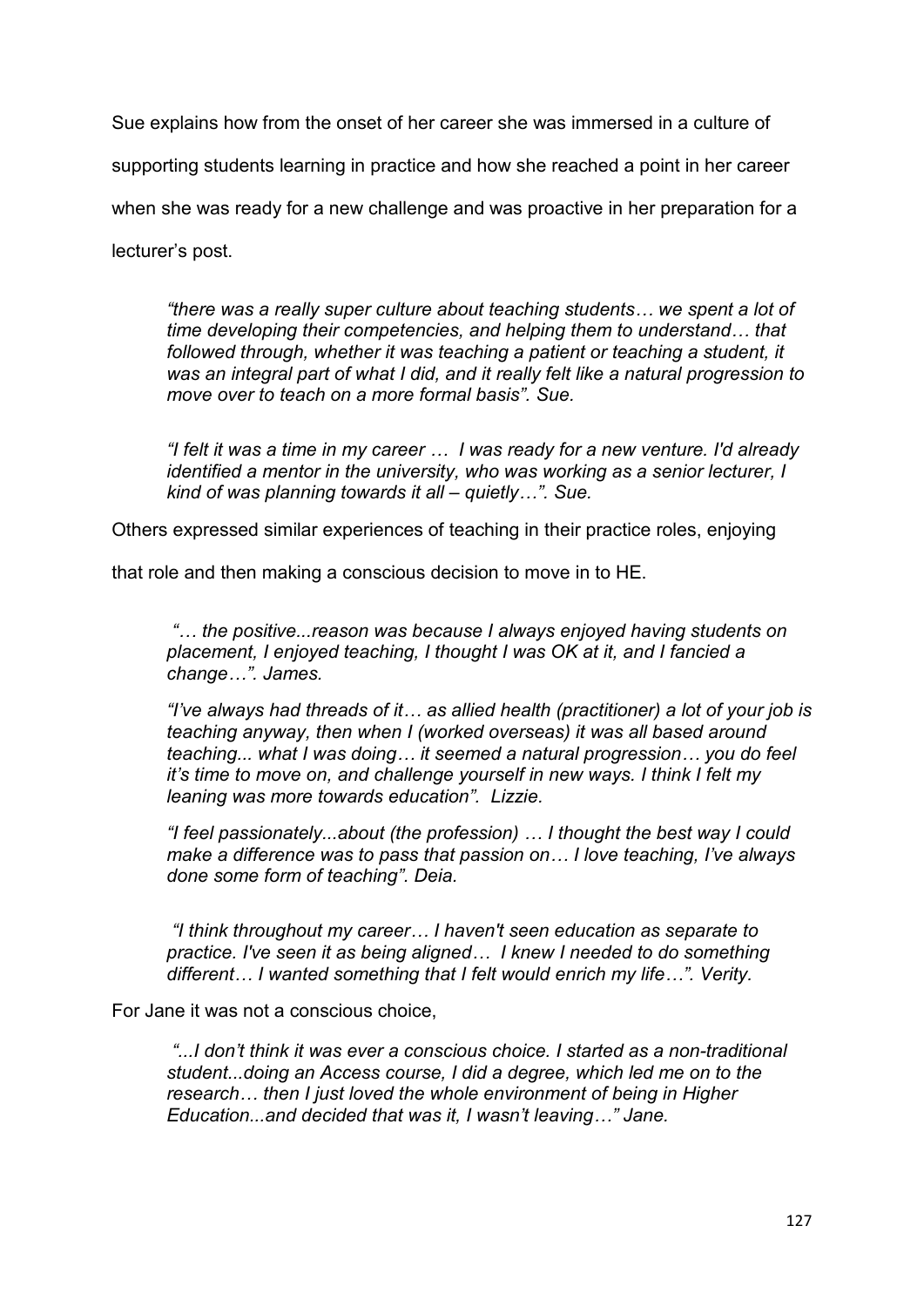Whereas Jacqx was made redundant from her management role and needed to find

further employment, she was familiar with faculty personnel and the University

through her NHS role and reflects on the change she made. Elizabeth was in a

similar position and Stephanie was unhappy in her current role and sought change.

*"… it wasn't something that was planned, it wasn't...a considered career move. It was a completely opportunistic… I need to get out of this crisis... and in to employment… I don't regret that decision at all!". Jacqx.* 

*"I hated working in a lab; it was really boring and it didn't fulfil me… I always enjoyed when you presented your work… and you think about people who'd inspired you, or people who just switched you off subjects… I just liked the idea of that". Stephanie.*

*"… it was prompted by the fact that I was being made redundant… I had never thought of leaving the NHS or doing anything other than (names profession) … my sister is in Higher Education ... and she said, "Why don't you look at a career change?" So, I did". Elizabeth.*

Following the participants' disclosure about their previous lives and the technologies

that were integral to those lives I thought it was useful to ask the research sample

how they felt about IT in general, particularly with those who had little experience of

technology in their health and social care practice.

# *4.3.3 Talking about IT.*

The participants talk about how they felt about IT in general, with Tristan reflecting

on his childhood and how much IT interests and excites him. Archie also expresses

his interest in technology, and this appears to set him apart from his colleagues.

*"I was programming at 10 years old… I've been involved with technology from very, very early on, and been excited by it… so really from then onwards, it's just, sort of snowballed, really". Tristan.*

*"The fact that I … was interested in it… set me apart from other people. And I would say now, you know, I have a much more positive view about technology generally than most people in my profession". Archie.*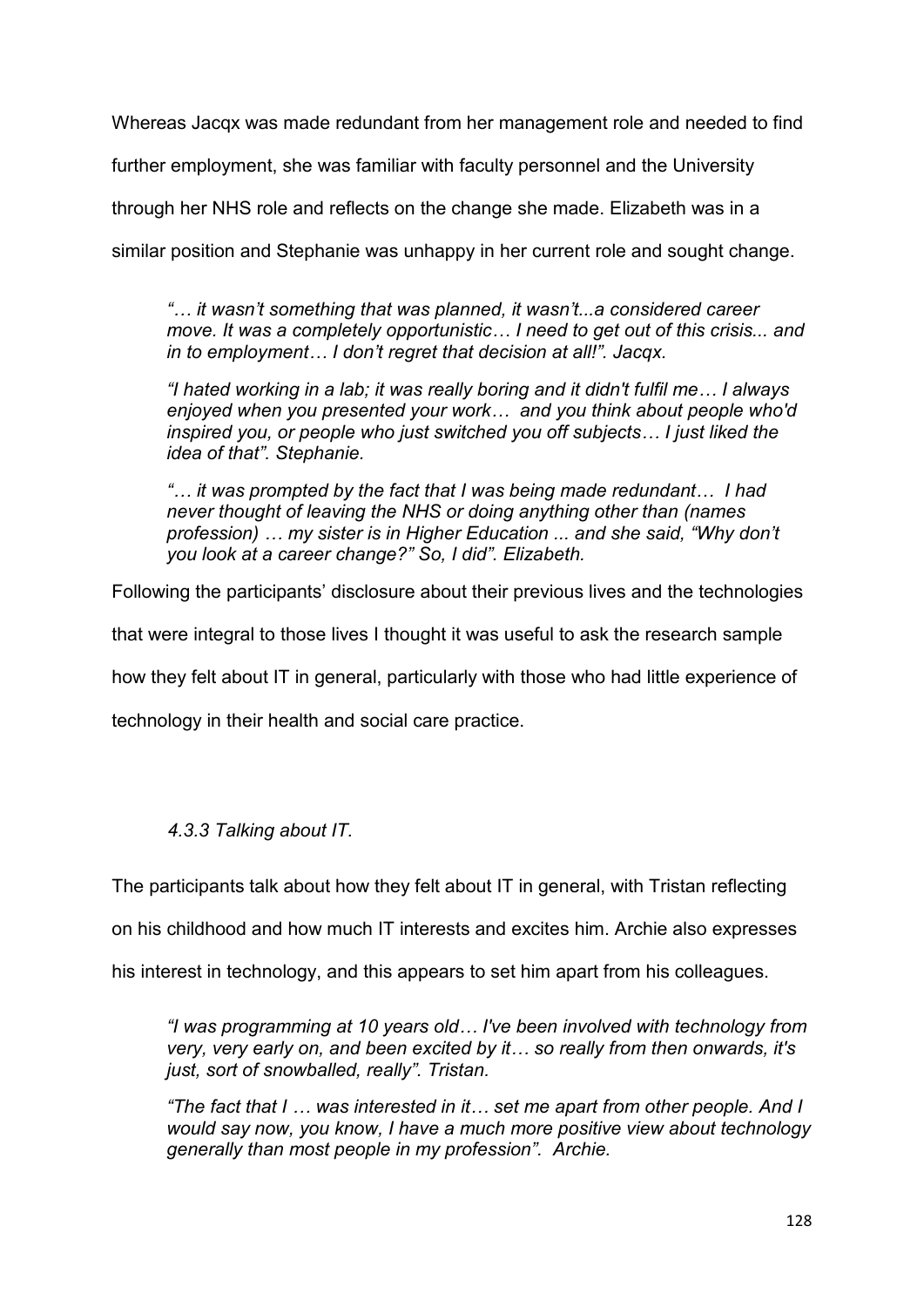Jacqx feels she is sitting on the edge and describes herself as an interested observer,

*"I am sitting on the fringes of what Technology Enhanced Learning is, and could be… I'm an interested observer; "I'll see what other people are doing." And then if I think that that's got a use, or applicability, then I might go and explore that a bit further". Jacqx.* 

Conversely other participants expressed very strong feeling about digital

technologies, particularly relating to the field of social media,

*"… my own personal feelings about it...are quite strong – is that whole notion of using social media… And I think the potential is huge… the impact is significant… But personally, I have such strong feelings about that social world, and feeling very exposed in that social world...personally I think, "Do I want to go there, really?" … I'm battling with that myself". Jacqx.*

*"I don't use it personally, I don't...Facebook, I don't use Twitter, I don't use any of those things. I just find them a complete intrusion... in my personal life... and I have no idea how people afford the time to talk about the sorts of "things" (alternative word used) that they talk about on Facebook". Katie.*

*"I'm not a tweeter, I don't do Facebook, I think it's the devil's work, really… all I hear is bad stuff... so it's added to my belief... no (to technology)". Tilley.*

Next, I consider the participants reflection on their digital development.

## *4.3.4 Reflecting on their personal digital development.*

The participants consider how they have developed their digital skills, reflecting on

their past experiences and how those feature in their digital development. They

discuss the formal and informal opportunities afforded them and how they take

responsibility for their own digital development. Brian talks about his professional

experience,

*"I suppose it was really when I went to work for (identifies a previous employer) I really got to grips with technology… and then when you're teaching it… I think it's worthwhile remembering the hints and tips you learned, but also it really makes you interrogate how you did it; but then also to articulate how you did it… which I think's the hardest part…". Brian.*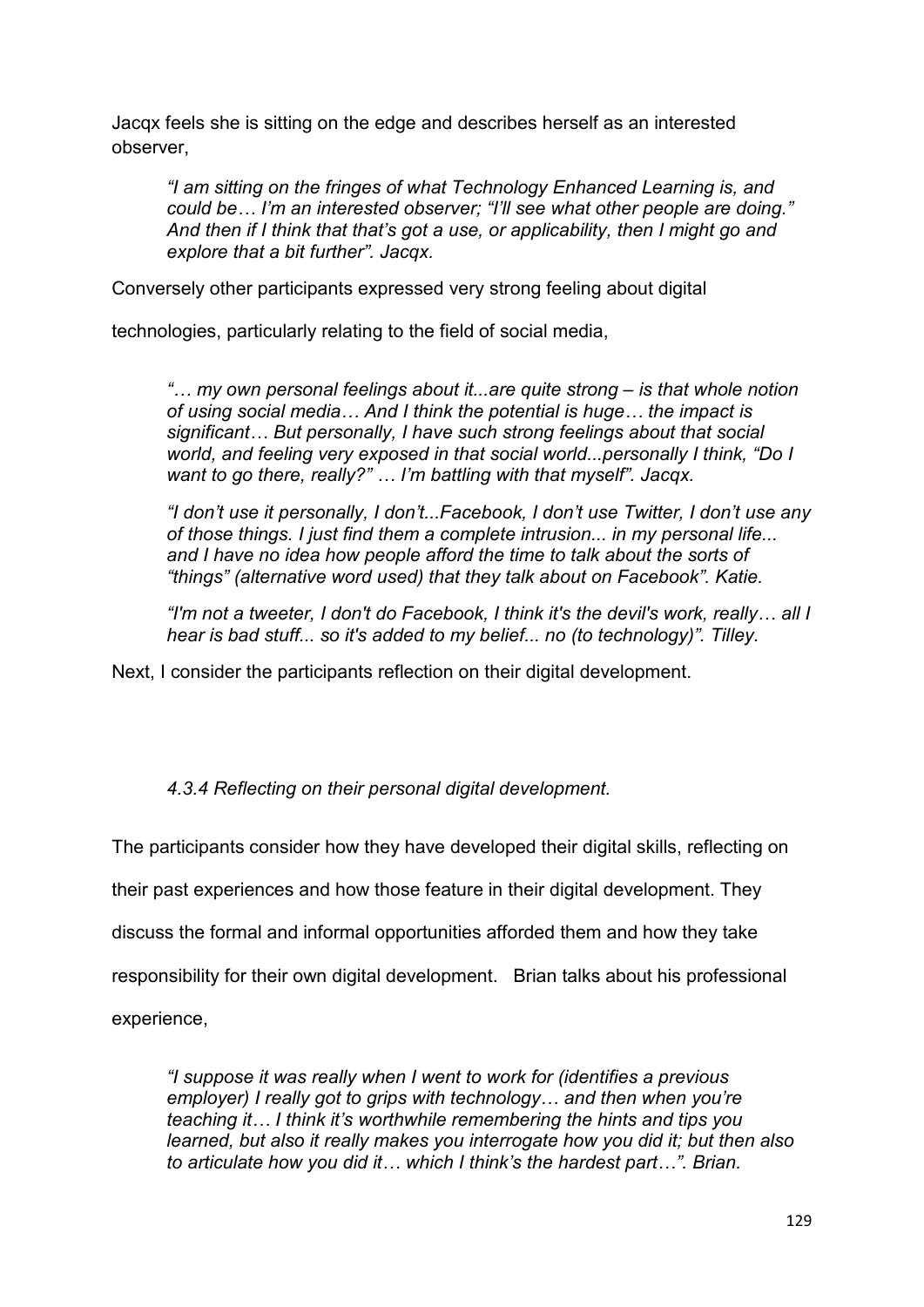While Jacqx and Elizabeth talk about the informality of their development,

*"… probably very informally… having chats to colleagues, "What do you use? How do you use that? What's the benefit? Could I get anything from that?" So, probably very informally, in that sense… just, kind of, teaching yourself...bits and pieces, or – or picking the brains of somebody who uses things…". Jacqx.*

*"… in terms of just general IT skills…I've just learned that over the years. No formal teaching to start with… when computers came out, it was really… "How-to" guides, and… just learning as you go". Elizabeth.*

Michelle and Millie talk about their digital development as an unintended outcome of

their studies and work,

*"I suppose it was my professional development… doing courses at college… you needed to word-process your assessments. And I guess, you know, once I bought my own computer in that was the start of it… that's when I really got to grips with it... Self-taught, all the way; I've not done any courses or anything, or gone in – or gone to any classes. I've done nothing formal, it's all self-taught". Michelle.*

*"I'd used some very basic computer technology when I did my HNC... then I worked for a pharmaceutical company... and my knowledge of IT went through the ceiling… I bought a computer of my own... I've always wanted to keep pushing myself anyway… I like to learn new things, and try different things out…". Millie.* 

Stephanie, Tristan and Guy talk about teaching themselves, developing their skill set

and their curiosity as motivating their digital development.

*"I'm a geek… I just learned it; taught myself. It's part of the subject, so being technologically competent is important to the subject, and therefore I'm also reasonably competent… and I quite like to learn how things work*… *I've done it all myself, really…*". *Stephanie.*

*"I'm starting to look at software that I've never used before... and to try and improve my skill-set, really. A beauty about the world that we live in now, with YouTube... the amount of stuff on there that you can learn from... is phenomenal*. *I haven't gone to any form of courses*.*" Tristan.*

*"I've learned out of curiosity... because when I get gadgets, I like to try out … I find myself being able to do things. Maybe another very important resource is YouTube... and they are very helpful… I have not got any formal training for them". Guy.*

Sue reflects on the role a mentor plays in her development,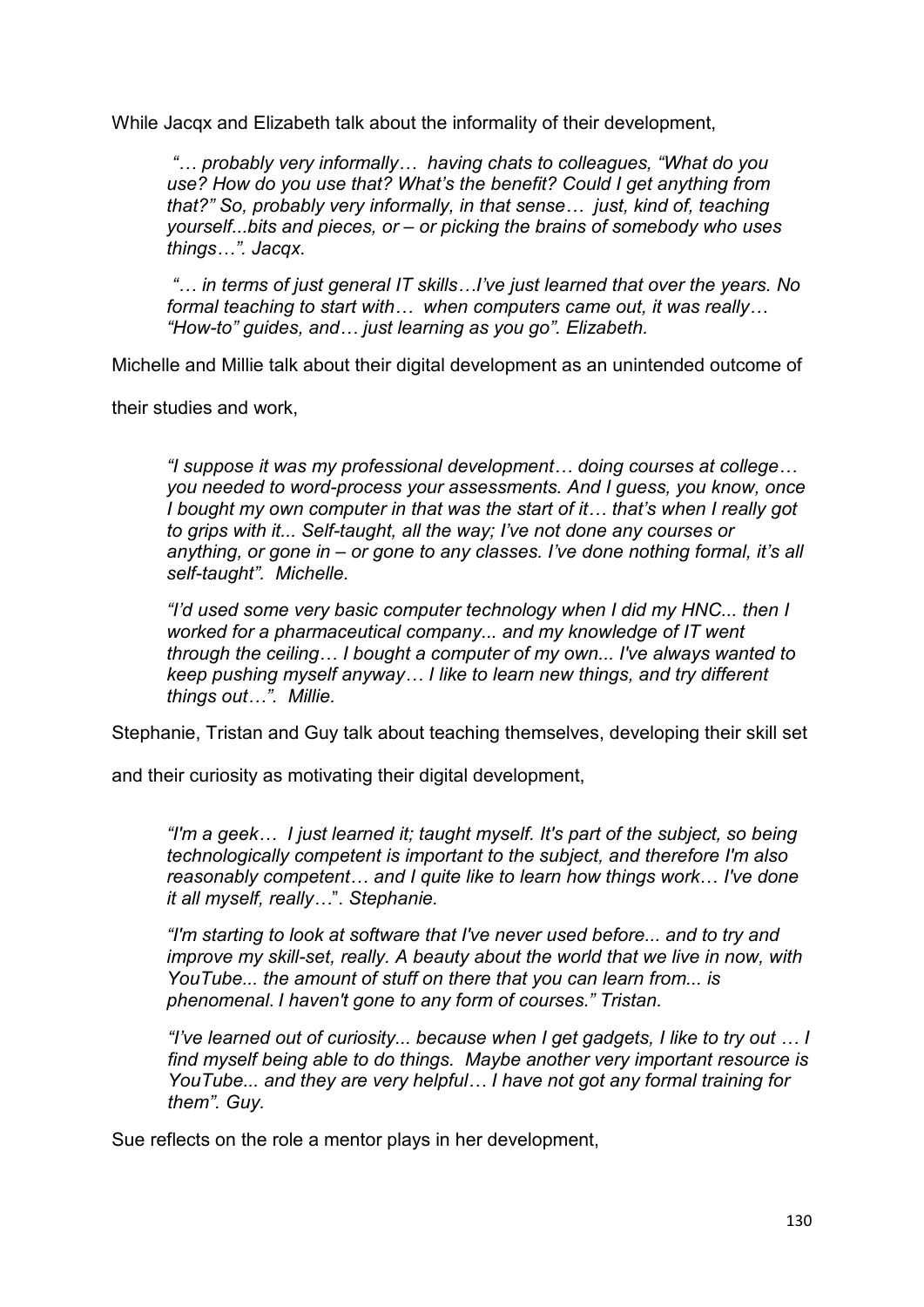*"I've been very much supported by colleagues… I have a mentor… I think I've been very much encouraged by like-minded souls. I've aligned myself to people who are interested in this, because I think it's really interesting". Sue.*

James and Lizzie are prepared to utilise digital facilities, but acknowledge their own

limitations, with Helen reflecting on her own learning style and how this might not be

conductive to learning,

*"I've got a laptop, I've got an iPad, which I can use. But it's piecemeal, needto-know. If something doesn't work, and there isn't an obvious button to press… I might work it out, but equally... render it unusable... in my efforts to fix it… I really struggle with any sort of overview of what it's doing... I think that is the biggest thing with this; you don't know what you don't know". James.*

*"IT think I've got them in speed dial!... if don't understand how to do something...and I fiddle around, and I still don't get it, I don't waste a lot of time, I just contact IT... get them to show me...how to do things. I learned how to make it work for me." Lizzie.*

*"… I still feel as if I'm way behind… I came here, and I tried to involve myself as much as technology as I want... I'm not probably a very good student. I like to learn... my way". Helen.*

Conversely many participants talk about the challenges of self-development and

their fear of technology, how integrating technology in their everyday practice moves

them out of their comfort zones. They consider the amount of time and effort they

would need to invest to develop their skills and talk about how it can cause stress

and consider themselves as laggards,

*"… some of my resistance … is probably about my own – stepping out of my own comfort zone...and practical issues around how much time am I going to have to invest, in developing my knowledge and understanding...my skills, and my usability of that kind of thing…". Jacqx.*

*"… it doesn't come naturally; it's not something that, I would normally embrace. Personally, I need to be much more proactive, and I do need to...be more comfortable with it, and lead with it". Helen.*

Jane suggests she needs significant support to develop her skills, but is fearful of

engaging with it,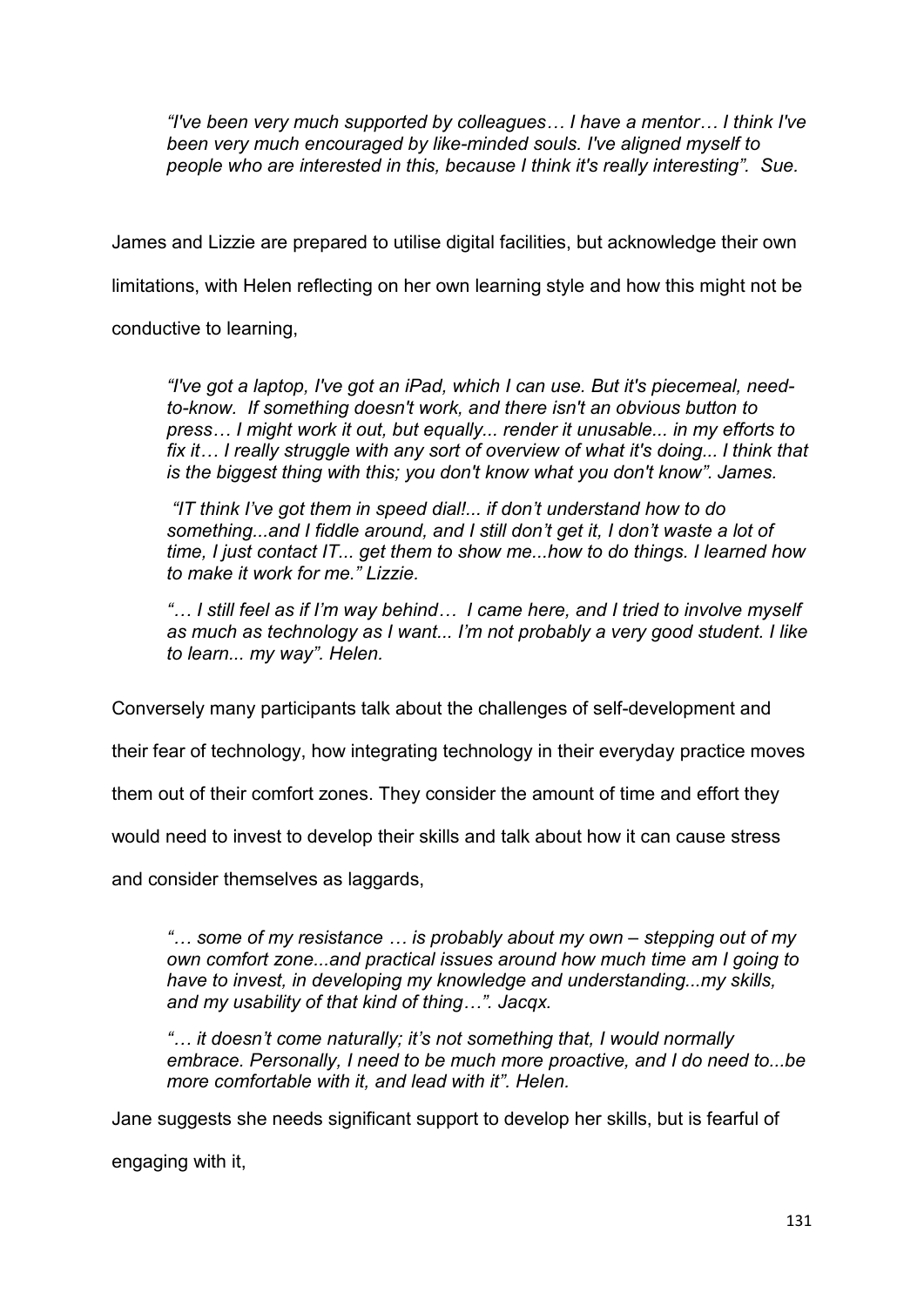*"… I would need a very in-depth course...starting from the beginning "This is a tablet..." And this is the "on" button" … that level is what I need… I think technology things are important… am I the only one who feels like this about it – terrified of it?". Jane.* 

Jane elaborates further

*"I think it's mainly about me. I'm a laggard when it comes to technology... I'm scared of it, basically. I seem to have missed the beginning, where it was maybe quite straightforward, and then suddenly when I'm looking at it, it's this really complicated thing...". Jane.*

Katie also has an aversion to digital technologies

*"I think, "Well, you know, I'm a technophobe, and if I have to do it..."and I don't work in practice, but I have to teach these people the importance of it in*  practice. They need to engage with it... and therefore I need to engage with it *to help them understand how it can enhance care". Katie.* 

Although Katie recognises the relevance of the development of digital skills in the

students, her aversion to IT is clearly vocalised,

*"I think in my personal life, I'm not IT-literate... it's not something that I relish… that is an obstacle for me... which I do try to overcome, but... just don't manage it somehow… sometimes it's a battle with it... it doesn't complement our pathway through our teaching and learning. And trying to...keep up with the changes in IT, trying to use the IT, is causing so much stress… I don't know it's just the IT that's stressful, it's just the whole – whole package is stressful… it's just another layer of icing on an already exhausted cake" Katie.*

Tilley talks about her introduction to the development of IT skills, whilst recognising

the impact her negative experience has on her practice today, she now puts up

barriers to learning digital skills,

*"The guy that taught us… I do think… was a very poor educator… he knew what he was doing; but the second you didn't… I felt intimidated, I felt… stupid... there was no support. If you didn't get it straight away, that was it. So very quickly, I put a barrier up and shut off from it. Now I do still – still think, 30 years on, there's an element of that. Well, I don't like that, and if I can avoid it, I will." Tilley.* 

*"I am very insightful... but I'm also aware that then that becomes an addition to my barrier... and so therefore the barrier's grown and grown. And so now I get to the point where I am scared of it". Tilley.*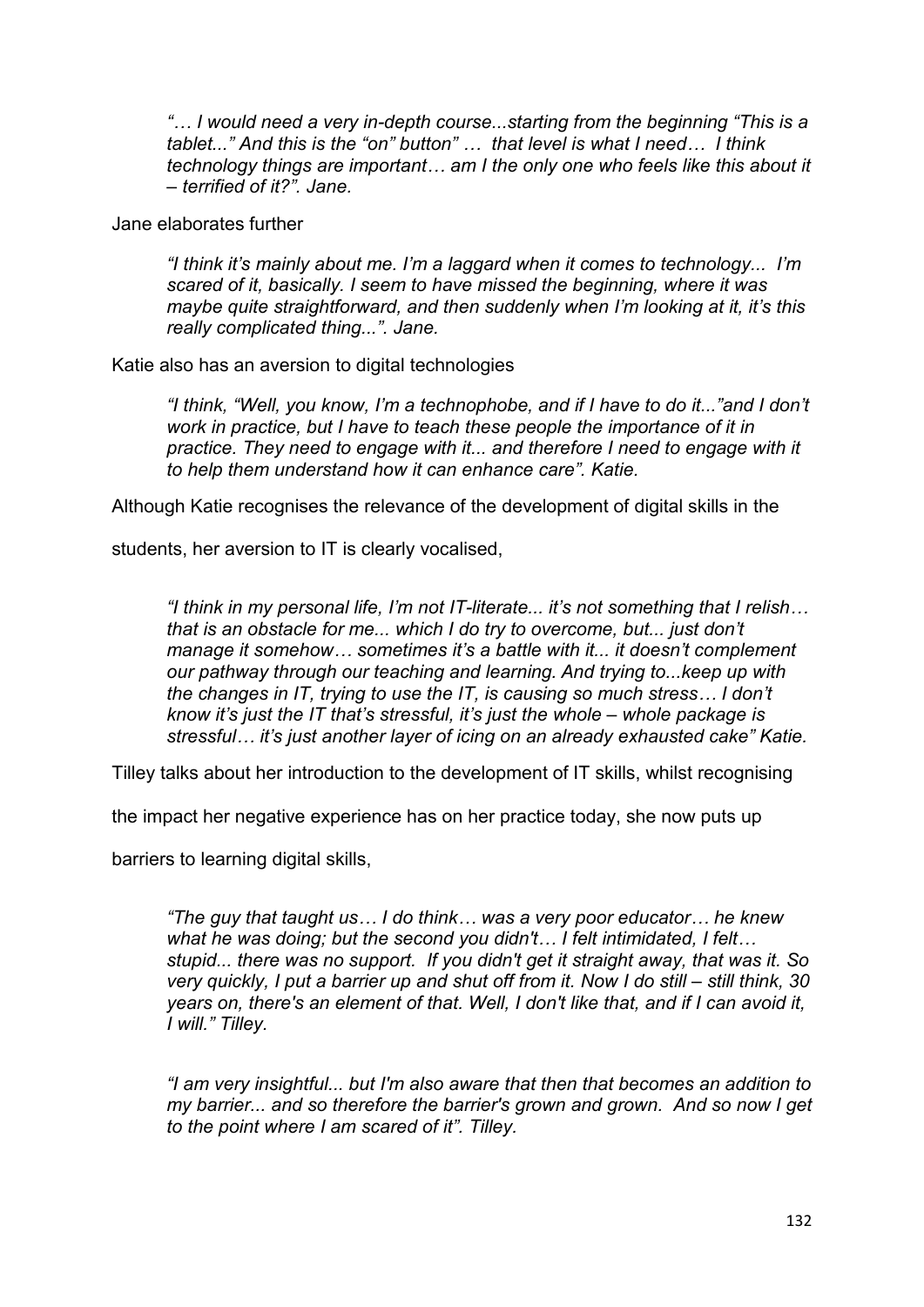As 'Tilley' comes towards the twilight of her career she hopes she can avoid any further digital development

*"Why would I bother? If I can hang on for another five years, I'll get away with it!"* 

Health concerns were also highlighted and are now presented.

*4.3.5 Health concerns about using digital technologies in their everyday work.*

Though only two of the participants expressly talked about their own health issues,

their concerns for their future roles and their ability to negotiate the use of digital

hardware and software, appears to be given little consideration in the TEL agenda.

*"I do find… as I progress through my career, I am spending more and more time in front of the computer... and I find that really tiring… my eyes seem to be deteriorating rapidly now, which I find a bit worrying… I do get out of my desk, and do a lap... (laughs). ...around the floor, and then go and sit down again, just to – to get my eyes off the screen". Lizzie.*

*"I do find we are getting more and more attached to our computer… I don't think that's healthy". Lizzie.*

Lizzie makes it clear there are amendments and changes to the office infrastructure

which could be made, but does not think that this is currently facilitated by the

organisation,

*"I know there's evidence… just sitting there... isn't that healthy. Maybe I need a stand-up sit-down desk, or two screens would be great. Because a lot of the time, you're trying to squash, especially when you're marking, everything on to one screen". Lizzie.*

Michelle talked about her deteriorating health and how this is impacting on her ability

to use computers,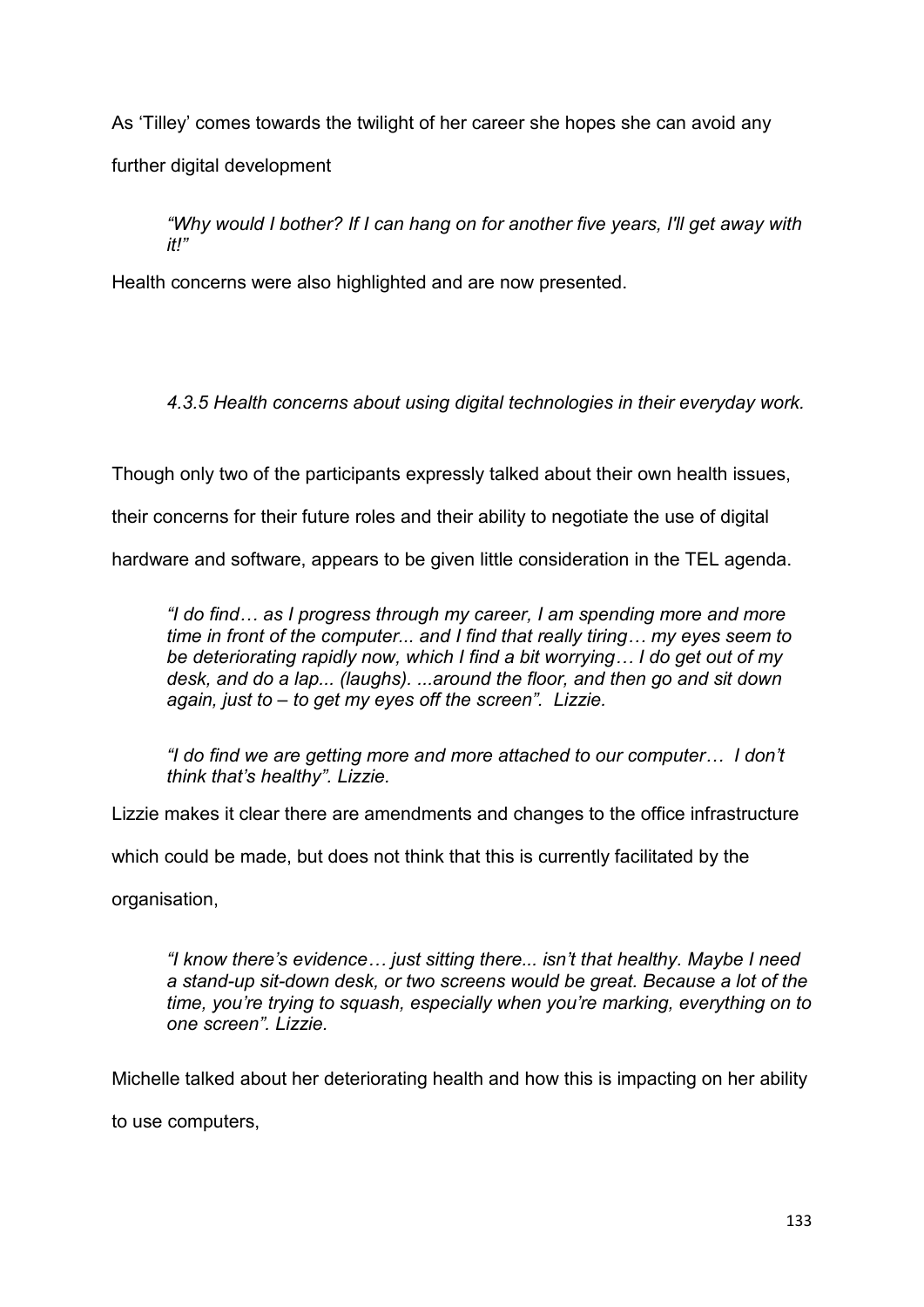*"… because I've got problems with my eyes now, I'm trying to move away from using the computer as much." Michelle.*

*"… at home now, I've got to make a conscious effort not to use the computer when I get in on a night… my eyes are really deteriorating, and I'm not sleeping either… that's why I'm disengaging from the likes of chats on an evening, and... updating, and if I forget to tweet during the day, it's very unlikely that I'll do it when I get home… I don't use my phone and I avoid the computer". Michelle.* 

Michelle is making a conscious decision to get support from her family,

*"I use my husband now... so if I want to find something…I'll say, "Can you have a look at this for me" ... and he'll do it for me…" Michelle.*

## **4.4 Major theme 3 - Social factors in determining the use of TEL in academics pedagogical practice.**

Another key theme which emerges from the participants are social factors and their influence on TEL. The participants talk about social influences in their use of technology. They identify the people they work with, access to support and their families and friends, they talk about the role they play in supporting their colleagues, how influential some colleges were in encouraging their engagement with digital technologies and how they accessed key personnel.

#### *4.4.1 Working together with colleagues.*

The participants talk about how they support their colleagues with day to day tips and fixes relating to IT. They emphasise how conversation and debate in their office environments is important; listening to how others use technological tools and their experience encourages them to extend their repertoire of TEL actives. Sharing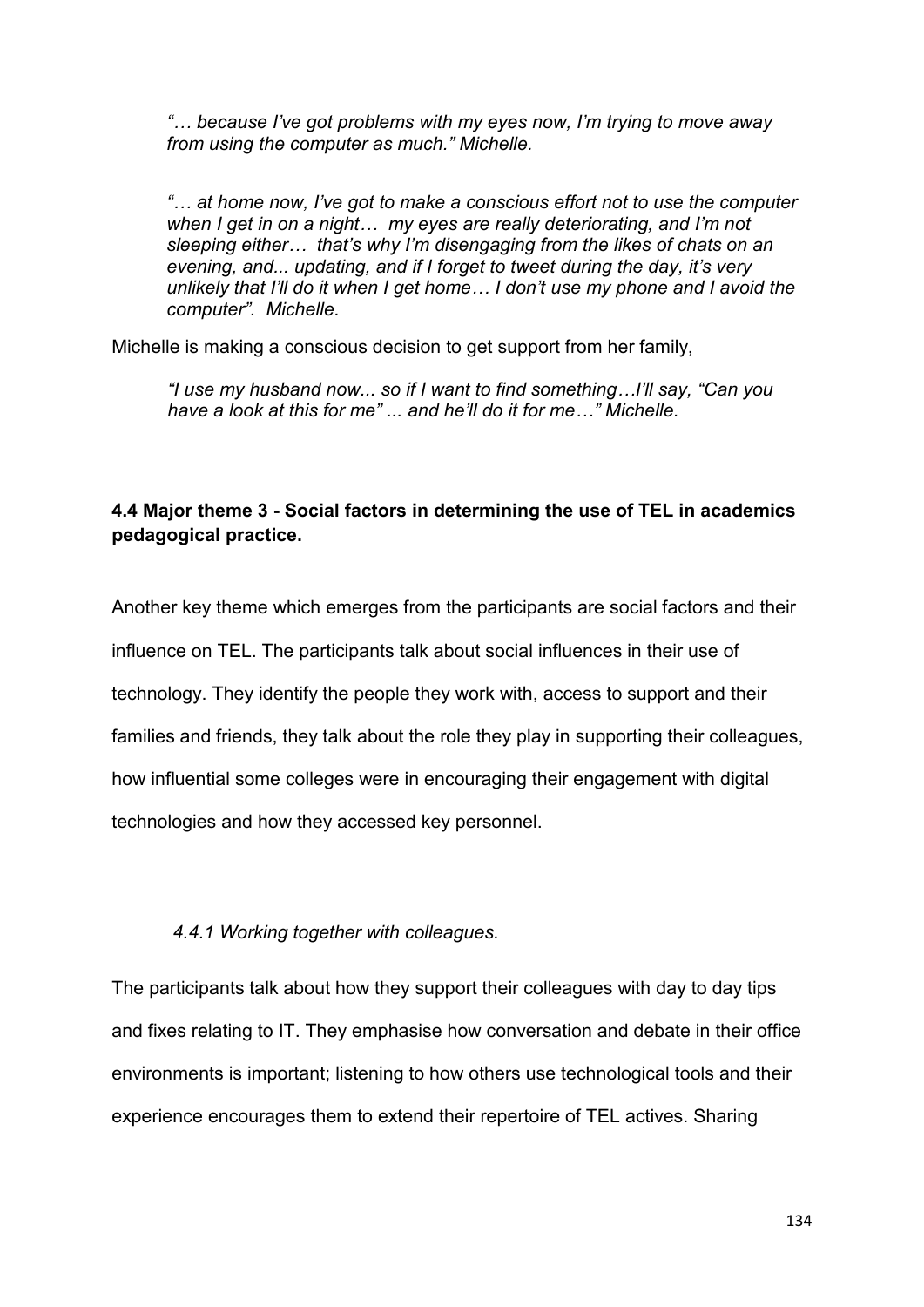practice and accessing colleagues for support is also seen as an important feature of

these academics TEL development,

*"It's a bit of a standard joke… especially in our office… they call me our office technician... since I resolve all the softer things … "Where do I find this?", or "How do you do this?". Michelle.*

*"… a colleague within the School was using this technology to great effect... and I met with her, and she encouraged me that that would be a useful tool to use for a group of students that I've got, who are studying at a distance". Sue.*

*"… we chat a lot in our shared office about things like this and what people's experience is of them… I started using Explain Everything tool, and now a few of them use that as well… they're sharing that experience with each other, and picking stuff up…". Rachel.*

*"… you've got to be able to engage with technology… I am trying to pick up tips about Twitter...from a colleague of mine… I feel that that's an area for me, where I need to develop...because I'm just not confident at all". Deia.* 

*"… often as a team, we'll sit and develop things. We'll just sit down with each other and say, "Oh, I've discovered this, do you want to come and have a look?". Elizabeth.*

*"probably very informally having chats to colleagues, "What do you use? How do you use that? What's the benefit? Could I get anything from that?". Jacqx.*

Though James recognises his shortcomings with technology, he still sees the benefit

of the office setting in supporting his endeavours,

*"I'm not the least IT-savvy person in my office … I would put myself third out of four. The blind leading the blind! (laughs). James.*

Sue talks about the importance of influencing others, she frames this in a positive

light and suggests those leaders needed recognition. Jane is also swayed by the

people she works with but in a more negative and unsupportive way, which may help

to explain her lack of confidence in using TEL in her pedagogy,

*"I think sharing, influencing others is really important and to actually acknowledge those people". Sue.*

*"I don't think many of the team are keen for getting on into all these new things… so perhaps there isn't the support in the team… but maybe that's because I haven't looked for it. Maybe we need someone to say "Right, let's get a group together, who's going to do this?", and go for it; and then I would*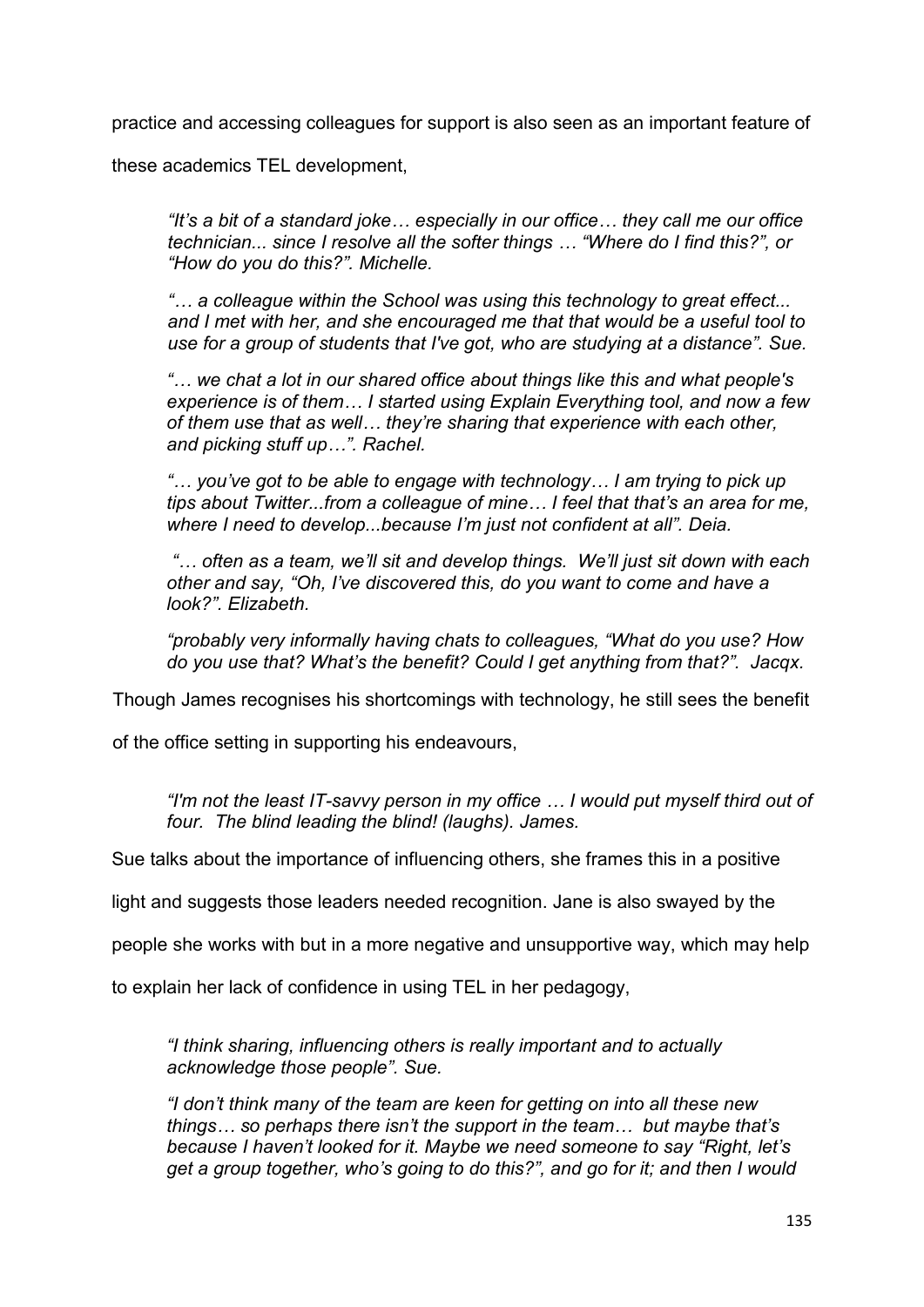*get involved in that. But I don't know enough about what I don't know…". Jane.*

Others expressed their thoughts about the benefits of socialising and gaining support

for colleagues to support their development, Tilley suggests she would benefit from

extensive technological support,

*"… if there was something where somebody like (names colleague) could be buddied up... where they said "Right, Tilley, I'm going to work with you on this module for this... time. You know, let's get it started, I'm alongside," and then I can run it… I would be more than willing to... you know, jump out of my comfort zone and do that". Tilley.* 

Next the participants talk about the influence of their families is supporting their

digital development.

## *4.4.2 Support from family and friends.*

When these academics talk about their digital competence and how they learnt their

skills, they emphasise the importance family and friends play in their development,

how they learn from their children and are supported by their partners, and the

satisfaction Michelle gets from reciprocating the support.

*"…with my kids growing up… they've known nothing else at school, so we've supported each other and worked with each other, and now they even come and say "Mum, my computer's not working properly, will you have a look at it?", and I can fix relatively straight forward problems on their computers now, and ...pretty… chuffed with myself, really!". Michelle.*

*"… my son … was using interactive whiteboards anyway within the class… he was teaching me things on the computer about doing PowerPoint presentations, which was quite mind-blowing, considering he was under 11 at the time". Millie.*

*"I've also learned from my son… technology has been part of his education, through secondary, sixth-form, and University … so I think, you know, from, I suppose, good role models". Verity.*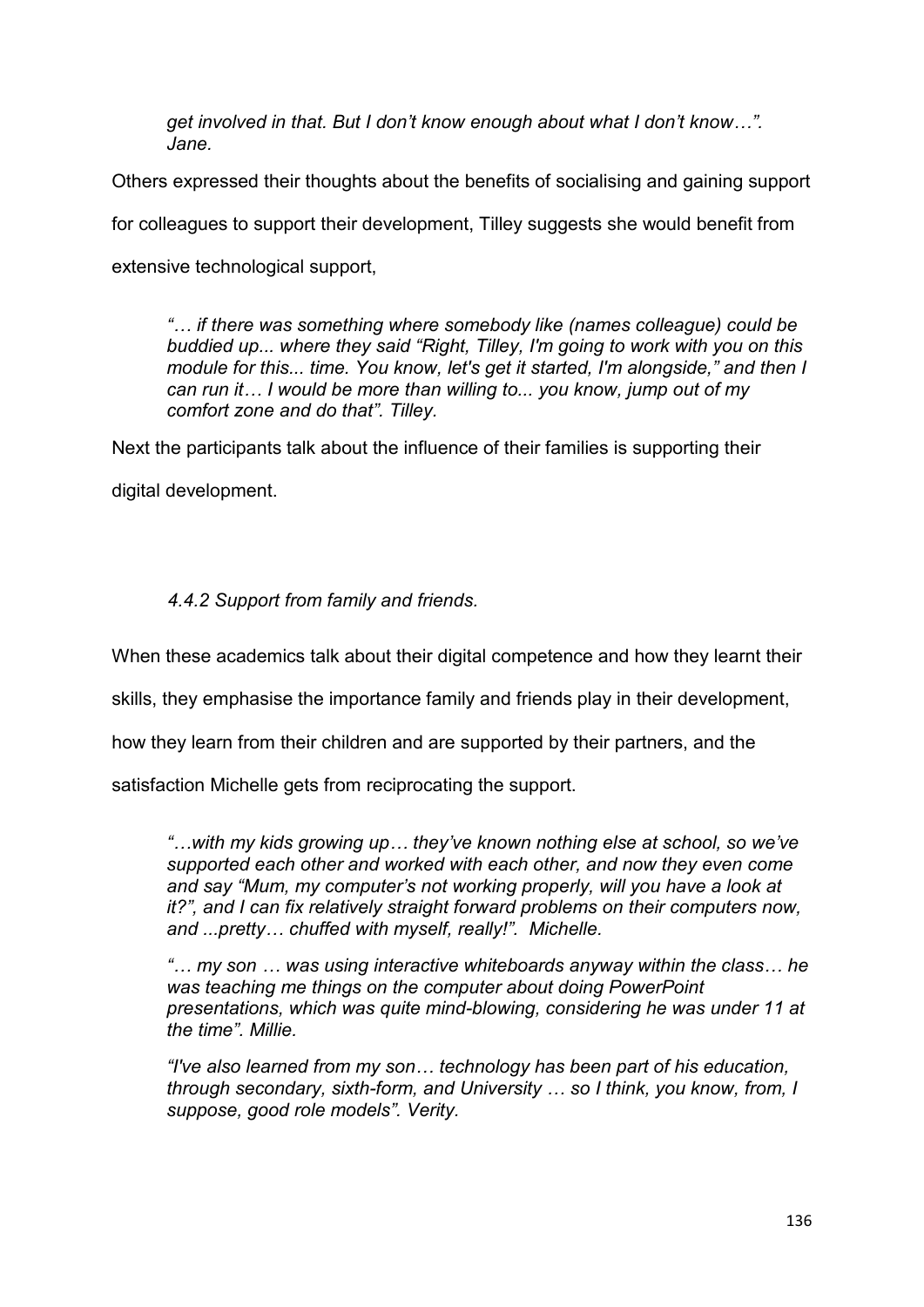As well as these informal networks supporting their digital development the

participants also talk about more formalised exposure.

## *4.4.3 Socialisation to TEL through workshops.*

The importance of workshops is emphasised here, the academics talk about their

socialisation into a range of TEL activities through these workshops or external

events, opening their eyes to the possibilities of TEL. Though as Tilley points out

there can be negative effects too.

*"I attended a workshop on Crossing Virtual Boundaries, and that really transformed my practice from there on, I engaged with that via webinar interface… actually - that's when the little spark was lit". Rachel.* 

*"… it was the (an external event) … it was just useful to hear what they'd done with their students… and hear some of the tools that they were using… it gave me some ideas for things… I've people that I follow on Twitter, like Sue Beckenham... The LTHE Chat, and Bring Your Own Devices for Learning… there's some nice things in there.". Stephanie.* 

*"I am aware of those e-lunches, and I have been to a couple of them, but not recently". Jacqx.*

*"I know you put on the EAT – the e-learning lunch things. Again, in the past, I did go to a couple – was disappointed – from that novice thing, to "Well, they're talking about stuff I don't know, so why did I bother?". Tilley.*

In the next section, the academics' experiences of pedagogical professional

development are presented.

## **4.5 Professional development.**

The participants talk about their pedagogical professional development as opposed

to their professional development to maintain their professional registration with their

professional regulatory bodies. All the participants have undertaken a PgC in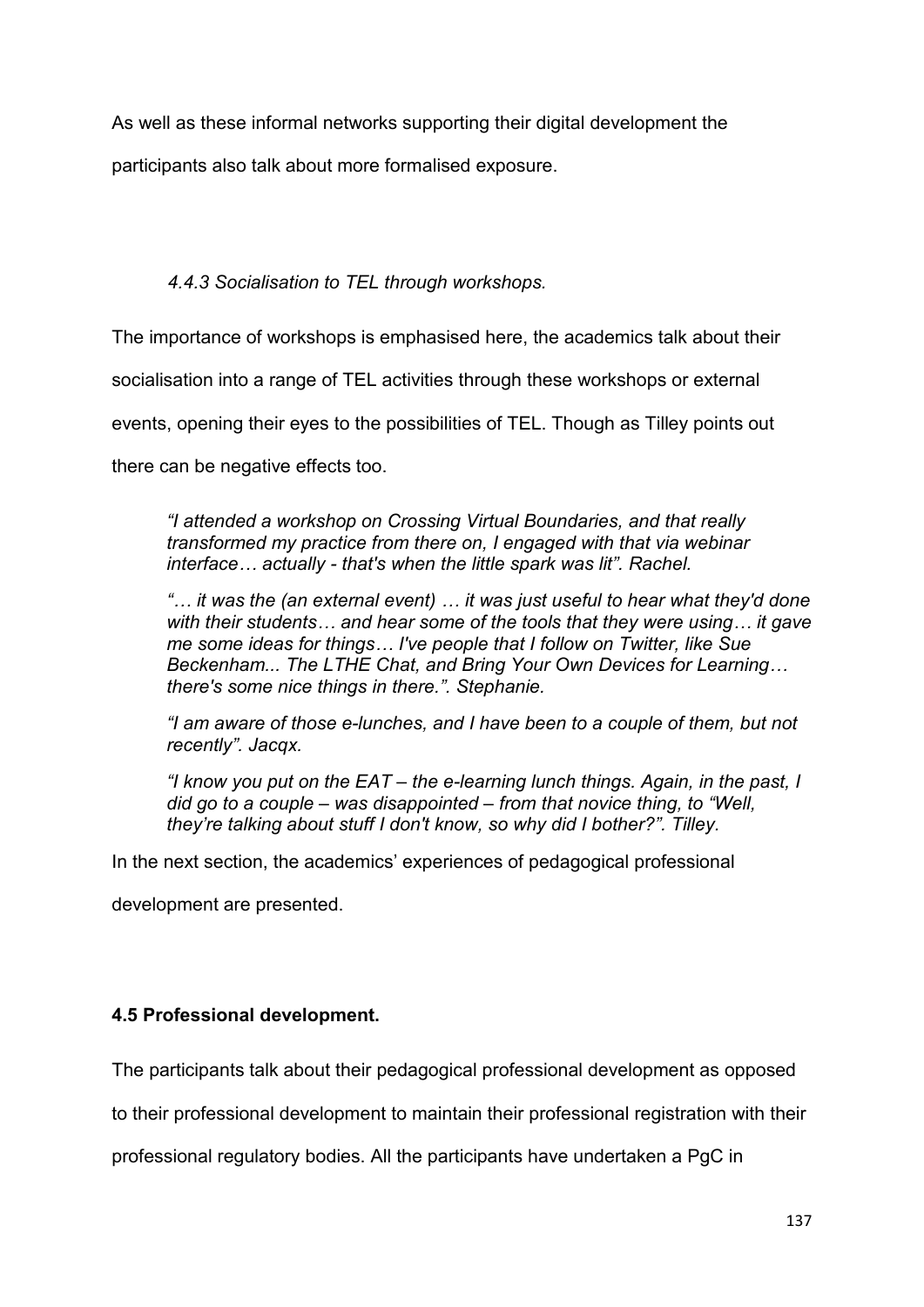learning and teaching, some had extended their studies to an MA in Education and one was studying for an Educational Doctorate.

## *4.5.1 Post graduate Certificate in Learning and Teaching in Higher education (PgCLTHE).*

All the participants had undertaken a PgCLTHE which introduced them to teaching. The majority studied on appointment to the university, and others had undertaken a teaching qualification whilst in their practice setting. Their experiences of undertaking pedagogical professional development was diverse and they discussed the extent to which TEL was considered. Several had undertaken this programme of study several years ago and concept of using digital technologies to enable, support of enhance the students learning has not featured in their curricula as Archie and James illustrate,

*"… to be fair…it was quite a far bit back. And in those days, we were still doing, overhead projections slides". Archie.* 

*"we were put in groups, and we had to design a module, and... it wasn't a great deal of technology"*. *James.*

Jacqx's experience of the PgCLTHE was more recent when TEL had been considered, but she reflects,

*"but looking back on that now, that was probably predominantly around using the VLE". Jacqx.*

Whereas Elizabeth reflects that,

*"We actually had a TEL module within the PGC...and one of the tasks I was given when I first started, was to set up an e-learning module". Elizabeth.* 

Verity undertook her studies at a different HEI,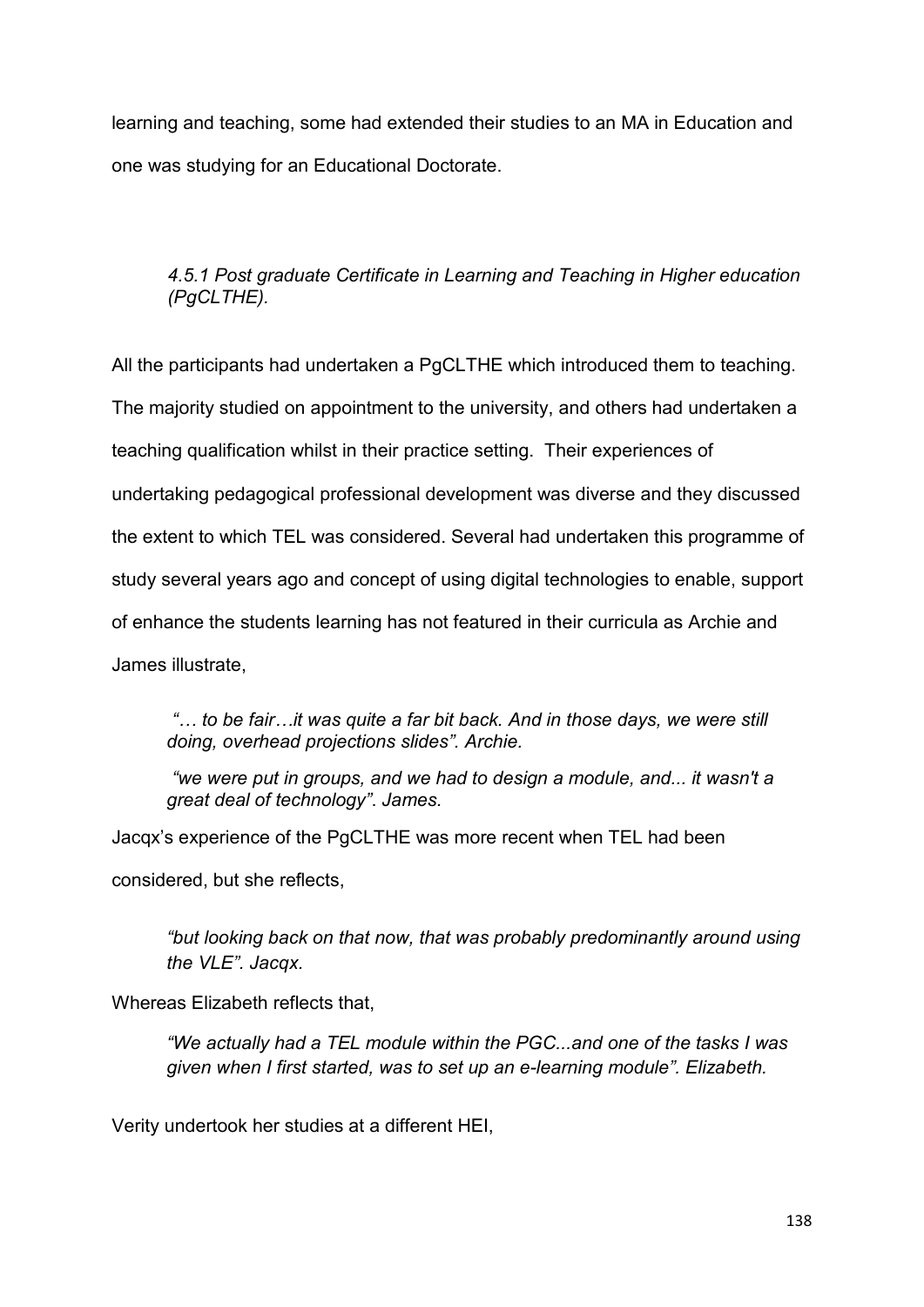*"I think they did talk about... using technology… when I did my PGCE, I did it and I used a portfolio, and submitted everything online... as part of that course. When I joined the University, I did the PgCLTHE; and yet we produced a hard copy... portfolio… and we didn't submit anything electronically…". Verity.*

Jane has initially been employed on a temporary basis and the consequence of this

was that she taught initially with a limited understanding of educational theory and it

was only when she was offered permanent contract she undertook her PgCLTHE

*"it was hard to do it...when you didn't have regular teaching… what they were saying...didn't make sense... you had nothing to relate it to… once I got a permanent contract, I did the PGCE… and I got to know a lot more about what I should have been doing". Jane.* 

The participants also reflect on their pedagogical development in relation to

technology.

## *4.5.2 Reflecting on their pedagogy.*

Sue recognises her early engagement with distance learning did not facilitate student learning and for Rachel there were some unexpected and positive outcomes of engaging with TEL to support her distance learning students. Brian comments on the importance of the integration of TEL into learning.

*"for some of my distance students, I was so keen that it would be successful, I provided them with everything… then I realised that actually I'm disadvantaging the students by doing that… they need to be adults … thinking more about andragogical practice, that they need to be...responsible for their own learning to some extent... they need to be moving things forward, being proactive, searching for things – reading for their degree, effectively…". Sue.* 

*"I think that's been quite an eye-opener, to see that, actually, you've got better interaction... than you would in your classroom, particularly. Rachel.*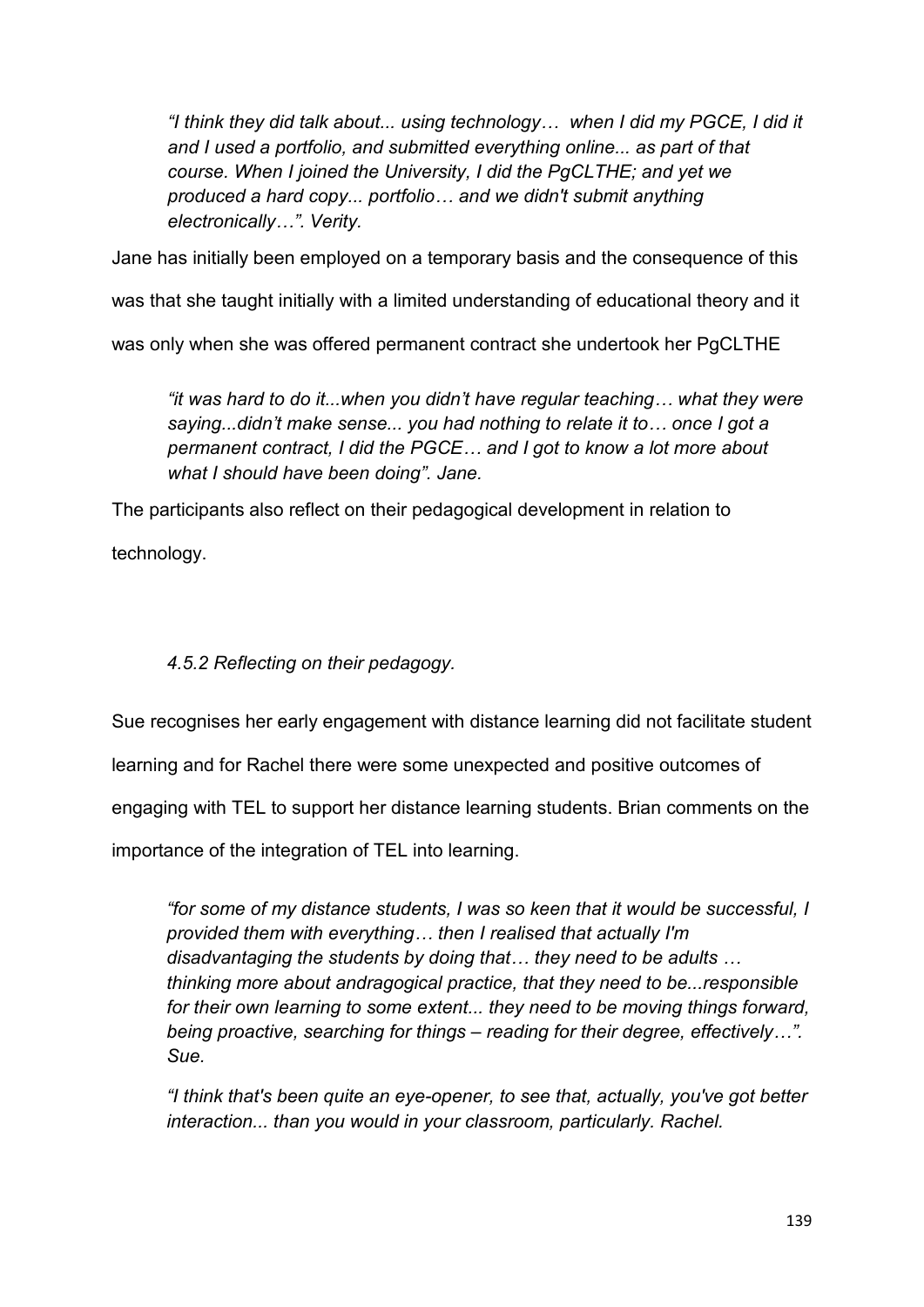*And I mean, even if that is just an improvement in digital literacy...it's not a bad thing… But if you're going to tie it in with content, it's got to enhance the content somehow". Brian.* 

Martin thinks about the ubiquitous use of digital technologies, now he no longer

teaches technology, but reflects on the need for the purposeful integration of TEL.

*"I think we are slowly integrating the technology into our teaching practice... but we don't teach technology any more… if the technology's just a tool, it makes life a lot easier for students… but we still need to underpin that with the pedagogy… we shouldn't separate them". Martin.*

Verity reflects on her development as a lecturer and how she has moved from a

content driven approach to an interactive approach to supporting students learning.

*"I think I came to the University, and I felt I was a novice in my teaching… I worried a lot on the content... whereas now I concentrate more on the activities I want the students to do in the class… you are in a partnership of learning together, that they understand that sometimes you do try things, and they're not right first time. But it doesn't mean, because it doesn't work once… it's about reflection… learning from what did work well? What didn't work well? Why didn't it work well? What are going to do different, the next time, to improve it? I see reflection, and learning from my teaching, as being important". Verity.*

Each year the participants meet with their subject leaders and undertake a

professional development review and the purpose of this is to reflect on the past

year's development and achievements and provide an opportunity to set professional

development goals and consider workload planning. Together with their self-

managed activity the research participants consider their professional development.

### *4.5.3 Professional development.*

The participants talk about their approach to PD and the range of PD opportunities some of which is funded through the university, which includes study at Masters and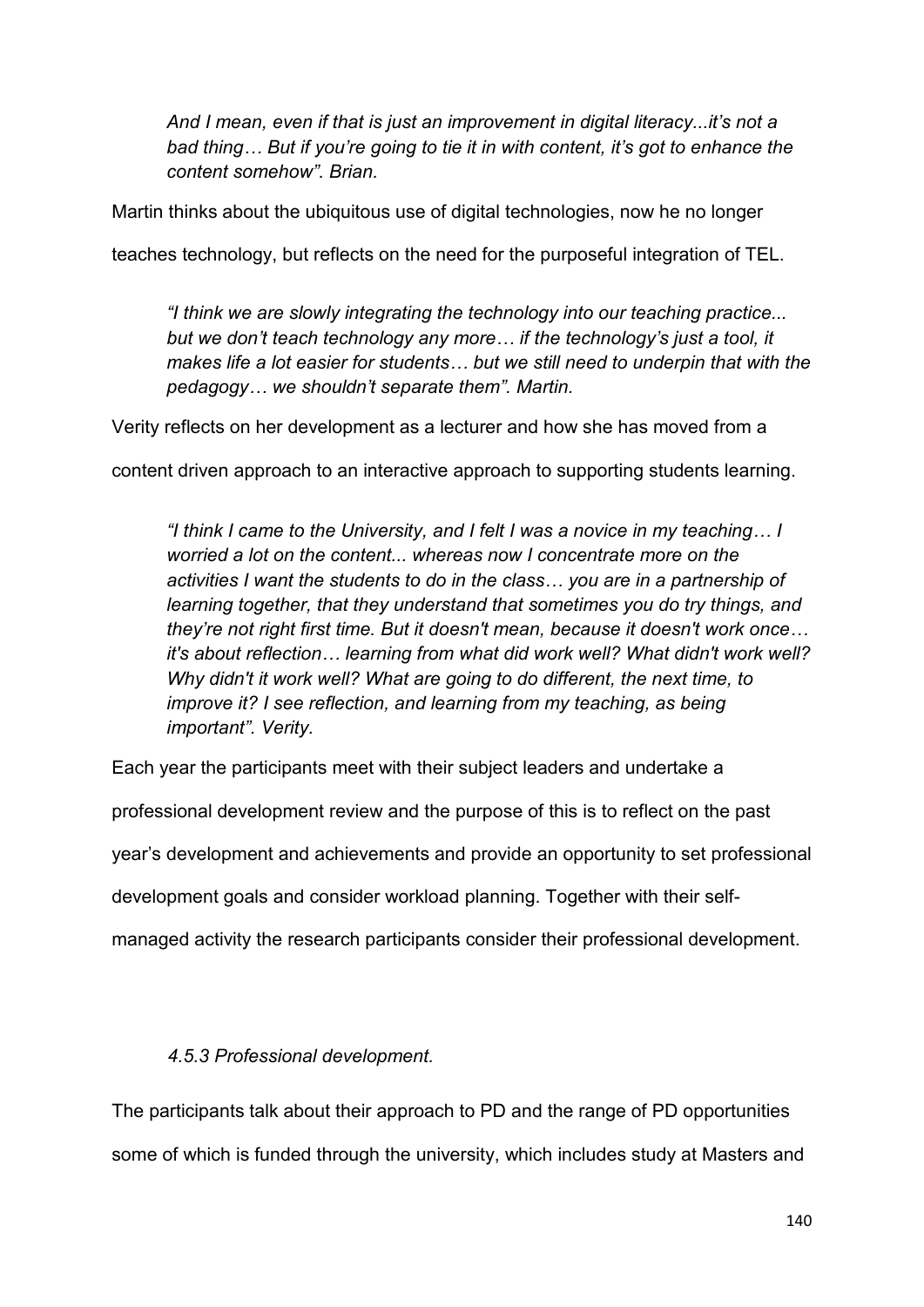Doctoral levels, self-managed independent development and accessing short

courses, conferences and workshops.

Archie talks about his 'ad hoc' approach and how he learns from others.

*"I think it's a bit scattergun. I think that I learn something when I see a benefit in it, or I should use it... I would like to hear somebody's real perspective of how they've used (a tool) …and what value they've got from it, whether it's worked, not worked, or whatever… I think that's a really valuable...way of learning about that". Archie.* 

Henrietta reiterates the value of workshops, she takes a cavalier rather than a measured approach to PD, though recently she has used her PDR to discuss working towards HEA Senior Fellow. It is interesting to note her professional development focusses on her role and consideration to pedagogy is limited.

*"… when I first started here, we had a lot of workshops, but it's difficult to put it into context… I think probably I've learned more through trial and error. The only thing that I've ever really discussed in my PDR, is around my own development linked to my role... and at attaining the senior fellowship in HEA". Henrietta.* 

Lizzie talks about how she has accesses short courses but the value of them is

diminished by not reinforcing her learning through practice.

*"… I've been on one or two courses...when I first started… I think I went on an Excel spreadsheet course... most of what I learned". Lizzie.*

Sue, Elsa and Rachel talked predominantly about learning and teaching when asked

about PD, how they are self-directed, attend courses and conferences and the

benefits of doing so. Sue has undertaken further study in the field of education as

well as attending conferences, she talks about how she updates herself,

*"I've done a variety of courses, and my degree, my Master's in Education… I go to conferences, and I try to keep myself updated. I use social media – Twitter... to keep me up to date with things I wouldn't capture otherwise*". Sue.

Elsa talks about learning through reflection on her practice as well as her taught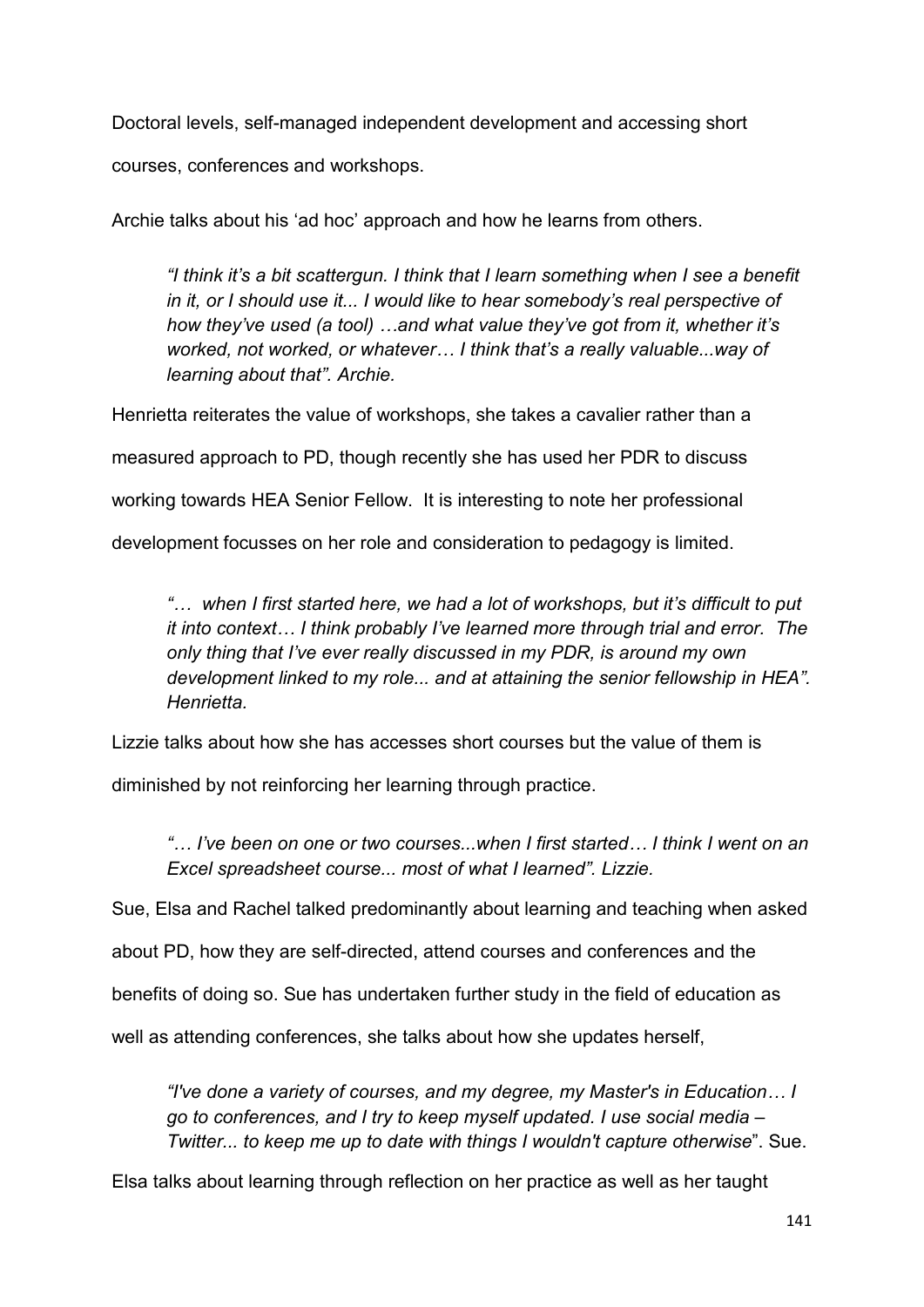experience,

*"… learning through… experiential learning… reflecting on what you've done… to think about, oh, did that work... did it not". Elsa.* 

*"I think the main thing that came out of that module (Doctorate study) was that, in terms of teaching and learning, it wasn't actually adding any new teaching and learning theory, but it was just enhancing, perhaps, student engagement, enjoyment and perhaps giving skills to deal – to operate in a digital world, really...because that's what we do". Elsa.*

Rachel talks about her experience of the workshops as a stimulus to her further self-

development.

*"… the majority's probably been self-directed… I have gone to some of the "in-house workshops" ... which have been useful… they gave a good spark… when you see somebody who's not just talking about an application… I'll go to the Learning and Teaching Conference… you'll hear people talking, you might not be using it in the same context, but I'll think, "Actually, I could maybe use that. That might be better than what I currently use...". Rachel.* 

Brian, Elizabeth and Tristan are relatively new to HE and they talk about their

experiences. With Brian reflecting on his difficulties in engaging with theory and his

need for practice advice. Elizabeth's reflects on her initial lack of understanding of

pedagogy and Tristan acknowledges that he is likely to make mistakes with TEL,

*"I'm still very new, and there are times when I, sort of, question if I've done the right thing… something usually comes along and goes well, and you think...ah everything's not so bad really. I find...teaching literature quite dense and I think sometimes the more… practically orientated literature doesn't really deal with the nitty-gritty… the practically orientated stuff…". Brain.*

*"I think that's a little learning lesson for me, I've got to be comfortable with - "Look, I'm going to make a mistake." And I need to be honest about it, and – and just be upfront. But when you're producing something… with my kind of personality, – you want it to be perfect. But the reality is that that's not what the students really want". Tristan.*

*"… I was spending so much time learning...the topic that I was teaching, as well as learning to be a teacher; it was all so new to me. Honestly, hand on heart, I didn't give that a huge amount of thought at that time… I was doing*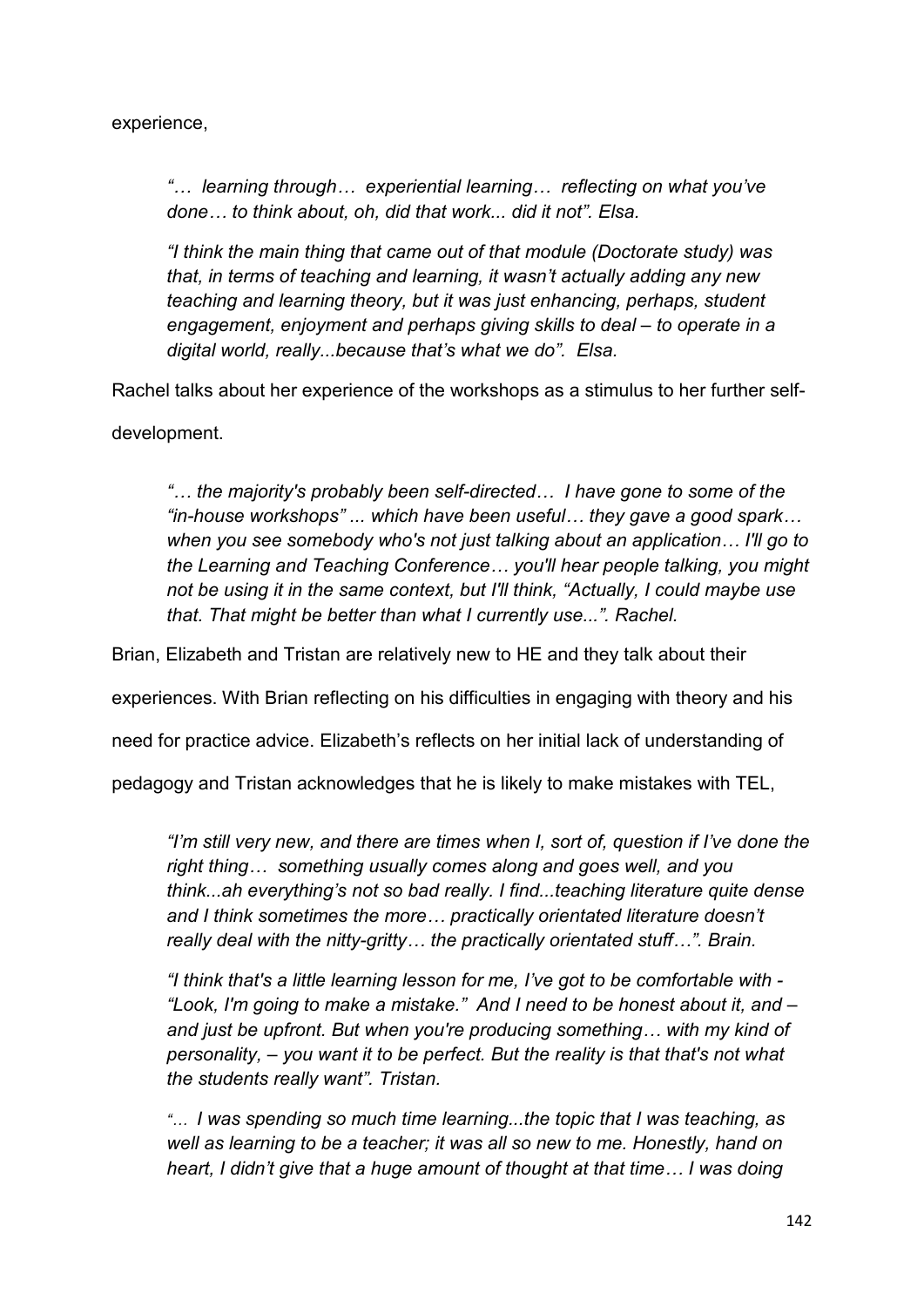*my PGC in Learning and Teaching within the first year… that was all part of a very busy time...in learning a lot of new stuff… but no matter what rationale there is pedagogically… what's available technology-wise…and what skills people have, my experience is that the first choice will always be, "I want to be in a room with other people, and talk to human beings." Elizabeth.*

Katie and Archie talked about the PD in relation to their subject specialisms, Katie

talks about trial and error and being inquisitive, focusing on professional knowledge

and Archie publishing a profession specific textbook,

*"Just trial and error … I've got an inquisitive mind… when I go to the practice area … and there's a big poster on the ward… "Right, OK, you'd better tell me about this...because I'm going to have to talk to my students about it." I just ask lots of questions". Katie.* 

Katie also talks about her profession specific knowledge development being a

necessity due to unexpected workload allocation,

*"you get… "Oh, can you – can you just cover this module for this term?" … you have to spend an extraordinary amount of time...investing in keeping one page ahead of the students...and you're just thrown from one specialism to the next...and you're expected to know". Katie.* 

*"However, I'm writing a book now about resilience, (names profession) ...". Archie.*

In contrast, Guy, Helen and Tilley talk about PD differently. Guy hasn't attended

anything he could recall, whereas there are other priorities for Helen and Tilley that

they will comply to if this is required,

*"I've not gone to any sort of training or workshop...". Guy.* 

*"… we're given choices about how we use that time; and there's just so much to keep up to speed with, and, if this isn't your passion, then you can always find other ways of using that time". Helen.*

*"… there'd be more chance of me going, if it was a thing that we had to do. That's the problem; when it's mandatory, I know I've got to do it". Tilley.*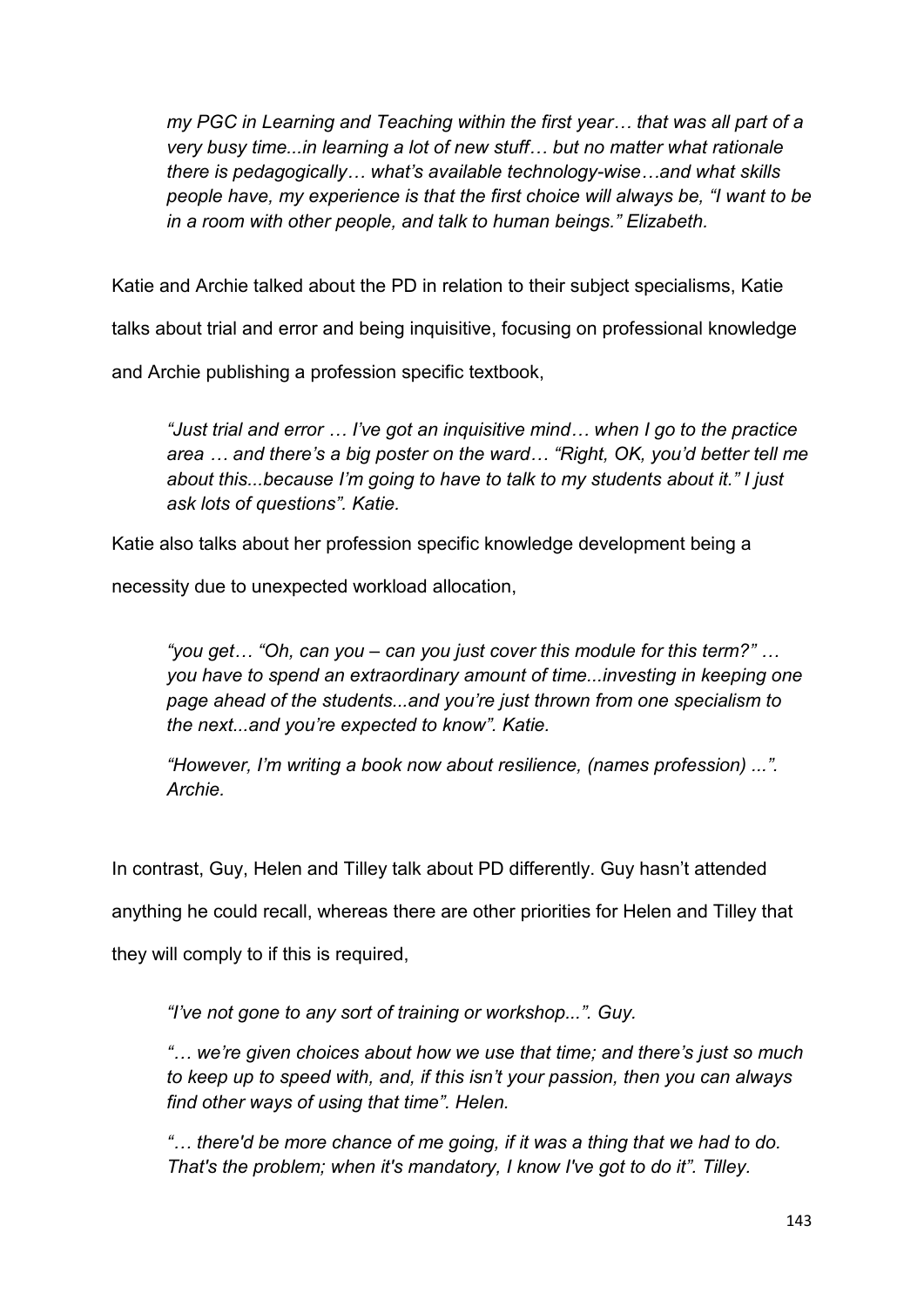The participants also reflected on the challenges with CPD and TEL and these reflections are now presented.

# *4.5.4. Barriers to Professional Development.*

The participants identified barriers to their PD, with deficiency of time being

mentioned most often. The participants acknowledge that the organisation provides

opportunities such as workshops and short courses, but their timing is not

convenient for many of the participants.

*"I think there are barriers, and I think time is one of the biggest barriers… workloads". Elsa.*

*"I certainly haven't come across any hindrances. I mean, I think there's more support that I could get if I took advantage of it and looked at it, but that's just about finding the time". Archie.*

*"… but workloads are high… we all seem to be taking on so much more… it's at the detriment of the ability to have time to find out things for yourself, to enhance your lessons… the biggest hindrance towards engaging with some technology in some lunchtime sessions, is the fact that everybody is so busy…". Millie.* 

*"Time. Time. Definitely, finding the time; but in the right environment.". Tilley.* 

*"… but then the other problem is… we're all busy, and... I'll be honest with you; a lot of the work has been done in my own time… and that's just the way I am anyway... I love learning stuff… I can understand that can be very difficult for other people to do". Tristan.* 

*"… due to the workloads… they're hard to access, because we teach four days a week on the team I'm in… the other day's around preparing stuff. So, it's not an excuse, but time is quite a consideration in that. And then, over the summer, people would say you could do them, but really, you're taking holidays that you don't take during term-time… so that can be a challenge". Verity.*

*"It's about... having the time to develop… your skills. Yes, they have workshops … but the problem is, they're often put on at times that suit the rest of the university, which don't necessarily suit our school. Similarly, they tend*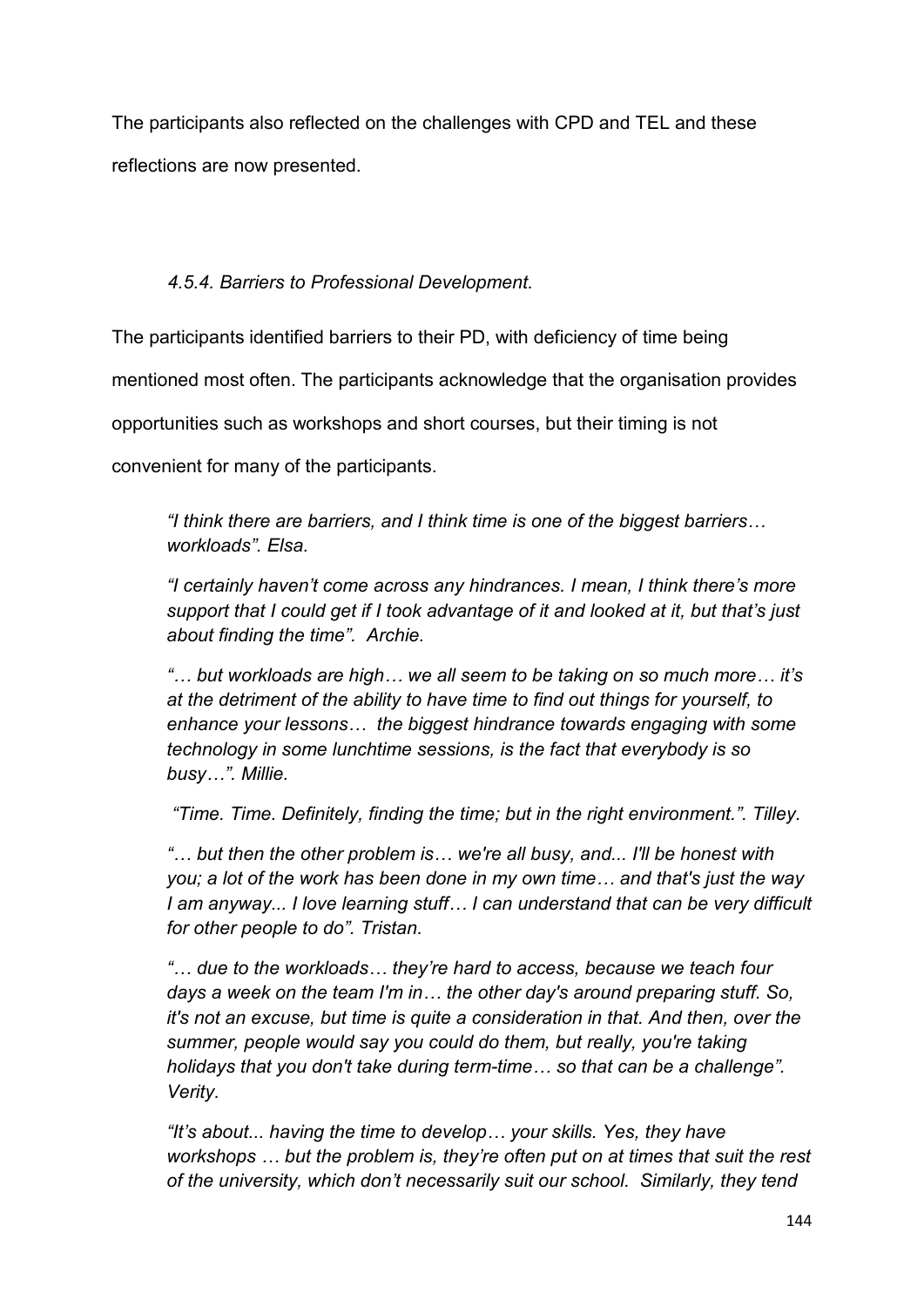*to not put them on over the summer…which is actually the moment in time when we are marginally less frenetic". Deia.* 

*"… I think it's just that there's so many competing pressures for your time, sometimes these things are easier not to do...than to do...It shouldn't be an excuse, should it?". Elsa.*

*"PDR's focussed on workload. That's the agenda. I'll go in with what I want to get out from the next year… I will take that to the meeting, but that's not a routine part of the meeting. I feel like I'm putting that on the table, rather than that being on the set agenda... It's all about workload". Helen.* 

The PD offered is not appropriate to meet everyone's needs (according to Jane, Katie and Tilley). It is acknowledged that it takes additional time for them to develop competence in digital skills, but there is a paucity of time in their workloads to enable them to engage with CPD,

*"...there's loads of training, but it always seems to start half-way along, and I want to say, "Sit down and press this button" … that's the level of training I need...for technology... I don't have a clue. Not that I don't want to, but I'm scared of it. And then there's the time; it takes me a long time to get into these things...and I don't think we have that luxury of time all the time". Jane.*

*"…I've been brought up with traditional methods of teaching... the new technology, I don't relish with open arms… I can't adapt to it very easily, it takes me a lot of time... to adapt. But because of the age that I am, even when I manage to crack something IT wise… the next time I must do it, I can't remember how I did it before… I don't repeat it often enough to become so familiar with it. And I think "Well, what's the point, you know... what you can do." Katie.* 

*"… I do think, for the novices, there should me more… one-to-one's". Tilley*  In addition to the research interviews, the VLE module sites were also analysed to triangulate the research findings and this data is now presented in the thesis.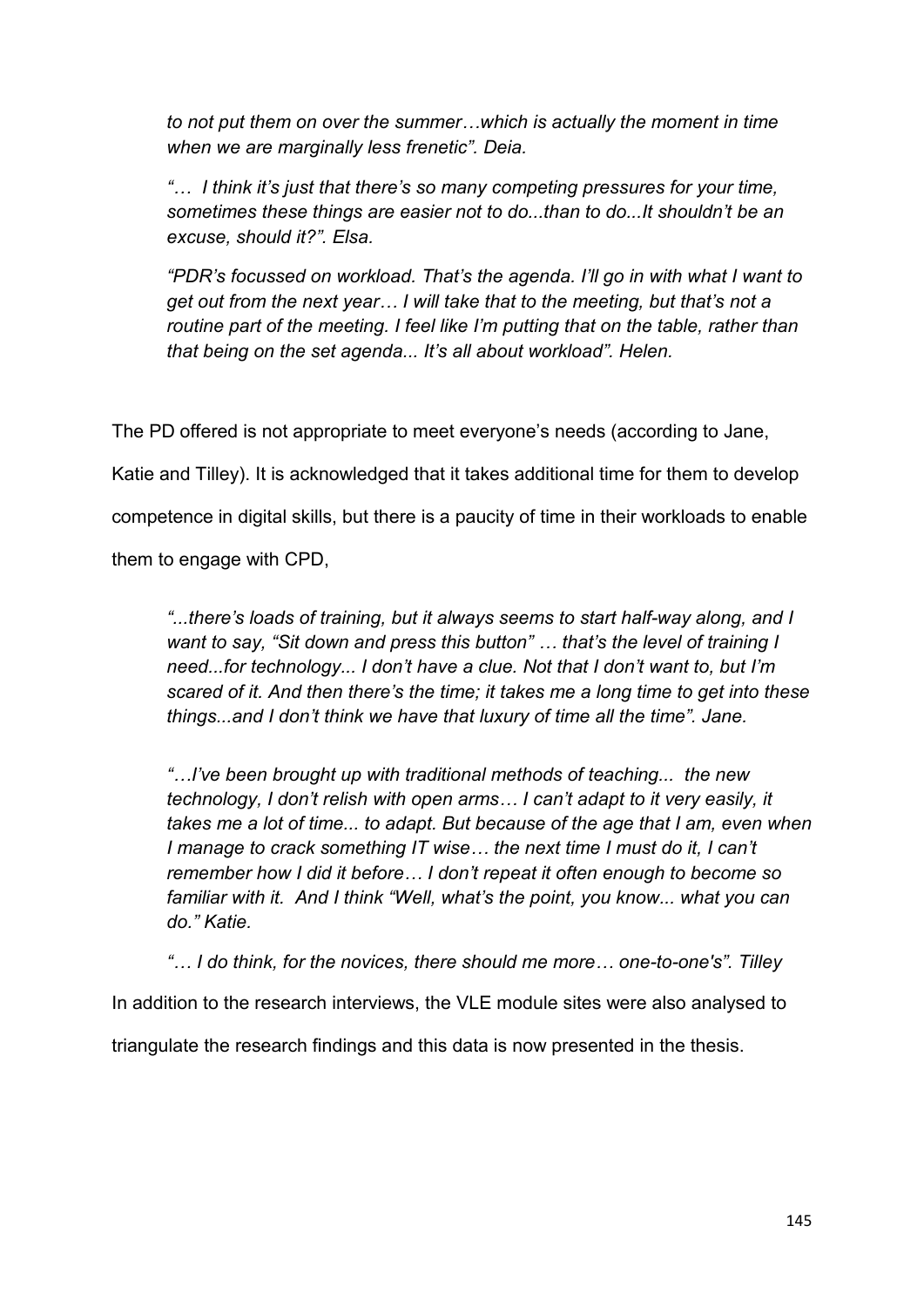#### **4.6 Analysis of the VLE module sites.**

I will now present the findings relating specifically to the VLE module sites. The VLE is an integral part of the student learning experience. Each module is allocated a VLE site and the module leader and students are automatically allocated to the module at the beginning of each year and term. It is the responsibility of the module leader to manage the VLE sites. They have the facility to add additional module team members, who then have the facility to add material to the module site and external examiners who can review the sites and access online submissions.

During the interviews the participants talked about their personal use of the VLE and how they utilised it in their pedagogical practices. In addition to this, an analysis of a range of VLE sites was undertaken and the sites were reviewed against the University VLE threshold quality standards document. The Threshold Quality Standard (TQS) identifies four key aspects of module design, presentation, organisation, communication and construction, the data presented gives an oversite of the extent of the engagement with the VLE. Of the 548 sites operational in the academic year 2014-15, a total of 57 were reviewed across a range of academic levels, Table 14. Appendix 11 illustrates the full data table.

| Level                                                        | Number of modules at each level selected to |  |
|--------------------------------------------------------------|---------------------------------------------|--|
|                                                              | review                                      |  |
| Support                                                      | 8                                           |  |
| Module                                                       |                                             |  |
| Level 4                                                      |                                             |  |
| Level 5                                                      | 11                                          |  |
| Level 6                                                      | 19                                          |  |
| Level <sub>7</sub>                                           | 11                                          |  |
| Level 8                                                      |                                             |  |
| Table 14: The number of modules reviewed at each academic le |                                             |  |

**Table14: The number of modules reviewed at each academic level.**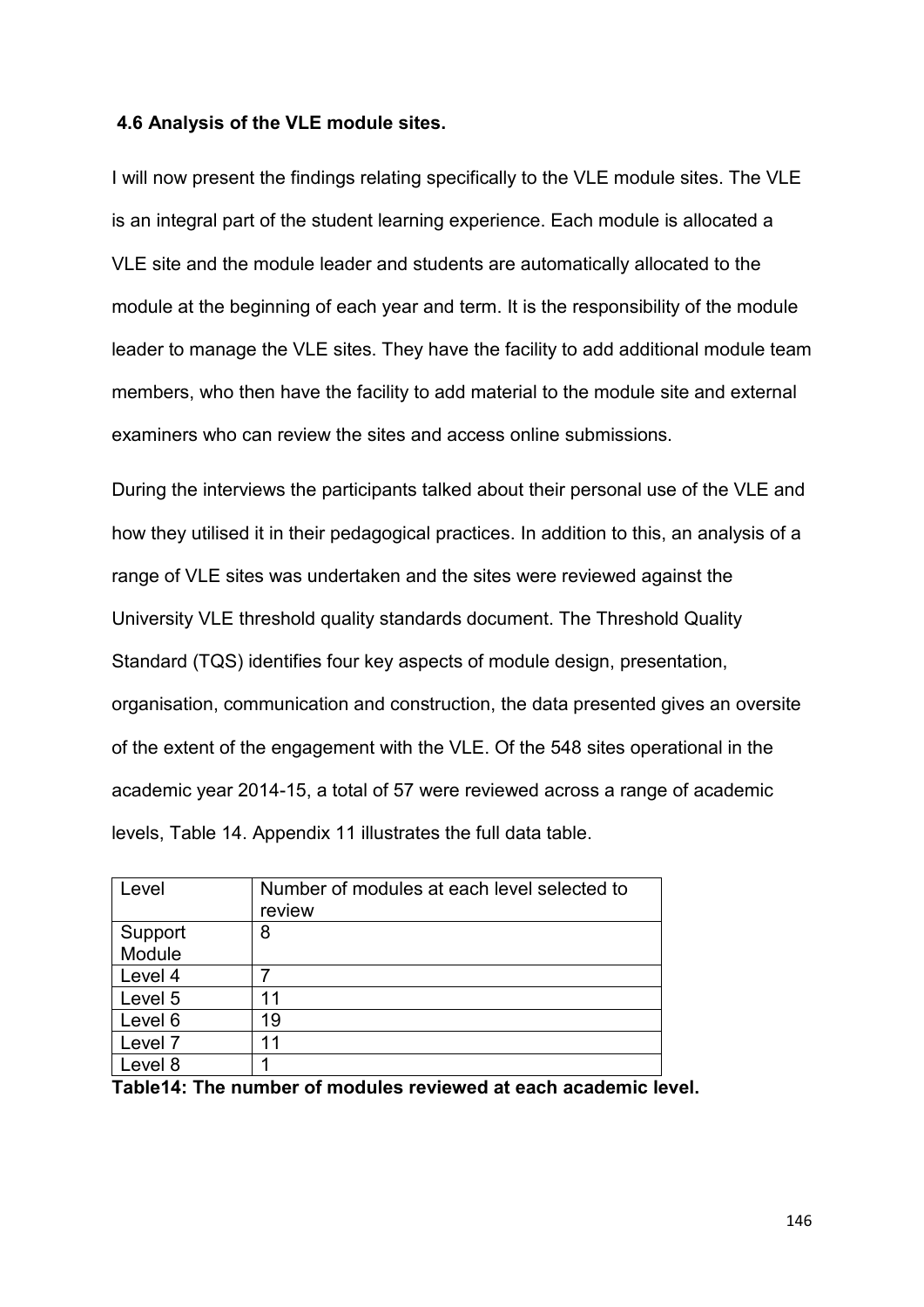It is interesting to see how Katie viewed the VLE provision, in that she acknowledged

that her use of the site is limited. Lizzie, considered the pedagogical limitations of the

VLE and Stephanie and Tristan mirror this observation,

*"it's all on the VLE...which is probably the extent to which I think technology is going to assist me in what I do… I certainly don't use it as optimally as it should be used* …"*. Katie.*

*"I actually found the VLE quite clunky when I first came here". Lizzie*.

*"it's just never having enough time to develop some of the things that could go into it, because it just gets looked at as a document dump. And the students use it as a document dump, or a document pickup". Stephanie.*

*"I started playing around on the VLE, and looking at the quiz… and I just thought "Do you know what? This is just pants." You're spending a lot of time trying to produce a quiz, and in the end of it… it doesn't look very nice, it doesn't feel very nice, it's very clunky". Tristan.*

Firstly, the appearance or presentation of the VLE site is considered.

*4.6.1 Appearance/Presentation.*

The appearance of the VLE should be professional, this is the first impression the

student gets of their module. The minimum requirements are identified in the TQS

together with suggestions for enhancement, Table 15. In this section the menu bar

and the banner feature are considered.

| Requirement                             | Enhancements                          |
|-----------------------------------------|---------------------------------------|
| Programme teams shall work together     | Module teams may customise the        |
| to agree a common presentation style    | arrangement of items based around a   |
| which may be based on a minimally       | carefully edited menu. In doing this, |
| completed VLE template, with no         | they shall ensure that the design is  |
| customisation beyond completing all the | student-focused. Module teams may     |
| module specific areas.                  | use thematic graphics and attractive  |
|                                         | layout to improve the student         |
|                                         | experience.                           |

**Table 15: TQS minimum requirements and enhancements relating to presentation criteria for a VLE module presentation.**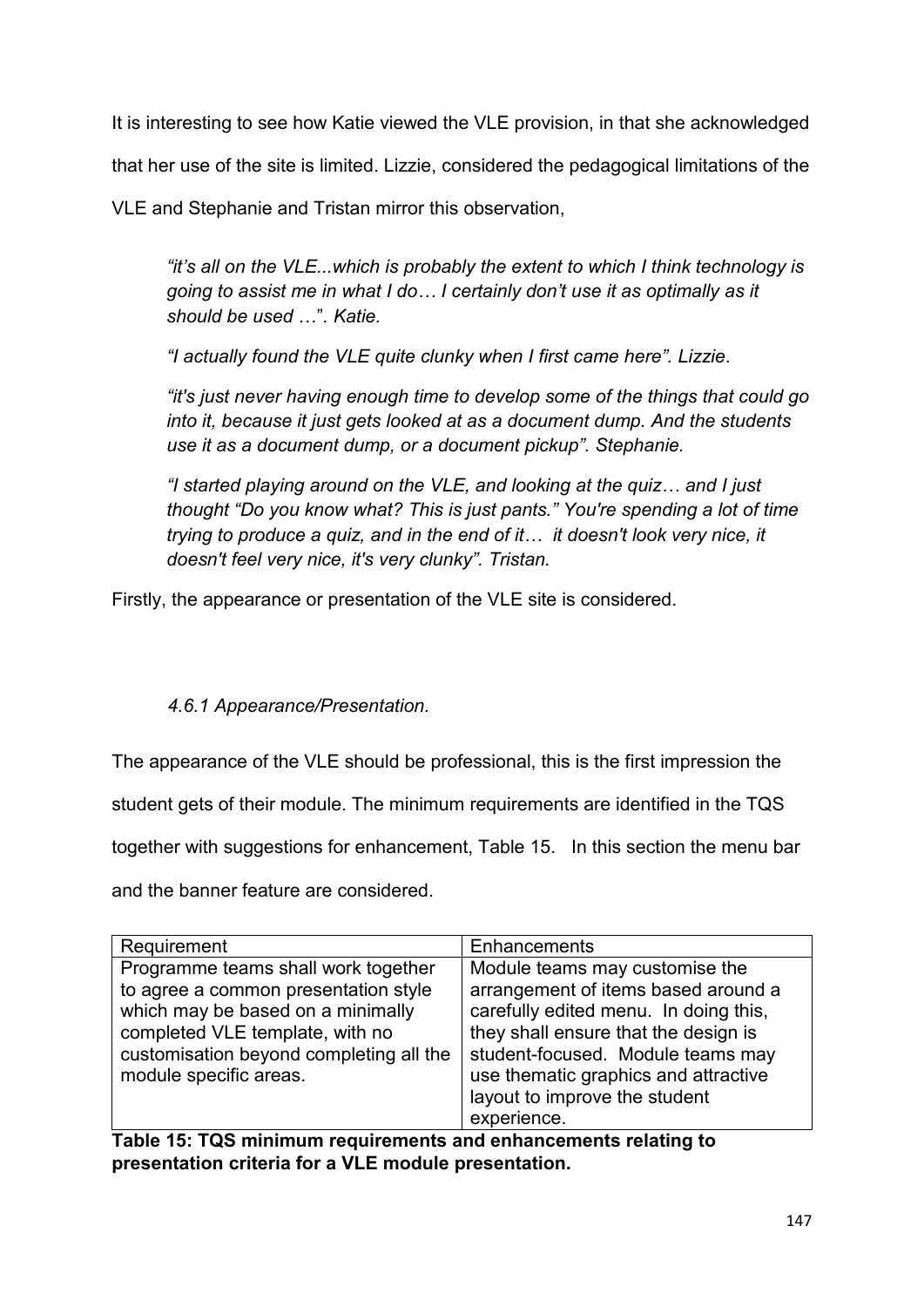One of the VLE features is a menu bar which facilitates navigation of the module site. The faculty provides a menu bar template which allows modification by module teams. Of the 57 module sites reviewed, 77% (n44) took the opportunity to modify the menu bar, as seen in Table 16.

Modification of menu bar labels = 77% (n44) No modification of menu bar labels = 10.5% (n6) Menu bar labels available – but had no content =  $3.5\%$  (n2) Not known =  $9\%$  (n5)

**Table 16: Menu bar modification.**

Academics can customise the VLE sites by using a banner, these can be drawn from a catalogue provided by the VLE or can be created by the individual and imported into the VLE. Only 63% (n36) took the opportunity to use this feature, with 25% making no modification, see Table 17.

Banner included = 63% (n36) No banner included = 25% Not known = 12% (n7)

# **Table 17: Use of banner feature.**

Lizzie reflects that while there is good use of the presentation features of the VLE,

there is not full compliance, *"I don't find VLE all that intuitive...". Lizzie*

Next the organisation of the module sites is considered.

## *4.6.2 Organisation.*

In this section, the organisation of the learning materials, assessment details, online submission, reading lists and web links are considered. Details of the minimum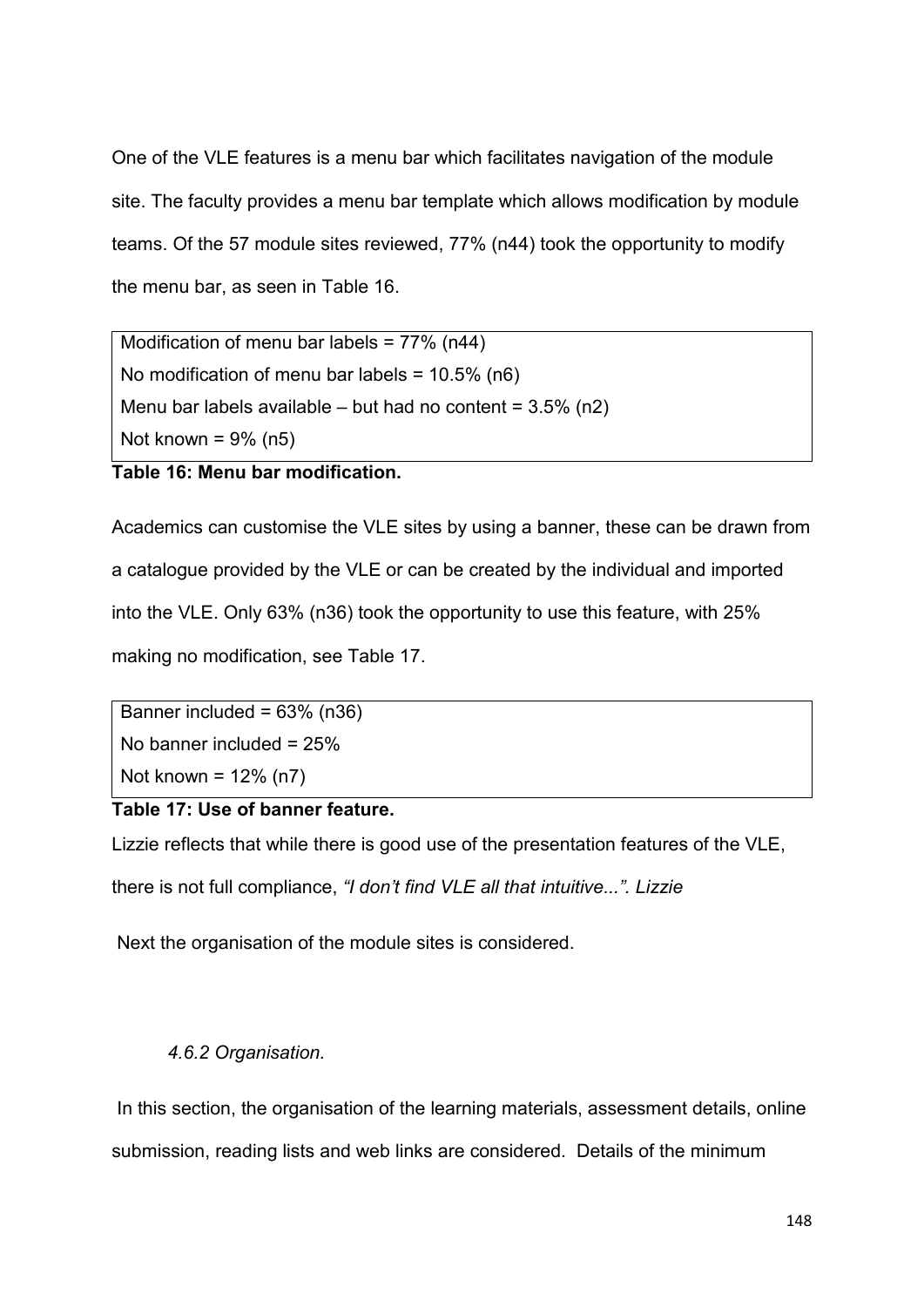standards is seen in Table 18. The organisation of learning materials was evident in 91% (n52) of the module sites, the remaining 9% (n5) are programme support sites and are not required to hold learning materials. The way the learning materials were presented varied, generally folders were used, some were labelled and had descriptions of the content, one used visual cues. The participants used the VLE as a repository of resources in variety of ways, with Archie and Jane tending to use it on a more ad hoc basis.

| Requirement                                | Enhancements                              |
|--------------------------------------------|-------------------------------------------|
| Documents shall be organised logically     | Module teams may enhance the use of       |
| in folders with brief descriptions added   | consistent thematic folders to clearly    |
| to file attachments. Is the responsibility | organise an appropriate range of          |
| of the module leader to ensure that the    | materials. Student feedback will be       |
| module team adheres to this                | sought to ensure that the organisation is |
| requirement.                               | clear and logical from the student        |
|                                            | viewpoint. Module teams may use           |
| There shall be an effective mechanism      | materials that are created specifically   |
| for electronic submission except where     | for the module, adopting formats or       |
| that has been an agreed variation          | styles with a broad range of digital      |
| before the module begins                   | interactive media and specially           |
|                                            | designed and integrated learning          |
|                                            | activities                                |

**Table18: TQS minimum requirements and enhancements relating to organisation criteria for a VLE module.**

Helen, Elsa and Guy use the VLE as a repository of resources and they accept that

they do not use the VLE to its full potential,

*"So, you know, sometimes some of the stuff that I put on the VLE is to offload the fact that I've got less teaching time. You know, I give them extra things to look at". Archie.*

*"it's a good place… sometimes you can come across things between sessions, and you can put it on and you know the students will see it… But I haven't made enough use of that... I have used it as somewhere to put things*". *Jane.*

*"all the resources are put on the VLE... whether it's… giving them links towards journals... and articles that they could read… the PowerPoint presentation... maybe getting them to do some type of online quizzes, or anything that brings a bit of lightness into my lessons". Millie.*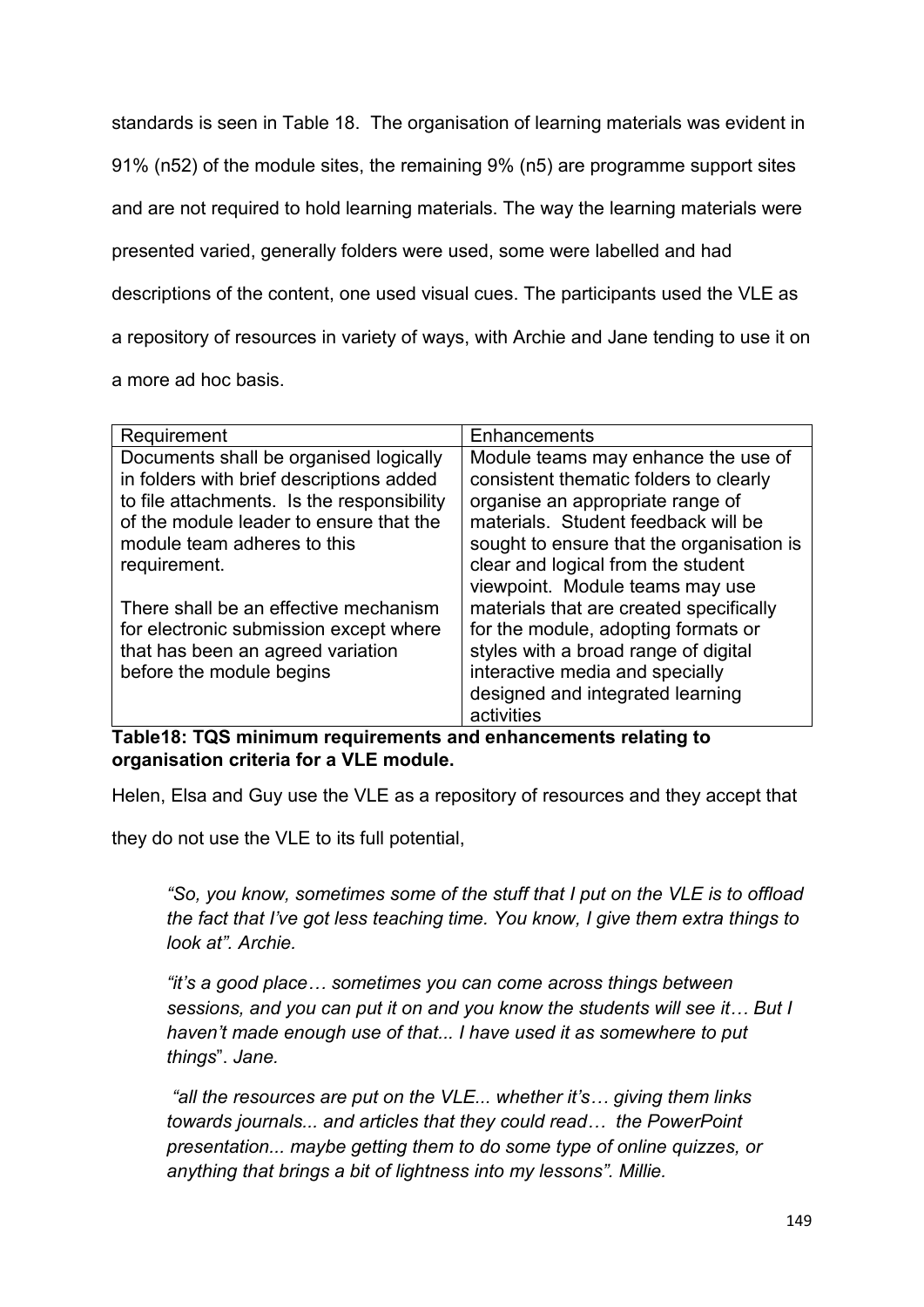*"I think a lot of my work would be just using it as, like, a repository for information, really". Elsa.*

*"all I know is putting materials on there…I know there are things like the wiki.... I know you can create discussion boards. I've not been able to do that". Guy.*

James uses the VLE dynamically to support the repository of learning materials,

"*learning materials are it's all done via the VLE, I use it before, during and after each session…". James.*

Assessment details and criteria should be made available together with the opportunity for electronic submission of written assignments, (this was a university aim at the time of data collection). The VLE sites reveal the following in Table19, with 56% (n32) presenting assessment details, and of these one included video instructions, one was dated three years previously and one asked for submission via email. One of the module sites listed the assessment details in the learning materials. The programme sites did not need to include assessment details.

Assessment details available - 56% (n32)

Assessment details not available – 36% (n21)

Not applicable  $-5\%$  (n3)

Not known  $-2\%$  (n1)

## **Table 19: Availability of assessment details.**

Eight of the module sites were programme support sites and therefore did not require online submission and one module assessment was a practical exam. Only 33% (n19) of the sites had on-line submission available see Table 20.

On-line submission available – 33% (n19) Online submission not available – 51% (n29) Not required - 2% (n1) Not applicable – 14% (n8)

# **Table 20: Availability of online submission feature.**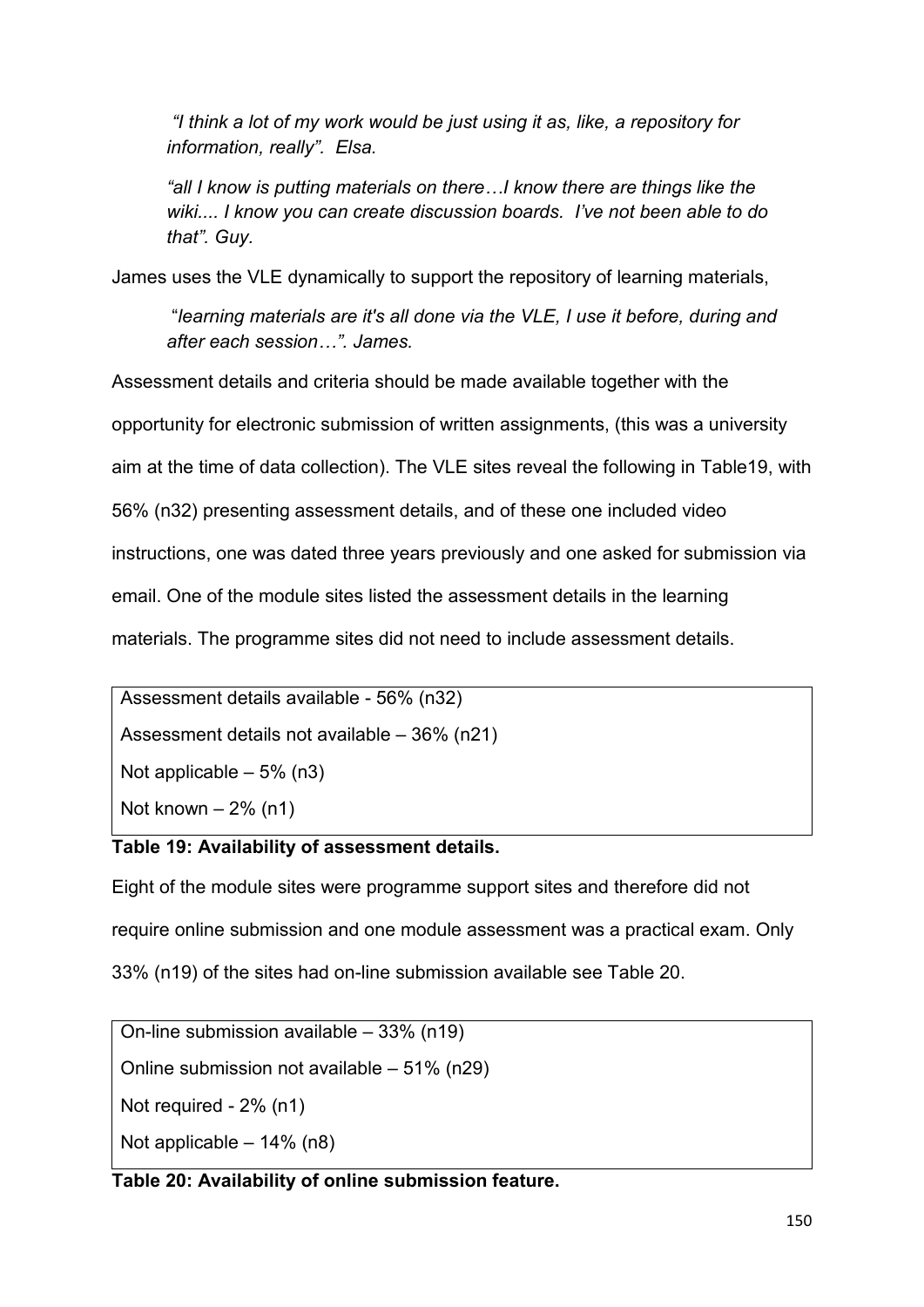Helen and Deia talk about their experiences of using the VLE for submission,

feedback and marking,

*"… I use the grade centre… online submissions, and things like that… ". Helen.*

*"I am getting used to electronic marking. The students are getting used to electronic submission …I've always used "track changes" ... when I'm doing draft feedback... for students… I now use the little bubbles...for some things, but that's had its teething problems...' some people can't see it...when you send it back to the students…" Deia.* 

The VLE enables the inclusion of links to module reading lists, access to subject specific library guides and web links, though not all of the web links functioned at the time of review. The web links included access to electronic tutorial booking, external blogs, webinar recordings and You Tube. Details of the use of these features is available in Table 21.

|                      | Available | <b>Not</b><br>available | <b>Not</b><br>applicable | Not known  |
|----------------------|-----------|-------------------------|--------------------------|------------|
| <b>Reading lists</b> | 49% (n28) | 44% (n25)               | $5%$ (n3)                | $2\%$ (n1) |
| Lib guides           | 21% (n12) | 72% (n41)               | $5%$ (n3)                | $2\%$ (n1) |
| Web links            | 42% (n24) | 53% (n30)               |                          | $5%$ (n3)  |

**Table 21: Availability of reading lists, Lib guides and Web link features.** 

Next the communication features are presented.

# *4.6.3 Communication.*

In this section, communication of the module delivery, module guide and timetable is included, minimum standards are available in Table 22.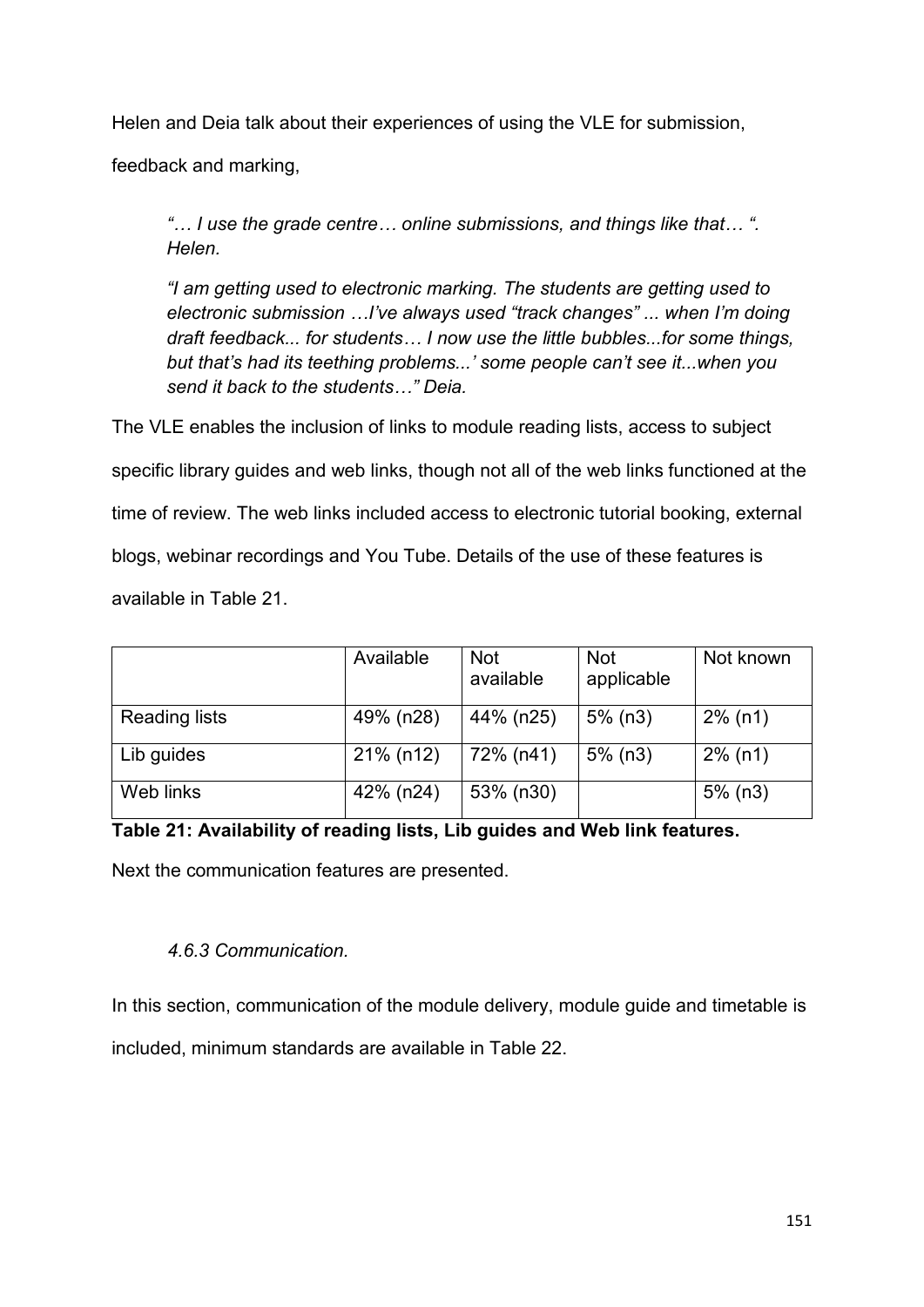| Requirement                               | Enhancements                                                                   |
|-------------------------------------------|--------------------------------------------------------------------------------|
| Module teams shall use clear              | Module teams may feature regular                                               |
| announcements or notices.                 | appropriate announcements, many with<br>direct links to module content. Module |
| Feedback on assignments shall be          | teams may provide opportunities for                                            |
| provided through the module site or       | peer-to-peer online communication.                                             |
| other School supported mechanisms,        |                                                                                |
| except where a specific variation has     | Module teams may make extensive use                                            |
| been obtained before the module runs.     | of online communication, often including                                       |
| In such case, it is the responsibility of | the use of tools such as blogs, wikis,                                         |
| the module leader to confirm that         | journals, self and peer evaluation.                                            |
| suitable alternative arrangements have    | Peer-to-peer online communication and                                          |
| been clearly communicated to all          | co-operative learning will play an                                             |
| students.                                 | important role in the module's learning                                        |
|                                           | strategy.                                                                      |

**Table 22. TQS minimum requirements and enhancements relating to communication criteria for a VLE module.**

To facilitate communication with the students, the announcement feature is available

and contact details of the module team should be made available. Eighty eight

percent, 88%, (n50) of the modules used the announcement features, with seven of

the modules using them extensively and five being characterised by very limited use.

There were typing errors evident. Only 33% (n19) of the modules included module

team contact details, one included photographs of the module team. The availability

of the module guide and timetable is presented, one was electronic and available for

both Mac and PC users, one was tracked and one was incorrect. In addition, module

access to the external examiner to facilitate access to assignment submissions is

considered. The details are presented in Table 23.

|                 | Available   | Not available | Not applicable | Not known  |
|-----------------|-------------|---------------|----------------|------------|
| Announcements   | 88% (n50)   | $8\%$ (n5)    |                | $4\%$ (n2) |
| Contact details | 33% (n19)   | 63% (n36)     | $4\%$ (n2)     |            |
| Timetable       | 38% (n22)   | 49% (n28)     | $11\%$ (n6)    | $2\%$ (n1) |
| Module guides   | 75% (n43)   | 18% (n10)     | $7\%$ (n4)     |            |
| <b>External</b> | $14\%$ (n8) | 67% (n38)     | 14% (n8)       | $5%$ (n3)  |
| examiner        |             |               |                |            |
| access          |             |               |                |            |

**Table 23. Availability of communication features in the module sites.**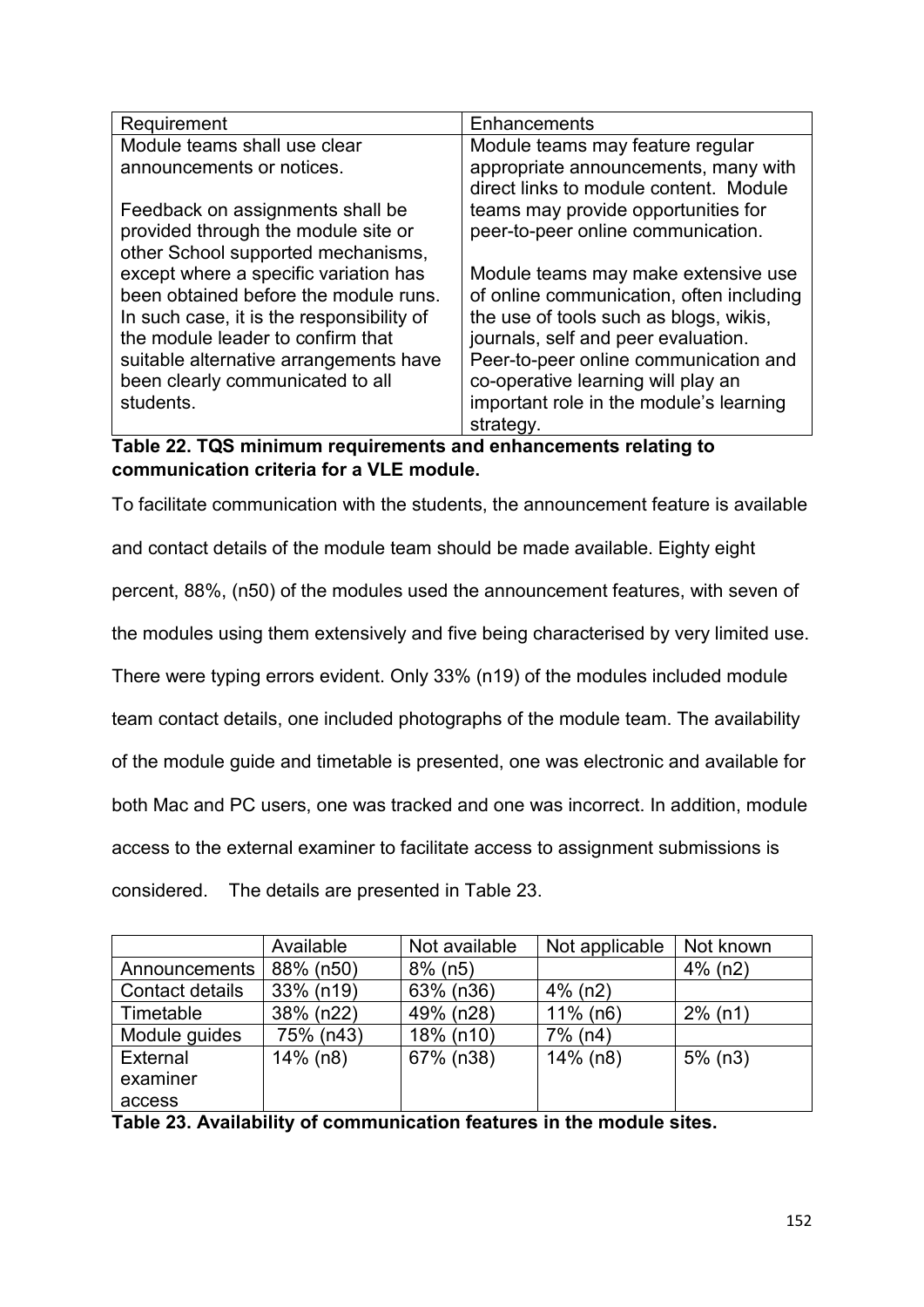Communication features are used in many ways by the research participants, and

comments were made on both the benefits and the limitations of this feature,

*"The VLE is the way I communicate with the students...and they know that. James.*

*"afterwards... "If you've got questions that you didn't ask at the session, you know, email me". And then rather than just replying to an individual, if it's a question that could apply to the cohort, I'll then put announcements on the VLE… so it's not just a one-to-one… when it could benefit everybody". James.*

*"…with having the VLE widget on it… it kind of democratises... it lets them know that, even though they're not on Twitter, they can still...access it". Brian.*

## *4.6.4 Construction.*

In this section the use of VLE tools is considered, TQS criteria is presented in Table

24. The tools available included, blog, wiki, journal, Twitter and discussion boards.

| Requirement                                                                                                                                                                                                                                                                                                                                                                                                                                                                                                                                                       | Enhancements                                                                                                                                                                                                                                                                                                                                                                                                                                                         |
|-------------------------------------------------------------------------------------------------------------------------------------------------------------------------------------------------------------------------------------------------------------------------------------------------------------------------------------------------------------------------------------------------------------------------------------------------------------------------------------------------------------------------------------------------------------------|----------------------------------------------------------------------------------------------------------------------------------------------------------------------------------------------------------------------------------------------------------------------------------------------------------------------------------------------------------------------------------------------------------------------------------------------------------------------|
| Module teams shall ensure that all<br>students are provided with some<br>opportunity for active construction. This<br>may be online student discussion, or a<br>forum to construct and share resources,<br>or any online activity that enables<br>students to test or apply the subject. It<br>is recognised that many of these<br>activities are best applied at programme<br>rather than module level, and this<br>standard does not require duplication<br>where construction opportunities<br>relevant to the module aims are<br>provided at programme level. | Module teams may promote more<br>construction of ideas by students<br>through activities online, such as those<br>related to group work. Module teams<br>may stimulate students' use of online<br>features to create and contribute to<br>items using their learning experience to<br>construct new ideas as an integral part<br>of the module's learning strategy.<br>Construction opportunities that develop<br>programme outcomes are particularly<br>encouraged. |

**Table 24. TQS minimum requirements and enhancements relating to construction criteria for a VLE module.**

Only 12% (n7) of the module sites included an activity which enabled students to

construct their learning, there were four discussion boards, one blog and two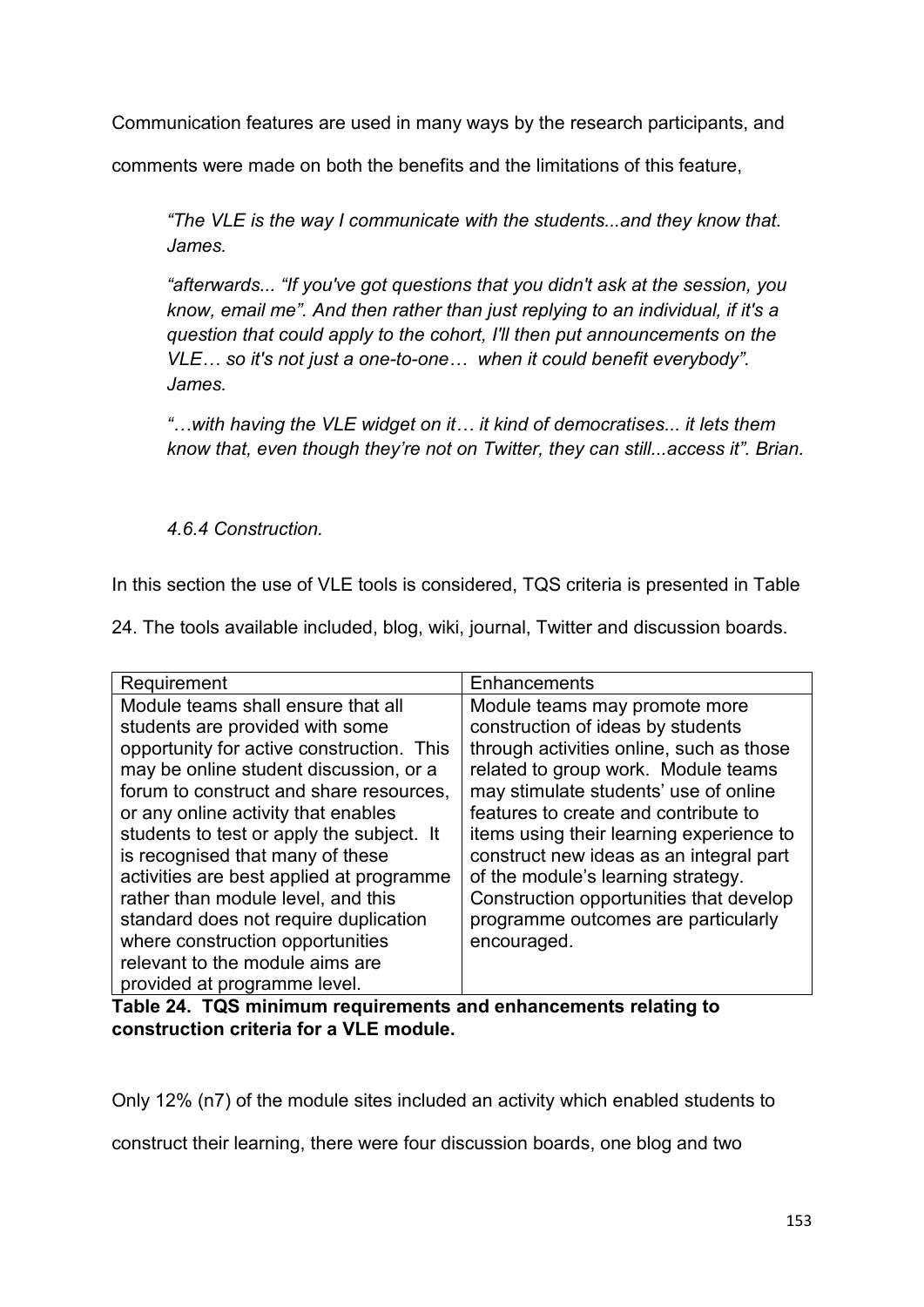included journals. The participants reflected on their experiences of using

construction tools where Sue and Katie use blogging in different ways. Sue

recognises her reticence in this area and Katie's skills appear to be more dynamic,

*"... there are blogs, but I won't be responding to that straight away… the students… would start to discuss things amongst themselves... and contribute to the group blog. And that works better if I'm a little bit reticent, if I hold back a little bit; and I do tell them that I will do that". Sue.*

*"We do own a blog... they have to read, prepare stuff... they'll do some reports, feedback, their opinions and views… I find the blog… they just find it confusing… we move on to the next prompt question, and there's still people 10 minutes later… answering the one that we'd ask previously, and then it all gets confused and all over the place". Katie.* 

Archie, has had experience of using VLE tools when working at another organisation

and this appears to have had an impact on his current VLE engagement,

*"I haven't used, really, discussion forums in this University since I started… mainly because in my previous University, what I found was… and I don't know if this mirrors other people's experiences, that...to get people engaged on any kind of forum, there needs to be a certain quantum of activity. Archie* 

Whereas Jacqx and Elizabeth recognise they are not utilising the tools available,

they reflect on how the features are not user friendly alongside commenting on their

lack of knowledge and on the lack of engagement by their students.

*"I'm not convinced that I use all of the gadgets… I have tried using things like the discussion boards in the past…and found them clunky, and not userfriendly… I might show my complete ignorance here - the wikis and the blogs and stuff like that...I haven't used them; and that's probably more out of ignorance...than anything else… so I suppose where I've felt comfortable and confident…about using the features in the VLE, I've used them. If I've got no awareness...or I'm completely ignorant of them, I haven't really gone and explored it". Jacqx.* 

*"… they haven't used those tools… whenever I've set up, say, for example, a discussion board (at the request of a student) he found none of his peers were engaging with it at all. I tried to get a wiki going one time...and just, there was nobody contributing to it". Elizabeth*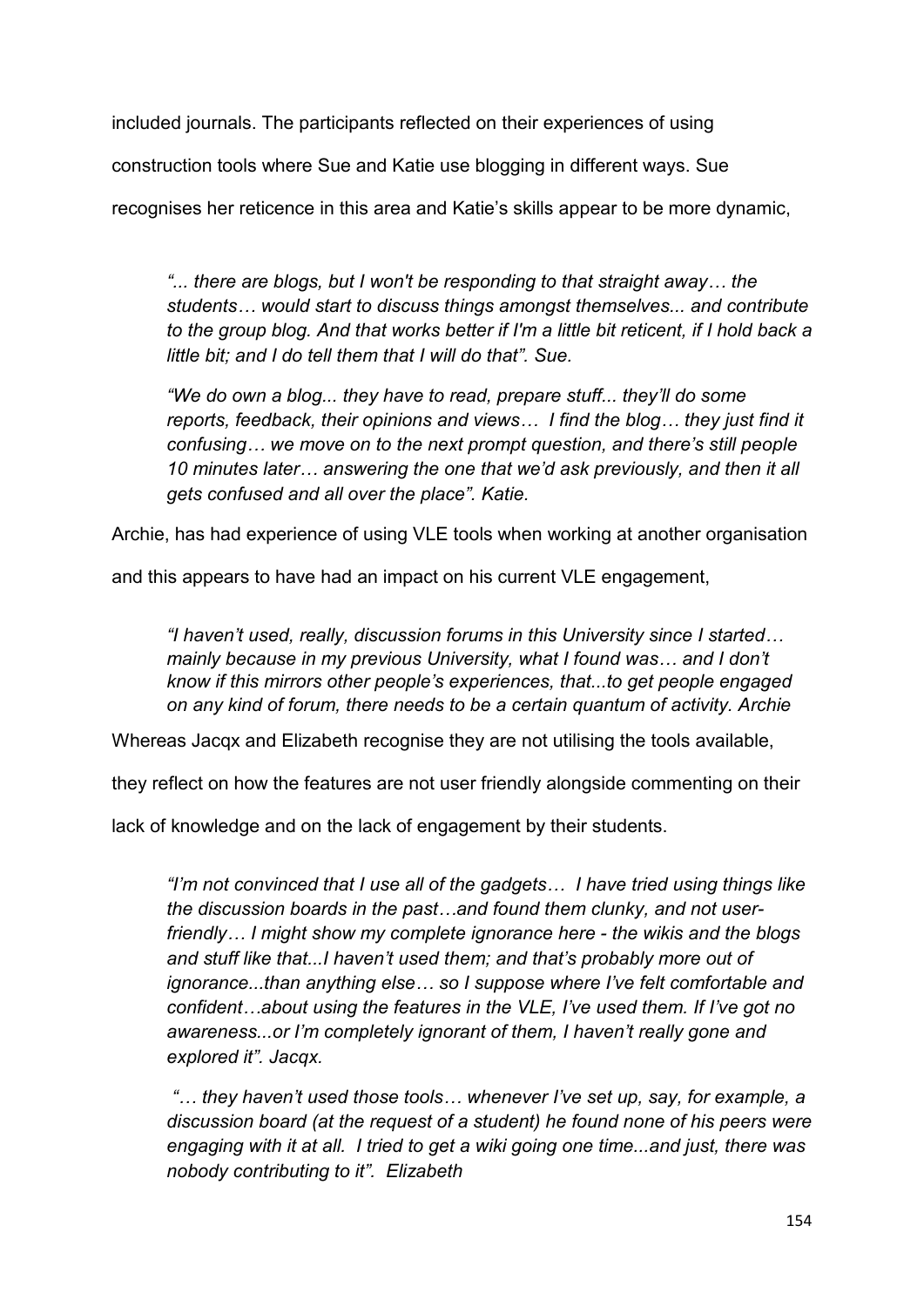This chapter has presented my interview data and VLE analysis. In the next chapter I reflect on how these findings link to my theoretical themes.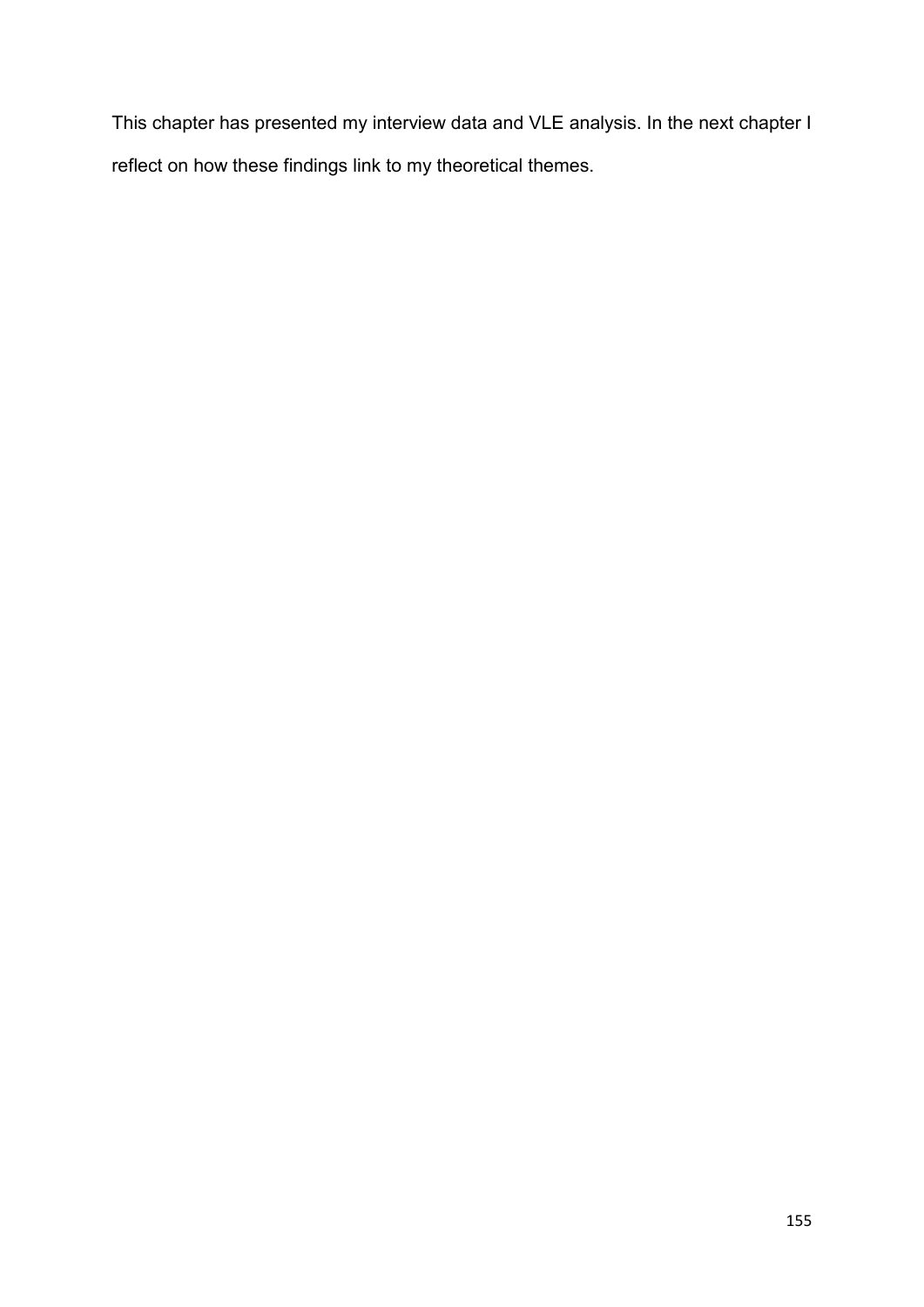## **CHAPTER 5 DISCUSSION**

In the previous chapter I presented the research data and in this chapter, I bring together the findings of the study by reflecting on my theoretical perspectives. Current policy emphasizes the need to integrate TEL in pedagogy in the tertiary sector, to support graduates' digital skills development in order to prepare them for today's world of work. I argue that the policy-makers consider TEL in its entirety, whereas my research has revealed its integration into everyday practice is altogether more complex. For example, the policy-makers in general do not provide clear guidance of how this agenda is to be implemented, nor does it take into consideration the professional development needs of the academics implementing this agenda.

I have identified a number of factors which are influential in an academic's engagement with TEL in their pedagogy. In this chapter, I discuss this point in relation to the relevant literature that supports the convergent and divergent themes identified in the data. In discussing my findings, I explore the environment in which this group of academics operate through the socio-cultural lens of Trowler (2008) and I illustrate how emergent experiences are informed by this theoretical perspective. I move on to discuss the implications of the findings on the provision of pedagogical professional development for academics, using Kennedys (2005) framework of CPD to interpret current practice for CPD in this area.

## **5.1 Introduction.**

In the previous chapter I provided thematic analysis of the interview data of the 23 academics in the research sample and gave a descriptive analysis if the VLE sites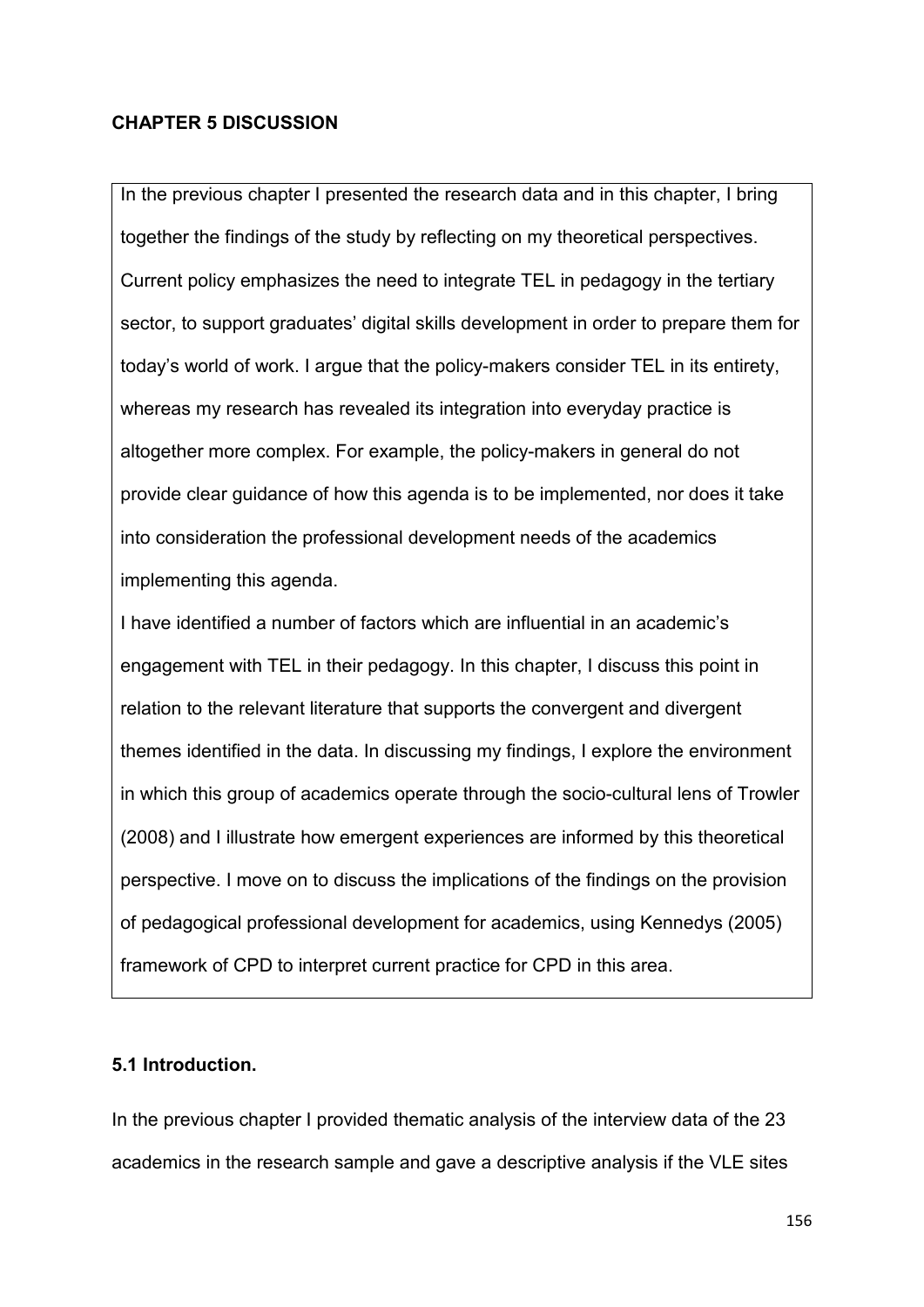that are being used in the research study alongside revealing the interviewees' perceptions of the VLE and how it is utilised. Analysis of the interviews and VLE data reveals a complex picture of interconnected factors which influence academics' engagement with technology in their pedagogy and their professional development. The data presented in chapter 4 shows that academics experiences of integrating TEL in their pedagogy is complex. Their background, their current work load, their support mechanisms, and their motivation all play a part in their engagement with TEL.

Since The Dearing report (1997) set the agenda for the future use of ICT in learning (Thomas and Gornall 2013), there have been several policy documents and briefing papers recommending the integration of TEL into the students' learning experiences to give them the skills to contribute to today's economy (Hefce 2005, Hefce 2009, JISC 2014, UoO 2015). More recently student satisfaction and student expectations are driving the increased engagement with TEL (Herckis *et al.* 2017, King and Boyatt 2014). Phipps and Clay (2018) published a briefing paper, on of behalf of JISC, reinforcing the earlier recommendations, and focusing on digital change, by making suggestions for how organisations should develop institutional strategies to embed digital technologies within pedagogy. The introduction of VLEs into educational settings has resulted in technology becoming common place in tertiary settings, and the changing nature of technology and its rapid development has facilitated ease of access to information and tools by both staff and students (Browne *et al.* 2006). It is, however, argued that scant consideration is given as to how academics develop the skills to access and use these resources in ways that will enable innovative learning and support the wider student experience. Much of the earlier policy pays little attention to the skills development of the academics delivering this agenda. Phipps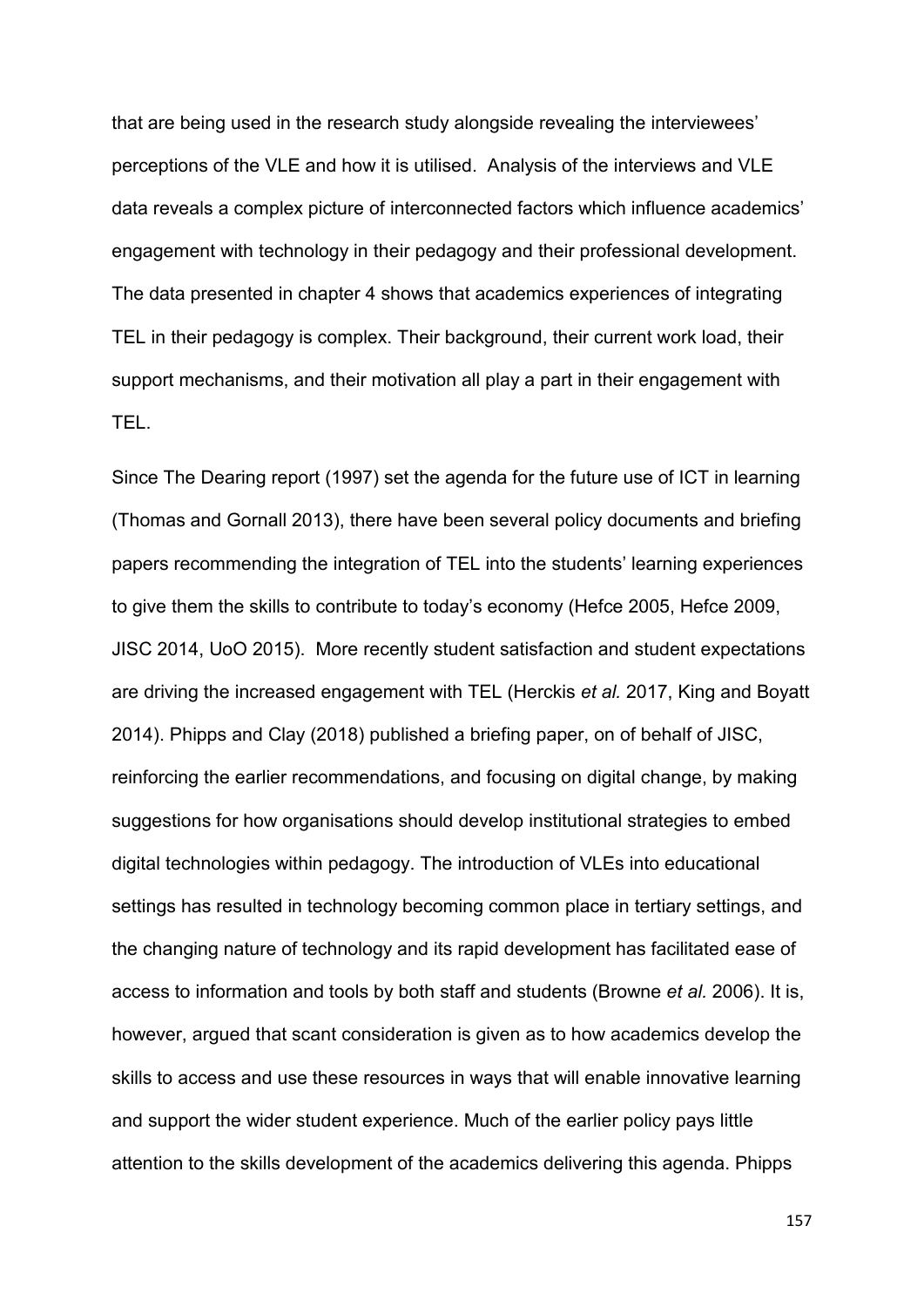and Clay (2018) do give some consideration to staff development, but do not give any details of how this may be delivered. TEL is talked about in policy as an entirety, and my research reveals that TEL is altogether more complex.

As Denzin (1989) argues no self or personal experience or story is ever an individual production, but derives from a larger set of cultural, ideological and historical contexts. The context in which academics' educational practices take place appears to be in a state of flux, as changes are frequently occurring with quality matrices, student funding, and policy imperatives (Phipps and Lanclos 2017). A world of super complexity, (according to Barnett 2000), and the research data in this doctoral study reveals a complex pattern of working lives, where the participants have multiple roles in providing education for a diverse range of students. The academics in this study are operating in an environment where digital technology pervades every part of the institution and several participants actively engage with TEL in their everyday lives alongside their pedagogy. Their reasons for embracing or rejecting TEL in their pedagogy appear to revolve around a triumvirate of major factors which I have termed professional, personal/affective and social factors.

Phipps and Clay (2018) emphasise the need for senior leaders to take responsibility, and integrate the digital infrastructure in a co-ordinated and balanced way that facilitates change, but minimises risk. Phipps and Clay (2018) also reflect on the importance of embedding digital capabilities into recruitment and staff development, as well as linking TEL to professional appraisal, reward and recognition. This argument may encourage some of these participants to continue with their current TEL practices and engage those who are currently reticent to get involved for a range of reasons. However, this doctoral research reveals that current PD provision does not meet the needs of the lecturers, particularly those who have self-declared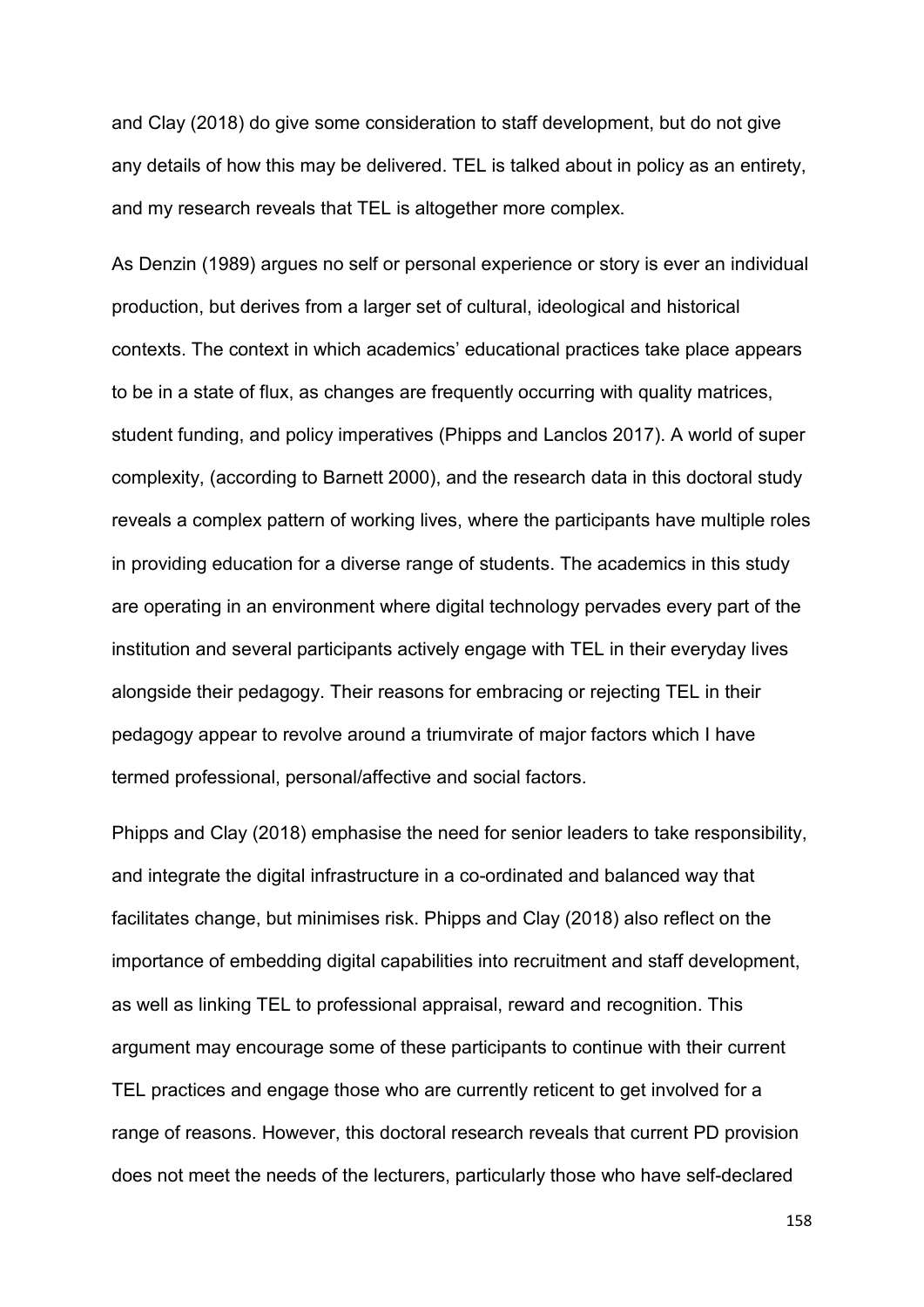limited digital skills. The participants' histories reveal that for some there has been exposure to a broad spectrum of technologies in their professional practice, which has supported their digital development and appears to elicit a degree of confidence in the engagement with and use of digital technologies. However, in contrast, for others who have experienced limited exposure to technologies in their professional practice and have self-declared limited digital skills, there are constraints that relate to external policy and internal operational actives. Agency, in their pedagogy, within an open work environment, can result in innovative and self-determined pedagogical practices for some. The research participants consider key aspects of the organisational infrastructure that contributes to the development of TEL.

I argue that if teaching and learning is to embrace TEL and be successful, it needs to be meaningful if it is to really enable and enhance learning experiences. This argument links to the work of Goldberg (2003) and the reflections of Rachel, Sue, and Tristan in this doctoral study. Rachel, Sue and Tristan talk about the freedom and flexibility they have in pedagogy and how they integrate TEL effectively in supporting student learning, Rachel and Sue use digital tools to support their distance learning students and Tristan reflects on how software tools create 'engaging vodcasts and quizzes'. Though the literal availability of TEL does not necessarily produce successful learning and teaching, (as Drotner 2008 argue), the approach that Rachel has adopted has resulted in greater commitment from her students to TEL and provides an opportunity for a broader student engagement with the TEL agenda.

Constraints to using TEL are evident in the participant interviews with factors including hardware, software and the physical infrastructure being cited. For some participants (for example Stephanie), resource issues are apparent (Stephanie did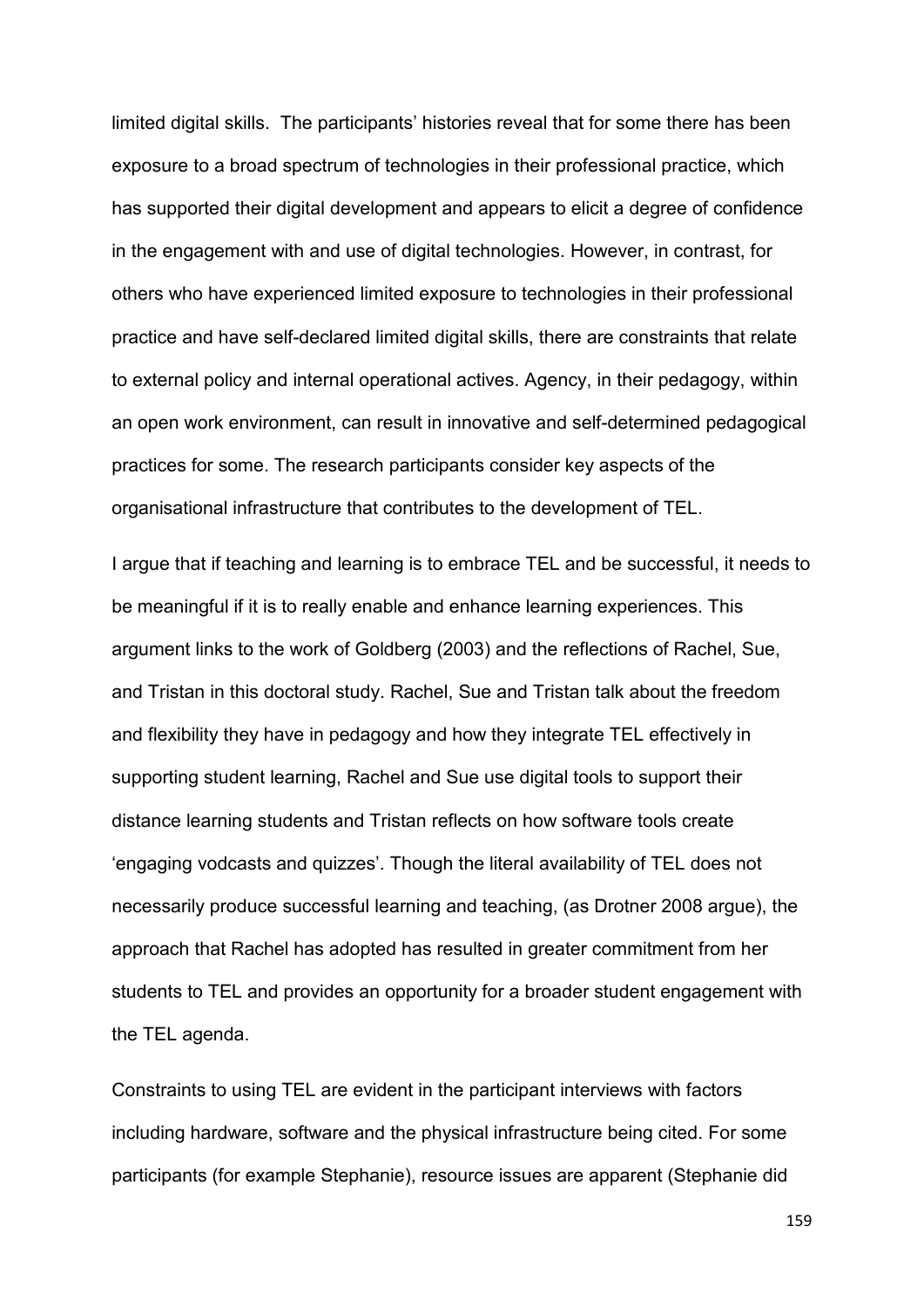not have her own tablet to enable her to set up tasks on the tablets the students were using). A 'centralisation of resources' made access difficult for Tristan and Brian. Sue and Lizzie reflect on the time it takes to develop learning materials for TEL. This links to the findings of King and Boyatt (2014) who talk about time as a major factor influencing academics' ability to engage with and develop TEL activities. For other research participants, (Millie, Sue and Katie), external regulatory body requirements and large, diverse, cohort numbers also impact on their ability to integrate TEL within their pedagogy.

# **5.2 Understandings of TEL and recognition of the need for digital development.**

The participants' experience and understanding of TEL is varied. Like the findings of Kirkwood and Price (2014) these participants struggle to explain what TEL means to them, Tristan talks about it meaning *"different things to different people"*. Where some talk about tools like Katie and Guy, *"it's about available technology, like iPads, computers and white boards*". Other participants, including Martin and Hero reflect on using technology to "*help the student learn*" and Jacqx refers to the opportunities TEL can provide in creating better access to resources. Elsa refers to pedagogical theory, and she recognises that the underpinning pedagogical theory is not changing, even though TEL is being used. Archie, Tristan and Hero also use the term 'enhancement' in association with TEL, but there is not necessarily a clear understanding of what enhancement actually means. This mirrors the lack of consensus that exists in the literature about the exact nature of TEL. Bayne (2015) and Guri-Rosenblit, and Gros (2011) argue for the importance of needing to be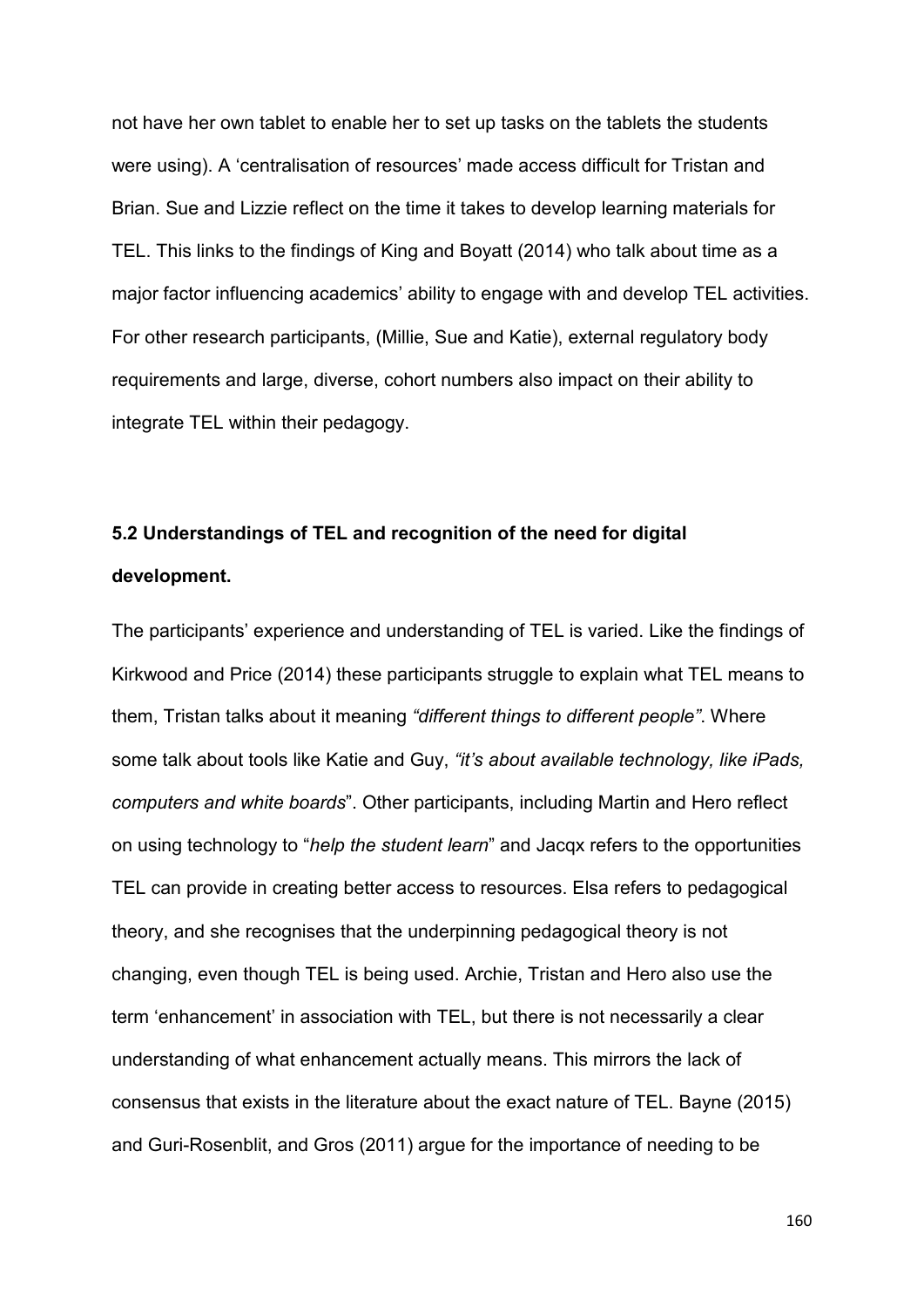careful in defining TEL and assuming that technology can inevitably enhance learning. 'Martin' talks about *"using technology to help the students learn",* a more measured explanation and more in line with the term "enabled" that is advocated by Kirkwood and Price (2014). 'Stephanie' and 'Elizabeth' refer to a broader definition of technology, that considers any electronic devices within this general definition. 'Verity' considers both academics and students and how TEL enriches the experience for both the deliverers and the users. However, for 'Jane' *"it means fear".* These academics are approaching the TEL agenda from very different starting points, with varied understandings of what this means and therein lies a difficulty in the integration of TEL within the curricula. Bayne (2015) argues that the term TEL is:

## *"apparently useful, inoffensive and descriptive shorthand for what is in fact a complex and often problematic constellation of social, technological and educational change"*

There is no doubting that the introduction of new technologies into all aspects of academic practice and working lives is having an impact. Ecclesfield and Garnett (2013) found. That for some this is very positive, 'Archie' reflects that: *"I was interested in it",* For 'Tristan', *"I was programming at 10 years old"* and for 'Jacqx', *"I'm an interested observer".* For others, including 'Katie, Tilley and Jane', the increased use of digital technologies in their academic practice is challenging. There is a wide range of digital skills exhibited by the participants in line with Scheneckeberg's (2009) work, 'Tristan, Stephanie, Brian, Millie and Rachel' have self-declared well-developed skills. However, even for those with well-developed skills, integration of TEL is not straightforward. 'Jane, Tilley and Katie' acknowledge the difficulties they experience using IT, using terms such *as "I'm a laggard", "I'm a technophobe", "I don't like IT, if I can avoid it I will".* These research participants acknowledge that they do not have the necessary digital skills to effectively engage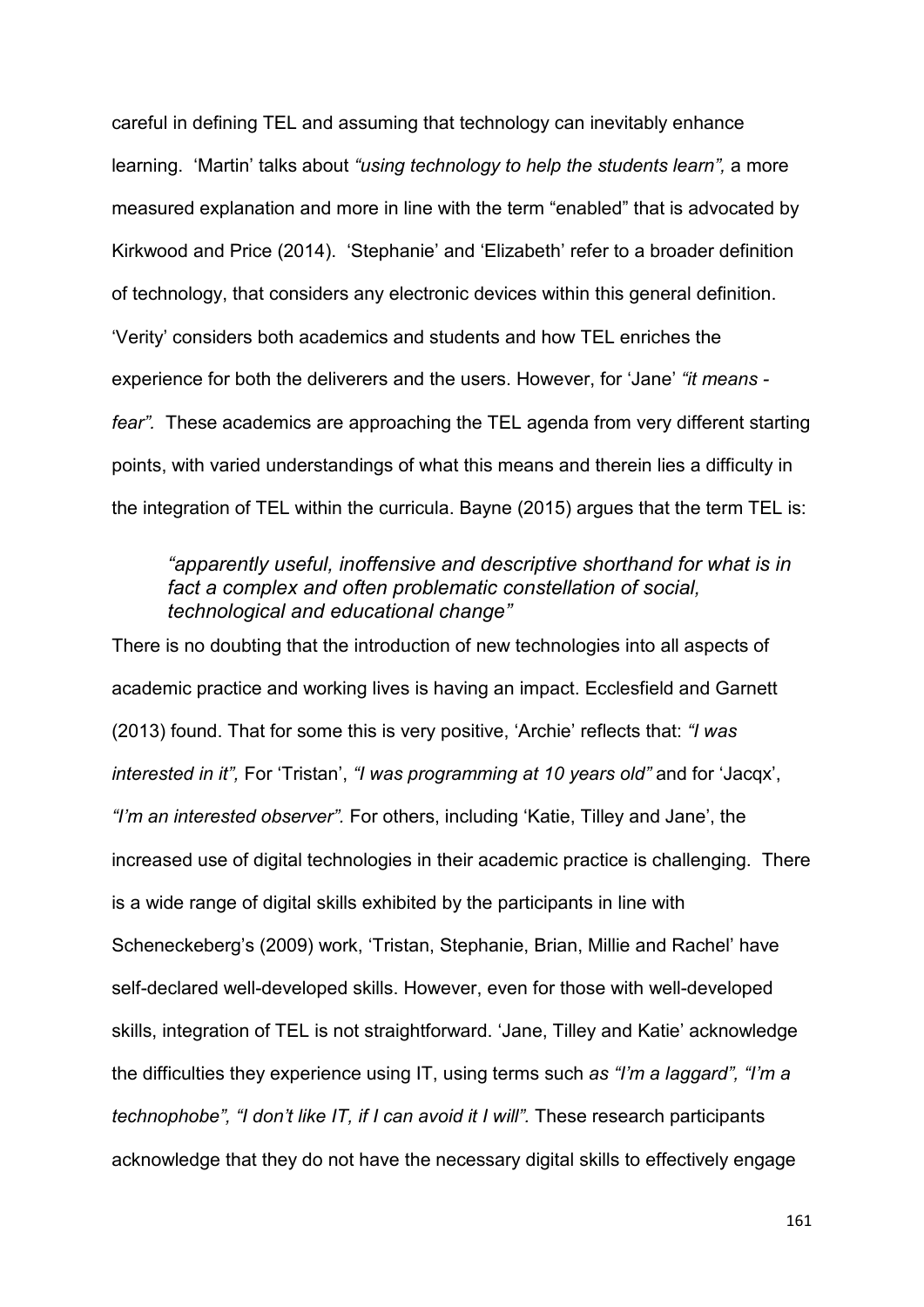with the TEL agenda, but as is discussed later, they reveal that the lack of digital skills is not the only constraint that they face. It is significant that the CPD needs of these individuals are not being met by current provision in this context.

The participants recognise the need to develop students' digital skills, to prepare them for work in the health and social care sector, which is becoming increasingly digitised. 'Katie, Martin and Michelle' talk about the increased use of digital tools in the health and social care sector, for record keeping, telecare, telehealth, emonitoring and supporting patients, in acknowledging and reflecting on the current health drivers (DH 2011, DH 2012). 'Elsa' reflects that *"employers want students to have the skills to work in modern society"*. This mirrors the UoO (2015) assertion that technology is becoming increasingly central to education worldwide. The research participants acknowledge the benefits of this agenda by recognising the need to *"move with the times"* as 'Tilley' advocates.

#### **5.3 Challenges of integrating TEL to a diverse group of learners.**

King and Boyatt's (2014) reflection on the varying confidence of students in the use of digital tools, is reflected in these participants' experiences. The students exhibit a range of digital skills as noted by 'Archie and Brian'. 'Brian' comments that '*I suppose we have this assumption that "Oh well, iPads are really intuitive; they're dead easy to use"* but, when the iPads are given to the students to use many had not used a tablet or any apple device and asked: *"What am I supposed to do with this?". '*Archie' reflects that: *"I'm sometimes amazed at how un-computer-literate they are".* 'Verity' recognises digital skills development can be painful for students, and is insightful of the need for a cautious approach: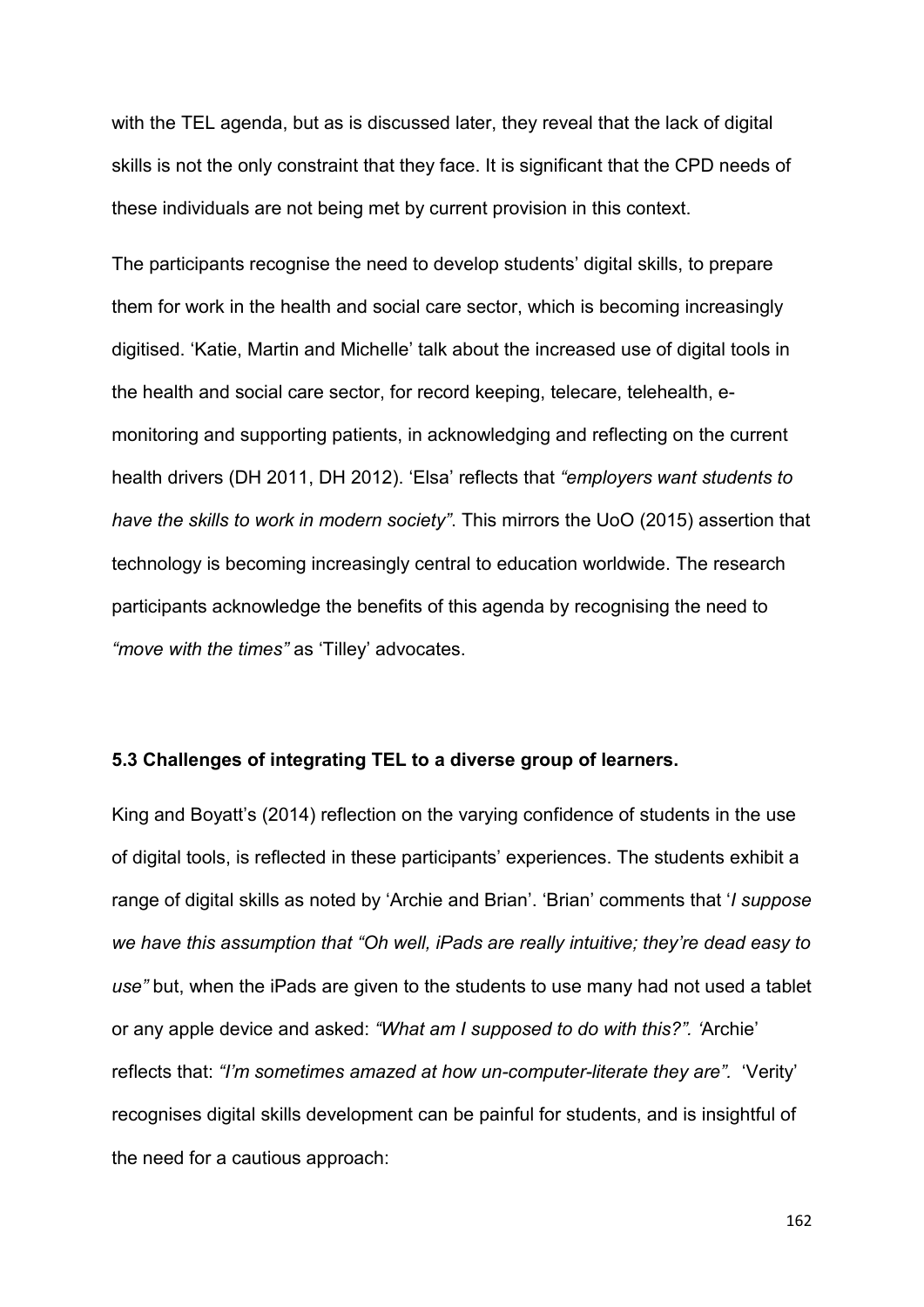*"I think you have to be cautious how you introduce technology to people who haven't grown up with it… I think it's the way you go about it"*

Though the students' digital skills are not the focus of this research, all the participants talk about student diversity and as Margaryan *et al.* (2011), Hargittai (2010), and Bennett *et al.*'s (2008) findings illustrate, there is a complex relationship between age, socioeconomic status and the extent of technology use, which 'Brian' acknowledges. *"Anecdotally I noticed… 20, 21, being equally as "Well, I don't know how to use it" … as some of the older students. I don't think it's a demographic thing, I think it's more of an exposure thing".* Without consideration of the student body, and their digital skills, the integration of the TEL agenda is never going to be as effective as it could be. In the next section of this chapter, consideration is given to how the lens of sociocultural theory has helped in illuminating the existence of professional, social and personal factors in determining the use of TEL.

#### **2.6The complex factors that impact on academics use of TEL.**

The participants are working in complex educational organisations. The reality in which the practitioners operate is determined by the wider university, faculty and subject team. Academics are members of several communities, but the faculty and subject teams are usually the most significant as this is the place of the locus of cultural enactment (Knight and Trowler 2000). This has a profound influence on academics' ways of working. There are competing tensions between individuals and the wider organisations they are working in and this may mitigate against the TEL agendas (Schneckenberg 2009). The following discussion, using the lens of Trowler's sociocultural theory, helps to reinforce the assertions made by Knight and Trowler (2000), in other words, that the participants' experiences of TEL differ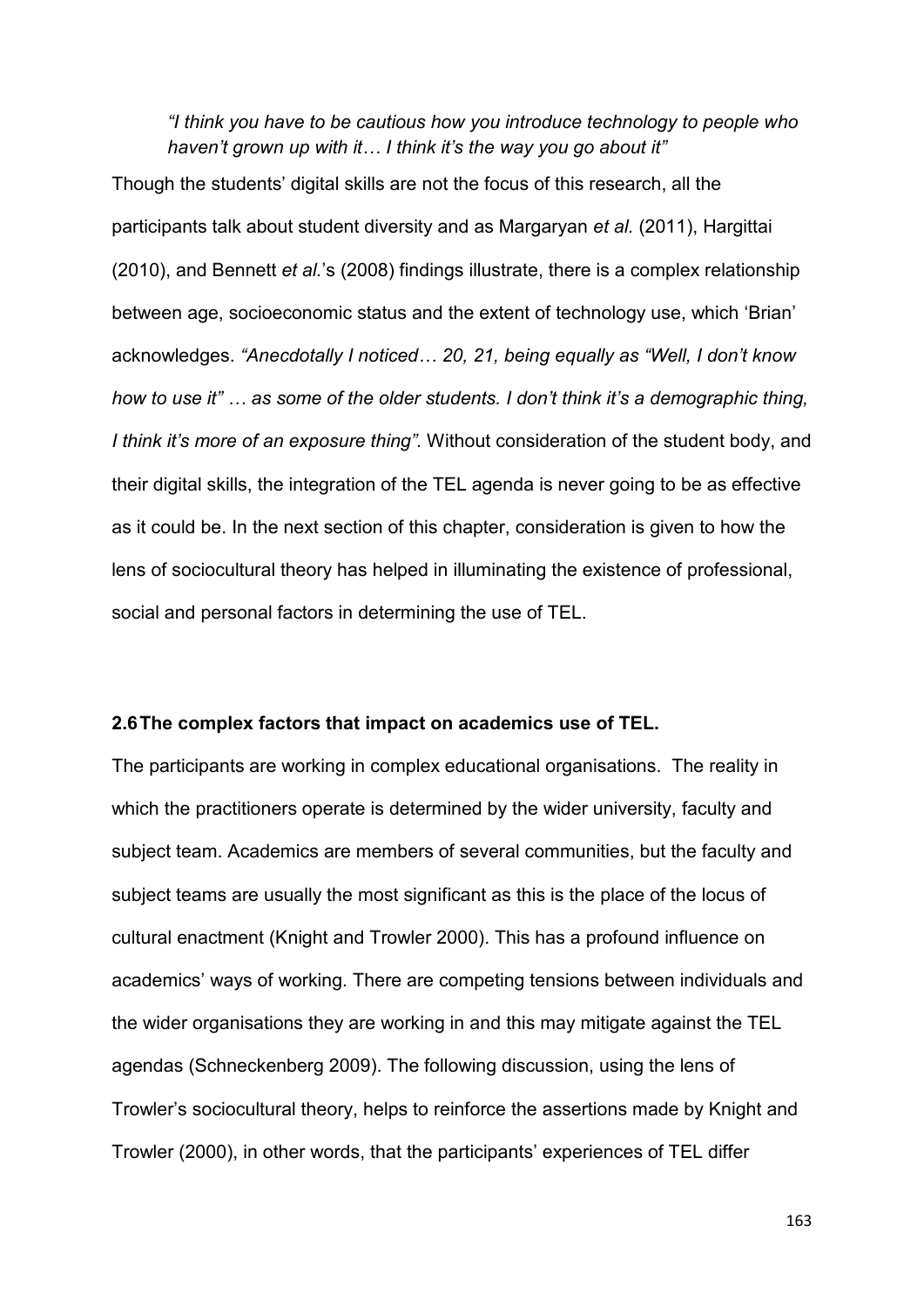according to the degree of agency that they are afforded. In this section of the chapter, I use Trowler's (2000) sociocultural theory to reflect on the professional, social and personal factors influencing the research participants' application of TEL to pedagogy.

Trowler (2000) reflects on how groups working together develop sets of ways of behaving. 'Sue, Tristan and Martin', operate in an environment in which their immediate leaders are encouraging of them and supportive of their professional practice. 'Sue' talks about *"key individuals"* moving the agenda forward, 'Tristan' reflects on being in the *"right environment"* to undertake TEL activities and 'Martin' comments that *"we do get supported with our ideas"*. King and Boyatt (2014), and Phipps and Clay (2018) highlight the need for a supportive infrastructure which provides direction and guidance to develop and subsume TEL into pedagogic practice. 'Sue, Martin and Tristan's' experiences indicate that they are in the type of environment which appears to support their professional practice. Inan and Lowther (2009) argue that it is a teacher's working environment that has a strong influence on computer proficiency as well as belief in the importance of the TEL agenda. 'Sue, Martin and Tristan' are open to using TEL to support their learners' experiences and they have the opportunity to do so as well. They have brought their digital skills to this environment and they are in a situation where their digital skills can be utilised in a meaningful way on a regular basis. 'Rachel, Jacqx and Elizabeth' talk about sharing and discussing with their colleagues, technological tools and ways of working. As 'Rachel' exemplifies, *"… we chat a lot in our shared office about things like this and what people's experience is of them". '*Elizabeth' reiterates the sharing *"… often as a team, we'll sit and develop things together". '*Jacqx' talks about the informality of talking and sharing technological experiences with colleagues, *"What*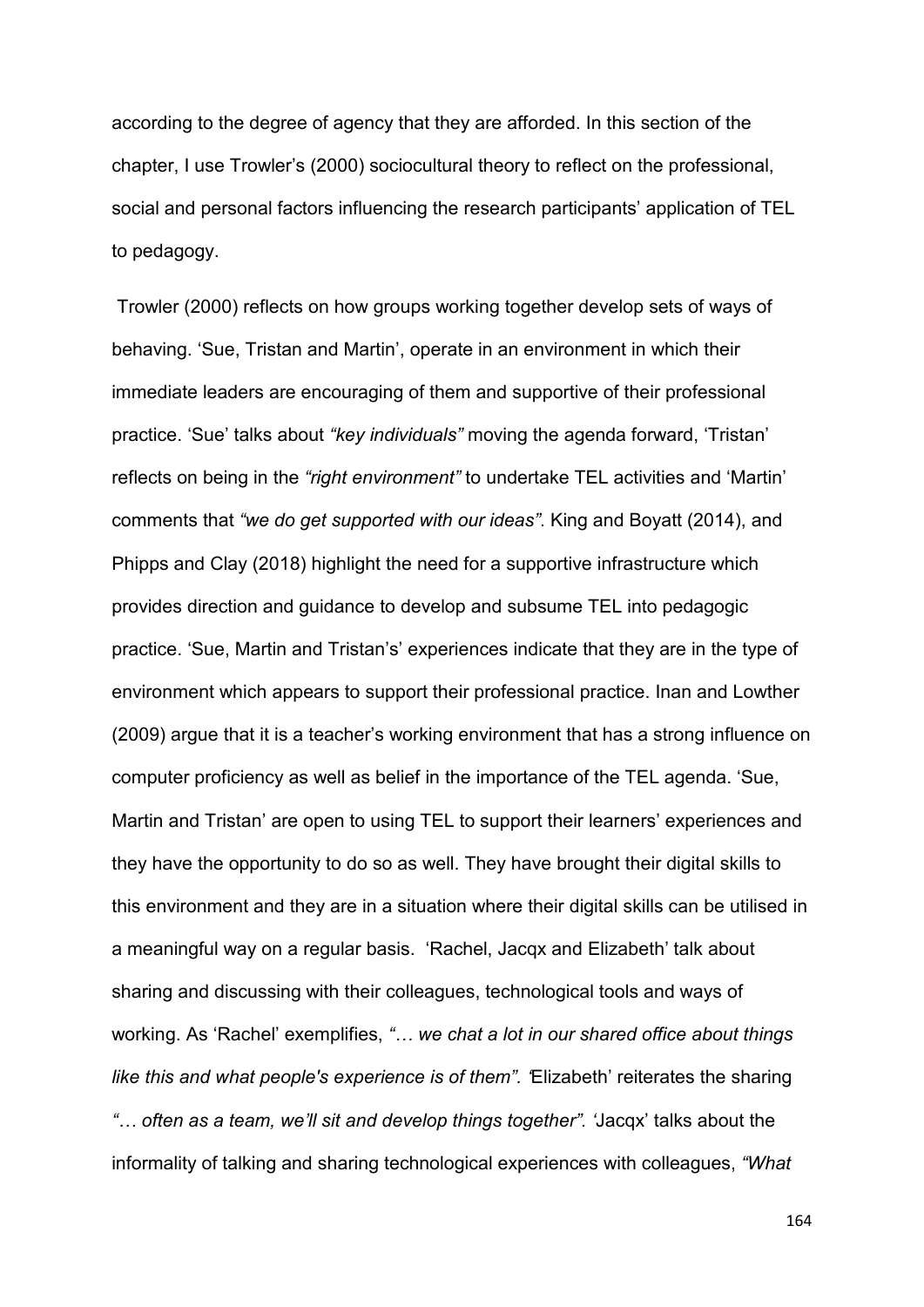*do you use? How do you use that? What's the benefit? Could I get anything from that?"* 

The work groups in which 'Guy, Helen, Katie and Deia' operate in have much larger module teams in which they have very little freedom to integrate TEL into their pedagogy. These research participants reflect on following the lesson plans that are provided for them. 'Guy' indicates that he has reasonable digital skills and is confident with TEL, even though he is afforded little opportunity to initiate TEL into his curricula design. Likewise, 'Helen and Deia' are afforded little opportunity to develop their digital proficiency within the curriculum, and this appears to reinforce Suki and Suki's (2011) argument that the extent to which technology is used in academic programmes is influential in developing digital skills, not only among the staff, but also in students as well. The experiences of these participants reflect how workgroups engage in common projects and develop ways of behaving and of understanding their world. They are developing sets of discourse repertoires which support the use of TEL in some instances, but not in others (Trowler 2008).

King and Boyatt (2014) argue that the TEL implementation strategy rarely focuses on pedagogy, but rather reflects the organisation's broader vision. 'Sue' comments on her perception of the digital agenda in the wider organisation when she comments *"it doesn't feel like it's a major aim of the institution to move things forward"*. If TEL does not feature as an organisational priority, there is the potential for the digital agenda to be omitted from the discursive repertoires of everyday practice, when considering curriculum design and lesson planning. 'Sue' recognises the investment in classroom infrastructure, but the reality of her day to day practice is a paucity of facilities on her desk to operationalise her practice to its full potential, 'Tristan' also alludes to the lack of facilities at his PC to create vodcasts *"not all machines have cameras and*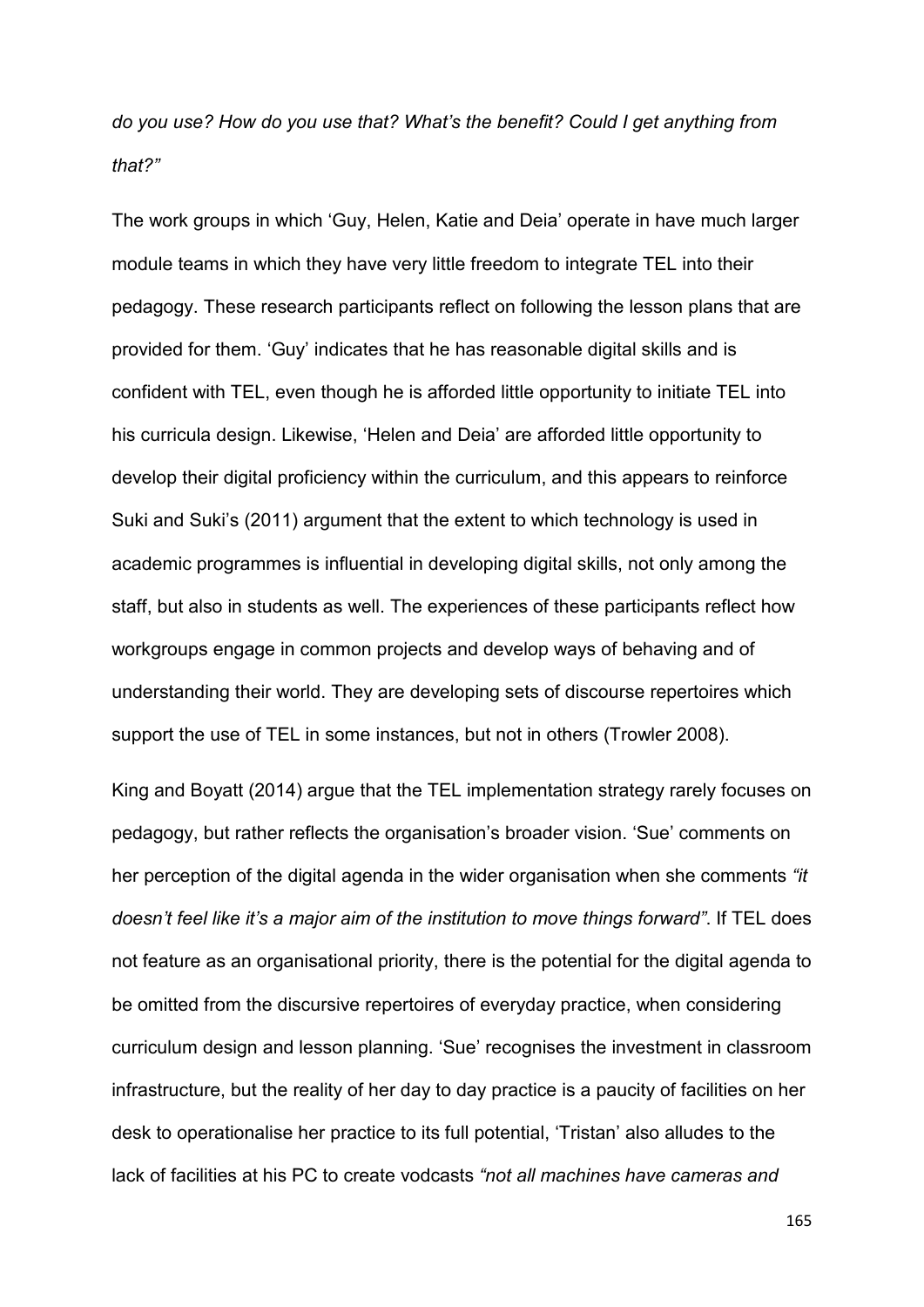*they don't have proper audio facilities", '*Lizzie' purchased her own equipment to facilitate working in a noisy office *"we do need environments that you can work in".*  These participants see the wider organisation as not fully engaging in the discourse surrounding TEL. The senior management team need to lead the way, as Seldon (2017), Phipps and Cleg (2018) argue, if current practices are to move from a rather ad hoc approach to TEL integration, instigated by interested and motivated individuals, to a position where all the academics have the required digital skills and can make informed decisions about how, why and when they integrate TEL into the curriculum.

Trowler (2008) considers how people's interaction with artefacts and tools is socially mediated. The tools themselves may influence the nature of reality in significant ways, and at the same time this use is socially constructed, as artefacts configure activity and are imbued with meaning and significance by their users. This shapes their use (Trowler 2008). In this doctoral research, we see examples of the participants' interaction with the tools that they employ in their everyday practice as a positive experience, reinforcing their own skills. 'Sue, Tristan and Stephanie' reflect that: *"I videoed myself drawing, with a voice over in real time… suddenly they (the students) can make sense of it" Sue, "…if I'm going to spend time… and do a quiz… I may as well do some quality learning materials" Tristan, "I've got twitter feeds embedded, I suppose it's that thing about modelling behaviours", Stephanie.* On the other hand, 'Tilley Katie and Jane's' experiences have a very negative impact on the way they think about TEL and how consider their own digital skills. 'Jane' comments that: *"I think it's mainly about me... I'm scared of it"* and she goes on to think about how her paucity of skills impact so her pedagogy: *"we do have distance students...and I don't think we're quite up to scratch with what we do there. So that's*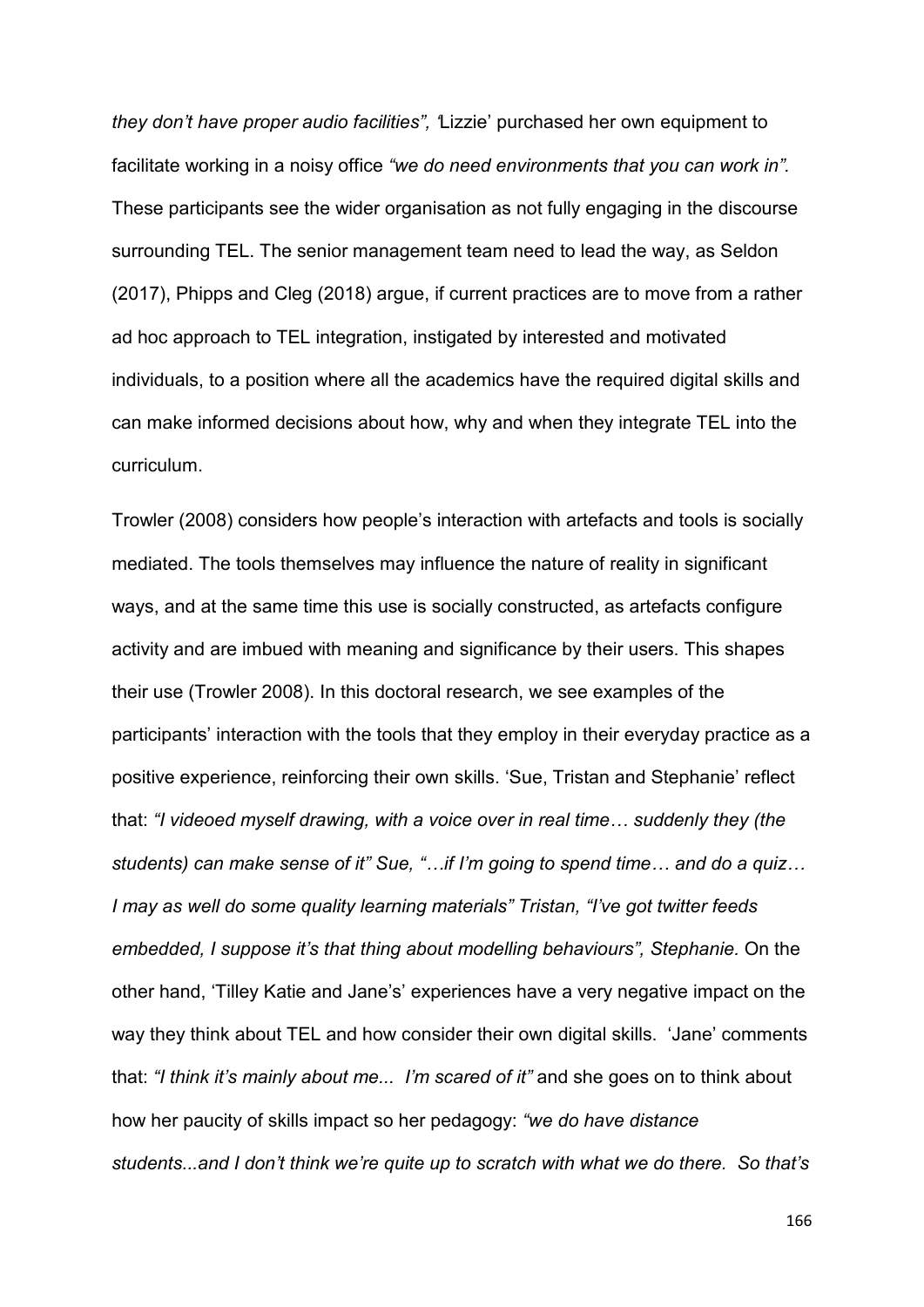*something… again, it's not knowing what I can do, because I don't know what I don't know". '*Jane and Katie' reflect that *"I'm not IT-literate"* and do not relish using IT, it's a day to day battle, *"I just don't manage it somehow…".* For 'Tilley' IT is something she fears. *'*Jane' also reflects on the group of people she works with and this influences the way the research participants use and think about TEL *"I don't think many of the team are keen for getting on into all these new things… so perhaps there isn't the support in the team…".* This is also a factor noted by *'*Guy': '*maybe if there is that sort of encouragement we are then able to share our expertise with TEL...".* 

As a group people come to work together and develop ways of using the tools available to them, they construct and negotiate knowledge and meaning and apply it to their practice (Trowler 2008). Those working on larger module teams, where between 6 and twelve people are teaching are operating in contexts that afford them little agency, 'Sue' refers to the professional regularly body that influences the curricula design of pre-registration programmes "... *a certain number of hours have to be allocated to a certain number of topics… and we have to colour within the lines". Sue.* Some of the research participants do not seem to have the opportunity to facilitate the learning of students in ways they would like, as they are provided with lesson plans and learning materials and they are not expected to deviate greatly from this set model of learning. 'Katie' reflects on a lack of autonomy and that this makes her feel "*disempowered" and* she is concerned about the potential impact of this on the student experience: *"then I don't feel that we are empowering students to have that kind of mind-set…". Katie.* Here we see how the agency of the participants in limited by the influence of the regulatory bodies. This appears to be in contradiction to the participants' acknowledgement of the need to develop students'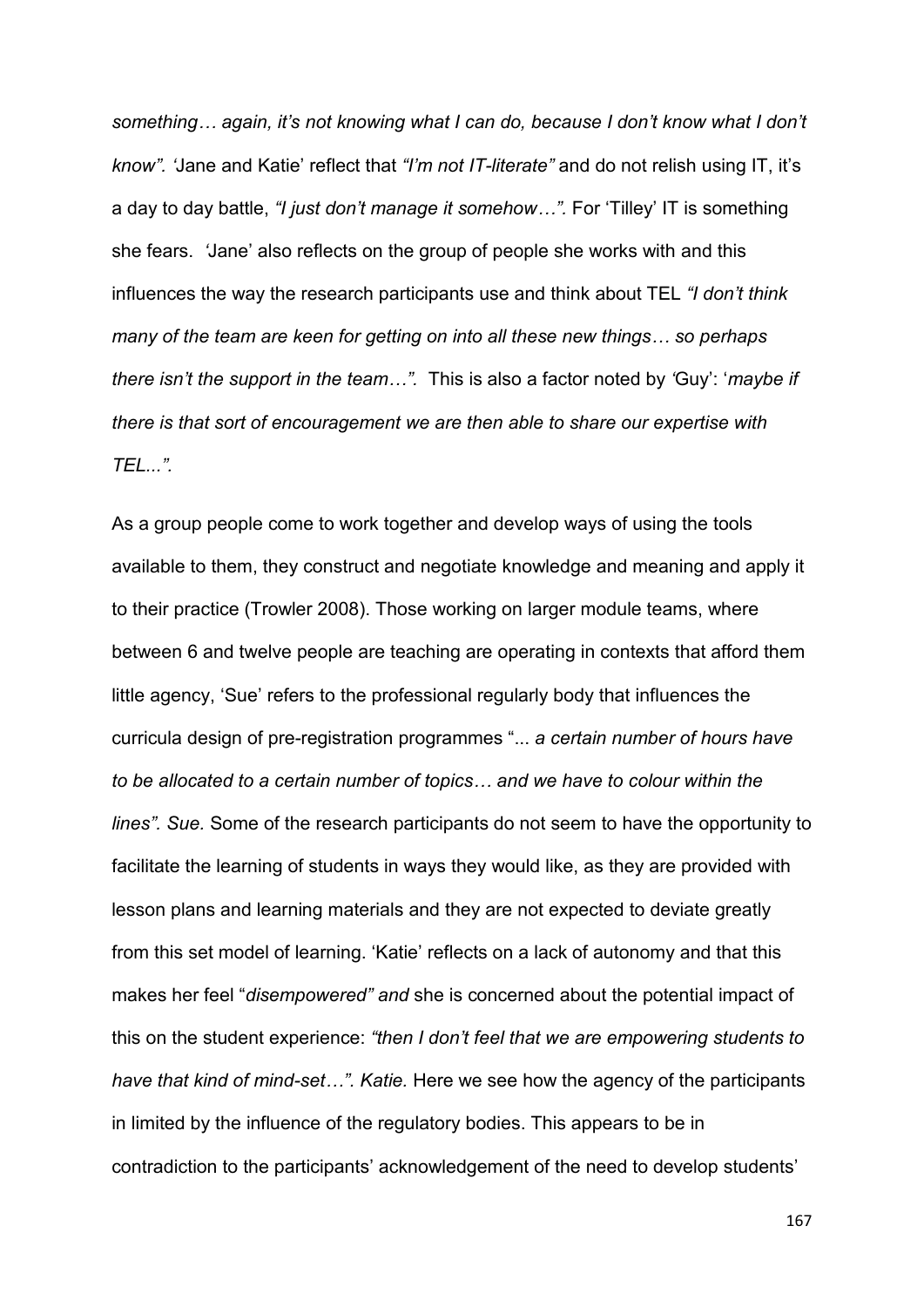digital skills to facilitate them working in health and social care where the increased use of digital technologies is pervading many areas of practice. It appears that they have little opportunity to negotiate a mutual understanding of digital tools which can be integrated into the students learning experiences.

Ingleby (2015) argues that the dominant discourses about technology influence teachers, and that their views on TEL are also shaped by their personal and professional backgrounds. This argument aligns with Trowler's (2008) theory about how Individual identities are mediated and conditioned by the social context in which they operate. Ertmer (2005) also talks about teachers' pedagogical beliefs being critical to technological integration. The participants in this study talk about their pedagogy and how they employ active learning approaches. 'Tilley and Katie' are firm advocates of 'face to face interaction' and support the construction of knowledge in the classroom. 'Sue and Rachel' are also advocates of active learning, socialisation and discussion, and they use technology to facilitate this 'active pedagogy' for their distance learners. The data supports Ertmer's (2005) argument that beliefs, digital skills, understanding of TEL and opportunities to develop all influence teaching and learning in this area. New lecturers are initiated and subsequently normalised through participation in accredited programmes of teacher training (Taylor 2002 cited in Austin 2013). The research participants reveal that their experiences of digital technologies are mixed in their PgCLTHE programmes. 'James, Jacqx and Elizabeth' reflect that: *"we were put in groups, and we had to design a module, and... it wasn't a great deal of technology"*. *James. "The content was predominantly around using the VLE". 'Jacqx'. "We actually had a TEL module within the PGC...and one of the tasks I was given when I first started, was to set up an e-learning module".' Elizabeth'.* If TEL is not a dominant discourse, these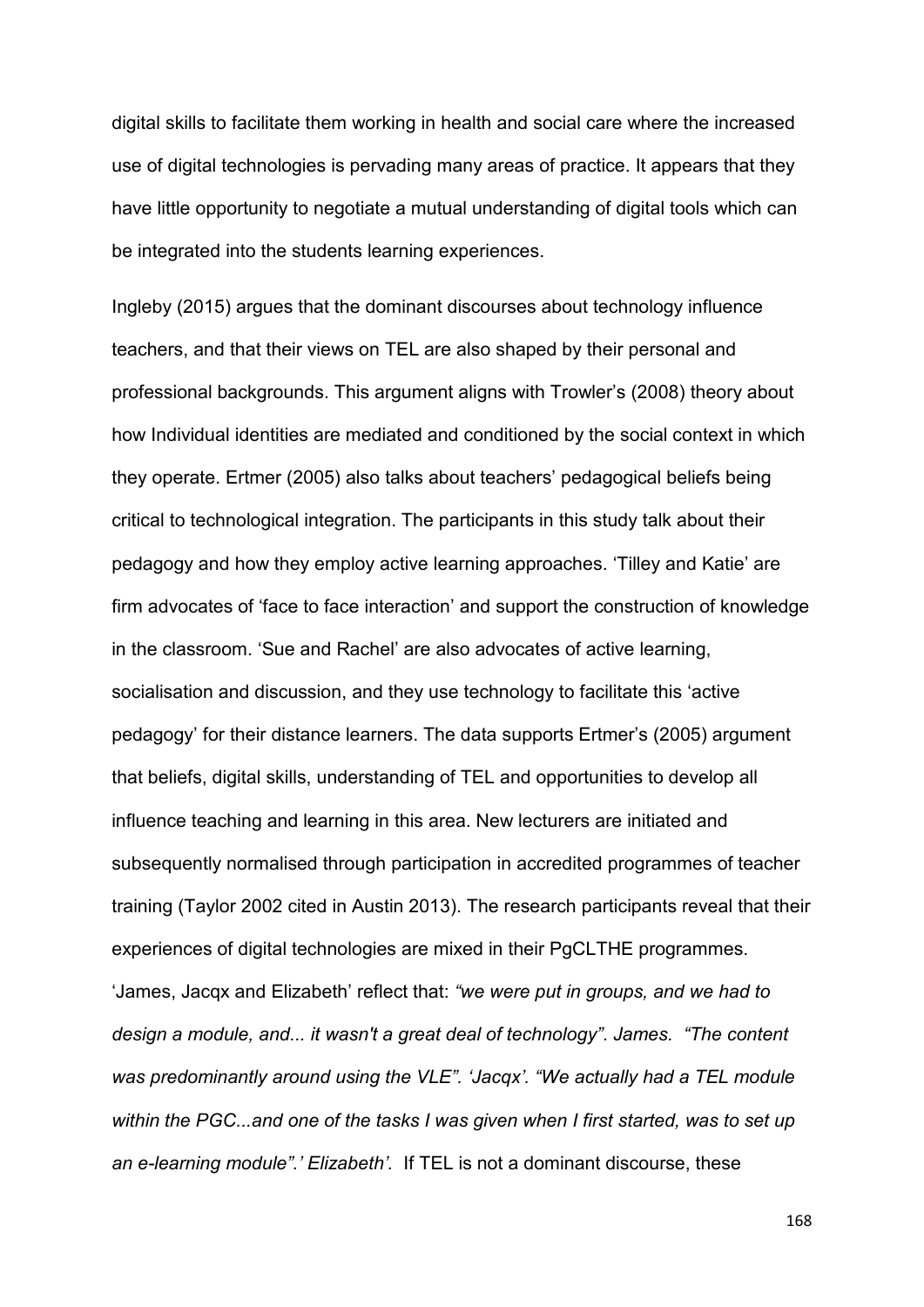academics are not going to be influenced by this agenda through their initial professional development.

According to Archambault *et al.* (2010) TEL challenges the thinking of academics, 'Rachel' considers how changes to her pedagogical approach have impacted on the students' learning when she redesigned her postgraduate programme from study blocks to distance learning: *"they didn't get time to reflect and think about their own practice; whereas they do now…"* 'Hero' also reflects on student engagement *"I think it… can engage students a lot better"* and 'Elizabeth' considers the way students like to learn "*… it provides flexibility … spend their time…interact directly with people or not …"* 'Tristan' reflects on how he is trying to use his digital skills to generate high quality materials to engage the students and also to convey complex and difficult concepts. This supports Laurillard's (2008) argument that for academics to subsume effective TEL in pedagogical practice, they need to commence with an analysis of what it takes to learn. In other words, it is important to consider what the learners need and how technology can facilitate learning rather than been driven by the technology for the sake of it.

Scott and Palincsar (2013), drawing on Vygotsky, explain how individual mental functioning is related to cultural, institutional and historical contexts. Trowler's (2008) final proposition explores the significance of historical backgrounds and how this background has substantial influence on social life in the present. The participants provide insights into their past lives when they talk about their histories and how these histories influence their current practices. There are two elements which have been scrutinised in this thesis: their rationale for working in HE and their engagement with technology in their professional practice. The participants explain why they wanted to come into HE: they were interested in student learning alongside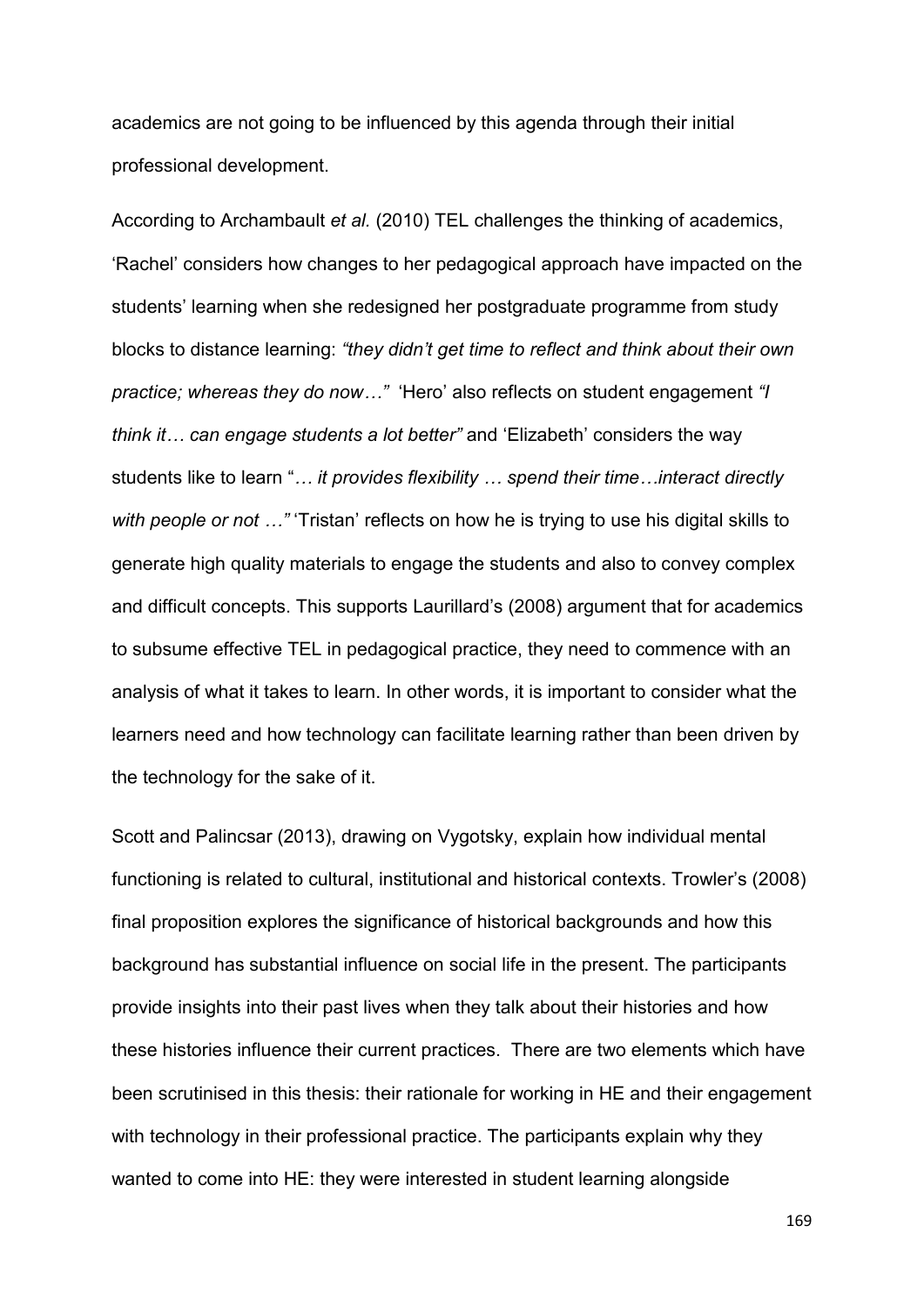influencing the future gatekeepers of the profession. The research participants demonstrate strong motivation for teaching. This former occupational identity does "provide a sense of credibility" as Austin (2013) argues and acts as a link to the worlds for which they are preparing their students. Secondly, their exposure to technology in their previous lives is noted. 'Stephanie, Millie, Rachel, Brian and Tristan' all talk about extensive immersion in their professional roles, particularly when working in the private sector ('Millie and Brian'). These two research participants ('Millie and Brian') are actively engaged in the integration of TEL in their current practice. They appear to be exemplars of Bennett's (2012) work which identifies early adopters as being driven by the understanding the radical pedagogical possibilities of using TEL. Jephcote and Salisbury (2009) argue that work based identity often underpins and shapes dispositions and orientations towards learning and teaching. In other words, professional backgrounds are shaping emerging ideas about pedagogy (Austin 2013) and it seems that the immersion in technology in previous professional backgrounds translates into confident users of TEL. Brown and Czerniewicz (2010) and Margaryan *et al.* (2011), argue that how, why and when people start using computers is important. As 'Tilley, Katie, Rachel and Deia' illustrate, their exposure to technologies prior to starting in higher education, was limited and this is subsequently translated into their paucity of engagement with digital technologies in their current practice. These research participants cite age as a mitigating factor, but this is contested by Jones *et al.* (2010) who argue that there are variations within and between age groups. It is argued that what is most important is the lack of access to and not knowing how to use technology (Waycott *et al.* 2010). I argue that agency is also a significant factor influencing TEL. All of the research participants reflect on the support and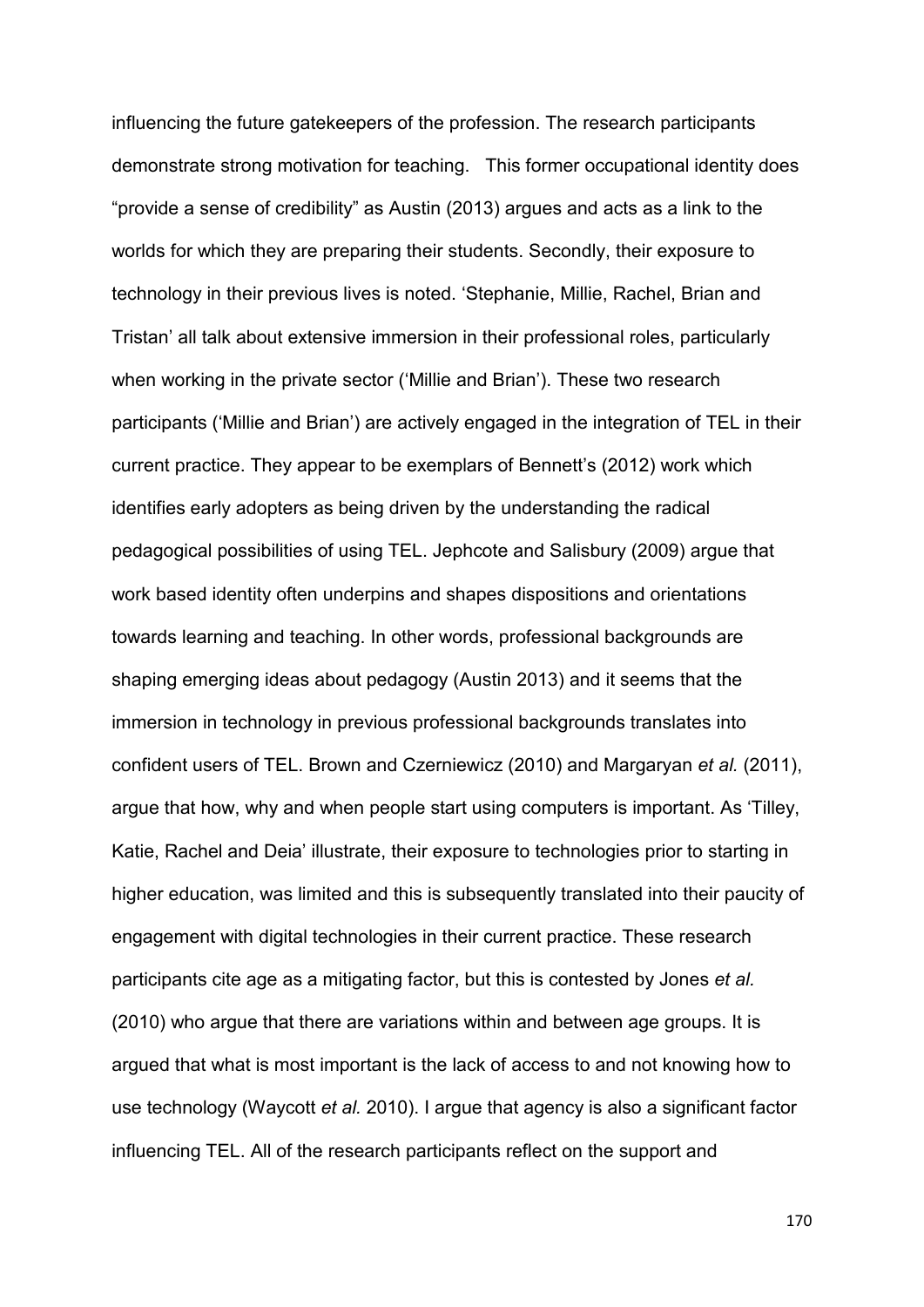encouragement they have received from their subject leader, and the shared environment they work in and its conversations and sharing of practice. This appears to help and is characterised by emanating from particular agents. It is through the socio-cultural lens that we can see how the professional, personal and social factors have emerged and we also see how the context in which these participants are operating facilitates and constrains TEL engagement. The groups in which the research participants work and how they talk about and share digital practices seems to play a part in TEL integration. The past histories of the research participants and their personal digital development appears to be influential in the way they engage with TEL and digital technologies today.

#### **5.5 The VLE and its role in TEL.**

Networked learning has been considered a core activity of institutions for more than 15 years (Alharbi and Drew 2014), and the research data in the thesis and the subsequent discussion concerning the VLE seems to reflect the consensus presented in the literature. Access to course material continues to account for the greatest VLE usage (Browne *et al.* 2006), and this is certainly mirrored in this research, with the prominent use of the site being listed as a repository (91% contained learning materials). "*I use it as a repository of info really*" as 'Elsa' reflects. There is limited use for students' own construction of learning as only 8 of the sites used the tools available. as 'Stephanie' says, *"I don't have enough time to develop things"* which provides one explanation. However, this is probably not the only reason why these tools are not used, 'Tristan', a competent digital user, says, "*I looked at the quiz feature... it doesn't look nice, it's very clunky"* and 'Lizzie' reflects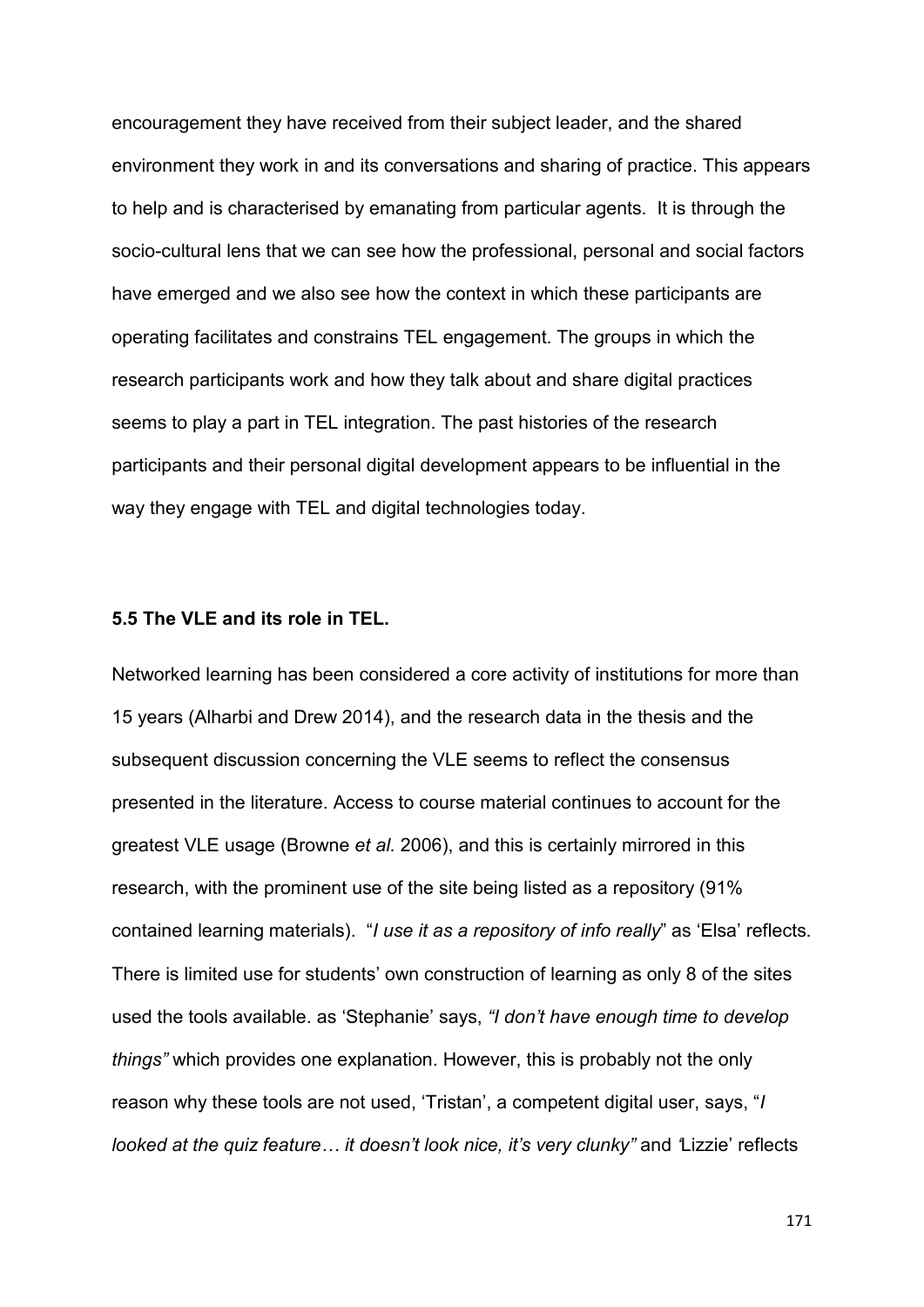that *"I don't find (the VLE) all that intuitive".* The results indicate that those using the VLE are not meeting the university TQS, which may not be surprising given the 'experiences of the VLE being *"clunky", "not intuitive" and "not looking nice"*. Despite the literature suggesting that the VLE is used for administration (Browne *et al.* 2006, Griffiths & Graham 2009, West *et al.* 2007) this is not wholly true in this case with assessment details available in only 36% of cases. 33% have on-line submission and 14% of external examiners have access to the module sites. As West *et al.* (2007) argue, the predominant features of the VLE use is for 'announcements', which automatically sends students emails, and access to learning materials. As James articulates, *"it's the way I communicate with students*". This research reveals extensive use of announcements, but the facility to reciprocate communication is limited by the fact that module team contact details are available in only 33% of cases.

The results indicate the other features of the VLE, such as discussion boards, chat tools and blogs are not used to any great extent and the participants offer a range of reasons as to why this might be the case, which included the tools being *"Not user friendly"* 'Jacqx', but they also view that students did not engage effectively as 'Archie' says *"to get people engaged … there needs to be a certain quantum of activity"* and 'Katie' says the students, as well as herself… *" they just find it confusing"* . West *et al.* (2007) found in their research the VLE is mostly used for teacher-centred, rather than student-centred activities and this appears to be the case here. The VLE in this instance is more often used in a passive rather than active way, which JISC (2007) reported a decade ago. In contrast to the participants' articulated ideal pedagogical approach of encouraging the students'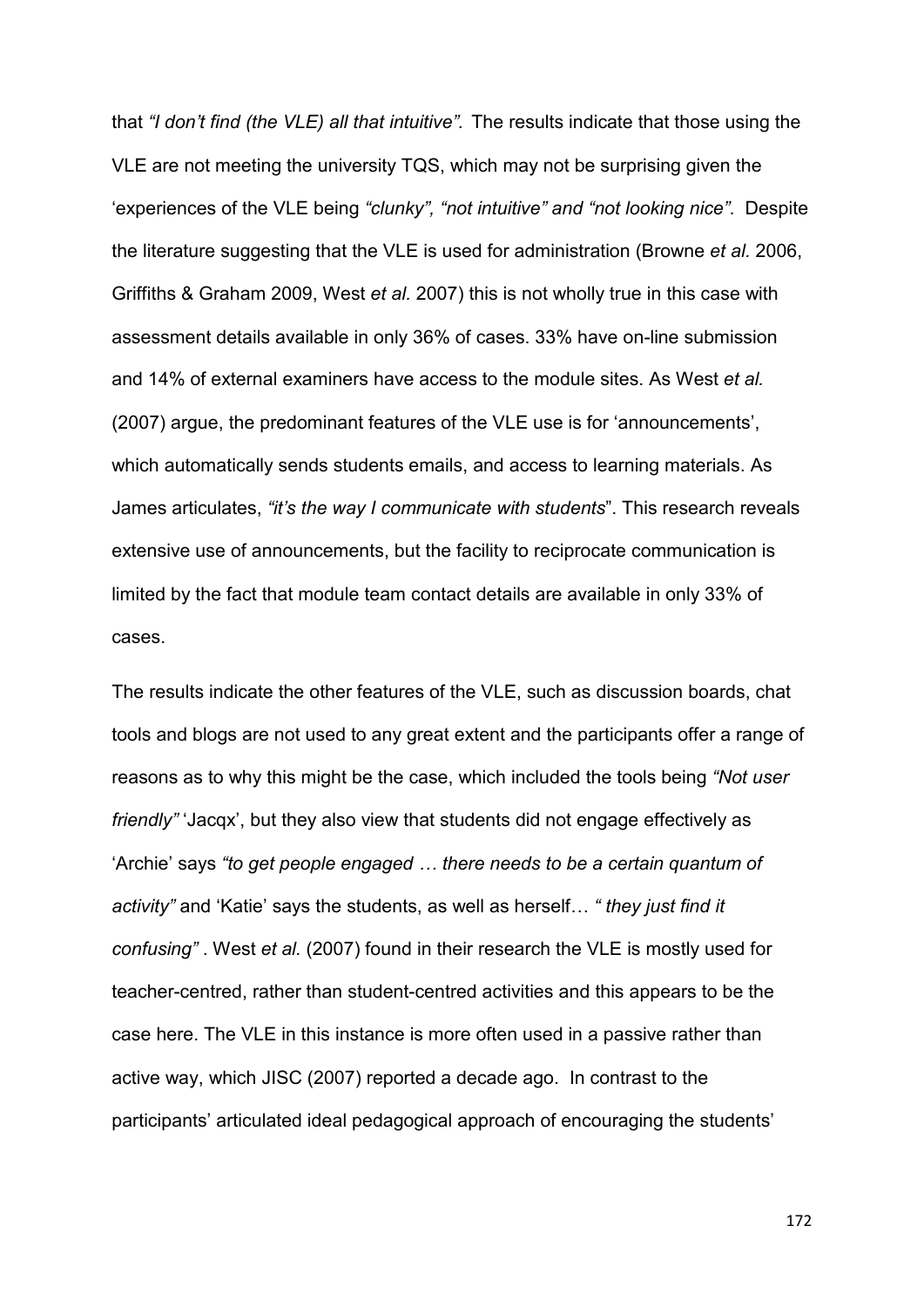construction of their own learning, their use of the VLE to engage students in active learning activities appears to be limited.

Barnes and Tynan (2007) argue that undergraduates already live in a Web 2.0 world, and that these students have different expectations of technology. It is also argued that there is the opportunity for student centred learning mediated through the advance of social technologies, but despite this assertion, there seems to be little evidence of the use of technological tools to assist in creative pedagogy. Despite advocating the need for staff development for the past decade in creative learning designs based around the VLE (JISC 2007), there is little evidence of this happening with the research participants in this study. Considering the views of the participants and the evidence from the VLE sites, it appears to be the case that the VLE's "clunky" operation is curtailing constructed learning and this supports the findings of Stiles (2007). I argue that problems with the usability of the VLE is one of a number of factors affecting integration of TEL in pedagogy within the research sample.

#### **5.6 Professional development.**

It is argued that organisational culture and practice needs to change to facilitate and support the development of a digital infrastructure and its use, in tandem with staff development (Phipps and Lanclos 2017). I argue that there is a complex interplay of self, team, faculty, wider university and policy factors affecting the uptake and integration of TEL into pedagogy. The literature emphasises the need for continuing professional development (Stevenson *et al*. 2016. Cameron and Woods 2016, Fraser *et al.* 2007, HEA 2011) with benefits for both the learner and educator (Elliott 2006 and Snell *et al.* 2013). There is an expectation for lecturers to make changes to their practice throughout their careers (Lofthouse and Thomas 2017). The findings of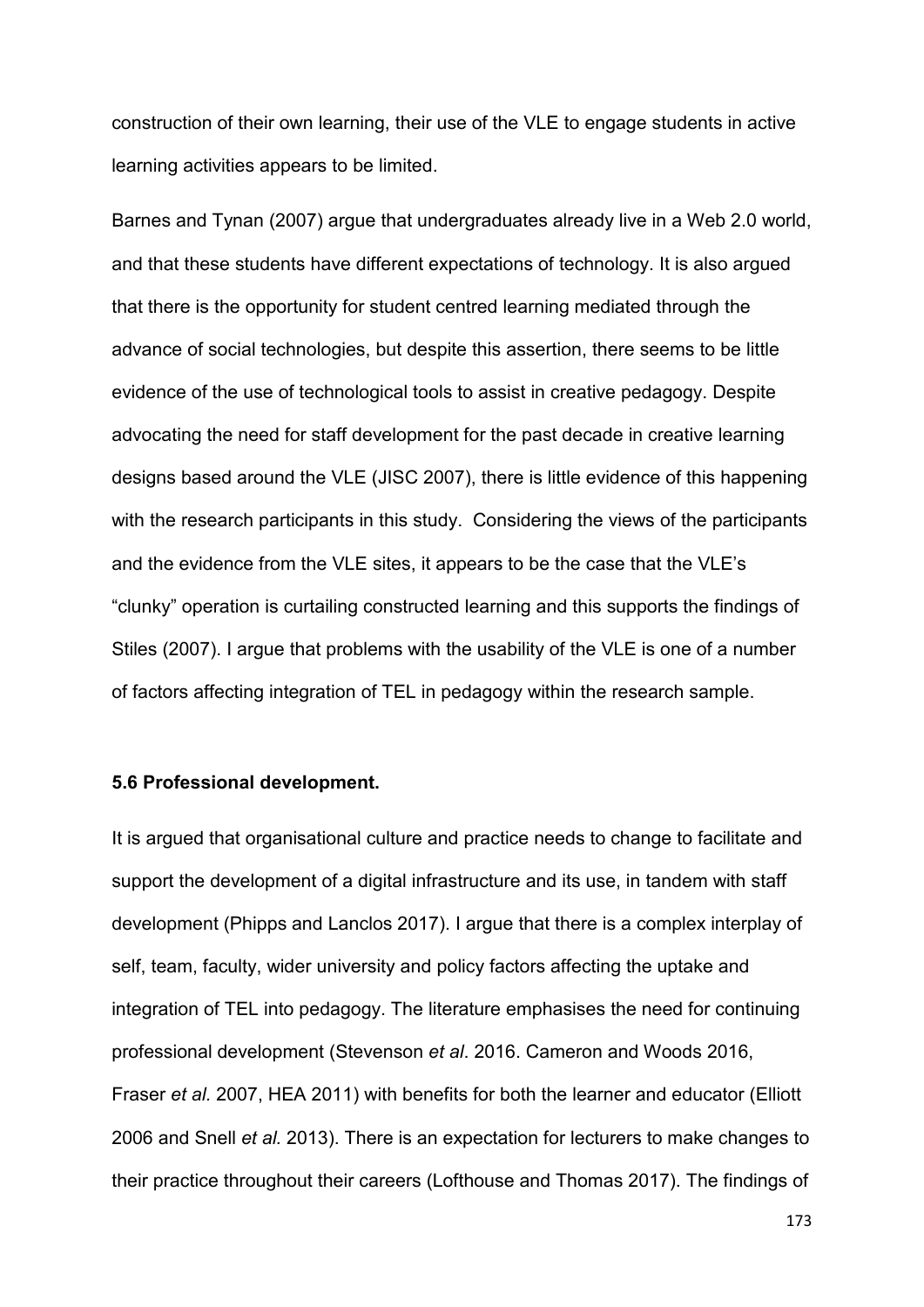this research indicate pedagogical professional development is taking place; however, it does not appear to be systematic. It is competing with the minutiae of their everyday practice for these participants. The research participants recognise that PD is an essential component of any profession (Hadley *et al.* 2015) and many of the participants appear to have made changes and developed their pedagogy over the years. 'Verity' talks about moving from 'teacher led' to 'student led' pedagogy: *"I felt I was a novice in my teaching… I worried a lot on the content... whereas now I concentrate more on the activities*". For some of the research participants there is a great deal of autonomy in the way they achieve the outcomes of the programme, affording them the opportunity to develop, experiment and change their pedagogy. In contrast, for others the constraints of working in large module teams with a complex curriculum determined by outside agencies inhibits opportunities for changing and developing their pedagogy.

It is argued by Seldon (2017) that effective leadership is required to support CPD in order to incorporate a strategic approach that provides opportunities for pedagogical development at different stages of a teacher's career (Hadley *et al.* 2015). All the participants were provided the opportunity to undertake their initial teacher training, but the opportunities for pedagogical development at different stages in their careers appear to be limited. When the participants reflected on their annual professional development review, workload was prioritised and pedagogical development appears to have been given less attention as 'Elsa, Millie and Helen' reveal:

*"…I think time is one of the biggest barriers… workloads", Elsa.* 

*"… workloads are high…". Millie.* 

*"PDR's focus on workload. That's the agenda. I'll go in with what I want to get out from the next year… but that's not a routine part of the meeting. I feel like I'm putting*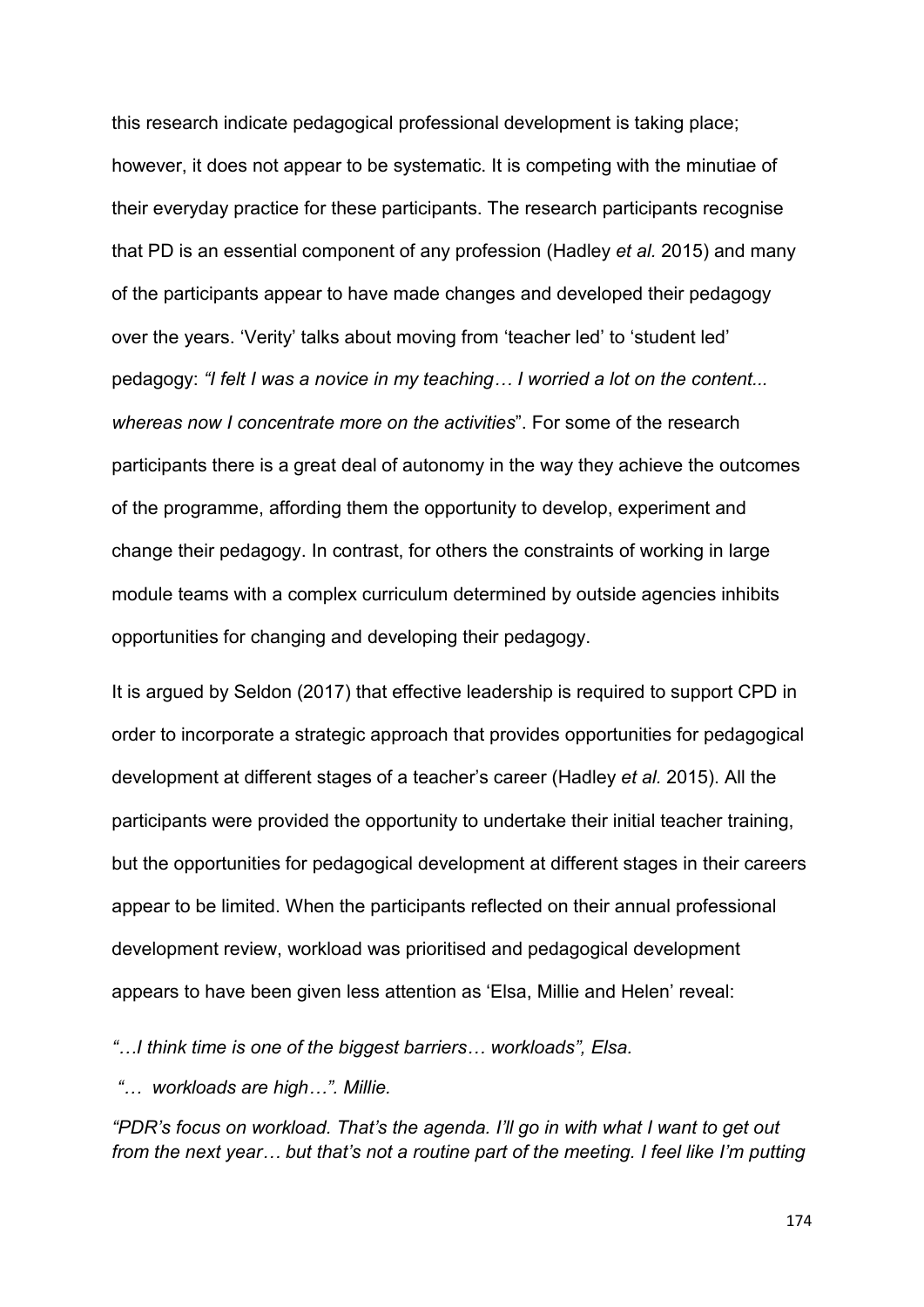*that on the table, rather than that being on the set agenda... It's all about workload". Helen.* 

If the leaders are not prioritising the need for pedagogical development, it is not surprising the integration of TEL in everyday practice is limited, as many of the participants are not afforded the opportunities to engage in the TEL agenda effectively. All the participants have undergone the initial PgCLTHE, and therefore meet the expected standard for successful academic probation (Weller 2009). The opportunities for refresher courses as suggested by Seldon (2017) and (Dobbs *et al*. 2017) are currently not available for my research participants. Some of the research sample have undertaken an MA in Education, ('Sue, Rachel and Martin') as well as their PgCLTHE, 'Elsa' was undertaking an EdD, so clearly there are opportunities available for staff, albeit, these participants have undertaken these activities following their own initiative. The fact that only some have undertaken further pedagogical development reflects the findings of Weller (2009) who argues that midcareer academics are less likely to engage in pedagogical CPD.

When the participants reflected on their personal digital development some, including 'Jacqx, and Stephanie' made insightful comments about their experiences. For 'Jacqx' *"probably very informally"* for 'Stephanie' *"I just learnt it: taught myself"* and 'Guy' *"learnt out of curiosity"*. For others, including 'James and Lizzie', though they use technology they recognise their limitations, and they talk about when things may go wrong. 'James' reflects *"I might work it out, equally I may render it unusable"* and 'Lizzie' "*if I don't understand how to do something and I fiddle around and I still don't get it, I just contact IT"*

The participants also talk about the challenges of digital development, suggesting "*they haven't got to grips with it*" 'James', *"some of my resistance is probably my*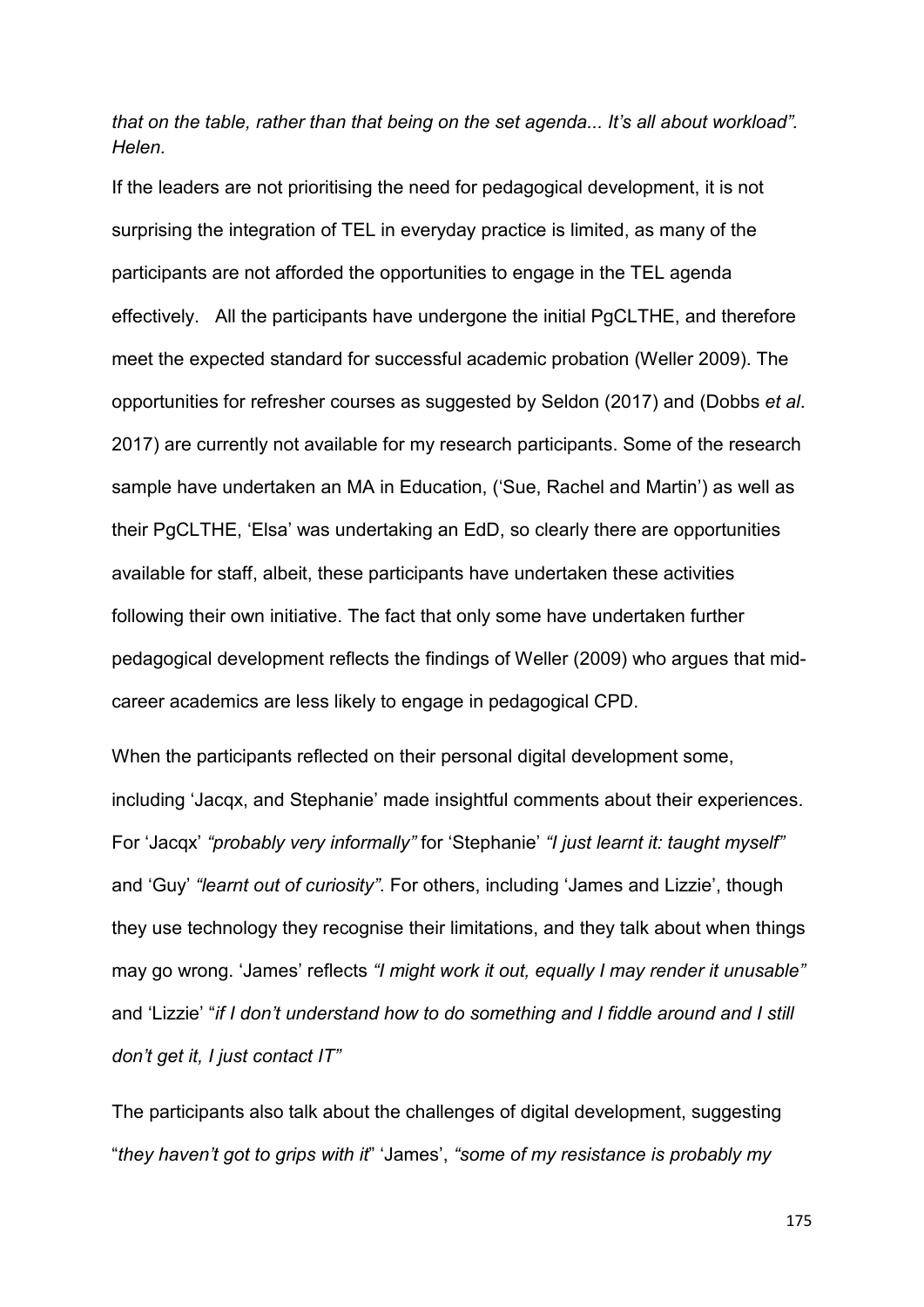*own"* 'Jacqx', *"it doesn't come naturally"* 'Helen'. Issues relating to the adoption of technology can be attributed to academics lacking confidence in their digital skills and this reinforces the arguments of Phipps and Clay (2018).

When the participants reflected on their pedagogical CPD related activities, the predominant model these participants engaged with was a transmission model of CPD (Kennedy 2005). All the research participants talked about workshops they had attended. Far 'Rachel', a workshop had given her insight into new ways of working and following further reading into synchronous learning, she developed her curriculum to integrate these changes. 'Rachel' was supported by her team leader and the wider faculty, evidencing transformative professional development. All the participants have undertaken an award bearing professional teaching qualification as early career academics. This 'transmission model' of CPD, which Kennedy (2005) reflects on can be 'limited'. Kennedy (2005) argues that a deficit model of CPD, which 'Jane, Katie and Tilley' refer to is insufficient in meeting their needs. 'Jane' reflects on her need for 'consistent support'. Compton *et al.* (2016) argue that ongoing school based coaching is an essential component in meeting teachers' needs around technological integration and curriculum development, however CPD in education can become fragmented. Dogan *et al*. (2016) argue that fragmented CPD evidences a disconnect between CPD and professional practice. This experience is revealed by 'Tilley' when she reflects on how her CPD sessions can be 'taken over' by 'more experienced people' so that she becomes 'lost and disengaged'.

One of the key themes this research highlights is the need for staff to be supported in their development, discovery and adoption of digital tools, I argue that this needs to be undertaken in a meaningful way, taking into consideration a multiplicity of factors. If we think about CPD as a process of developing skills and competencies to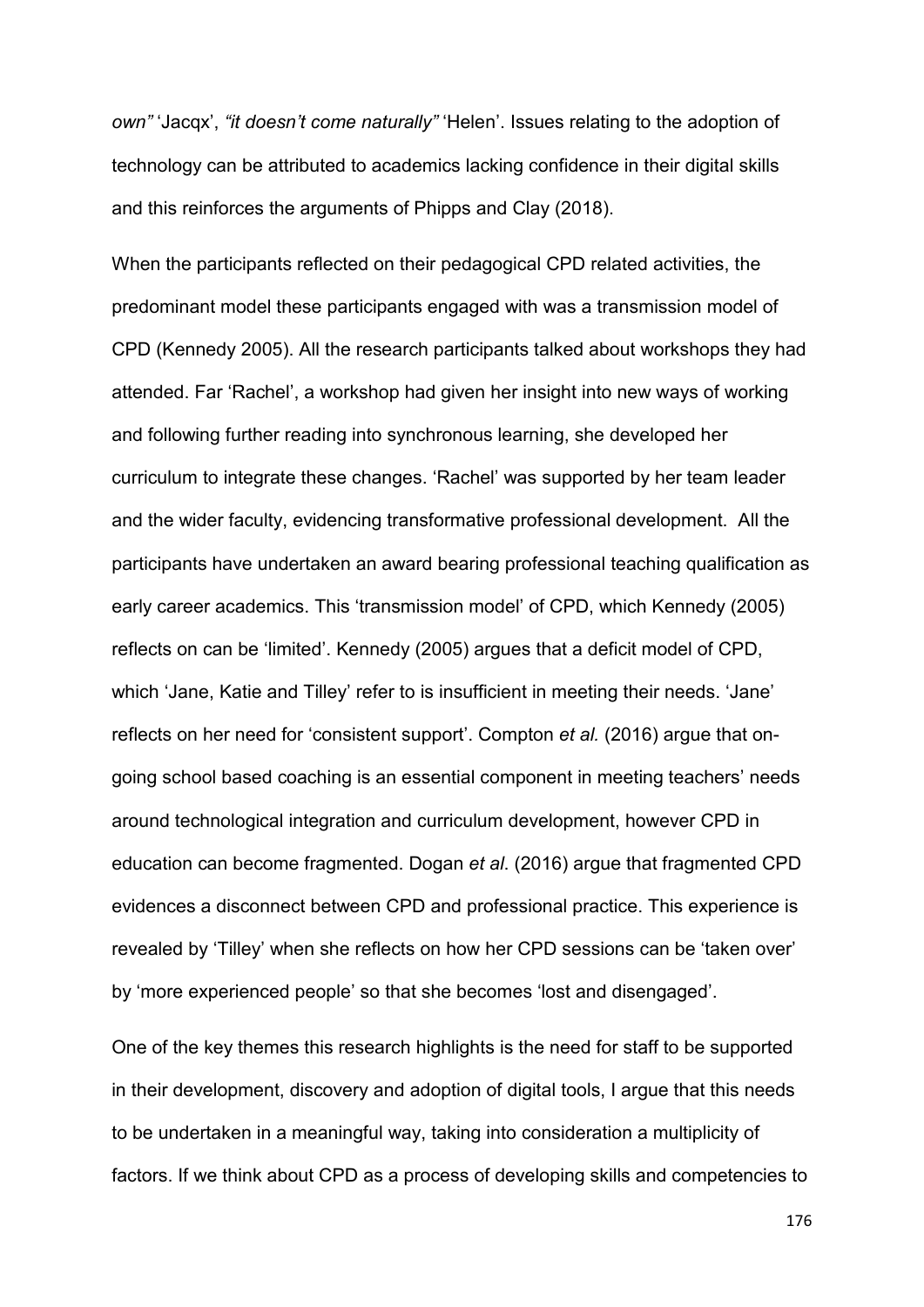produce effective outcomes for students (Tan *et al.* 2015); the focus of professional development should consider the needs of the lecturer as well as the overall aims of the organisation. Phipps and Clay (2018) argue that staff development programmes need to include more modelling of how to use TEL, however this general point gives little pointed advice on how this should be put into effect. In a large organisation in which there is evidence of a great diversity of skills among many of the academics, CPD is always going to be a challenge. Leask and Younie (2013) argue that pedagogical technical skills need to be developed through research evidence. My research illustrates that although workshops are available for the participants, workload patterns and the culture of the organisation may reduce the opportunities for these workshops to be useful. Phipps and Clay (2018) argue in favour of the importance of encouraging staff to experiment with new tools and technologies in a way that is safe for staff and students and allows for failure. 'Brian, Stephanie, Tristan and Verity' make reference to the encouragement they have experienced in trying new things and ideas. 'Rachel's' resilience and commitment to ensure the positive aspects of her programme is a further example of a willingness to engage with CPD processes. The research reveals that although the participants appear to be willing to develop as professionals, the processes do not always support this willingness.

Phipps and Clay (2018) argue that educational organisations need to ensure that academic staff are trained to integrate the VLE into their teaching practice efficiently and effectively. However, in this research study, there appear to be shortcomings and inconsistences with the VLE. The VLE is used predominantly as a portal for learning materials and as a communicative tool. I argue that a barrier to effective CPD lies in the *"clunky"* nature of the VLE and the tools within it. Tan *et al*. (2015)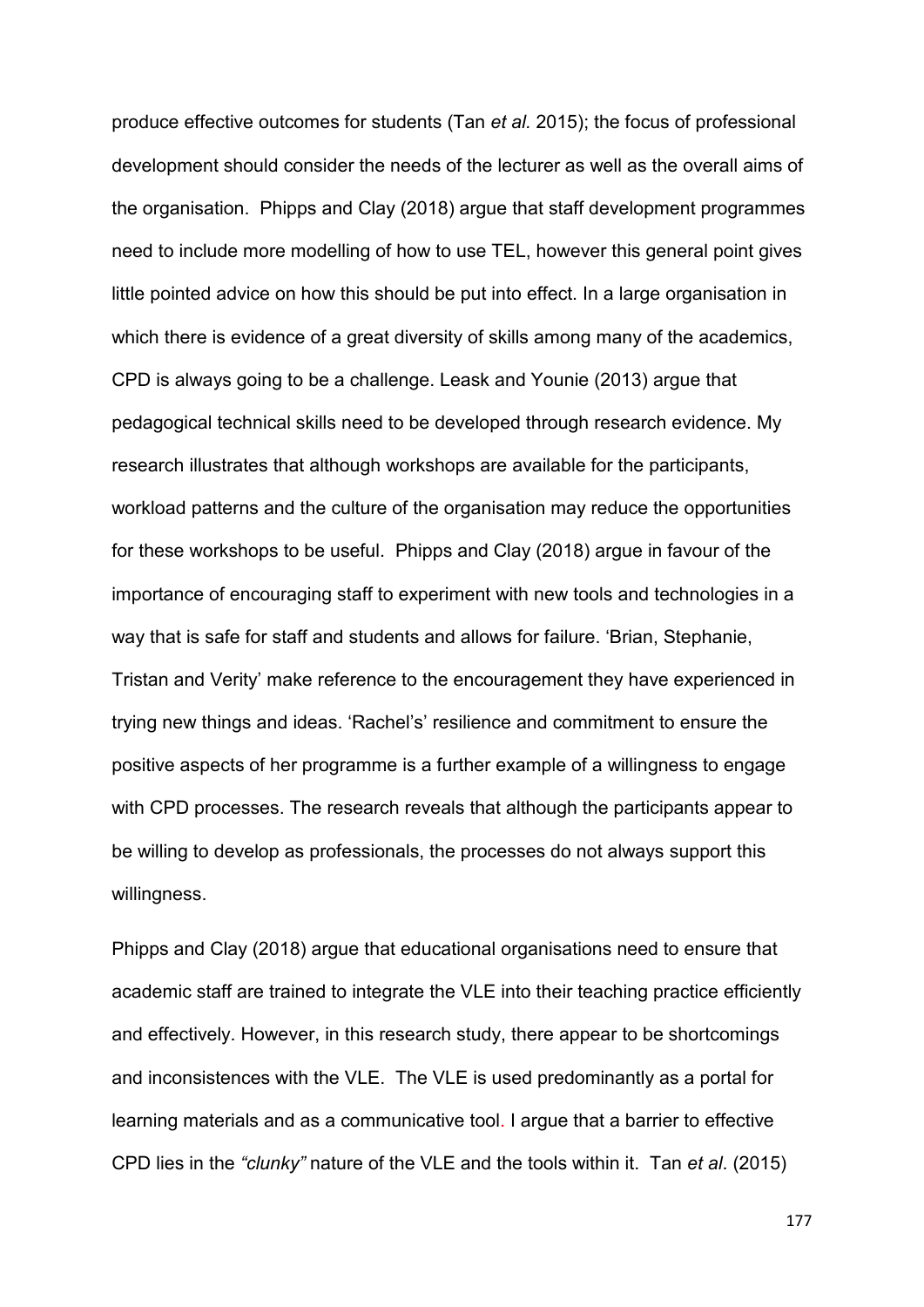argue that there is a need to allow individuals to use non-institutional tools, and this is evidenced by 'Stephanie, Archie, Rachel'. It is argued that a comprehensive training programme should be provided to support the use of core digital tools. Phipps and Clay (2018) do not go as far as to suggest that this training should be compulsory or voluntary, however, the participants in the study, who self-report they require the most support ('Katie, Jane and Tilley'), do not appear to be availing themselves of the opportunities that are available to them. These research participants give a range of reasons as to why this is the case: *"time factors*", Katie, *"scared of digital"* Jane, may be able to "*get away with it"* as Tilley suggests. Any training needs to be supported effectively, with sufficient time allocated to meet the needs of the individuals and it should be more than just a functional experience. I argue that educators' beliefs have a powerful influence on their interpretation of what is happening around them and the decisions they make (Tan *et al.* 2015). It would appear to be unlikely that 'Jane, Tilley and Katie' will change their way of practice, without them seeing a real benefit for the pedagogical process.

#### *5.6.1 Challenges to professional development.*

There are challenges to professional development in HE, as highlighted by Lawless and Pellergrino (2007), who argue that effective CPD should be sustained, but it is often not provided due to a lack of adequate resources (Margolis *et al.* 2017). The research participants reflect that their biggest challenge to effective CPD is the paucity of time that is afforded to them. As 'Archie' says *"I think there's more support that I could get if I took advantage of it and looked at it, but it's just about finding the time.* The research participants acknowledge that the organisation provides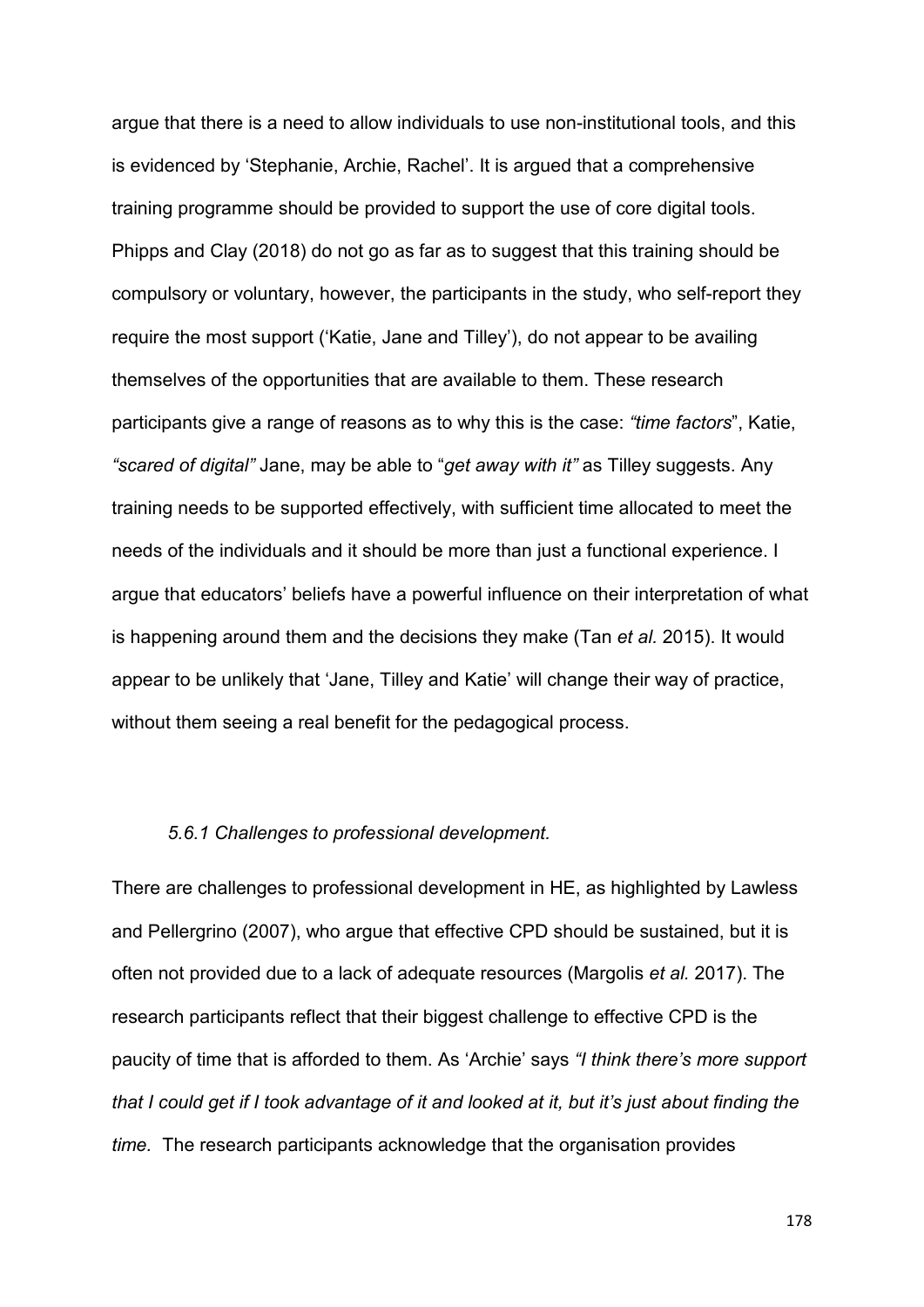opportunities such as workshops and short courses, but their timing is not convenient for many of the participants: "*they tend to not put them on over the summer…which is actually the moment in time when we are marginally less frenetic". '*Deia and Elsa' make reference to: *"… one of the biggest barriers… is found with staff workloads".* Margolis *et al.* (2017) and Stroll *et al.* (2003) also make reference to the mitigating factors of 'time' and 'workloads'. Without the capacity to engage in their own development, the research participants can become 'professionally stagnant'. The participants talk about workshop opportunities, which they find challenging to access. While the staff recognise that support is available centrally, they reflect that it needs to be more closely tailored to their own specific needs and the research findings reflect evidence from the literature which reports that staff need to be provided with flexible support opportunities (Schneckenberg, 2009).

The CPD support provided by the wider institution currently consists of workshops and drop-in sessions, and it appears that there is an assumption that the current exposure to TEL may be sufficiently developmental. As Harris *et al.* (2009) argue, it is not just about digital skills, as it is more about integrating TEL into pedagogy in reflective ways, Mishra and Kohler (2006) argue that this should begin with reflecting on how technology can be used in a particular context. This is exemplified by 'Millie, Rachel and Tristan', who have well developed digital skills. The barriers to developing the digital skills that are necessary to engage with TEL are complex. For some it is about changing the very essence of their current practice and there is no doubt change is challenging and comfort can be gleaned from existing habits. However, there are a range of factors which need to be considered that may be contributing to this resistance to change. These factors can include the wider policy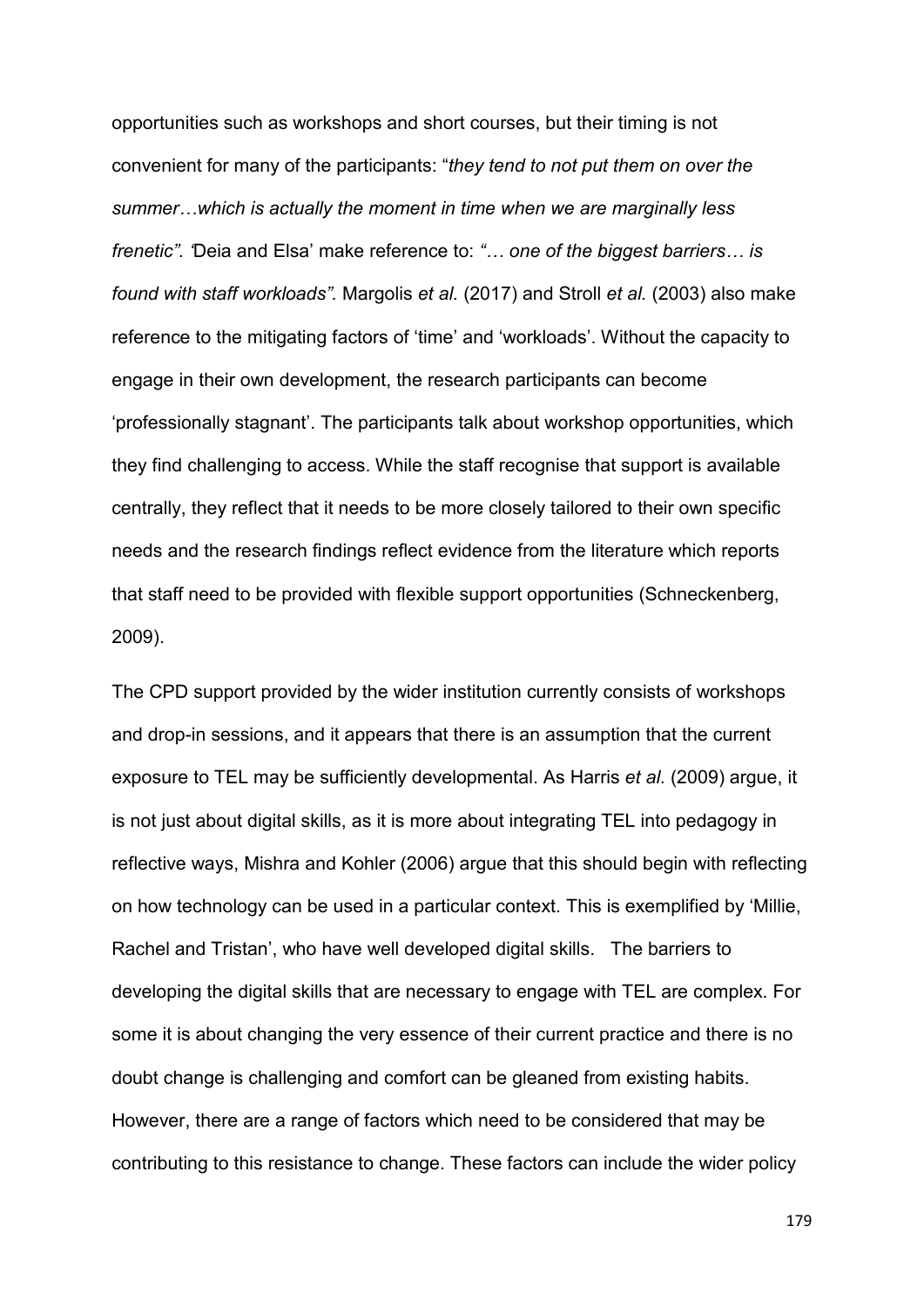drivers, the context in which the academics operate, their subject group, class sizes, module teams as well as the technology infrastructure which supports the learning environment (Herckis *et al.* 2017).

Academics are expected to pursue academic growth, according to Pedrosa de Jesus *et al.* (2017). There is an expectation that this CPD reflects the changing environment in which these academics operate as Stevenson *et al.* (2016) argue. These participants are on a continuum of engagement with TEL, with examples at both ends of the spectrum. There is a body who are developing and changing, building on skills developed in their former lives, learning new skills, integrating TEL in their everyday practice ('Martin, Millie, Brain, Archie, Sue, Stephanie, Tristan, Rachel and Hero'). Conversely other research participants, ('Katie, Rachel, Jane'), whose exposure to technology in the past has been limited, are reticent to integrate TEL in their pedagogy due to their lack of digital skills. Their engagement with TEL is mitigated by the context in which they are operating as it appears to be the case that the technological infrastructure in the organisation does not appear to fully support all of their TEL activities. This is illustrated by the paucity of digital resources experienced by some of the participants. If it is a challenge for those with welldeveloped digital skills to fully incorporate TEL in their practice, then it is unlikely that those who lack confidence in their digital ability are going to engage with TEL. The technological infrastructure is only part of the picture, the operationalisation of every day practice, within subject teams, appears to have an influence on these participants pedagogical agency.

To enable all academics to fully engage with the TEL agenda they need to develop the skills to do so, and these skills are both pedagogical and digital. It is also important to develop full recognition of the potential of TEL to add value to the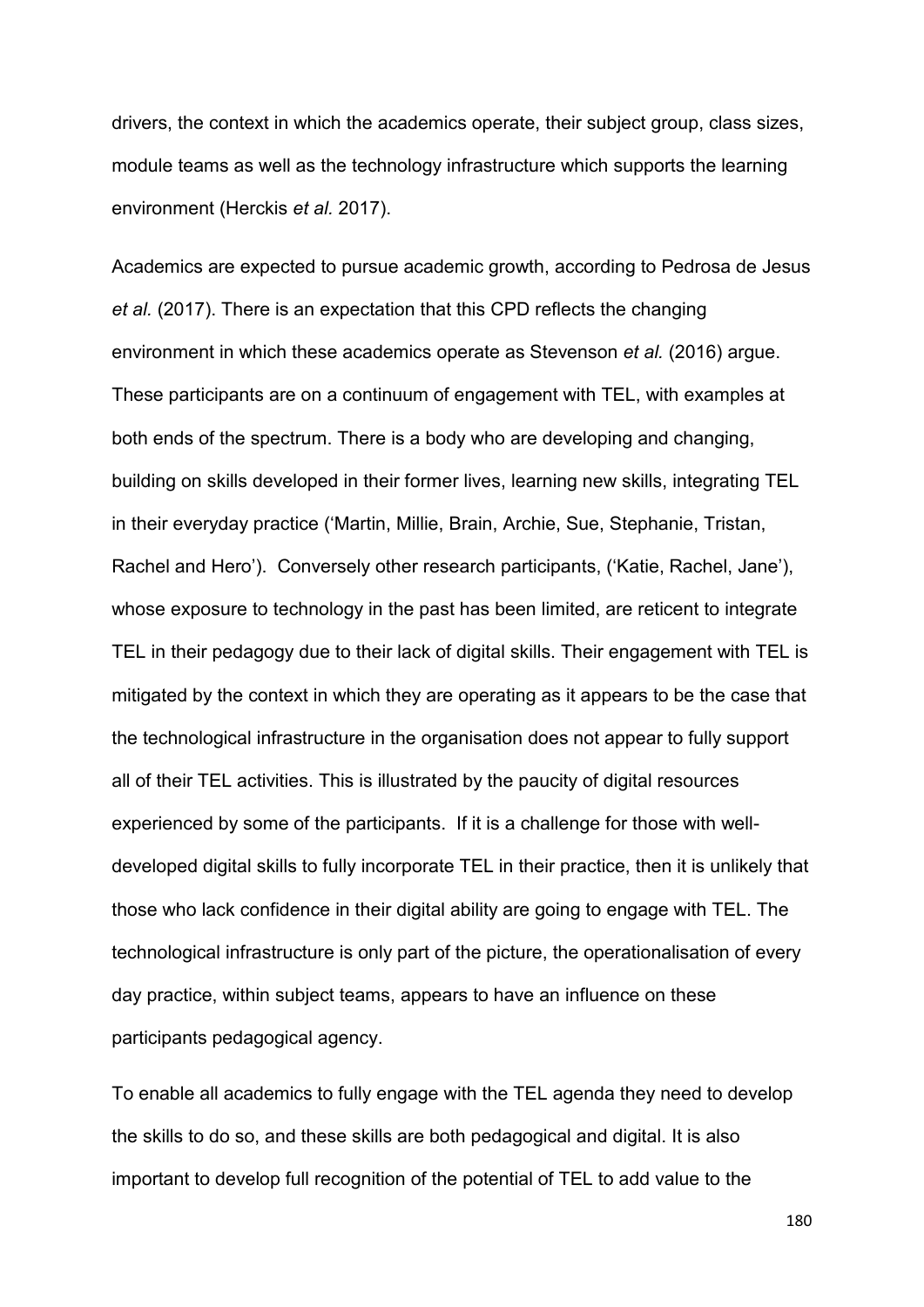students' learning experiences (King and Boyatt 2014). Whilst participants, such as 'Jane, Katie and Tilley', recognise their deficiencies and in some ways, would like to ameliorate their perceived deficit, the circumstances in which they practice, as well as the current provision of CPD does not support the level of attention to detail and support they require to move from a place of fear to becoming more confident digital operators. The other participants also need to engage in continuing pedagogical development and while some evidence this in their practice, they express concern about the paucity of time available to them to do so. I argue that the wider organisation needs to see CPD as a priority, to ensure the student experience meets the needs of those attending university, but the graduates are equipped with the skills for the world of work. Any staff developers need to consider, not just changes in practice, but also the need of individuals, their past experiences and their current context to help academics to change, maintain or discontinue what they are doing.

### **5.7 Dissemination and current thinking.**

Evidence of dissemination of the research can be seen in Appendix 12. In Appendix 13 I present my current thinking and have created a visual representation of my findings.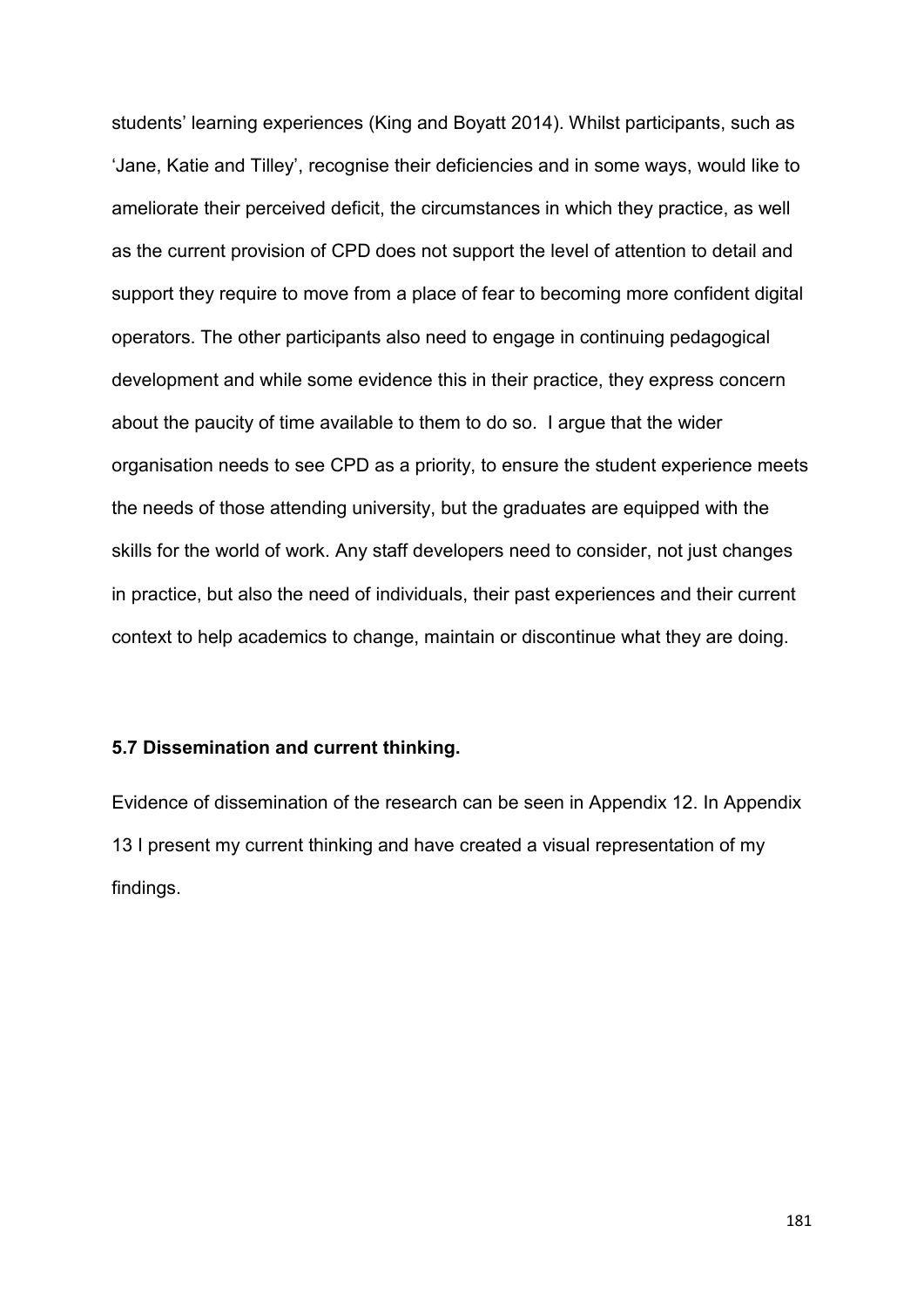### **CHAPTER 6 SUMMARY AND CONCLUSIONS**

In this chapter I start with a summary of the thesis, revisiting the reasons for the research and identifying the key findings of my doctoral thesis. This is followed by a reflection on the implications of the study and a summary of the contributions of my thesis to TEL and professional development. I then provide consideration of my methodological approach by considering the strengths and limitations of my research, along with a brief assessment of the quality of my research. I indicate areas for potential further research and present my concluding remarks.

### **6.1 Summary of the study.**

In this section a brief overview of the research problem is revisited alongside reflecting on the overall purpose of the research. The study sought to explore the key factors that influence academics' use of TEL in their pedagogical practice. The recommendation for the inclusion of TEL in the students' learning experiences can be seen in educational policies that refer to the need for the workforce to have well developed digital skills to enable them to compete in a global market (Chatterton and Rebbeck 2015, Conservative Manifesto 2017, Ingleby 2015). In 2017 JISC published a report highlighting that 81.5% of university students thought that digital skills were important to their chosen careers, however only half believe that the courses prepare them for the workplace. Within the health and social care sector there are attempts being made to use technology for patient records, telemedicine and telehealth as stipulated within the Information Strategy (DH, 2012).

In my role as one of the faculty learning and teaching leads, I observed a variety of forms of professional practice. There are examples of the innovative use of TEL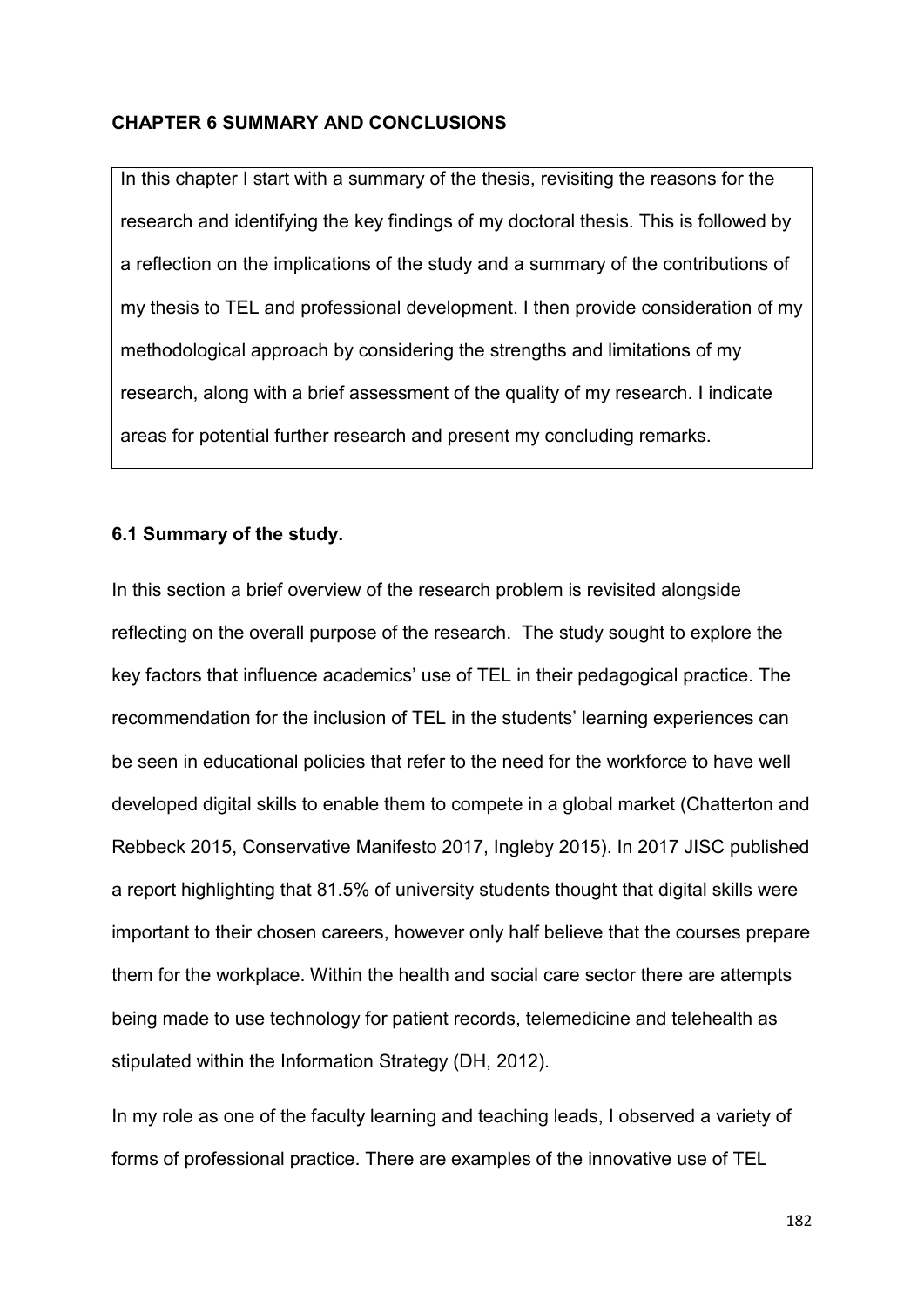embedded in some curricula and individual practices and on the other hand there are other curricula that appear to pay little or no attention to TEL. Some of the research participants' engagement with TEL appears to be very limited and they expressed anxiety about engaging with digital technologies. There appears to be a gap between the wider political drivers and the real pedagogical experience of TEL. The research presents a picture in which, there is a paucity of engagement with TEL by some academics resulting in fewer learning opportunities for students to develop the digital skills they need for the world of work. Conversely there are other examples of innovation with TEL and conscious integration of TEL into the pedagogy of the curriculum. The purpose of the research is to ascertain why this is the case, to explore those factors that enabled or inhibited individuals and their engagement with TEL.

The research participants are lecturers in the field of health and social care, in a broad range of professional disciplines, located in a post 1992 University in the North East of England. This faculty was selected as there appear to be different levels of engagement with the TEL agenda across curricula and as an insider researcher I have a unique opportunity to explore the situation in detail with the added advantage of having expert knowledge of the area. The research participants operate in a complex area in which their roles are multifaceted. They are supporting a diverse portfolio of delivery across pre-registration; professional registration education; and postgraduate health and social care professional development education, to a nontraditional student body. Pre-registration curricula must meet the requirement of professional bodies and professional regulation. Those lecturers who are registered health and social care professionals are required to undertake continuing professional development to maintain their professional registration. The interview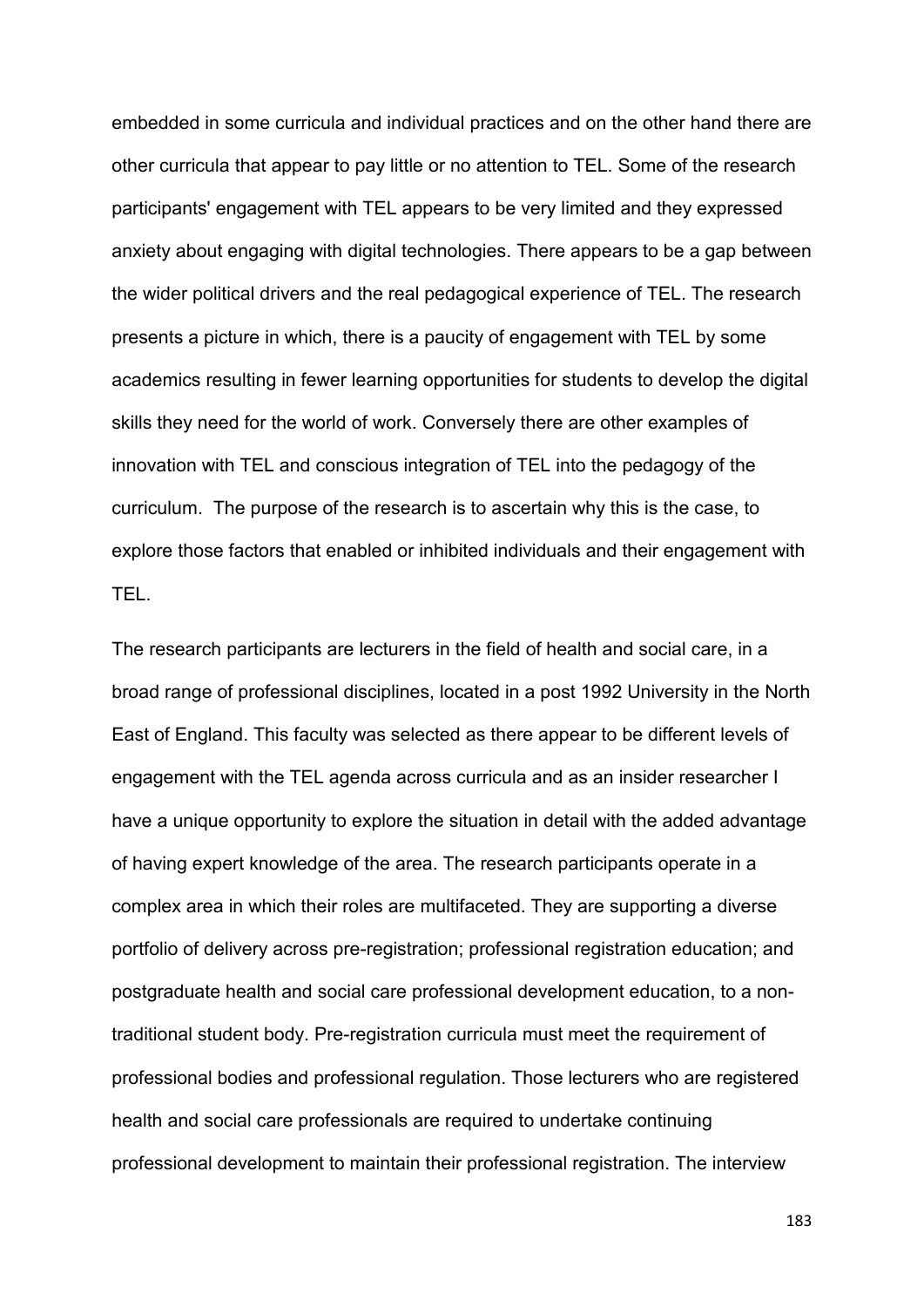data was collected over a period of six months from January 2015 – June 2015. 23 interviews were conducted, with two pilot interviews followed by a further 21 interviews. A review of 57 operational VLE modules was undertaken, using the Universities TQS proforma, from January to March 2016.

The purpose of the research is to explore factors that affect academics' engagement with TEL in their pedagogy.

The research questions posed were

- What factors influence individuals use of TEL in their pedagogical practice?
- Why do academics choose to use TEL in their pedagogical practice (or not as the case may be)?
- How do academics go about learning the skills required to use TEL in their pedagogical practice?

My research study is an interpretive phenomenological case study combining analysis of the VLE using the organisation TQS and semi-structured interviews. My analytical focus was on the factors which may enable or preclude academics from embedding TEL in their pedagogical practice. Thematic analysis was undertaken via an iterative and inductive process using the work of Fereday and Muir-Cochrane's (2006). The themes identified were ultimately clustered together in a final structure of key research themes.

The data reveal a number of factors that have potential implications for academics and their ability to engage in professional development that supports the use of TEL in pedagogy. These key variables are referred to as professional, personal and social factors. The professional factors take into consideration the learners, as well as the infrastructure support for the academics to operationalise TEL. The context of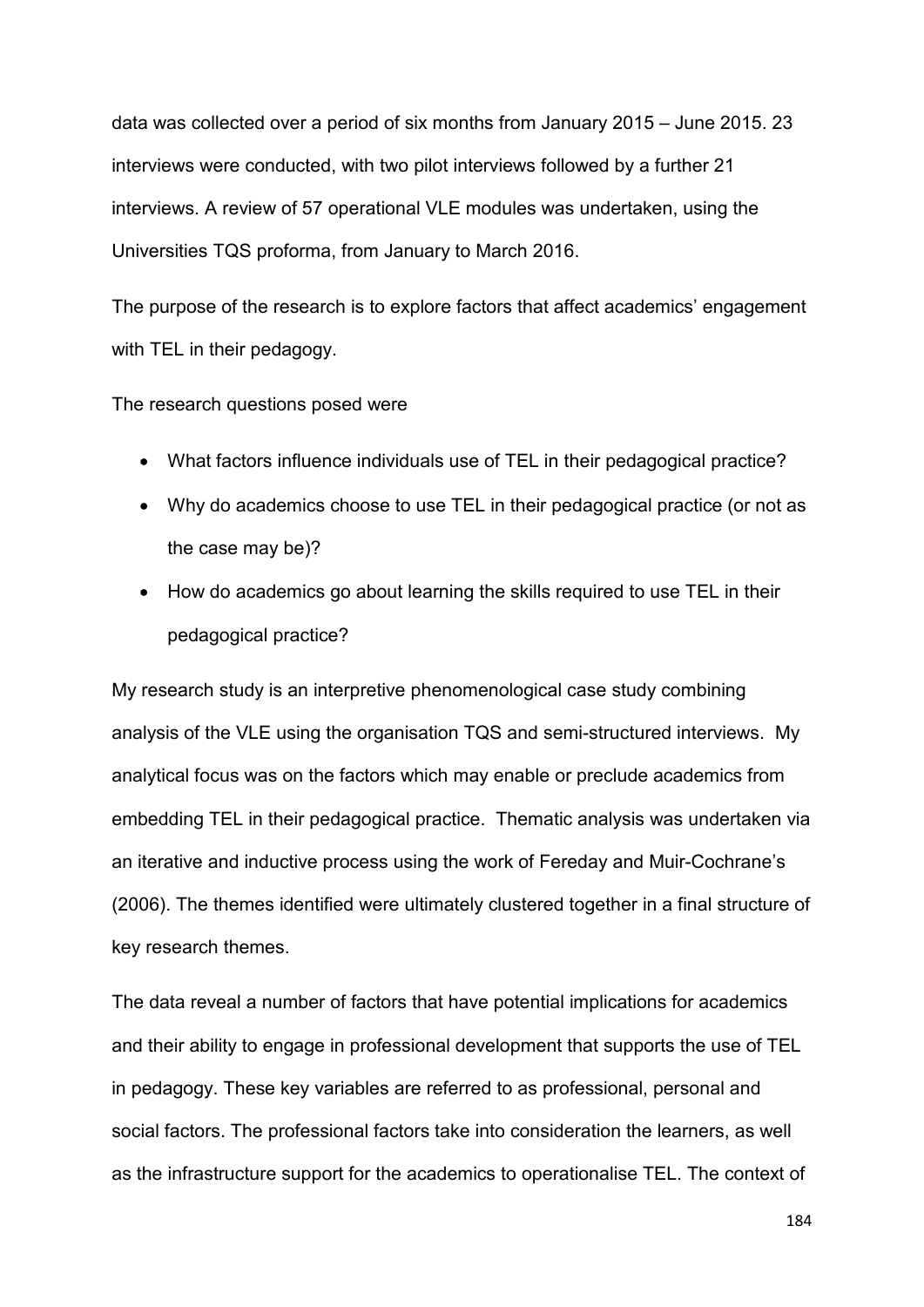the academics' working lives, the policy and wider university, the faculty and the teams in which the students operate, their pedagogical practices and their thoughts on TEL contribute to the professional factors. The personal factors include the research participants' histories and exposure to technology; their digital development and how they have gone about learning their skills, and health concerns. The social factors include the influence of colleagues, their family and friends and socialisation into TEL.

The research participants' professional development reveals they have all undertaken a teaching qualification, but when they undertook their studies, TEL was not identified as a key aspect of CPD. Some of the research participants have subsequently undertaken professional development in the field of education through completing postgraduate degrees; however, the others did not indicate that they had undertaken pedagogical professional development recently. The participants acknowledge that there are opportunities provided for them across the university to undertake pedagogical professional development, however they reflect on the number of constraints that exist and mitigate against their participation.

The module data and participants' reflections on the VLE reveal how it is used to communicate with students as a repository of resources. Reflecting on the academics' use of the VLE, it can be seen that they operationalise the VLE as a mechanism to communicate with students and use it as a repository for providing resources for students. Only eight of the sites evidenced use of web2.0 tools to facilitate the co-creation of learning. The findings echo Ecclesfield and Garnetts (2013) work, by illustrating a more teacher centric delivery mode, rather than being student centric. Their poor digital skills appear to impact on the use of the VLE and whether they employ TEL in their practice. Those who articulate greater curricula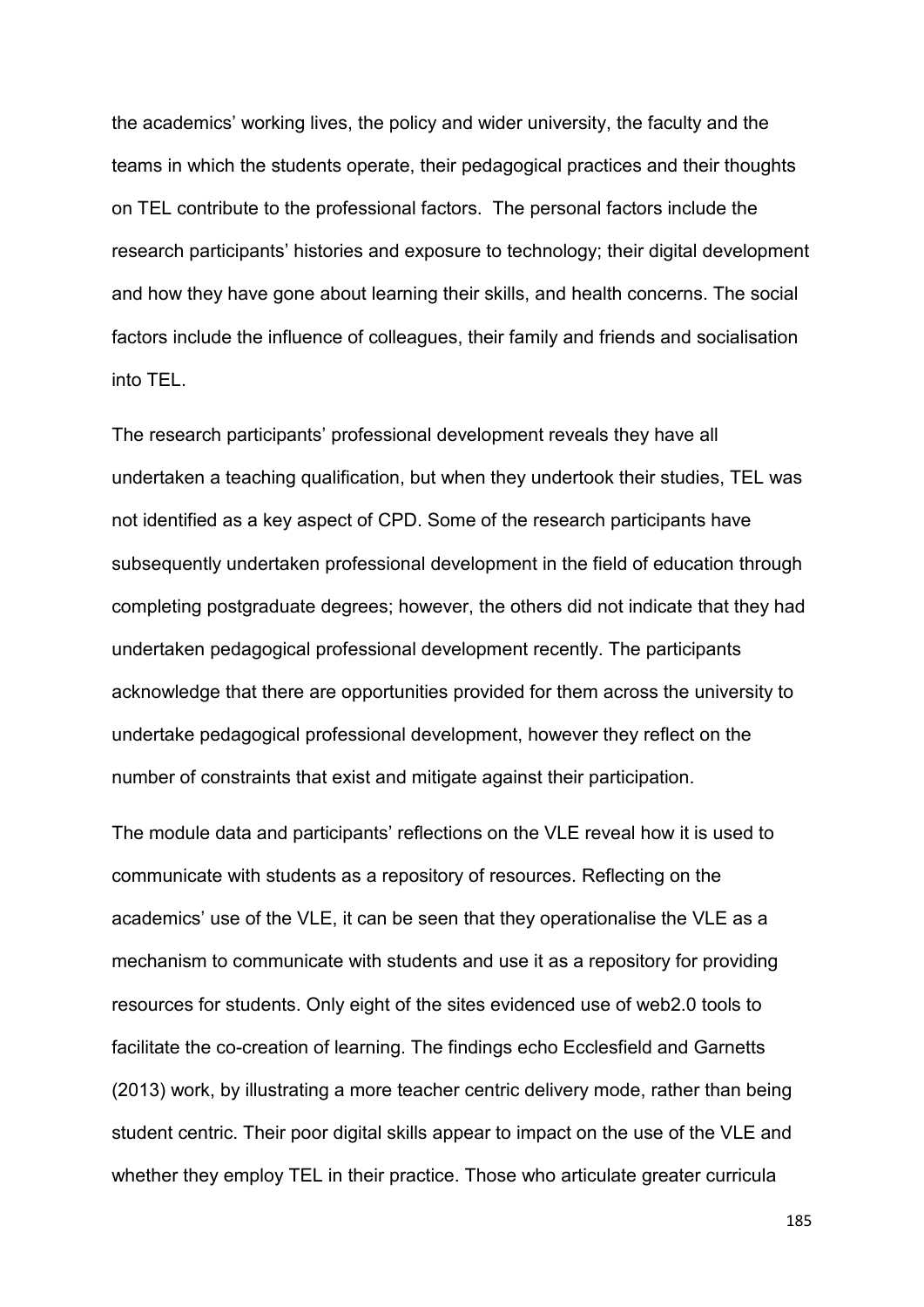freedom and well developed digital skills, may not necessarily use the VLE to facilitate and support the integration of TEL into pedagogy. Perhaps the functionality of the tool itself does not support self-governed and collaborative activities as some of the participants articulate and this reinforces Dalsgaards (2006) findings. There is little evidence of using the tools within the VLE to facilitate the students' own construction of knowledge. The major findings of this study reveal;

- 1. TEL is talked about in policy as an entirety, my research reveals that TEL is altogether more complex.
- 2. A range of interconnecting complex factors, professional, personal and social are evident which influence academics' engagement with TEL.
- 3. The current provision of PD does not meet the pedagogical and professional development needs of these academics. Professional development focusing on TEL does not consider the complex factors, highlighted by this research, which influence individuals and their engagement with TEL.
- 4. To facilitate an uptake of TEL adequate resources, need to be provided to enable effective CPD.

### **6.2. Implications of the study.**

Three dominant themes, professional, personal and social factors, have emerged from the data which influence academics' engagement with TEL. A key finding of this research is that the pedagogical and professional development needs of those educating with technology are not being met as fully as they should be. Even those research participants who are encouraged and are willing to embed TEL are constrained by the paucity of some hardware and software.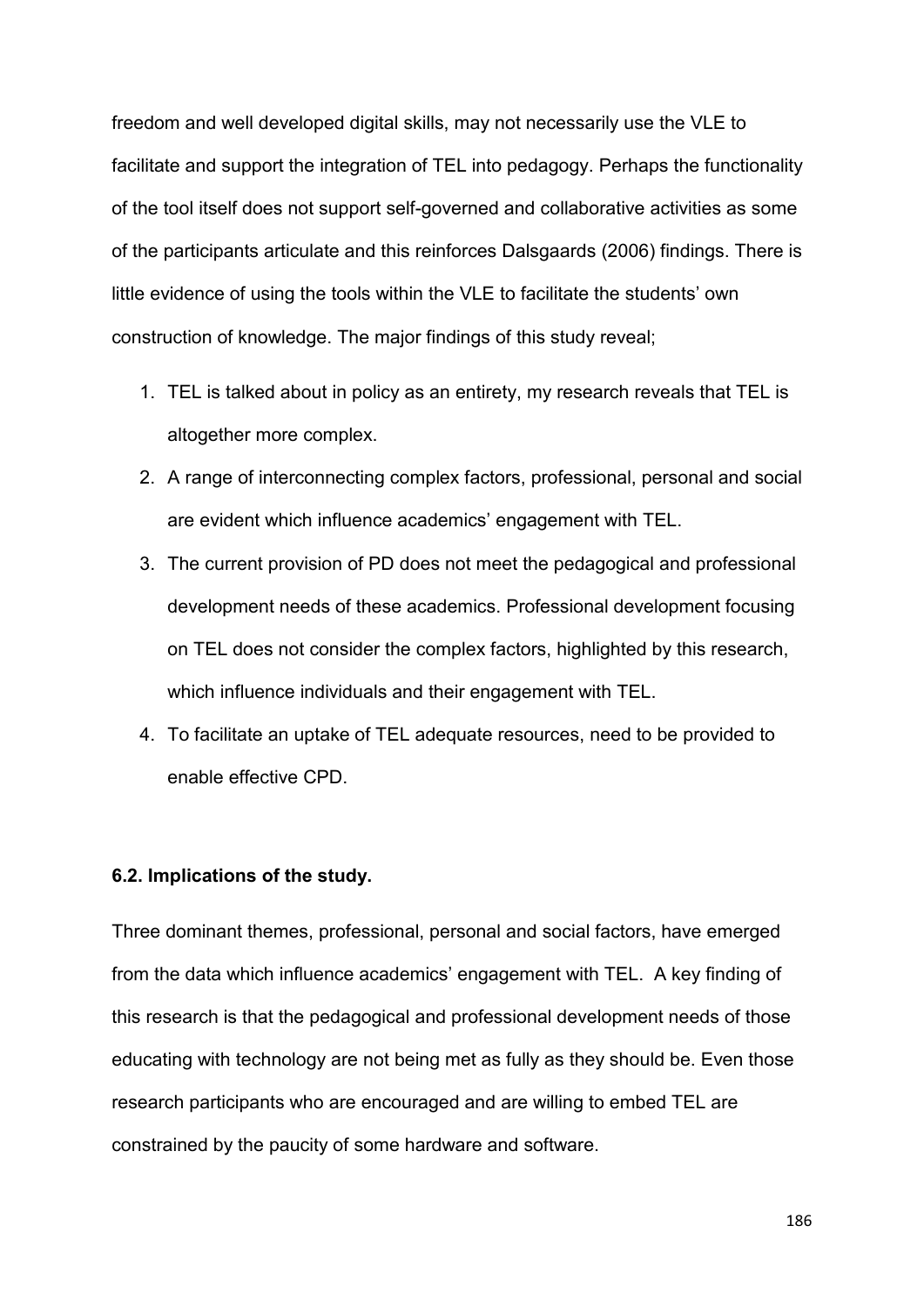The implementation of policy needs effective leadership, and leaders need to understand the benefits of employing TEL in the curriculum, but it is also necessary to ensure that academics have sufficient hardware and software available to operationalise TEL in a meaningful way. This will require investment, not necessarily in tools, but in time. It is necessary to enable the time to encourage and reward those who are already engaged with the TEL agenda, so that they are enabled to further develop their provision and skills alongside providing individualised professional development. This CPD ought to be meaningful for individuals, so that their digital skills development is tailored to meet their specific needs.

# *What factors influence individuals in their use of TEL in their pedagogical practice?*

A triumvirate of professional, personal and social factors emerge from the data. These factors are complex and intertwined, but tell a story of effective engagement with TEL in pedagogy, despite some infrastructure constraints. For others there are challenges in engaging with this agenda, which are not just contextual but personal.

The data reveals a complex working life for these research participants. Whether they engage with TEL in their pedagogy is a choice for some and for these academics their use of TEL is mediated by the support of their peers and their immediate line management. They have opportunities in their curricula to experiment with the inclusion of TEL, despite regulatory requirements. For others, there are constraints within the curriculum, but there are also larger working teams, reducing the opportunity to engage with TEL.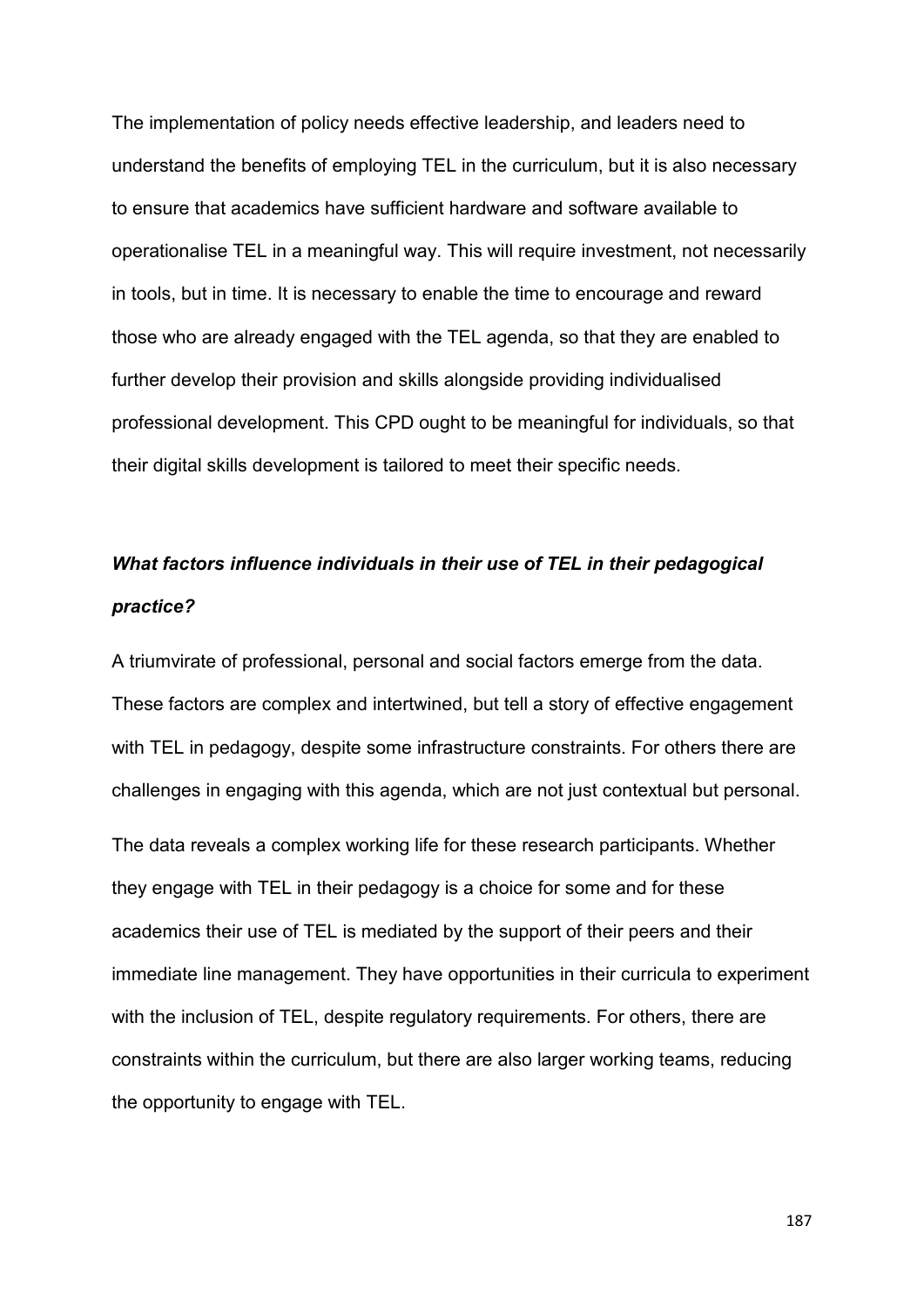To engage with the TEL agenda, academics need to understand how and why TEL is used and become aware of the digital skills that are needed to operationalise any digital activity (Harris *et al.* 2009). Some of the participants, who have well developed digital skills, appear willing to create learning opportunities utilising TEL. For those research participants who expressed that they have poorly developed digital skills, this appears to impede their engagement with TEL in their professional practice.

### *Contributions of the thesis to new knowledge*

This research contributes to the understanding of the environment in which the academics operate and how their professional context is influencing their engagement with TEL. With regards to leadership from senior management, as Phipps and Clay (2018) and Seldon (2017) recommend, in this context, there appears to be an effective engagement with the agenda. However, the challenges of poor infrastructure (ineffective hardware and software) can appear to work against this agenda.

The results add to what we know about Trowler's (2008) socio-cultural theory, which focuses on an understanding of learning and teaching in social contexts. These research participants illustrate how past histories are influencing and supporting how they operate today. The workgroups, module teams and subject teams, while they may develop ways of working together, are limited by the social and cultural structures of the wider university in which they operate. Within their subject groups the discourses about TEL is influential in how they engage with TEL.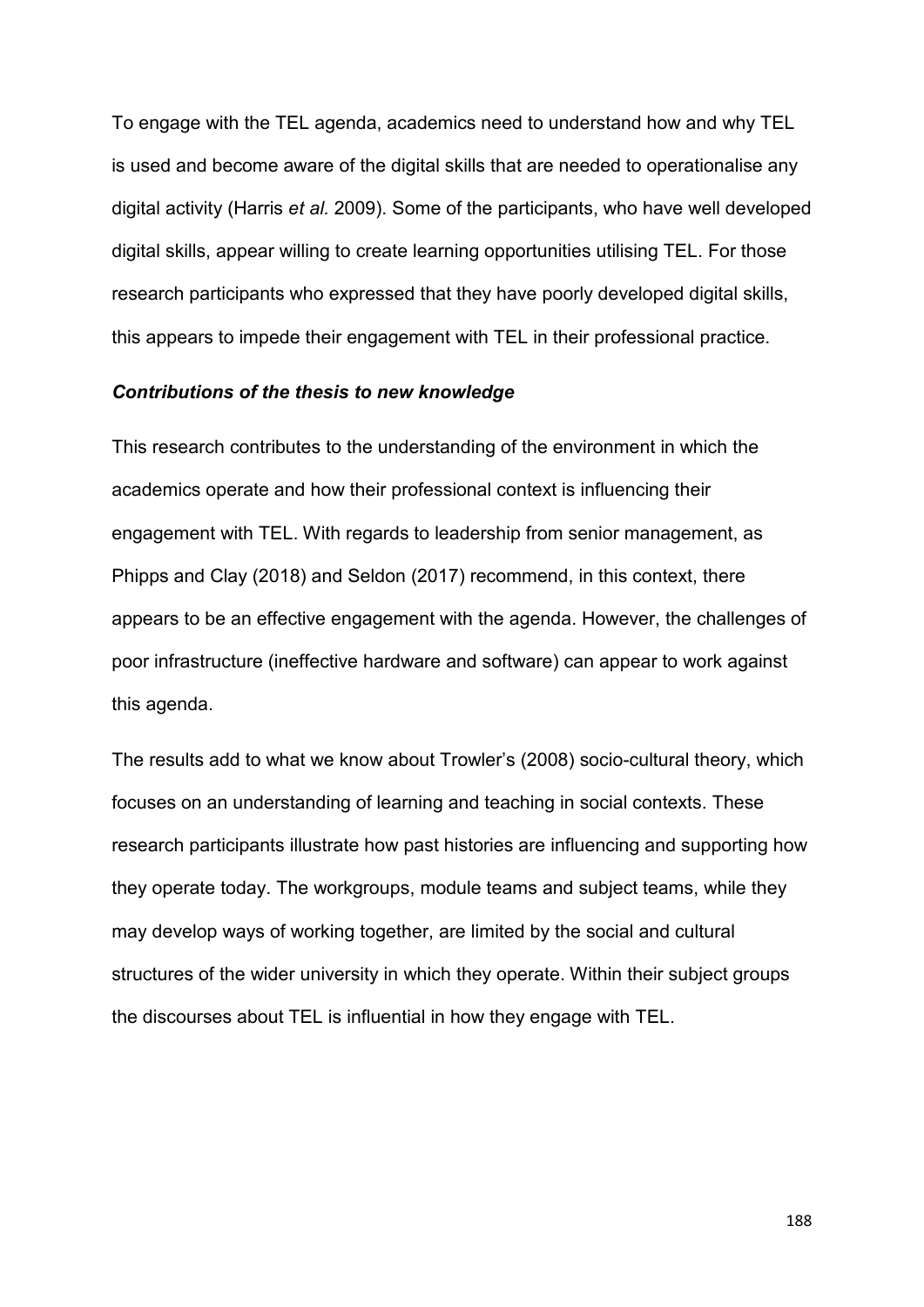# *How do academics go about learning the skills required to use TEL in their pedagogical practice?*

All of the participants have undertaken a teaching qualification in the early part of their academic careers. TEL did not feature strongly in the curricula they studied. Some have undertaken further award bearing professional development in the field of learning and teaching. For others pedagogical professional development appears to consist of workshops and conferences. The past experiences, and exposure to a range of different technologies, including digital technologies, appears to have given some participants the self-confidence to self-manage their own digital development. The research reveals the way in which academics go about learning the skills needed to integrate TEL into pedagogy is varied and this mirrors Kennedy's (2005) work on professional development.

The research reveals that there are constraints to engaging with CPD for these participants and that this links to the complexity of their professional roles. The need to engage in health and social care CPD to maintain registration, and the extended academic year in which they operate, appears to impact on the time they have available to engage in any meaningful pedagogical CPD.

### *Contributions of the thesis*

The research reveals that those participants who have been previously exposed to a range of technologies are confident in their digital skills and they appear to readily engage with TEL in their pedagogy. These research participants are often experimenting and developing skills in their own time, despite the lack of hardware and software infrastructure.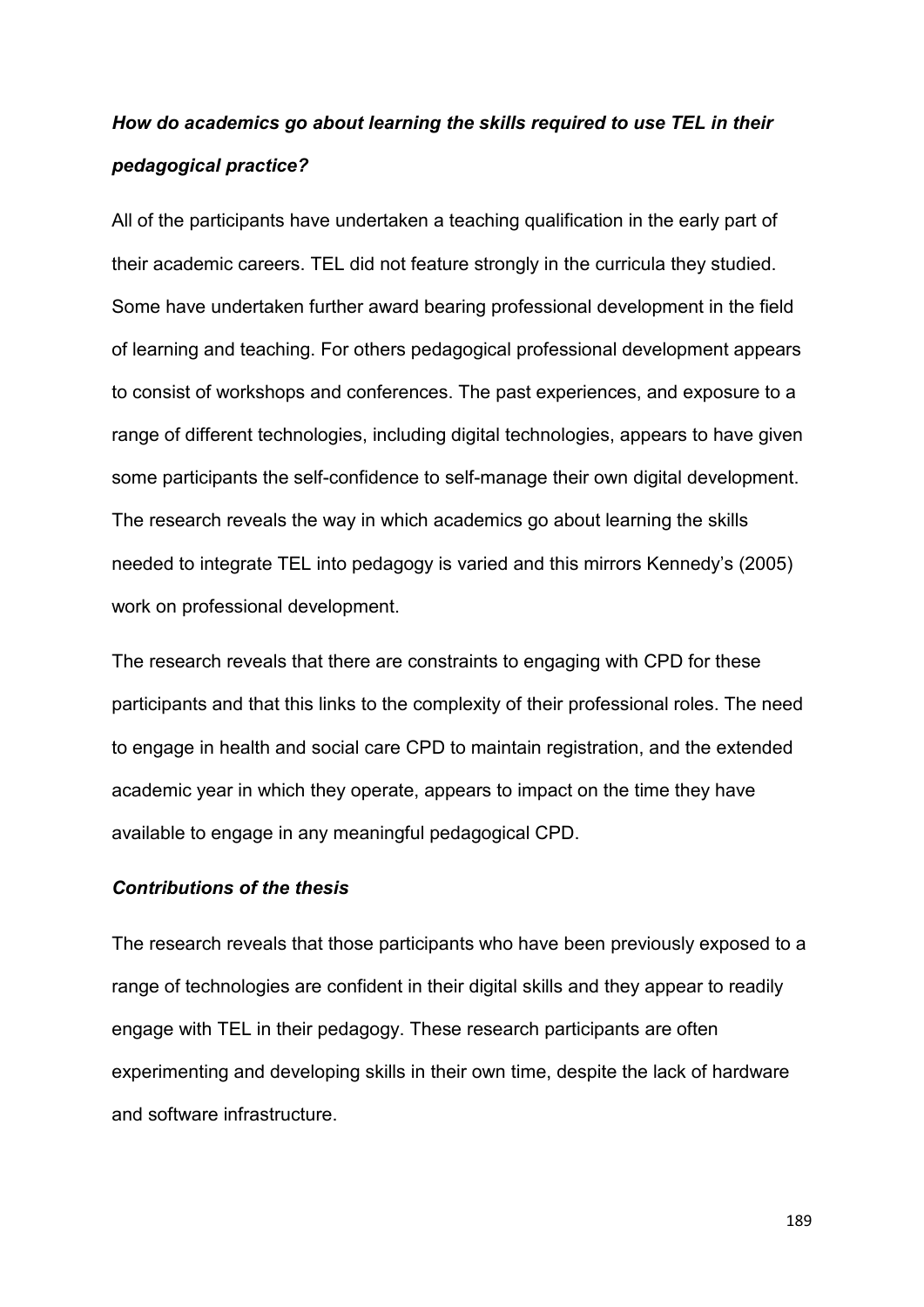The current provision of CPD in this context appears fragmented and this reflects Dogan *et al.*'s (2016) research. These research participants cite structural arrangements and insufficient release of time as impediments to CPD and this mirrors the work of Margolis *et al.* (2017) and Stroll *et al.* (2003). For those research participants who have less well developed digital skills, CPD should be tailored further to meet the individual needs of the research participants.

# *Why do academics choose to use TEL in their pedagogical practice (or not as the case may be)?*

Those academics who are integrating TEL in their everyday practice see benefits to the students' learning experience by the integration of TEL. These benefits include equipping students with the skills to work in a digital world, reflecting the changes taking place in the health and social care sectors (with its increased use of digital technological to support and facilitate practice). These research participants see TEL as having the potential to facilitate deeper learning, to engage students more effectively with pedagogy and to provide more flexibility to the learners. Despite the perceived benefits, some participants express limited experience of engaging with TEL and others talk about the challenges to embedding TEL by identifying mitigating factors (hardware, software and physical infrastructures as well as personal and professional factors).

### *Contributions of the thesis*

This work illustrates the engagement with TEL in current pedagogies is more complex than the policy documents (Conservative Manifesto 2017, JISC 2017, DH 2012, Hefce 2009) suggest. I argue that these policies do not take into consideration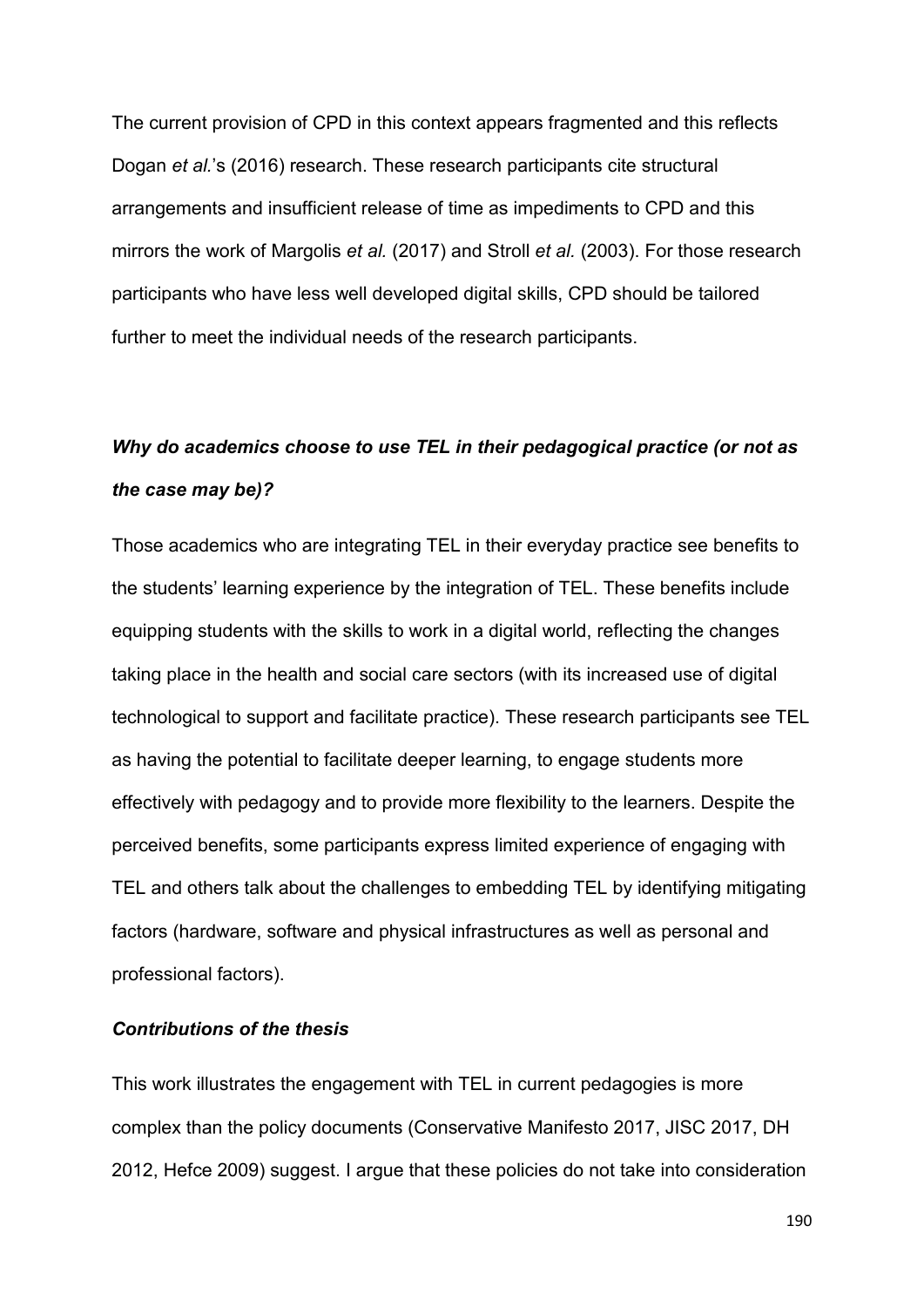the super complexity of the environment that academics work in, nor do they consider the professional development needs of these academics to achieve these aims.

There are multiple factors which influence whether academics incorporate TEL in their pedagogy or not. I argue that those with more well developed digital skills and who have a degree of agency in their everyday practice are more likely to embed TEL. There is, also evidence that these research participants are using technology to enable changes in their pedagogy (Price and Kirkwood's 2014). Conversely, those who have not such well-developed digital skills appear to operate in a context where there are greater structural constraints and this works against embedding TEL within pedagogy. This research illustrates how the integration of TEL in everyday practice is complex and this supports Baynes (2015) and the argument that the process of embedding TEL in every day practice is not straightforward because it requires social, technological and educational change. Crow *et al.* (2010) and Cheon *et al.* (2012) argue that one of the main barriers to the effective use of TEL in an individual's pedagogy is a lack of training in this area, and some of the participants' experiences support this argument.

In the next section of the chapter, I present a methodological review, considering the merits and limitations of this research followed by the implications of the study.

### **6.3 Methodological review.**

There are limitations to any research from both theoretical and methodological perspectives. My claim to new knowledge is that I have used a case study in a tertiary setting, more specifically in a health and social care context, and reflected on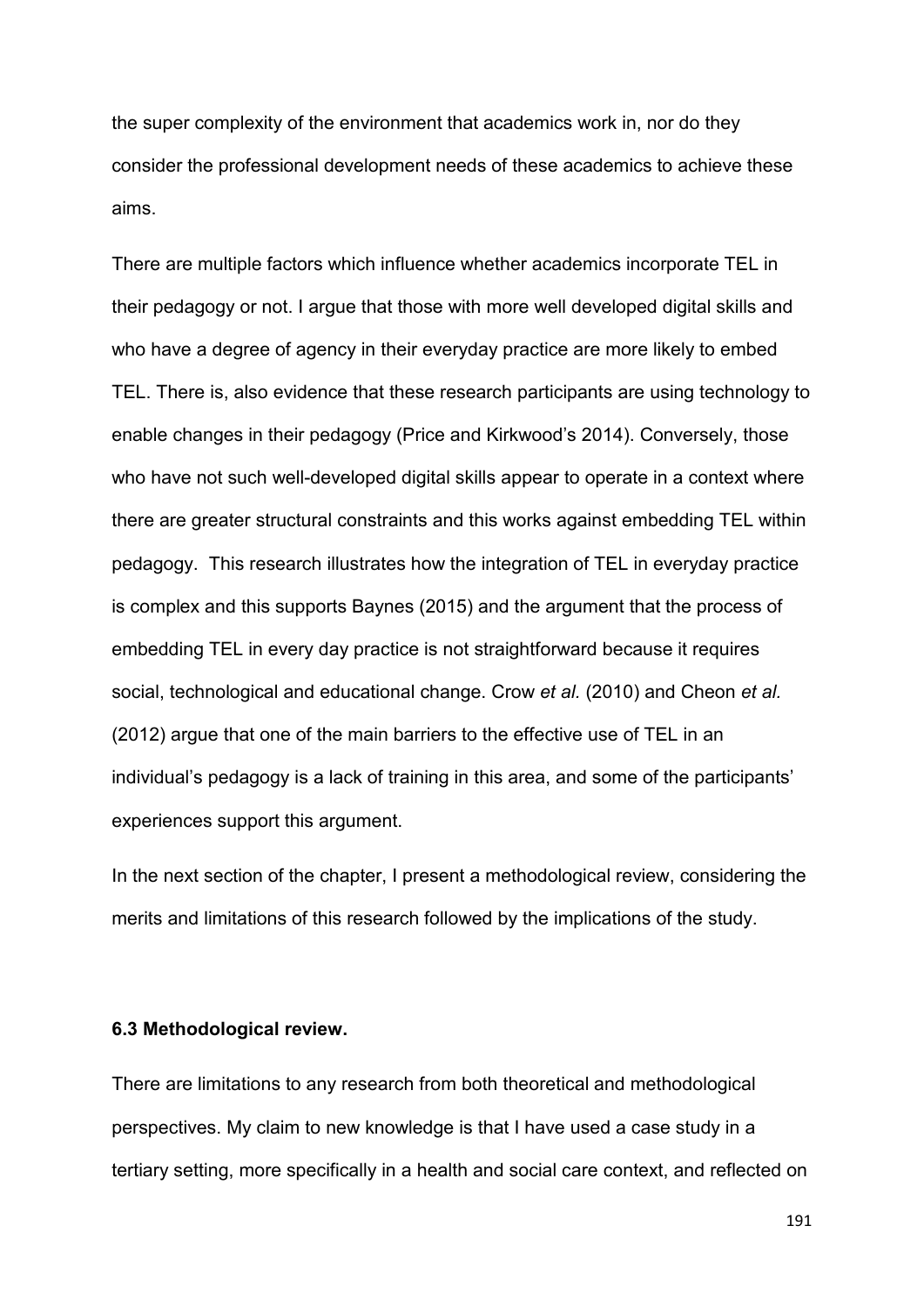Kennedy's (2005) professional development framework alongside using Trowler's (2008) socio-cultural theory as a means to exploring the data. I have researched academics' past experiences of using technology, their current use of TEL in their pedagogical practice and explored their professional development needs using semistructured interviews that have elicited rich and interesting data. The research has also explored the VLE using the organisation TQS as an analytical tool. I wanted to explore ways of being, rather than looking for causal relationships, therefore I opted for a qualitative inductive research approach. Though positivist empirical approaches may at times be viewed more favourably than others for a range of complex reasons (Bryman 2012), I am confident that I have answered my research questions (Feyerabend 2010). An objective reductionist approach fails to take in to consideration the feelings and experiences of participants and I argue that this will not capture the complexities of the application of TEL to pedagogy in HE.

Throughout the study, my research skills have developed, particularly my interview technique. It was evident from the early interviews I generated more "noise" with numerous positive "mmm's" to encourage the participants, but as the interviews progressed I realised I was quieter and was more comfortable with silences, listening more effectively. I noted, on review of the data generated from these early interviews, there were, on occasions, opportunities missed to probe further. In the later interviews when this occurred I made a conscious decision not to interrupt the interviewees and their flow; as it was their lives and experiences and I felt it was important for them to articulate it in a way they felt comfortable. After they had finished speaking, I went back to probe a little further. The interviews were light hearted and there was lots of laughter. I asked the questions in a respectful way, using terms such as "could you tell me", "can you tell me a little more about that" for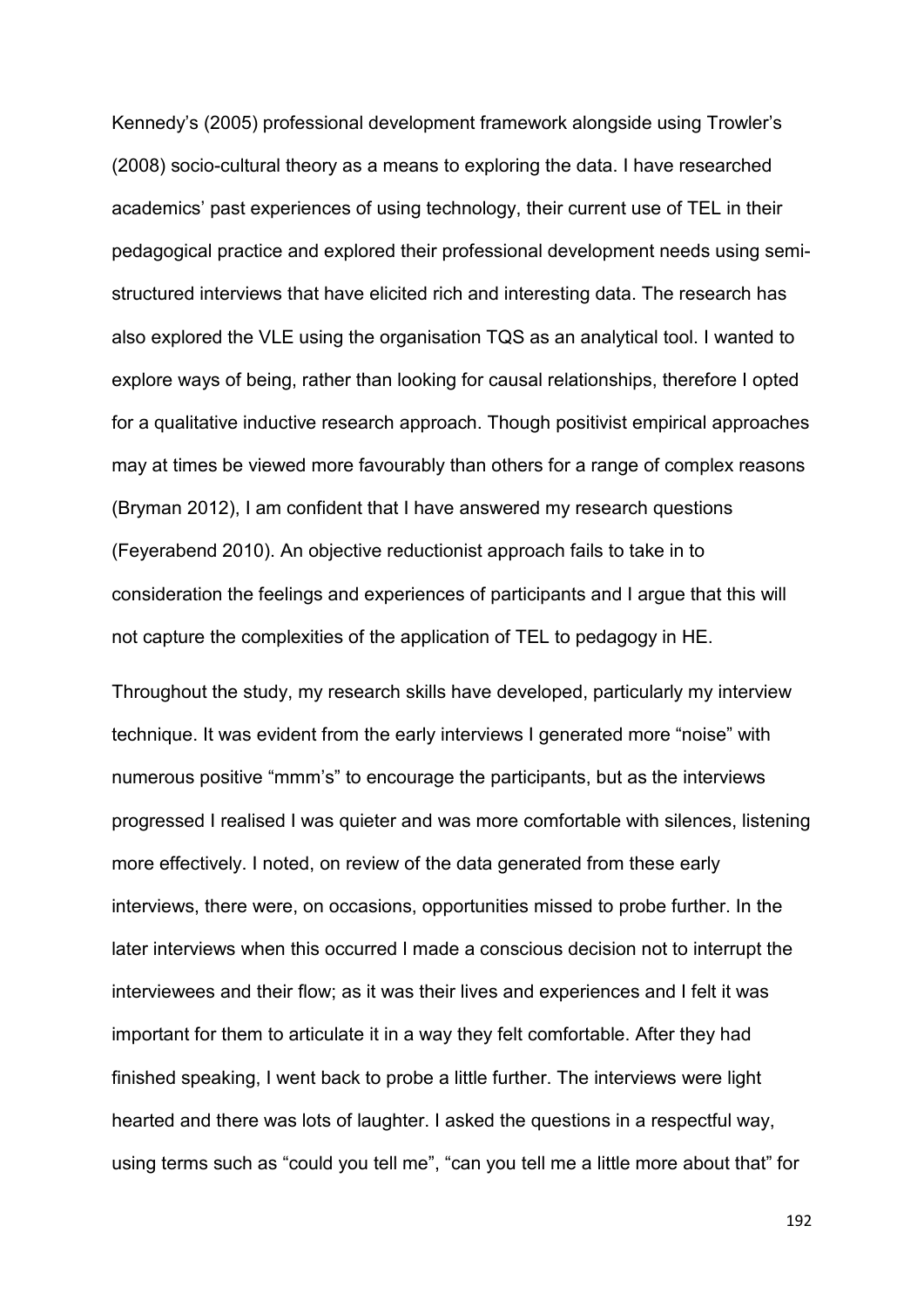example. Many participants commented that the interview questions had been very though provoking.

I was aware of the tension between my role as an insider, as one of the learning and teaching leads in the faculty, with TEL as part of my portfolio, and that of the researcher. Participants were respectful in their critique of the facilities and support the faculty and wider university gave. On occasion I thought it was an opportunity to give some guidance regarding the digital facilities available and discussing the PDR (professional development review) process. Whereas this might be considered a potential 'conflict of interest', (by possibly influencing further responses to the questions that were posed), this is just a research obstacle that I have needed to negotiate.

### *6.3.1 Limitations of the study.*

Case study research is a frequently used in education, but there is little consensus as to whether it is a methodology or method. I argue it is not a method as the data collection and approach can vary considerably and the research process is dependent on the case (Thomas 2011). By its very nature, case study research is looking at a specific phenomenon, exploring the topic in detail, and not seeking to generalise. I am exploring the how and why something might happen in this case, and consequently, the reader must decide whether they think the research findings are transferable to their own context. The vocational nature of the degrees the research sample includes the subject areas of nursing, midwifery and social work and as the lead researcher; I have knowledge about this area of higher education.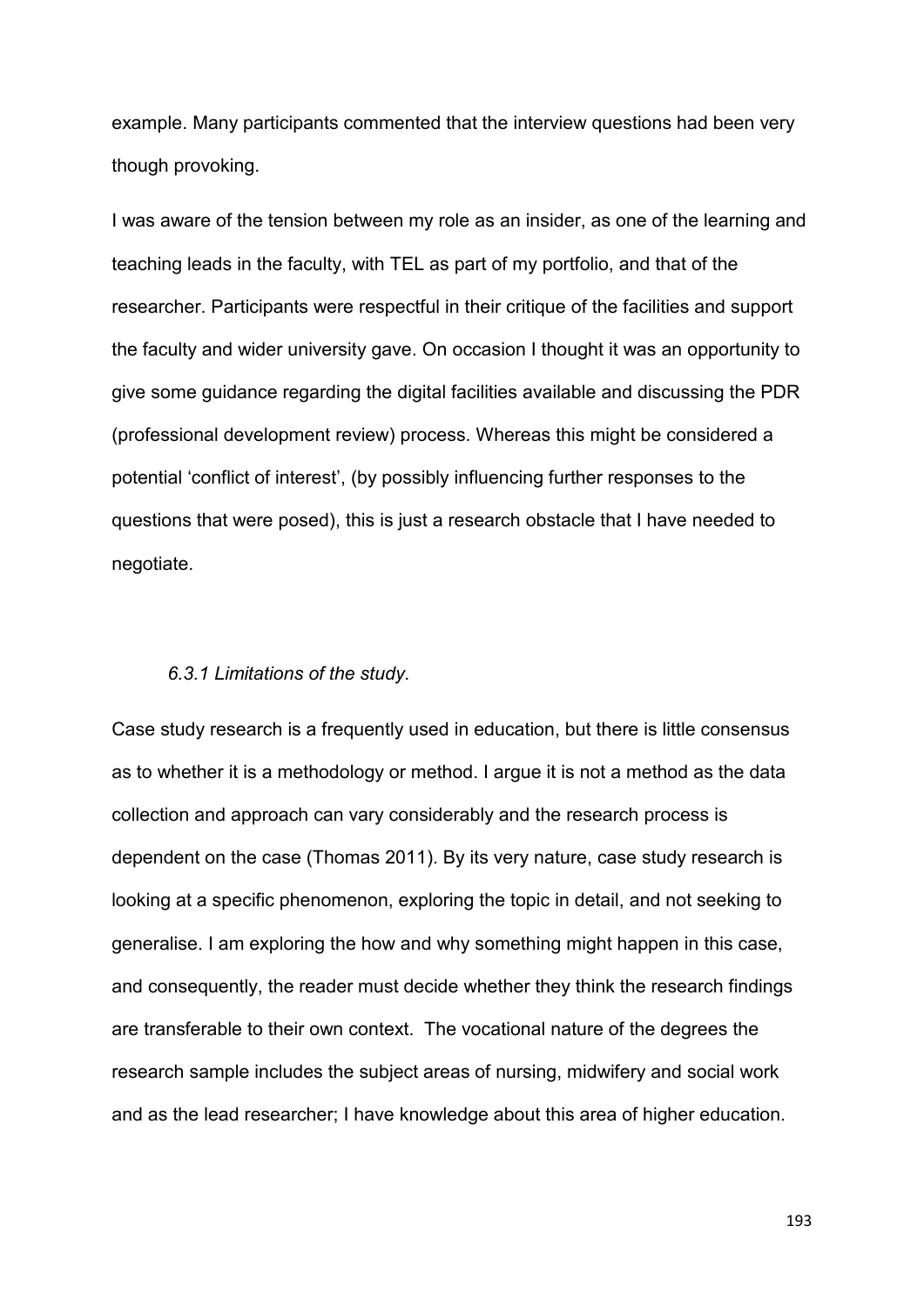This provided subject expertise within my qualitative research process (Thomas 2011).

There is much debate about the number of participants who are needed to adequately reflect the circumstances under exploration and I had no difficulty in gaining agreement from participants who wanted to be in the study. Ordinarily, when managing large volumes of qualitative data, the coding is undertaken by a number of researchers to ensure that the categories are appropriate. The subsequent analysis and emergent themes are generally discussed among the research team so consensus can be made. However, by the nature of this doctoral study, many of the decisions were incumbent upon myself. Although they were discussed with the supervisory team, the final decision rested with myself, and this may have given a potentially biased point of view.

#### *6.3.2. Research quality.*

Throughout the research process I was conscious of the need to ensure the trustworthiness of the study. Transferability is considered through the thick description of the research, specifically in the introduction and the data presentation (Tuckett 2005). Throughout data analysis, to ensure credibility, the interviews were listened to initially on completion, to check the accuracy of the content and to enable the writing of participant summaries. In addition, the transcriptions were read to facilitate initial coding in NVivo, and these codes were applied to subsequent interviews and read again as additional codes were created following (Fereday and Muir-Cochrane 2006). Initially I planned to utilise intersubjective reflexivity, by exploring mutual meanings with participants, however I realised that it was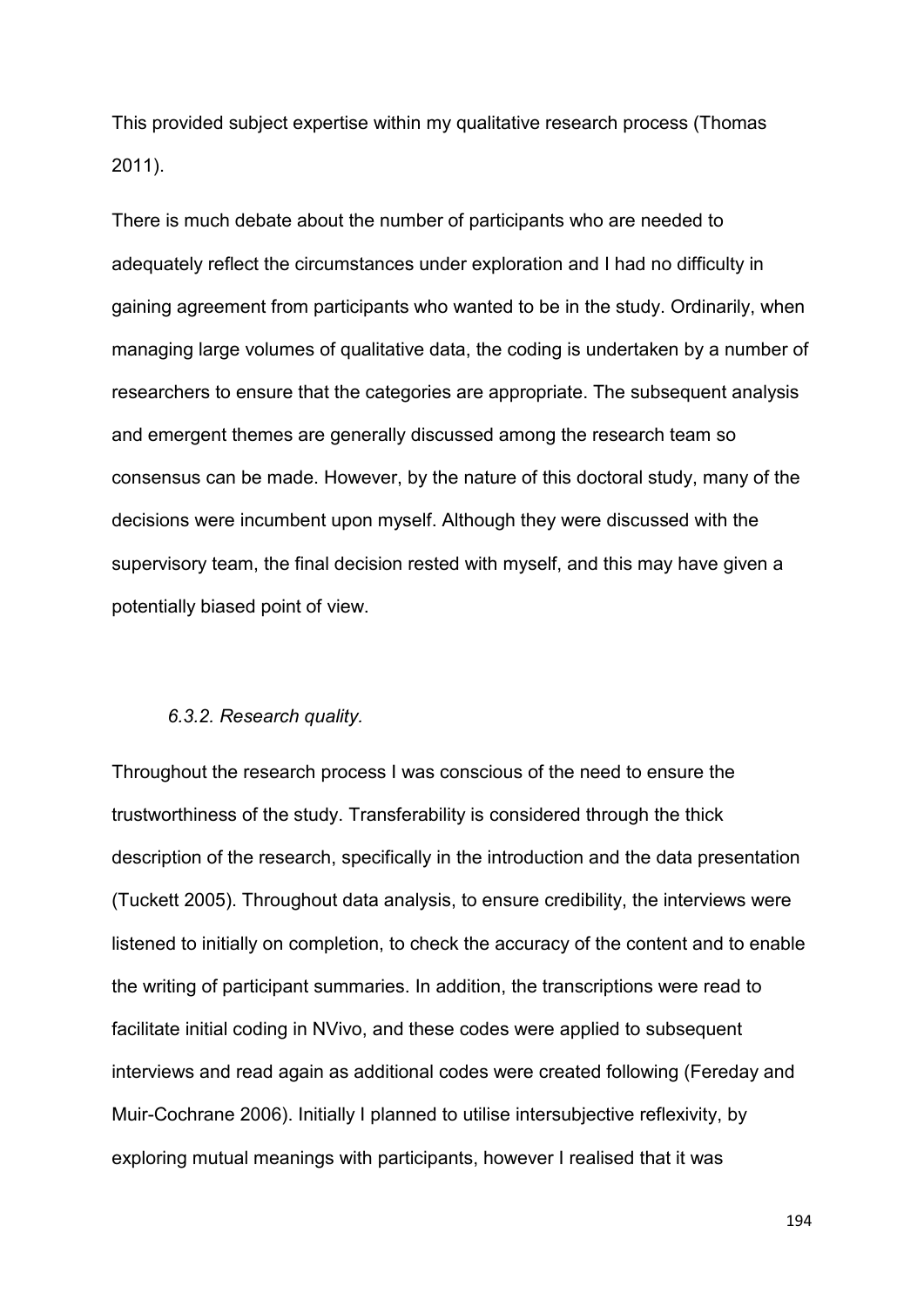necessary to adopt a more introspective reflexive approach in my research (Finlay and Gough 2003). I argue that prolonged engagement in the research setting and the engagement with the data from multiple sources has enhanced the credibility of my research. A critique of the research has been undertaken through the presentation of the findings locally and nationally (in seminars and a conference) and I have enjoyed regular supervision team meetings. Dependability was increased by the use of an interview schedule and the Threshold Quality Standard (TQS) tool during data collection. This is supported with an audit trail of documents, which includes raw data, personal notes and a blog (Koch 2006).

### **6.4. Potential areas for further research.**

The research is illuminating and highlights that there are multiple factors determining whether academics integrate TEL in their pedagogy. Though the research in some ways answers some of the anomalies of academics' engagement with TEL in their practice, the findings raise a number of other areas that warrant further exploration.

- The focus of this research is on academics working in the health and social care sector, exploration of the experiences of academics in other discipline areas, other HEI's across the UK and internationally would ascertain whether these finding are unique to this sector or whether there is commonality across a range of disciplines.
- Pedagogical professional development literature focusing on the HE sector is limited; therefore, further exploration of the value academics place on pedagogical development would be of interest to staff development.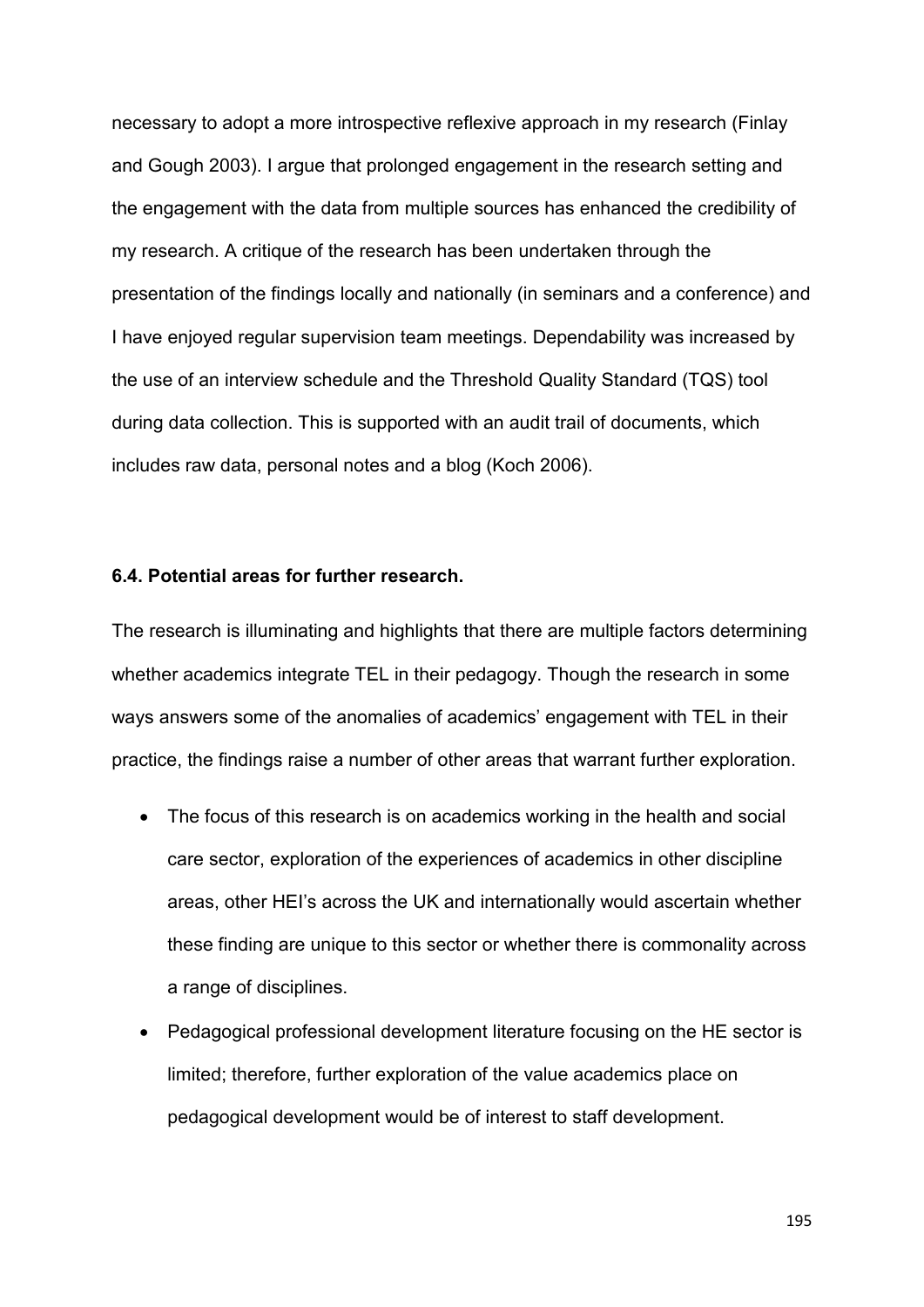- The research identified several challenges for these academics limiting their ability to engage in CPD, and further research into perceived or real barriers to professional development would be of interest to individuals and staff developers.
- There were a number of participants who expressed anxiety about their digital skills development and the scope and implementation of TEL. Research focusing specifically on their anxieties and the needs of this group of academics could give further insight into how their developmental needs could be met.

#### **6.5 Concluding remarks.**

In this case study I explored a unique context using interviews and analysis of the VLE sites to explore factors which affect academics use of TEL in their pedagogy. I found that these academics were on a continuum of engagement with TEL: at one end those who are actively engaged, who see the benefits to the student learning experience and to themselves. These academics recognise the context in which we now live is IT rich and people are using the internet for a variety of learning related activities and people are learning in different ways (Weller 2011). These research participants see the digital agenda as a series of opportunities, but they are, at times, restricted by physical factors. However, at the other end of the continuum are academics who actively avoid engagement with TEL due to their past experiences and lack of confidence with technology. The CPD requirements of academics, no matter where they sit on this continuum, need to take into consideration. The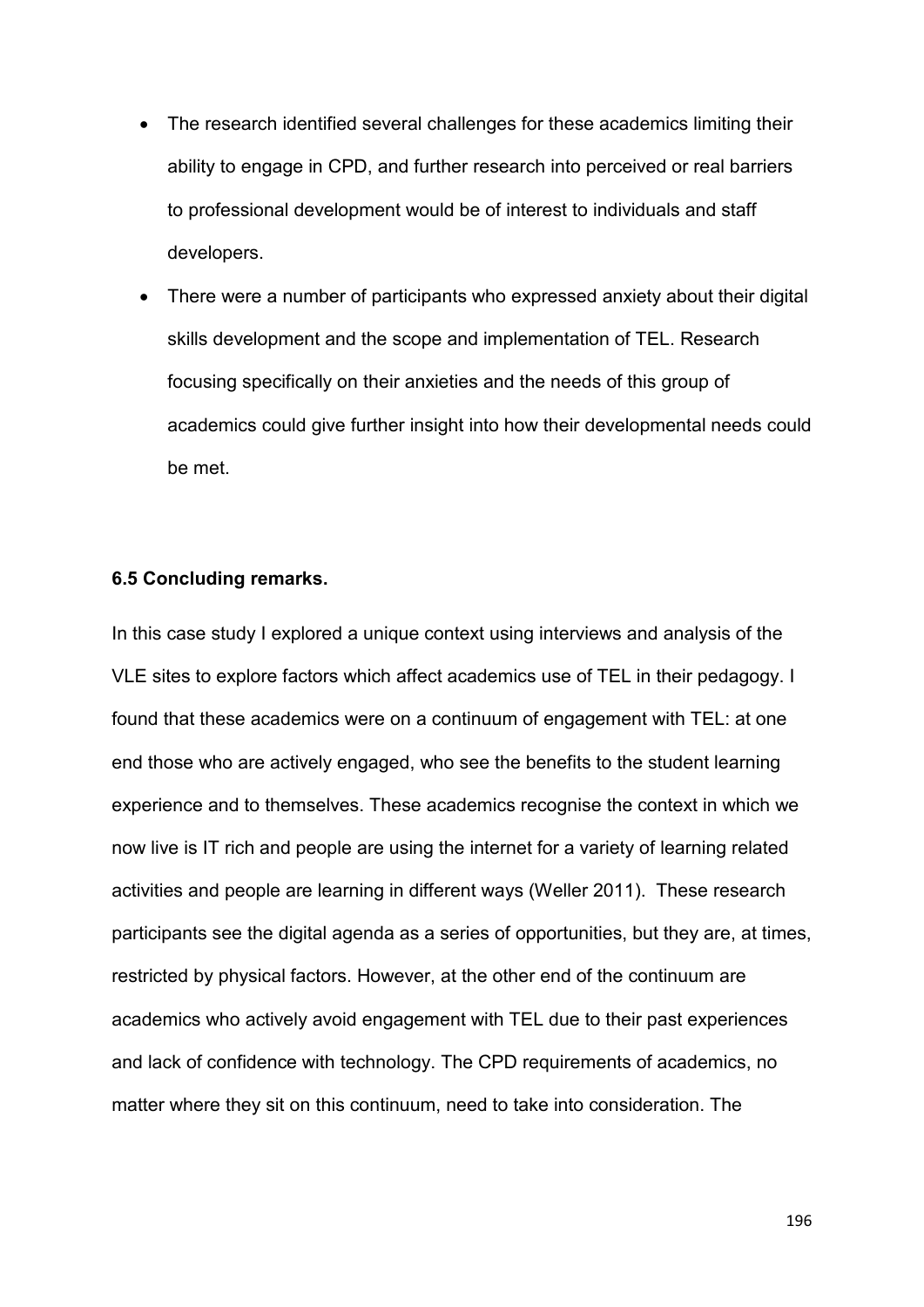triumvirate of professional, social and personal factors that influence their engagement with TEL ought to be acknowledged.

Despite the strategies published by HEFCE in 2005 and 2007, I argue that we need to be open minded to change beyond policy documents. Some of the academics who were interviewed exhibit well developed digital skills, imagination, make the most of opportunities, have support and exhibit agency. These research participants recognise that it is not the technology itself that is making something new, rather it is their capability and the capacity that the digital brings that allows change in their practice (Phipps 2013). Some of the research participants are unlikely to meet the expectations of today's students, who imagine that they will be supported by the latest technologies (Suki and Suki 2011). These research participants acknowledge the challenges of supporting students from diverse backgrounds, and they do not necessarily have the skills themselves, to support these students (Beetham and White 2013), despite acknowledging the need for digitally competent health and social care practitioners (Chatterton and Rebbeck 2015).

In the research, I have explored the academics' engagement with TEL through a socio-cultural lens which highlights that the research participants' past experiences have a bearing on their current pedagogical practice. The wider organisation may appear to support their digital development, but there are hidden barriers hindering many academics and this prevents them from engaging with their pedagogical and digital development. To facilitate true development of digital capability there needs to be good leadership from senior leaders, who recognise that a "one size fits all", of staff development is insufficient to achieve the wider goals of the universities and government policy. We need to think of different ways to support academics if we really think that there is value in incorporating TEL into our practices.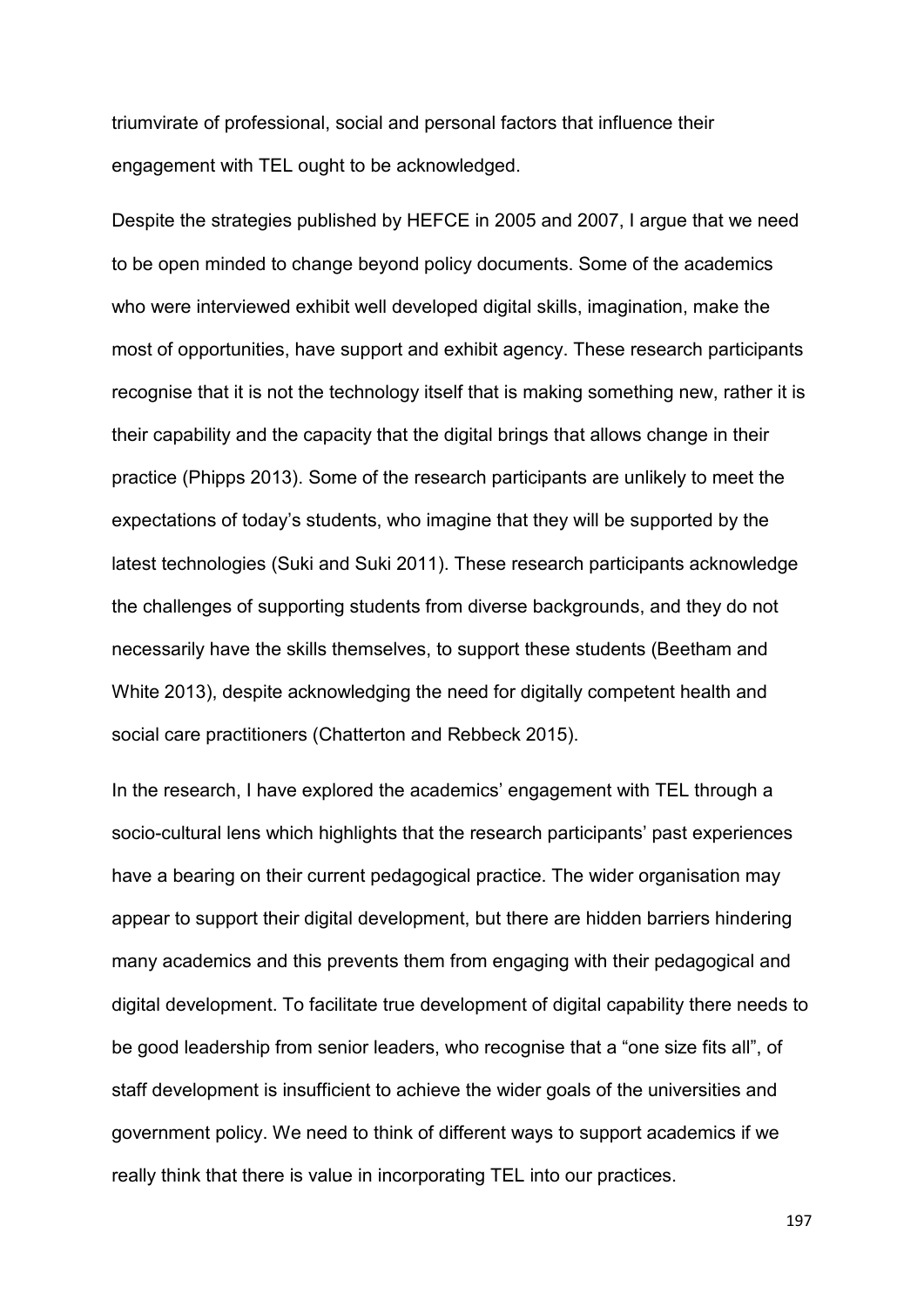### **REFERENCES**

Abbas, A., Ashwin, P., and McLean, M., (2012). Neoliberal Policy, Quality and Inequality in Undergraduate Degrees. In: Whitehead, P., and Crawshaw, P., (Eds.). *Organising Neoliberalism: Markets, Justice and Injustice*. London, Anthem Press.

Alharbi, S., and Drew, S., (2014). Using the Technology Acceptance Model in Understanding Academics' Behavioural Intention to Use Learning Management Systems. *International Journal of Advanced Computer Science and Applications*, 5 (1), 143-155.

Anderson, G., (1998). *Fundamentals of educational research.* London, Falmer Press.

Archambault, L., Wetzel, K., Foulger, T.S., and Williams, M. K., (2010). Professional Development 2.0: Transforming Teacher Education Pedagogy with 21st Century Tools. *Journal of Digital Learning in Teacher Education,* 27 (1), 4 - 11.

Attwell, G., and Hughes, J., (2010). *Pedagogic approach to using technology for learning. Literature review.* Lifelong Learning UK.

Austin, T., (2013). *Becoming a teacher in HE*. In Gornall, L., Cook, C., Daunton, L., Sailbury, J., and Thomas, B., (2013). *Academic working lives. Experience, practice and change*. London, Bloomsbury.

Baharein Mohd Noor, K., (2008). Case Study: A strategic research methodology. *American Journal of Applied Sciences*, 5 (11), 1602-1604.

Bamber, V., (2008). Evaluating lecturer development programmes: received wisdom or self-knowledge? *International Journal for Academic Development,* 13 (2), 107-116.

Baran, E., and Correia, A-P., (2014). A professional development framework for online teaching. *Tech Trends*, 58 (5), 96-102.

Barnes, C., and Tynan, B., (2007). The adventures of Miranda in the brave new world: learning in a Web 2.0 millennium*, ALT-J,* 15 (3), 189-200.

Barnett, R., (2000). *Realising the university in an age of super complexity.* Maidenhead, McGraw-Hill/Open University.

Bartholomew, N., (2011). Is higher education ready for the information revolution? *International Journal of Therapy and Rehabilitation*, 18 (10), 558-566.

Bassey, S., and Melluish, S., (2012). Cultural competence in the experiences of IAPT therapists newly trained to deliver cognitive-behavioural therapy: a template analysis focus study. *Counselling Psychology Quarterly,* 25 (3), 223-238.

Bayne, S., (2015). What's the matter with 'technology enhanced learning'. *Learning, Media and Technology*, 40 (1), 5-20.

Baxter, P., and Jack, S., (2008). Qualitative case study methodology: study design and implementation for novice researchers. *The Qualitative Report*, 13 (4), 544-559.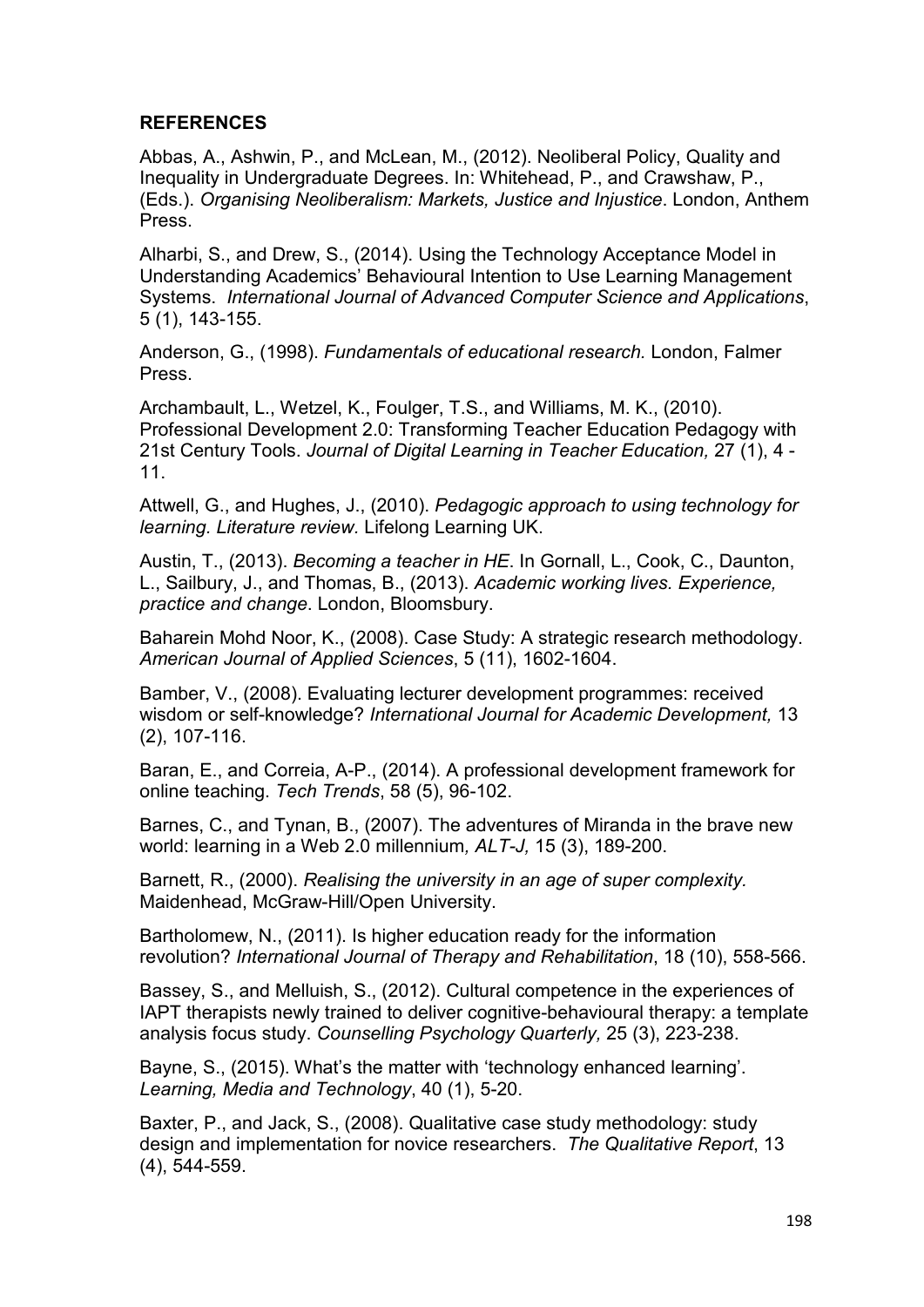Beaty, L., (1998). The professional development of teachers in higher education: Structures, methods and responsibilities. *Innovations in Education and Training International*, 35 (2), 99-107.

Beetham, H., and White, D., (2013). *Student expectations and experiences of the digital environment*. JISC. Available from: [https://www.jisc.ac.uk/full](https://www.jisc.ac.uk/full-guide/developing-digital-literacies)[guide/developing-digital-literacies.](https://www.jisc.ac.uk/full-guide/developing-digital-literacies) (Accessed 16/10/17).

Beetham, H., and Wild, J., and White, C., (2013). *Student expectations and experiences and of the digital environment.* JISC, RLUK, RUGIT, SCONUL and UCISA. Available at

[http://jiscdesignstudio.pbworks.com/w/page/69725309/students'%20expectations](http://jiscdesignstudio.pbworks.com/w/page/69725309/students) [%20and%20experiences%20of%20the%20digital%20environment](http://jiscdesignstudio.pbworks.com/w/page/69725309/students) (Accessed 16/10/2017).

Bennett, E., (2012*). Learning from the early adopters: Web 2.0 tools, pedagogic practices and the development of the digital practitioner.* Doctoral thesis, University of Huddersfield.

Bennett, S., Maton, K., and Kervin, L., (2008). The "digital natives" debate. A critical review of the evidence. *British Journal of Educational Technology*, 39 (5), 775-786.

BERA., (2011). *Ethical guidelines for educational research*. London; British Educational Research Association.

Bers. M., (2008). *Blocks to robots: learning with technology in the early childhood classroom.* New York, Teachers College Press.

Blaze-Corcoran, P., Walker, K.E., and Wells, A.E.J., (2004). Case studies, makeyour-case studies, and case stories: a critique of case-study methodology in sustainability in higher education. *Environmental Education Research,* 10 (1), 7- 21.

Boulos M. N., and Wheeler, S., (2007). The emerging Web 2.0 social software: An enabling suite of sociable technologies in health and healthcare education*. Health Information and Libraries Journal,* 24 (1), 2–23.

Bowker, G.C., and Star, S.L., (1999). *Sorting things out: Classification and its consequences*. Cambridge, MA, MIT Press.

Bowling, A., (2014). (4<sup>th</sup> Ed.). *Research methods in health: Investigating health and health services*. Maidenhead, Open University press.

Boyatsiz, R. E., (1998). *Transforming Qualitative Information. Thematic analysis and Code development*. London, Sage.

Braun, V., and Clarke, V., (2006). Using thematic analysis in Psychology. *Qualitative Research in Psychology,* 3 (2), 77- 101.

Brooks, C., and Gibson, S., (2012). Professional learning in a digital age. *Canadian Journal of Learning and Technology,* 38 (2), 1-17.

Brown, C. and Czerniewicz, L., (2010). Debunking the digital native: beyond digital apartheid towards digital democracy. *Journal of Computer Assisted Learning.* 26, 357-369.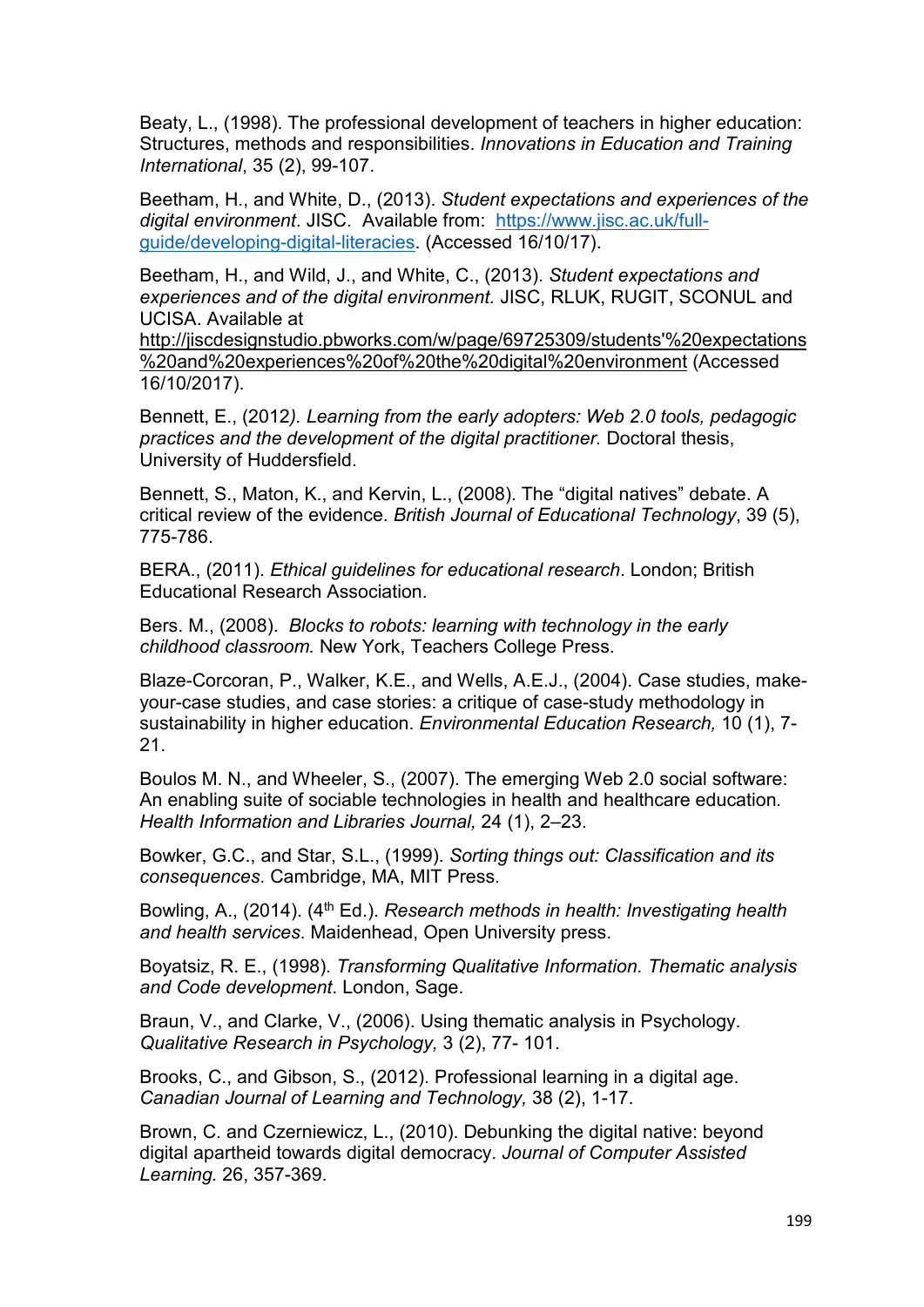Browne, T., Jenkins, M., and Walker, R., (2006). A longitudinal perspective regarding the use of VLEs by higher education institutions in the United Kingdom. *Interactive Learning Environments*, 14, 177-192.

Bryan, H., and Burstow, B., (2018). Understanding ethics in school-based research. *Professional Development in Education*, 44 (1), 107-119.

Bryman, A., (2012). (4<sup>th</sup> Ed.). *Social research methods.* Oxford, Oxford University Press.

Cameron, A., and Woods, C., (2016). A proposed 'ladder of learning for academics' professional development in teaching. *South African Journal of Higher Education*, 30 (6), 176-190.

Cameron, L., and Campbell, C., (2013). The case of using learning designs with Pre-Service teachers. *Australian Journal of Teacher Education,* 38 (6), 35 – 46.

Charmaz, K., (2006). *Constructing grounded theory: a practical guide through qualitative analysis.* Thousand Oaks, CA, Sage.

Chatterton, P., and Rebbeck, G., (2015). *Technology for employability: study into the role of technology in developing student employability*. JISC.

Cheon, J., Lee, S., Crooks, S.M., and Song, J., (2012). An investigation of mobile learning readiness in higher education based on the theory of planned behaviour. *Computers and Education*, 59 (2), 1054-1064.

Cignan, R., and Davis, A., (2008). ICT and learning: Introduction. *Journal of Philosophy of Education*, 42 (3-4), 501-503.

Cobb, P., (1994). Where Is the Mind? Constructivist and Sociocultural Perspectives on Mathematical Development, *Educational Researcher*, 23, 13–20. Cited in Scott, S., and Palincsar, A.S., (2013) *Sociocultural theory.* The Gale Group.

Cohen, L., Manion, L., and Morrison, K., (2011). (7th Ed.). *Research methods in education.* Abingdon, Routledge.

Collins English Dictionary, (1994). London, Harper Collins Publishers.

Conole, G., and Dyke, M., (2004). What are the affordances of information and communication technologies? *ALT\_J, Research in Learning Technology,* 12 (2), 113-124.

Conservative Party Manifesto., (2015). Strong leadership, a clear economic plan, a brighter more secure future." Available from:<https://www.conservatives.com/Manifesto> (Accessed 01/06/2015).

Conservative Party Manifesto., (2017). "Forward together. Our plan for a stronger Britain and a prosperous future." Available from:<https://www.conservatives.com/Manifesto> (Accessed 18/10/2017).

Corbin, J. and Strauss, A.L., (1990). Grounded theory research: Procedures, Canons and Evaluative Criteria. *Qualitative Sociology*, 13 (1), 3-21.

Corbin, J., and Strauss, A.L., (2008). *Basics of qualitative research*. London, Sage.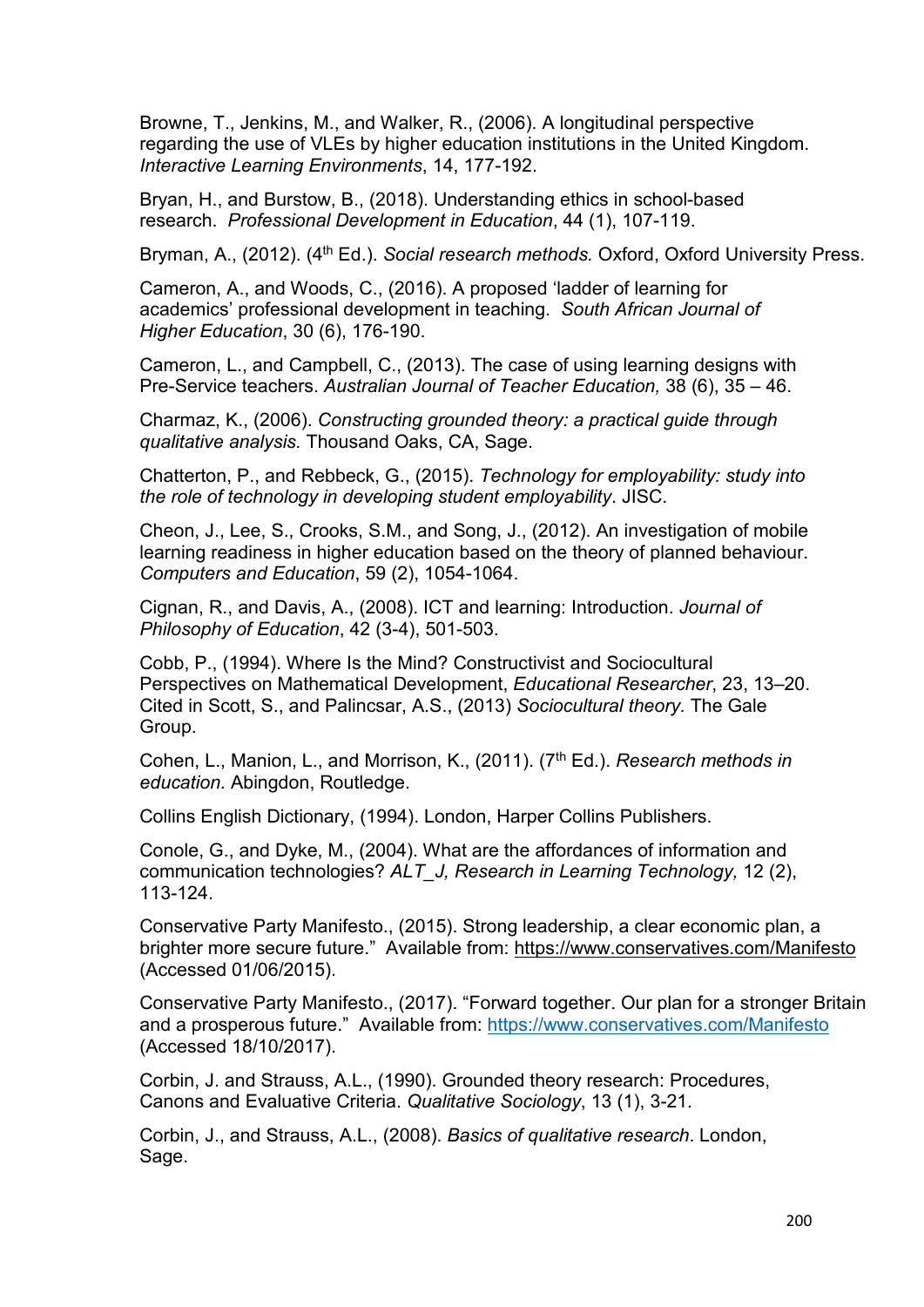Crabtree, B.F, and Miller, W.L., (1999). (2nd Ed.). *Doing qualitative research.* London, Sage.

Crawford, K., (2010). Influences on academics' approaches to development: voices from below. *International Journal for Academic Development,*15 (3), 189- 202.

Crompton, H., Olszewski, B., and Bielefeldt, T., (2016). The mobile learning needs of educators in technology enabled environments*. Professional Development in Education*, 42 (2), 482-501.

Crow, R., Santos, I.M., LeBaron, J., McFadden, A.T., Osbourne, C.S., (2010). Switching gears: moving from elearning to mlearning. *Journal of Online Learning and Teaching*, 6 (1), 268-278.

D'Andrea, V., and Gosling, D., (2005). *Improving Teaching and Learning in higher Education. A whole institution approach.* Berkshire, The Society for Research into Higher Education and Open University press.

Department for Business, Innovation and Skills., (2010). *The Browne report: higher education funding and student finance*. London, HMSO.

Department for Education and Employment., (2000). *The Excellence Challenge. The Government's proposals for widening participation of young people in Higher education.* London, HMSO.

Department for Education., (2016). *Teaching Excellence Framework*. London, HMSO.

Department for Education., (2017). *Teaching Excellence and Student Outcomes Framework.* London, HMSO.

Department of Health., (2011). *Technology Enhanced Learning.* London, HMSO.

Department of Health., (2012). *The Power of Information: Putting all of us in control of the health and care information we need*. London, HMSO.

Denzin, N., (1989). *Interpretive biography.* London, Sage.

Dillon, J., and Reid, A., (2004). Issues in case‐study methodology in investigating environmental and sustainability issues in higher education: towards a problem‐ based approach? *Environmental Education Research,* 10 (1), 23-37.

Dobbs, C.L., Ippolito, J., and Charmer- Laird, M., (2017). Scaling up professional learning: technical expectations and adaptive challenges. *Professional Development in Education,* 43 (5), 729-748.

Dogan, S., Pringle, R., and Messa, J., (2016). The impacts of professional learning communities on science teachers' knowledge, practice and student learning: a review. *Professional Development in Education*, 42 (4), 569-588.

Donnelly, R., and O'Rourke, K.C., (2007). What now? Evaluating eLearning CPD practice in Irish third-level education. *Journal of Further and Higher Education*, 31 (1), 31-40.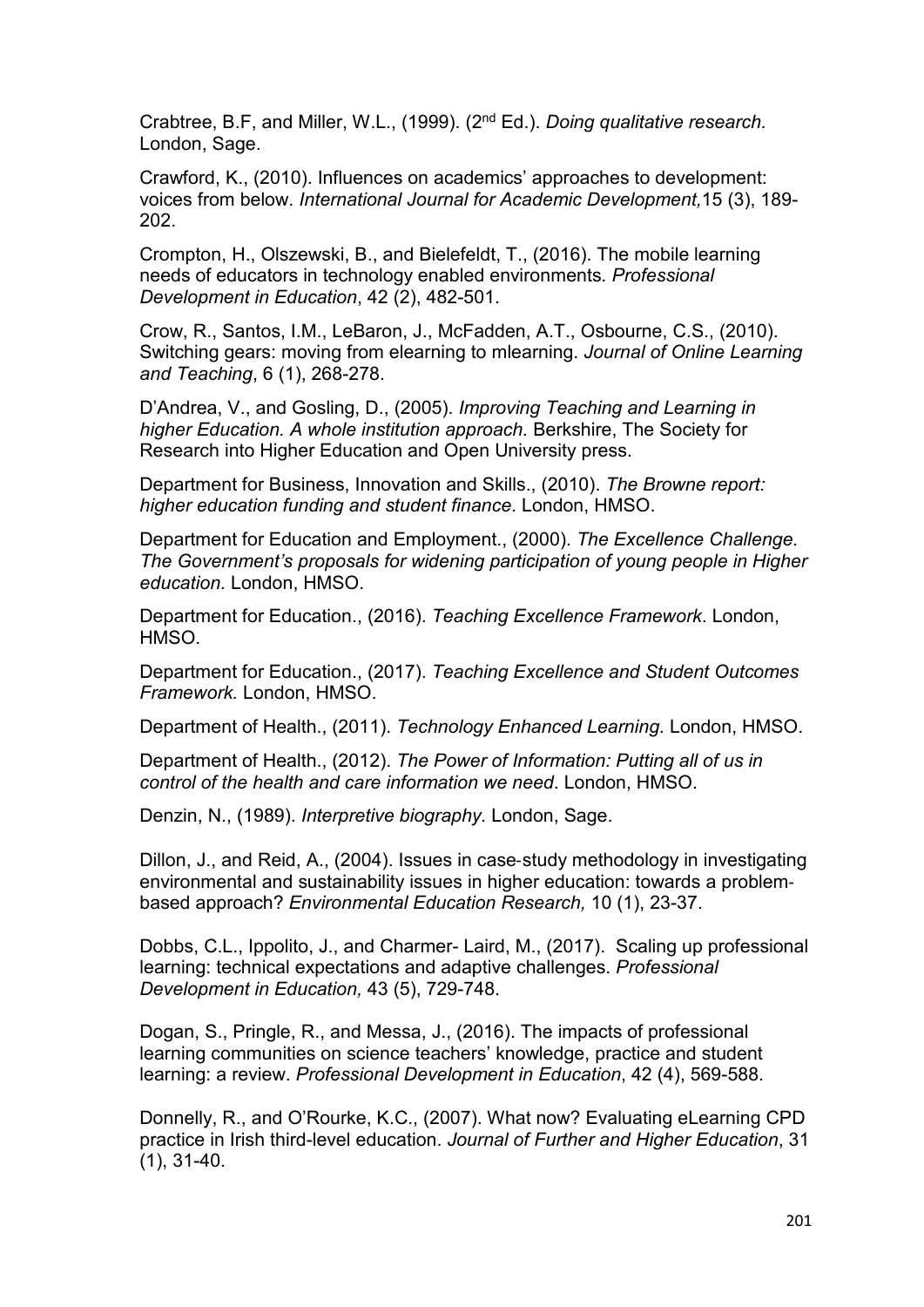Drago-Severson, E., (2012). New opportunities for principal leadership: shaping school climates for enhanced teacher development. *Teachers College Record*, 114 (3), 1-44.

Drotins, E., (2002). Reflections on phenomenographic process: interview, transcription and analysis. *HERDSA 2002 conference proceeding*, 207-213.

Drotner, K., (2008). Leisure is hard work digital practices and future competences. In D Buckingham (Ed.), *Youth, Identity and Digital Media*, (pp187- 211), Cambridge, MA, MIT Press.

Ecclesfield, N, and Garnett, F., (2013). *New learners, new pedagogy and an emerging craft professionalism*. In Gornall, L., Cook, C., Daunton, L., Sailbury, J., and Thomas, B., (2013). *Academic working lives. Experience, practice and change*. London, Bloomsbury.

Elliott, A., (2006). Early childhood education: pathways to quality and equity for all children. In C. Glascodine, (Ed.). Australian education review. No 50, Melbourne, VIC: *Australian Council of Educational Research (ACER) Press* 1-75.

Ely, M., Vinz, R., Downing, M., and Anzul, M., (1997). *On writing qualitative research. Living by words*. London, Falmer Press.

Eraut, M., (1994). *Developing professional knowledge and competence*. London, Falmer Press.

Eraut, M., (2000). Non-formal learning and tacit knowledge in professional work. *British Journal of Educational Psychology*, 70 (1), 113-136.

Eraut, M., (2007). Learning from people in the workplace. *Oxford Review of Education*, 33 (4), 403-422.

Ertmer, P.A., (2005). Teacher Pedagogical beliefs: the final frontier in our quest for technology integration. *Educational Technology Research and Development*, 53 (4), 25-39.

Evans, D., (2003). Hierarchy of evidence: a framework for ranking evidence evaluating healthcare interventions. *Journal of Clinical nursing,* 12 (1), 77-84.

Fereday, J., and Muir-Cochrane, E., (2006). Demonstrating rigour using thematic analysis: a hybrid approach to inductive and deductive coding and theme development. *International Journal of Qualitative methods,* 5 (1), 80-92.

Feyerabend, P., (2010). (4<sup>th</sup> Ed.) *Against method.* London, Verso.

Finlay, L., and Gough, B., (2003). *Reflexivity. A practical guide for researchers in health and social sciences.* Edinburgh, Blackwell Publishing.

Flick, U., (2014). (5<sup>th</sup> Ed.). *An introduction to qualitative research.* London, Sage.

Forbes, J., (2008). Reflexivity in professional doctoral research. *Reflective Practice,* 9 (4), 449 – 460.

Franklin, T., (2012). Mobile Learning: the tipping point. *The Turkish Online Journal of Educational Technology,* 10 (4), 261-275.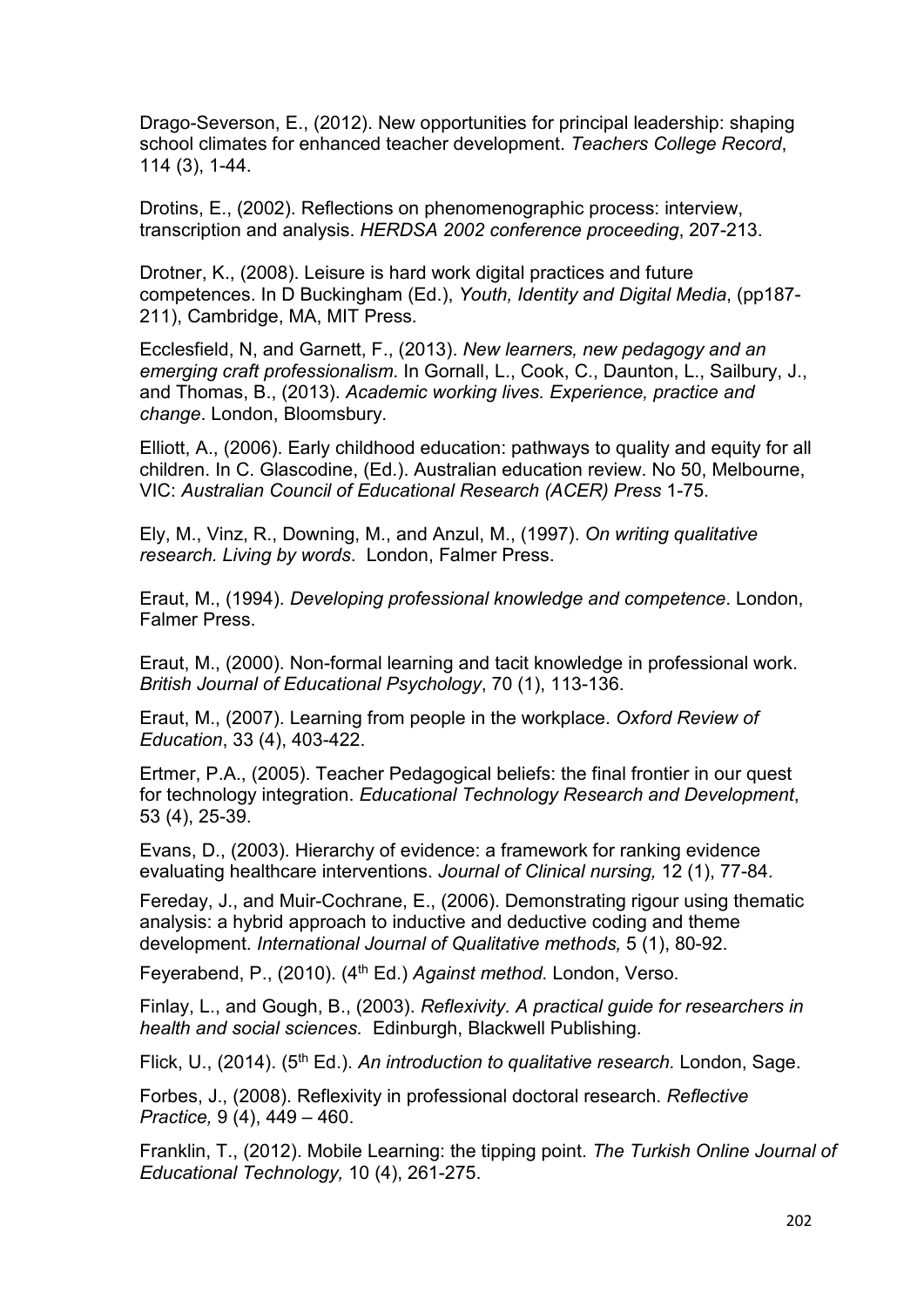Fraser, C., Kennedy, A., Reid, L., and Mckinney, S., (2007). Teachers' continuing professional development: contested concepts, understandings and models. *Journal of In-Service Education*, 33 (2), 153-169.

Fry, H., Ketteridge, S., and Marshall, S., (2015). *A Handbook for teaching and learning in higher education: enhancing academic practice* (4<sup>th</sup> Ed.). London, Routledge.

Geertz, C., (1973). Thick description: Towards an Interpretive Theory of culture, in C. Geertz, *The Interpretation of cultures*, New York, Basic Books, in A. Bryman, (2012). (4<sup>th</sup> Ed.). *Social research methods.* Oxford, Oxford University Press.

Gerson, K., and Horowitz, R., (2002). Observation and interviewing: options and choices. In T. May (Ed.). *Qualitative research in action*, London Sage cited in A. Bryman, (2012). (4<sup>th</sup> Ed.). *Social research methods.* Oxford, Oxford University Press.

Gibbs, G., (2010). Dimensions of Quality. York, Higher Education Academy. Available from:

[https://www.heacademy.ac.uk/system/files/dimensions\\_of\\_quality.pdf](https://www.heacademy.ac.uk/system/files/dimensions_of_quality.pdf) (Accessed 18/11/17).

Gibbs, G., (2013). Using software in qualitative analysis in Flick, U., (2013) (Ed.). *The Sage handbook of Qualitative Data Analysis*. London, Sage.

Glaser, B., and Strauss, A.L., (1967). *The discovering of grounded theory*. London, Weidenfeld and Nicholson.

Goldberg, A., Russell, M., and Cook, A., (2003). "The Effects of Computers on Students' Writing: a Meta-Analysis from 1992-2002." *Journal of Technology Learning and Assessment*, 2 (1), 1-52.

Gomez, R.E., Kagan, S.L., and Fox, E.A., (2015). Professional development of early childhood educational workforce in the United states: an overview. *Professional Development in Education*, 41 (2), 169-186.

Gordon, N., (2014). *Flexible pedagogies: Technology enhanced learning*. York, Higher Education Academy.

Griffiths, M. E., & Graham, C. R., (2009). Patterns of user activity in the different features of the Blackboard CMS across all courses for an academic year at Brigham Young University. *Journal of Online Learning and Teaching*, 5(2), 285- 292.

Gummerson, E., (1991). *Qualitative methods in Management research.* California, Sage Publications cited in K. Baharein Mohd Noor, (2008). Case Study: A strategic research methodology. *American Journal of Applied Sciences*, 5 (11), 1602-1604.

Guri-Rosenblit, S., and Gros, B., (2011). E learning: confusing terminology, research gaps and inherent challenges. *Journal of Distance Education,* 25 (1).

Habib, L., and Johannesen, M., (2014). Perspectives on academic staff involvement in the acquisition and implementation of educational technologies. *Teaching in Higher Education*, 19 (5), 484-496.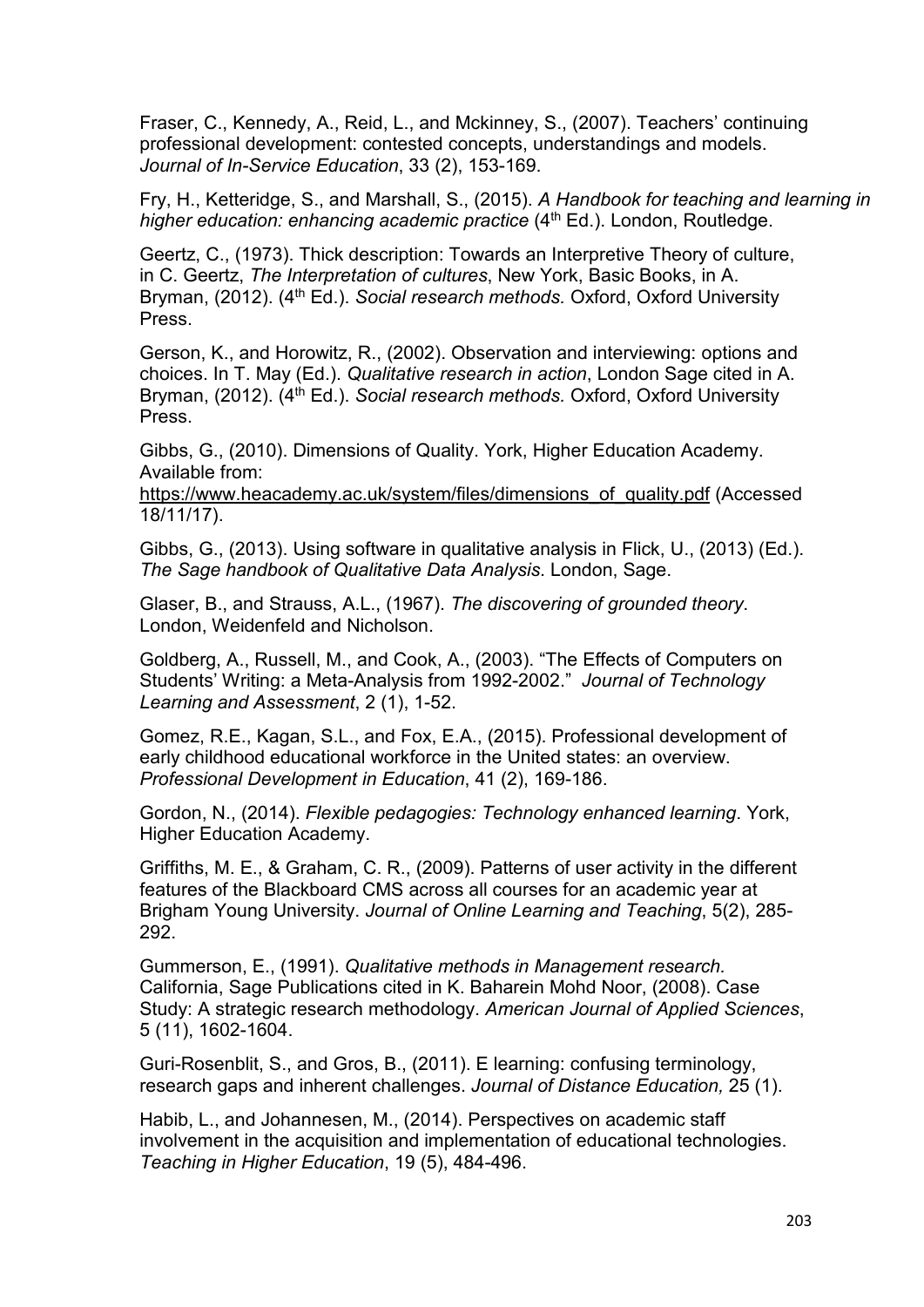Hadley, F., Waniganayake, M., and Shephard, W., (2015). Contemporary practice in professional learning and development of early childhood educators in Australia: reflections on what works and why. *Professional Development in Education,* 41 (2), 187-202.

Hadley, F., (2012). Rethinking pedagogical practices. How can teachers in early childhood settings be supported professionally to examine their practices? In: P. Whiteman and K. De Gioia, (Eds.). *Children and childhoods 1: perspectives, places and practices.* Newcastle upon Tyne: Cambridge Scholars, 16-35.

Hammersley, M., and Atkinson, P., (2007). *Ethnography: Principles in practice.* (3<sup>rd</sup> Ed.) London, Routledge, Taylor and Francis Group.

Harding, J., (2013). *Qualitative Data Analysis from start to finish*. London, Sage.

Hargittai, E., (2010). Digital Natives? Variation in internet skills and uses among members if the Net generation. *Sociological Inquiry.* 80 (10), 92-113.

Harland, J., and Kinder, K., (2014). Teachers' continuing professional development: framing a model of outcomes. *Professional Development in Education,* 40 (4), 669-682.

Harris, A., and Jones, M., (2010). Professional learning communities and system improvement. *Improving Schools*, 13 (2), 172-181.

Harris, J., Mishra, P., and Koehler, M., (2009). Teachers' technological pedagogical content knowledge and learning activity types: Curriculum-based technology integration reframed. *Journal of Research on Technology in Education*, 41(4), 393–416.

Hartley, J., (2004). *Case study research*. In C. Cassell and G. Symon (Eds.). *Essential guide to qualitative methods in organisational research.* London; Sage.

Health and Social Care Information Centre., (2015). *Information and technology for better care. Health and social care information centre Strategy 2015-2020.* Health and Social Care Information Centre.

Health Care Professions Council., (2012). *Standards of conduct, performance, and ethics.* London, Health and Care Professions Council.

Health Care Professions Council., (2017). *Continuing professional development and your registration*. London, Health and Care Professions Council.

Hennink, M.M., Hutter, I., and Bailey, A., (2011). *Qualitative research methods.* London, Sage.

Herckis, l., Scheines, R., and Smith, J., (2017). Failure to embrace new teaching techniques, not just about fear of embarrassment. *Times Higher Education.*  12/7/17 Available at [https://www.timeshighereducation.com/blog/failure-embrace](https://www.timeshighereducation.com/blog/failure-embrace-new-teaching-techniques-not-just-about-fear-embarrassment)[new-teaching-techniques-not-just-about-fear-embarrassment](https://www.timeshighereducation.com/blog/failure-embrace-new-teaching-techniques-not-just-about-fear-embarrassment) (Accessed  $31/10/2017$ ).

Higher Education Academy., (2011). *UK Professional Standards Framework for teaching and supporting learning in higher education*. Available at [https://www.heacademy.ac.uk/system/files/downloads/uk\\_professional\\_standards](https://www.heacademy.ac.uk/system/files/downloads/uk_professional_standards_framework.pdf) framework.pdf (Accessed 18/11/17).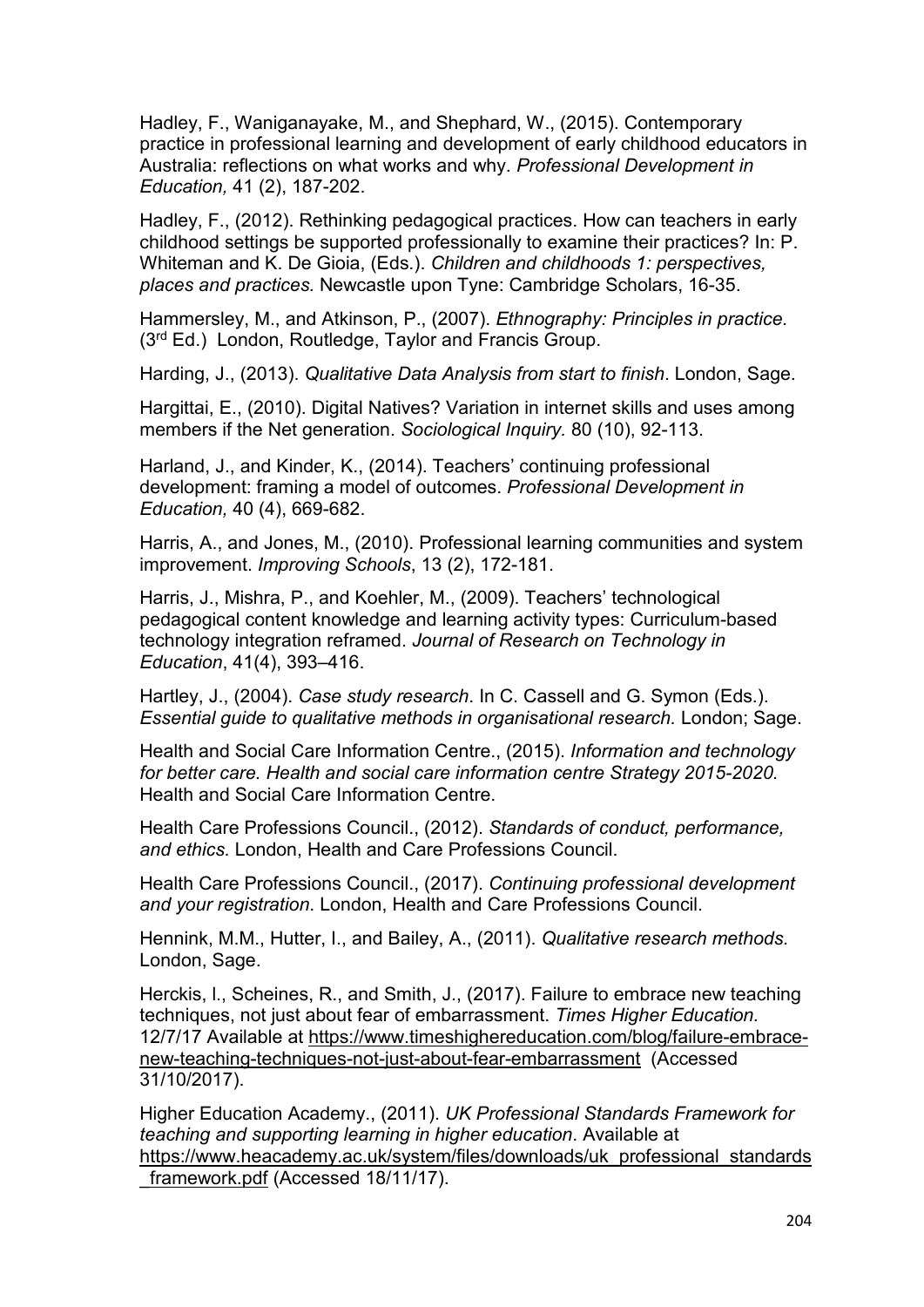Higher Education Academy., (2017). *Making teaching better*. Available at <https://www.heacademy.ac.uk/> (Accessed 30/10/2017).

Higher Education Funding Council England., (2005a). *Enhancing learning and teaching through the use of technology: a revised approach to HEFCE's strategy for eLearning.* London, Higher Education Funding Council England.

Higher Education Funding Council England., (2005b). *Strategy for eLearning.*  London, Higher Education Funding Council England.

Higher Education Funding Council England., (2009a). *Enhancing learning and teaching through the use of technology: a revised approach to HEFCE's strategy for eLearning.* London, Higher Education Funding Council England.

Higher Education Funding Council England., (2009b). *Strategy for Technology Enhanced Learning.* London, HEFCE.

Holloway, I., and Todres, L., (2003). The status of method: flexibility, consistency and coherence. *Qualitative Research*, 3 (3), 345-357.

Hood, J.C., (2007). Orthodoxy verses power: the defining traits in grounded theory. in A. Bryant and K. Charmez (Eds.). *The SAGE handbook of grounded theory*, Los Angelis; Sage cited In A. Bryman, (2012). (4th Ed.) *Social research methods.* Oxford; Oxford University Press.

Howard, R., Avery, A., and Bissell, P., (2008). Causes of preventable drugrelated hospital admissions: a qualitative study. *Quality and Safety in Health care,*17 (2), 109-116.

Howitt, D., and Cramer, D., (2014). *Introduction to research methods in psychology*. Harlow, Pearson Education Limited.

Howland, J., and Wedman, J., (2004). A Process Model for Faculty Development: Individualizing Technology Learning. *Journal of Technology and Teacher Education*, 12 (2), 239–263.

Ingleby, E., (2015). The impact of changing policies about technology on the professional development needs of early years educators in England. *Professional Development in Education,* 41 (1), 144-158.

Ingleby, E., (2016). 'We don't just do what we're told to do!' Exploring pedagogical technology development needs. *International Journal of Early Years Education*, 24 (1), 36-49.

Inan, F.A., and Lowther, D.L., (2010). Factors affecting technology integration in K-12 classrooms: a path model. *Education Technology Research Development*, 58, 137-154.

Jephcote, M., and Salisbury, J., (2009). Further education teachers accounts of their professional identities. *Teaching and Teacher Education*, 25 (7), 966-972.

Joint Information Systems Committee., (2005). *An Institutional Audit tool for mobile and wireless and other forms of* e–*learning*. Available at [www.jisc.ac.uk/elearning\\_innovatiob.html](http://www.jisc.ac.uk/elearning_innovatiob.html) (Accessed 14/08/2014).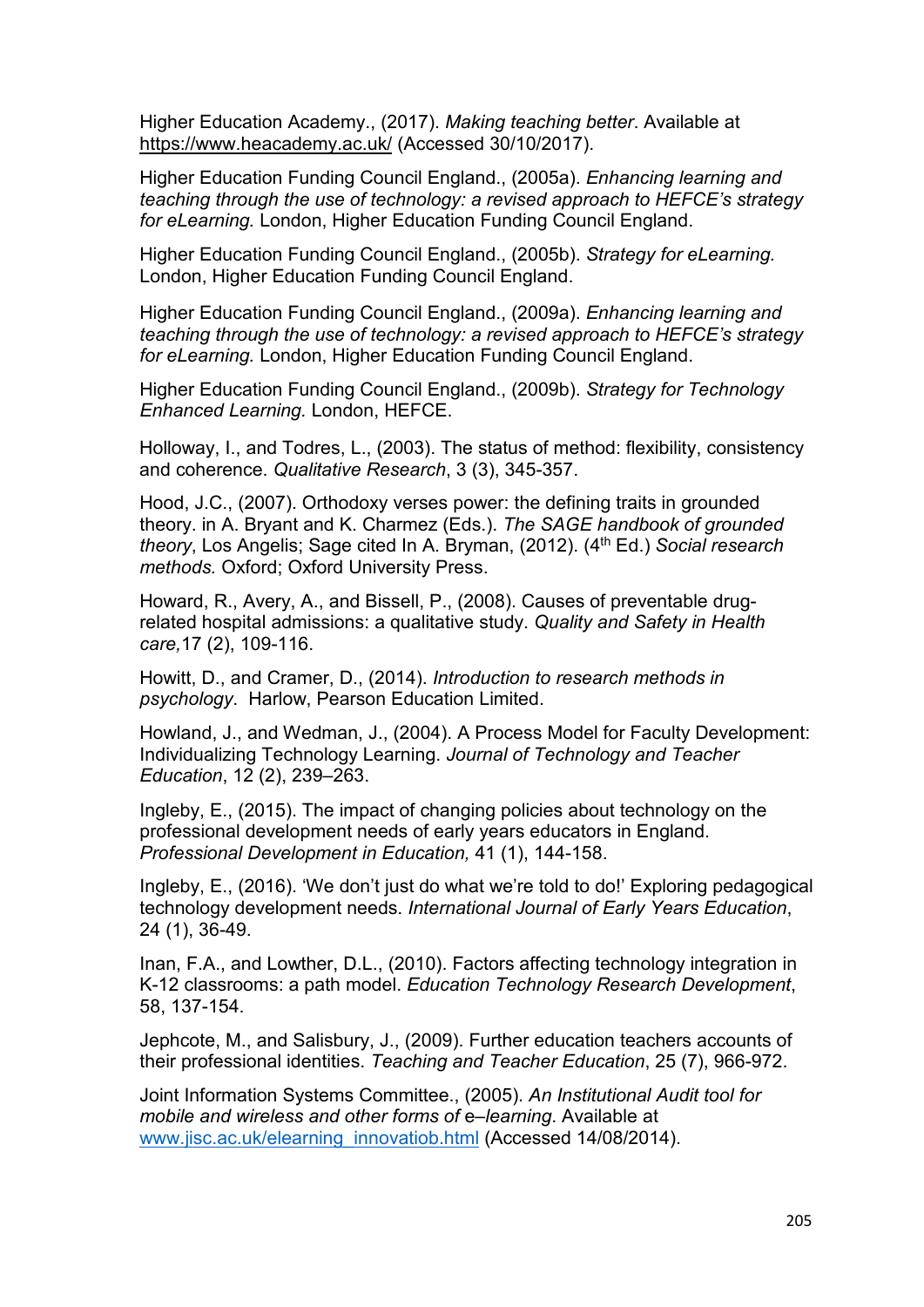Joint Information Systems Committee., (2007). *In Their Own Words*: *Exploring the learner's perspective on* e-*learning*. London, JISC/HEFCE.

Joint Information Systems Committee., (2014). *Developing digital literacies*. Available at<https://www.jisc.ac.uk/guides/developing-students-digital-literacy> (Accessed 10/08/2017).

Joint Information Systems Committee., (2017). *Higher education students not prepared for digital workplace*. Available at [https://www.jisc.ac.uk/news/higher](https://www.jisc.ac.uk/news/higher-education-students-not-prepared-for-digital-workplace-20-jun-2017?utm_content=bufferce875&utm_medium=social&utm_source=twitter.com&utm_campaign=buffer)[education-students-not-prepared-for-digital-workplace-20-jun-](https://www.jisc.ac.uk/news/higher-education-students-not-prepared-for-digital-workplace-20-jun-2017?utm_content=bufferce875&utm_medium=social&utm_source=twitter.com&utm_campaign=buffer)[2017?utm\\_content=bufferce875&utm\\_medium=social&utm\\_source=twitter.com&](https://www.jisc.ac.uk/news/higher-education-students-not-prepared-for-digital-workplace-20-jun-2017?utm_content=bufferce875&utm_medium=social&utm_source=twitter.com&utm_campaign=buffer) [utm\\_campaign=buffer](https://www.jisc.ac.uk/news/higher-education-students-not-prepared-for-digital-workplace-20-jun-2017?utm_content=bufferce875&utm_medium=social&utm_source=twitter.com&utm_campaign=buffer) (Accessed 05/05/2018).

Jones, R., 1980. Microcomputers: their uses in primary schools. *Cambridge Journal of Education,* 10 (3), 144–153. Cited in Ingleby, E., (2015). The impact of changing policies about technology on the professional development needs of early years educators in England. *Professional Development in Education,* 41 (1), 144-158.

Jones, C., Ramanau, R., Cross, S. and Healing, G., (2010). Net generation or Digital Natives: Is there a distinct new generation entering university? *Computers and Education*. 54, 722 – 732.

Katsifli, D., (2010). *The impact of Blackboard Software on Education Globally over the past* 10 *years*. Available at https://blogs.tees.ac.uk/teltees/files/2010/06/Bbglobalimpactfullreport1.pdf (Accessed 23/05/2018).

Kenny, E.T., and Briner, R.B., (2010). Exploring ethnicity in organizations. *Equality, Diversity and Inclusion: An International Journal,* 29 (4), 348- 363.

Kennedy, A., (2005). Models of continuing professional development: a framework for analysis. *Professional Development in Education*, 40 (3), 336-351.

Kennedy, A., (2011). Collaborative continuing professional development (CPD) for teachers in Scotland: aspirations, opportunities and barriers. *European Journal of Teacher Education*, 34 (1), 25-41.

Kennedy, A., (2014). Understanding continuing professional development: the need for theory to impact on policy and practice. *Professional Development in Education*, 40 (5), 688-697.

Kennedy, A., (2015). Useful professional learning… useful for whom? *Professional Development in Education*, 41 (1), 1-4.

Kennedy, A., and Clinton, C., (2009). Identifying the professional development needs of early career teachers in Scotland using nominal group technique. *Teacher Development,* 13 (1), 29-41.

Killion, J., and Kennedy, J., (2012). The sweet spot in professional learning: When student learning goals and educator performance standards align, everything is possible. *Journal of Staff Development*, 33 (5), 10-12.

King, E., and Boyatt, R., (2014). Exploring factors that influence adoption of elearning within Higher education. *British Journal of Educational Technology*, 46 (6), 1272-1280.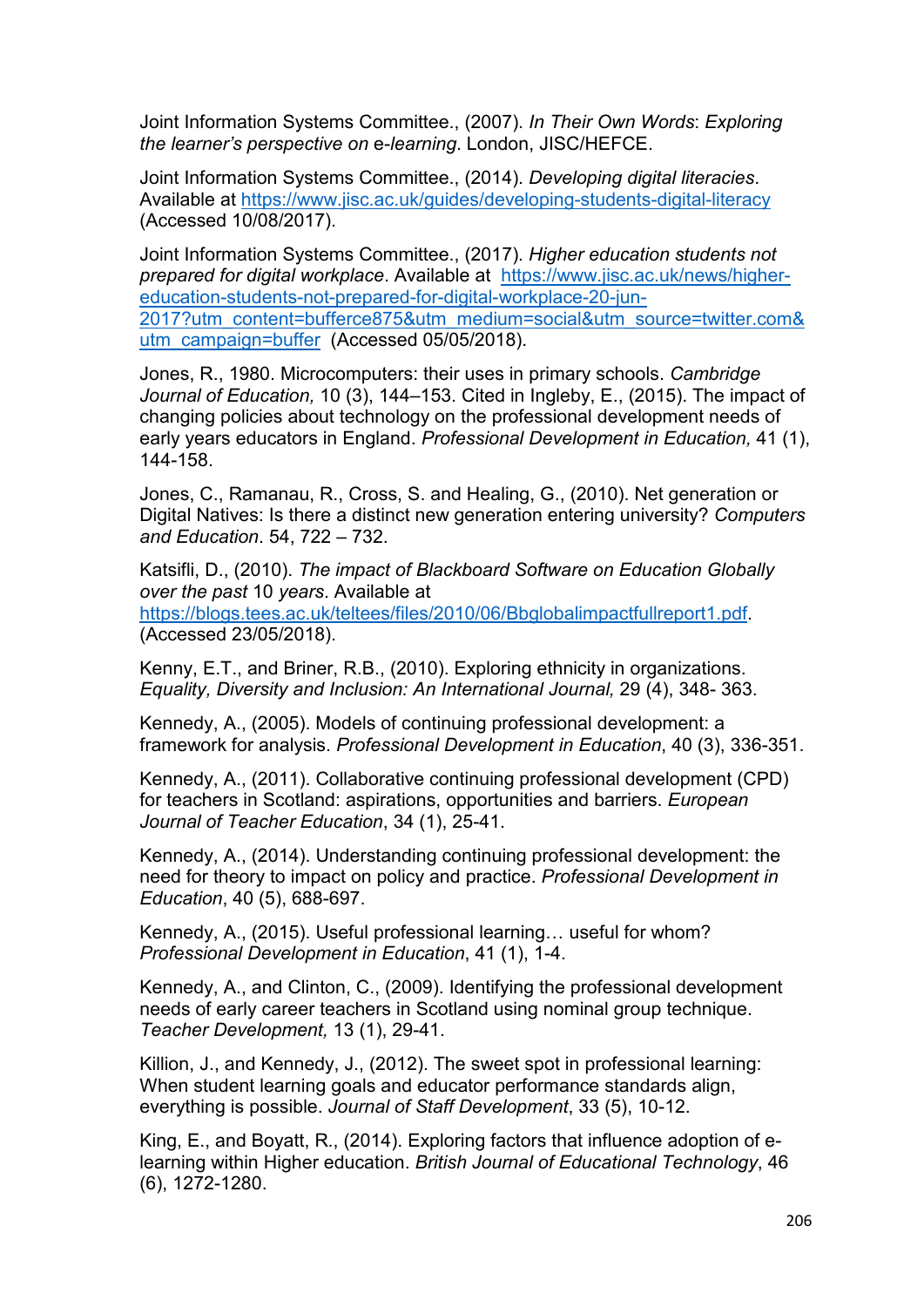King, N., (2012). Template analysis. In G. Symon and C.Cassell (Ed.). *Qualitative Organizational Research*. London, Sage.

Kirkwood, A., and Price, L., (2014). Technology enhanced learning and teaching in higher education: what is "enhanced" and how do we know? A critical literature review. *Learning, Media and Technology*, 39 (1), 6-36.

Knight, P., Tait, J., and Yorke, M., (2006). The professional learning of teachers in higher education. *Studies in Higher Education*, 31 (3), 319-339.

Knight, P., and Trowler, P., (2000). Departmental-level cultures and the improvement of learning and teaching. *Studies in Higher Education*, 25 (1), 69- 83.

Koch, T., (2006). Establishing rigour in qualitative research: the decision trail**.** *Journal of Advanced Nursing,* 53 (1), 91–100.

Kreber, C., (2002). Controversy and consensus on the scholarship of teaching. *Studies in Higher Education*, 27 (2), 151-167.

Kyburz-Graber, R., (2004). Does case-study methodology lack rigour? The need for quality criteria for sound case-study research, as illustrated by a recent case in secondary and higher education. *Environmental Educational Research*,10 (1), 53-65.

Lauckner, H., Paterson, M., and Krupa, T., (2012). Using constructivist case study methodology to understand community development processes: proposed methodological questions to guide the research process. *The Qualitative Report,* 17 (25), 1-22.

Lawless, K.A., and Pellegrino, J.W., (2007). Professional development in integrating technology into teaching and learning: knowns, unknowns and ways to pursue better questions and answers. *Review of Educational Research,* 77 (4), 575-614.

Laurillard, D., (2008). Technology Enhanced Learning as a Tool for Pedagogical Innovation. *Journal of Philosophy of Education,* 42 (3-4), 521- 533.

Leask, M., and Younie. S., (2013). National models for continuing professional development: the challenges of twenty first century knowledge management. *Professional Development in Education,* 39 (2), 273-287.

Le Gallais, T., (2008). Wherever I go there I am: reflections on reflexivity and the research stance. *Reflective Practice,* 9 (2), 145-155.

Lofthouse, R., and Thomas, U., (2017). Concerning collaboration: teachers' perspectives on working in partnership to develop teachers' practices. *Professional Development in Education*, 43 (1), 36-56.

Macfarlane, K., and Cartmel, J., (2012). Circles of change revisited: building leadership, scholarship and professional Identity in the children's services sector. *Professional Development in Education,* 38 (5), 845-861.

MacKay, M., (2017a). Professional development seen as employment capital. *Professional Development in Education*, 43 (1), 140-155.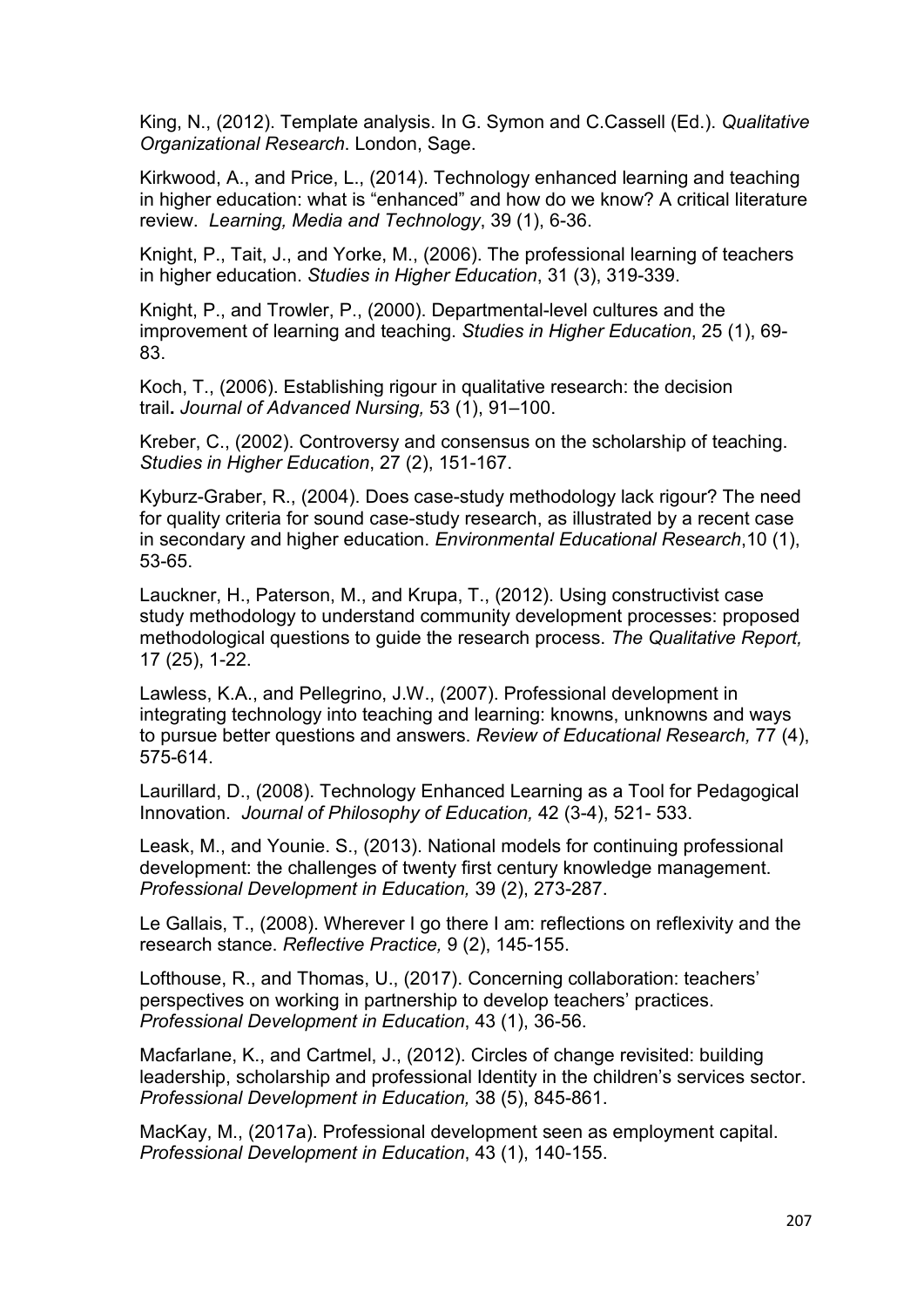MacKay, M., (2017b). Identity formation: professional development practice strengthens a sense of self. *Studies in Higher Education*, 42 (6), 1056-1070.

Margaryan, A., Littlejohn, A., and Vojt, G., (2011). Are digital natives a myth or reality? University students' use of digital technologies. *Computers and Education*, 56 (3), 429-440.

Margolis, J., Durbin, R., and During, A., (2017). The missing link in teacher professional development: student presence. *Professional Development in Education*, 43 (1), 23-35.

Marshall, S., (2014). Technological innovation of higher education in New Zealand: a wicked problem? *Studies in Higher Education*, 41 (2), 288-301.

Mason, J., (2002). Qualitative interviewing: asking, listening and interpreting. In T. May (ed.), *Qualitative research in action*, London Sage cited in A. Bryman, (2012). (4<sup>th</sup> Ed.). *Social research methods. Oxford*; Oxford University Press.

Matthews, D., (2017). Academics fail to change teaching due to fear of looking stupid. *Times Higher Education*, 4/7/17. Available at https://www.timeshighereducation.com/news/academics-fail-change-teachingdue-fear-looking-stupid (Accessed 31/10/2017).

May, T., and Perry, B., (2014). Reflexivity and the practice of qualitative research. In Flick, U., (Ed.). (2014). *The Sage Handbook of Qualitative Data Analysis.* London, Sage.

McCabe, J.L., and Holmes, D., (2009). Reflexivity, critical qualitative research and emancipation: a Foucauldian perspective. *Journal of Advanced Nursing,* 65 (7), 1518-1526.

McKinney, K., (2006). Attitudinal and structural factors contributing to challenges in work of the scholarship of teaching and learning. *New Directions for Institutional Research*, Spring, 37-50.

Merriam, S., (1995). What can you tell from an N of 1? Issues of validity and reliability in qualitative research. *PAACE Journal of Lifelong Learning,* 4, 51–60.

Mercer, J., (2007). The challenges of insider research in educational institutions: wielding a double–edged sword and resolving delicate dilemmas. *Oxford Review of Education,* 33 (1), 1-17.

Mezirow, J., (1997). Transformative learning: theory to practice*. New directions for adult and continuing education*, 74, 5–12. Cited in Teras, H., (2016). Collaborative online professional development for teachers in higher education. *Professional Development in Education*. 42 (2), 258-275.

Mishra, P., and Koehler, M.J., (2006). Technological pedagogical content knowledge: A framework for teacher knowledge. *Teachers College Record*, 108 (6), 1017-1054.

Mitchell, R., (2013). What is professional development, how does it occur in individuals and how can it be used by educational leader and managers for the purpose of school improvement. *Professional Development in Education*, 39 (3) 387-400.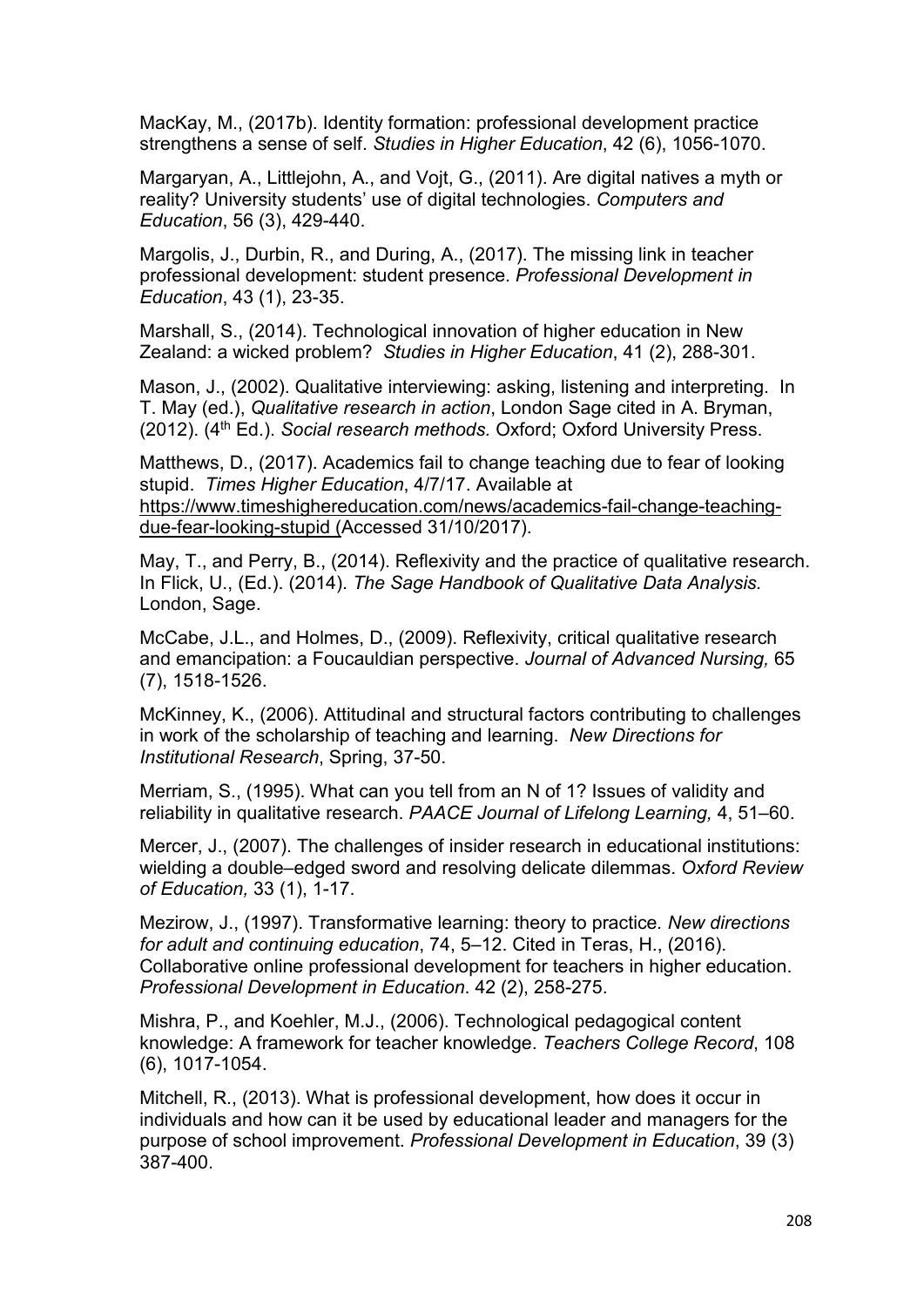Morrison, M., (2012). *What do we mean by educational research?* In A.R.J. Briggs, M. Coleman, and M. Morrison, (2012) (Eds.) *Research Methods in Educational Leadership and Management.* London, Sage.

Moses, J.W., and Knutson, T.L., (2012). (2nd Ed.). *Ways of knowing*. Basingstoke, Palgrave Macmillan.

Munn, Z., and Jordan, Z., (2011). The patient experience of high technology medical imaging: A systematic review of the qualitative evidence. *[Radiography,](https://www.scopus.com/sourceid/17845?origin=recordpage)* 17 (4), 323-331.

Murphy, F., (2001). Understanding the humanist interaction with medical imaging technology. *Radiography,* 7 (3), 193-201.

Murphy, F., (2009). Act, scene, agency: the drama of medical imaging *Radiography,* 15 (1), 34-39.

Murphy, F., and Yielder, J., (2010). Establishing rigour in qualitative radiography research. *Radiography,* 16 (1), 62-67.

Murray, M. C., & Pérez, J., (2014). Unravelling the digital literacy paradox: How higher education fails at the fourth literacy. *Informing Science and Information Technology,* 11, 85-100.

Newby, P., (2010). *Research methods for education.* Harlow, Pearson Education Ltd.

Nursing and Midwifery Council., (2015). *The Code. Professional standards of practice and behaviour for nurses and midwives*. Nursing and Midwifery council.

Organisation for Economic Co-operation and Development., (2009). *Annual Report 2009*. OECD.

O'Leary, Z., (2014). (2nd Ed.). *Doing your research project.* London, Sage.

Owen, H., (2017). "The best PLD I've ever had": reconceptualising professional learning and development. *Professional Development in Education*, 43 (1), 57-71.

Parker-Rees, R., and Leeson, C., (2004). *Early Childhood Studies,* Exeter, Learning Matters.

Pedrosa-de-Jesus, H., and Da Silva Lopes, B., (2012). Exploring the relationship between teaching and learning conceptions and 37 questioning practices, towards academic development. *Higher Education Research Network Journal*, 5, 37-52.

Pedrosa-de-Jesus, H., Guerra, C., and Watts, M., (2017). University teachers' self-reflection on their academic growth. *Professional Development in Education*, 43 (3), 454-473.

Pitsoe, V.J., and Maila, W.M., (2012). Towards constructivist teacher professional development. *Journal of Social Sciences*, 8 (3), 318-324.

Phipps, L., (2013). Individual as institution. Educational Developments. *SEDA*, 14 (3), 13-15.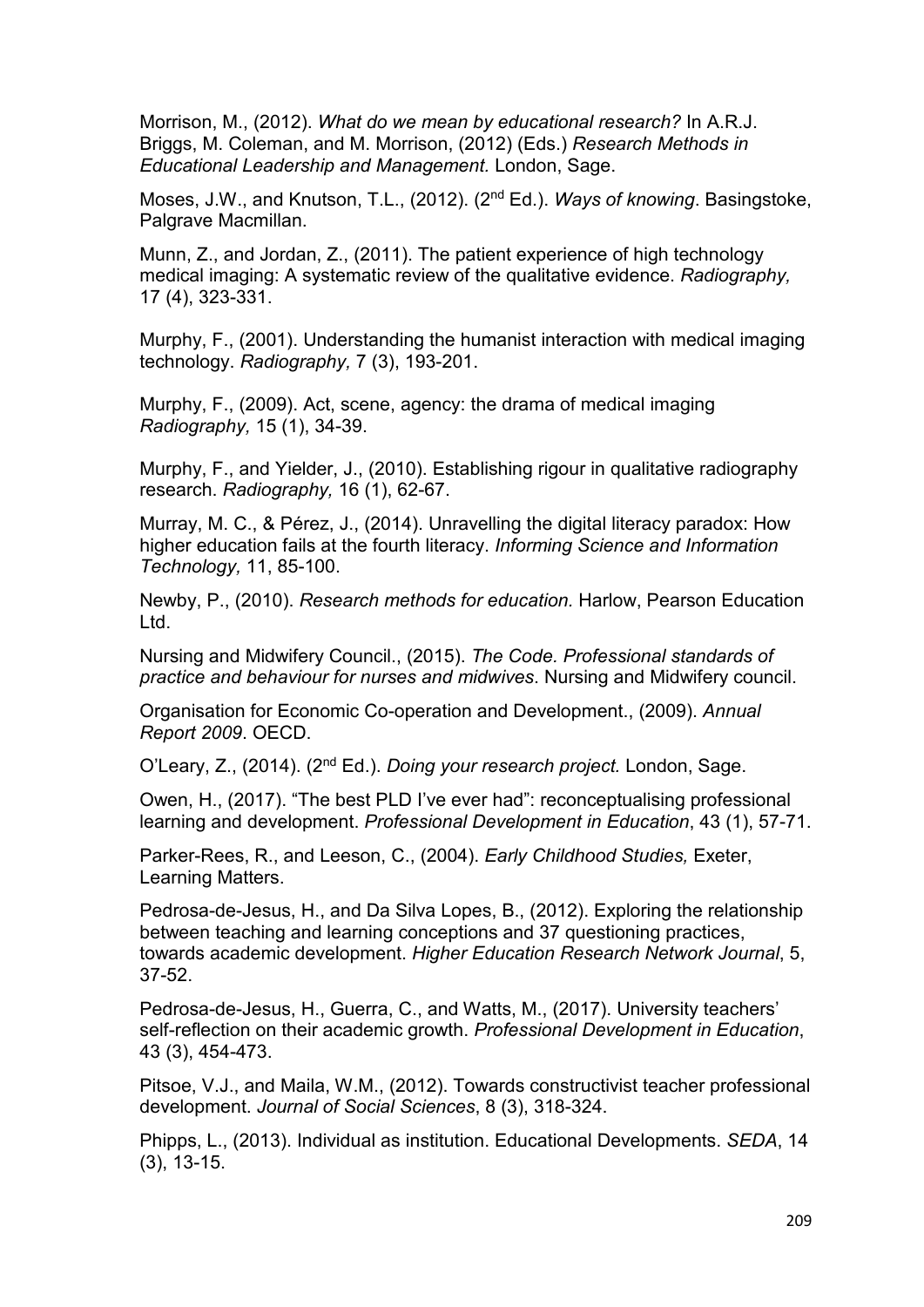Phipps, L., and Clay, J., (2018*). Delivering digital change: strategy, practice and process.* Senior Leaders' briefing paper. Bristol, JISC.

Phipps, L., and Lanclos, D., (2017). Leading with digital in an age of supercomplexity. *Irish Journal of Technology Enhanced Learning*, 2 (1), 1-11.

Plowman, L., and Stephen, C., (2005). Children, play and computers in preschool education. *British Journal of Education Technology*, 36 (2), 145-157.

Prensky, M. (2001a). Digital Native, Digital Immigrants. *On the Horizon Press,* 9 (5), 1-6.

Prensky, M. (2001b). Do they really think differently? *On the Horizon Press,* 9 (6).

Price, L., and Kirkwood, A., (2014). Using technology for teaching and learning in higher education: a critical review of evidence informing practice. *Higher Education and Research Development*, 33 (3), 549-564.

Ray, J.M., (2009). A template analysis of teacher agency at an academically successful dual language school. *Journal of Advanced Academics,* 21 (1), 110- 141.

Rhodes, C., and Beneicke, S., (2002). Coaching, mentoring and peer-networking: challenges for management of teachers' professional development in schools. *Journal of In-service Education*, 28 (2), 297-309.

Roberts, P.H., Priest, M. and Traynor, R., (2006). Reliability and validity in research. *Nursing Standard* 20 (44), 41-45.

Ryan, G.W., and Bernard, H.R., (2000). *Data management and analysis methods.* In N. Denzin, and Y. Lincoln, (2000). (Eds.). (2nd Ed.). *Handbook of Qualitative research*. Thousand Oaks, CA, Sage Publications.

Sackett, D.L., Rosenberg, W.M.C., Muir Gray, J.A., Brian Haynes, R., and Scott Richardson, W., (1996). Evidence based medicine: what it is and what it isn't. *British Medical Journal,* 312 (7023), 71-72.

Sackett, D.L., and Haynes. R.B., (2002). The architecture of diagnostic research. *British Medical Journal,* 324*,* 539.

Santagata, R., and Bray, W., (2016). Professional development processes that promote teacher change: the case of video-based program focused on leveraging students'' mathematical errors. *Professional Development in Education*, 42 (4), 547-568.

Sarantakos, S., (2013). (4<sup>th</sup> Ed.). *Social Research.* Basingstoke, Palgrave Macmillan.

Schneckenberg, D., (2009). Understanding the real barriers to technologyenhancement innovation in higher education. *Educational Research*, 51 (4), 411- 424.

Schwandt, T., (2007). (3rd Ed.). *The Sage directory of qualitative inquiry.* Los Angeles, CA. Sage.

Scott, S., and Palincsar, A.S., (2013). *Sociocultural theory.* The Gale Group.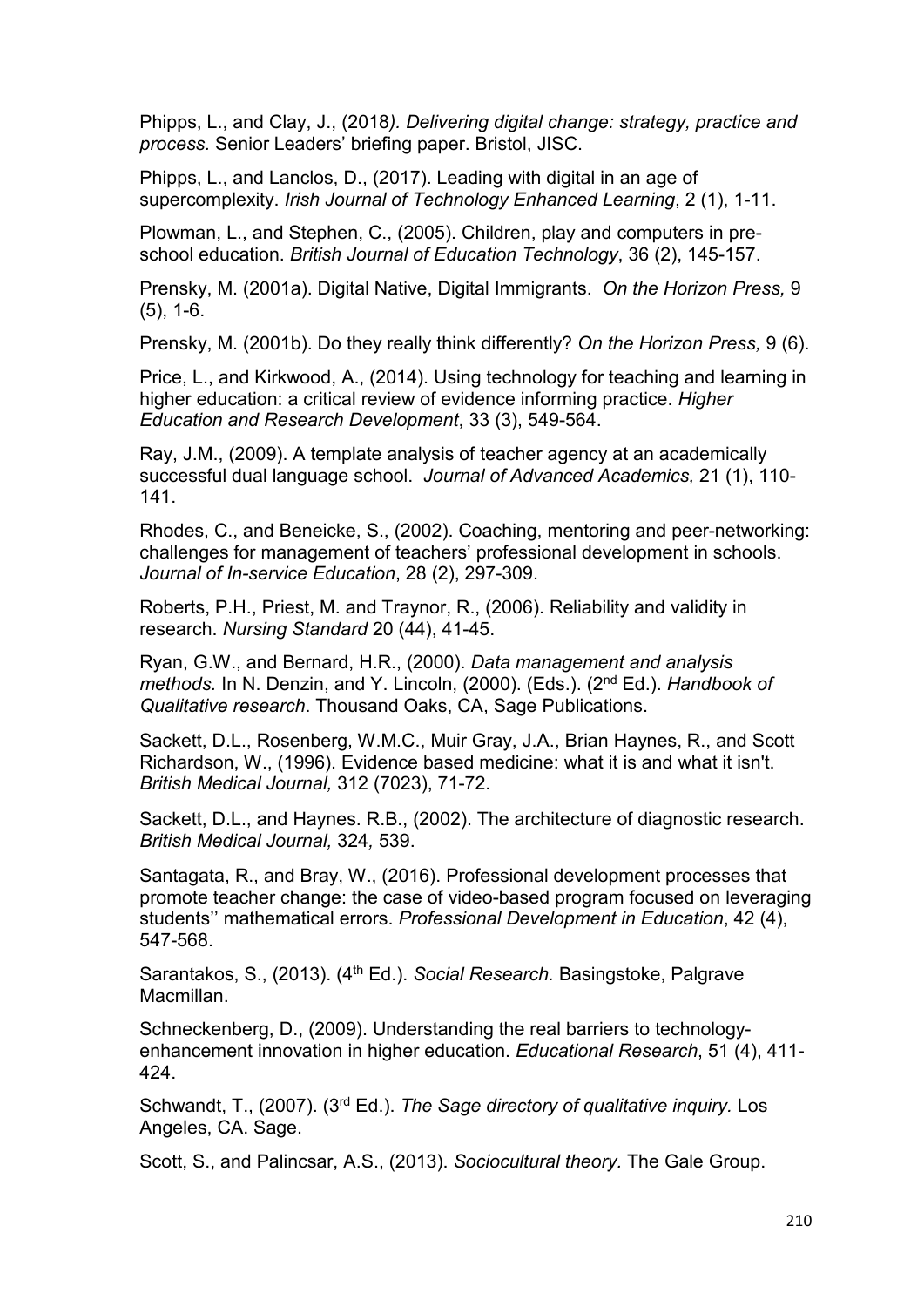Seldon, A., (2017). TEF – Vice Chancellors lack of focus on teaching sold students and staff short. *Times Higher Education*. 22/6/17 Available at [https://www.timeshighereducation.com/blog/tef-vice-chancellors-lack-focus](https://www.timeshighereducation.com/blog/tef-vice-chancellors-lack-focus-teaching-sold-students-and-staff-short)[teaching-sold-students-and-staff-short](https://www.timeshighereducation.com/blog/tef-vice-chancellors-lack-focus-teaching-sold-students-and-staff-short) (Accessed 30/10/17).

Selwyn, N., (2011). The place of technology in the Conservative- Liberal Democrat education agenda: an ambition of absence. *Educational Review*, 63 (4), 395-408.

Snell, M.E., Doswell-Forsten, L., Stanton-Chapman, T.L., and Walker, V, L., (2013). A review of 20 years of research on professional development interventions for preschool teachers and staff. *Early Childhood Development and Care*, 183 (7), 857 873.

Society of Radiographers., (2013). *Code of professional conduct.* Society and College of Radiographers, London.

Solomon, J., and Tresman, S., (1999). A Model for Continued Professional Development: knowledge, belief and action. *Journal of In-service Education*, 25 (2), 307-319.

Stevenson, M., Hedberg, J.G., O'Sullivan, K., and Howe, C., (2016). Leading learning: the role of school leaders in supporting continuous professional development*. Professional Development in Education*, 42 (5), 818-835.

Stevenson, R.B., (2004). Constructing knowledge of educational practices from case studies. *Environmental Educational Research,* 10 (1), 39-51.

Stiles M., (2007). "Death of the VLE? A challenge to a new orthodoxy", *Serials,* 20 (1), 31-36.

Stoll, L., Bolam, R., McMahon, A., Wallace, M., Thomas, S., Hawkey, K., and Smith, M., (2003). *Creating and sustaining effective professional learning communities*. Available at [http://www.bristol.ac.uk/media](http://www.bristol.ac.uk/media-library/sites/education/documents/ICSEI2003.pdf)[library/sites/education/documents/ICSEI2003.pdf](http://www.bristol.ac.uk/media-library/sites/education/documents/ICSEI2003.pdf) (Accessed 29/01/18).

Strauss, A.L., (1987). *Qualitative analysis for social scientists*. Cambridge, Cambridge University Press.

Suki, N.M., and Suki, N.M., (2011). Users' behaviour towards ubiquitous M-Learning. *Turkish online Journal of Education,* 12 (3), 118-129.

Sultana, F., (2007). Reflexivity, Positionality and Participatory Ethics: Negotiating Fieldwork Dilemmas in International Research. *ACME: An international e-Journal for Critical Geographics*, 6 (3), 374-385.

Tan, A.L., Chang, C.H., and Teng, P., (2015). Tensions and dilemmas in teacher professional development*. Procedia-Social and Behavioural Sciences*, 174, 1583-1591.

Taylor, G.W. and Usshers, J.M., (2001). Making sense if S & M. A discourse analytic account. *Sexualities*, 4 (3), 293-314.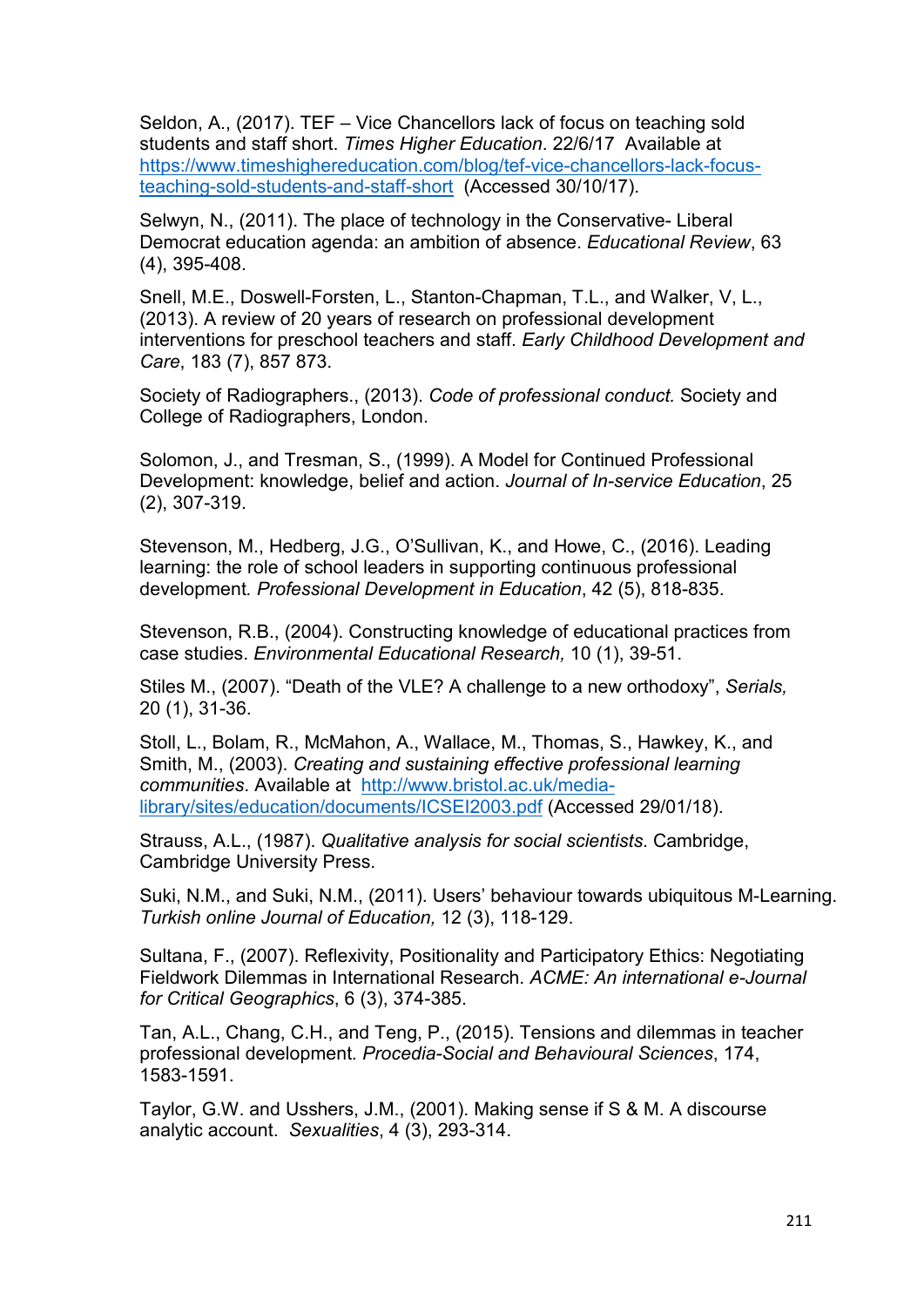Teesside University., (2014). *Teesside University Research Governance. Policy, procedures and guidelines for research ethics*. Middlesbrough, Teesside University.

Teras, H., (2016). Collaborative online professional development for teachers in higher education. *Professional Development in Education*. 42 (2), 258-275.

Thomas, B and Gornall. L., (2013). HE, Information technology and academics work. In Gornall, L., Cook, C., Daunton, L., Sailbury, J., and Thomas, B., (2013). *Academic working lives. Experience, practice and change*. London, Bloomsbury.

Thomas, G., (2011). *How to do your case study*. *A Guide for Students and Researchers.* Thousand Oaks, CA, Sage.

Tight, M., (2010). The curious case of case study: a view point*. International Journal of Social Research Methodology,* 13 (4), 329-339.

Trigwell, K., and Shale, S., (2004). Student learning and the scholarship of university teaching. *Studies in Higher Education,* 29 (4), 523-536.

Trowler, P., (2008). *Cultures and change in Higher Education. Theories and practice.* Basingstoke, Palgrave Macmillan.

Tuckett, A.G., (2005). Applying thematic analysis theory to practice: a researcher's experience. *Contemporary Nurse,* 19 (1-2), 75-87.

Tummons, J., (2014). Using software for qualitative data analysis; research outside paradigmatic boundaries in Big Data? Qualitative approaches to digital research. *Studies in Qualitative Methodology*, 13, 155-177.

Tummons, J., Fiurier, C., Kits, O., and Macleod, A., (2016). Teaching without a blackboard and chalk: conflicting attitudes towards using ICTs in higher education teaching and learning. *Higher Education Research and Development*, 35 (4), 829-840.

Turner, C., (2006). Informal learning and its relevance to early professional development of teachers in secondary schools in England and Wales. *Journal* of *In*-*Service Education*, 32 (3), 301-319.

Turner, R., Huang R., Poverjuc, O., Wyness, L., (2016). What role do teaching mentors play in supporting new university lecturers to develop their teaching practices? *Professional Development in Education*, 42 (4), 647-665.

University of Oxford, (2015). *International Trends in Higher Education 2015.*  Oxford, University of Oxford.

Universities and Colleges Information Systems Association., (2012). *Survey of technology enhanced learning for higher education in the UK*. Universities and Colleges Information Systems Association, Oxford.

Van Maanen, J., (2010). A song for my supper: More tales of the field. *Organizational Research Methods,* 13 (2), 240-255.

Vissak, T., (2010). Recommendations for using case study methodology in international business research. *The Qualitative Report,* 15 (2), 370-388.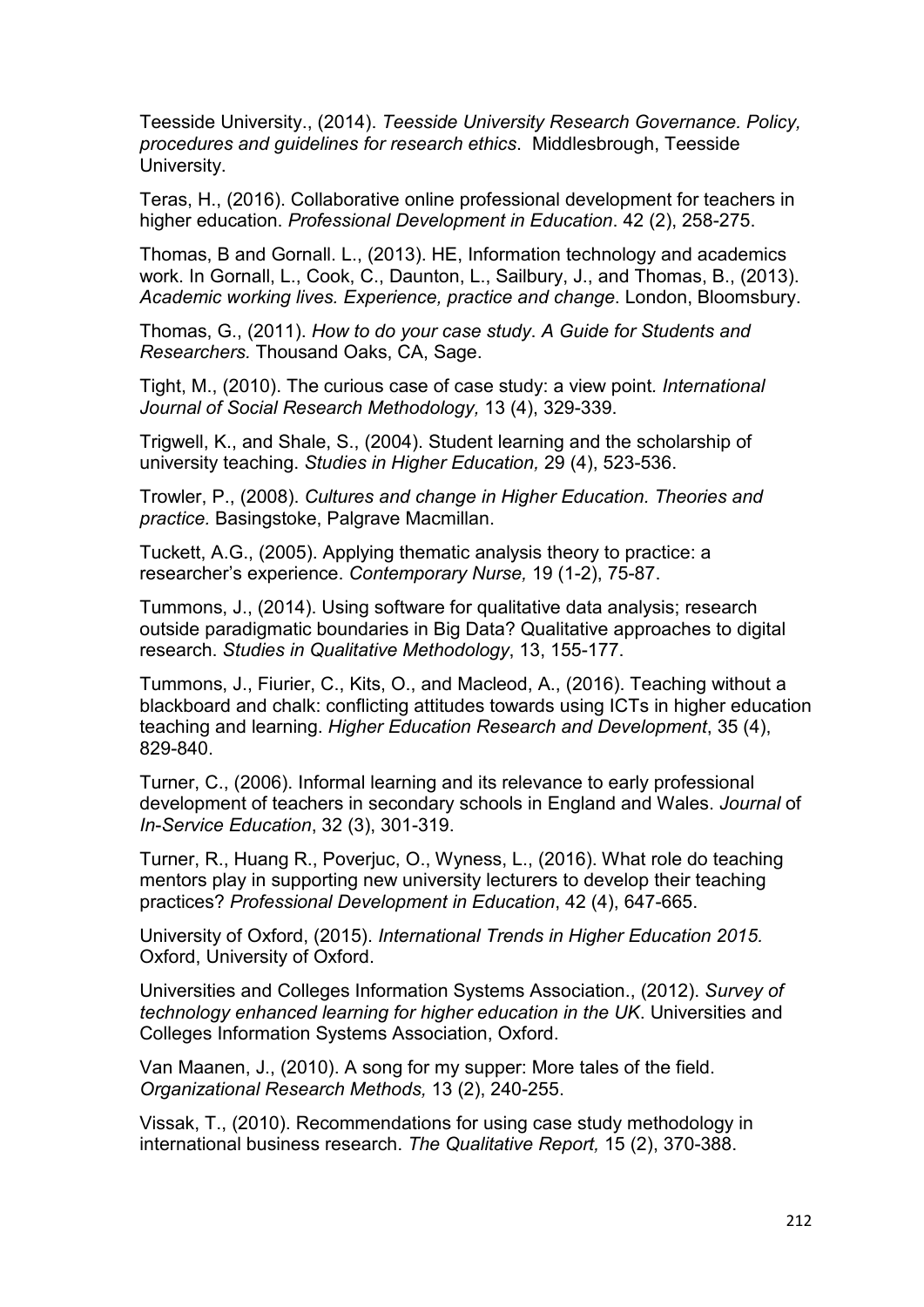UCISA report by Walker, R., Voce, J., and Ahmed, J., (2012). *Survey of technology enhanced learning for higher education in the UK.* Oxford, Universities and Colleges Information Systems Association.

UCISA report by Walker, R., Voce, J., Nicholls, J., Swift, E., Ahmed, J., Horrigan, S., and Vincent P., (2014). *Survey of technology enhanced learning for higher education in the UK.* Oxford, Universities and Colleges Information Systems Association.

UCISA report by Walker, R., Voce, J., Swift, E., Ahmed, J., Jenkins, M., and Vincent, P., (2016). *Survey of technology enhanced learning for higher education in the UK.* Oxford, Universities and Colleges Information Systems Association.

Warren, C.A.B., (2002). Qualitative interviewing in J.F. Gubrium and J.A. Holstein (Eds.), *Handbook of interview research; context and method*. Thousand Oaks, CA; Sage cited in A. Bryman, (2012). (4th Ed.). *Social research methods.* Oxford, Oxford University Press.

Waycott, J., Bennett, S., Kennedy, G., Dalgarno, B. and Gray, K. (2010). Digital divides? Student and staff perceptions of information and communication technologies. *Computers and Education,* 54, 1202-1211.

Webster-Wright, A., (2009). Reframing professional development through understanding authentic professional learning*. Review of Educational Research,* 79 (2), 702-739.

Weller, S., (2009). What does "peer" mean in teaching observation for the professional development of higher education lecturers. *International Journal of Teaching and Learning in Higher education*, 21 (1), 25-35.

Weller, M., (2011). *The Digital Scholar*. *How technology is transforming scholarly practice*. London, Bloomsbury.

Wenger, E., (1998). *Communities of practice. Learning, meaning and identity.* Cambridge, Cambridge University Press.

Wertsch J. (1991). Voices of the mind: A Sociocultural approach to mediated action. Cambridge, MA: Harvard University Press. Cited in Scott, S., and Palincsar, A.S., (2013) *Sociocultural theory.* The Gale Group.

West, R.E., Waddoups, G. Kennedy, M. M. & Graham, C., (2007). Evaluating the Impact on Users from Implementing a Course Management System, *International Journal of Instructional Technology and Distance Learning*, 4 (2). Available at http://www.itdl.org/journal/feb\_07/index.htm (Accessed 23/05/2018).

Wild, P. and King, P., (1999). Education and IT policy: virtual reality? In: J. Demaine, (Ed.). *Education policy and contemporary policy*. Basingstoke: Macmillan, 153–167. Cited in Ingleby, E., (2015). The impact of changing policies about technology on the professional development needs of early years educators in England. *Professional Development in Education,* 41 (1), 144-158.

Wilson, S., and Berne, J., (1999). Teacher learning and the acquisition of professional knowledge: an examination of research on contemporary professional development. *Review of Research in Education,* 24, 173-209.